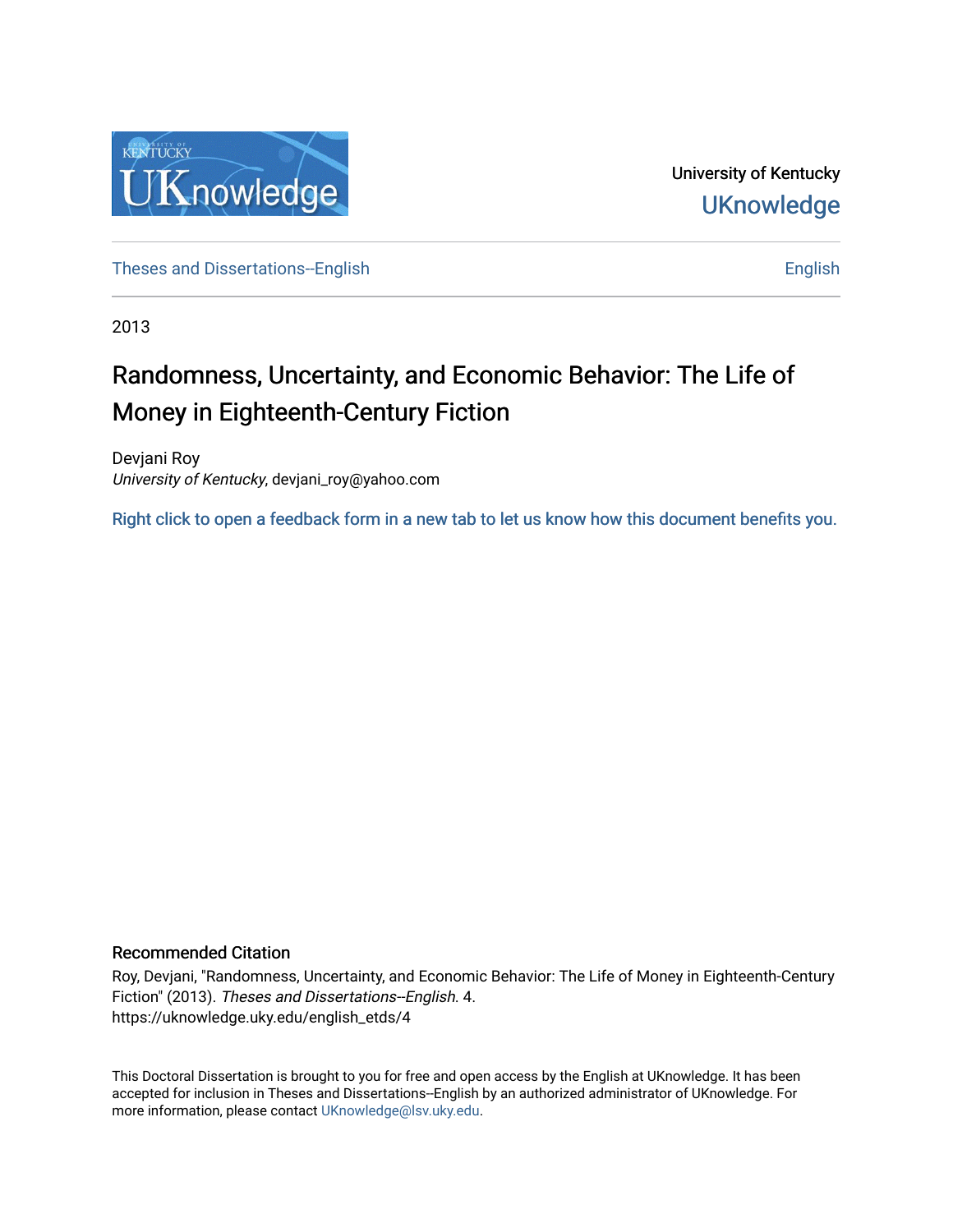## STUDENT AGREEMENT:

I represent that my thesis or dissertation and abstract are my original work. Proper attribution has been given to all outside sources. I understand that I am solely responsible for obtaining any needed copyright permissions. I have obtained and attached hereto needed written permission statements(s) from the owner(s) of each third-party copyrighted matter to be included in my work, allowing electronic distribution (if such use is not permitted by the fair use doctrine).

I hereby grant to The University of Kentucky and its agents the non-exclusive license to archive and make accessible my work in whole or in part in all forms of media, now or hereafter known. I agree that the document mentioned above may be made available immediately for worldwide access unless a preapproved embargo applies.

I retain all other ownership rights to the copyright of my work. I also retain the right to use in future works (such as articles or books) all or part of my work. I understand that I am free to register the copyright to my work.

# REVIEW, APPROVAL AND ACCEPTANCE

The document mentioned above has been reviewed and accepted by the student's advisor, on behalf of the advisory committee, and by the Director of Graduate Studies (DGS), on behalf of the program; we verify that this is the final, approved version of the student's dissertation including all changes required by the advisory committee. The undersigned agree to abide by the statements above.

> Devjani Roy, Student Dr. Lisa Zunshine, Major Professor Dr. Virginia Blum, Director of Graduate Studies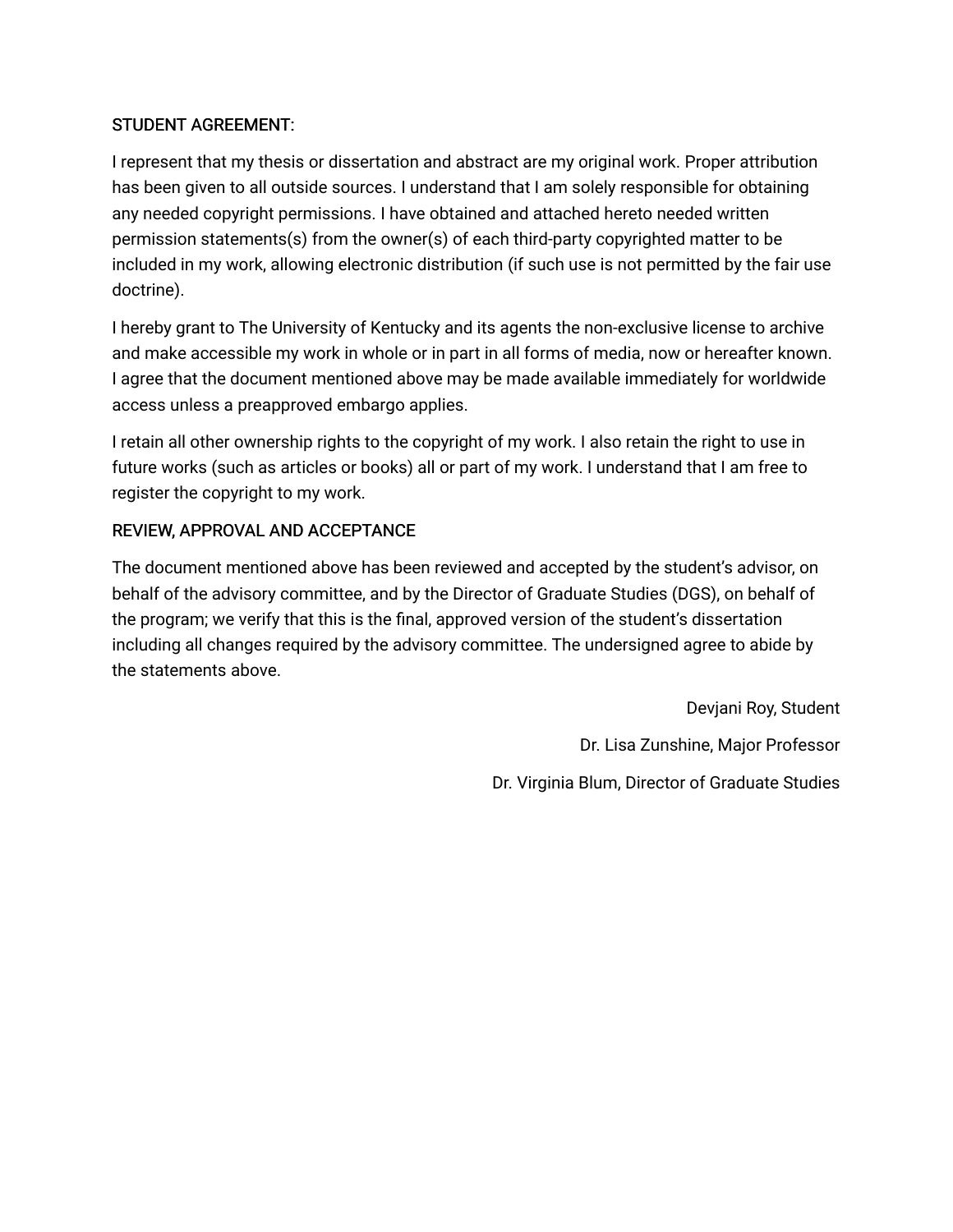# RANDOMNESS, UNCERTAINTY, AND ECONOMIC BEHAVIOR: THE LIFE OF MONEY IN EIGHTEENTH-CENTURY FICTION

———————————————————————————————————— DISSERTATION ————————————————————————————————————

> A dissertation submitted in partial fulfillment of the requirements for the degree of Doctor of Philosophy in the College of Arts and Sciences at the University of Kentucky

> > By Devjani Roy

Lexington, Kentucky

Director: Dr. Lisa Zunshine, Professor of English

Lexington, Kentucky

2013

Copyright © Devjani Roy 2013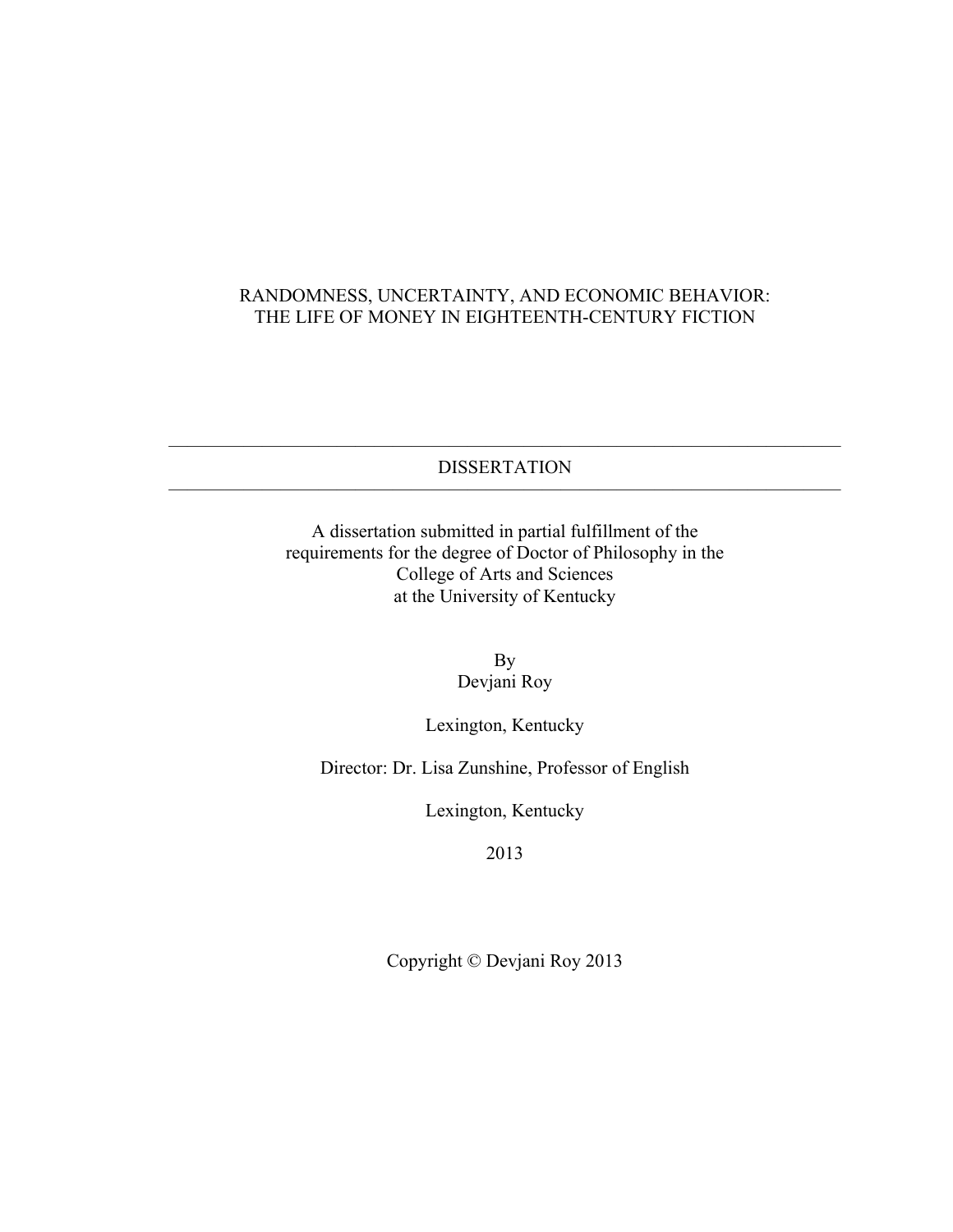## ABSTRACT OF DISSERTATION

## RANDOMNESS, UNCERTAINTY, AND ECONOMIC BEHAVIOR: THE LIFE OF MONEY IN EIGHTEENTH-CENTURY FICTION

My dissertation argues that fiction produced in England during the frequent financial crises and political volatility experienced between 1770 and 1820 both reflected and shaped the cultural anxiety occasioned by a seemingly random and increasingly uncertain world. The project begins within the historical framework of the multiple financial crises that occurred in the late eighteenth century: seven crises took place between 1760 and 1797 alone, appearing seemingly out of nowhere and creating a climate of financial meltdown. But how did the awareness of economic turbulence filter into the creative consciousness? Through an interdisciplinary focus on cultural studies and behavioral economics, the dissertation posits that in spite of their conventional, status quo affirming endings (opportunists are punished, lovers are married), novels and plays written between 1770 and 1820 contemplated models of behavior that were newly opportunistic, echoing the reluctant realization that irrationality had become the norm rather than a rare aberration. By analyzing concrete narrative strategies used by writers such as Frances Burney, Georgiana Cavendish, Hannah Cowley, and Thomas Holcroft, I demonstrate that late eighteenth-century fiction both articulates and elides the awareness of randomness and uncertainty in its depiction of plot, character, and narrative.

KEYWORDS: Eighteenth-century England, fiction, cultural studies, New Historicism, behavioral economics.

Devjani Roy

April 16, 2013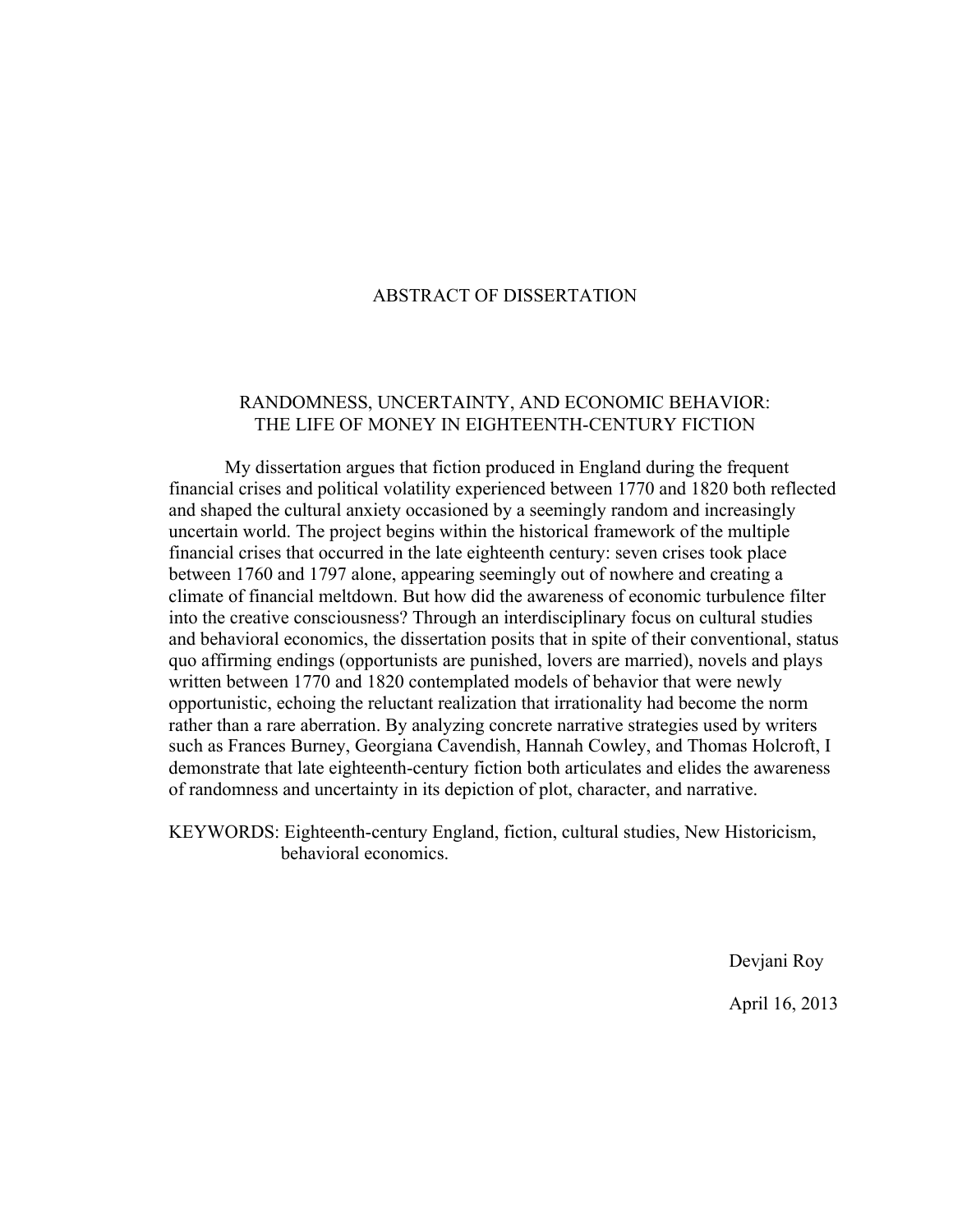# RANDOMNESS, UNCERTAINTY, AND ECONOMIC BEHAVIOR: THE LIFE OF MONEY IN EIGHTEENTH-CENTURY FICTION

By

Devjani Roy

Lisa Zunshine, Ph. D. Director of Dissertation

Virginia Blum, Ph.D. Director of Graduate Studies

April 16, 2013 Date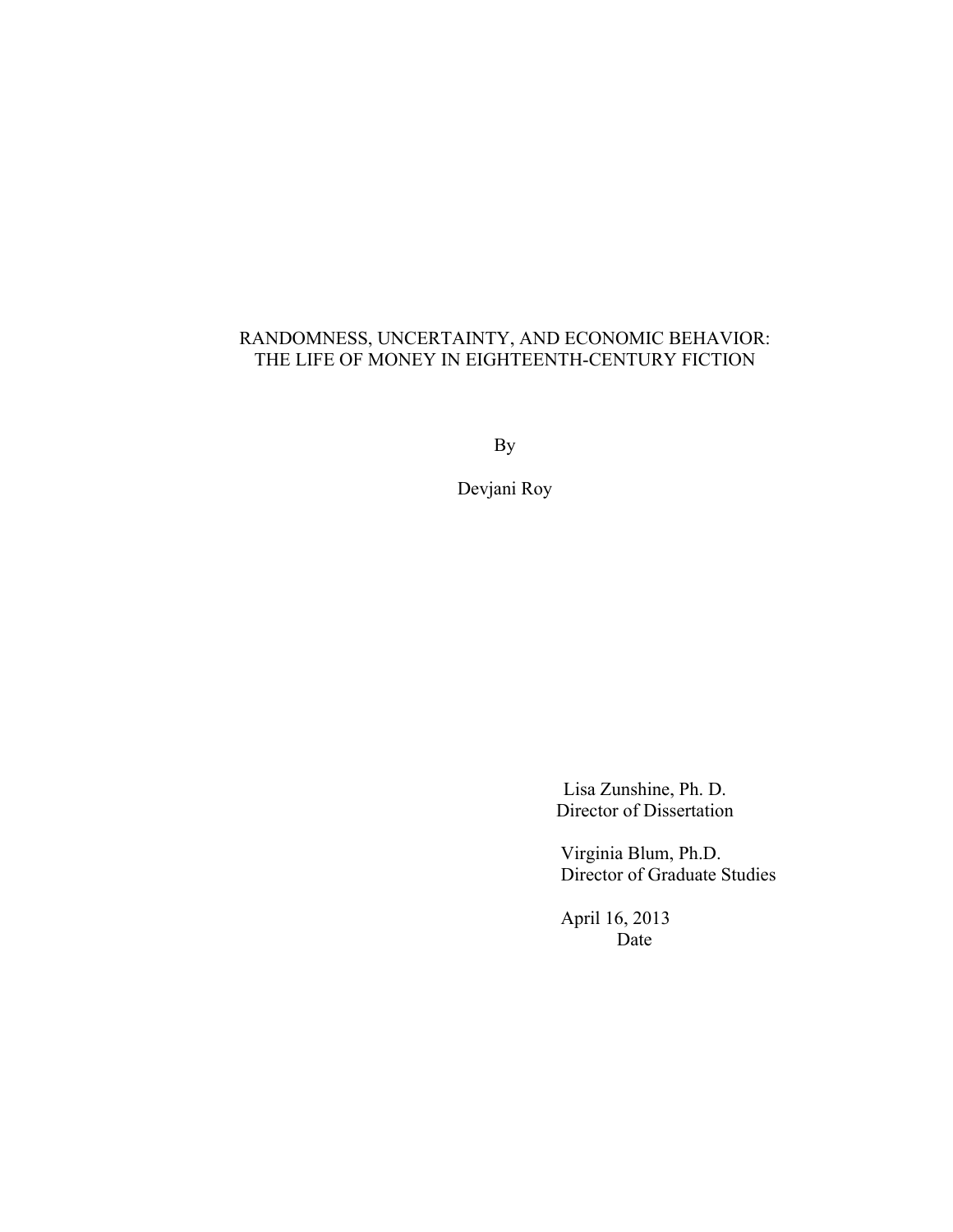#### ACKNOWLEDGEMENTS

I want to thank my parents for believing in me and for the innumerable sacrifices they made over the years; this journey would not have been possible without them. My beloved grandmother passed away while I was writing this, but her love of reading is with me to this day. I am grateful for the support my dissertation chair, Lisa Zunshine, extended to me throughout this process and for her deep investment in this project. I want to thank the members of my committee, Michael Genovese, Ellen Rosenman, and Marion Rust, for their generosity of commitment and time. Richard Zeckhauser taught me about his field, and I am grateful to him for encouraging my interest in interdisciplinary research. I want to thank my friends—Alison Hitch, Amy Anderson, Jesslyn Collins-Frohlich, Sonya Mitchell, and Morgan Richardson—for opening their hearts to me. Amy Anderson's fantastic desserts and terrific cooking sustained me through the writing process. Finally, I want to thank one "person" who cannot read this: Zoë, the world's sweetest golden retriever, brought light into my life at precisely the moment I most needed it.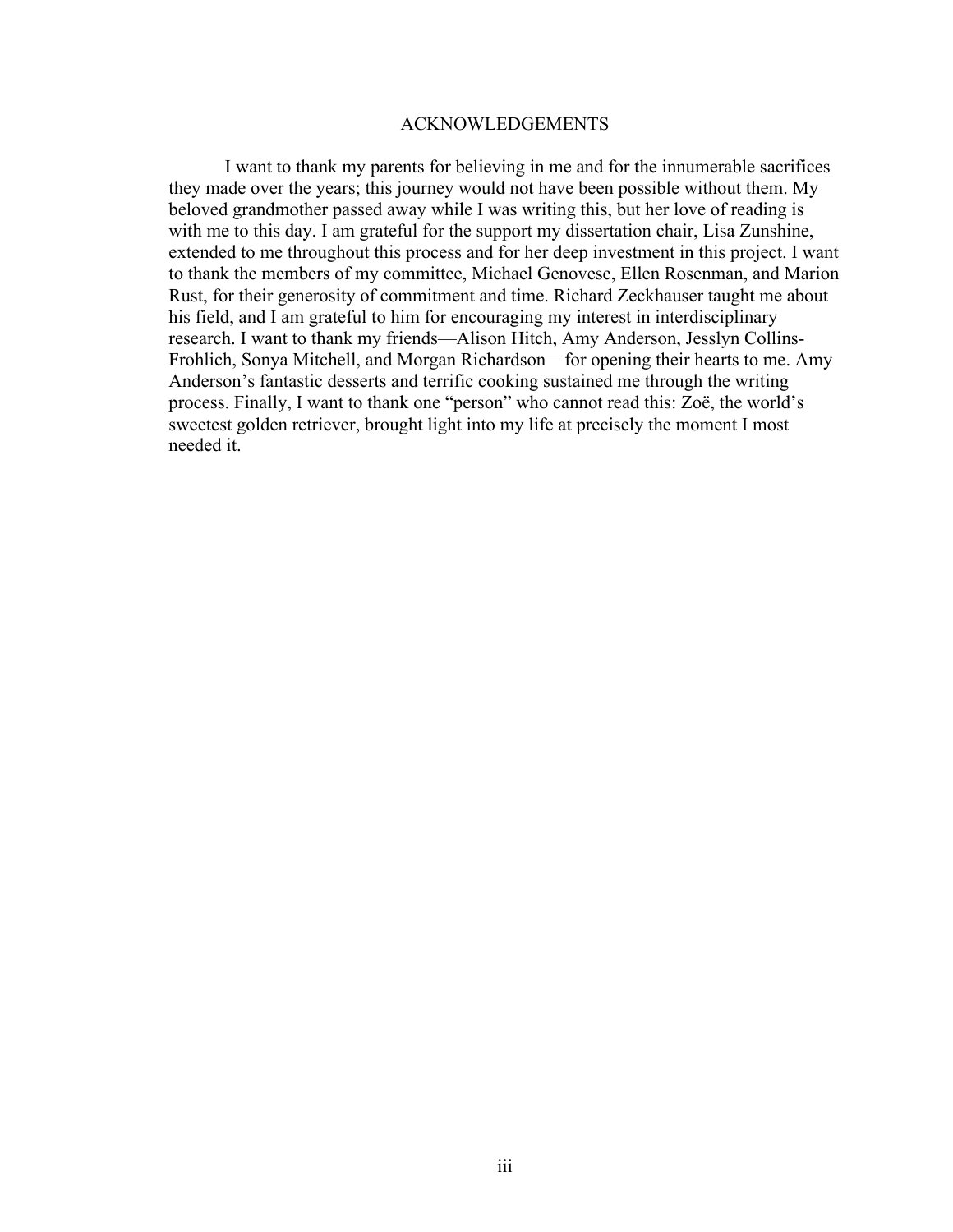| Life is a Masquerade: Truth, Falsehood, and Somewhere In-Between 41             |     |
|---------------------------------------------------------------------------------|-----|
|                                                                                 |     |
|                                                                                 |     |
|                                                                                 |     |
|                                                                                 |     |
|                                                                                 |     |
|                                                                                 |     |
|                                                                                 |     |
|                                                                                 |     |
|                                                                                 |     |
|                                                                                 |     |
|                                                                                 |     |
|                                                                                 |     |
|                                                                                 |     |
|                                                                                 |     |
|                                                                                 |     |
| Chapter 5. "Thou Proteus!": The Performance of Forgery in Georgiana Cavendish's |     |
|                                                                                 |     |
|                                                                                 |     |
|                                                                                 |     |
|                                                                                 |     |
|                                                                                 |     |
|                                                                                 |     |
|                                                                                 |     |
|                                                                                 | 163 |
|                                                                                 | 164 |
|                                                                                 |     |
|                                                                                 |     |

# TABLE OF CONTENTS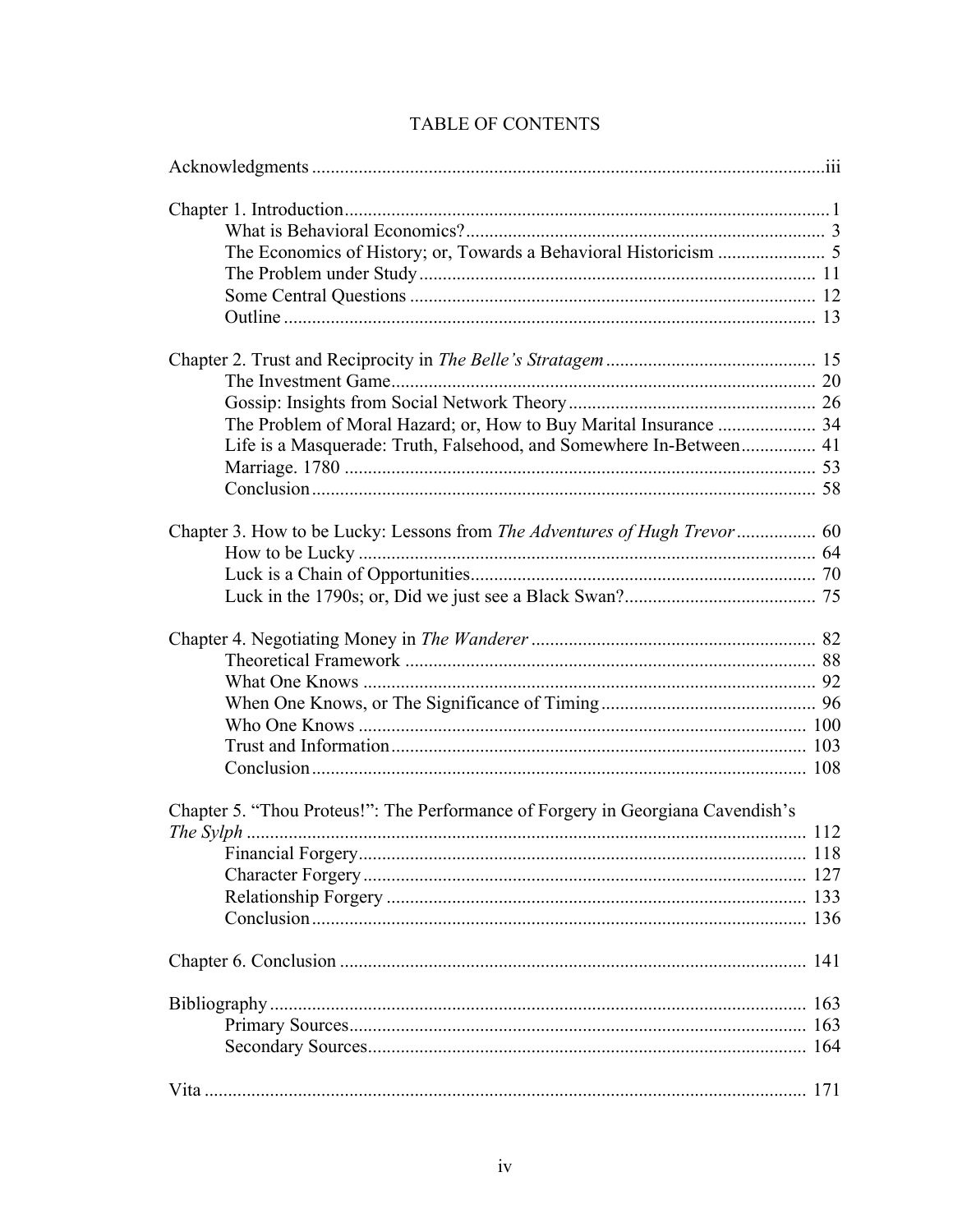#### **Chapter 1: Introduction**

#### **Eighteenth-century Fiction and Behavioral Economics**

A rich uncle puts his nephew's "creditworthiness" to the test by brokering the purchase of a family painting. An heiress will marry only if her future husband takes her last name. And in what is, arguably, English literature's most famous first sentence, we learn "it is a truth universally acknowledged, that a single man in possession of a good fortune, must be in want of a wife."

Eighteenth-century fiction abounds in astute depictions of economic behavior and its underlying psychology. But while there is a diverse body of economic criticism written by and addressed to literary scholars, its focus is on external influences: the culture of private credit, formal and informal lending networks, borrowing, and consumerism in social life. Much of this scholarship derives its theoretical impetus from neoclassical economics, drawing upon research from the same cohort of august economists: one need only consider the preponderance of research derivative of the writings of Adam Smith, David Ricardo, Karl Marx and Friedrich Engels, John Stuart Mill, and Friedrich Hayek. Alan Richardson, citing Linda and Michael Hutcheon, is correct in calling such writing "interdiscursive" as opposed to truly interdisciplinary, "selectively incorporating elements of another discipline's vocabulary, without placing one's home disciplinary perspective into sustained, mutually vulnerable, and potentially transformative dialogue with the rival perspectives of colleagues trained in significantly different areas."<sup>1</sup>

 <sup>1</sup> Alan Richardson, *The Neural Sublime: Cognitive Theories and Romantic Texts*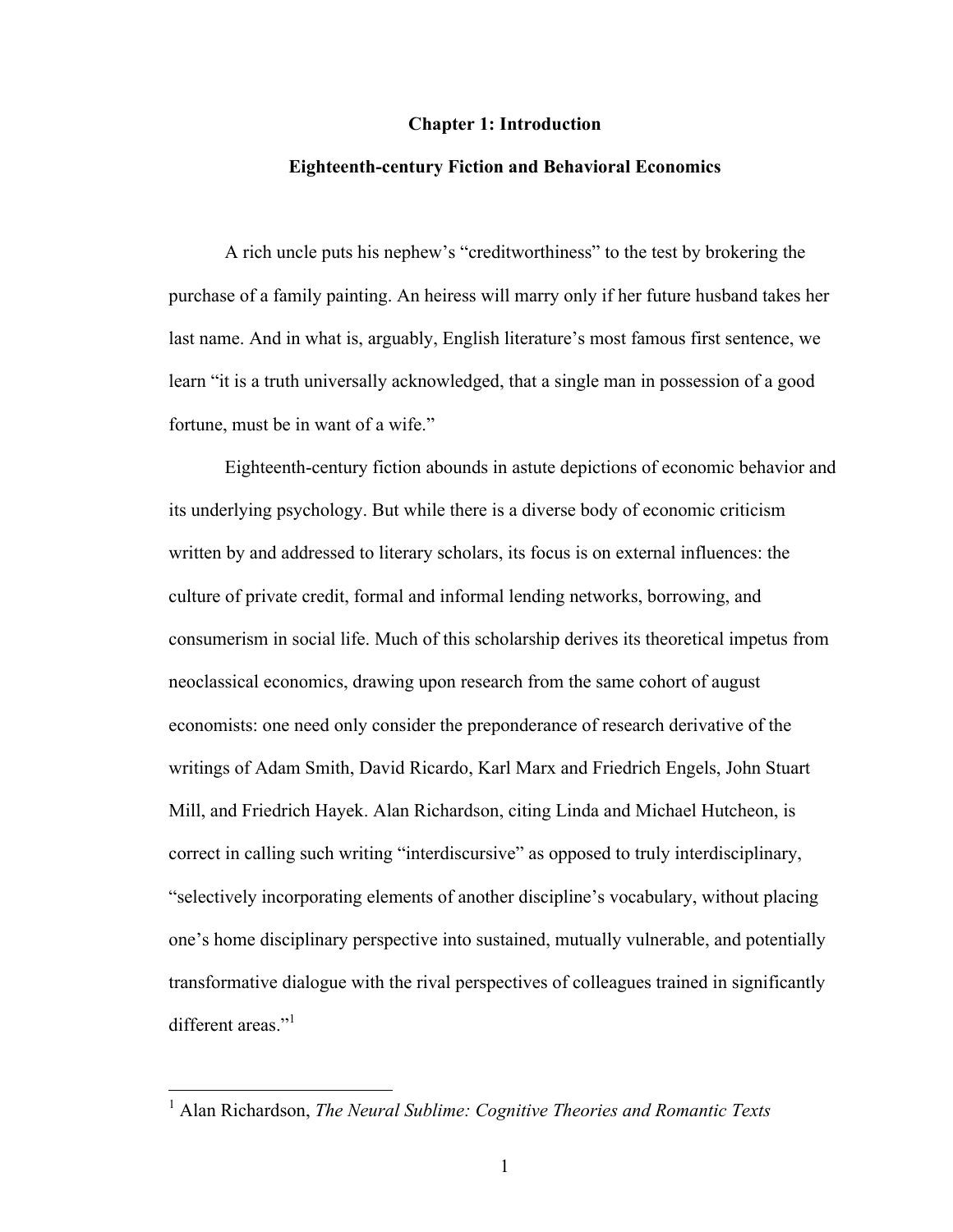This dissertation studies late eighteenth-century fiction through insights from behavioral economics, an emerging discipline at the intersection of economics and psychology. It argues that fiction produced in England during the frequent financial crises and political volatility experienced between 1770 and 1820 both reflected and shaped the cultural anxiety occasioned by a seemingly random and increasingly unreliable world. The project begins within the historical framework of the multiple financial crises that occurred in the late eighteenth century: seven crises took place between 1760 and 1797 alone, appearing seemingly out of nowhere and creating a climate of financial meltdown. But how did the awareness of economic turbulence filter into the creative consciousness? Through an interdisciplinary focus on cultural studies and behavioral economics, the dissertation posits that in spite of their conventional endings (opportunists are punished, lovers are married), novels and plays written between 1770 and 1820 contemplate models of newly opportunistic financial behavior that illustrate the reluctant realization that irrationality had become the norm rather than a rare aberration. By analyzing concrete narrative strategies used by writers such as Frances Burney, Georgiana Cavendish, Hannah Cowley, and Thomas Holcroft, I demonstrate that late eighteenth-century fiction both articulates and elides the awareness of randomness and uncertainty in its depiction of plot, character, and narrative.

In introducing<sup>2</sup> behavioral economics to the scholarly attention of literary studies, the dissertation promises to contribute to two fields: cultural studies and the social sciences. The individual chapters that follow will use interpretive tools from behavioral

 $\overline{a}$ 

<sup>(</sup>Baltimore: Johns Hopkins University Press, 2010), x.

<sup>2</sup> Though see some related work-in-progress by Blakey Vermeule ("The New Unconscious") and William Flesch ("Decision Theory").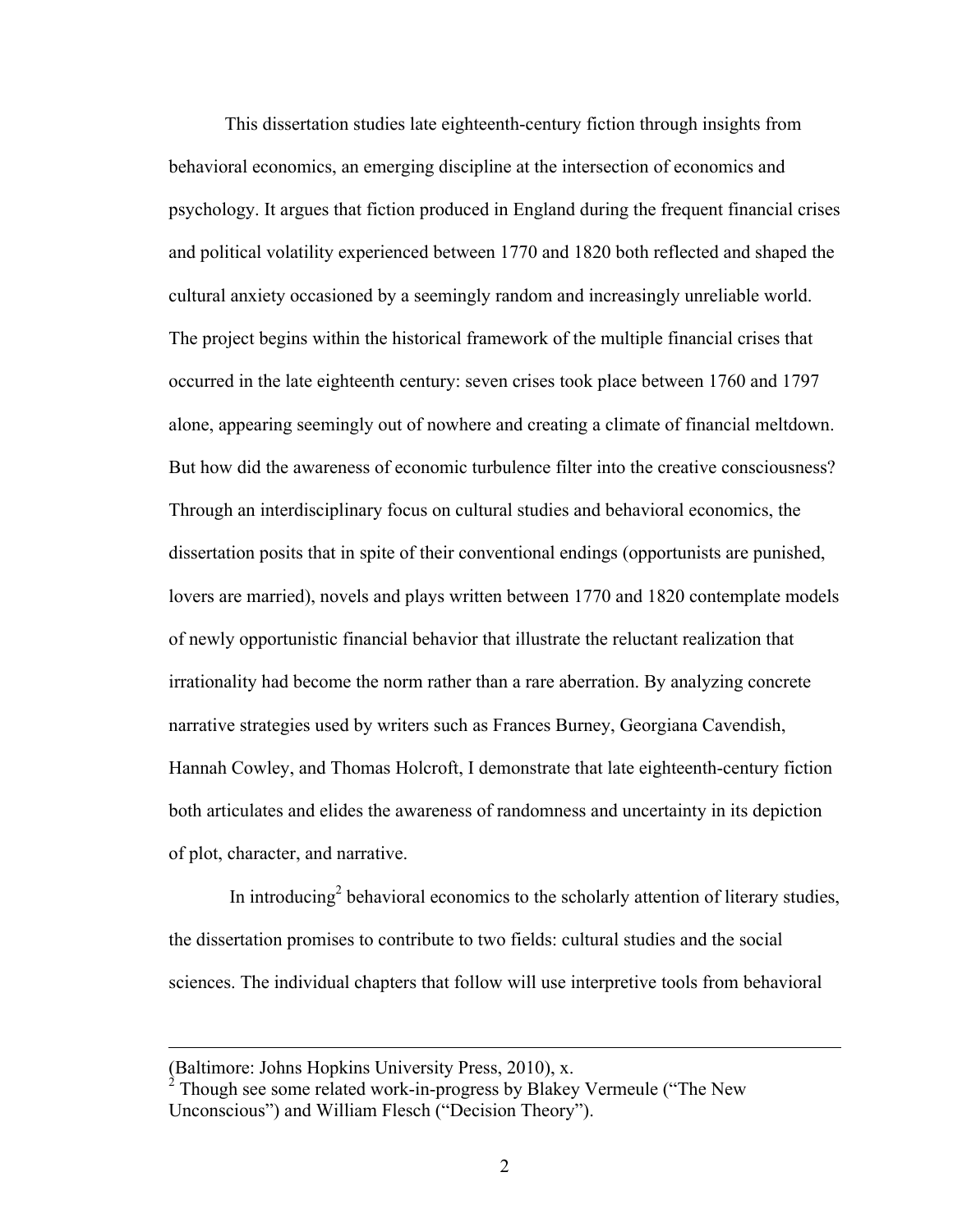economics' vast disciplinary constituents—cognitive and social psychology, microeconomic theory, neuroscience, experimental finance, and sociology—to test theories and hypotheses that arise when we assimilate behavioral economic theory into literary analysis. The dissertation begins from my conviction that both disciplines behavioral economics and cultural studies—need to draw closer, perhaps even share in the conversation, since, one might argue, authors and economists study the same thing: human behavior in all its complexity and richness.

#### **What is behavioral economics?**

In its eighteenth-century origins, economic theory was built on the simplifying, and often unrealistic, hypothesis that individuals make economic decisions that are consistently rational and self-interested. Neoclassical economists—and, for the purposes of this dissertation, literary scholars writing economic criticism—construe normative economic behavior in terms of self-control and predictability. Yet these are assumptions that human beings violate repeatedly in their daily lives, but especially in unstable environments characterized by extreme events and uncertainty. In our economic lives, we are what celebrated psychologist Daniel Kahneman calls "'fully rational, except for …' some particular deviation."<sup>3</sup> In the past four decades, behavioral economics has emerged as a discipline that challenges many of the standard assumptions of mainstream economics. By incorporating realistic models of human behavior, behavioral economics tries to explain and predict how and *why* we make the economic choices we do.

 <sup>3</sup> Daniel Kahneman, "A Psychological Perspective on Economics," *American Economic Review*, 93.2 (2003): 163.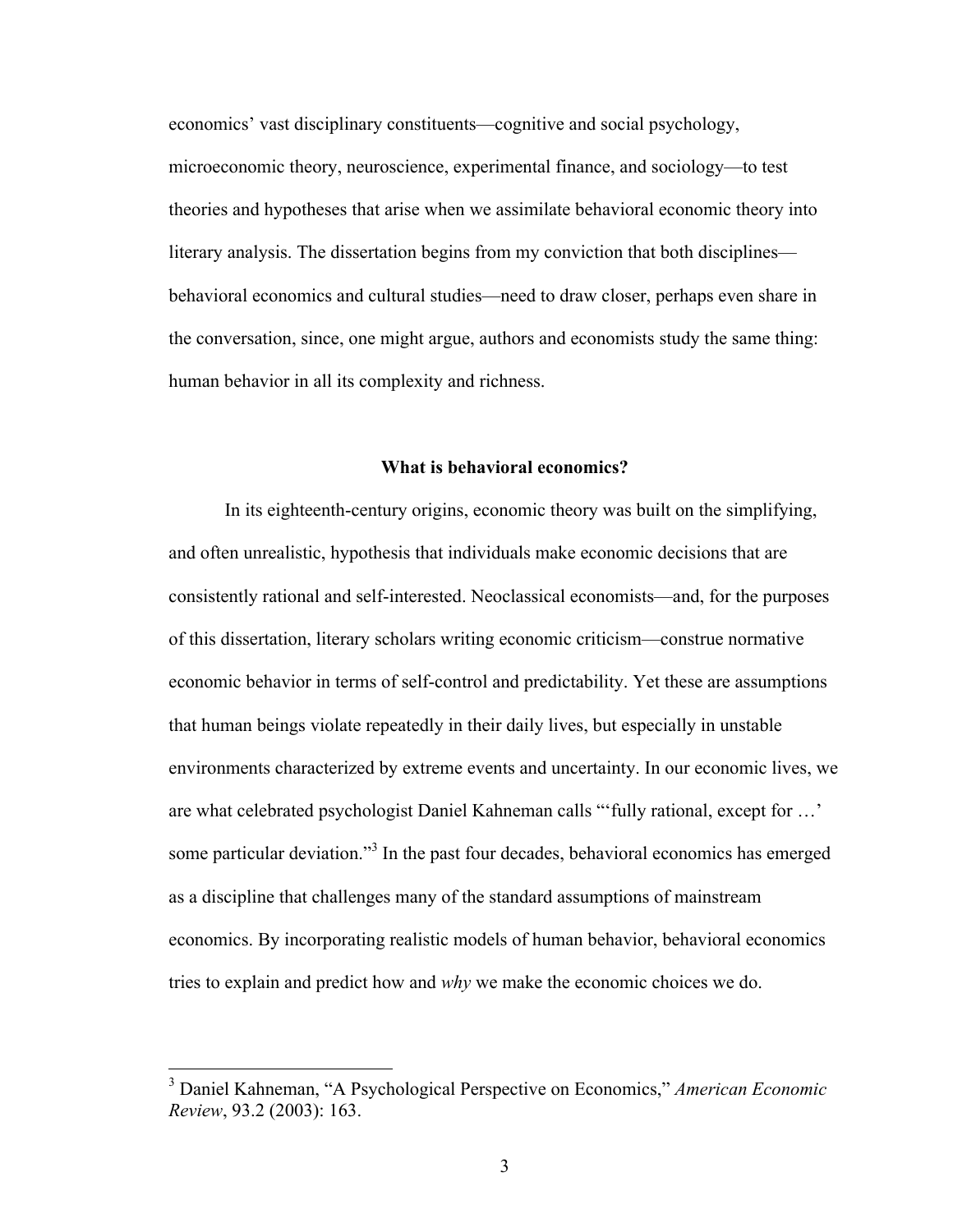The eighteenth-century concept of *homo economicus* or economic man (the gendering is both infelicitous and inaccurate, as chapter 4, "Negotiating Money in *The Wanderer*" will illustrate) is always self-serving, consistently rational, and would never consider doing an act of charity. In other words, *homo economicus* is unlike anyone we have ever met. In contrast, behavioral economists aver human beings have "bounded rationality," a concept first used by the economist Herbert Simon, meaning we have a limited capacity for rationality. Neither do we have unlimited information-processing abilities (something only our hypothetical *homo economicus* is blessed with), a "flaw" that might explain why the literary characters in the following chapters frequently make imperfect decisions with poor economic outcomes. And finally, while mainstream economists emphasize that self-interest is the impulse underlying our economic choices, the behavioral phenomenon of "bounded self-interest" may be closer to what we are in our daily lives: we perform acts of silent altruism and quiet charity, as many eighteenthcentury texts prove.

Behavioral economics came into prominence in the 1970s, coinciding with the research of two psychologists Amos Tversky and Daniel Kahneman on the cognitive inconsistences that influence the way people take decisions.<sup>4</sup> This research paper, "Judgment under Uncertainty: Heuristics and Biases" (1974) was followed by two that proved even more influential across the social sciences: "Prospect Theory: An Analysis of Decision under Risk" (1979) and "The Framing of Decisions and the Psychology of

<sup>&</sup>lt;sup>4</sup> Kahneman and Tversky's original research centered on three mental shortcuts or "heuristics" we apply in our daily lives to reduce the complexity of the large number of decisions with which we are faced: anchoring, availability, representativeness. They included many more heuristics over the years, expanding this original list considerably. For more, see David Laibson and Richard Zeckhauser, "Amos Tversky and the Ascent of Behavioral Economics," *Journal of Risk and Uncertainty* 16 (1998): 9-11.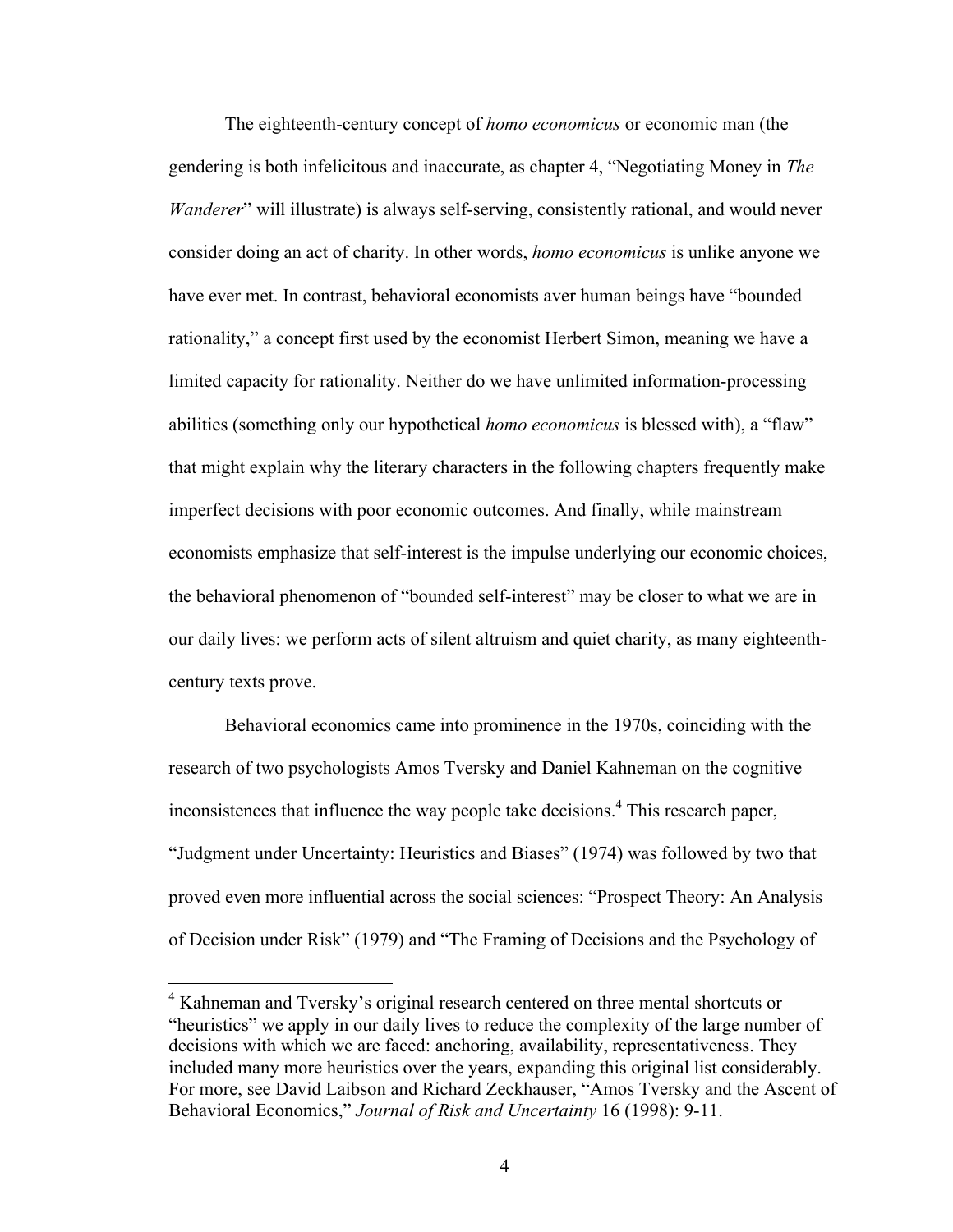Choice" (1981). Kahneman and Tversky's experiments, based frequently on economic subjects, soon influenced many allied disciplines, but especially the field of behavioral economics.

#### **The Economics of History; or, Towards a Behavioral Historicism**

The eighteenth century has been called the "Age of Enlightenment" and the "Age of Reason"; many of mainstream economics' long-held theoretical premises can be traced back to the work of eighteenth-century economists such as David Ricardo and Adam Smith.<sup>5</sup> The period's concept of the individual as an unemotional and self-maximizing economic agent, termed *homo economicus*, abounds in eighteenth-century fiction: Defoe's *Captain Singleton* and *Robinson Crusoe* are early examples. The "financial revolution" of the eighteenth century has received much critical attention.<sup>6</sup> Literary scholars have frequently focused on the rise of paper credit, and the implications of extending unsecured personal loans based on reputation or perceived financial worth.<sup>7</sup>

 $<sup>5</sup>$  We might, however, convincingly argue Adam Smith is as much a psychologist as an</sup> economist, describing loss aversion in *The Theory of Moral Sentiments* (1759) through his observation that "we suffer more ... when we fall from a better to a worse situation, than we ever enjoy when we rise from worse to better." See Smith, *Theory of Moral Sentiments*, 213.

<sup>6</sup> See P. G. M. Dickson, *The Financial Revolution in England* (London: Macmillan, 1967), especially chapter 2. Also J. G. A. Pocock, *The Machiavellian Moment* (Princeton: Princeton UP, 1975), particularly chapters XIII ("Neo-Machiavellian Political Economy" and XIV ("The Eighteenth-Century Debate"); and Pocock, *Virtue, Commerce, and History*. See also Eric Kerridge, *Trade and Banking in Early Modern England*

<sup>(</sup>Manchester: Manchester UP, 1991), particularly chapter 3 ("Commercial Credit"). <sup>7</sup> Three frequently cited works are Catherine Ingrassia's *Authorship, Commerce, and Gender in Early Eighteenth-Century England: A Culture of Paper Credit*, Margot Finn's *The Character of Credit*, and Patrick Brantlinger's *Fictions of State: Culture and Credit in Britain, 1694-1994*.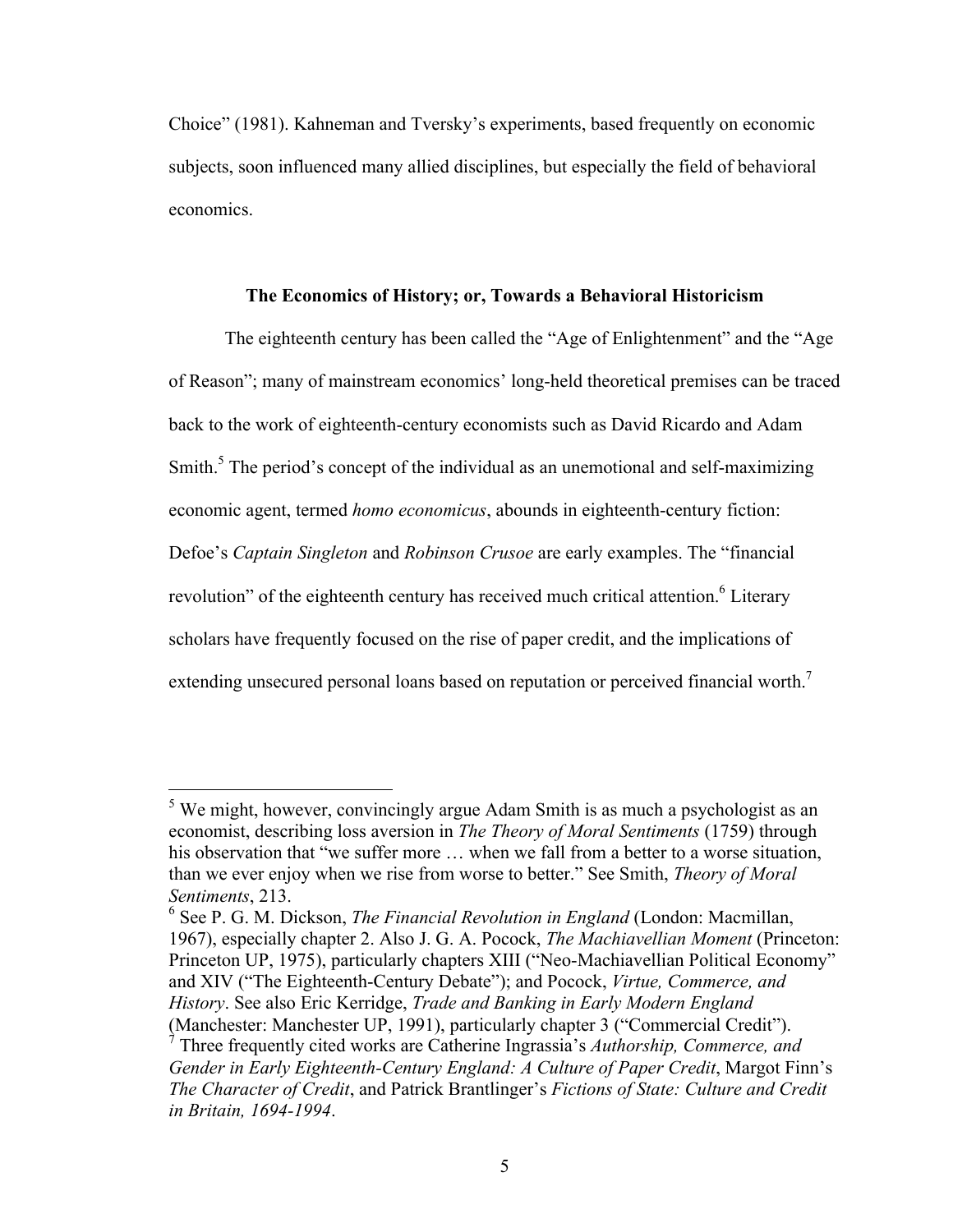My dissertation, however, begins with my interest in one cultural phenomenon has been largely ignored in the literature: the financial crisis.

A stupendous thirteen financial crises occurred between 1701 and 1797. <sup>8</sup> *One* financial crisis, leave alone waves of such crises, derails a society's conception of itself. Similar to the idea of paper credit—part substance, part abstraction—a financial crisis emerges within the context of fact and fiction.<sup>9</sup> Julian Hoppit notes, "[C]rises are produced by sudden alterations of expectations that are rooted partly in reality and partly in the imagination."<sup>10</sup> To draw a connection with behavioral economics, which also investigates the irrational quirks in human nature, a financial crisis gains momentum from small, seemingly unrelated choices made by thousands of individuals, and is considered a random, inexplicable phenomenon when it happens, but is retrospectively

Alexander Pope's anthropomorphic characterization of credit in is well known:

Blest paper-credit! last and best supply!

That lends Corruption lighter wings to fly!"

(Pope, *Epistle to Bathurst*, 69-70)

<sup>&</sup>lt;sup>8</sup> The classic text on financial instability in eighteenth-century England is T. S. Ashton, *Economic Fluctuations in England, 1700-1800* (Oxford: Clarendon Press, 1959). While financial crises remain phenomena rooted in both financial reality as well as investor perception, Ashton attempts a combination of quantitative and qualitative analysis. By analyzing movements in prices of Bank of England shares, East India Company stock and South Sea company shares, and changes in Bank of England bullion holdings, Ashton concludes that the crisis years were 1701, 1710, 1715, 1720, 1726, 1745, 1761, 1763, 1772, 1778, 1788, 1793, and 1797.

Nor is this is a phenomenon restricted to the eighteenth century. Charles Kindleberger and Robert Aliber note that "[i]n the first two-thirds of the nineteenth century, crises occurred regularly at ten-year intervals (1816, 1826, 1837, 1847, 1857, 1866), and thereafter crises occurred less regularly (1873, 1907, 1921, 1929)." For more, see Kindleberger and Aliber, *Manias, Panics and Crashes: A History of Financial Crises* (Hoboken, NJ: Wiley, 2005), 21.

Daniel Defoe famously gendered credit as a woman: Lady Credit, who "will keep Company with none but the Industrious, the Honest, the Laborious, and such, whose Genius, the Bent of their Lives, tends to Maintain her good Opinion." *Defoe's Review,*  XVII, 221, 5 Aug. 1710.<br><sup>10</sup> Julian Hoppit, "Financial Crises in Eighteenth-Century England" *The Economic* 

*History Review* 39 (February 1986): 41.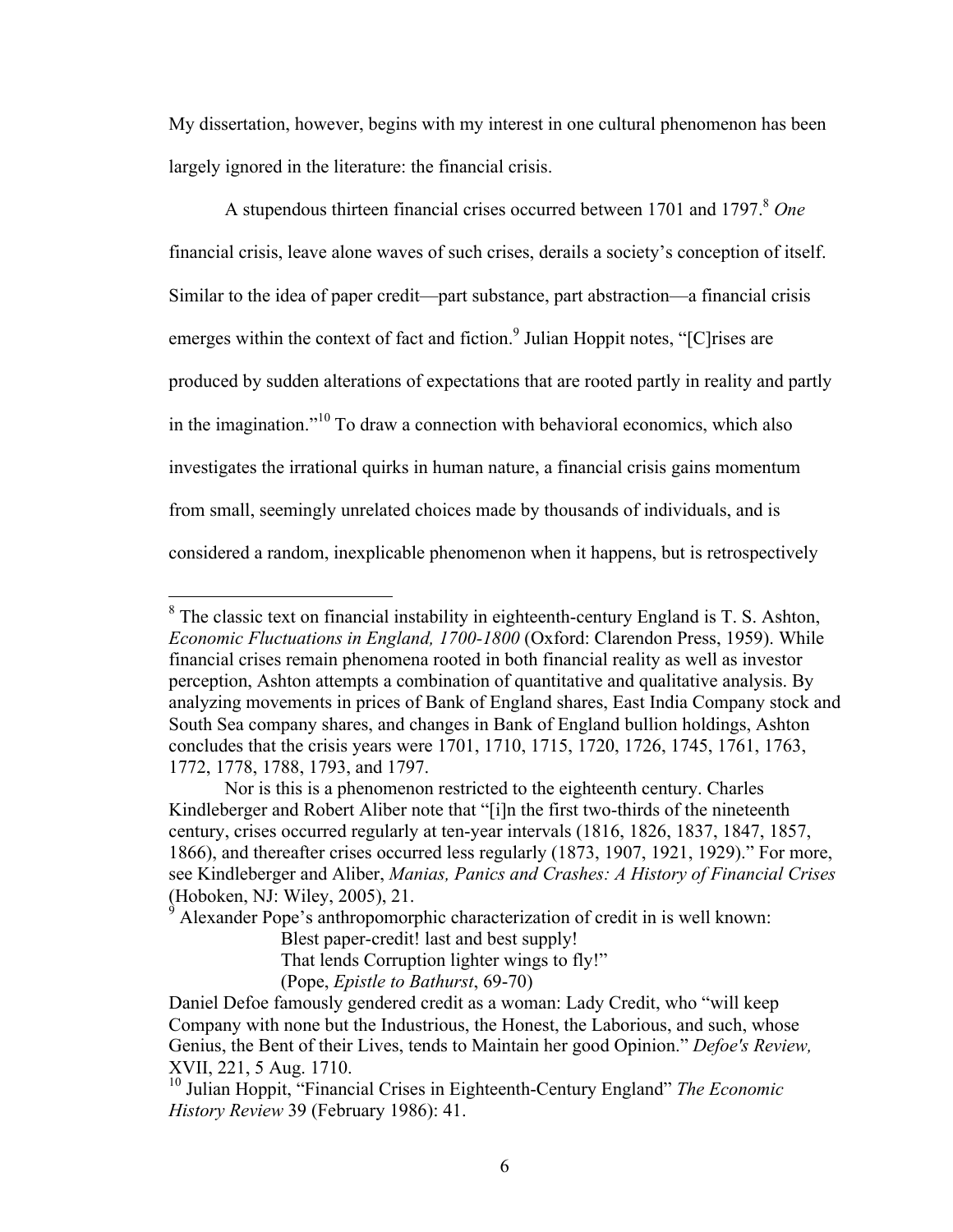understood as perfectly predictable. Charles Kindleberger and Robert Aliber note that in the build-up to a financial crisis, "[s]omeone with 'perfect foresight' should have foreseen that the process was not sustainable and that an implosion was inevitable.<sup>"11</sup> This bias in human perception can be traced to our tendency to collect a small sample, gather evidence, and then draw conclusions that apply to an entire domain of life, a characteristic behavioral economists study closely. In many of the chapters that follow, I will argue that by holding on too rigidly to what they know and can predict—about human nature and about the direction of their financial lives—men and women in eighteenth-century fiction frequently display many of the traits also of deep interest to behavioral economists.

The decision to select texts from 1770 to 1820 was based on my reading of this fifty-year period as one of "radical discontinuity," as Dror Wahrman observes:

Characterizing this shift as a revolution—a 'cultural revolution'—is meant to highlight the surprising rapidity of the transformation from one identity regime to another, the far-reaching range of its effects, and the magnitude of the change that it brought about—that is to say, how very dissimilar the new regime of identity was to the *ancien régime* that had preceded it. So dissimilar, indeed, that we will repeatedly encounter turn-of-the-century observers who looked back at the eighteenth century with expressions of distance, incomprehension and disbelief.<sup>12</sup>

With a particular interest in creative "expressions of distance, incomprehension and disbelief," I turn my attention to late eighteenth-century fiction through a theoretical mode of critical inquiry I call 'behavioral historicism.' This historicist framework examines the behavioral processes of literary characters, especially as they manifest in economic choices and decision-making. I extend and modify the New Historicism by

 <sup>11</sup> Kindleberger and Aliber, *Manias, Panics and Crashes*, 26.

<sup>&</sup>lt;sup>12</sup> Dror Wahrman, *The Making of the Modern Self: Identity and Culture in Eighteenth-Century England* (New Haven: Yale University Press, 2004), xiv.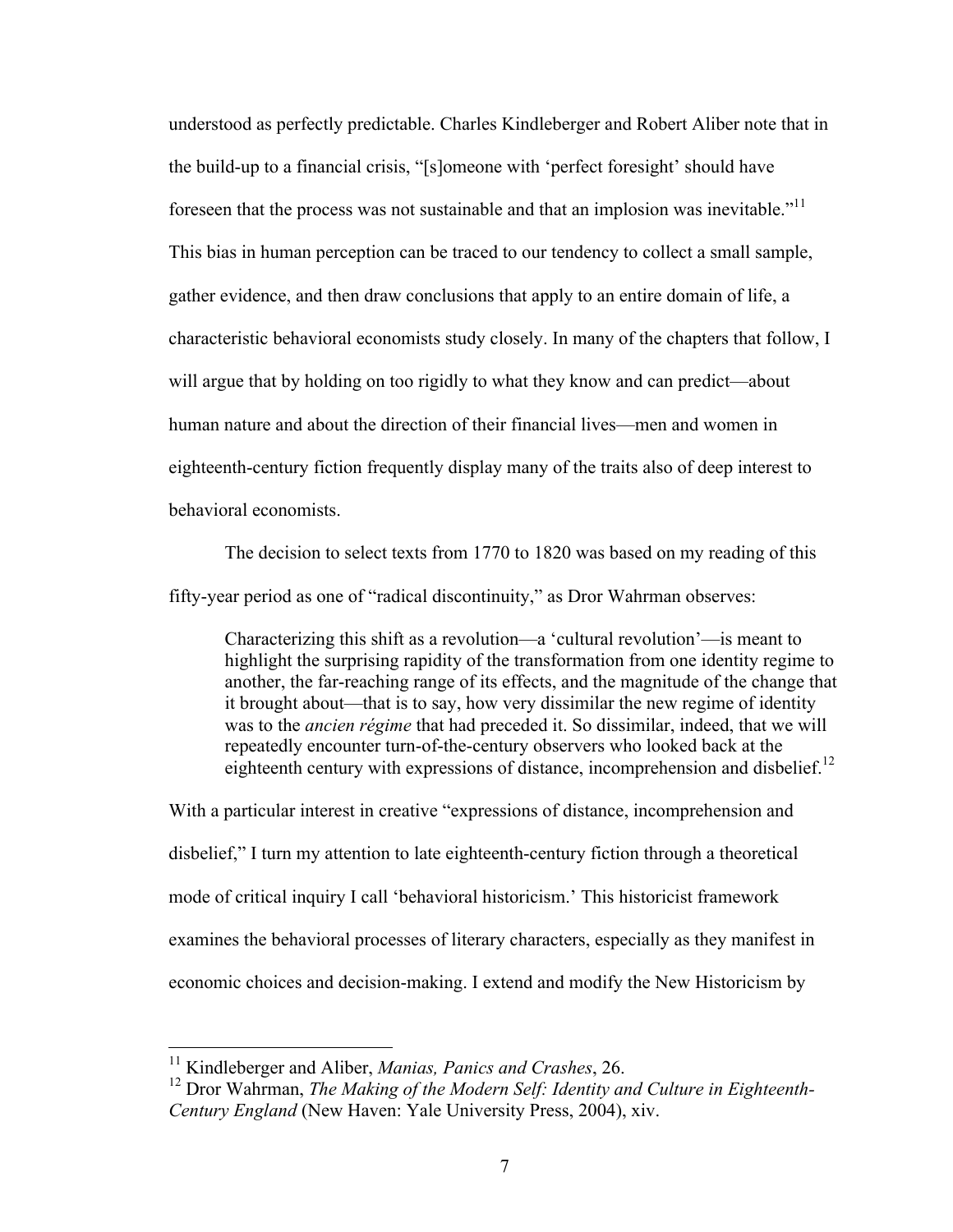engaging in literary interpretation that uses, extensively and innovatively, theories and models emerging from behavioral economics and its allied disciplines. Behavioral historicism examines the choices of literary characters, especially as they manifest in economic decision-making, as revealing what people value within particular cultural contexts and *why* such value and meaning is assigned.

Behavioral historicism argues that eighteenth-century cultural historians and literary scholars have much to learn from the period's fiction and its representation of economic behavior as seen through the lens of historical energies. Emotions such as trust, fairness, altruism, and competitiveness often underlie literary characters' economic decisions but are also expressions of cultural context. In the chapters that follow, I use behavioral historicism as a theoretical mode for reaching new interpretations of literary texts. The dissertation's larger impetus is to introduce to the conversation in eighteenthcentury cultural studies new frames of inquiry, different ways of answering some longstanding questions, and a healthy skepticism (or the "hermeneutics of suspicion") through a dynamic dialogue with behavioral economics.

My theoretical position in this dissertation emerges from my interest in the uncertain nature of life in late eighteenth-century England, and the consequences of such instability on the behavior portrayed in the period's literature. Protracted wars with France and in the American colonies reinforced a sense of unease about the unpredictable nature of life. The Industrial Revolution created rural migration and urban displacement; the period's fiction often depicts the challenges in navigating a new kind of society with changed contours of personal identity. England's colonial empire expanded, making the world even bigger and more unknowable for late eighteenth-century men and women. In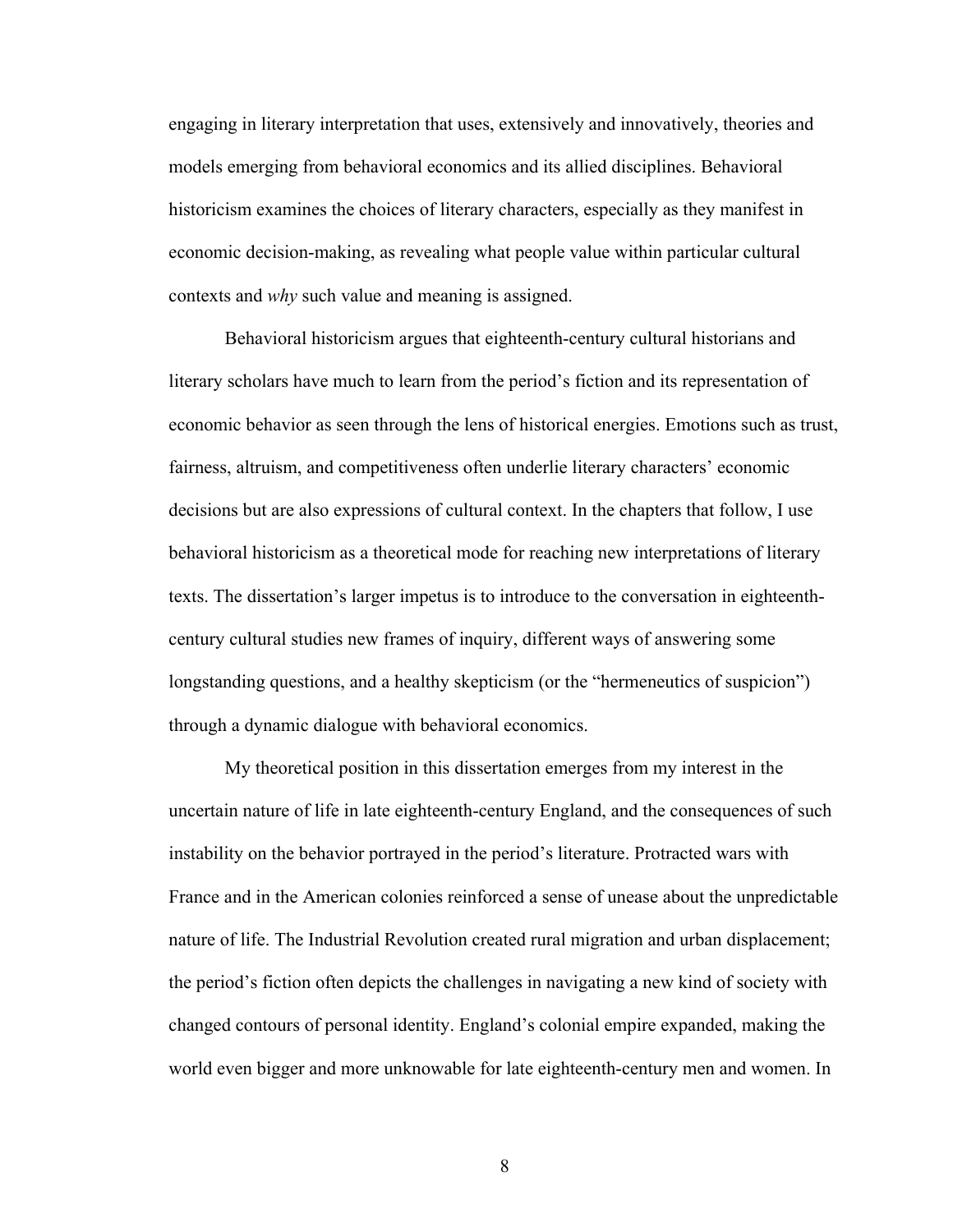the stock markets, the South Sea Bubble in 1720 succeeded by intermittent financial panics and crises from the 1760s onward engendered sweeping fears about financial and, ultimately, personal valuation. Given that far-reaching cultural turbulence tends to affect our relationship with money, I believe we need to revisit the existing framework through which we read the period's literature. I propose we do this by analyzing the economic behavior delineated in fiction, particularly when interpenetrated with historicist contexts.

Today with our hindsight of history, we look at refugee poverty, forced migration, and prolonged wars, with a certain sense of fatigue. We in the twenty-first century have seen it all before. But readers of fiction between 1770 and 1820 would have seen their lives restructured by the caprice of history. The French Revolution, the Anglo-American and the Napoleonic Wars, the constant cessation and rekindling of Anglo-French conflict, domestic sedition and treason trials, the anti-slavery movement, the Industrial Revolution and rural displacement, a series of financial crises in the stock markets, all taken together would have caused something of an avalanche of turbulence creating what Colin Nicholson calls "both an end and a beginning."<sup>13</sup> To provide only one example, in Chapter 4 ("Negotiating Money in *The Wanderer*") Burney makes her heroine a working woman, one who is dealing with unpredictability in every area of life, and is trying to make her way out of it without knowing how it will all end, making *The Wanderer*, in my reading, a watershed text for our understanding of the late eighteenth century: a society in a state of "unease" and an "intense feeling of helplessness" in "a world that more and more seemed not to have a satisfactory, nor even particularly discernible, order."<sup>14</sup>

 $13$  Colin Nicholson, "'Illusion on the Town': Figuring out Credit in The Dunciad," *Literature and History 12.2 (1986): 184.* 1998). 184. 14 Mona Scheuermann, *Social Protest in the Eighteenth-Century English Novel*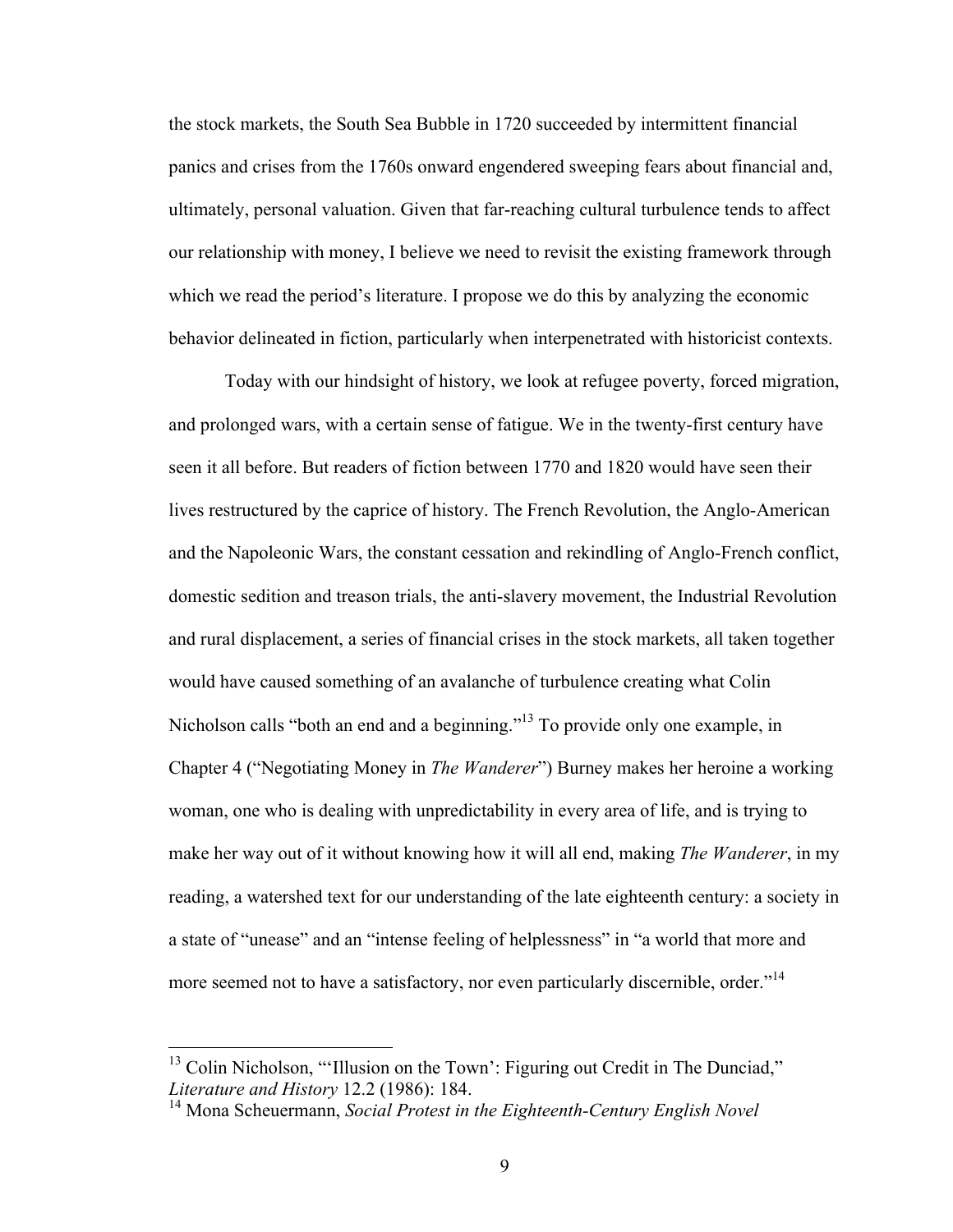Social, political, and financial turbulence are always mirrored in human behavior. We do not live our lives in siloes, hermetically sealed from the world around us. Behavioral economists have long affirmed that human beings tend to dismiss outliers seemingly impossible events—and are blind to probability ('this could *never* happen to me') in our assumption of risky economic choices. We believe the past will reliably predict the future, and are hence unprepared, even shocked, when hit by extreme events. Nassim Nicholas Taleb (more on his work in Chapter 3) who studies randomness in stock markets describes this behavioral trait: "It is a problem with the way we construct samples and gather evidence in every domain. We shall call this distortion a bias, i.e., the difference between what you see and what is there."<sup>15</sup> But in the transitional world of late eighteenth-century England, there was no longer any way to view events with past experience, because the past often did not match up to the present.

The primary texts I have selected all seem to suggest that the human mind is not equipped, adequately at least, to handle unpredictability, and hence we must incorporate such unpredictability into our behavior constantly, incorporating new information and new insights every day. Centering my attention on, what was retrospectively, a defining historical period in English history and one characterized by shifts in both economic and social configurations, I consider the question: how do writers depict random events that the mind can neither comprehend nor predict? The texts I study all suggest they were produced at a specific cultural 'moment'—an irregular 'break' in the economic system, as it was in English society. Ultimately, the larger claim this dissertation puts forward is:

 $\overline{a}$ 

<sup>(</sup>Columbus: Ohio State University Press, 1985), 140.

<sup>15</sup> Nassim Nicholas Taleb, *The Black Swan: The Impact of the Highly Improbable* (New York: Random House, 2007), 102.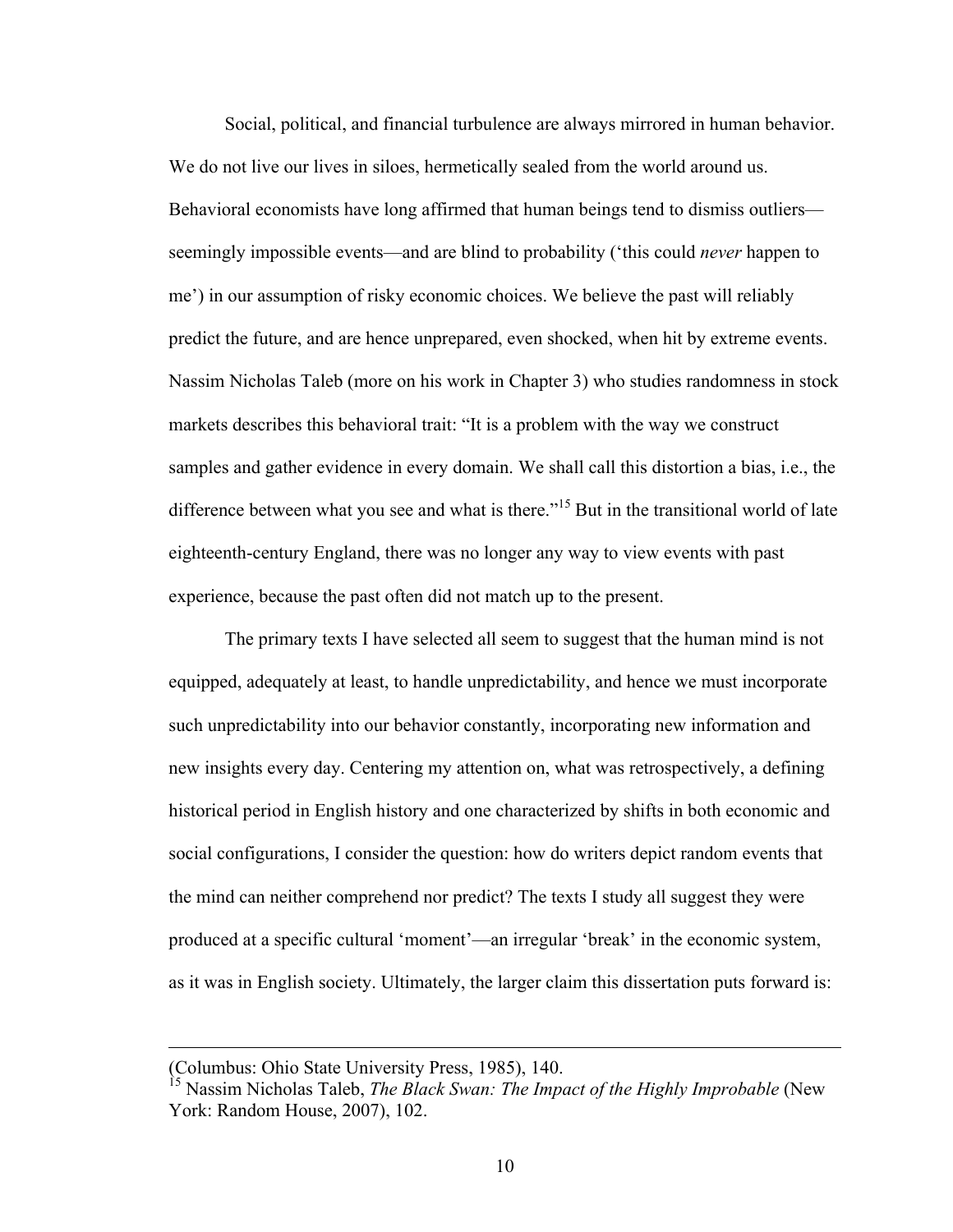any historical period that witnesses extreme events demands that we pay attention to *how* human beings respond to these events through their economic choices; standard (or normative) rules of behavior are, typically, thrown out during unreliable times, and this phenomena will always find creative expression in cultural products.

#### **The Problem under Study**

My project is focused specifically on behavioral economics' exploration of the departures and contradictions in our economic decisions and what this behavior reveals about *who* we are as a society. This inquiry is intellectually and historically relevant to our study of late eighteenth- and early nineteenth-century fiction. My project argues that in these literary texts we find financial transactions between fictional characters reflect the unpredictable nature of the time with its forces that exposed systemic and personal vulnerabilities.

The project is based on the overarching hypothesis that creative works produced within this fifty-year period, with its often cataclysmic social and political upheavals, modify and usually defy the characteristics of *homo economicus*. Specifically, I use approaches from behavioral economics to posit that the three central qualities of *homo economicus*—unbounded rationality, unbounded awareness, and unbounded selfinterest—are inadequate for explaining the actual economic behavior we encounter in late eighteenth- and early nineteenth-century texts. Writing in a society that was increasingly disordered, authors of the period posit that one could rise above the instability by managing financial relationships differently. Money thus becomes much more than a symbol of aspiration and power; I argue that analyzing the embedded financial narratives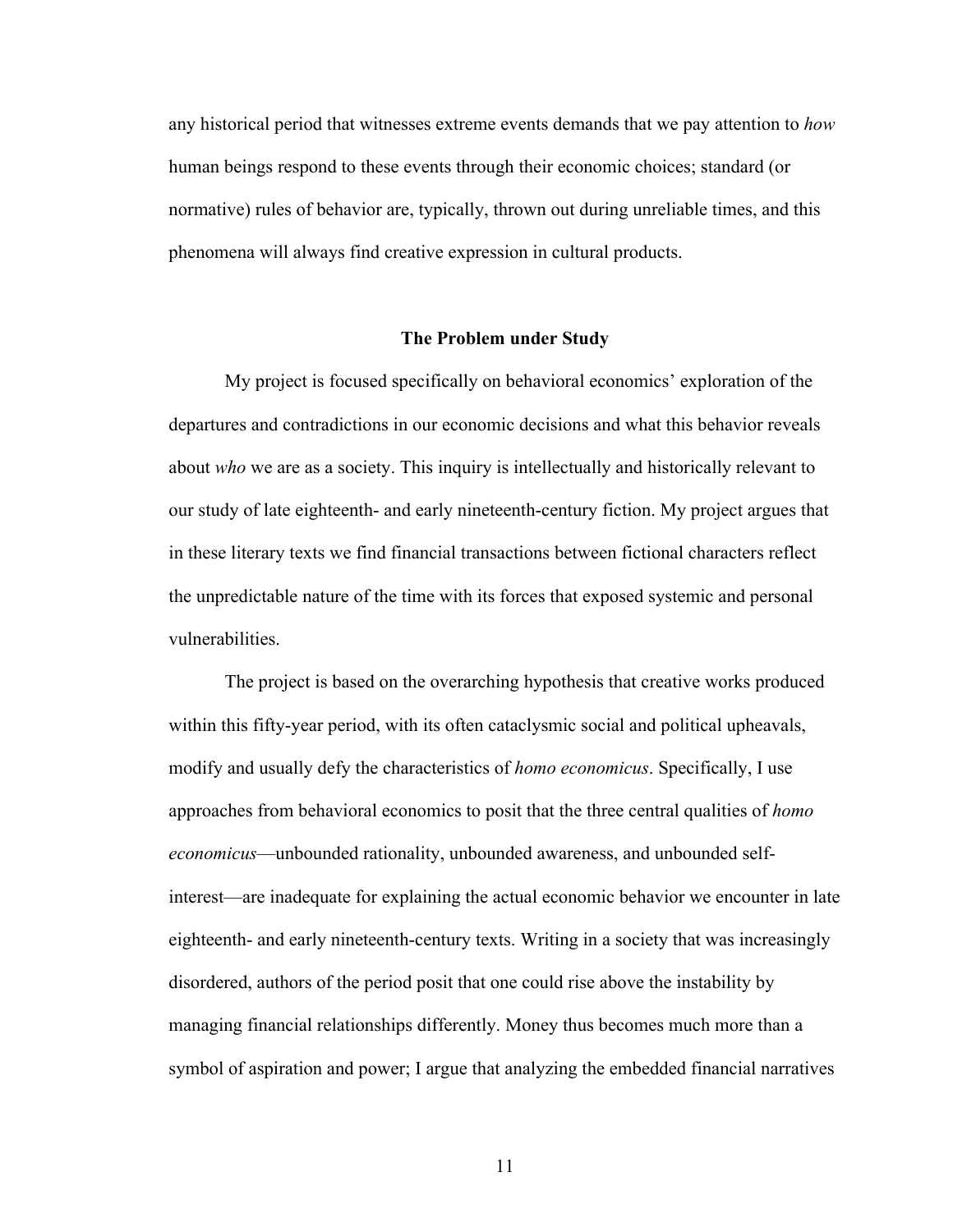within the period's literary texts provides insights about the fantasies and anxieties that shaped society at this time.

#### **Some Central Questions**

While the dissertation grows out of previous concerns in eighteenth-century cultural studies, its focus is on the intersection of financial narratives in fiction and conceptual models from behavioral economics. Here are some questions I pursue within an interdisciplinary framework.

England in the late-eighteenth century experienced an excessively high number of financial crises, seven of which occurred between 1760 and 1797 alone. Not surprisingly, the period's fiction and drama often relate narratives of personal bankruptcies or anxieties about them. I investigate how literature makes sense of the irrationality of an individual's financial destiny.

Eighteenth-century economic theory correlates good (i.e., prudent) economic behavior with self-maximizing individualism, thereby establishing an equation that has assimilated itself into mainstream economics. Yet eighteenth-century literature abounds in instances of charity, generosity, and philanthropy. How do fiction writers and dramatists resolve the paradox of benevolence amidst the cultural prescription for selfinterest?

Eighteenth-century literary texts are replete with characters indulging in conspicuous consumption and luxury that is financed through credit. How can these texts cast new light on *why* people take on excessive levels of personal debt and on the larger cultural implications of such indebtedness? I focus on behavioral economic concepts such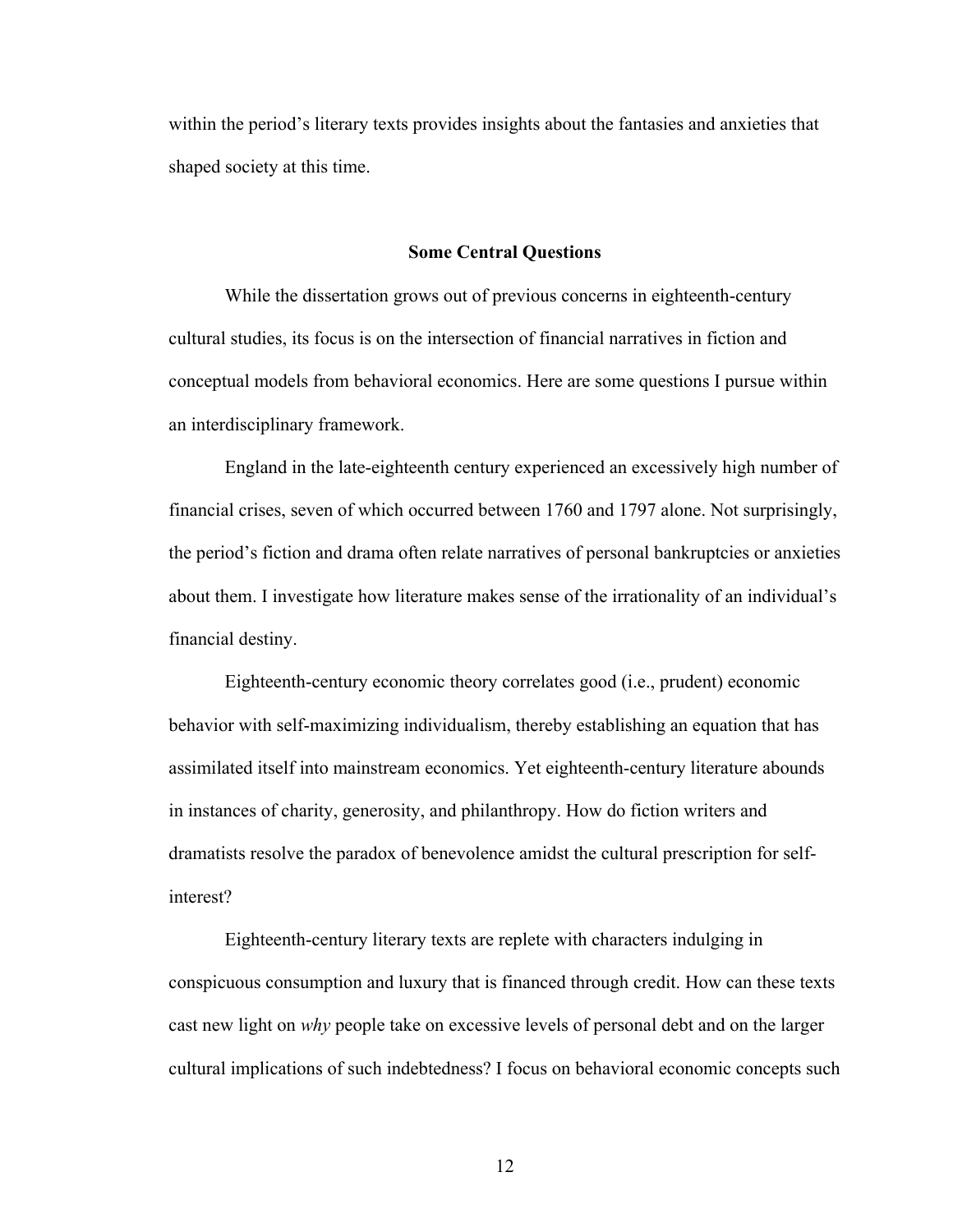as 'intertemporal choice' and 'mental accounting' to investigate, innovatively, the representation of credit culture in fiction, with a focus on psychological paradoxes about credit.

Forgery, often committed by socially respectable individuals, is a common feature of many of the literary texts I study. One explanation I propose is that eighteenth-century society had fixed, often bias-ridden, cognitive heuristics for financial valuation of individuals, and forgery plays with the limits of such heuristics. The question that emerges is: how do fictional characters extrapolate financial information about other characters? In other words, how does one recognize a forger?

Gambling and card playing, often for high financial stakes, constitute a common literary trope in eighteenth-century drama and fiction. The popularity of this trope is an intriguing cultural phenomenon. I examine fictional depictions of games of chance and what they reveal about eighteenth-century culture when viewed through the lens of behavioral economic theories of probability.

## **Outline**

My dissertation derives its title from my interest in the ways in which authors depict literary characters taking decisions under conditions of conflict and uncertainty, whether personal or social. In the chapters that follow, I argue that authors represent the attempt to navigate a probabilistic world through literary characters' economic choices, in particular, their underlying cognitive biases and heuristics (mental "rules-of-thumb"). Chapter 2 interprets Hannah Cowley's *The Belle's Stratagem* (1780) through economic research on trust, in particular, contract theory and information economics to examine,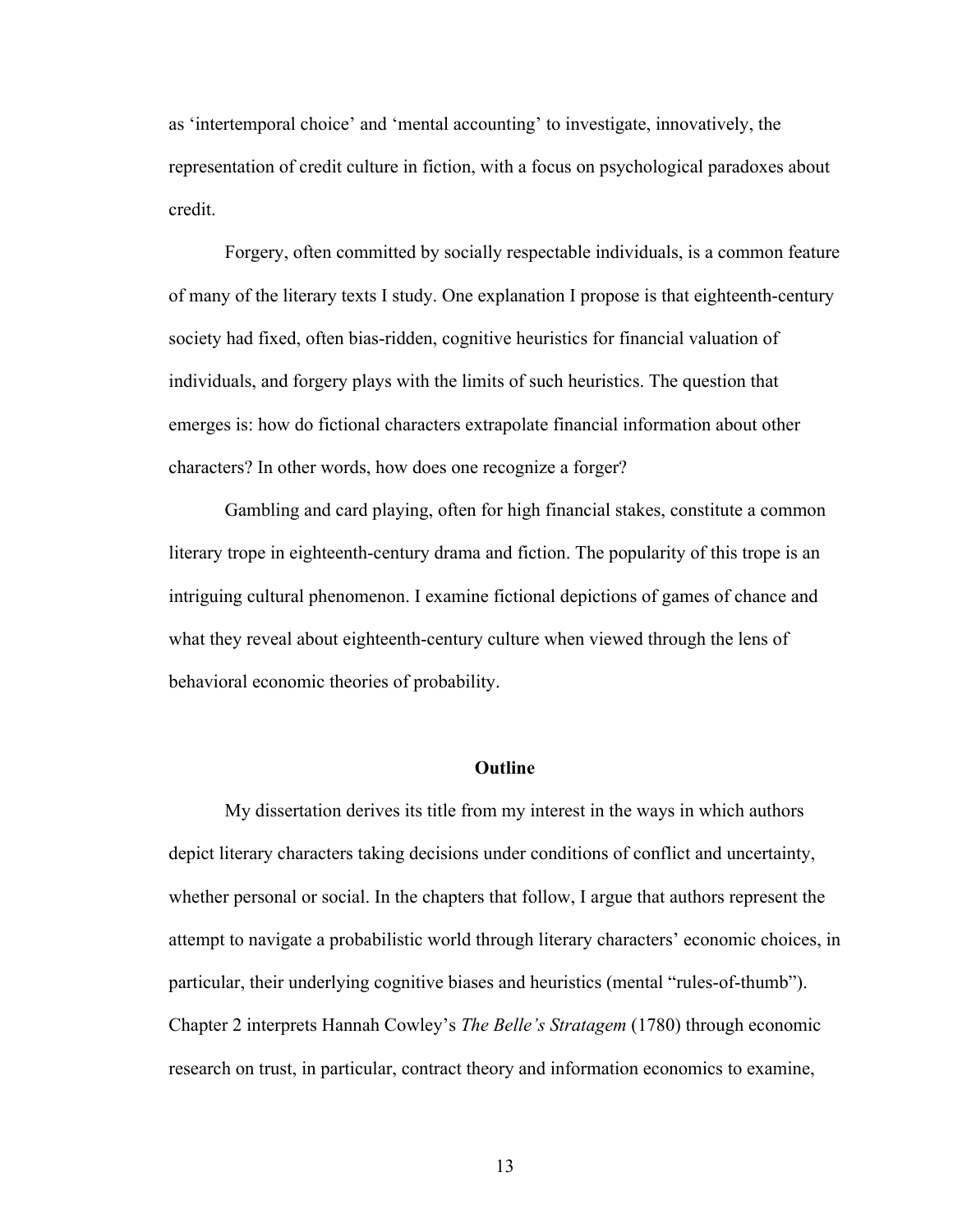"What does it mean to trust another person?" Chapter 3 reads Thomas Holcroft's Jacobin novel *The Adventures of Hugh Trevor* (1794) as an instructional "guidebook" on luck against the backdrop of political turbulence of the 1790s' Treason Trials (in which the author was indicted). Incorporating insights from financial theories of probability, I argue luck reveals the inner workings of personal and political agency, manifest particularly during historical moments of volatility. Chapter 4 analyzes Frances Burney's *The Wanderer* (1814) to investigate how literary characters negotiate with others under conditions of conflict and risk. I focus my attention on the protagonist's economic choices as a powerless French émigré facing a competitive and hostile society, demonstrating that the knowledge of cognitive and social psychology forms the underlying framework of economic negotiation. Chapter 5 examines the relationship between financial forgery and marital infidelity in Georgiana Cavendish's epistolary novel *The Sylph* (1779). Incorporating evidence from two of the most infamous forgery trials of the 1770s—Doctor Dodd and the Perreau Brothers—I posit forgery is connected to the phenomena of financial crises and that duplicity, in the form of inexplicable events such as forgery and adultery, infiltrated every aspect of late eighteenth-century life. I conclude the dissertation by observations on an interdisciplinary conversation between cultural studies and behavioral economics, considering the broader theoretical implications of a dialogue between the humanities and the social sciences, its dangers as well as its possibilities.

Copyright © Devjani Roy 2013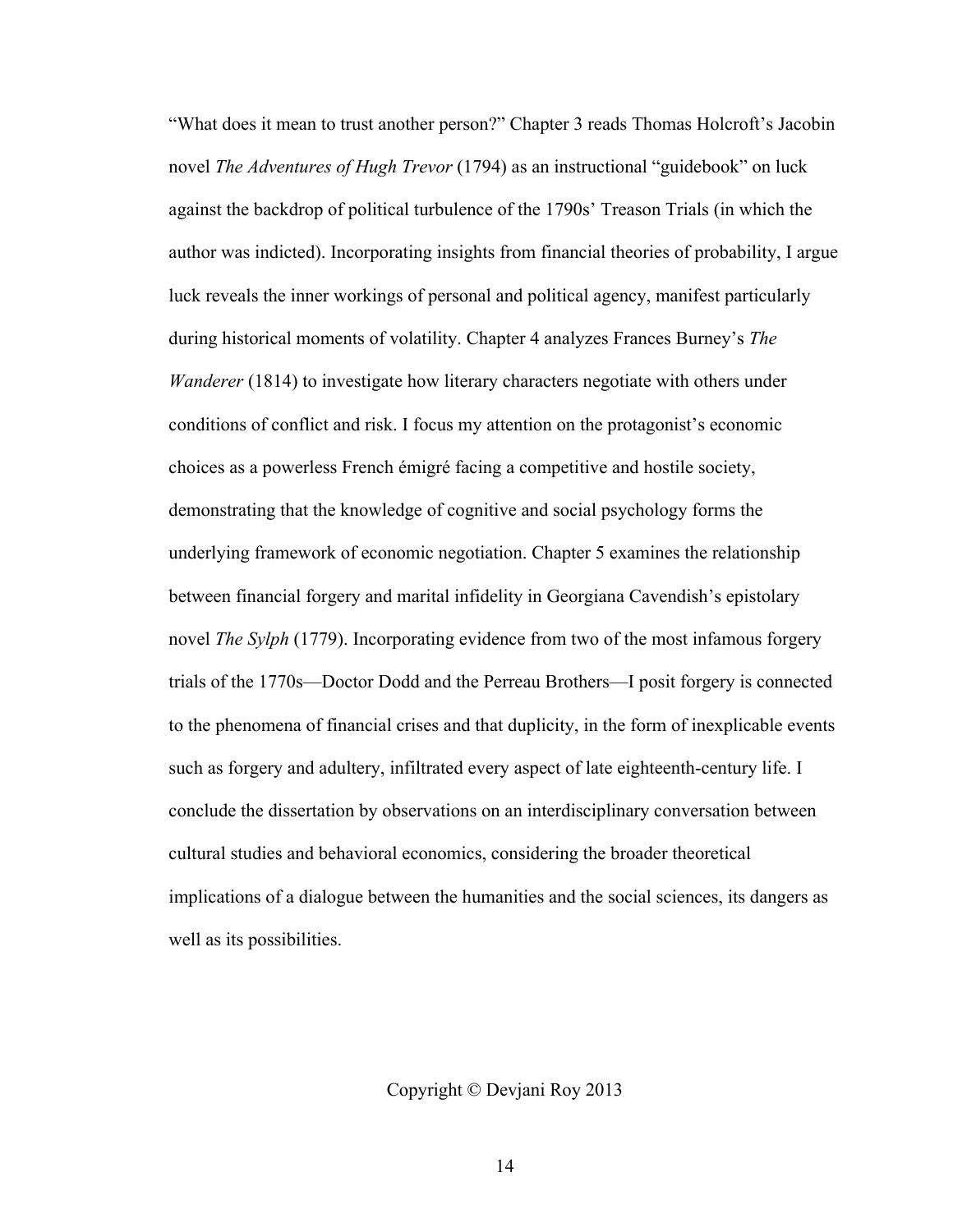#### **Chapter 2**

## **Trust and Reciprocity in** *The Belle's Stratagem*

Premiering on 22 February 1780,<sup>16</sup> Hannah Cowley's *The Belle's Stratagem*<sup>17</sup>

remains one of the eighteenth century's most popular comedies. With its "seemingly

effortless dialogue and … well-drawn high-spirited characters who test the boundaries of

decorous behavior," *Stratagem* is a throwback to the sparkling comedies of the

Restoration and the Augustan Age.<sup>18</sup> Its marriage plot, verbal sparring, false friends, and

a title that references a famous dramatic predecessor—George Farquhar's *The Beaux'* 

*Stratagem* (1707)—help trace its theatrical lineage to the dramatic legacy of Aphra

Behn's *The Rover* (1677), Mirabell and Millamant in William Congreve's *The Way of the* 

*World* (1700), and Susanna Centlivre's *The Busybody* (1709), among others. Fred Link

provides an account:

The first part of [Letitia's] stratagem is of course borrowed from *She Stoops to Conquer*, but there are only a few echoes of Kate Hardcastle in her character. She and Doricourt look back to the gay couples of Restoration comedy. ... Doricourt is more than a little reminiscent of Valentine in *Love for Love*. Saville suggests Cowley's own Mr. Drummond, though a much younger version; Courtall resembles Horner in *The Country Wife*. Wycherley's play may also have given hints for the Touchwoods; their conflict resembles that of the Pinchwives transferred to "higher" characters more like Sir Peter and Lady Teazle. Flutter is

<sup>&</sup>lt;sup>16</sup> *The Belle's Stratagem* was published in April 1782. Dublin piracies of the play had already appeared in 1781. Another Dublin edition was published in 1783 and a second London edition in 1787. The play was included in numerous collections—Elizabeth Inchbald's *British Theatre* (1808) and William Oxberry's *New English Drama* (1819), for example. It was also published in America. See Frederick M. Link, introduction to *The Plays of Hannah Cowley*, vol. 1, by Hannah Cowley (Garland: London, 1979), xlviii. <sup>17</sup> Hereafter referred to as *Stratagem*. Lines from the play are taken from Melinda Finberg's edition. Hannah Cowley, *The Belle's Stratagem*, in *Eighteenth-Century Women Dramatists*, edited by Melinda C. Finberg (New York: Oxford University Press, 2001):

<sup>211-80.</sup>

<sup>18</sup> Finberg, introduction to *Eighteenth-Century Women Dramatists*, xxxix.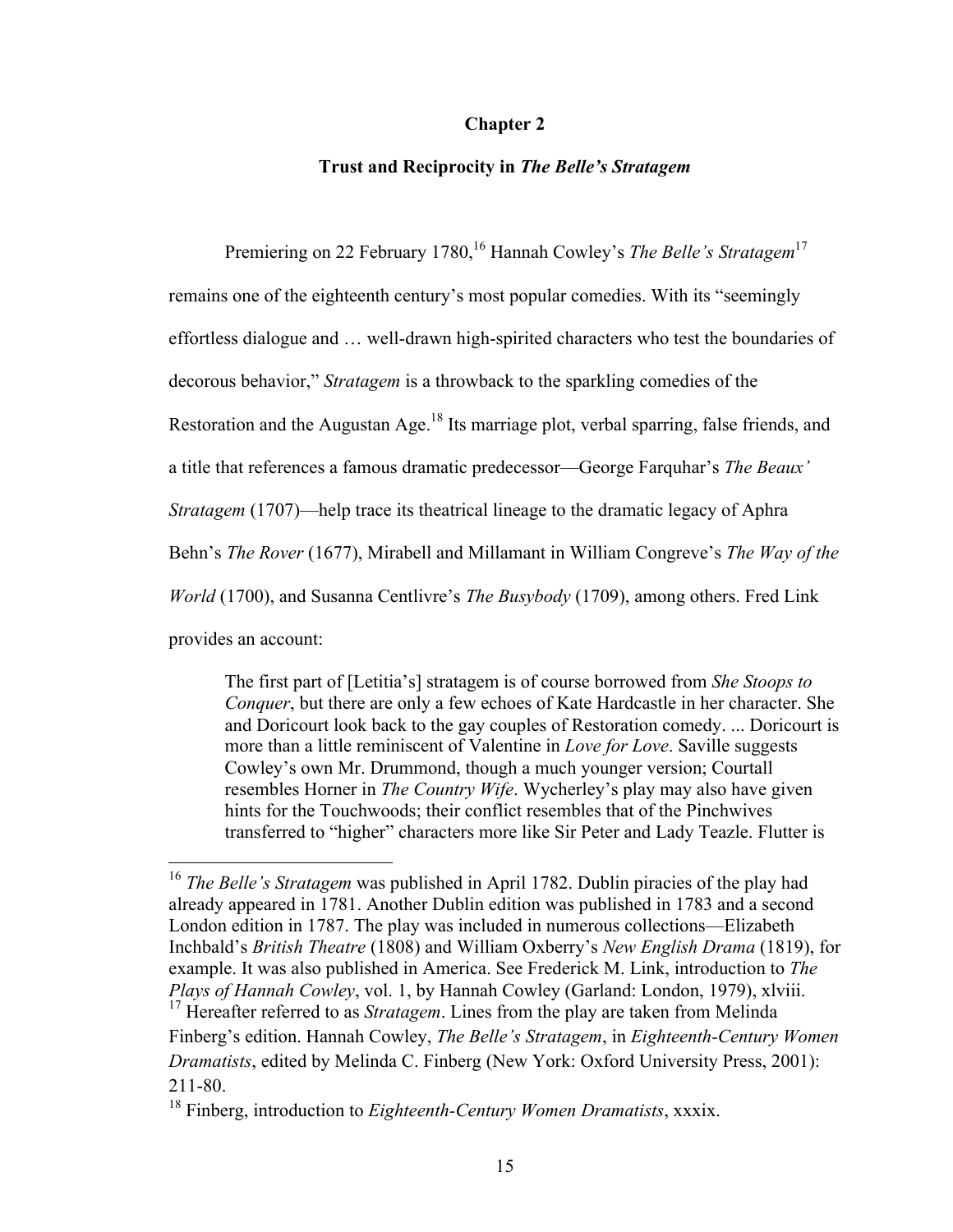not especially different from the century's other fops, except perhaps in being less extreme.<sup>19</sup>

The absence of anything "extreme" may well describe Cowley's personal and professional agenda. She is at pains to avoid any suggestion that moral impropriety is approved within her creative world: *Stratagem's* only immoral character, Courtall, is banished to Paris after being discovered as a villain. As a recent editor Melinda Finberg points out, after retiring from the stage in the late 1790s, Cowley "dedicated herself to respectability and began revising, or rather expurgating, her plays, [a revision that] set the tone for her biographers."20 Hence Angela Escott's claim that although "Cowley sometimes assumes the mask of the amateur," "[s]urviving correspondence ... provides an indication of [her] manipulation of her own professional life, and reveals that she did not passively accept her positioning as virtuous wife, mother, and amateur dramatist.<sup> $21$ </sup> Indeed, the intention to revise first impressions may well describe the plot of *Stratagem*.

*Stratagem's* hero and heroine, Doricourt and Letitia, are betrothed thanks to a shrewd financial contract drawn up by her father, John Hardy.<sup>22</sup> As the play begins, they are meeting for the first time as adults. Determined to win the heart of her future husband, Letitia designs an elaborate stratagem. She will pretend to be a garrulous simpleton (thereby repelling the sophisticated Doricourt). Then she will disguise herself at a masquerade and make him fall in love with her.

<sup>&</sup>lt;sup>19</sup> Link, introduction, xx-xxi.

<sup>20</sup> Finberg, introduction, xlii.

<sup>21</sup> Angela Escott, *'The Celebrated Hannah Cowley': Experiments in Dramatic Genre, 1776-1794* (London: Pickering & Chatto, 2012), 23, 11.

 $22$  We are reminded of this when Doricourt plans to break off his engagement with Letitia: "The moiety of the estate which [Hardy] will forfeit shall be his the next moment by deed of gift." Cowley, *Stratagem*, 5.2.27-28.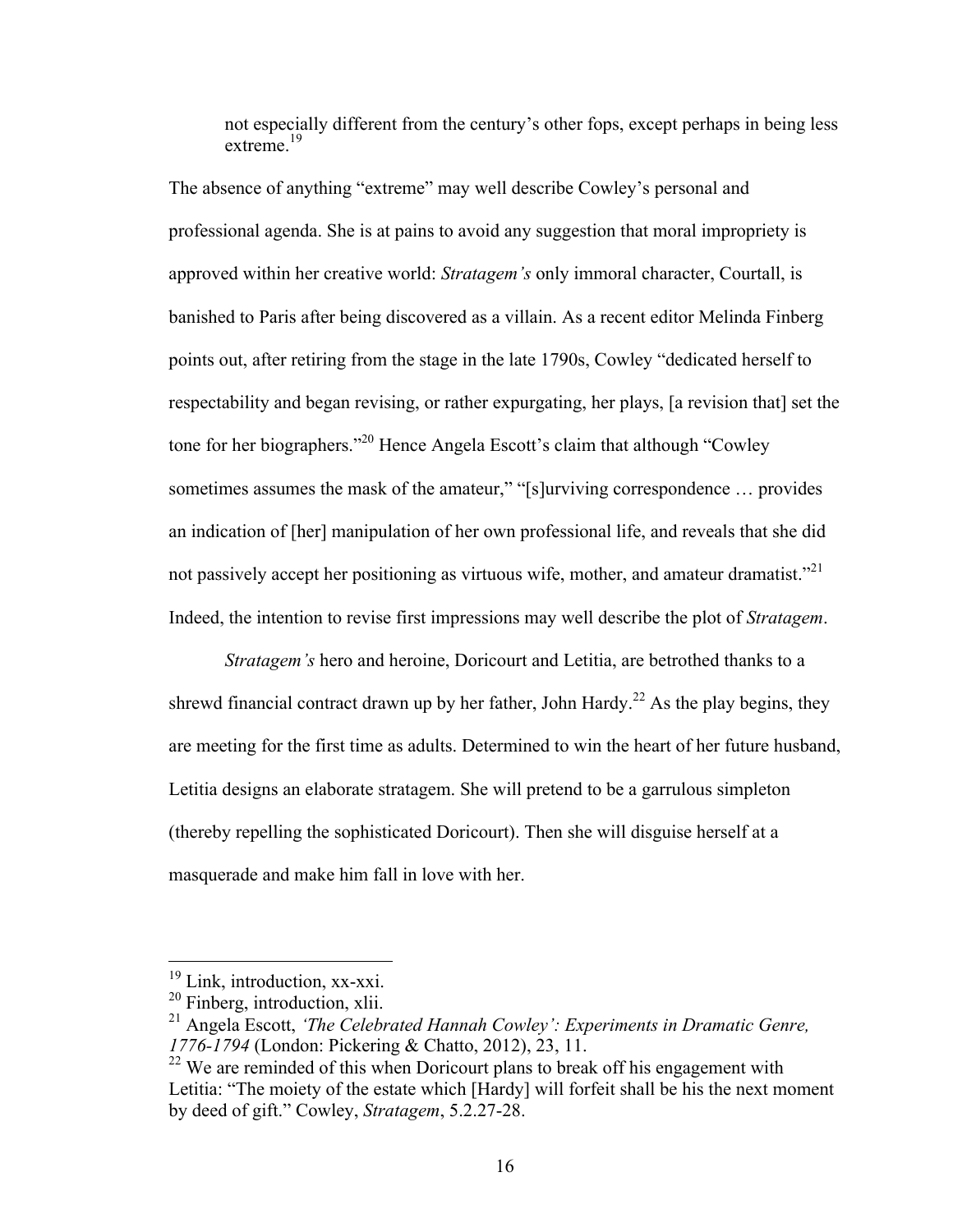Predictably, Doricourt is unimpressed by the 'rustic Letitia' but decides nonetheless to honor their marriage contract. Then at the masquerade, he falls in love with the 'masked Letitia,' but though she will entice and flirt, she refuses to disclose her name. At the play's conclusion as Doricourt and Letitia prepare to marry, she reveals herself as the same masked woman, thereby proving 'the belle's stratagem' has indeed succeeded. A secondary stratagem concerns a false friend, Courtall and his deceptive scheme to seduce the virtuous Lady Frances, disguised as her husband Sir George Touchwood. The real Sir George is madly, if possessively, in love with his wife, which in turn is precisely the motivation Courtall needs: the thrill of sexual conquest.

Existing scholarship on *Stratagem* reads it through the interpretive framework of the masquerade, which many scholars consider the play's dramatic crux. Elizabeth Kowaleski Wallace examines the play as an "endorsement of a theatrical cosmopolitanism that forms the basis of a potentially progressive nationalism, one in which individuals are free to make themselves—as British women and men—what they will."<sup>23</sup> Finberg discusses the issues of appearance and identity as they appear in the play, also paying particular attention to the trope of the masquerade. Betsy Bolton states that "[a]t the end of the eighteenth century… femininity was equated with changeability," adding that, consequently, *Stratagem* "emphasize<sup>[s]</sup> the plasticity of female character."<sup>24</sup> In her comparative study of Cowley and Eliza Haywood, Tassie Gwilliam "sketch[es] ways that *Fantomina* can open up a reading of disguise, fantasy, and misrecognition in

<sup>&</sup>lt;sup>23</sup> Elizabeth Kowaleski Wallace, "Theatricality and Cosmopolitanism in Hannah Cowley's *The Belle's Stratagem*," *Comparative Drama* 35 (2001): 417.

<sup>24</sup> Betsy Bolton, "Hannah Cowley, Gender Identity, and *A Bold Stroke for a Husband,*" in *Teaching British Women Playwrights of the Restoration and the Eighteenth Century*, edited by Bonnie Nelson and Catherine Burroughs (New York: MLA, 2010), 167.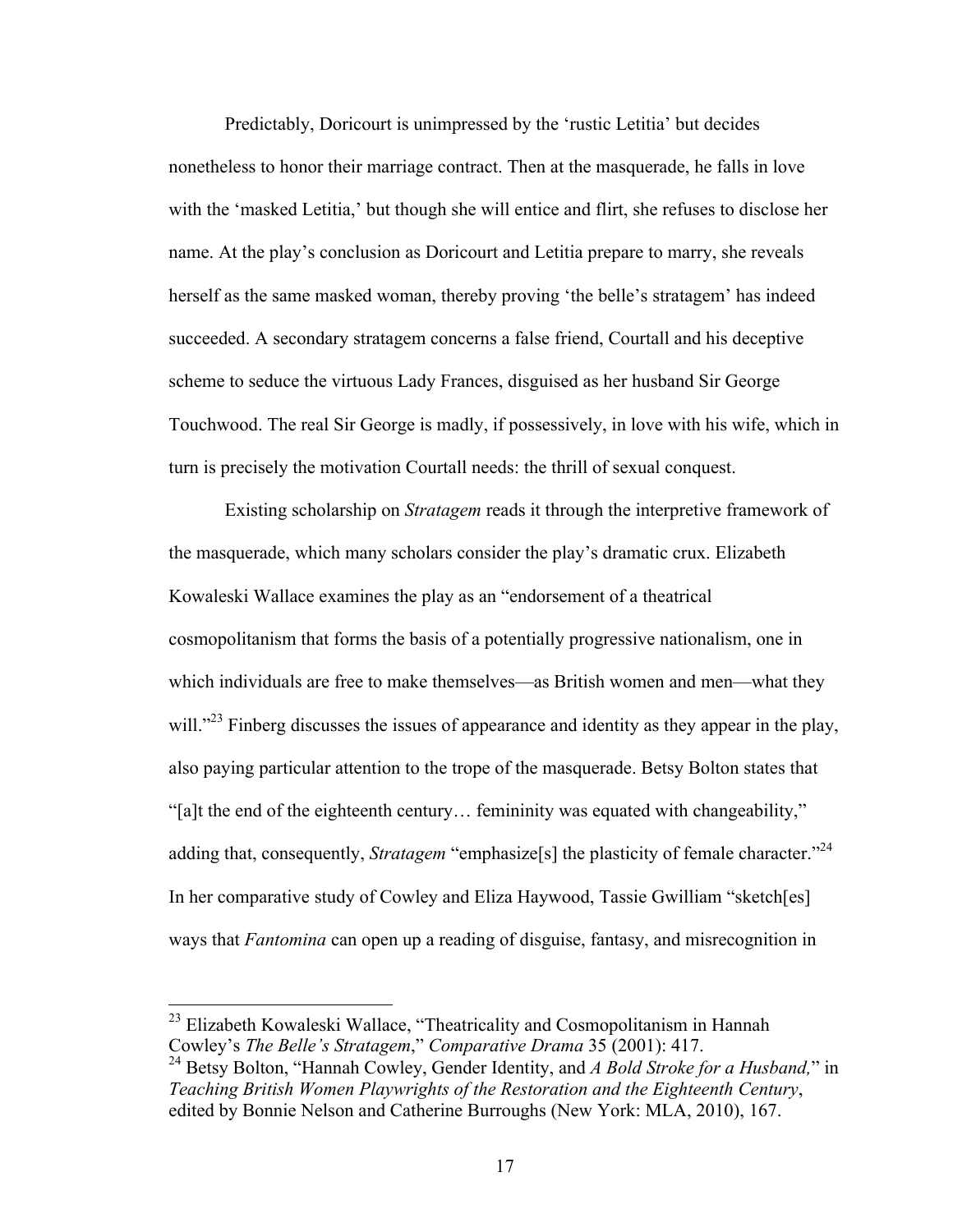*The Belle's Stratagem*," reading both texts as "masquerade<sup>[s]</sup> of femininity."<sup>25</sup> The common thread in Cowley criticism is a focus on disguise, performance, and gender, all of which converge in the literary trope of the masquerade. Aside from its role as the centripetal point of *Stratagem*, the masquerade is particularly interesting from a behavioral economic perspective: it tests the boundaries of human rationality by showing up discontinuities between appearance and reality. The masquerade's central gesture, that which Terry Castle describes as dismantling "institutionalized oppositions [and] ideological categories"26, finds a parallel in behavioral economists' fundamental conviction that human beings abound in cognitive and behavioral biases. In my critical reassessment of *Stratagem*, I set out to formulate an alternative interpretation formulated at the meeting-point of literary criticism and behavioral economics, namely by reading *Stratagem* through the framework of economic research on trust and reciprocity.

I argue *Stratagem* is a study of how human beings decide to trust, especially when such a decision is framed within the context of a financial contract in which the parties do not know each other. I start my exposition with the Investment Game, a conceptual model emerging out of experimental economics and game theory (more on this in section one) that I use to interpret issues of trust and reciprocity as they emerge in the play. I argue society has evolved complex rituals to test trustworthiness that, in turn, have established social norms and social history.<sup>27</sup> Further in a new reading of this popular literary trope, I

 <sup>25</sup> Tassie Gwilliam, "Disguise, Fantasy, and Misrecognition in *The Belle's Stratagem* and *Fantomina,*" in *Teaching British Women Playwrights*, 275.

<sup>26</sup> Terry Castle, *Masquerade and Civilization: The Carnivalesque in Eighteenth-Century Fiction* (Stanford: Stanford University Press, 1986), 78.

 $27$  I use the term 'social history' with the same meaning intended by the authors of the Investment Game, namely the sum total of all our past interactions with others and the economic information (related to trust and reciprocity) these interactions reveal. This is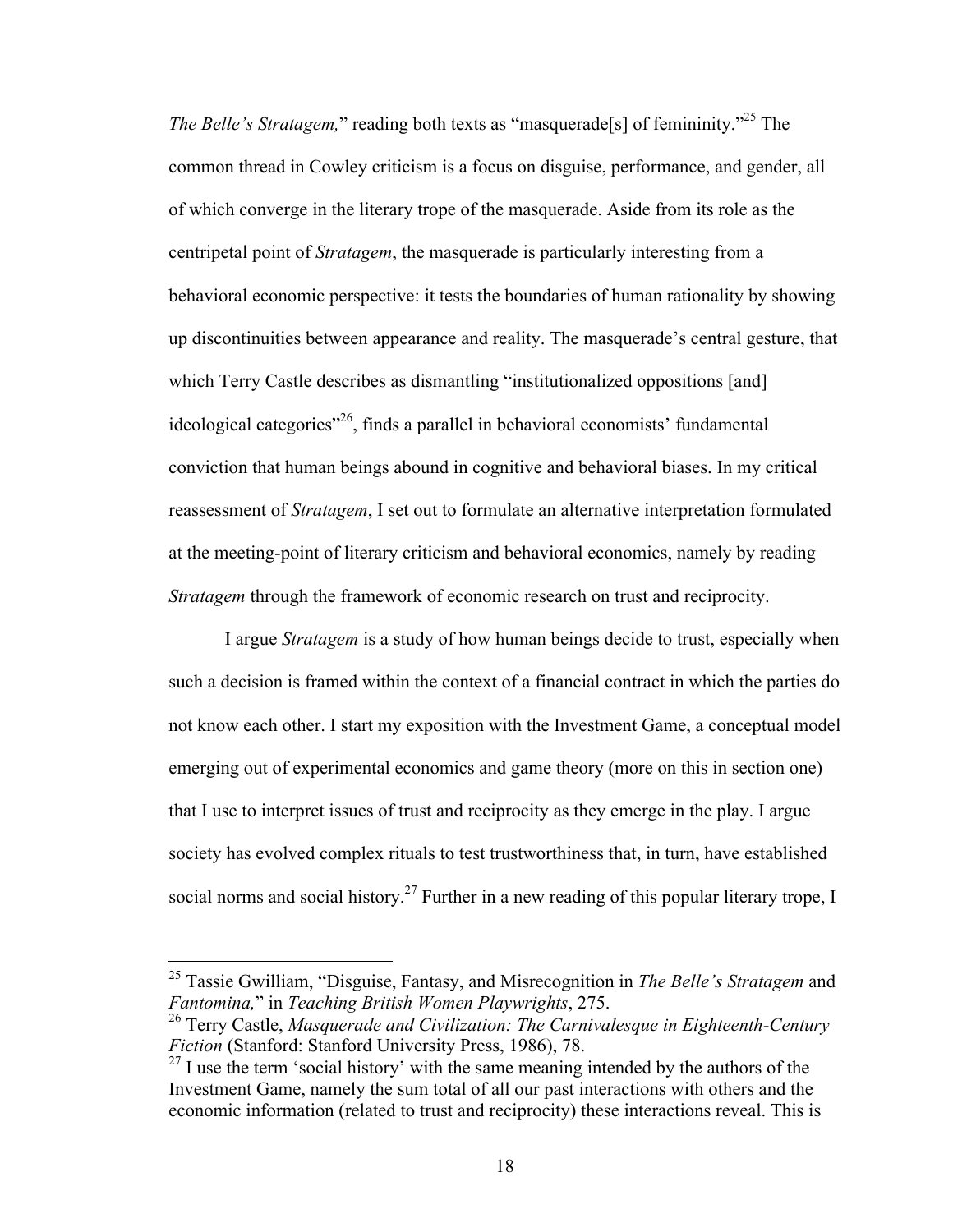claim that by offering complete anonymity (the equivalent of an experimental "double blind" study), the masquerade demonstrates, in the purest form, how and why we decide to trust strangers. $^{28}$ 

In the first section, I introduce the Investment Game and investigate the behavioral drivers of trust. To explain the role of gossip in the play, section 2 introduces concepts from social network theory. The third section is a discussion of the problem of moral hazard, an economic concept I use to explain Doricourt's apprehension of the marriage contract. The fourth section moves its focus to what I see as the play's governing metaphor: the masquerade. I examine the masquerade through two economic concepts: paltering and sign posting. In the fifth and final section, I lay out the complexities of trust within an eighteenth-century marriage.

This chapter builds on, but takes further, the central argument of this dissertation and of its individual chapters. Both the Investment Game I describe in the next section and the Prisoner's Dilemma in chapter 4 ("Negotiating Money in *The Wanderer*") have game theoretic origins. The problem of how to trust, especially within the intimacy of marriage, is also the focus of chapter 5 ("The Performance of Forgery in Georgiana

 $\overline{a}$ 

not the same as 'social history' as a historian would understand it. The decision to trust another person, especially in the face of little or no information, is cognitively complex, and one influenced by our past history with individuals and large social groups. This shared repository of memory is what I am thinking of when I use the term 'social history.' For more see Joyce Berg, John Dickhaut and Kevin McCabe, "Trust, Reciprocity, and Social History," *Games and Economic Behavior* 10 (1995): 132-35. <sup>28</sup> This is analogous to Berg, Dickhaut and McCabe's experimental design in the Investment Game: "By guaranteeing complete anonymity and by having subjects play the investment game only once, we eliminate mechanisms which could sustain investment without trust; these mechanisms include reputations from repeat interactions, contractual pre-commitments, and potential punishment threats." In other words, anonymity and the absence of a 'history' allow a better understanding of the behavioral and cognitive influences on trust. Berg, Dickhaut and McCabe, "Trust, Reciprocity, and Social History," 123.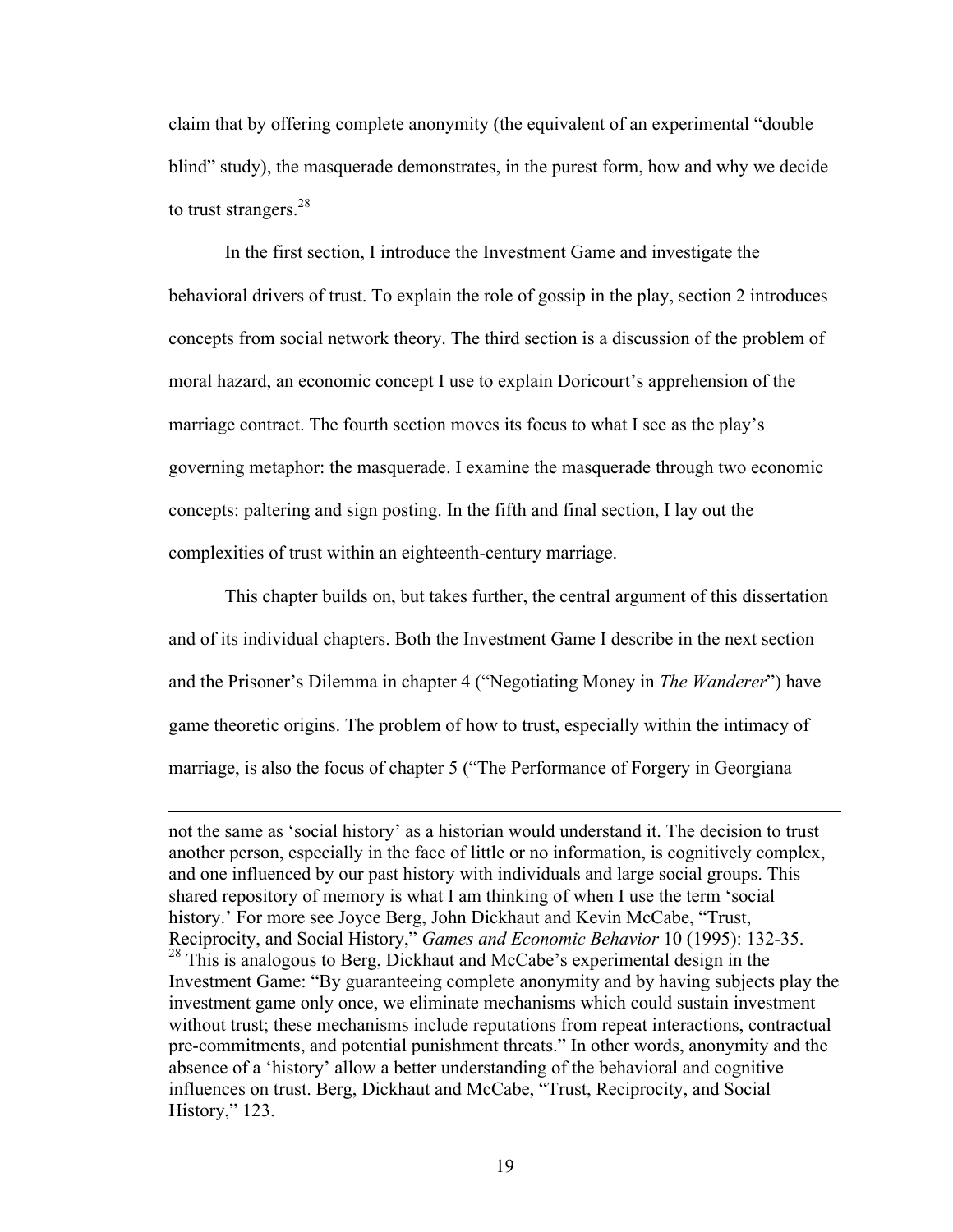Cavendish's *The Sylph*). Lastly, the strategic configuration of uncertainty, specifically the idea that luck and randomness can be manipulated at will, will be examined in chapter 3 ("How to Be Lucky: Lessons from *The Adventures of Hugh Trevor*") and is also under the spotlight in Letitia's 'stratagem.'

In sum, instead of mapping Cowley's text to my central argument, I cross-read a variety of economic concepts on trust against the text, trying to discover if such crosspollination helps us arrive at new ways of reading. Behavioral economics is a discipline that has long studied trustworthiness, and hence intersects domains wonderfully with literary criticism. The payoff of such cross-pollination would be having both disciplines share in a common, mutually accessible, conversation. After all, we might argue literary critics and behavioral economists study the same thing: theories of human behavior.

#### **1. The Investment Game**

The Investment Game has ties to the Prisoner's Dilemma I discuss in chapter 4: both frameworks emerge out of game theory and share the same game theoretic mission, namely to simulate real-world financial scenarios and to construct models based on how people make choices within these scenarios.

The Investment Game is designed in this manner. Subjects in room A decide how much of \$10 to send to anonymous counterparts in room B. Room A is told each dollar sent will triple by the time it reaches room B. Room B then decides how much of the tripled money to keep and how much to send back to their respective counterparts. The rational strategy<sup>29</sup> would be to send no money, i.e., to pocket the entire \$10. Yet Room A

<sup>&</sup>lt;sup>29</sup> Here Berg, Dickhaut and McCabe use the term 'Nash equilibrium' which in game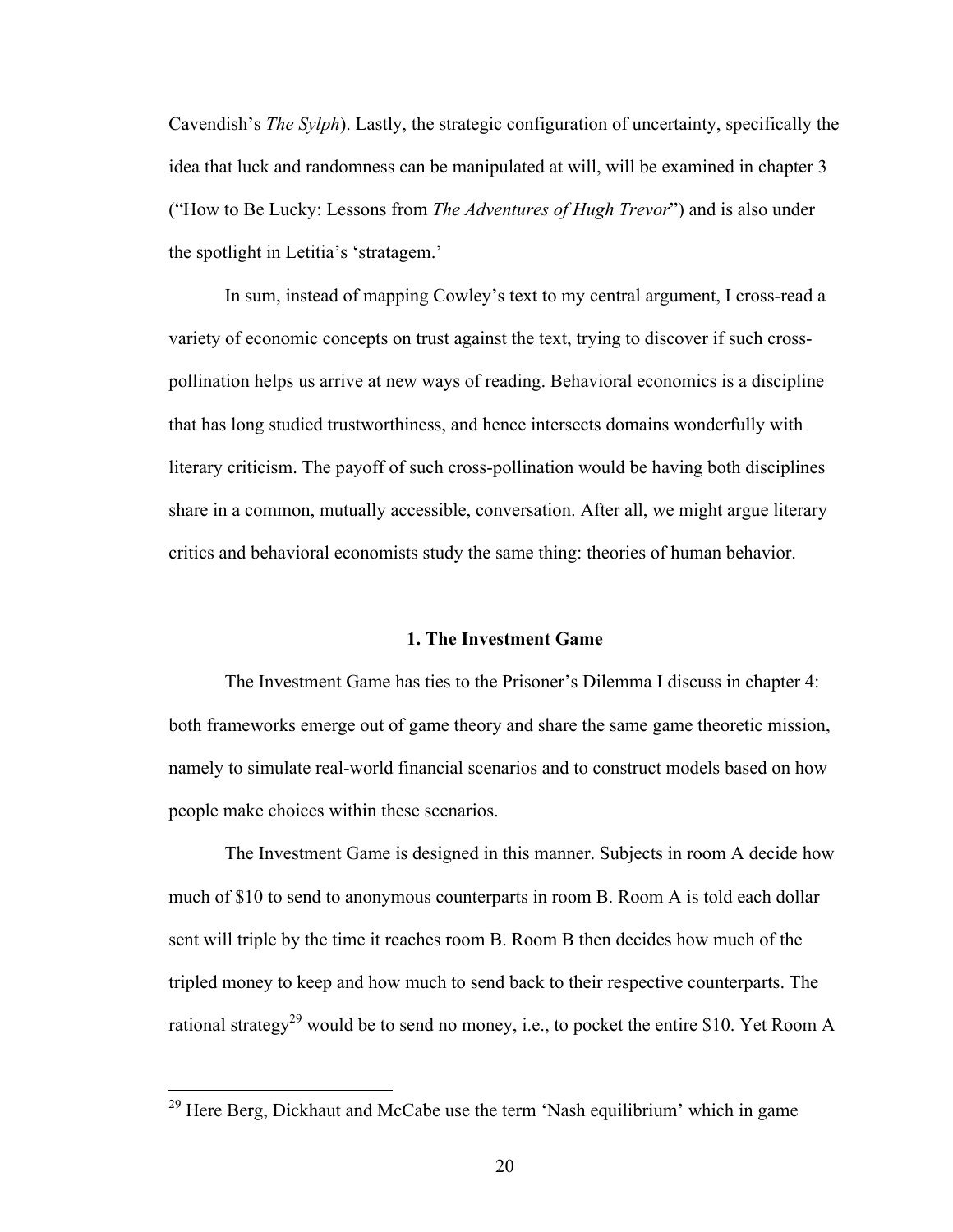sends, on average, \$5.16 to Room B. How does one explain this behavior? Are individuals predisposed to trust? $30$ 

The Investment Game reveals that trust and reciprocity are not straightforward behavioral decisions. Trustworthiness is created through a complex mental process that involves conjecture, interpretation, and the positive expectation of reciprocity. The Investment Game allows me to draw four conclusions I apply in my analysis of *Stratagem*. Firstly, trust and reciprocity are behavioral 'primitives'—cognitive predispositions essential for the survival of the human species.<sup>31</sup> Berg, Dickhaut and McCabe call trust "an evolutionarily stable strategy" that "maximizes genetic fitness" and "guides behavior in new [and unknown] situations."<sup>32</sup>

Secondly, social history has a complicated relationship with trust.<sup>33</sup> One of the most interesting results of the Investment Game is that moving from a context of 'no history' between participants (namely a one-shot, double-blind study) to that of 'social history' (or iterated moves involving decisions to send money) results in an increase in the amount of money Room A and Room B subjects send back.<sup>34</sup> This finding is germane to our reading of *Stratagem* and, by extension, many eighteenth-century texts involving

 $\overline{a}$ 

theory refers to a state of stability between the participants in a competitive interaction. In this state of 'equilibrium,' no participant can gain from changing strategies unilaterally if the strategies of others do not change. Put simply, it is the best possible strategy or plan of action for us regardless of the strategy of others.

<sup>&</sup>lt;sup>30</sup> Berg, Dickhaut and McCabe, "Trust, Reciprocity," 123.

 $31$  For more on evolutionary approaches to trust, see Jack Hirshleifer, "Economics from a Biological Viewpoint." Also Werner Güth and Menahem Yaari, "Explaining Reciprocal Behavior in Simple Strategic Games: An Evolutionary Approach."

<sup>&</sup>lt;sup>32</sup> Berg, Dickhaut and McCabe, "Trust, Reciprocity," 124.

<sup>&</sup>lt;sup>33</sup> See my earlier note about 'social history' in which I define the term somewhat differently than a historian would. 'Social history' in this chapter refers to the collective repository of our past interactions with others, which includes factors as varied as reputation and internalized cultural norms.

<sup>&</sup>lt;sup>34</sup> Berg, Dickhaut and McCabe, "Trust, Reciprocity," 137.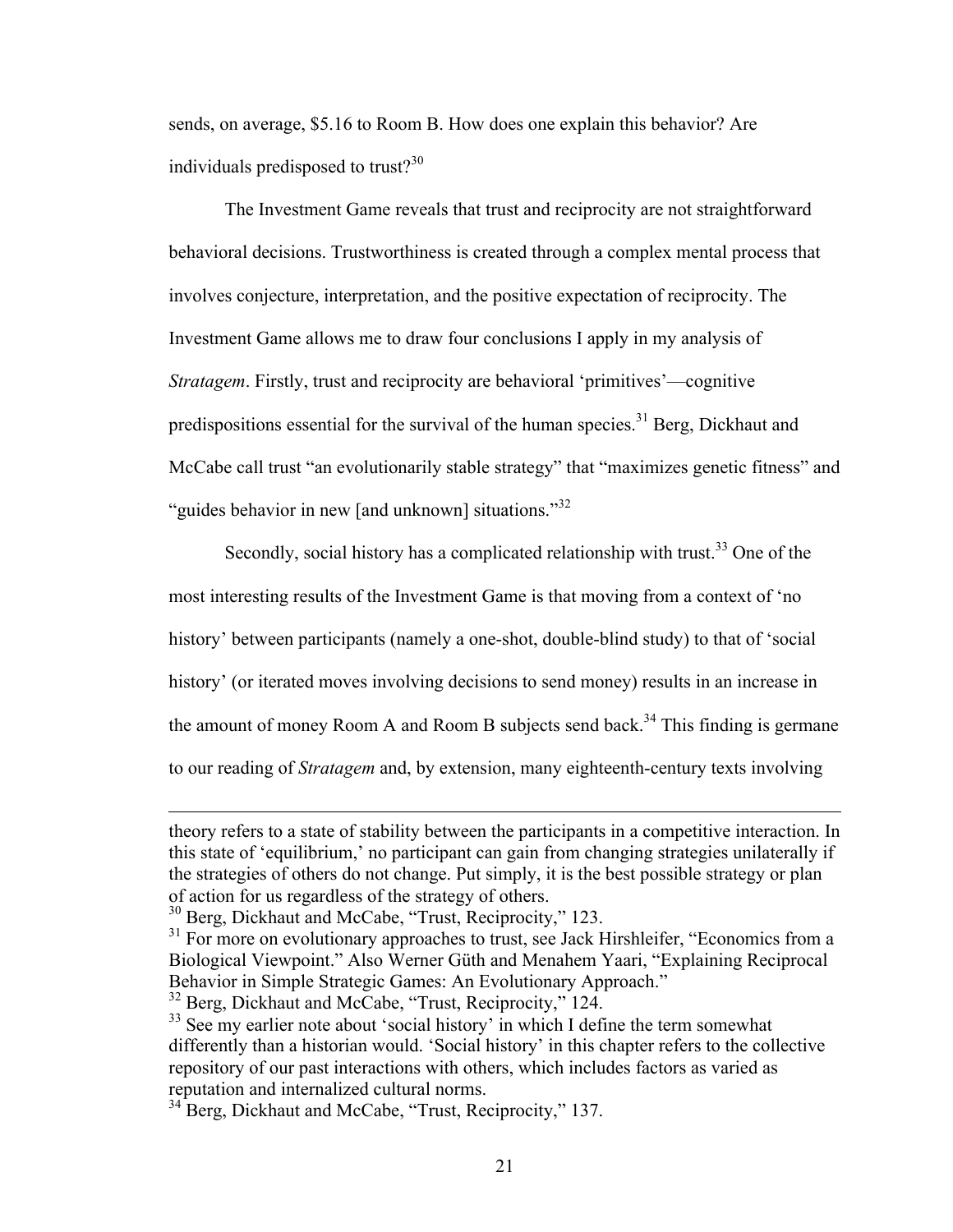deception. Are we predisposed to trust people even when we know very little about them *simply because* we are behaviorally inclined to do so, expecting our trust will be reciprocated?

Thirdly, we interpret certain behaviors as 'signaling,' or gesturing, trustworthiness. In the Investment Game, sending money to a stranger indicates 'forward signaling' of trustworthiness; the stranger then signals back by reciprocating through a larger amount. Finally, while we reward trustworthiness, we punish deceit often for no other reason than to uphold social cohesion. Courtall's banishment from the light and sparkling world of *Stratagem*, "laughed at and despised"<sup>35</sup> for his untrustworthiness is one instance of a "negative form of reciprocity."36

Let us examine each of these observations one by one. Trust and reciprocity are behavioral primitives; we are evolutionarily hard-wired to trust not only our friends but also casual acquaintances. (As an aside this is also why duplicity and betrayal, particularly from those we consider socially intimate, resonates deep within the psyche.) However, Cowley's use of the figure of the false friend might speak for a different, more cynical, reality—namely that trust "may in some circumstances … be superseded by an individual's capacity to engage in self-interested decision-making."<sup>37</sup> Thus, in *Stratagem*, Courtall's plot to seduce a married woman, disguised as her husband, is propelled by selfinterest. A successful seduction gives him the opportunity to "boast of [his] influence

 <sup>35</sup> Cowley, *Stratagem*, 4.2.65.

<sup>&</sup>lt;sup>36</sup> Berg, Dickhaut and McCabe observe this is true regardless of experimental design: [E]xperiments on ultimatum game[s], repeated prisoners' dilemma games, and other extensive form games provide strong evidence that people do punish inappropriate behavior even though this is personally costly. Furthermore, subjects take this into account when they make their decisions.

See Berg, Dickhaut and McCabe, "Trust, Reciprocity," 138. <sup>37</sup> Ibid., 124.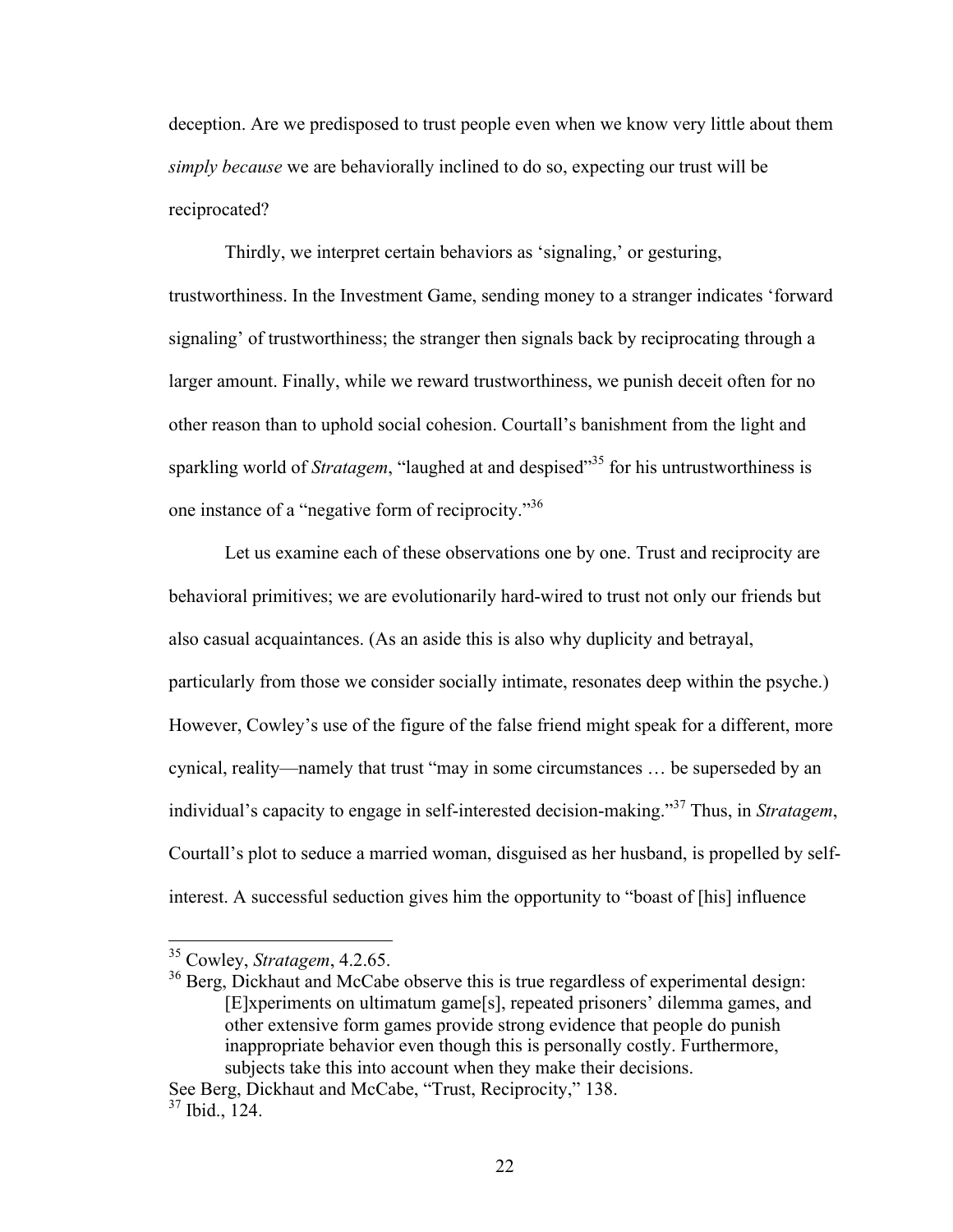with women of rank<sup>38</sup>; he also adds to his growing catalog of sexual conquests: "You shall see her name tomorrow morning in red letters at the end of my list."<sup>39</sup> Because Courtall is an inept schemer, his plan—clumsy in both thought and execution—is stymied and Courtall himself banished to the outer reaches of *Stratagem's* trusting world. But the danger lingers. Trust, naïvely placed, may be our undoing.

Trust has been famously termed as "an important lubricant of a social system," but on the other side of the coin lies the danger of unthinking, careless trust.<sup>40</sup> Economists Alberto Alesina and Eliana La Ferrara incorporate this idea in their 'reciprocity argument':

[T]rust may be based on past experience. One trusts others if he is used to be[ing] treated fairly by his fellow men. This is a sort of a reciprocity argument for trust. [T]his argument may apply both at an individual level and at a 'group' level. If an individual has been hurt in past interactions with others he may trust less. Also if a group has been discriminated against *de jure* or *de facto*, members of that group will not expect to be treated fairly in the future and therefore will trust less.  $4^1$ 

The intricate architecture of inter-group trust raises the question: what is the relationship between group (dis)trust and social history?

Consider Hardy's entrance in the masquerade scene in Act 4, disguised as a

Jewish moneylender. When greeted by racial slurs, Hardy's reply acknowledges that

while a social history of distrust exists, this history is evolving with the passage of time:

"Some of us turn Christians, and by degrees grow into all the privileges of Englishmen!

 <sup>38</sup> Cowley, *Stratagem*, 4.2.67-68.

<sup>39</sup> Ibid., 4.2.37.

<sup>40</sup> Kenneth J. Arrow, *The Limits of Organization* (New York: Norton, 1974), 23.

<sup>&</sup>lt;sup>41</sup> Alberto Alesina and Eliana La Ferrara, "The Determinants of Trust," NBER Working Paper No. 7621, 2000, 3.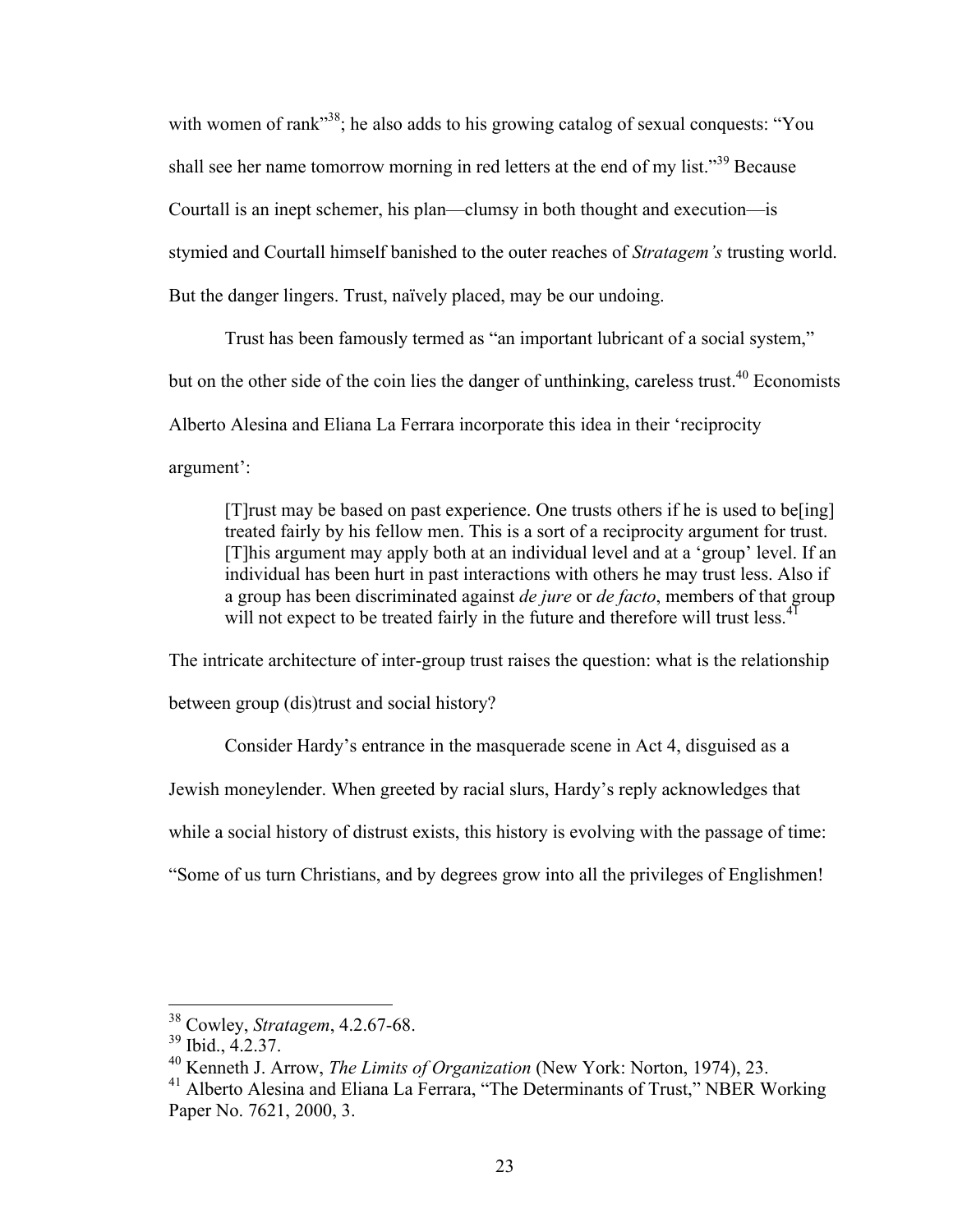In the second generation we are Patriots, Rebels, Courtiers, and Husbands.<sup>342</sup> But as Kowaleski Wallace notes, this is a problematic riposte:

Is a Jew who has turned Christian still a Jew who only masquerades as what he is not? Does he therefore only perform the role of Patriot, Rebel, Courtier, or Husband, thereby covering, hiding, or disguising what was originally stamped upon his character? Or, is Cowley here endorsing the idea that the Jew turned Christian leaves behind his origins and that he successfully adopts a new English identity? $43$ 

One way to answer these questions is through the economic concept of 'signaling.'

Signaling<sup>44</sup> refers to using for economic advantage "those observable"

characteristics attached to the individual that are subject to manipulation by him."<sup>45</sup>

Signaling transmits information, usually favorable, from one party to another to secure

economic benefits. Spence's original thesis considered how employers make hiring

decisions based on candidates' use of the expensive 'signal' of a college education to

prove their merit for the job position. During the Investment Game, Berg, Dickhaut and

McCabe discovered that "forward signaling, i.e., sending money in the investment game,

may be essential for reciprocity," proving in other words, that participants in the game

 <sup>42</sup> Cowley, *Stratagem*, 4.1.30-32.

<sup>43</sup> Kowaleski Wallace, "Theatricality and Cosmopolitanism," 416.

<sup>&</sup>lt;sup>44</sup> Michael Spence's theory of signaling won him the Nobel Prize in Economics in 2001 (along with George Akerlof and Joseph Stiglitz). Spence's argument is that the individual demonstrates and transmits information regarding skills for a job position to future employers by acquiring expensive 'signals' in the form of a college degree. The very process of acquiring this 'signal' differentiates the capable candidate from one less capable. Since an employer rarely knows the abilities of a future employee, "[t]o hire someone … is frequently to purchase a lottery," effectively making an investment decision under uncertainty. Hence the possession of differentiators such as a college education demonstrates motivation and ability. The 'signal' thus becomes an indicator of intangible but potentially valuable qualities, although it might not reveal anything relevant about the candidate's future job performance. Spence argues that, as a "conceptual lens," signaling can be applied to several other phenomena including college admissions, job promotions, and loan applications.

<sup>45</sup> Spence, "Job Market Signaling," 357.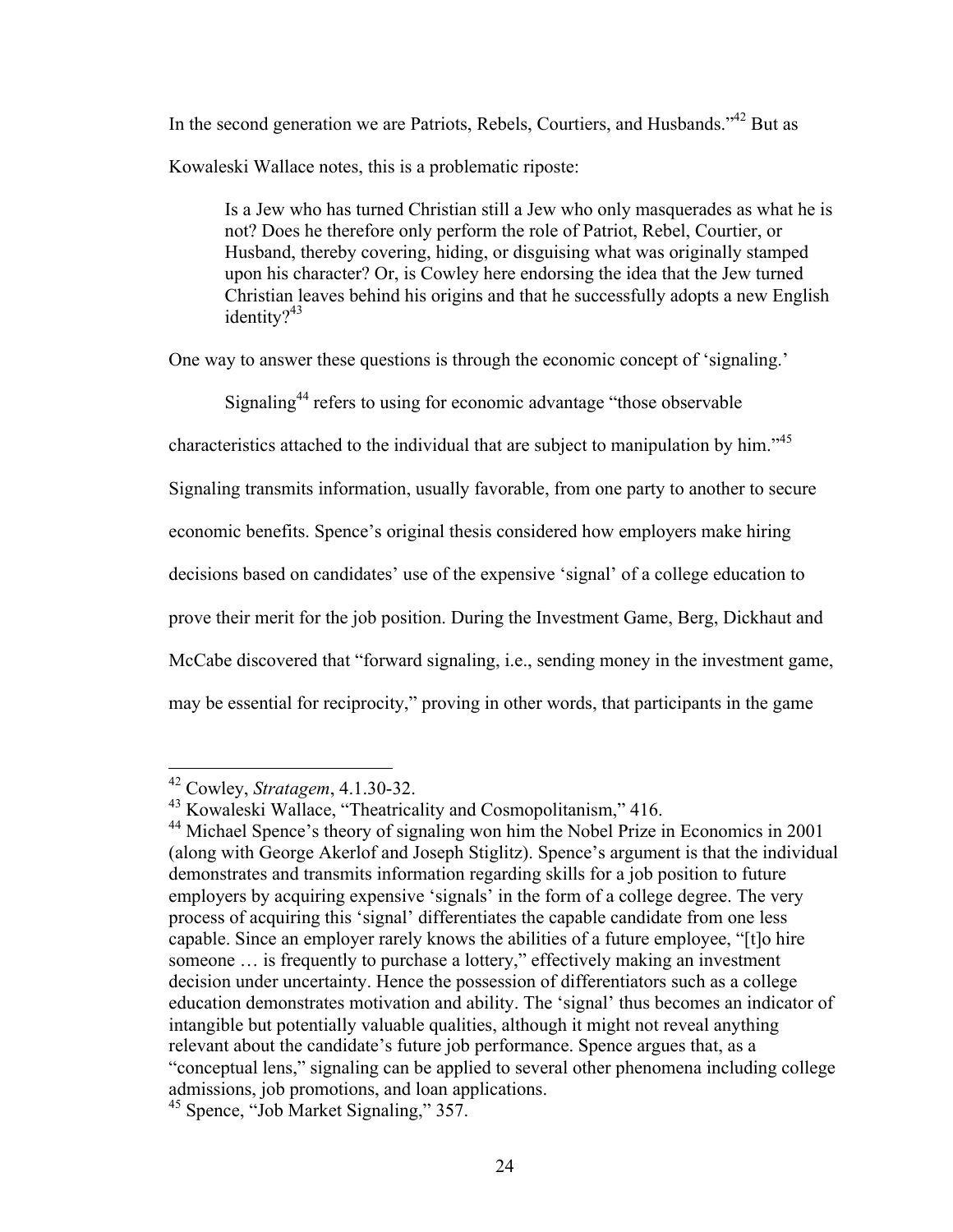'signaled' their capacity to trust by sending money to their anonymous counterparts, a gesture that invited reciprocity in kind.<sup>46</sup> How may we apply the concept of 'forward signaling' to Hardy's speech above?

Hardy's disguise as 'Isaac Mendoza' signals the 'social history' of racial prejudice, but also signals a movement *away* from it.47 Hence his point that "[i]n the second generation we are patriots, rebels, courtiers, and husbands." We can, of course, disagree and say instead that this meta-theatrical moment suggests "the notion that identity (even ethnic identity) need not be stamped irretrievably and essentially<sup>348</sup>; or we can hypothesize that Hardy's 'forward signaling' of trust hints that social history can be overcome by cultural assimilation and reciprocity.49 We might speculate such forward signaling can be a useful tool in overcoming the collective paranoia of social groups throughout history.50 Signaling may also be something playwrights do, understanding

 <sup>46</sup> Berg, Dickhaut and McCabe, "Trust, Reciprocity," 138.

 $47$  Cowley's audience would have been quick to recognize the character of Isaac Mendoza from Richard Brinsley Sheridan's popular comedy, *The Duenna* (1775). In the play Mendoza, a Portuguese Jew, is an avaricious and ridiculous merchant planning to marry a rich Spanish lady, Donna Louisa, but is outsmarted into marrying Lady Margaret, Louisa's *duenna* instead. Both roles—Mendoza in *The Duenna* and Mr. Hardy in *Stratagem*—were played by the same actor, John Quick.

<sup>48</sup> Kowaleski Wallace, "Theatricality and Cosmopolitanism," 417.

<sup>&</sup>lt;sup>49</sup> On the subject of forward signaling, Berg, Dickhaut and McCabe observe: An important feature of the investment game is that different amounts … can be sent from [room A to B and vice versa]. … At one extreme, sending \$1 may signal a very weak belief in reciprocity; at the other extreme, sending \$10 may signal a strong belief in reciprocity. From an evolutionary perspective, someone with a predisposition to reciprocate may be more willing to reciprocate when they believe their counterpart shares a common regard for trust.

Berg, Dickhaut and McCabe, "Trust, Reciprocity," 127.

<sup>&</sup>lt;sup>50</sup> At another level, the play's anti-Semitism reveals social mobility in Georgian England was difficult to achieve even across generations. Roy Porter gives us the example of "[t]he fabulously rich Jewish financier and government contractor Sampson Gideon [who] converted to Anglicanism, but it was his son who became a baronet." Roy Porter, *English Society in the Eighteenth Century* (London: Penguin, 1990), 52. For more on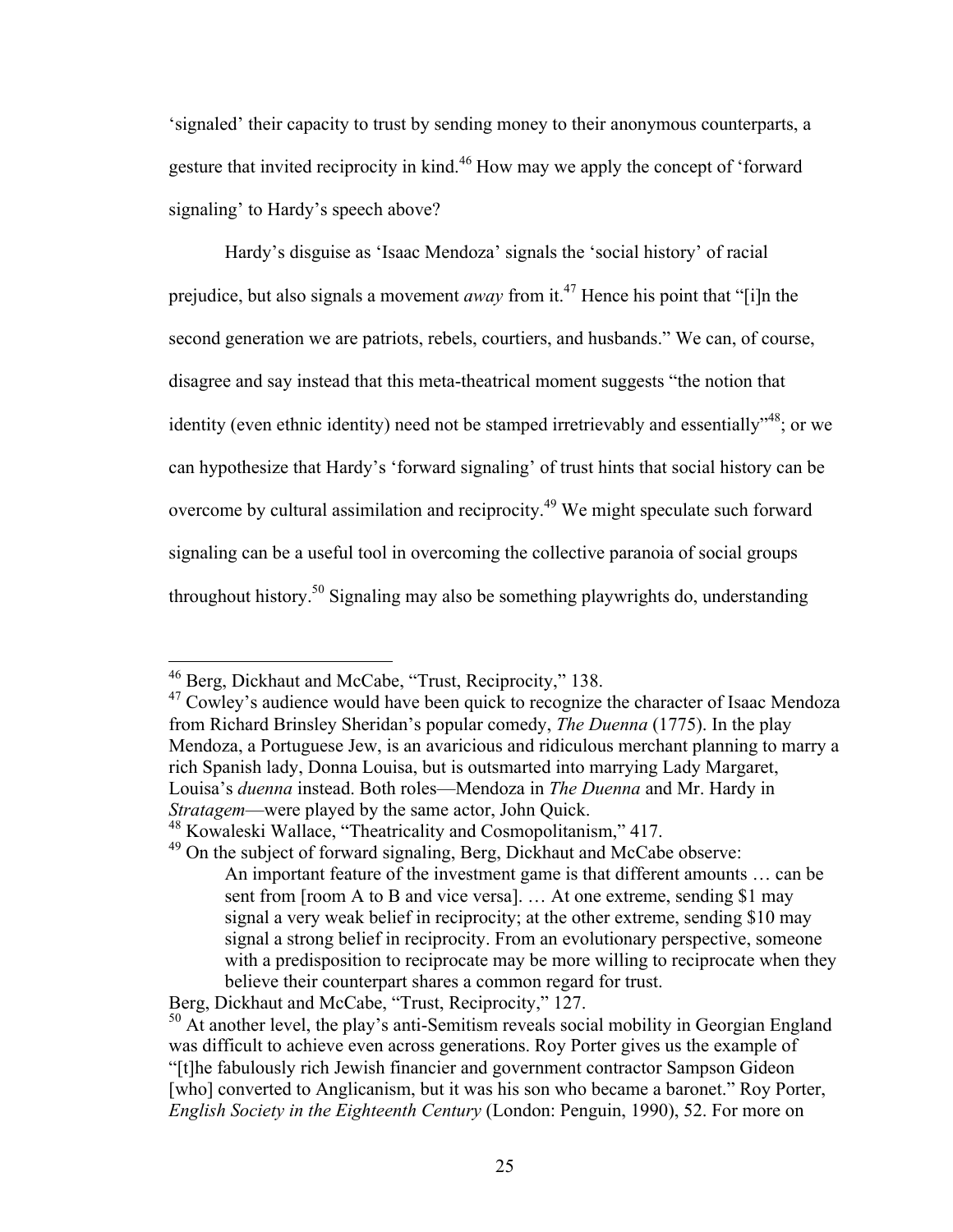intuitively that different audiences receive and interpret information differently. We are passed on information about dramatic characters through a variety of "signals": dialogues at key moments in the plot, monologues that work as "confessions" to the audience, subplots that turn out to be red herrings. These information signals interact, seemingly random but actually placed by design, to culminate in the theatrical impact of the play. The economics of information thus crosses seamlessly into the creative world.

#### **2. Gossip: Insights from Social Network Theory**

"What events have happened in the world since yesterday?"<sup>51</sup> In answer to Villers' question, Flutter narrates all the gossip he can recall, adding, "[T]he common events of this little dirty world are not worth talking about, unless you embellish 'em."<sup>52</sup> Villers concedes he would "never believe one tenth part of what you say … [b]ut your intelligence is amusing."<sup>53</sup>

Such rabid interest in the lives of others confirms Patricia Meyer Spacks's description of gossip as "an instrument … of control. … Gossip—verbal speculation derives from and reflects a way of seeing; it confirms the vision of its group."<sup>54</sup> Echoing this viewpoint is Edith Gelles who notes the movement of gossip makes it a means of "convey[ing] the unwritten conventions of a circle of people, it is far from idle talk,"<sup>55</sup> and that "underlying … the discourse [of gossip] is the elementary understanding that

 $\overline{a}$ 

anti-Semitism in eighteenth century England, see Dror Wahrman, *The Making of the Modern Self*. <sup>51</sup> Cowley, *Stratagem*, 1.4.5.

<sup>52</sup> Ibid., 1.4.19-20.

<sup>53</sup> Ibid., 1.4.12-13.

<sup>54</sup> Patricia Meyer Spacks, *Gossip* (New York: Knopf, 1985), 172.

<sup>55</sup> Edith B. Gelles, "Gossip: An Eighteenth-Century Case," *Journal of Social History* 22, no. 4 (1989): 668.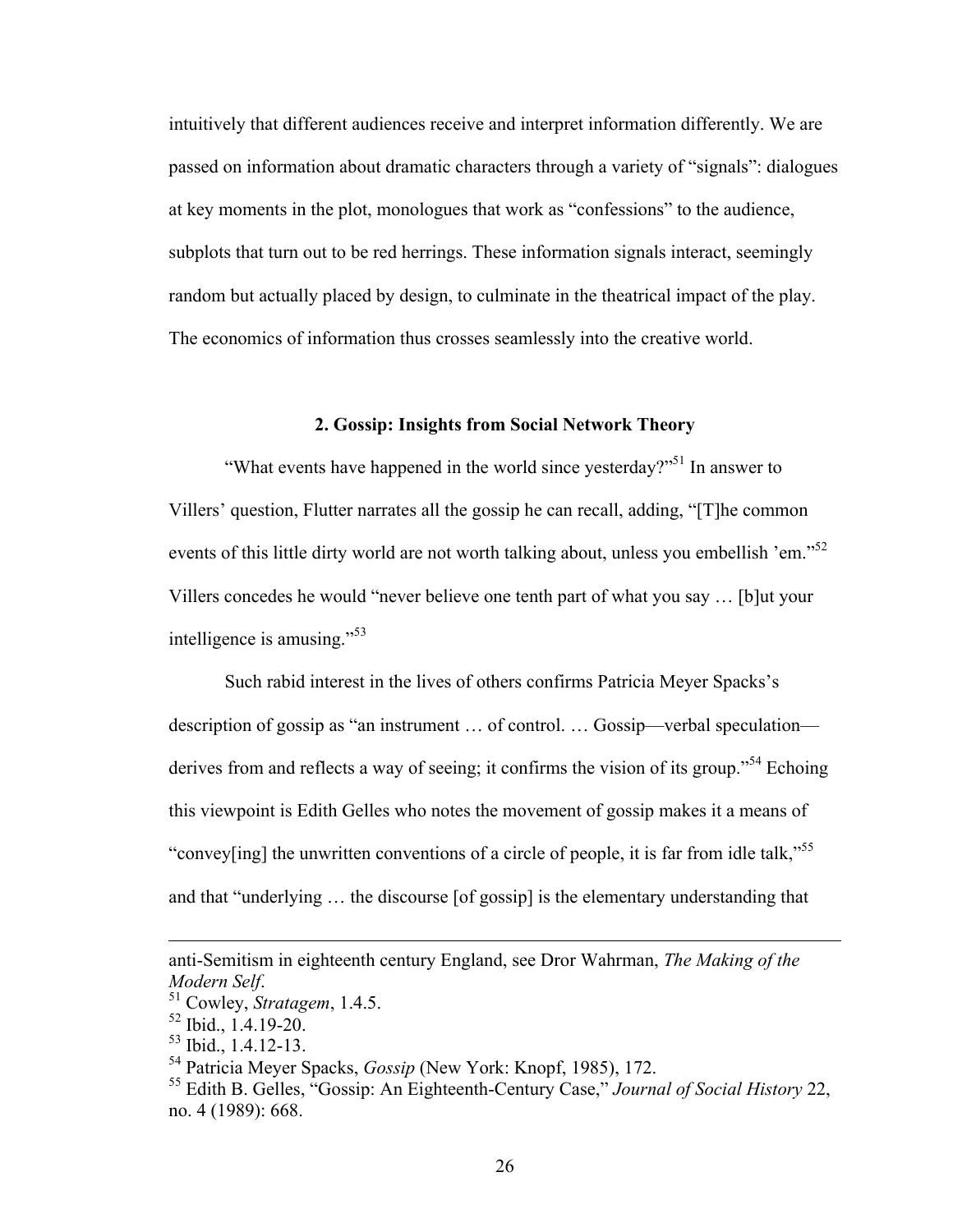language has power, and that the power inherent in the language of gossip derives from

… the behavior of other human beings."<sup>56</sup> Blakey Vermeule describes fiction as

"reporting on the world's shifting shapes and trying to unpack the motives, intentions,

feelings, and plans of the people in it," qualities that make it somehow analogous to a

pruriently satisfying gossip-session.<sup>57</sup>

Consider these statements against the backdrop of two seemingly discrete plot

events. In the first event, Courtall's scheme unfolds with a little help from an intricate

network of information. (Note the recurrence of the phrase "do you know."):

Courtall. Dick, do you know any of the servants at Sir George Touchwood's? Dick. Yes, sir; I knows [*sic*] the groom, and one of the housemaids. For the matter o' that, she's my own cousin, and it was my mother that helped her to the place. Courtall. Do you know Lady Frances's maid? Dick. I can't say as how I know she [*sic*]. Courtall. Do you know Sir George's valet? Dick. No, sir, but Sally's very thick with Mr. Gibson, Sir George's gentleman. Courtall. Then go there directly and employ Sally to discover whether her master goes to Lady Brilliant's this evening, and, if he does, the name of the shop that sold his habit. Dick. Yes, sir. Courtall. Be exact in your intelligence, and come to me at Boodle's.<sup>58</sup>

In the second event, the abovementioned Gibson, Sir George's valet, speculates on the

maid Sally's curious behavior. Gibson has been overhearing the Touchwoods discuss

what they will wear to the masquerade: "A pink domino trimmed with blue, and a hat of

the same.—What the devil can it signify to Sally now what his dress is to be? $15\%$ <sup>59</sup> The

connecting thread between these two events is the exchange of information and,

 $56$  Gelles, "Gossip," 667.

<sup>57</sup> Blakey Vermeule, "Gossip and Literary Narrative," *Philosophy and Literature* 30, no. 1 (2006): 103.

<sup>58</sup> Cowley, *Stratagem*, 3.2.89-102.

 $59$  Ibid.,  $3.4.99 - 100$ .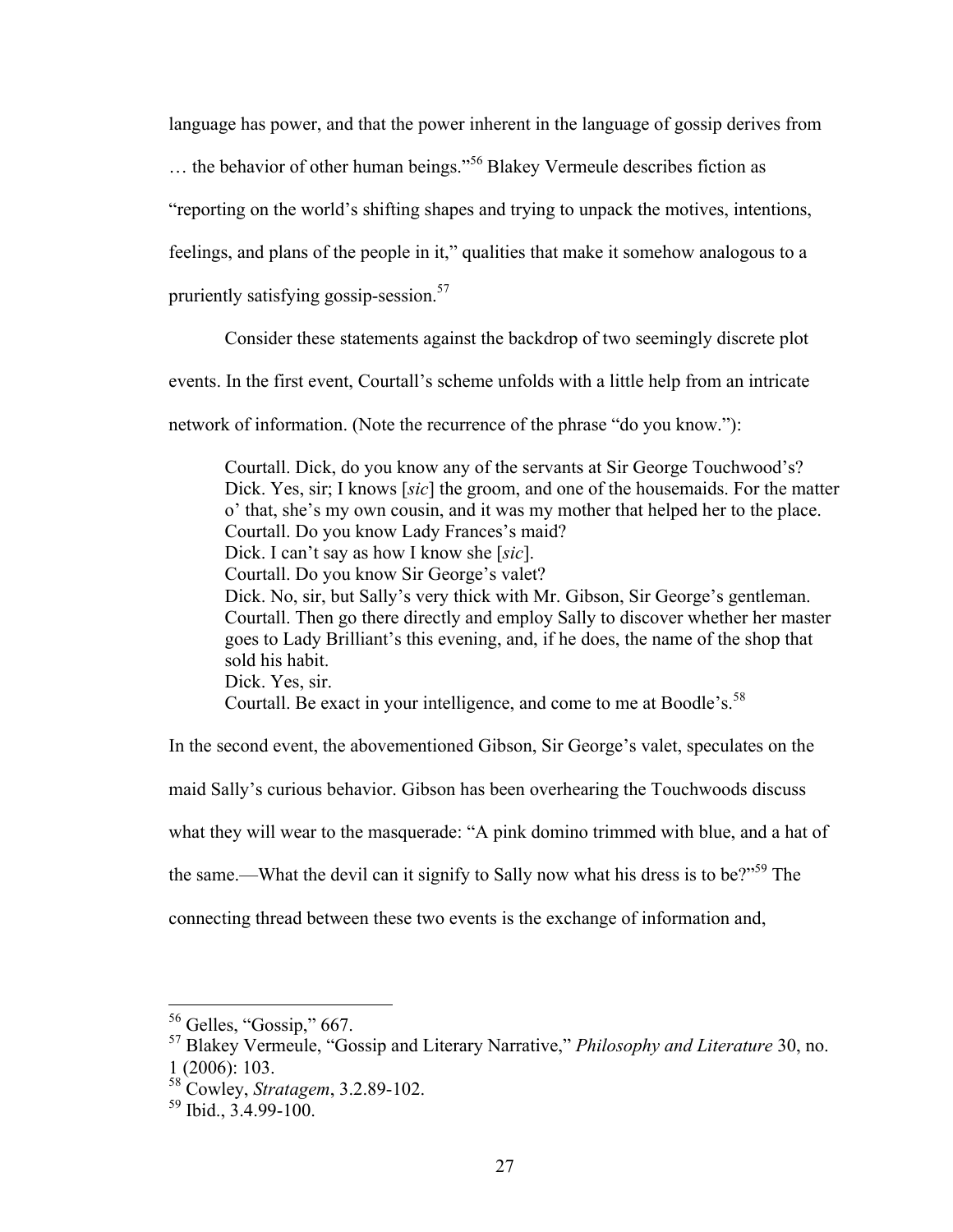ultimately, power.<sup>60</sup> These exchanges "reflect emergent dimensions of complex social systems that cannot be captured by simply summing or averaging its members' attributes."<sup>61</sup> And so it is the world of *Stratagem*. Social network theory lets us trace the significance of plot events through underlying patterns of ties and relationships.

Social network theory is a vast interdisciplinary field that draws felicitously from computer science, mathematics, and sociology, so I will elucidate only the basic terms here.<sup>62</sup> The main elements of a social network are 'actors' and 'ties.<sup>,63</sup> Actors' (occasionally termed 'nodes,' 'social atoms,' or 'vertices') can be human entities such as individuals, communities, and families.<sup> $64$ </sup> They can also be non-human, such as nations and communities. Actors form and maintain formal (e.g., legal, economic) or informal (friendship, gossip) 'ties' or relationships. The term 'ties' in social network theory (also called 'links') refers to connections between actors. Another important term is 'network path.' This is determined by tracing the number of degrees of separation between actors.

 $60$  For instance Courtall's real goal behind the seduction of Lady Frances is power, specifically the ability to "boast of [his] influence with women of rank" because a successful seduction confers power over both the woman and the cuckolded husband. Cowley, *Stratagem*, 4.2.67.

<sup>61</sup> David Knoke and Song Yang, *Social Network Analysis*, 2nd ed. (Thousand Oaks, CA: Sage, 2008), 7.

<sup>62</sup> See also Bernice Pescosolido, "Sociology of Social Networks," in *21st Century Sociology: A Reference Handbook*, edited by Clifton D. Bryant and Dennis L. Peck (Thousand Oaks, CA: Sage, 2007), 212-13.

 $63$  While Bruno Latour's Actor-Network Theory deserves a mention here, the motivation for this section emerged from social network theory and not the line of science studies' research for which Latour is best known. See Bruno Latour, *Science in Action: How to Follow Scientists and Engineers Through Society* (Cambridge: Harvard University Press, 1988); and also Latour, *Reassembling the Social: An Introduction to Actor-Network-Theory* (New York: Oxford University Press, 2007).

<sup>&</sup>lt;sup>64</sup> Social network theory has hybrid origins, and multiple names for the same concept reflect the variegated nature of this discipline's evolution. For example, the term 'actor' derives from sociology whereas 'nodes' and 'vertices' are drawn from graph theory, a field studied by computer scientists and mathematicians.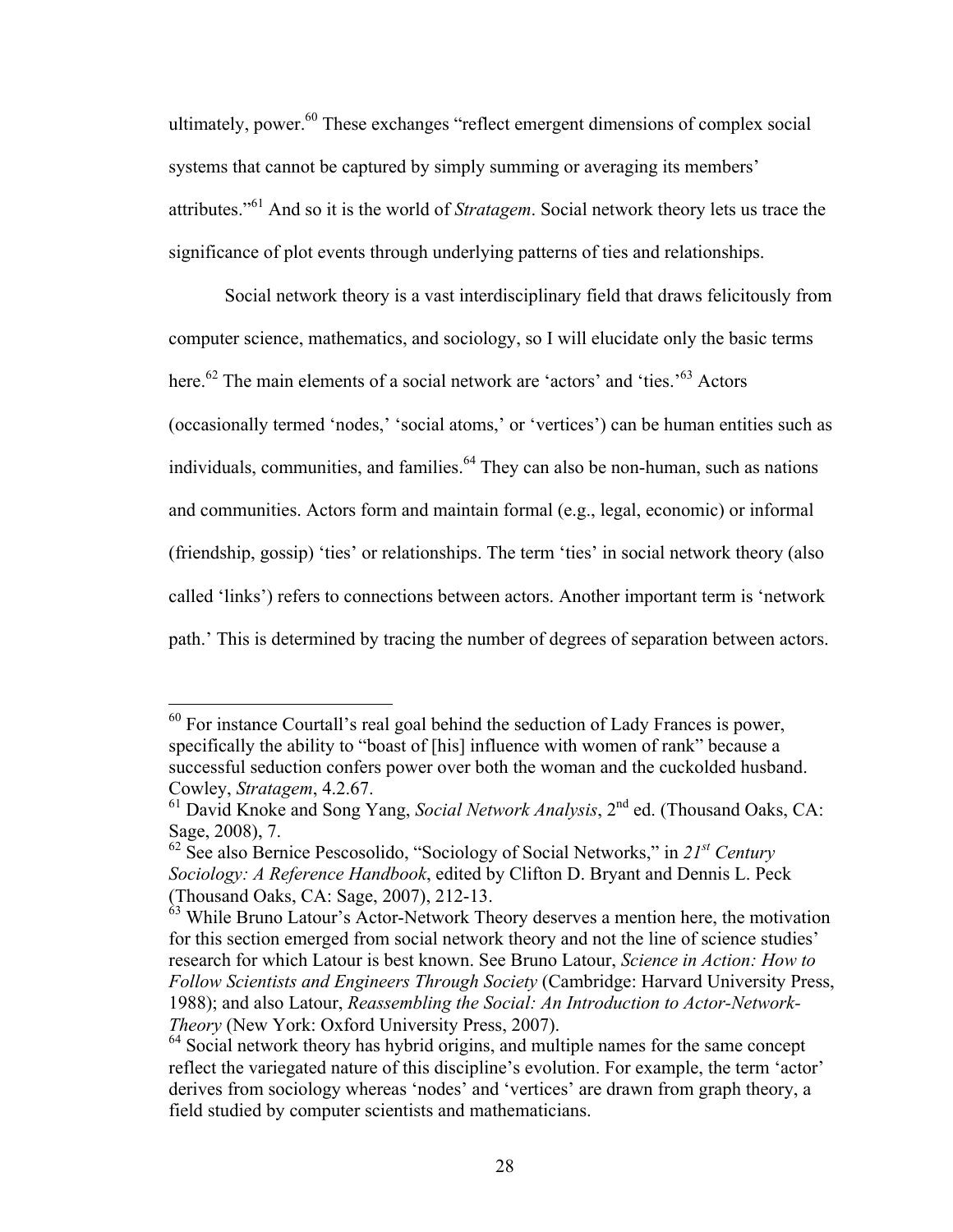Thus, if two actors are directly connected, the value of the path is 1. Lastly, tie 'strength' is a measure of intensity of a tie in terms of frequency of interaction and intimacy.

More formally, a social network is a system of interactive channels linking actors within the system.<sup>65</sup> This system might be a community or a social group or, within the context of this play, the world of the dramatic characters. The social network enables the flow of information (also called relational data) between the actors. Each social network has distinctive underlying structural patterns of relations, and these patterns determine the flow of information, power, and trust. Fictional and dramatic texts draw regularly from the central concept of social network theory—namely, the idea that social structure is a web of relationships and that information moves through this web, 'interlocking' and 'interweaving' a tapestry of connections.

So to bring these concepts together, gossip flows within *Stratagem's* dramatic world not only as a way for people to talk about each other but also to exert influence. Or, as sociologist Charles Kadushin notes, "[C]onnected people tend to have an effect on one another."<sup>66</sup> Servants play an especially significant role: Courtall's servant Dick has a social network that gives him privileged access to information through a line (or ties, both strong and weak) of personal and professional relationships. For instance, his cousin Sally owes Dick a favor because his mother helped Sally gain employment.

Visualize the social network of *Stratagem* as a 'wheel' with individual persons as 'spokes' in this wheel. The figure of the servant functions as the hub, or the central point,

<sup>&</sup>lt;sup>65</sup> The term 'actor' when used within the context of social network theory means an individual (or non-human entity) occupying a specific place within a network of information and resource sharing. Actors are the basic building blocks of social networks. <sup>66</sup> Charles Kadushin, *Understanding Social Networks: Theories, Concepts, and Findings*

<sup>(</sup>New York: Oxford University Press, 2012), 9.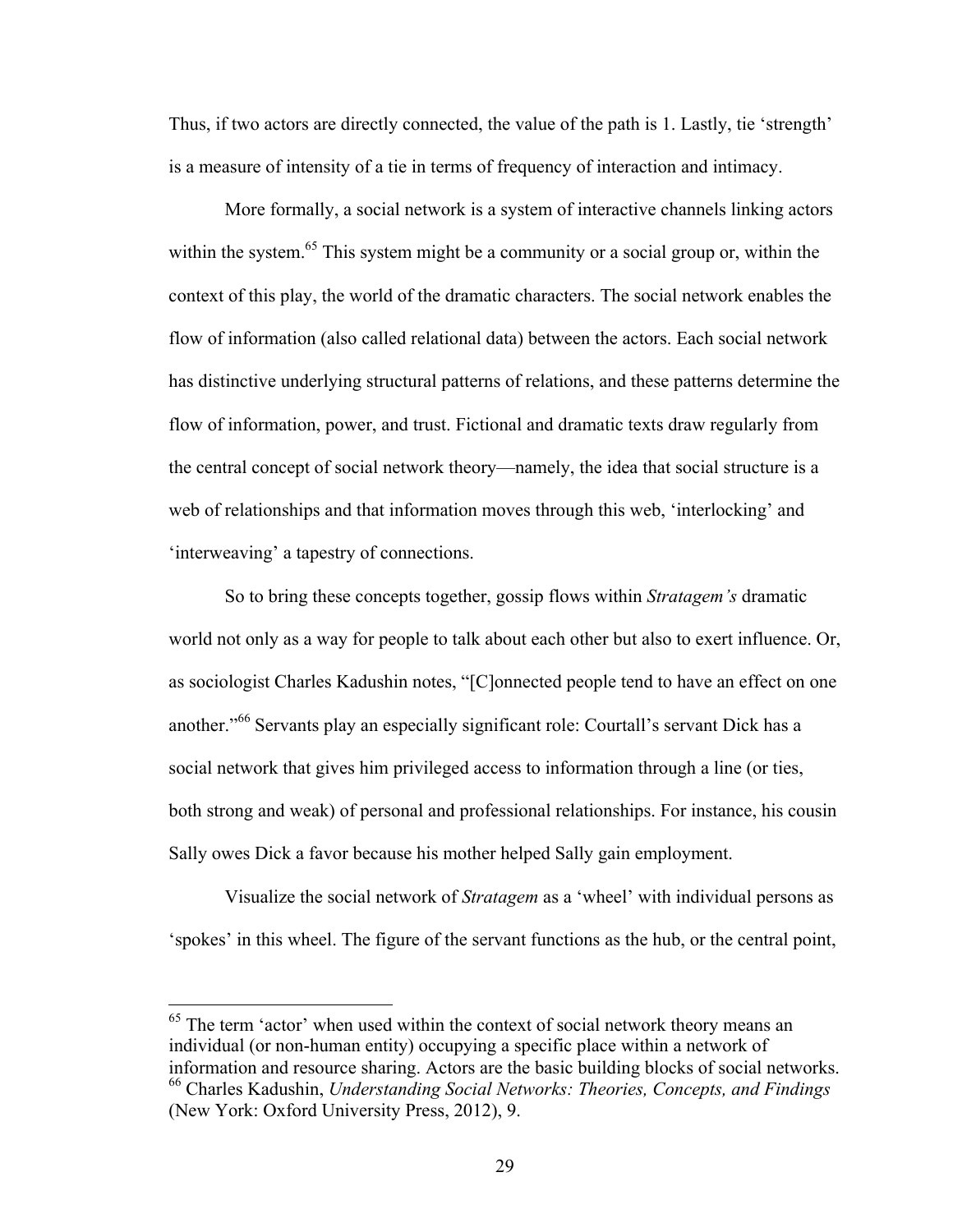of this 'wheel.' Servants uphold the status quo; they perform the role of gatekeepers of access and information; most importantly, they hold the power to disrupt ties through their ingenuity and resourcefulness, should they choose to abuse their power.

The role of servants illustrates two important networking concepts: 'centrality' and 'betweenness.' Centrality highlights "an actor's prominence within [the] network"; a high measure of centrality indicates the actor "has high involvement in many relations" and significantly more connections than others.<sup>67</sup> In other words, the relative centrality of the position of servants within the social network of *Stratagem* both determines and reflects the balance of power inside this world. Betweenness "is a measure of a position that serves as a switching point or a gateway between different parts of a network," an idea I incorporate in my reference above to the visual of a wheel.<sup>68</sup> In other words, servants occupy a high 'betweenness' rank by virtue of their ability to mediate between, and bridge, the different parts of the network.

Gossip would not spread pervasively unless servants made good use of the economic implications of 'centrality' and 'betweenness.' Often they know this intuitively, for instance in this exchange between the (self-styled) journalist Crowquill and Doricourt's Porter:

Porter. Well, what do you want with me? Crowquill. Sir, you must know that I am—I am the gentleman who writes the *tête-à-têtes* in the magazines. Porter. Oh, oh! What, you are the fellow that ties folks together in your sixpenny cuts that never meet anywhere else. Crowquill. Oh, dear sir, excuse me! We always go on *foundation*; and if you can help me to a few anecdotes of your master, such as what marchioness he lost money to in Paris—who is his favorite lady in town—or the name of the girl he first made love to at college—or any incidents that happened to his grandmother,

 <sup>67</sup> Knoke and Yang, *Social Network Analysis*, 62.

<sup>68</sup> Kadushin, *Understanding Social Networks*, 205.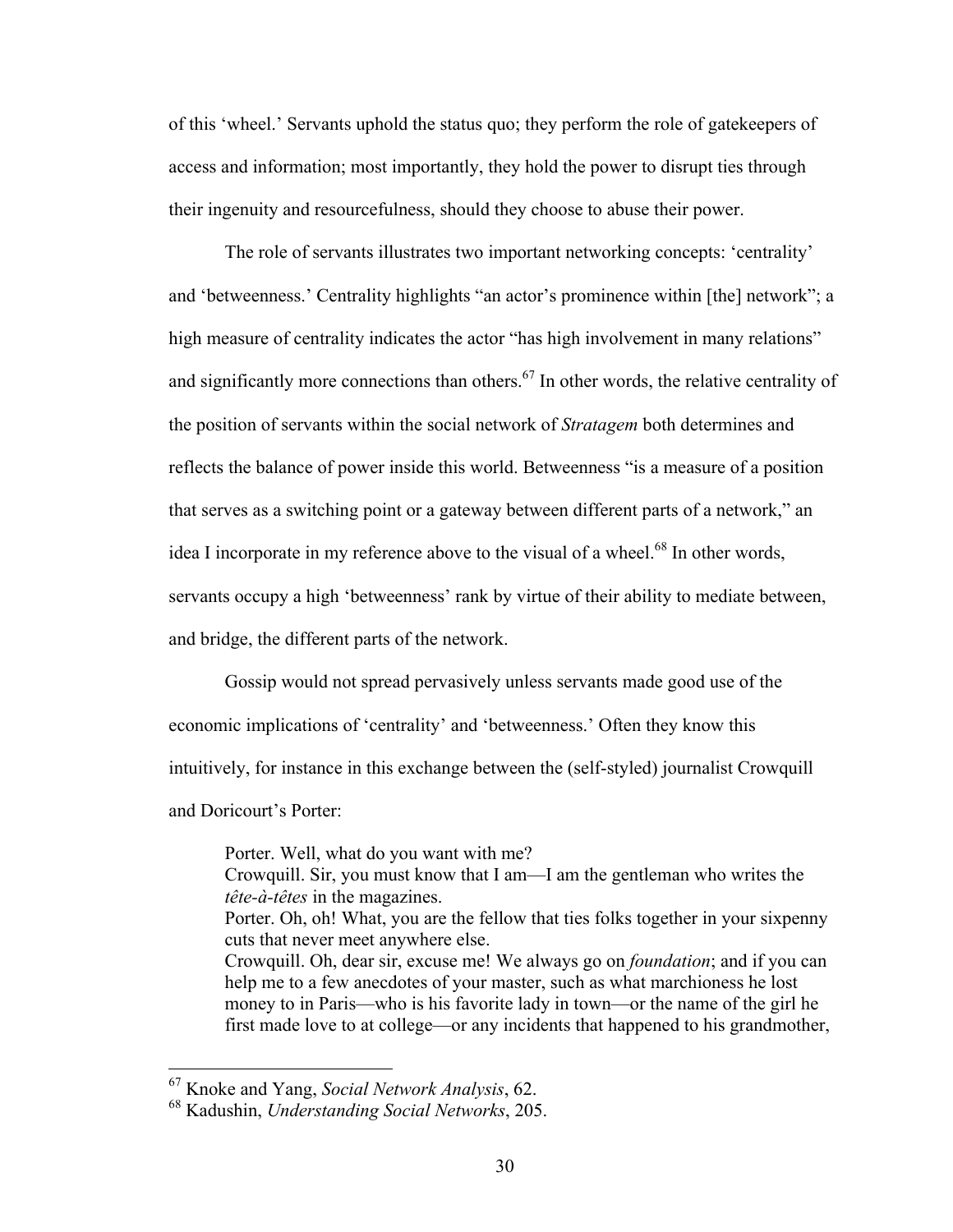or great aunts—a couple will do, by way of supporters—I'll weave a web of intrigues, losses, and gallantries between them that shall fill four pages, procure me a dozen dinners, and you, sir, a bottle of wine for your trouble. Porter. Oh, oh! I heard the butler talk of you when I lived at Lord Tinket's. But what the devil do you mean by a bottle of wine? You gave him a crown for a retaining fee. Crowquill. Oh, sir, that was for a lord's amours; a commoner's are never but half. Why, I have had a baronet's for five shillings, though he was a married man and changed his mistress every six weeks.<sup>69</sup>

The conversation here is framed in explicitly economic terms: Crowquill needs the Porter to acquire access to other positions within the network. Thus even though the Porter is directly connected to one person only—his employer, Doricourt—he serves as an important bridge between parts of the network to which Doricourt has an entrée.

Crowquill needs a scarce economic resource: information for his insalubrious gossip

columns ("the *tête-à-têtes*"), but to supply content sufficient to "fill four pages," he needs

access to gossip: "anecdotes" from the lives of the rich. The Porter bridges the 'distance'

between these two points on the network: Doricourt and Crowquill.<sup>70</sup> *Stratagem's* motley

collection of servants—the Porter, Lord Tinket's butler, untrustworthy valets and maids

such as Dick and Sally—serve to bridge distance in a similar manner. We discover also

that in network theoretic terms, these distances are surprisingly small.

In the 1960s, social psychologist Stanley Milgram ran a series of experiments to measure this distance. Today when we use the popular phrase 'six degrees of separation,' we are referring to Milgram's 'Small World' study:

The small world method consists of presenting each of the persons in a 'starting population' with the description of a given 'target person'—his name, address,

 <sup>69</sup> Cowley, *Stratagem*, 1.2.5-25.

<sup>&</sup>lt;sup>70</sup> The distance between two points (or 'nodes') within a network is the length of the shortest path (or 'geodesic distance') that connects them. See Stanley Wasserman and Katherine Faust, *Social Network Analysis: Methods and Applications* (Cambridge: Cambridge University Press, 1994), 253.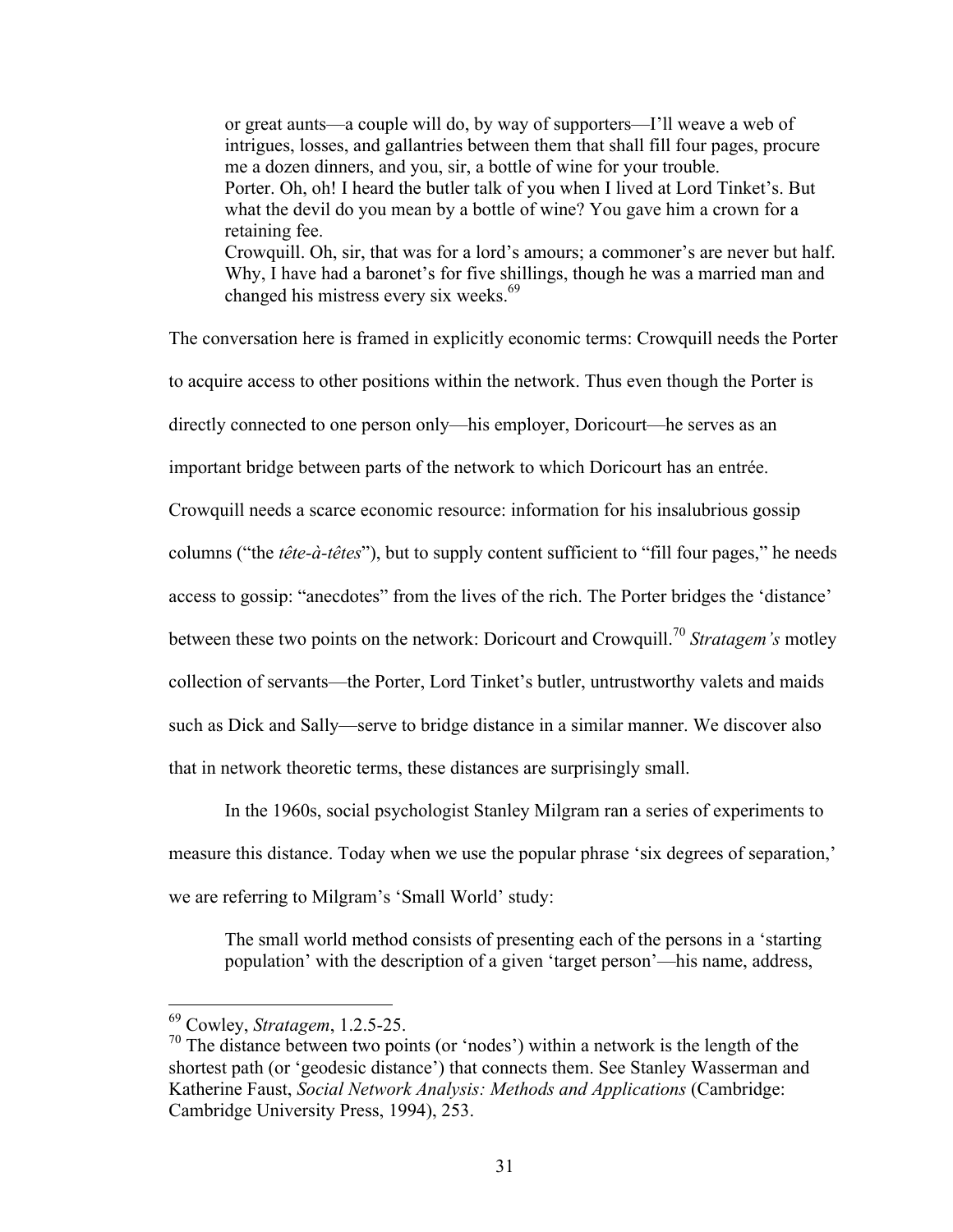occupation, and other selected information. The task of a starter is to advance a booklet toward the target person by sending the booklet to a personal acquaintance who he considers more likely than himself to know the target. Each person in turn advances the booklet in this manner until the chain reaches the target. $71$ 

Milgram discovered that the actual number of steps between two points on the network is

six, reached through five intervening persons. These 'six degrees of separation'

demonstrate no one is a stranger, and that people are instinctively skilled at making

connections. Indeed it is 'such a small world!'

Consider the implications of the 'Small World' experiment in the light of the

rumor-mongering Silvertongue's description of London life:

A lively imagination would convert this waxen city into an endless and interesting amusement. For instance, look into this little house on the right-hand. There are four old prudes in it taking care of their neighbours' reputations. This elegant mansion on the left, decorated with Corinthian pillars—who needs to be told that it belongs to a court lord and is the habitation of patriotism, philosophy, and virtue? Here's a City Hall—the rich steams that issue from the windows nourish a neighbouring work-house. Here's a church—we'll pass over that; the doors are shut. The parsonage-house comes next; we'll take a peep here, however. Look at the doctor! He's asleep on a volume of Toland whilst his lady is putting on rouge for the masquerade.—Oh! Oh, this can be no English city; our parsons are all orthodox, and their wives the daughters of modesty and meekness.<sup>72</sup>

In other words, Silvertongue describes London as one large social network. In it class

barriers do not seem to impact network linkages: everyone has their nose in everyone

else's business. The 'Small World' of urban life is an extraordinarily 'dense' network

(i.e., a large number of connections exist linking 'actors' within the network), but also

one with an underlying tension between 'distance' and closeness. People can be far apart

socially—consider the "elegant mansion" adjacent to a "neighbouring work-house"—yet

 <sup>71</sup> Charles Korte and Stanley Milgram, "Acquaintance Networks between Racial Groups: Application of the Small World Method," *Journal of Personality and Social Psychology* 15 (1970): 101.

<sup>72</sup> Cowley, *Stratagem*, 2.2.55-70.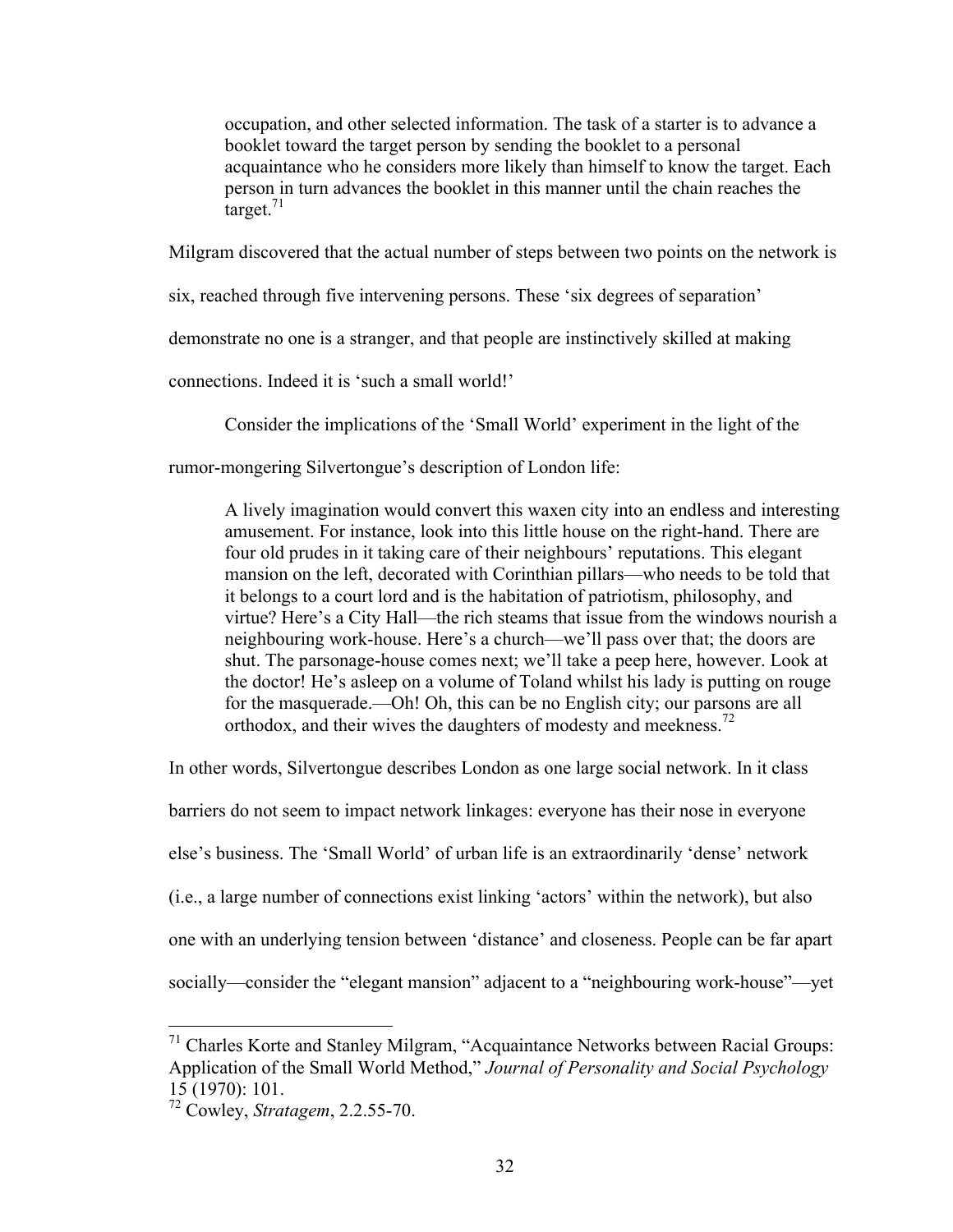are linked closely through common behavioral traits: "prudes" gossiping about "neighbours' reputations," the pretense at religious piety as symbolized in the "church [whose] doors are shut." The 'Small World' of London provides "endless and interesting amusement" for denizens inclined to gossip.

But what does such gossip tell us about trust within this social network? *Stratagem's* 'actors<sup>'73</sup> and their eagerness to share morsels of information, often irrelevant, about other actors reveal what they are really seeking is a human connection no matter how tenuous:

In network terms, safety or supportive systems are usually equivalent to density in networks, a condition that has been generally associated with 'social support,' 'cohesiveness,' and 'embeddedness.' Dense social networks are characterized by the sense of 'trust.' That is, it is assumed that if you act in a certain way toward the other, the other will in turn satisfy your needs.<sup>74</sup>

In other words, behavioral gestures of trust may well be the glue society needs in an uncertain and unsafe world. Paradoxically, gossip is such a gesture. Gossip whispers that the world is a little bit safer because now, two people know the same thing. They are both witness to this event, this anecdote. It has not gone unnoticed.

Gossip thus creates (paradoxically, one might add) a sense of safety by engendering the feeling of social solidarity. Whether or not such solidarity is real, or lasting, is questionable, but gossip, by its very nature, plays up the underlying dynamic of insiders versus outsiders. Thus, our reputation, and our place, in the community is safe when we escape mention in the "web of intrigues, losses, and gallantries"<sup>75</sup> that constitute

 $^{73}$  Used here in the network theoretic sense of the term.

<sup>74</sup> Kadushin, *Understanding Social Networks*, 60.

<sup>75</sup> Cowley, *Stratagem*, 1.2.16.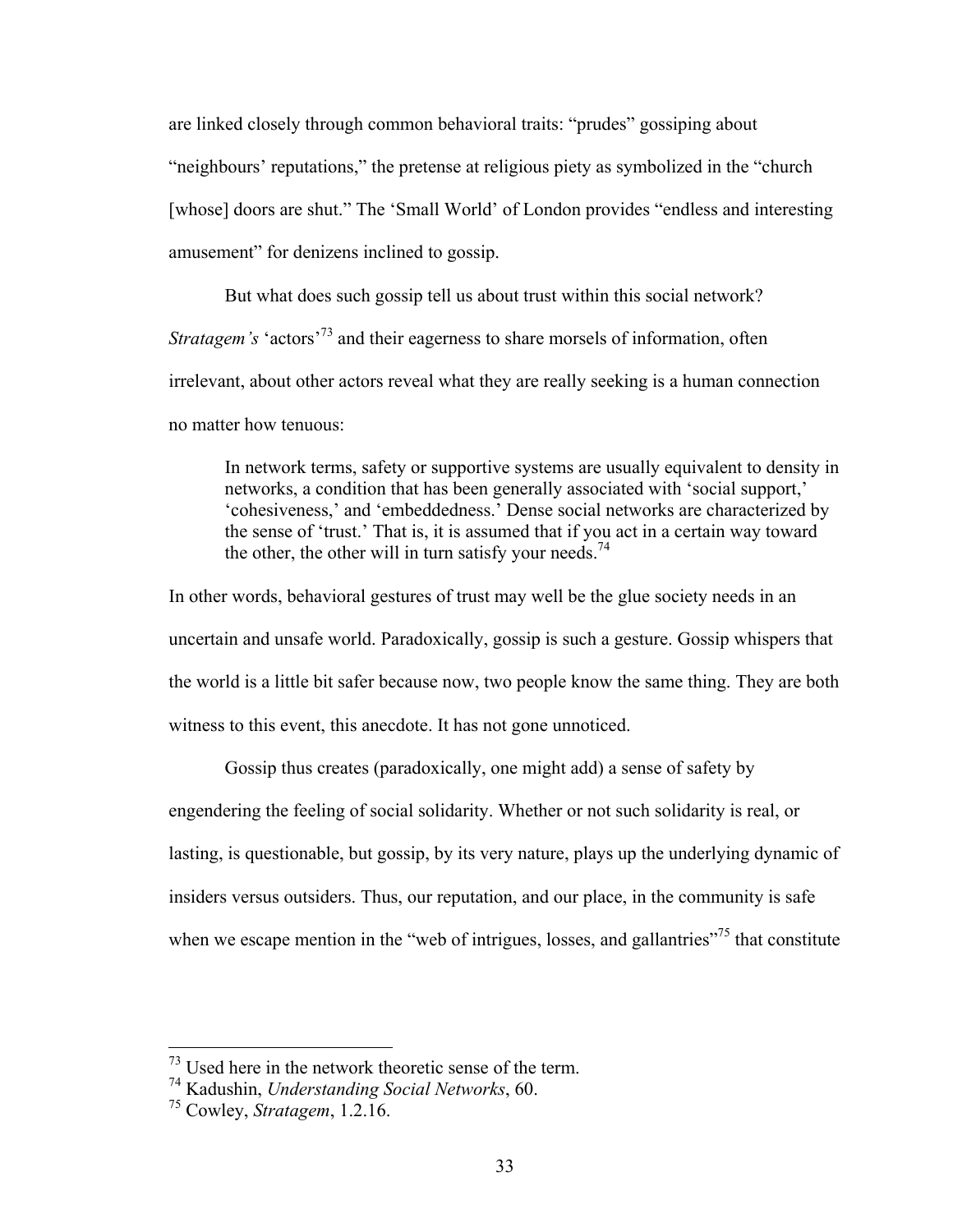the tawdry content of Crowquill's "sixpenny cuts."<sup>76</sup> We gossip about outsiders—'friends of friends'—but in our relationships with insiders we are (for the most part) honorable, and ultimately, trustworthy human beings.

### **3. The Problem of Moral Hazard; Or, How to Buy Marital Insurance**

Doricourt is afraid of marriage.

Long before we see him on stage the other characters refer to his fear, observing wryly that Doricourt's impending marriage is "the happiest tidings … next to his being hanged."<sup>77</sup> Doricourt makes his first appearance expressing indifference towards matrimony: "[T]he hour of expectation is past"<sup>78</sup>; he continues with such apathy throughout the play, noting at one point that his "indifference… [has] advanced thirtytwo degrees towards hatred."<sup>79</sup> Then, once he has seen the woman at the masquerade (Letitia in disguise), he is desperate to extricate himself from his marriage contract: "Her name has given me an ague. … [H]ow shall I contrive to make old Hardy cancel the engagements! The moiety of the estate which he will forfeit shall be his the next moment by deed of gift."<sup>80</sup> The conflation of money with marriage takes me to the problem of 'moral hazard.'

Moral hazard is the risk that one party in a contract assumes when dependent on the behavior, usually virtuous or moral, of the other party in the contract. These risks increase when there is no effective way to control this behavior. Typically, moral hazard

 <sup>76</sup> Ibid., 1.2.9.

<sup>77</sup> Ibid., 1.1.89.

<sup>78</sup> Ibid., 1.3.49.

<sup>79</sup> Ibid., 4.1.139.

 $80$  Ibid., 5.2.26-29.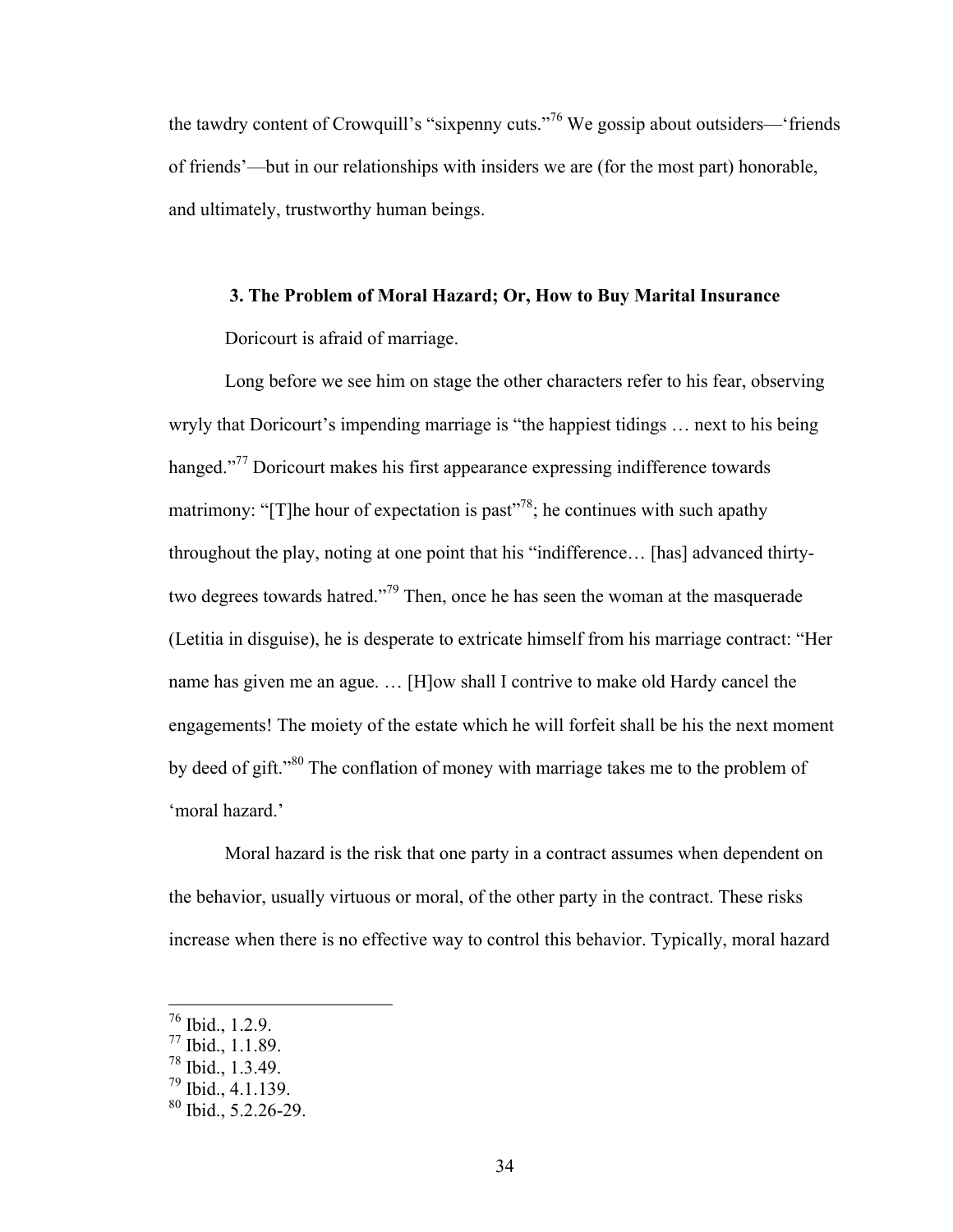problems arise in situations wherein two or more parties form a contractual relationship, and the nature of the contract itself creates the incentives for misbehavior.

The problem of moral hazard occurs regularly within the field of medical insurance (the insurance company does not know whether the insured is healthy) and car insurance (car insurance companies know little about the driving skills of policyholders). Another example is the relationship between stockholders and managers of publicly traded companies (technically termed an 'agency relationship'). Stockholders have no way of knowing, at least on a daily basis, whether management is running the organization with stockholder interests in mind or whether questionable decisions are being taken to increase stock prices in the short term (and consequently, executive compensation such as in the case of Enron's 'creative accounting' scandal). With respect to *Stratagem*, we might say the problem of moral hazard lies in the financial (and emotional) risk arising from the play's unusual marriage contract. Doricourt believes the other party in this contract, namely his future wife, is a source of risk. May we extend the concept of moral hazard to their contract and draw comparable implications?

Returning to the idea of insurance and its ties with moral hazard, we buy insurance to protect ourselves from unpredictable risks in many areas of life. Behaviorally, human beings are risk averse, preferring that someone else face our risk, perhaps in exchange for payment.<sup>81</sup> Moral hazard emerges when the knowledge that

<sup>&</sup>lt;sup>81</sup> Interest in the problem of moral hazard originated in the late 1960s, and literature on the subject has cross-disciplinary relevance ranging from economics to corporate finance. Classic papers in the field include Kenneth J. Arrow, "Uncertainty and the Welfare Economics of Medical Care," *American Economic Review* 53 (1963): 941-73; Mark V. Pauly, "The Economics of Moral Hazard," *American Economic Review* 58 (1968): 531- 37; Richard J. Zeckhauser, "Medical Insurance: A Case Study of the Tradeoff between Risk Spreading and Appropriate Incentives," *Journal of Economic Theory* 2 (1970): 10-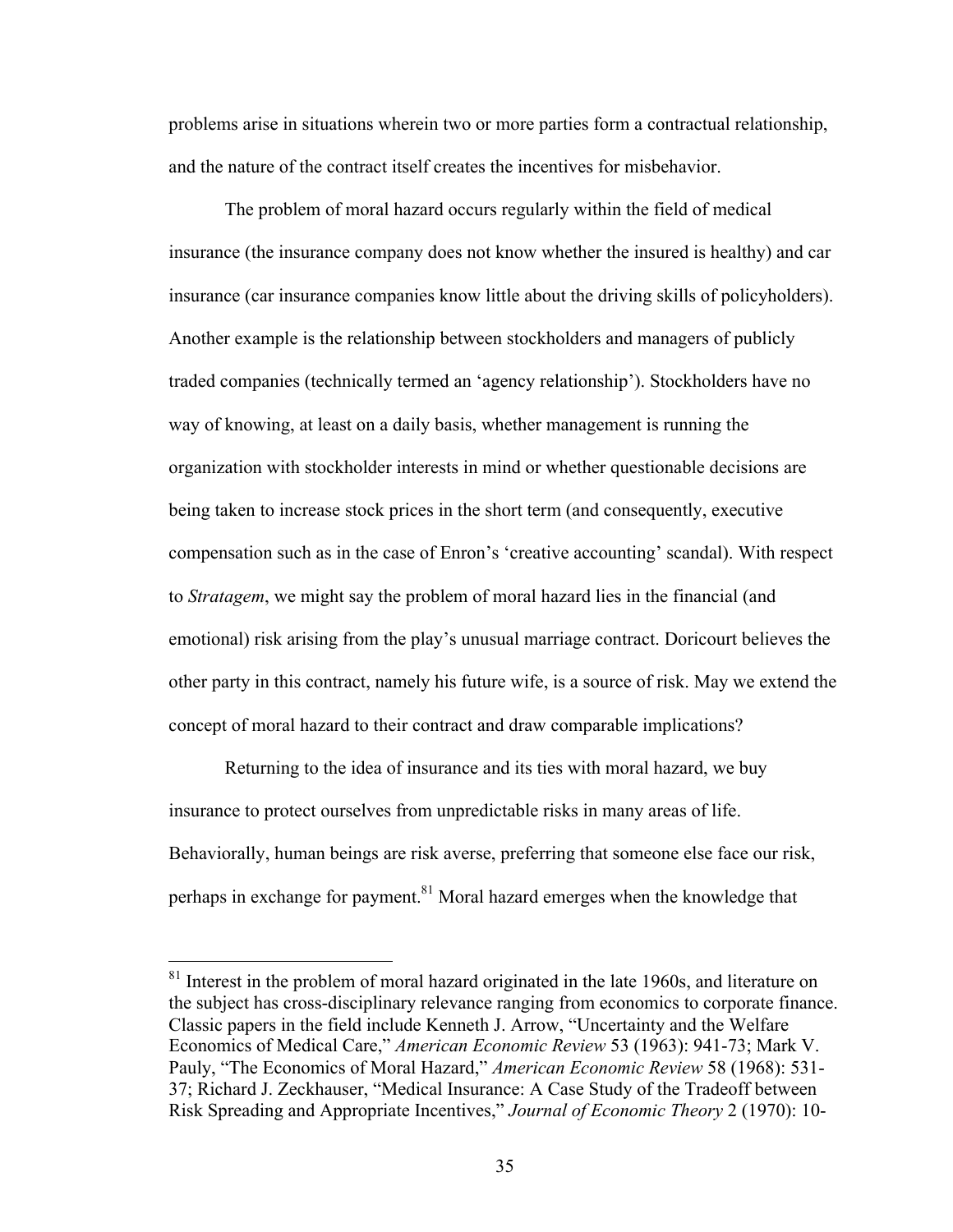someone else (an insurance company, for instance, or the employer at our new job) will bear the cost of the risk motivates us to indulge in risky behavior—precisely because the other party, and not we, will have to pay for it. When two strangers are obliged to marry through a legal contract and little else, can one partner put the other at unforeseen risk of mismatched temperaments, emotional incompatibility, and a lifetime of unhappiness?

Does Doricourt really have something to fear?

Consider the conditions of their marriage contract:

Courtall. Who is the bride elect? Saville. I never saw her; but 'tis Miss Hardy, the rich heiress. The match was made by her parents, and the courtship begun on their nurses' knees … [T]hey have never met since …. Courtall. Never met! Odd! Saville. A whim of Mr. Hardy's. He thought his daughter's charms would make a more forcible impression if her lover remained in ignorance of them till his return from the continent. $82$ 

Why, we might ask, is Letitia's father so keen to keep his daughter's "charms" hidden

from her future husband? Is Doricourt's unease about "an uninformed mind or inelegant

manners" justified? $83$ 

Moral hazard exists here because of three conditions. As the economic agent for

Letitia, namely someone who makes decisions on her behalf, Mr. Hardy may not be

acting in 'good faith.'<sup>84</sup> Secondly, Letitia and her father may have provided misleading or

 $\overline{a}$ 

<sup>26;</sup> and James A. Mirrlees, "The Theory of Moral Hazard and Unobservable Behavior: Part I," *Review of Economic Studies* 6, no. 1 (1999): 3–21.

<sup>82</sup> Cowley, *Stratagem*, 1.1.90-100.

<sup>83</sup> Ibid., 5.5.268.

<sup>&</sup>lt;sup>84</sup> Good faith, also called 'bona fides' (Latin), refers to the honesty underlying a commercial transaction. A central principle of contract theory, good faith is implied by law unto certain contracts, such as those relating to commercial agency. Oxford Reference Online, s.v. "good faith,"

http://www.oxfordreference.com/views/ENTRY.html?subview=Main&entry=t239.e1421 (accessed May 5, 2012).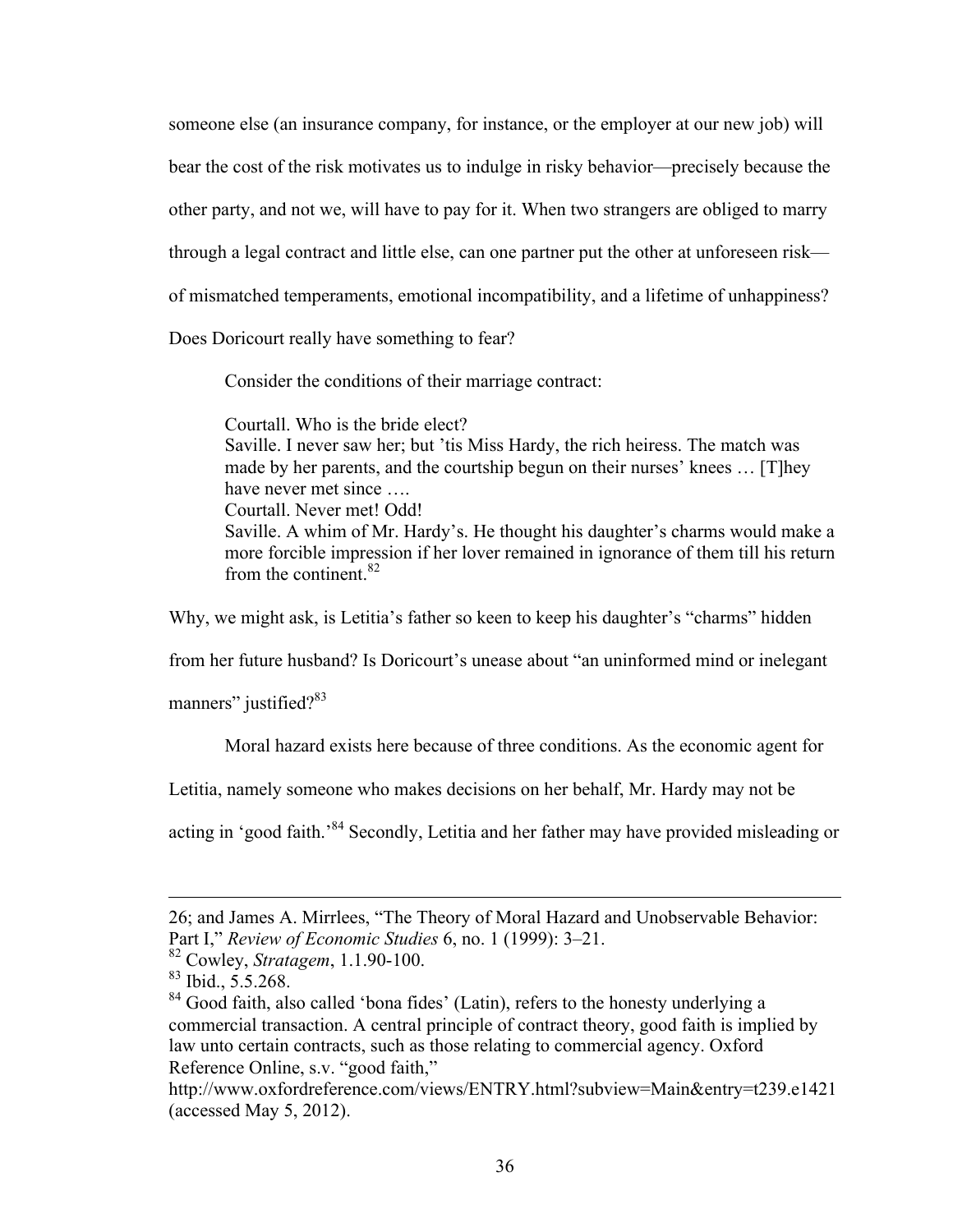inadequate information, leading to a condition of 'asymmetric information.'85 Lastly, they have a strong financial incentive ("moiety," or half, of Doricourt's estate) for undertaking such false representation. Doricourt, the other party in this contract, does not really know the woman he is marrying, the overt (and covert) motivations she brings into the marriage, or even her physical appearance. Aside from its value as a dramatic device, the scale of this ignorance makes his fears very real. It is hardly surprising that the contractual nature of this marriage is not lost upon him: he evaluates his future bride with the appraising eyes of a curator ("she's *only* a fine girl ... nothing more"<sup>86</sup>) and is unimpressed by what he has paid for ("Like a good design, spoilt by the incapacity of the  $artist" <sup>87</sup>$ ).

Somewhat unusually, the courtship process in which both partners find out more about each other has been bypassed entirely, if not actively disrupted. Instead Doricourt and Letitia's brief 'courtship' occurs within the masquerade scene, where it is suffused heavily by disguise and innuendo since she is determined not to disclose her identity. We might easily speculate this asymmetry of information will likely infiltrate all aspects of their future married life.

It would be difficult to separate the problem of moral hazard from Doricourt's suspicion of the contract itself. Indeed he believes the contracting party has an overt

<sup>&</sup>lt;sup>85</sup> 'Asymmetric information'' is a term that describes an economic environment in which individuals operate within a framework of imperfect and incomplete information and cannot foresee (and thus regulate with contractually binding clauses) all possible future contingencies arising from a relationship. Within a contractual relationship, asymmetric information hinders trustworthiness: we tend not to trust that which we don't know. Within the context of *Stratagem's* marriage contract, asymmetric information means that while Doricourt knows little about his future bride, she knows almost everything she needs to know about him.

<sup>86</sup> Cowley, *Stratagem*, 1.3.59.

<sup>87</sup> Ibid., 3.1.143.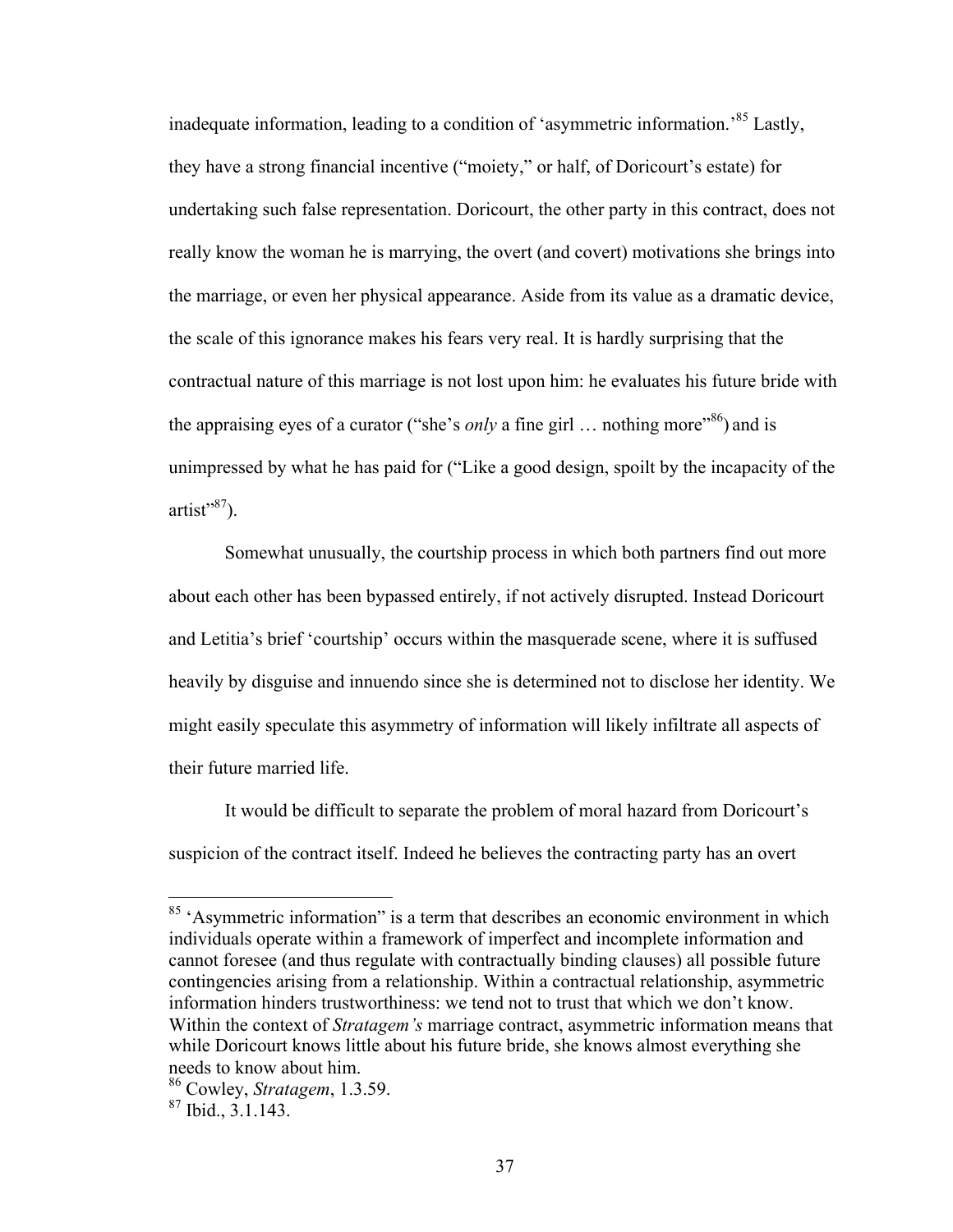financial end in mind ("in obedience to the will of Mr. Hardy, we met to sign and seal").<sup>88</sup> He is deeply suspicious of Letitia's true character ("Do you know the creature's almost an idiot?"<sup>89</sup>) and of the institution of marriage ("The chains of matrimony are ... heavy and vulgar<sup>"90</sup>). In their study of deception, social psychologists Yaacov Schul, Eugene Burnstein and Anat Bardi performed experiments whose results suggested

suspicious individuals elaborate on the messages they receive more than unsuspicious individuals. [S]uspicious individuals prepare to cope with potentially invalid information by entertaining multiple interpretations of the information. In contrast, unsuspicious individuals analyze messages within a single interpretive frame. $91$ 

The concept of an 'interpretive frame' works on many levels; we might read Letitia's entire stratagem as an attempt to change the 'frame' through which Doricourt sees her. Behavioral economists Amos Tversky and Daniel Kahneman point out the paradox in such 'mental framing,' a cognitive phenomenon wherein the way we 'frame' a problem influences the decisions we take about this problem: "We use the term 'decision frame' to refer to the decision-maker's conception of the acts, outcomes and contingencies associated with a particular choice. … It is often possible to frame a given decision problem in more than one way."92 But try as she may to frame herself differently, Letitia's conviction that behavioral malleability<sup>93</sup> will protect her from future

 $88$  Ibid., 1.3.51.

 $89$  Ibid., 4.1.142.

 $90$  Ibid., 4.1.265.

<sup>&</sup>lt;sup>91</sup> Yaacov Schul, Eugene Burnstein and Anat Bardi, "Dealing with Deceptions that are Difficult to Detect: Encoding and Judgment as a Function of Preparing to Receive Invalid Information," *Journal of Experimental Social Psychology* 32 (1996): 228.

<sup>&</sup>lt;sup>92</sup> Amos Tversky and Daniel Kahneman, "The Framing of Decisions and the Psychology of Choice," *Science* 211, no. 4481 (1981): 453.

 $93$  Consider Letitia's famous speech in Act 5 as she unmasks herself for the first time: "You see I *can* be anything. Choose then my character; your taste shall fix it. Shall I be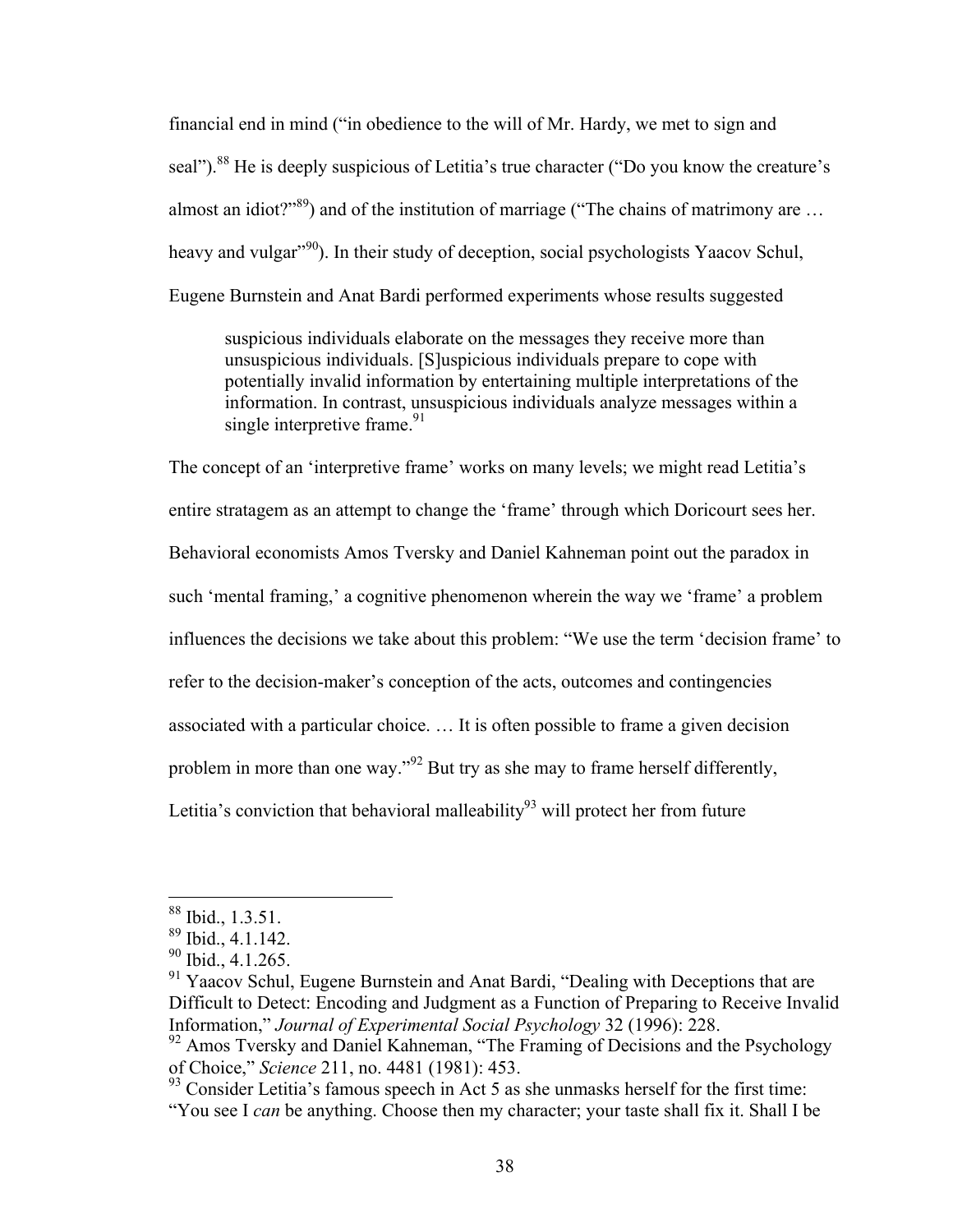unhappiness is misguided; it is an attempt to purchase marital insurance "as protection against worry, [believing] that worry can be manipulated by the labeling of outcomes and the framing of contingencies."94 Of course, none of this would be necessary if she only trusted her future husband.

But what about Letitia's own risk of moral hazard? Is she not in danger of hidden information about Doricourt emerging *after* they are married? Are we to believe she will have perfect control over all her husband's actions? For dramatic purposes, Cowley's chooses to write about the problem of moral hazard purely from the man's experience, not the woman's. (Incidentally, this makes for a more satisfying play for female audiences—women's romantic fantasies generally involve bringing a sophisticated playboy to his knees.)

In any case, there is no moral hazard in Letitia's case precisely because she is armed with knowledge about future behavior. She is aware, for instance, women have little control over husbands: "The woman that has not touched the heart of a man before he leads her to the altar has scarcely a chance to charm it when possession and security turn their powerful arms against her."<sup>95</sup> Instead she applies information about Doricourt's preferences in women to execute her stratagem and negotiate the marriage contract *post hoc*. Such a solution may not, as Misty Anderson notes, "present an utopia, but rather a hopeful resolution to her ... existential dilemma in an imperfect world."<sup>96</sup> So while

 $\overline{a}$ 

an *English* wife? Or, breaking from the bonds of nature and education, step forth to the world in all the captivating glare of foreign manners?" Cowley, *Stratagem*, 5.5.237-40. <sup>94</sup> Tversky and Kahneman, "The Framing of Decisions," 456.

<sup>95</sup> Cowley, *Stratagem*, 3.1.21-23.

<sup>96</sup> Misty G. Anderson, *Female Playwrights and Eighteenth-Century Comedy: Negotiating Marriage on the London Stage* (Houndsmill, Basingstoke: Palgrave, 2002), 43.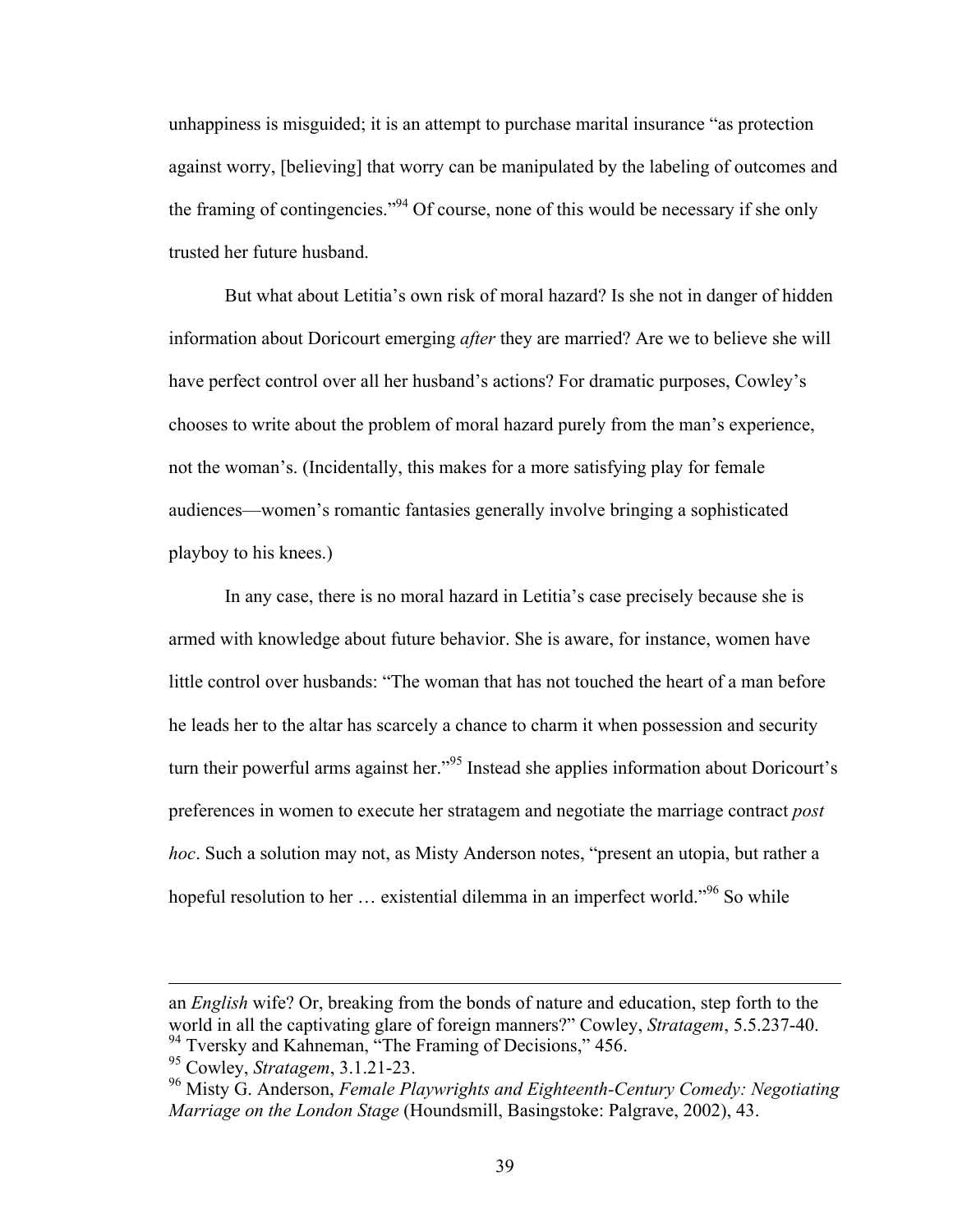women do not broker contracts (only men do), Letitia's stratagem integrates "extralegal negotiations through which  $[$ to $]$  imagine the ... union."<sup>97</sup>

The problem of moral hazard is at its core a problem of trust. It says, 'I do not believe you will act in my best interests although we have a contractual relationship which predicates that you *should*.' George Touchwood may be the poster boy for this problem. Figuratively speaking, Sir George sleeps with one eye open, always expecting his wife's true character will emerge and catch him by surprise (the problem of asymmetric information once again); and second, that his uxoriousness will get in the way of contractual compliance (i.e., he is too besotted with her to monitor her behavior as a dutiful wife). He admits he "married Lady Frances to engross her to myself; yet … her eyes, thoughts, and conversation, are continually divided among all the flirts and coxcombs of fashion." 98

What both men really fear is risk—the risk of trusting too much, the risk of being controlled in a marriage of equals—and such risk aversion is a fundamental human quality, problematic for playwrights and economists alike.<sup>99</sup> So the problem of moral hazard works on many levels in this play, but best of all for explaining the complicated business of getting married and staying married in the absence of insurance against future marital vicissitudes:

Because no form of protective action can cover all risks … all insurance is essentially probabilistic: it reduces but does not eliminate risk. The probabilistic

 <sup>97</sup> Anderson, *Female Playwrights and Eighteenth-Century Comedy*, 69.

<sup>98</sup> Cowley, *Stratagem*, 2.1.59-62.

<sup>&</sup>lt;sup>99</sup> Landmark papers on the subject include Daniel Kahneman and Amos Tversky, "Prospect Theory: An Analysis of Decision under Risk," *Econometrica* 47, no. 2 (1979): 263-91; and Andrew C. Wicks, Shawn L. Berman, and Thomas M. Jones, "The Structure of Optimal Trust: Moral and Strategic Implications," *Academy of Management Review* 24, no. 1(1999): 99-116.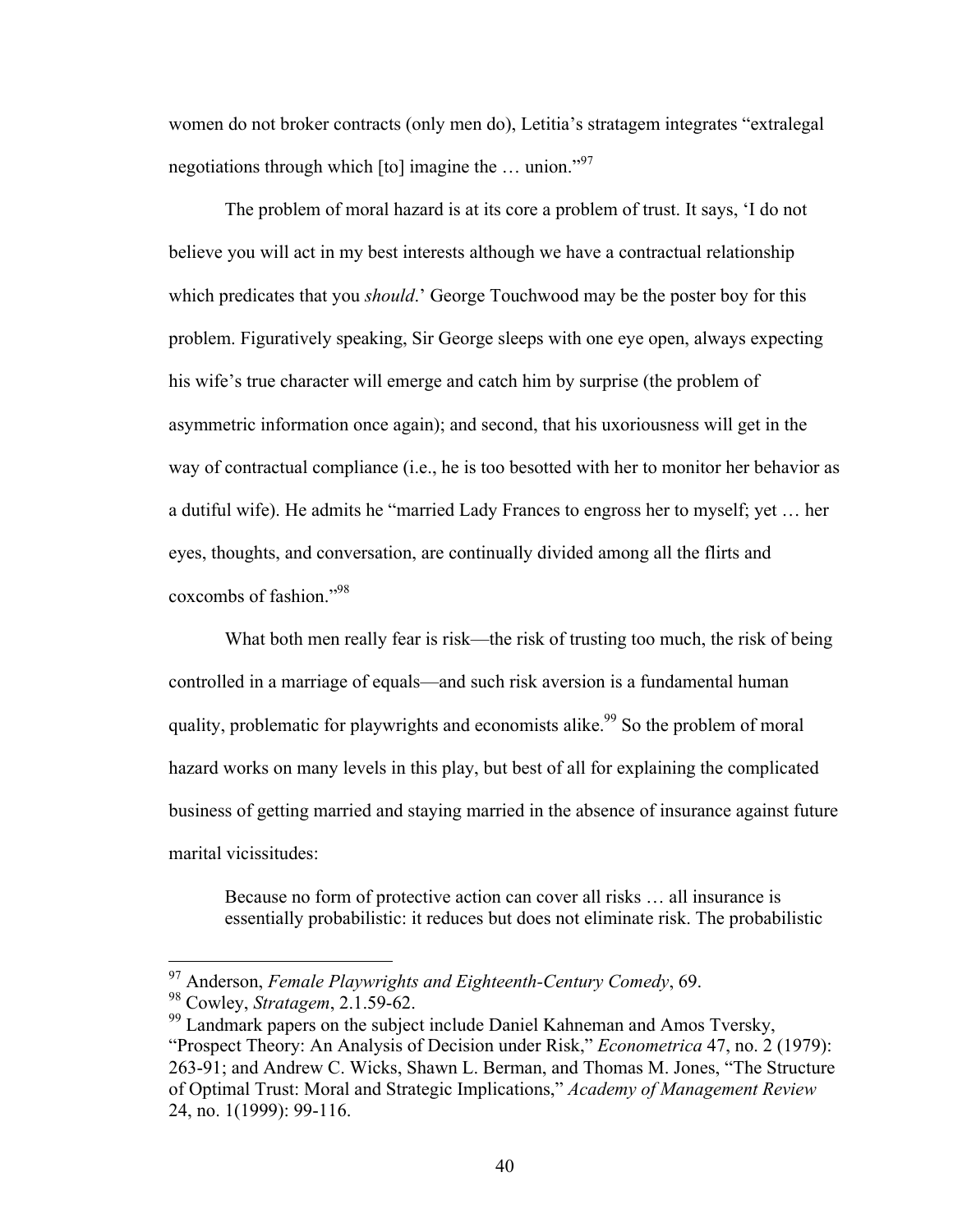nature of insurance is commonly masked by formulations that emphasize the completeness of protection against identified harms, but the sense of security that such formulations provide is an illusion of conditional framing.<sup>100</sup>

The masquerade in Act 4 may be the perfect *mise en scène* for illusions of every kind. Two economic concepts—paltering and sign posting—allow us to read the cultural phenomenon of the masquerade, with its transformative (and unpredictable) energies, as an exercise in how we buy and sell, both the real and the imagined.<sup>101</sup>

### **4. Life is a Masquerade: Truth, Falsehood, and Somewhere In-Between**

The masquerade, or the masked ball, is tied inextricably to eighteenth-century life and its literature. The period's fiction memorably preserves the fascination, and the dread, that the masquerade exerted on the public consciousness. *Sir Charles Grandison's* (1753) obsessive suitor Hargrave Pollexfen kidnaps Harriet Byron while she attends a masquerade at the Haymarket. In Elizabeth Griffith's *The Times* (1779), the false friend Mrs. Bromley encourages Lady Mary Woodley to attend a masquerade without her husband, thereby deliberately inciting adultery. Georgiana Cavendish's *The Sylph* (1779) and Frances Burney's *Cecilia* (1782) both feature the masquerade as a key scene.

As Finberg notes, the masquerade was a public event that was democratic, enormously popular, yet morally suspect, in which "the anonymity created by disguise provided the opportunity for promiscuous mixing of classes and sexes, and the aura of

<sup>&</sup>lt;sup>100</sup> Tversky and Kahneman, "The Framing of Decisions," 456.

<sup>&</sup>lt;sup>101</sup> I gratefully acknowledge Richard Zeckhauser's help in guiding my attention and my interest towards these phenomena.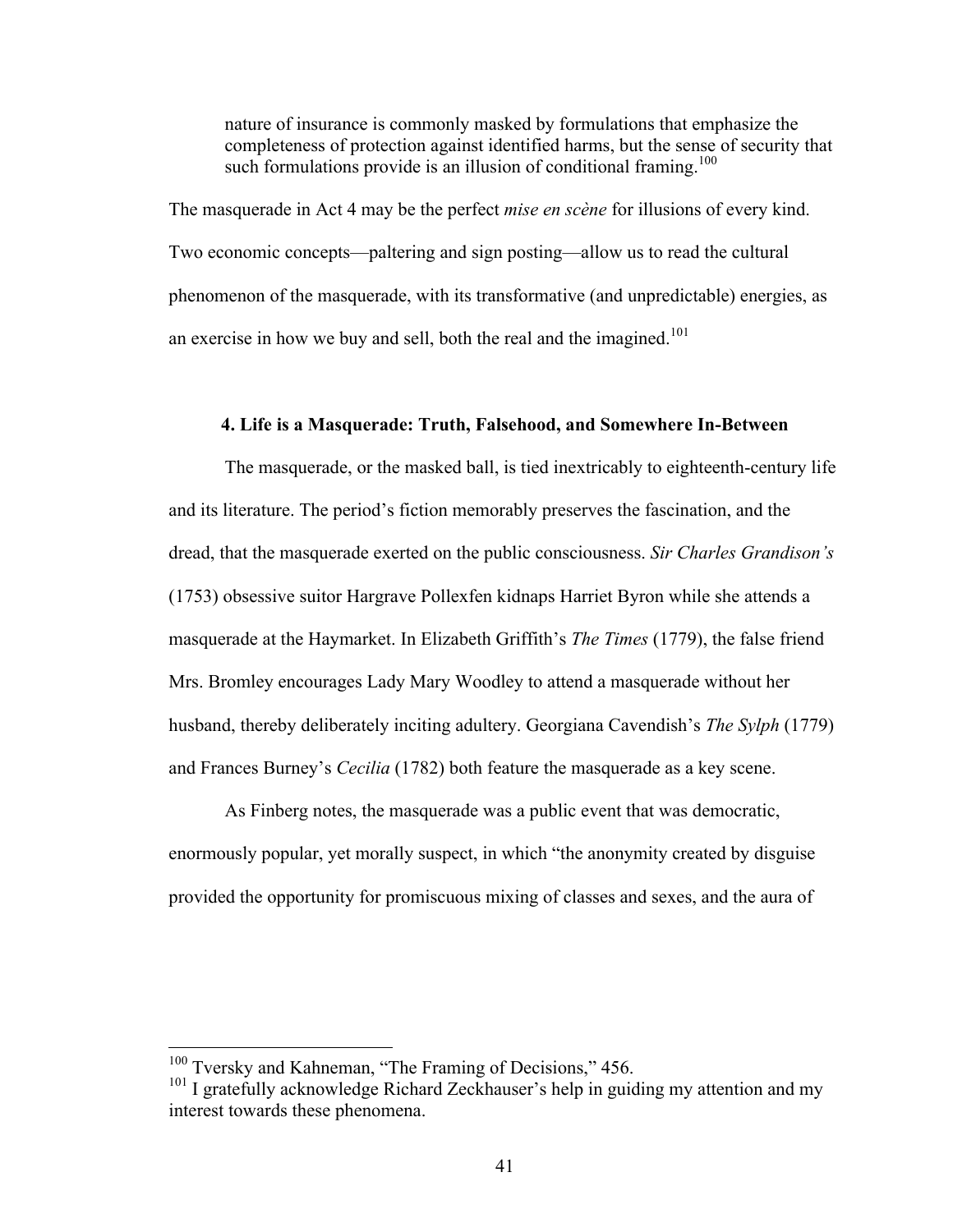sexual intrigue was pervasive."<sup>102</sup> If the masquerade had a star performer it would be the costume, as Castle points out in her celebrated work:

Masqueraders did not dress as themselves, nor did they dress as people like themselves. … At the moment of unmasking … one's disguise, seen suddenly in relation to one's real identity, was to excite the onlooker by its absolute impropriety. The conceptual gap separating true and false selves was ideally an abyss.<sup>103</sup>

This "conceptual gap" makes *Stratagem's* masquerade a theatrical playground for hidden emotions, veiled motivations, narcissistic competitiveness and, above all, deception.

Sequentially, four events occur within *Stratagem*'s masquerade scene. Hardy,

Mrs. Racket, Lady Frances, Sir George, and Flutter enter the masquerade and comment on the action. Then Letitia enters in disguise; by the end of the scene, Doricourt is in love with this anonymous masked woman. In another development Courtall, disguised as Lady Frances's husband Sir George, flirts with and then absconds with her to his house. Saville and friends catch Courtall by surprise at home just as he is about to seduce (who he thinks is) 'Lady Frances.' She turns out to be the prostitute Kitty Willis in disguise. "Laughed at and despised," Courtall's embarrassment is so acute he "set[s] off for Paris directly."<sup>104</sup> I analyze these events through two conceptual models borrowed from behavioral economics: 'paltering' and 'sign posting.'

Paltering occurs when individuals protect themselves either by providing misleading information or attempt to impress others by mentioning selective good deeds but omitting significant failures, all for economic advantage. From a moral perspective, paltering feels like a better—and a safer—choice than an outright lie, but is just as

 <sup>102</sup> Finberg, introduction to *Eighteenth-Century Women Dramatists*, xxxii.

<sup>103</sup> Castle, *Masquerade and Civilization*, 75.

<sup>104</sup> Cowley, *Stratagem*, 4.2.65-73.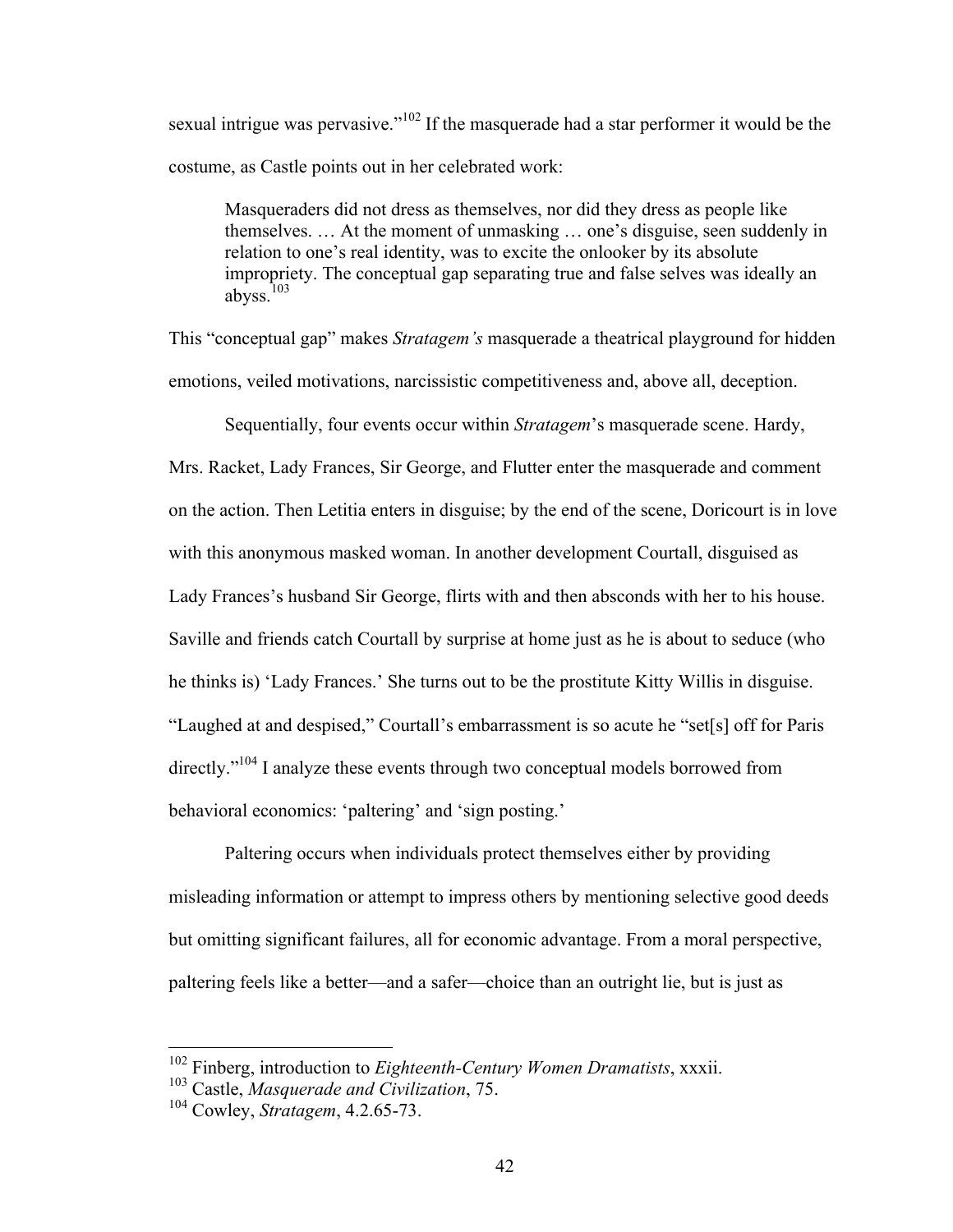unethical. Yet people continue to palter in ways both "active and creative" because it is extraordinarily successful in influencing others.<sup>105</sup> Sign posting is a form of paltering, and involves providing selective information, "indicat[ing] specific, truthful, and important characteristics while simultaneously omitting other[s]."106 Before we see how these concepts work, first let us consider *why* they work. For our purposes, what is the payoff for literary scholars when we adapt (or adopt) economic theory built around buyers and sellers?

Authors use paltering and its cognate signposting to depict the myriad ways in which literary characters skirt the edges of falsehood and truth. Seemingly less harmful than a blatant lie but just as dangerous in consequences, paltering embodies, at its core, the problem of identity—also a constant theme in eighteenth-century fiction. For literary scholars studying the ways in which the masquerade infiltrated eighteenth-century life, paltering offers a new hermeneutic framework for interpreting the fluid boundaries between outright deception and artful fabrication. Hence what Kowaleski Wallace terms as *Stratagem's* main point—namely, that "human identity is fulfilled … in the recognition that all social interaction is necessarily an act,"<sup>107</sup> is very similar to behavioral economics' stance that "throughout our lives … we are all engaged in the game of sign posting, the selective revelation and partial decoding of information.<sup>"108</sup>

<sup>&</sup>lt;sup>105</sup> Frederick Schauer and Richard J. Zeckhauser, "Paltering," KSG Faculty Research Working Paper No. RWP07-006, 2007, 3.

<sup>106</sup> Jonathan K. Nelson and Richard J. Zeckhauser, *The Patron's Payoff: Conspicuous Commissions in Italian Renaissance Art* (Princeton: Princeton University Press, 2008), 8. <sup>107</sup> Kowaleski Wallace, "Theatricality and Cosmopolitanism," 429.

<sup>&</sup>lt;sup>108</sup> Richard J. Zeckhauser and David V.P. Marks, "Sign Posting: The Selective Revelation of Product Information," in *Wise Choices: Decisions, Games, and Negotiations*, edited by Richard J. Zeckhauser, Ralph L. Keeney, and James K. Sebenius (Boston: Harvard Business School Press, 1994), 35.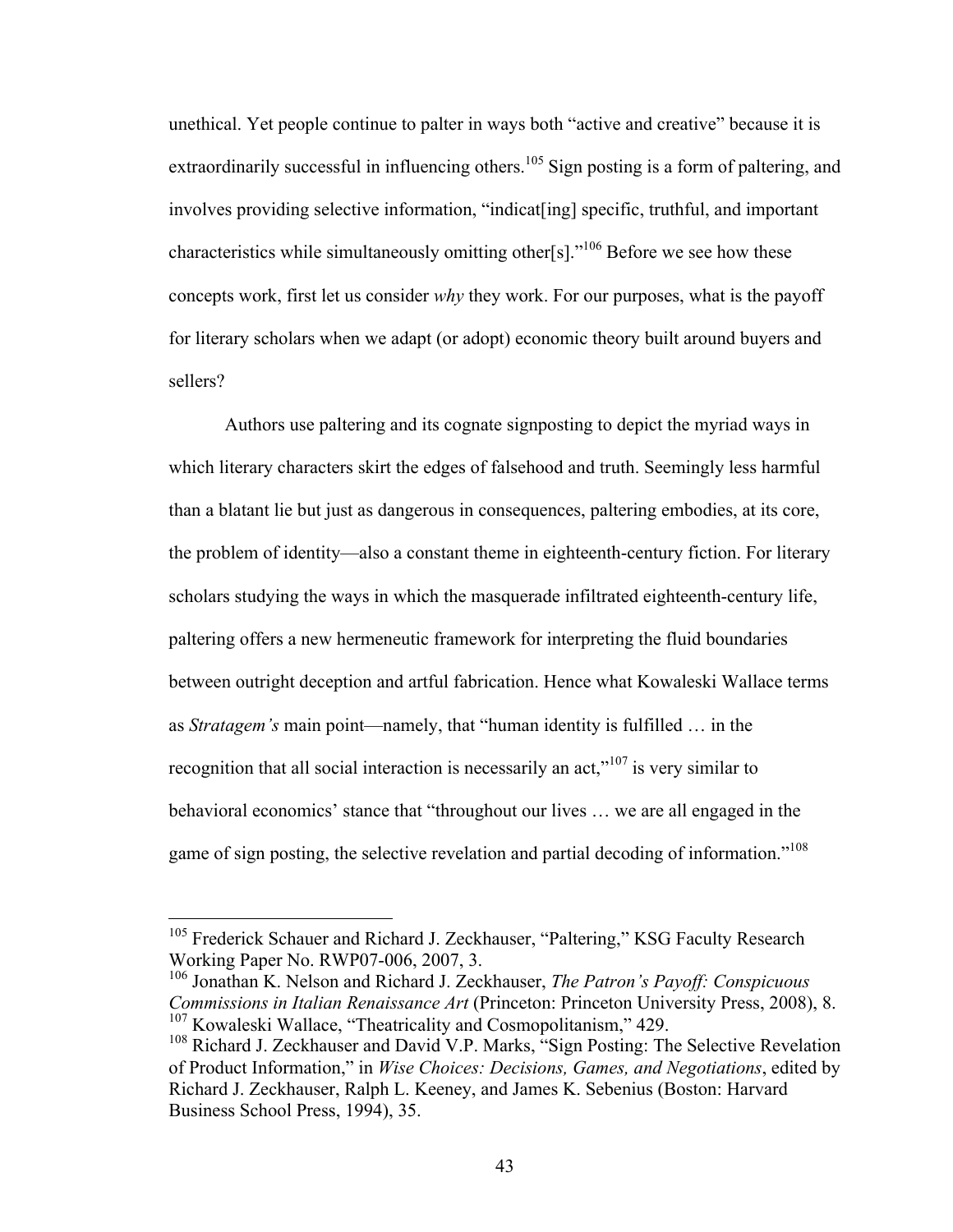Similarly, *Stratagem's* depiction of everyday role-playing—between husbands and wives, between participants at a masquerade—creates contexts in which audience members are forced to reconcile theatrical representations of duplicity with those they most likely perform in their own daily lives. To make a specific cross-disciplinary connection, this variety of deception—arguably mild, seemingly harmless, hard to identify—are also qualities of effective paltering and sign posting.

At this point, it might be enjoyable to attempt a cognitive 'warm up' as we apply these concepts to dramatic fiction. Let us see how they can help elucidate this scene in which Flutter comments on the masquerade:

Flutter. Look, Lady Frances! D'ye see that figure strutting in the dress of an emperor? His father retails oranges in Botolph Lane. That gypsy is a maid of honor, and that ragman a physician.

Lady Frances. Why, you know everybody.

Flutter. Oh, every creature. A mask is nothing at all to me. I can give you the history of half the people here. In the next apartment there's a whole family, who, to my knowledge, have lived on watercresses this whole month to make a figure here tonight; but, to make up for that, they'll cram their pockets with cold ducks and chickens for a carnival tomorrow.<sup>109</sup>

The masquerade has disrupted the social architecture of eighteenth-century London: those in trade and the professions mix freely, perhaps audaciously, with the wealthy elite. There is also some sort of social payoff to attending a masquerade: the participants have scrimped and scrounged ("lived on watercresses this whole month") for the opportunity for self-exhibition.<sup>110</sup> Like a good palter, nobody's disguise is "literally false" but an

 <sup>109</sup> Cowley, *Stratagem*, 4.1.75-85.

<sup>&</sup>lt;sup>110</sup> Flutter's observations are a great opening point to a behavioral economic discussion. This idea of 'living for the present because who knows what tomorrow may bring' is articulated also in the concepts of 'discounted utility' and 'intertemporal choice.' Discounted utility refers to the way in which we cognitively 'discount' the expected utility (or satisfaction) derived from consuming something—goods, services, or experiences. We 'trade off,' or discount, this satisfaction against other goods and services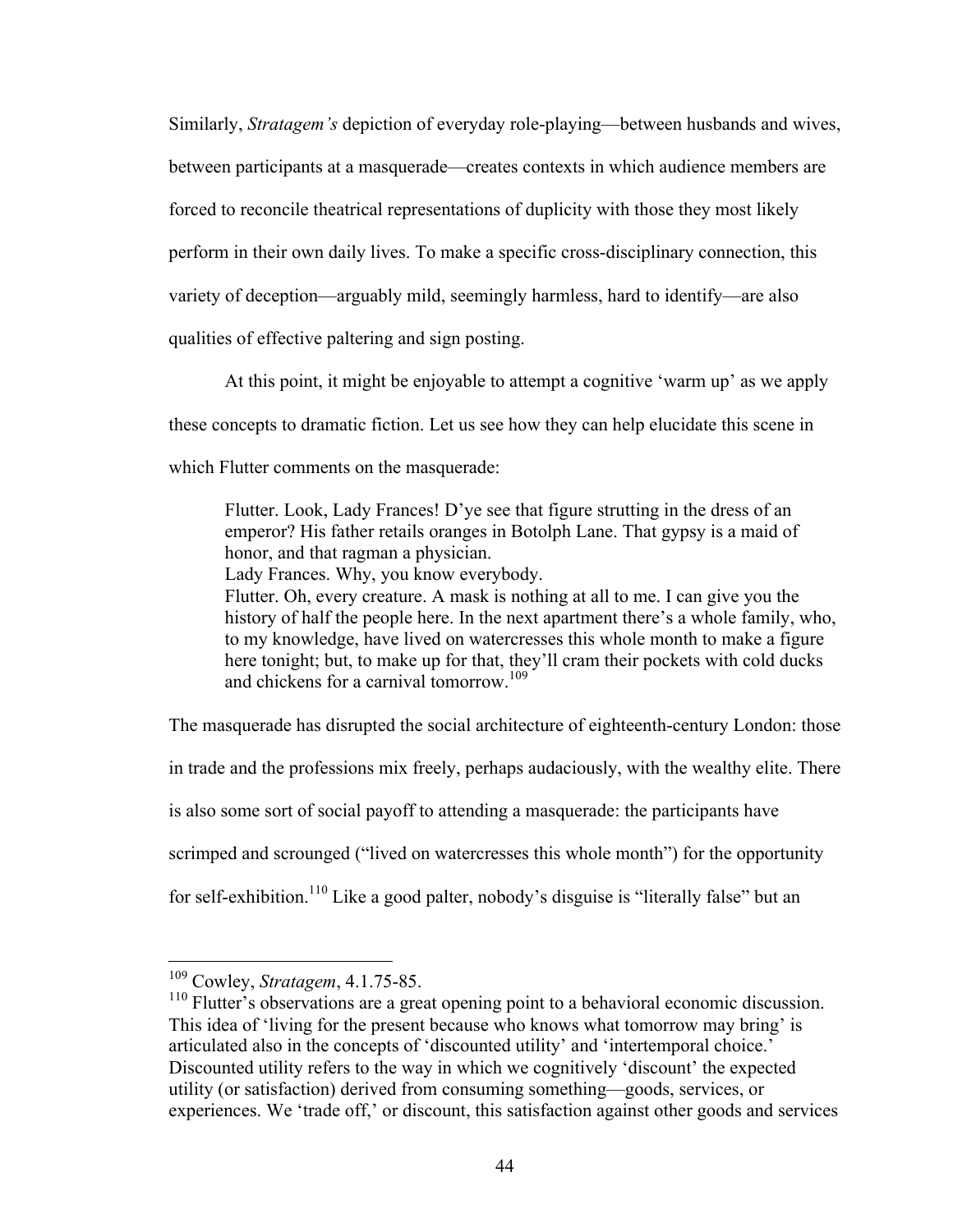exercise in creative misrepresentation—or as Frederick Schauer and Richard Zeckhauser point out, "we make no charge against [someone who palters], in part because we are embarrassed to have been fooled."<sup>111</sup>

Does this mean any playful game of artifice—a masquerade, dressing up for Halloween, a children's party involving a 'fancy dress'—is an example of paltering? No. Paltering is a specifically economic stratagem involving pretense, and hence intersects seamlessly with the scheme Letitia and her father have in mind. Ultimately, paltering occurs when the consequence of misimpressions are harmful, or are deliberately intended to benefit one party at the (economic) cost of the other. Interestingly, this was one of the central anxieties associated with the masquerade: that underneath the "sartorial exchange, masking, collective verbal and physical license<sup>"112</sup> lay a social problem equivalent to paltering: both fit into the category of strategic behavior that is "an intentional act,

based on current and (known or anticipated) future prices. Human beings are economically 'impatient,' and value future utility less than present utility. Thus, the masquerade's poorer participants have "lived on watercresses this whole month to make a figure here tonight" and to 'pay' for the next round of revelry, they will economize on food by "cram[ming] their pockets with cold ducks and chickens." But what makes the masquerade worth such financial sacrifices? This question is studied under the larger umbrella of intertemporal choice, or how we make economic choices across different time-periods. Economists studying intertemporal choice seek answers to the question: how do we mentally 'weigh' the future against the present? Research reveals people prefer instant gratification to future gratification. We overvalue the present despite the ubiquity of advice such as 'it is good to save for a rainy day.' We defer pain but not pleasure. When faced with the choice of a cookie or a salad, we almost always choose to eat the salad tomorrow. While discounted utility and intertemporal choice add interesting dimensions to our reading of eighteenth-century literature, both concepts also further our understanding of the period's financial life. After all, our preferences within the context of time communicate much about what we value at a certain historical moment. For more, see Shane Frederick, George Loewenstein, and Ted Donoghue, "Time Discounting and Time Preference: A Critical Review," *Journal of Economic Literature* XL (2002): 351-401; and Drazen Prelec and George Loewenstein, "Beyond Time Discounting," *Marketing Letters* 8, no. 1 (1997): 97-108.

<sup>111</sup> Schauer and Zeckhauser, "Paltering," 3.

 $\overline{a}$ 

<sup>112</sup> Castle, *Masquerade and Civilization*, 11.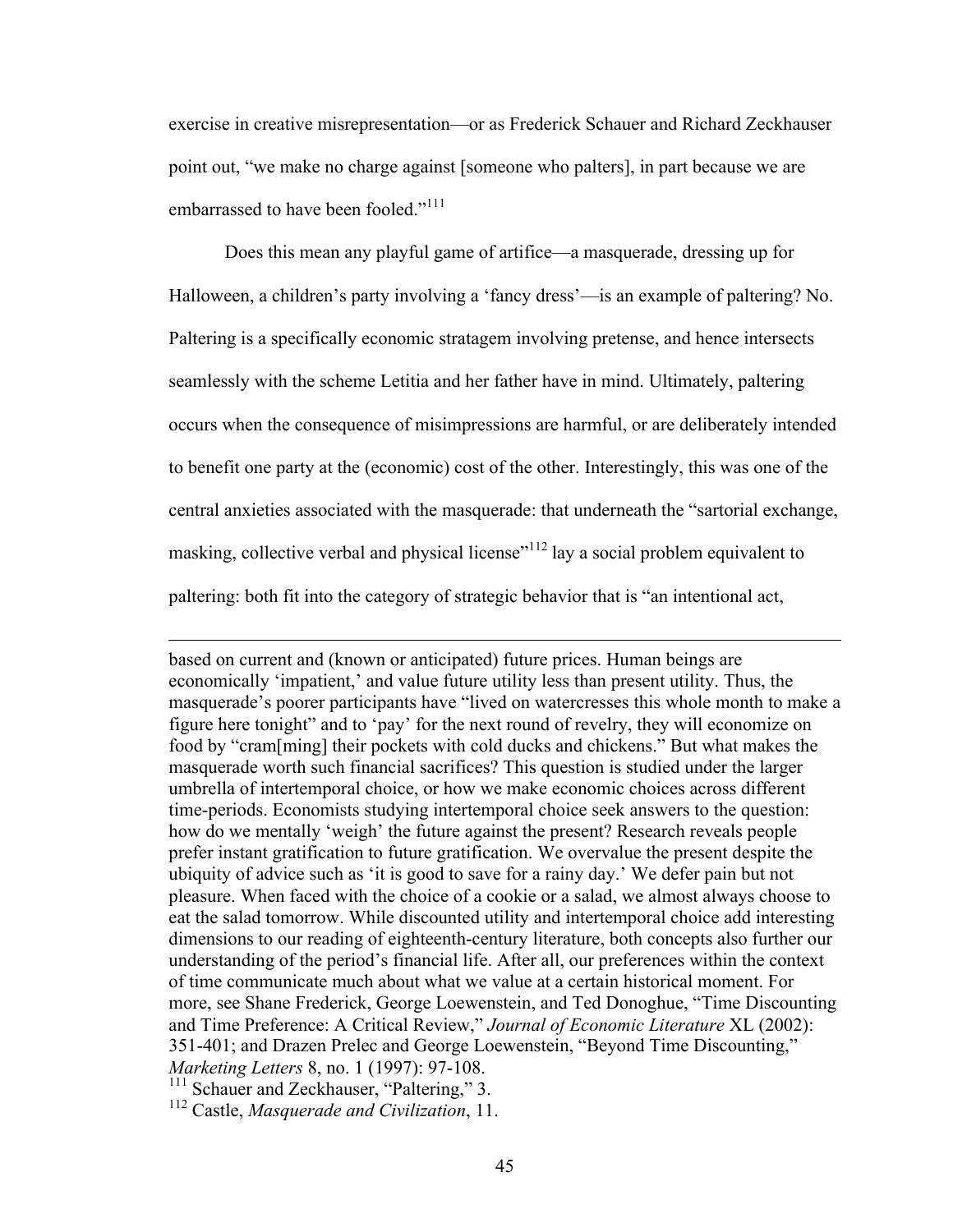[wherein] even though the act is different from (although not necessarily less harmful than) lying,  $\ldots$  [it] may well be intended to defraud."<sup>113</sup>

Along the same lines, sign posting is also not without its dangers. At the masquerade, everyone is posting a sign. The "figure strutting in the dress of an emperor" is not really an emperor any more so than the disguised "gypsy" or the "ragman." But this simple game of disguise opens up more complex issues. When deciding which characteristics to post, sellers expect buyers "will decode the signs, perhaps imperfectly."114 The more interesting question here is to ask: is there a payoff to applying an economic concept to a masquerade? We might find the answer if we move this concept to a realm beyond the masquerade, asking, what would happen if we considered that all of *Stratagem's* dramatic personae are, quite possibly, posting signs to other characters and their readers (or viewers), "making truthful but fuzzy statements, … provid[ing] only the most favorable" information that might, very likely, be decoded in ways different than was intended.<sup>115</sup> We are now, thanks to this economic concept, inching towards the boundaries of fiction, with unreliable narrators who manipulate our ways of reading.

But when applied to *Stratagem's* marital 'game,' there are lasting consequences to such imperfect interpretation. Are anonymity and selective information mechanisms that inhibit—or sustain—trust? Does Letitia's masquerade persona allow her to "make truthful but fuzzy statements,  $[by]$  provid $[ing]$  only the most favorable signs"?<sup>116</sup>

<sup>&</sup>lt;sup>113</sup> Schauer and Zeckhauser, "Paltering," 6.

<sup>&</sup>lt;sup>114</sup> Zeckhauser and Marks, "Sign Posting," 23.

<sup>115</sup> Ibid., 29.

 $116$  Ibid.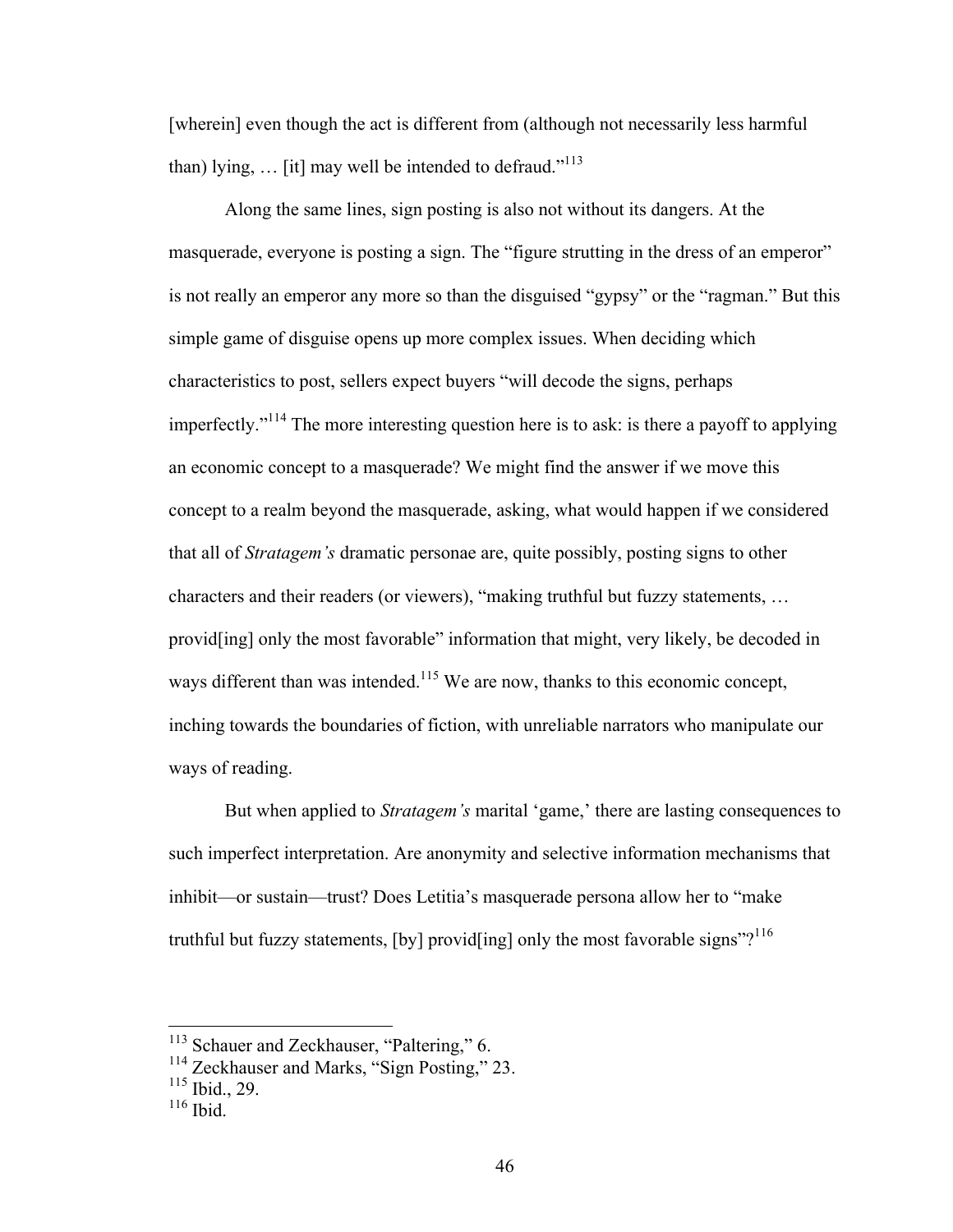Consider this question against the backdrop of Doricourt and Letitia's first encounter at the masquerade. On his side, there is nothing but intense physical attraction ("[Y]ou … awake me to admiration. Did you come from the stars?") while on her part is a keen understanding of dispassionate self-management.<sup>117</sup> She is mysterious ("My name") has a spell in it. ... [I]f revealed, the charm is broke[n]."<sup>118</sup>) yet socially acceptable ("[B]e content to know that I am a woman of family and fortune." $119$ ).

Letitia's stratagem fulfills the two conditions for a successful palter: the palter may not be literally false; secondly, paltering appears to be less harmful than outright lying.120 By misleading but avoiding the impression of deceit, Letitia is dancing on the edge of falsehood, skillfully manipulating the social conventions of a masquerade to draw Doricourt in with breezy flirtation. But a gimlet-eyed attention towards economic advantage (through marriage) is not far from her mind. The "chains of matrimony," she reminds Doricourt, "are the lightest" and "possible to wear … gracefully," and not, as Doricourt insists, "heavy and vulgar."<sup>121</sup> Such enthusiasm for infinite changeability is itself a form of paltering. It will allow her to "escape unscathed and [perhaps] even uncriticized" if detected.<sup>122</sup> Even more advantageously, the masquerade allows Letitia with a social platform to "post information about characteristics that are not directly postable."<sup>123</sup>

 <sup>117</sup> Cowley, *Stratagem*, 4.1.176.

<sup>118</sup> Ibid., 4.1.255-57.

<sup>119</sup> Ibid., 4.1.307.

<sup>&</sup>lt;sup>120</sup> Schauer and Zeckhauser, "Paltering," 3.

<sup>121</sup> Cowley, *Stratagem*, 4.1.265-70.

<sup>&</sup>lt;sup>122</sup> Schauer and Zeckhauser, "Paltering," 4.

<sup>&</sup>lt;sup>123</sup> Zeckhauser and Marks, "Sign Posting," 26.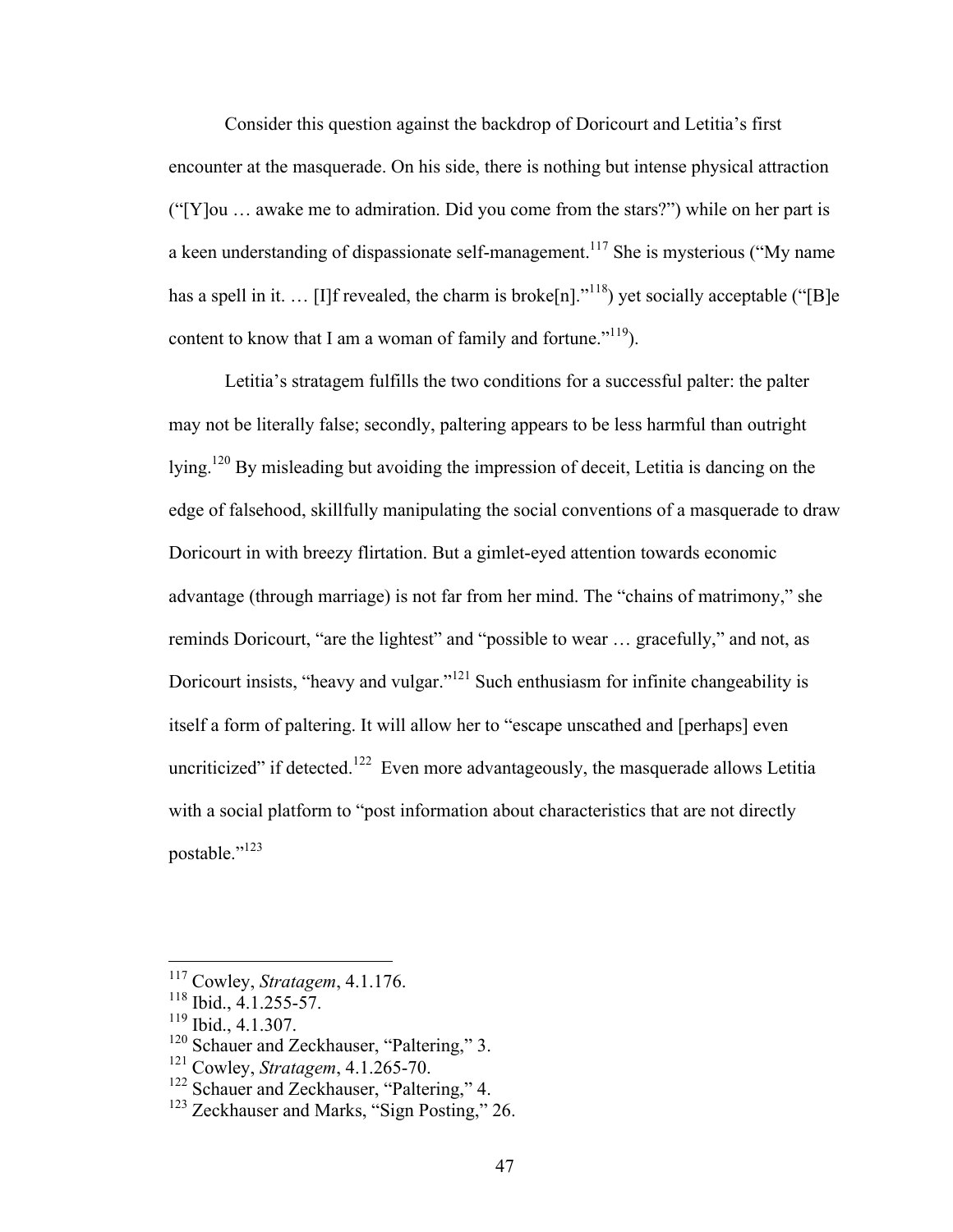Ultimately, an examination of sign posting leads us to the economics of information. As a "critical ingredient in [an] economic system," sign posting is "the process [of conveying] information that would otherwise be costly or impossible to acquire."<sup>124</sup> When sellers provide prospective buyers with information about their products, they are 'posting signs'—controlling what information to post and how to present this information.<sup>125</sup> Sign posting may be said to take advantage of situations in which information flows poorly; hence revealing selective, but generally truthful, information about positive attributes, i.e., posting signs, has an economic payoff for the seller while the buyer decodes the contents of these signs, usually imperfectly.

Let us return to the first time Doricourt and the masked Letitia meet.<sup>126</sup> With the benefits of asymmetric information, she knows precisely the kind of woman Doricourt, a well traveled man-about-town, seeks: an "English beauty [but] French vivacity—wit elegance."<sup>127</sup> So she proceeds to 'sign post' precisely these attributes. Observe her famous speech about following her husband to the literal ends of the earth if she "loved [him], and he were worthy of [her] love":

- Letitia. My name has a spell in it.
- Doricourt. I thought so; it must be *Charming.*
- Letitia. But, if revealed, the charm is broke.
- Doricourt. I'll answer for its force.

 <sup>124</sup> Ibid., 22-23.

<sup>&</sup>lt;sup>125</sup> See also my discussion of asymmetric information in the preceding section.

<sup>&</sup>lt;sup>126</sup> Their conversation proceeds thus:

Doricourt. By heavens! I never was charmed till now. English beauty—French vivacity—wit—elegance. Your name, my angel! Tell me your name, though you persist in concealing your face.

Letitia. Suppose it Harriet, or Charlotte, or Maria, or—

Doricourt. Hang Harriet, and Charlotte, and Maria! The name your father gave ye!

Cowley, *Stratagem*, 4.1-250-60.

<sup>127</sup> Ibid., 4.1.253-54.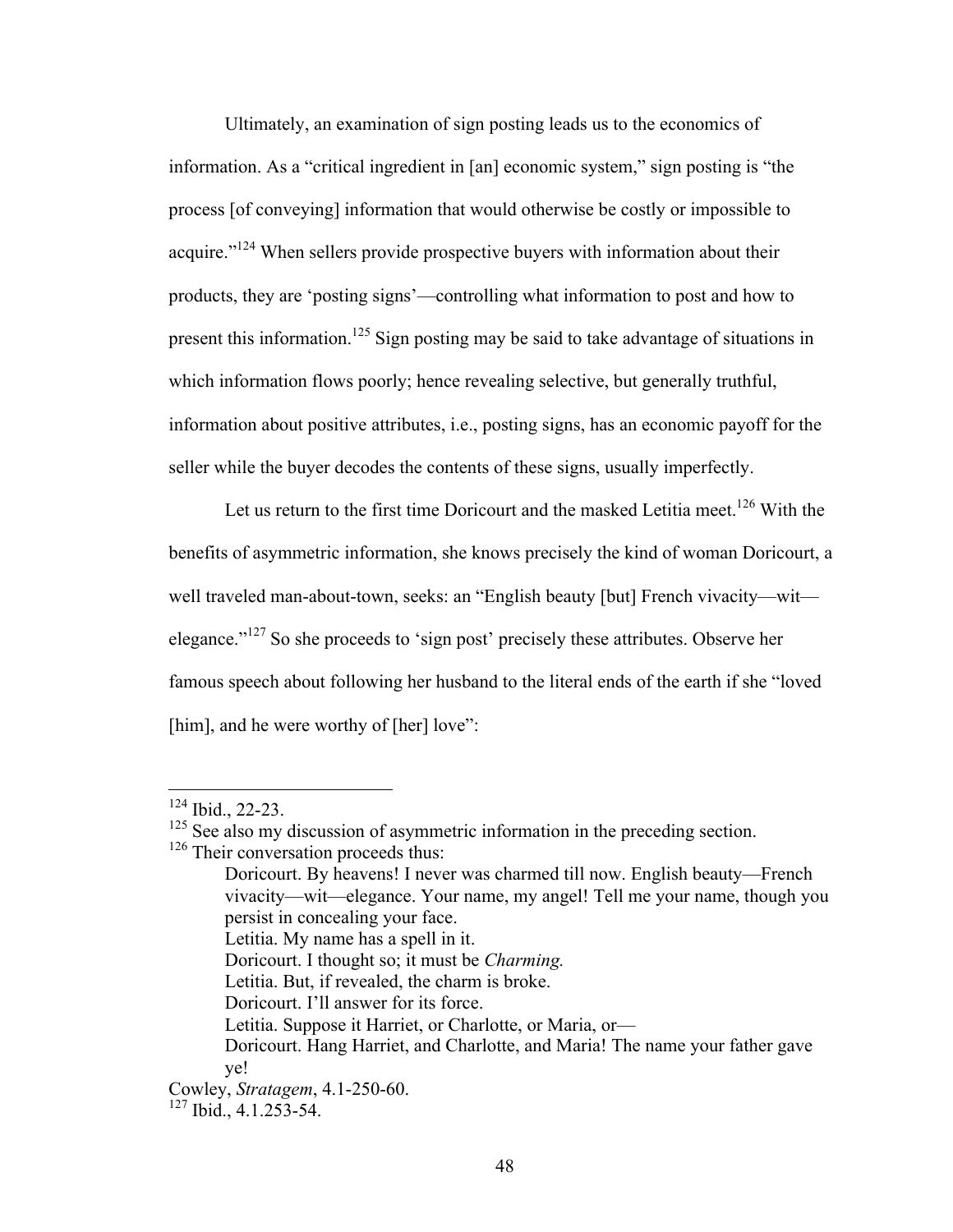Why, then, I'd be anything—and all! Grave, gay, capricious—the soul of whim, the spirit of variety—live with him in the eye of fashion, or in the shade of retirement—change my country, my sex, feast with him in an Eskimo hut, or a Persian pavilion—join him in the victorious war-dance on the borders of Lake Ontario, or sleep to the soft breathings of the flute in the cinnamon groves of Ceylon—dig with him in the mines of Golconda, or enter the dangerous precincts of the Mogul's seraglio, cheat him of his wishes, and overturn his empire to restore the husband of my heart to the blessings of liberty and love.<sup>128</sup>

Letitia is sign posting here, volubly but also strategically. She sign posts she is a woman

open to sharing Doricourt's interests in travel, has a mind informed and aware about the

world, and perhaps most irresistibly to a man, is a woman who will remain "the spirit of

variety," i.e., perfectly malleable to her husband's preferences.<sup>129</sup> These are all "truthful"

but fuzzy statements, and provide only the most favorable facts."<sup>130</sup>

Given that "sign posters ... must bear the costs of being considered exaggerators"

are there advantages to paltering and sign posting that offset their dangers?<sup>131</sup> Let us

consider this question against the play's ending, when Letitia finally unmasks herself:

Letitia. This little stratagem arose from my disappointment in not having made the impression on you I wished. The timidity of the English character threw a veil over me you could not penetrate. You have forced me to emerge in some measure from my natural reserve and to throw off the veil that hid me.

Doricourt. I am yet in a state of intoxication; I cannot answer you. Speak on, sweet angel!

Letitia. You see I *can* be anything. Choose then my character; your taste shall fix it. Shall I be an *English* wife? Or, breaking from the bonds of nature and education, step forth to the world in all the captivating glare of foreign manners?

 $128$  Ibid., 4.1.278-87.

<sup>&</sup>lt;sup>129</sup> Although beyond the scope of this chapter, Letitia's speech also indicates the strong presence of empire in *Stratagem*. Fred Link terms it 'jingoism' and observes (as I am doing here) that "Letitia's stratagem is necessary because [Doricourt] has been overly impressed by continental women." Link, introduction, xxi. Kowaleski Wallace notes Doricourt's views on continental travel indicate "[a] cosmopolitan experience makes Britain more, not less, British than it was." Kowaleski Wallace, "Theatricality and Cosmopolitanism," 422.

<sup>&</sup>lt;sup>130</sup> Zeckhauser and Marks, "Sign Posting," 28.  $131$  Ibid., 30.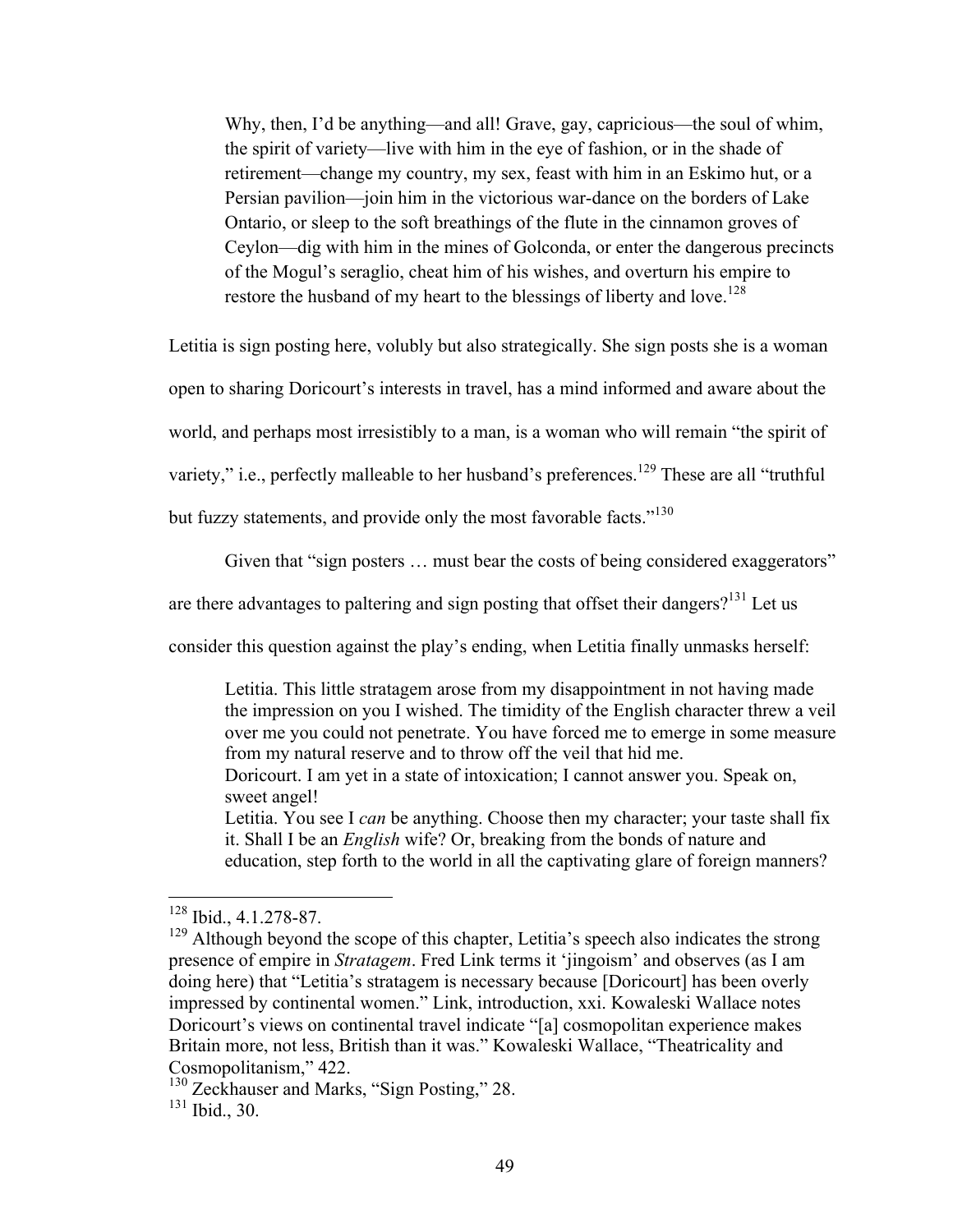Doricourt. You shall be nothing but yourself; nothing can be captivating that you are not. I will not wrong your penetration by pretending that you won my heart at the first interview, but you have now my whole soul. Your person, your face, your mind, I would not exchange for those of any other woman breathing.<sup>132</sup>

This conversation is deeply troubling for all sorts of reasons. Doricourt admits he has been the victim of a successful palter ("I will not wrong your penetration by pretending that you won my heart at the first interview"), but despite knowing this was "an intentional act  $\ldots$  intended to defraud,"<sup>133</sup> he seems willing to forgive, forget, and even rejoice ("I am yet in a state of intoxication"). Letitia confesses she has been 'sign posting' all along, having manipulated both information and impression, yet suffers no cost (emotional or financial) for having made a series of false statements.

Paltering involves the deliberate creation of such misimpression; as Schauer and Zeckhauser observe: "Often the recipient's misimpression is a consequence of [the palterer's] failing to correct a wrong impression."<sup>134</sup> Yet Doricourt insists these misimpressions do not mimic but *are* the real substance: "Your person, your face, your mind, I would not exchange for those of any other woman breathing." Does this perfect symphony of Doricourt and Letitia, buyer and seller, their felicitous mental accord, reveal something deeper about human nature?

One way to answer this question is through the 'status quo bias,' which indicates our cognitive preference, often irrational, for things as they are now.<sup>135</sup> Doricourt's

 <sup>132</sup> Cowley, *Stratagem*, 5.5.229-45.

<sup>&</sup>lt;sup>133</sup> Schauer and Zeckhauser, "Paltering," 6.

<sup>134</sup> Ibid., 8.

<sup>&</sup>lt;sup>135</sup> The landmark paper on the status quo bias is William Samuelson and Richard Zeckhauser, "Status Quo Bias in Decision Making*,*" *Journal of Risk and Uncertainty* 1 (1988): 7-59. See also Daniel Kahneman, Jack L. Knetsch, and Richard H. Thaler, "Anomalies: The Endowment Effect, Loss Aversion, and Status Quo Bias," *Journal of Economic Perspectives* 5, no. 1(1991): 197-99.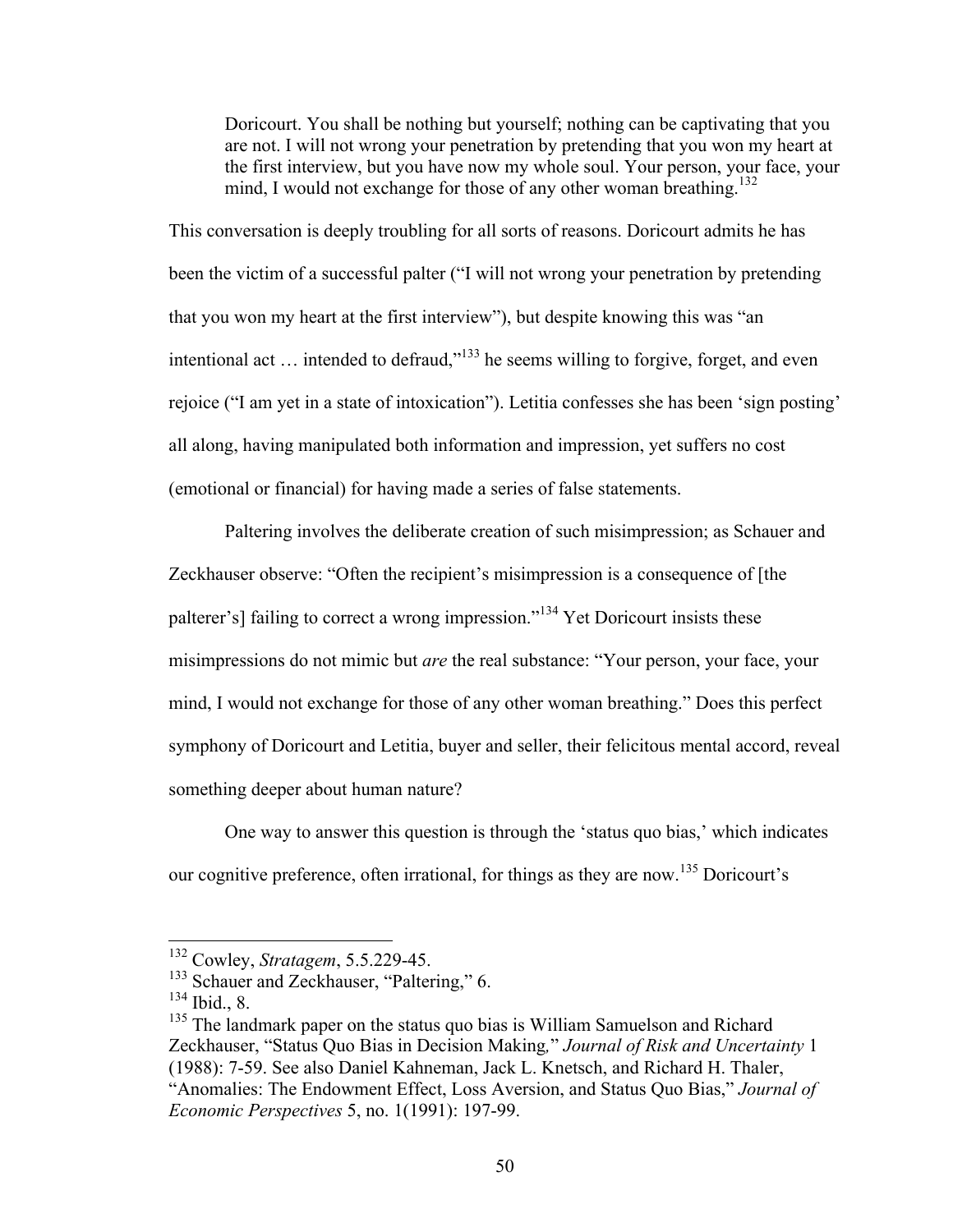eagerness to accept the current state of affairs may be suggestive of his—and our reluctance to consider seriously, even disregard, information inconsistent with first impressions. One may argue that this argument is flawed: after all, isn't Doricourt disregarding his first impression of Letitia for a second one? In fact, Letitia is clearly grieved that his first impression of her created all the "cutting indifference" or a "husband of fifteen months."

But note that in Doricourt's experience these two versions—rustic Letitia and the masquerade's 'polished' Letitia—do not belong to the same individual. He does not know (as the audience does) that these are, in fact, the same woman. So his first, and more lasting impression is that of Letitia at the masquerade. Doricourt's very "act of choosing [this] alternative raises its value"; this is what "induces a bias toward retaining the choice in subsequent decisions even under changed conditions."<sup>136</sup> Hence, it is the masquerade's breezy and sparkling Letitia who sets in motion Doricourt's 'status quo bias'; it is she who has impressed the man who has "been courted by half the fine women in Europe ... [and] has seen a million of pretty women."<sup>137</sup> This second version of Letitia is Doricourt's 'status quo.'

Thus the status quo bias, as I see it, means our initial judgment of a person is something we tenaciously hold on to because changing it means admitting our own capacity for judgment is flawed. Conversely, we know intuitively how important it is to 'manage' these first impressions—on job interviews, online dating profiles, and the first meeting with prospective in-laws. Doricourt's status quo bias may indeed motivate him to "stick … with decisions already made, or with whatever alternatives … encounter[ed]

<sup>&</sup>lt;sup>136</sup> Samuelson and Zeckhauser, "Status Quo Bias," 40.

<sup>137</sup> Cowley, *Stratagem*, 1.4.140-41.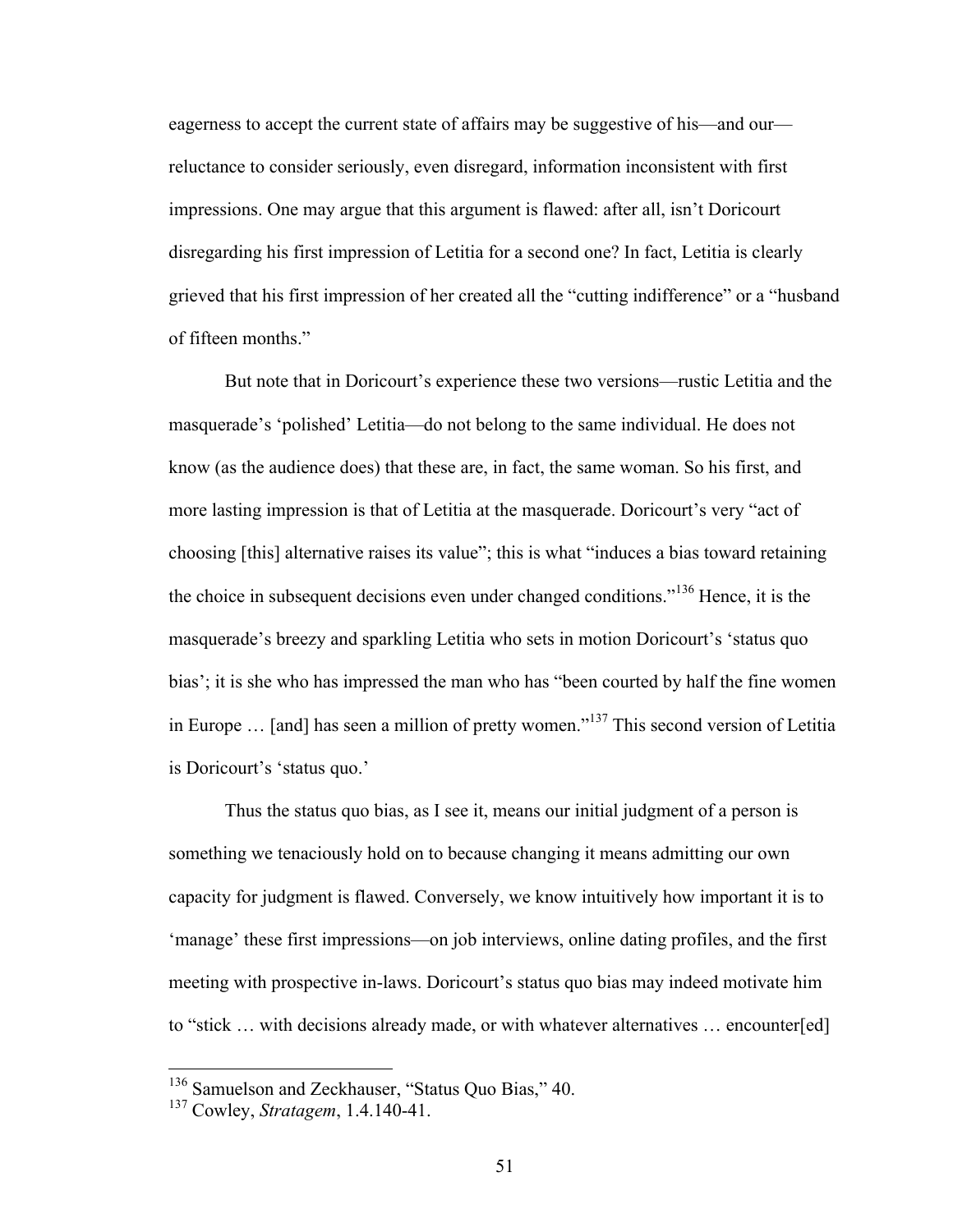early on."<sup>138</sup>

Behavioral economists have long maintained that human beings are imperfect, irrational, and highly emotional decision makers. We choose directed by heuristics or mental rules-of-thumb, especially when we are facing a situation that is "complex and riddled with incomplete, ambiguous, or contradictory information.<sup>"139</sup> "The careful reader of signs will inquire about information not given," but most of us are not so careful in our assessment of the unknown.<sup>140</sup> Letitia, determined and astute about human nature, uses this to her advantage when designing her paltering strategy. Perhaps, we might speculate, marriage is the ultimate 'palter'?

Incorporating paltering and sign posting, conceptual models involving buyers and sellers, into an analysis of a play about love and marriage may at first make us, literary scholars, uneasy. But why should it be so? After all, deception, amorous identity games, and sexual masquerade are staples in fiction, so paltering and sign posting serve us well by adding to our literary-critical toolbox.141 *Stratagem* is as much a play about economic appraisal, or how we assign values to things, as it is about love and marriage; as Anderson notes, Letitia has "inherited her father's prescience in trade, and she uses it to

<sup>&</sup>lt;sup>138</sup> Zeckhauser and Marks, "Sign Posting," 29.

<sup>139</sup> Robert A. Olsen, "Trust as Risk and the Foundation of Investment Value," *Journal of Socio-Economics* 37 (2008): 2191. See also Daniel Kahneman, Paul Slovic, and Amos Tversky, eds., *Judgment Under Uncertainty: Heuristics and Biases* (New York: Cambridge University Press, 1982).

<sup>&</sup>lt;sup>140</sup> Zeckhauser and Marks, "Sign Posting," 30.

<sup>&</sup>lt;sup>141</sup> Zeus, himself a notorious deceiver, is frequently outwitted by his wife, Hera; Helen cheats on her husband, Menelaus, and escapes with Paris to Troy; and Othello precipitates a series of tragic events convinced Desdemona is seducing the young lieutenant, Cassio. Instances of distrust within intimate relationships are seemingly endless.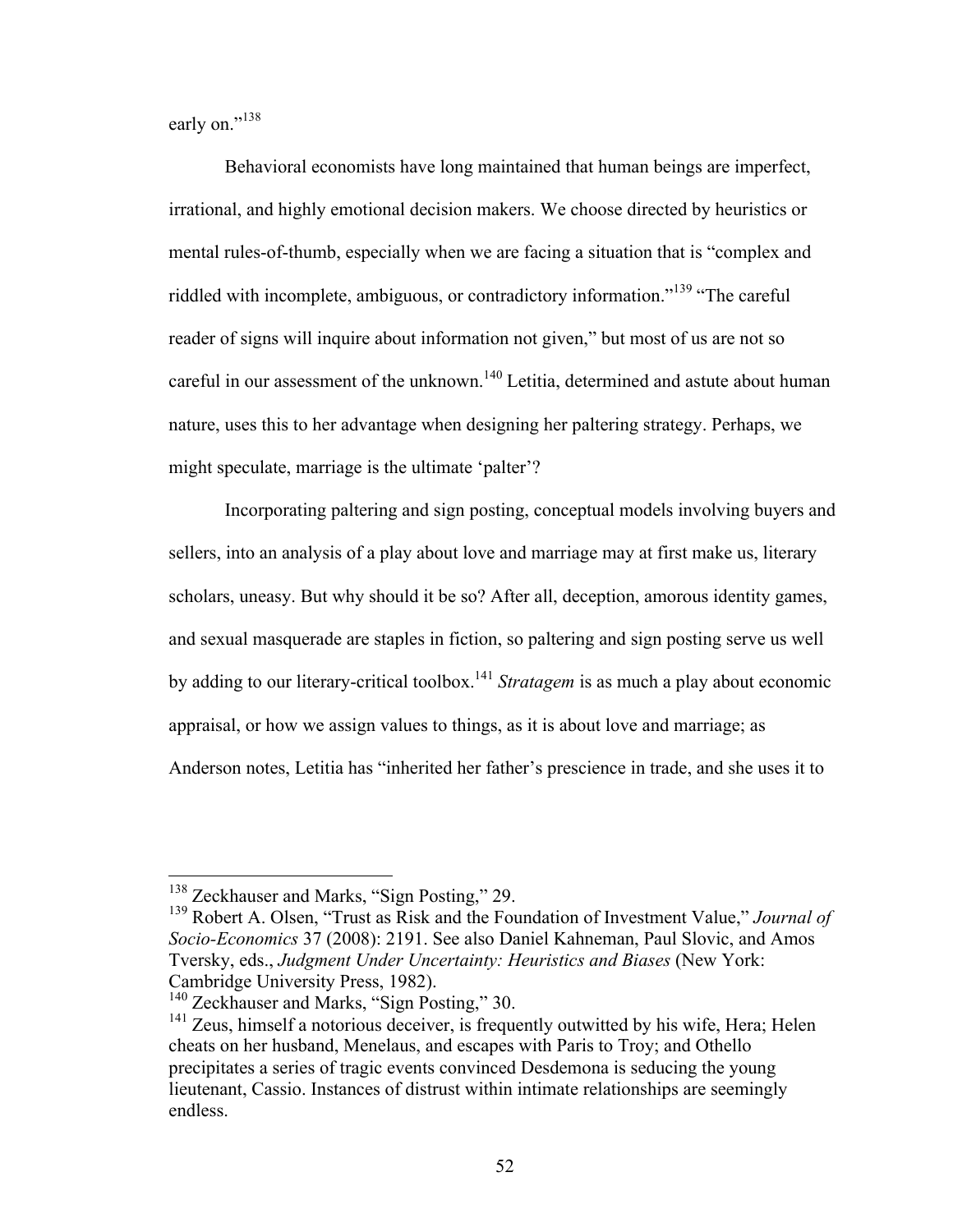bolster her erotic value."<sup>142</sup> Applying the behavioral economic concepts of paltering and sign posting into our reading of *Stratagem* brings with it a definite literary-critical payoff: it allows us to answer the play's central question—how do we know who to trust? through, not one, but two different lenses. Felicitously, these concepts coincide with the central impulse of the masquerade that is built on a frame of what Castle terms "doubleness": "the alienation of inner from outer, a fantasy of two bodies simultaneously and thrillingly present, self and other together, the two-in-one."<sup>143</sup> Or, to put in differently, Letitia's evasive scheme emerges from her conviction that "rustic Letitia" and "sophisticated Letitia" are indeed one; that hers is not an evasive scheme at all, a belief that is also at the heart of a successful palter. Letitia genuinely supposes she is expressing two subjectivities united within herself, or in Castle's terminology, "two-in-one." Her sustained ability to "masquerade" or palter, both before and, as is suggested, after marriage does not suggest to her a moral problem or a trait she will self-correct and selflimit. If her future husband trusts he is marrying the "real" woman, then her stratagem has succeeded.

#### **5. Marriage. 1780.**

What if we considered the possibility that men and women weave falsehood, in imperceptibly subtle ways, into the tapestry of married life? Cowley insinuates that we all do this: "To gain a lover, hid[e] behind a mask! / What's new in that?"<sup>144</sup> If, as Kowaleski Wallace observes, the play's "female audience members are reminded that the

<sup>142</sup> Anderson, *Female Playwrights and Eighteenth-Century Comedy*, 157. <sup>143</sup> Castle, *Masquerade and Civilization*, 5. <sup>144</sup> Cowley, *Stratagem*, Epilogue 3-4.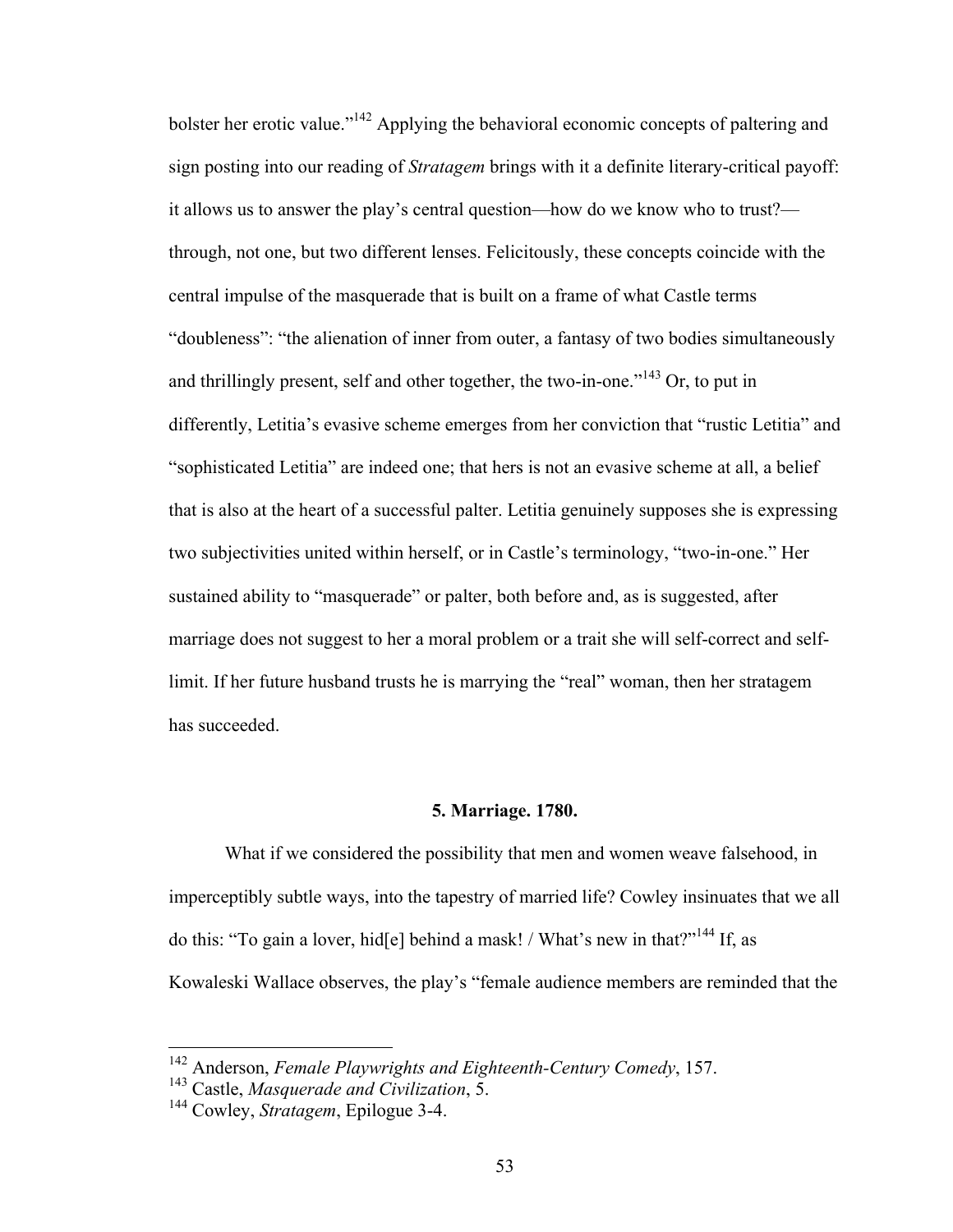most natural female face is already a mask," has trust already been edged out of the eighteenth-century marriage? $145$ 

The play's Epilogue makes this point quite forcefully, arguing "'Tis plain, then, all the world ... Appear in masks"<sup>146</sup> and adding no woman "[e]'er won a lover—in her *natural* face."<sup>147</sup> This meta-commentary works on many levels among which is the intimation that trust, social and personal, is being challenged, if not acquiring entirely new contours.148 What does it mean in a marriage if "show[ing] your [true] features to each other" triggers no recognition from your spouse?  $149$ 

Marriage in 1780 was a form of exchange, both social and economic.<sup>150</sup> Amanda Vickery observes, "Upon marriage a woman renounced her legal personality in common law (though she still could make financial claims in equity and ecclesiastical courts), but acquired significant social credit in compensation."151 Mutual affection might evolve into the foundation of a happy marriage but was rarely the impetus; as Escott observes, Cowley employs humor "to expose the objectified status of young women as units of

<sup>&</sup>lt;sup>145</sup> Kowaleski Wallace, "Theatricality and Cosmopolitanism," 429.

<sup>146</sup> Cowley, *Stratagem*, Epilogue 35-36.

 $147$  Ibid., Epilogue 6.

<sup>&</sup>lt;sup>148</sup> In examining social change within the institution of marriage, I am not claiming that the 1770s (when Cowley is writing *Stratagem*), or indeed the late-eighteenth century, constitute the only transitional periods in history. Arguably this claim can be made for any age, and for any decade within the long eighteenth century. Instead I am interested in the complexity of our responses to trust and reciprocity, including the correlation (if any) between trust and social change.

<sup>149</sup> Cowley, *Stratagem*, Epilogue 33.

<sup>&</sup>lt;sup>150</sup> For more on the depiction of marriage on the eighteenth-century stage, see Anderson, *Female Playwrights and Eighteenth-Century Comedy*.

<sup>&</sup>lt;sup>151</sup> Amanda Vickery, *Behind Closed Doors: At Home in Georgian England* (New Haven: Yale University Press, 2009), 193.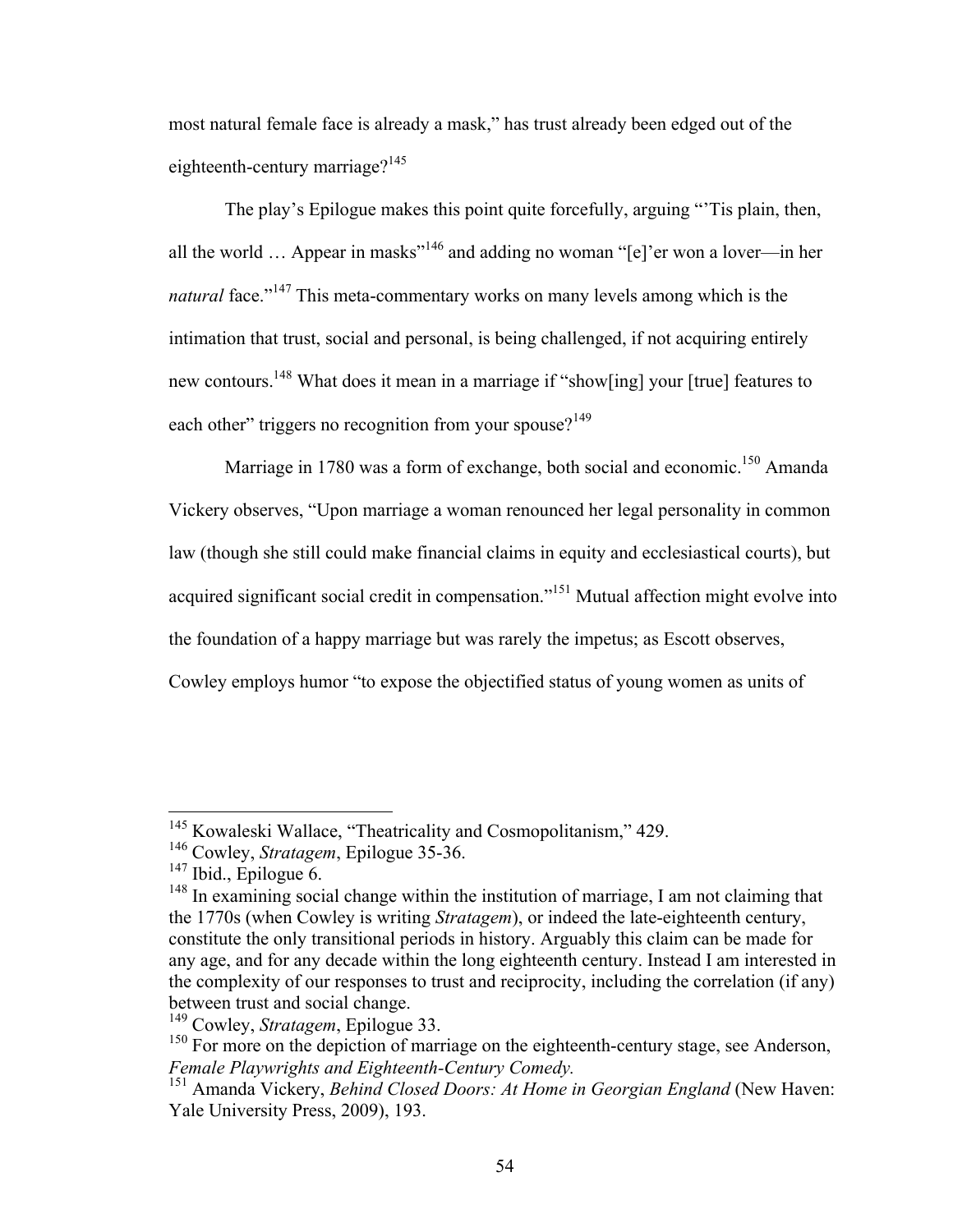commercial exchange in marriage."<sup>152</sup> Indeed Mrs. Racket, *Stratagem's* 'merry widow' reminds us of the "good old maxim, 'Marry first, and love will follow'."<sup>153</sup>

But unlike Cowley's other plays, *Stratagem* turns this paradigm on its head.<sup>154</sup> Letitia's entire plan is engineered to bring romantic love into marital life, creating "a modern and progressive ... companionate marriage of intellectual equals."<sup>155</sup> Consider her confident claim that the woman who "has not touched the heart of a man before he leads her to the altar has scarcely a chance to charm it when possession and security turn their powerful arms against her."156 Consider also the relationship between Sir George and his wife who, in a departure from many eighteenth-century marriages characterized by indifference and adultery, lead intertwined, even codependent, lives. This certainly complicates the argument that "marriage [was] conventionally … a critical means of consolidating wealth and status among the propertied class, and remained so in the long eighteenth century."157 Instead, the Touchwoods' marriage seems to be constructed on claims stronger on the side of love than of property.

But is this a new model for marriage or simply the longing for one? The answer is not straightforward. On the one hand Lord Hardwicke's Marriage Act of 1753 brought the long hand of law into married life, making a church wedding, prefaced by the publishing of banns, the sole proof of a legally binding marriage. Women under the age of twenty-one could not marry without parental consent, giving parents a longer period of

 <sup>152</sup> Escott, *'The Celebrated Hannah Cowley'*, 51.

<sup>153</sup> Cowley, *Stratagem*, 3.1.18-19.

<sup>154</sup> For more on the depiction of marriage in Cowley's plays, see Escott,*'The Celebrated Hannah Cowley'*, 48-51.

<sup>155</sup> Escott,*'The Celebrated Hannah Cowley'*, 48.

<sup>156</sup> Cowley, *Stratagem*, 3.1.21-24.

<sup>157</sup> Douglas Hay and Nicholas Rogers, *Eighteenth-Century English Society: Shuttles and Swords* (London: Oxford University Press, 1997), 38.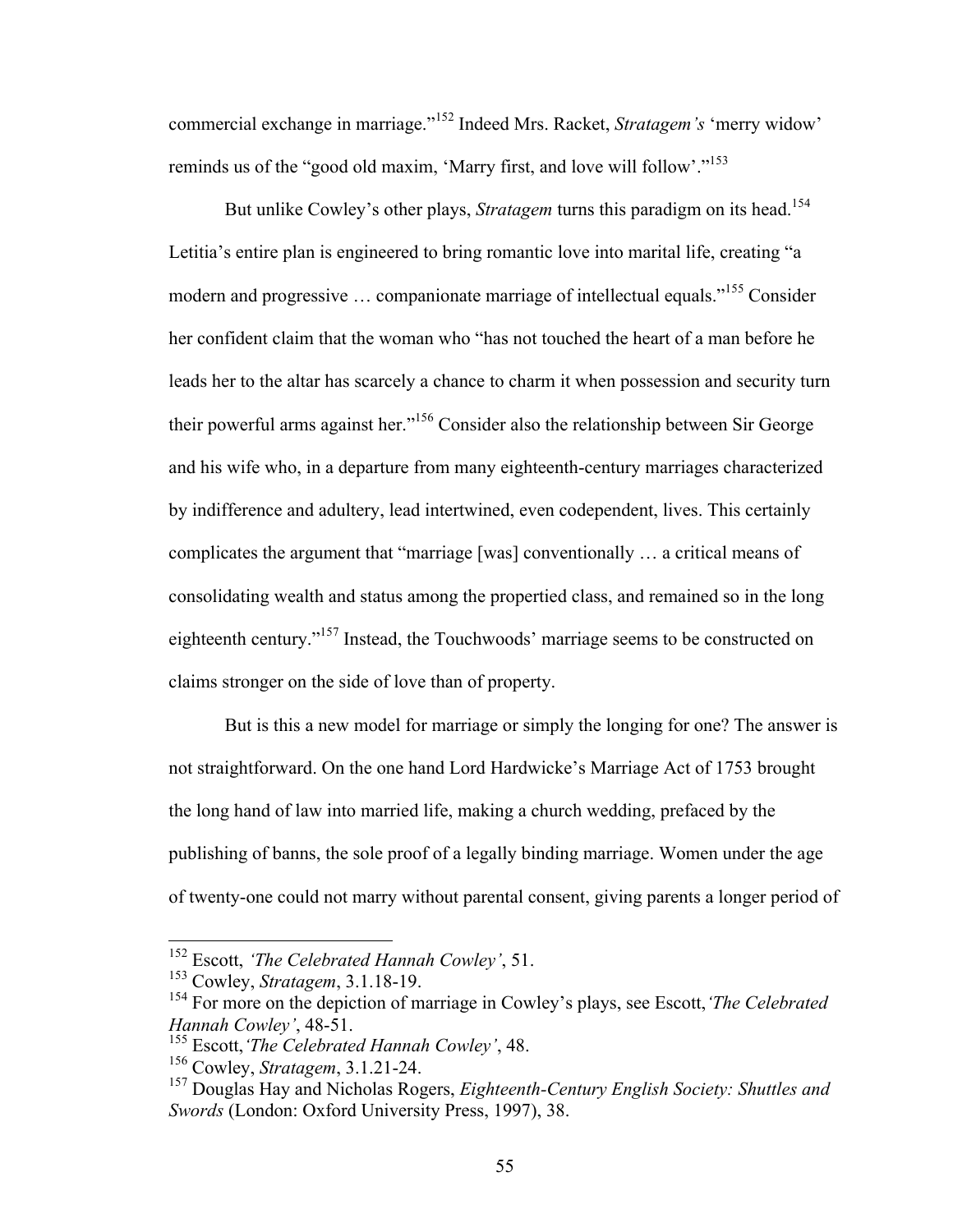control over daughters. We might easily suspect Letitia's determination to marry for love conceals the attempt to escape a mercenary and controlling father.<sup>158</sup>

On the other hand, while Letitia insists that "never to be [Doricourt's] wife will afflict me less than to be his wife and not to be beloved,"<sup>159</sup> her path towards achieving the status of a "beloved" wife involves veiling her true character.<sup>160</sup> Similarly although Sir George Touchwood and Lady Frances seem to love each other genuinely, he deems her untrustworthy: "With whom can a man trust his wife, in the present state of society?"<sup>161</sup> At the end of the play he is eager to return to the country, away from London's corrupting ambience. Trust, it would appear, is risky for both wives and husbands.<sup>162</sup>

<sup>&</sup>lt;sup>158</sup> For instance consider Doricourt's remark to Mr Hardy that "my fortune and name was all you desired." Cowley, *Stratagem*, 5.5.215-16.

 $159$  Ibid., 3.1.15-16.

<sup>&</sup>lt;sup>160</sup> Cowley's dedicatory letter to Queen Charlotte describing Letitia's character is also problematic. She admits that her "purpose was to draw a female character, which, with the most lively sensibility, fine understanding, and elegant accomplishments, should unite that beautiful reserve and delicacy which, *whilst they veil those charms*, render them still more interesting" [my own italics]. Cowley, *Stratagem*, 212. For the spin-doctoring of Cowley's reputation and public image, see Escott, '*The Celebrated Hannah Cowley*,' 3-4 and 22-23.

<sup>161</sup> Cowley, *Stratagem*, 2.1.205-06.

<sup>&</sup>lt;sup>162</sup> A large part of the trust literature defines trust as a willingness to take risk. See Cynthia Johnson-George and Walter C. Swap, "Measurement of Specific Interpersonal Trust: Construction and Validation of a Scale to Assess Trust in a Specific Other," *Journal of Personality and Social Psychology* 43 (1982): 1306-17; and Roger C. Mayer, James H. Davis, and F. David Schoorman, "An Integrative Model of Organizational Trust," *Academy of Management Review* 29, no. 3(1995): 709-34. Analyzed through the lens of utility calculation, trust is an economically sound decision when the expected gain from placing oneself at risk to another is positive and the decision to accept such a risk is itself taken to imply trust. See Oliver E. Williamson, "Calculativeness, Trust, and Economic Organization," *Journal of Law and Economics* 36 (1993): 453-86.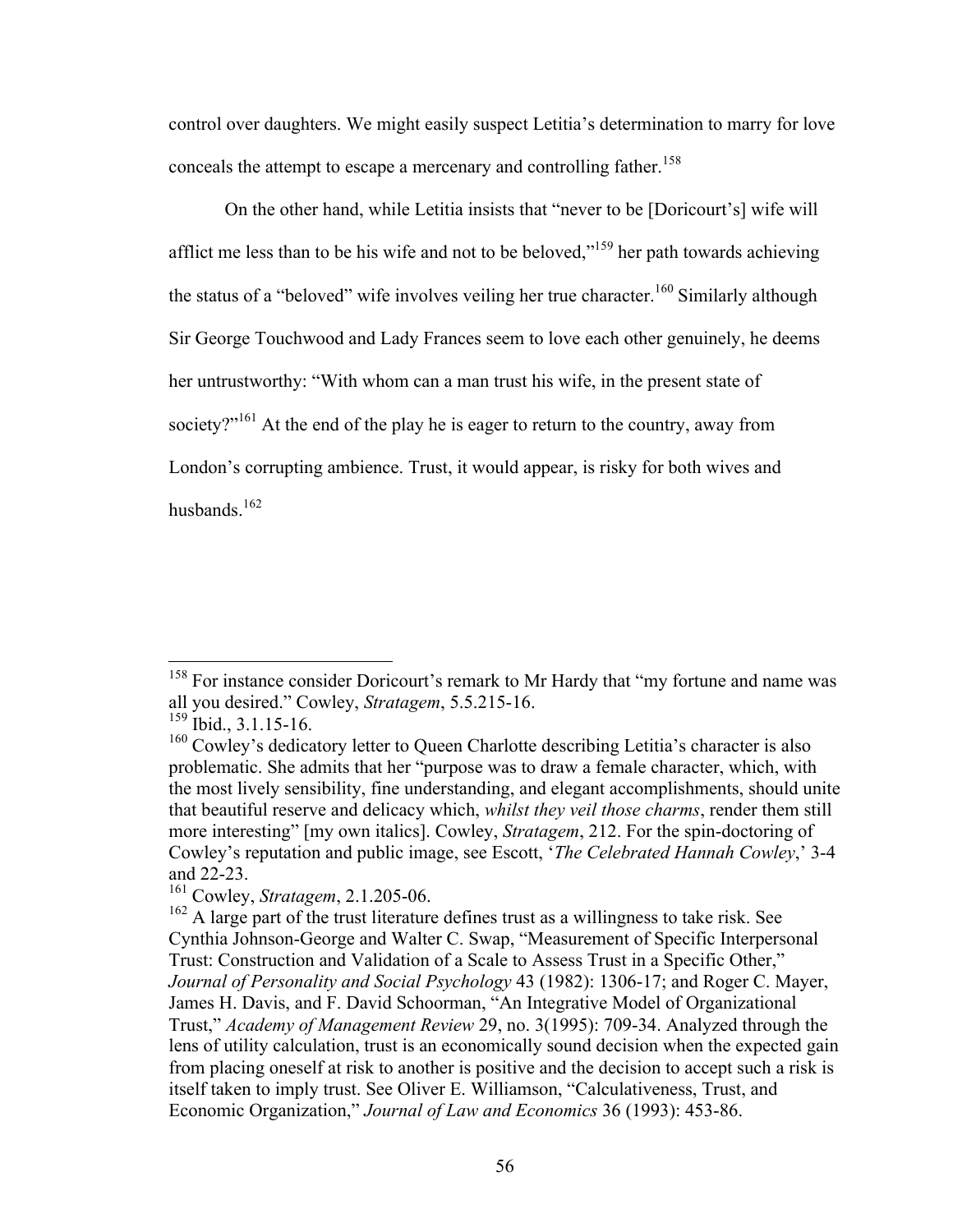A complicated paradox is at work here, something Vickery calls the "ambiguity at the heart of [a Georgian] marriage."163 *Stratagem* posits two seemingly contradictory marital models: that of a companionate marriage of "mutually dependent intimacy"<sup>164</sup> and one that promotes the institutionalization of property, a goal the architects of the Marriage Act of 1753 surely had in mind:

Marriage had conventionally been a critical means of consolidating wealth and status among the propertied class, and remained so in the long eighteenth century despite the growing distaste for purely mercenary marriages. Opponents of the 1753 Bill claimed that it enshrined the claims of property over romantic love and concentrated wealth in fewer families. Both arguments were somewhat overdrawn but they did highlight the significance of marriage as a distributor of wealth, especially marriages involving members of the landed and commercial elite.<sup>165</sup>

Hence I would like to offer the possibility that we find in *Stratagem* echoes of a collective female yearning for change in the way marriage was configured because *actual change* was slow. As Roy Porter reminds us, it was "the alliance of a gentleman's son with a merchant's daughter, the landed embracing the loaded, that was *mariage à la*  mode<sup>",166</sup>

Ultimately, while placing trust in an intimate partner is risky—after all, husbands and wives may cheat and fall out of love—both partners are better off trusting one another. As opposed to the calculative trust that guides so many decisions we take in economic life—'What can this person do *for me* if I trust her?'; 'What might she do *to me* if I don't?'—personal trust, the kind that Letitia and Lady Frances aspire to, is based not on calculation but on an instinctual 'feeling.' We might speculate the paradox of marriage

 <sup>163</sup> Vickery, *Behind Closed Doors*, 193.

 $164$  Ibid., 9.

<sup>165</sup> Hay and Rogers, *Eighteenth-Century English Society*, 38.

<sup>166</sup> Porter, *English Society in the Eighteenth Century*, 52.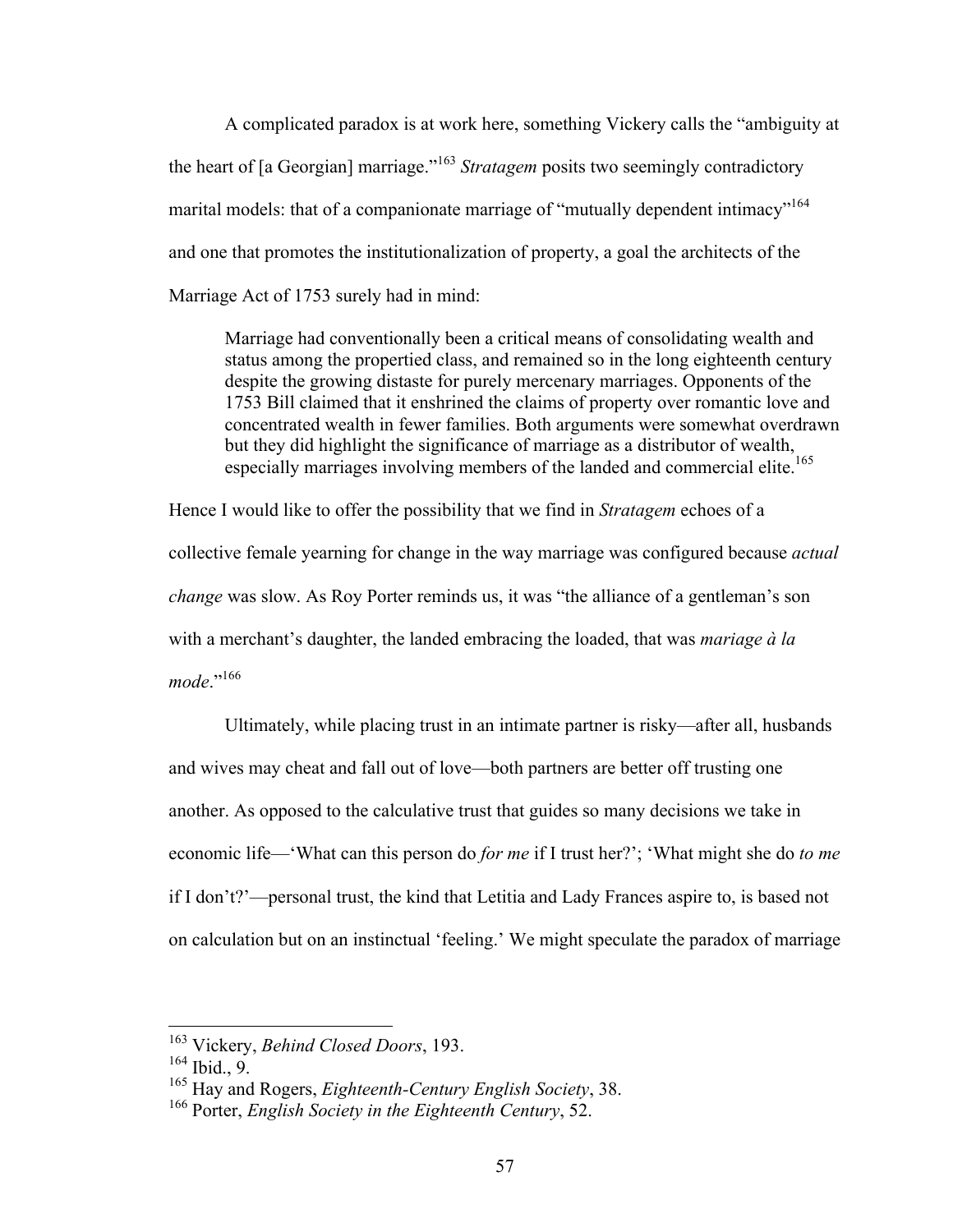in 1780, one that Cowley investigates but fails to resolve, is made up of the many inconsistencies between personal trust and calculative trust.<sup>167</sup>

# **6. Conclusion**

I began this chapter arguing *Stratagem* is a study of how human beings decide to trust, especially when such a decision is framed within the context of a financial contract in which the parties are near-strangers to each other. Along the way, I introduced a number of conceptual frameworks, many emerging from the economics of information. The question to ask at this point is: what is the payoff these frameworks have provided? Are we any closer to defining the concept of trustworthiness?

I wish to offer two answers, and distilled within them is the position this dissertation is taking. Trust is imperative if human society is to thrive over the long-term: "Societies in their evolution have developed implicit agreements to certain kinds of regard for others, agreements which are essential to the survival of the society or at least contribute greatly to the efficiency of its working."<sup>168</sup> But while human beings appear to have always struggled with trust, the form this struggle takes changes from society to society and is often an aspect of social context. Margot Finn takes this view, stating

<sup>&</sup>lt;sup>167</sup> For the distinction between categories of trust, see Williamson, "Calculativeness, Trust, and Economic Organization," 484-86. Williamson argues that calculative trust occurs when one decides to trust based on a calculation of utility, or expected gain. Calculative trust is "inimical to personal trust," the latter "characterized by (1) the absence of monitoring, (2) favorable or forgiving predilections, and (3) discreteness." "Although some individuals may have the natural instincts to behave noncalculatively, others will need to figure it out—to look ahead and recognize that calculativeness will devalue the relation, which is a farsighted view of contract," Williamson notes. As I read it, there is an inherent complexity in *Stratagem*'s depiction of trust within marriage. The Doricourt-Letitia marriage contract is based on expected utility since both sides will stand to gain economically, but the ultimate purpose of the contract is personal. <sup>168</sup> Arrow, *Limits of Organization*, 26.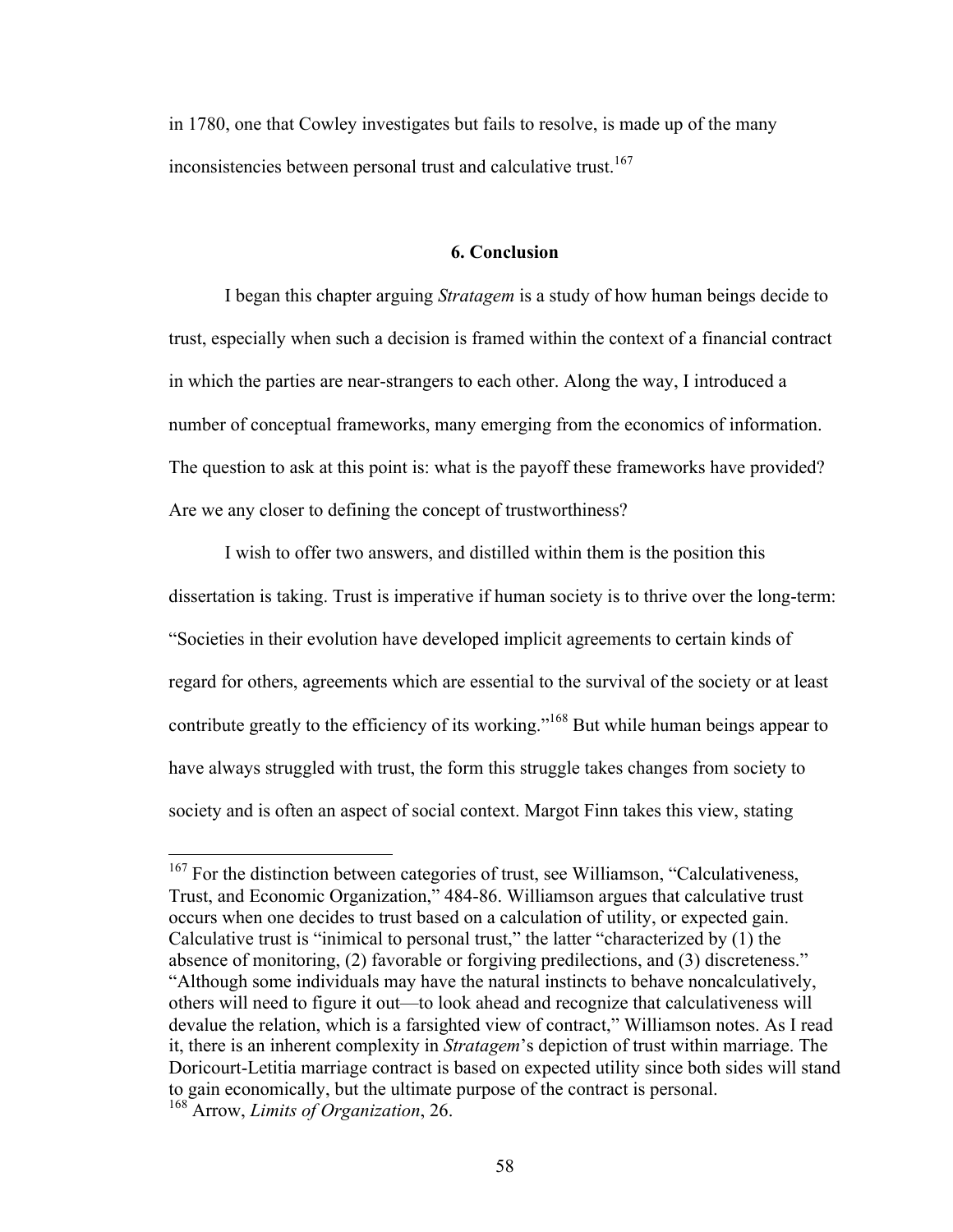eighteenth-century fiction provided readers with what Margot Finn calls "essential imaginative tools with which [they] probed the lineaments of individual character and the moral limits of market exchange." In Finn's assertion that authors "celebrated a more capacious view of economic behavior derived from the practices of daily life," I see an instance of what I call "behavioral historicism," a phenomenon whereby behavioral expressions of cognition, particularly those concerning monetary exchanges, change over time and are embedded in cultural specificity. Put another way, my interdisciplinary reading of Cowley here, and of the other authors in the chapters that follow, incorporates issues of historical differences into behavioral economic models.

Copyright © Devjani Roy 2013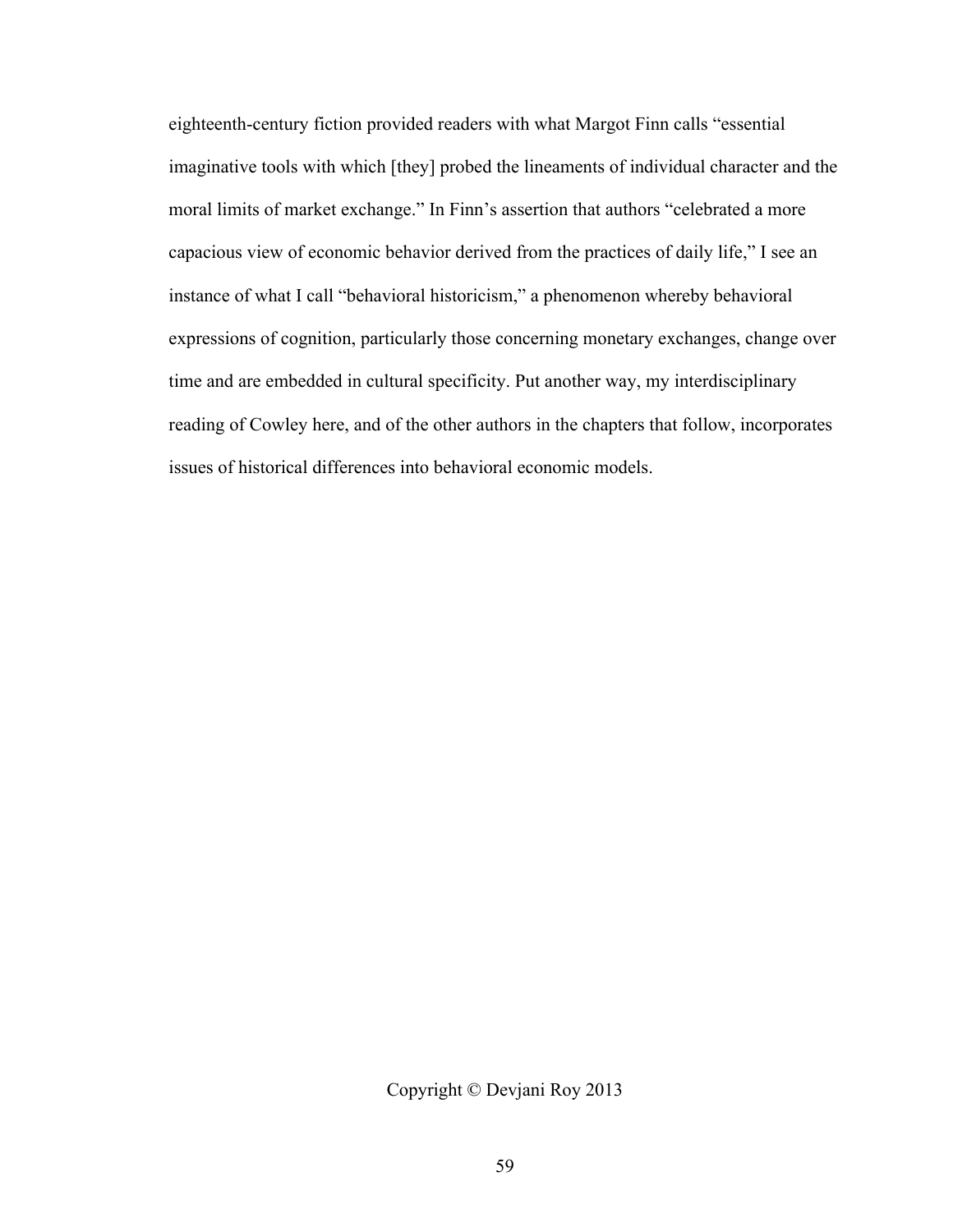#### **Chapter 3**

## **How to be Lucky: Lessons from** *The Adventures of Hugh Trevor*

Today, a casual reader of *The Adventures of Hugh Trevor*<sup>169</sup> might remark how lucky it is we are reading this novel at all. Only two editions of *Hugh Trevor* are in circulation and the most recent editor Wil Verhoeven observes, "Holcroft's reputation even today exists somewhat vicariously in the memories and memoirs of greater luminaries of radical reform."<sup>170</sup> Thomas Holcroft, a card-carrying Jacobin—he was a member of the Society for Constitutional Information<sup>171</sup>—, an Angry Young Man<sup>172</sup> for the 1790s and prolific playwright, wrote *Hugh Trevor*<sup>173</sup> between imprisonments during the decade's Treason and Sedition Trials, during which he was indicted for High Treason in 1792. His political radicalism is well known, mainly because he sought every attempt to publicize it; Verhoeven calls this "an ambitious leveling agenda aimed at removing all social, political and economic inequalities and restrictions from society ... constitut [ing]

 <sup>169</sup> Thomas Holcroft, *The Adventures of Hugh Trevor*. Ed. Seamus Deane (London: Oxford University Press, 1973). All further citations are to this edition. I was unable to find any other edition of *Hugh Trevor* published during the twentieth century, a revealing fact about Holcroft's anonymity outside the academic community. I had better luck in the early twenty-first century: Pickering & Chatto, through its Pickering Masters Series, issued a five-volume edition in 2007, titled *The Novels and Selected Plays of Thomas Holcroft*, edited by W. M. Verhoeven.

<sup>170</sup> W. M. Verhoeven, "General Introduction" to *The Novels and Selected Plays of Thomas Holcroft*, vol. 1, by Thomas Holcroft (London: Pickering and Chatto, 2007), ix. <sup>171</sup> Holcroft became a member in 1792; at the time he was also writing *Hugh Trevor*.<br><sup>172</sup> Verhoeven narrates this anecdote: "When asked by Hazlitt whether he was much 'struck with' Holcroft, Coleridge reputedly replied that 'he thought himself in more danger of being struck by him'." William Hazlitt, "My First acquaintance with Poets," in *The Complete Works of William Hazlitt*, ed. P. P. Howe after the edition of A. R. Waller and Arnold Glover, 21 vols (London: J. M. Dent, 1933), vol. 17, p. 112 quoted in Verhoeven, "General Introduction," ix.

 $173$  To avoid a confusion of nomenclature, I call our protagonist Hugh and the novel, *Hugh Trevor*.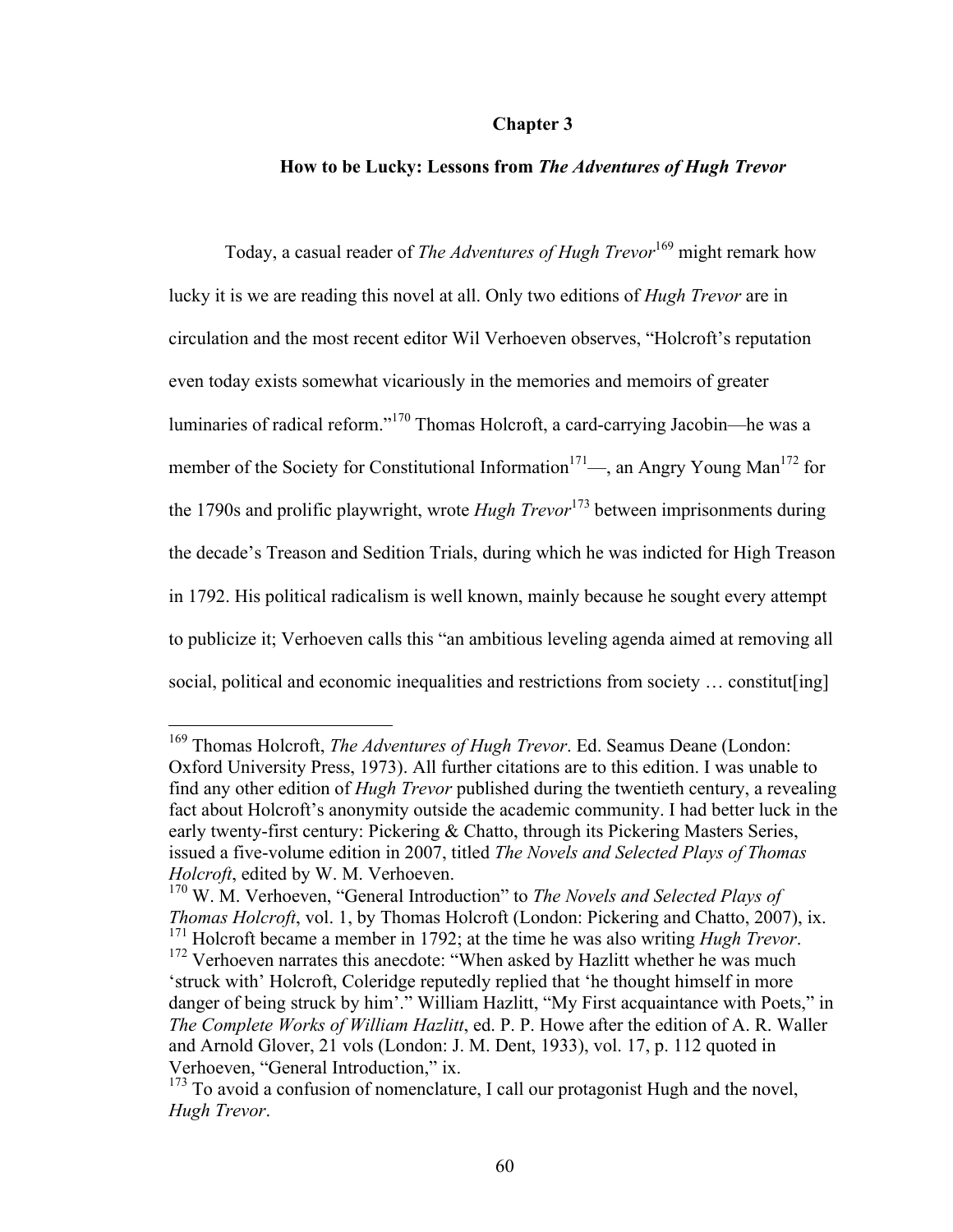nothing less than a proto-Marxist revolution aimed at founding a society that reflects the interests and the full human potential of each of its citizens in equal measure."<sup>174</sup>

Today, Holcroft's rich and complex novel is rarely read outside academe. *Hugh Trevor's* only twentieth-century editor Seamus Deane observes, a touch sadly, that "Holcroft lives on the margins of literary fame"<sup>175</sup> remembered mostly through his associations with other revolutionary writers such as William Godwin,  $176$  Samuel Taylor Coleridge, Thomas Paine, and Mary Wollstonecraft, among others.

Despite these famous friendships and the possibility of reflected glory on Holcroft's reputation, even some literary critics seem eager to distance themselves from the text. Gary Kelly avers that "in spite of its obvious historical importance, *Hugh Trevor* is a failure  $\ldots$  [with] an obviousness [that] vitiates the novel's persuasiveness"<sup>177</sup>, while Mona Scheuermann writes that "*Hugh Trevor* is a novel entirely of its time, chronicling the abuses to which each of the professions is liable; it is little more."<sup>178</sup> But if Holcroft's reputation has been hanging on for dear life, "having slipped through the cracks of a wider reception,"<sup>179</sup> recent scholarship has attempted to infuse it with the lifeblood of

<sup>&</sup>lt;sup>174</sup> Verhoeven, "General Introduction," xxi.

<sup>&</sup>lt;sup>175</sup> Seamus Deane, introduction to *The Adventures of Hugh Trevor*, by Thomas Holcroft (London: Oxford University Press, 1973), vii.

 $176$  Holcroftian criticism tends, pervasively and often unfavorably, to compare and contrast Godwin with Holcroft. For example, discussing the conclusion of the novel, Deane observes that "[i]n contrast to *Caleb Williams*, there is no concentration upon the sufferings of the tortured conscience." Deane, 'Introduction,' xiii.

<sup>&</sup>lt;sup>177</sup> Gary Kelly, *The English Jacobin Novel, 1780-1805* (London: Oxford University Press, 1976), 167.

<sup>178</sup> Mona Scheuermann *Social Protest in the Eighteenth-Century English Novel* (Columbus: Ohio State University Press, 1985), 119-20.

<sup>179</sup> Shawn Lisa Maurer, "The Politics of Masculinity in the 1790s Radical Novel: *Hugh Trevor*, *Caleb Williams* and the Romance of Sentimental Friendship," in *Enlightening Romanticism, Romancing the Enlightenment: British Novels from 1750 to 1832*, ed. Miriam L. Wallace (London: Ashgate, 2009), 96.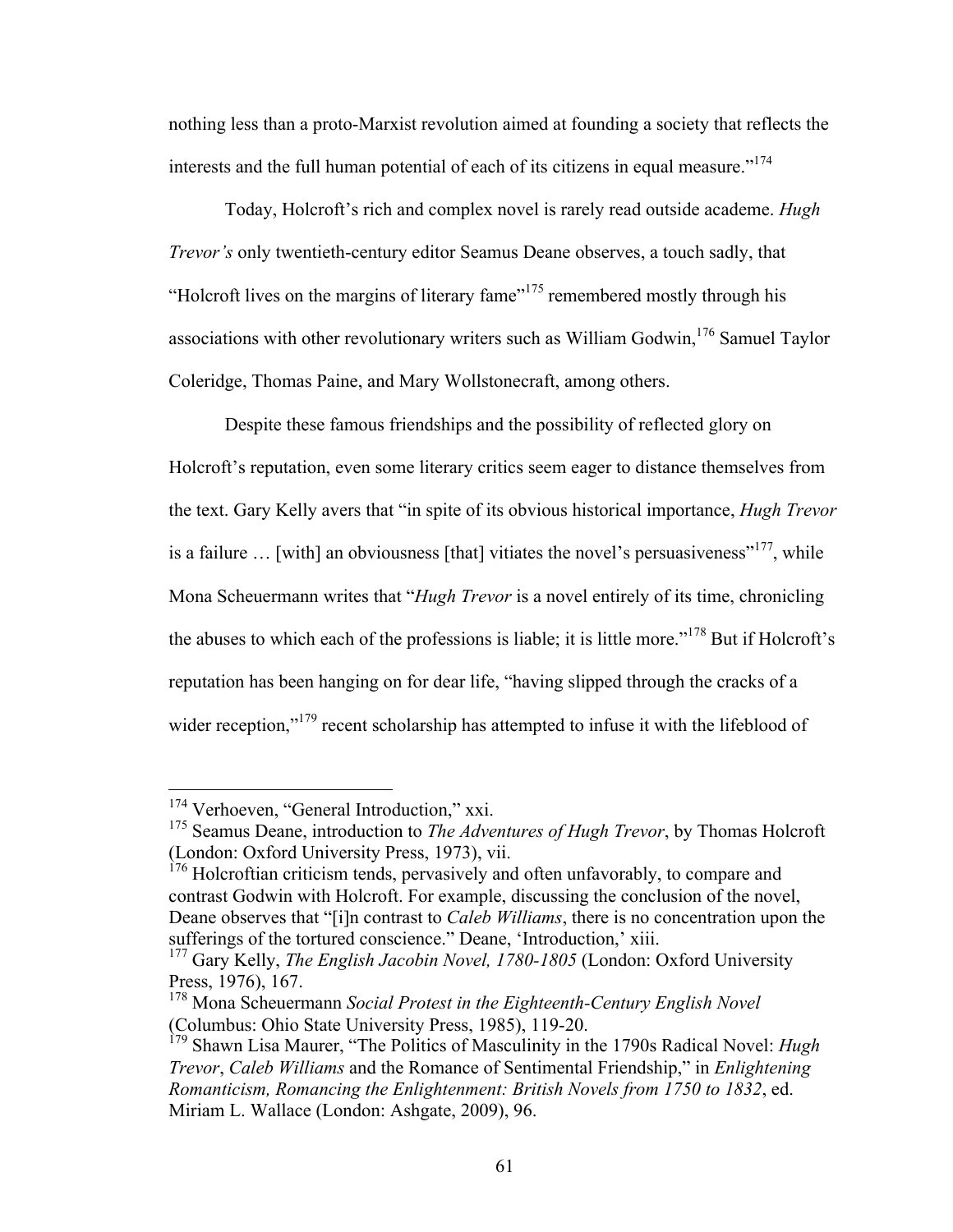new analyses. Shawn Lisa Maurer explores the bonds of male friendship in *Hugh Trevor*, arguing this friendship is inseparable from the novel's social commentary. A. A. Markley observes the narrative of *Hugh Trevor* follows many common conventions of the picaresque, and that "[b]y utilizing such figures as Turl and Evelyn, both articulate spokesmen for reformist political ideals, Holcroft cannily instructs his reader alongside his hero."<sup>180</sup>

In an essay on luck, it is perhaps best to start at the very beginning—with the plot. It is almost impossible to read *Hugh Trevor* without thinking, "Hugh is an oddly lucky young man." After his father's death and a short period of apprenticeship to an abusive master, young Hugh is adopted by his wealthy maternal grandfather. Hugh goes to Oxford but is rusticated academically for a year, one that he decides to spend in London. As a secretary to the Earl of Idford, Hugh ghostwrites a series of incendiary political letters for his employer that lead ultimately to a falling out between the two. Determined to reform society through his profession, Hugh tries writing, then law, and finally politics, each choice increasingly disillusioning. Finally, after a failed, and very expensive, political campaign, he finds himself imprisoned for debt. The ending is a series of lucky payoffs: his stepfather, Wakefield (also called "Belmont") makes moral restitution; Hugh is reunited with his long-lost and very rich uncle who makes Hugh "the acknowledged heir of a man of great wealth."<sup>181</sup> If luck is the end result of many fortuitous chances and serendipitous encounters, then, yes, Hugh is a very lucky young man indeed.

 <sup>180</sup> A. A. Markley, *Conversion and Reform in the British Novel in the 1790s: A Revolution of Opinions* (London: Palgrave, 2009), 38.

<sup>181</sup> Holcroft, *Hugh Trevor*, 494.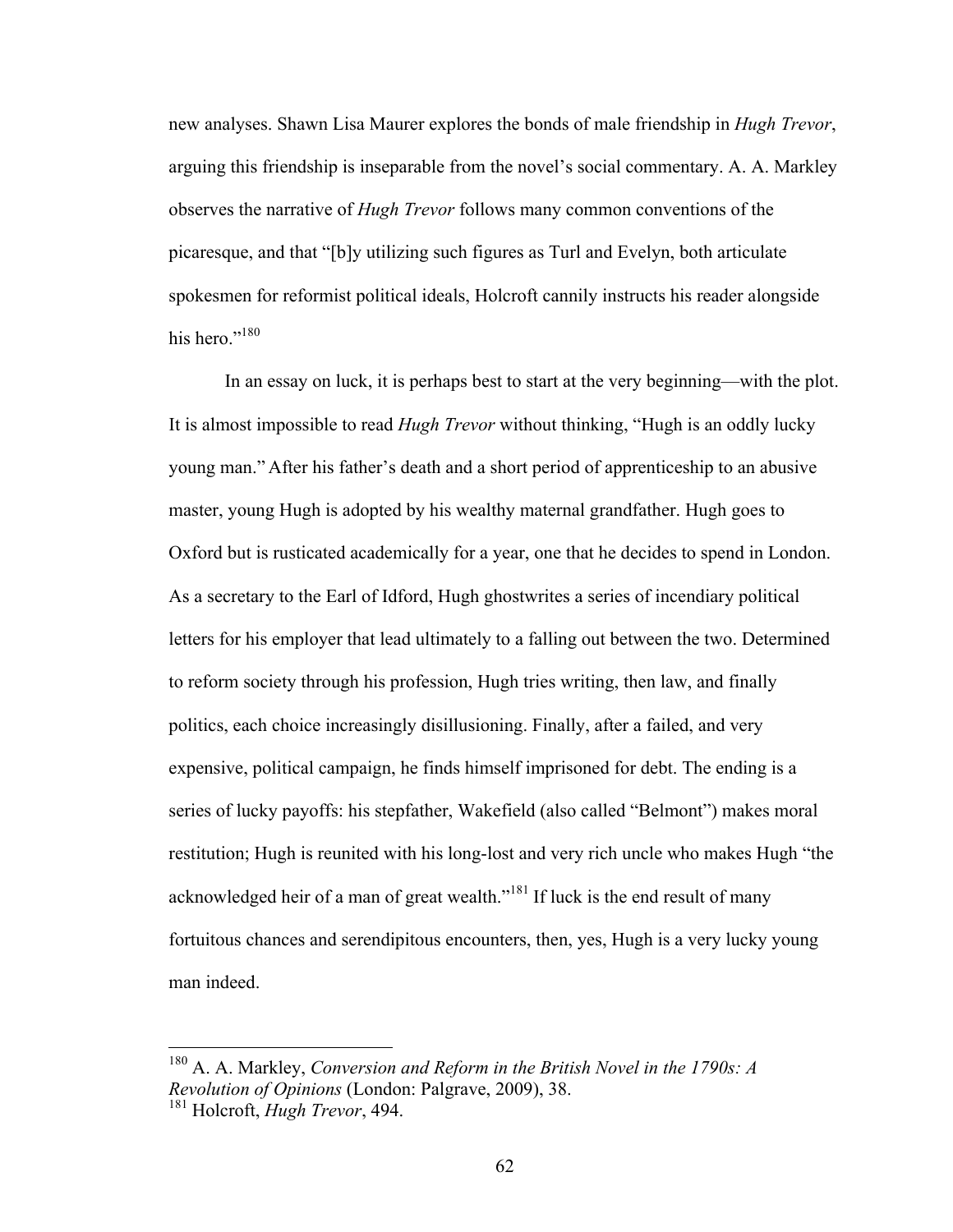Let us begin by defining two of this chapter's main terms: chance and luck. Often used synonymously in colloquial speech, they have a difference significant to my argument. Chance is an external attribution, typically an event over which one lacks control. Psychologist Albert Bandura describes it thus: "Although the separate chains of events in a chance encounter have their own causal determinants, their intersection occurs fortuitously rather than through deliberate plan."<sup>182</sup> This idea of deliberation is the crucial difference between chance and luck.<sup>183</sup> Luck involves personal agency, putting oneself in the path of serendipity through energy and initiative. I define it as the likelihood or the probability of something happening. Luck, like chance, is also an external attribution but one, as I argue below, subject to human control depending on specific behavioral strategies. The study of luck in any historical period reveals interesting truths about a society, especially about the power and limits of agency.

This chapter draws inferences by examining individual episodes, and the social interactions described therein confirm, refute, or complicate my theory on luck. Because Hugh always tells us what he feels and thinks before *and* while he does something, we are lucky too, as readers, because we can see the behavioral, cognitive, and social contexts of luck. In the first section, "How to be Lucky," I make four observations on luck and the novel. In the next section, titled "Luck is a chain of opportunities," I set my theorizing on luck within these specific observations. The final section discusses luck within the historical context of the 1790s. An overarching argument connects these

 <sup>182</sup> Albert Bandura, "The Psychology of Chance Encounters and Life Paths," *American Psychologist* 37.7 (July 1982): 747.

 $183$  Not surprisingly, chance is the most important constituent of probability theory and statistics, both of which became important areas of study beginning with the seventeenth century.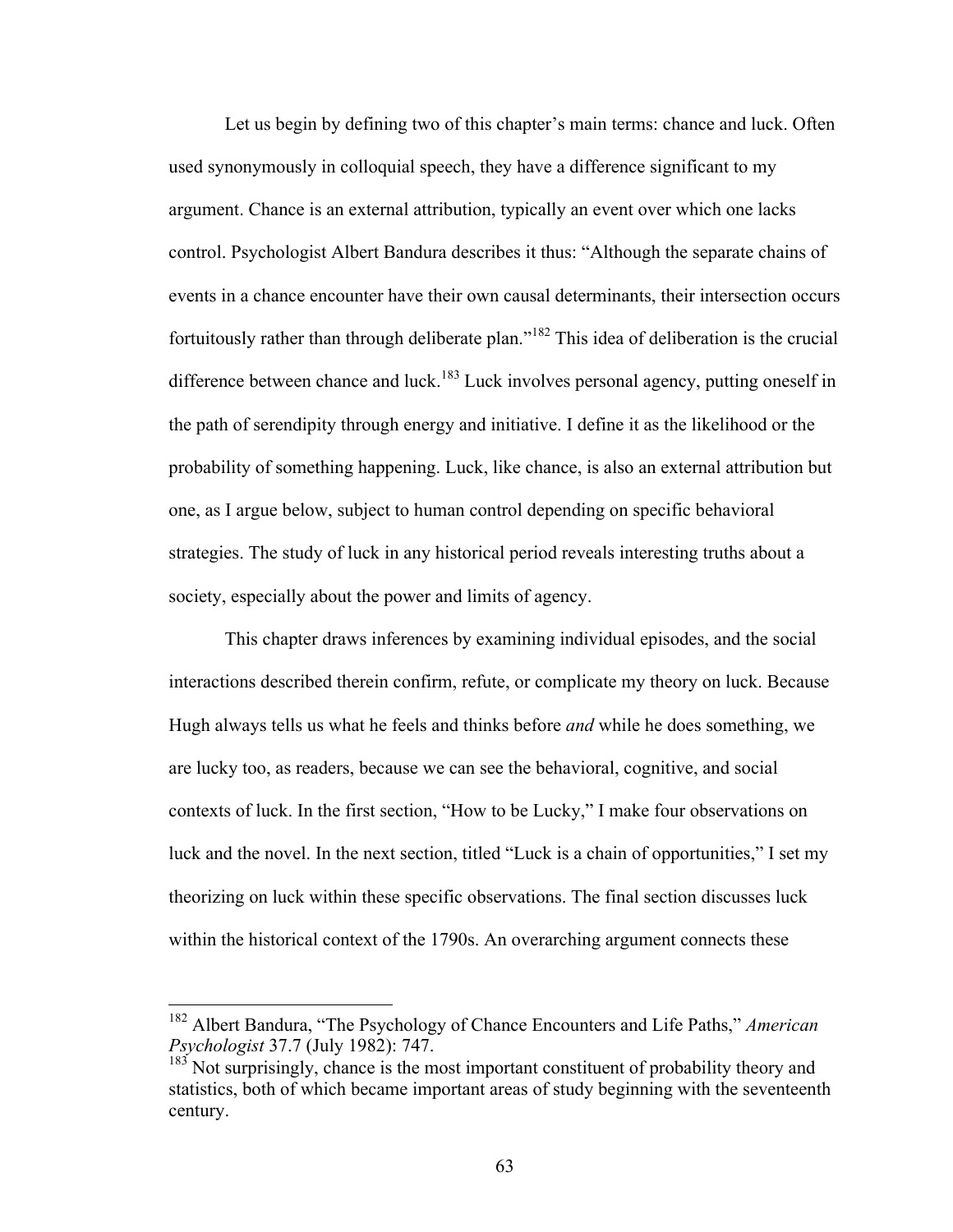sections: luck is a function of personal agency and initiative, and not random chance.

Hugh's attempts to affirm such agency through economic and professional choices are

constitutive of a profoundly political statement.

# **1. How to be Lucky**

Peter Bernstein, in his provocative work *Against the Gods*, acknowledges the

importance of personal agency in attracting luck:

The principles at work in roulette, dice, and slot machines are identical, but they explain only part of what is involved in poker, betting on the horses, and backgammon. With one group of games the outcome is determined by fate; with the other group, choice comes into play. The odds—the probability of winning are all you need to know for betting in a game of chance, but you need far more information to predict who will win and who will lose when the outcome depends on skill as well as luck*.* 184

Proceeding from Bernstein's distinction between a "game of chance" and a game of luck,

let us investigate what happens when we read *Hugh Trevor* differently, and perhaps

controversially, as a collection of vignettes, each illustrating how to attract (or repel)

luck. Such a reading builds on, but also departs significantly from, existing scholarship

that tends to assess the novel as picaresque fiction or evaluate Holcroft's Jacobin vision,

for example, in comparison with that of his intellectual collaborator and close friend

William Godwin.<sup>185</sup> I concur with Kelly that "Holcroft himself turned to the picaresque

tradition, and tried to renovate it in the light of his English Jacobin philosophy,"186 but

 <sup>184</sup> Peter L. Bernstein, *Against the Gods: The Remarkable Story of Risk* (New York: Wiley, 1996), 14.

<sup>&</sup>lt;sup>185</sup> Markley reminds us that "Hugh continually struggles to impose the Enlightenment ideal of reason over his strong sense of pride and personal ambition in favor of the Godwinian ideals of simplicity, sincerity, and social benevolence. Often this struggle is one that we see Hugh lose." Markley, *Conversion and Reform*, 39.

<sup>186</sup> Kelly, *English Jacobin Novel*, 145.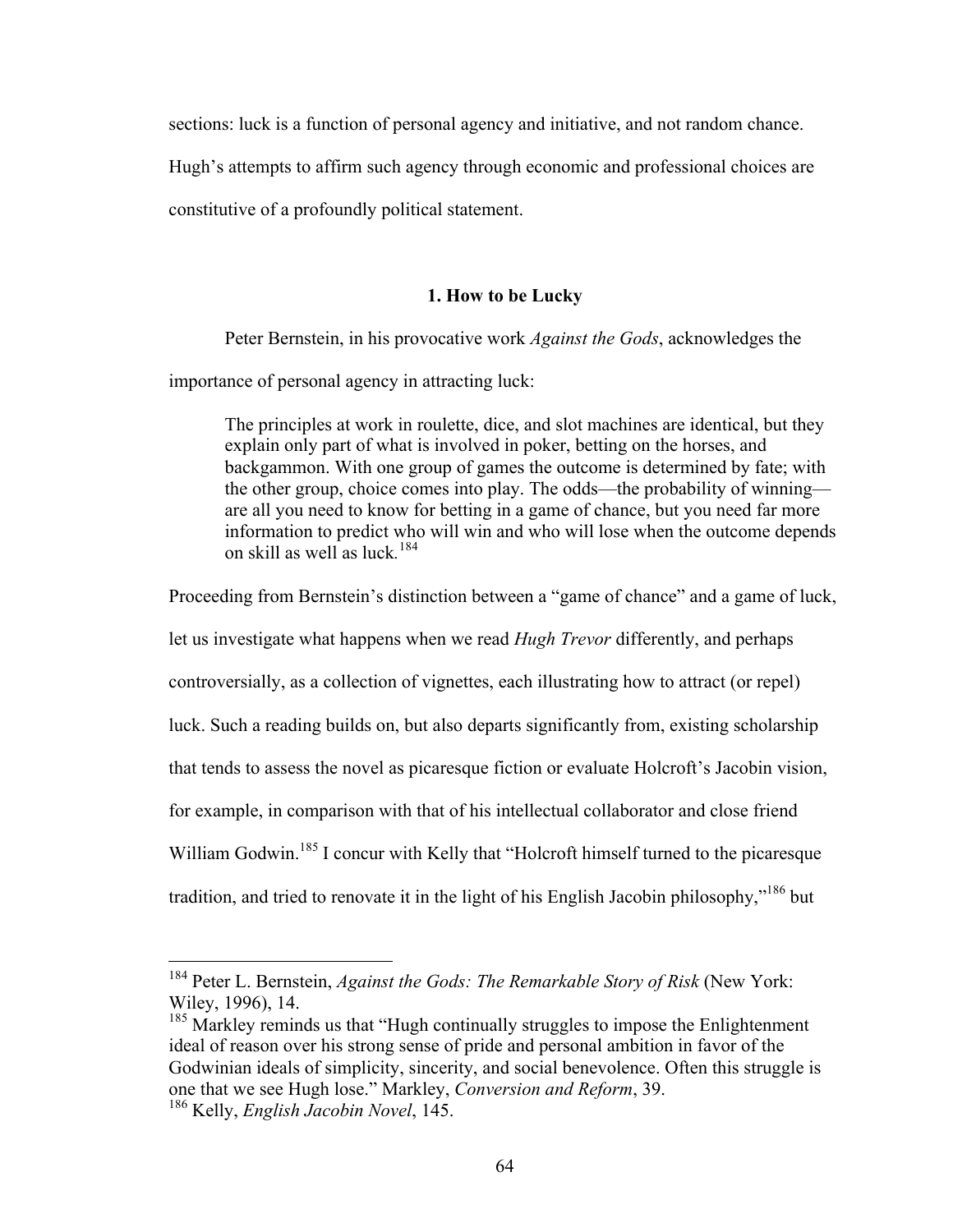agree with Shawn Lisa Maurer's argument that it is time to "reclaim Holcroft's novel from those previous critical assessments that have granted it, at best, historical significance but little else."187 However, my real starting point is A. A. Markley's observation that "Holcroft can be profoundly inconsistent in his work to convert the reader to Hugh's line of thinking."<sup>188</sup> Does the novel's central inconsistency lie in the possibility that Holcroft is advocating the power of luck? If so, does this complicate his declared reformist philosophy, *pace* Godwin, that society is perfectible?<sup>189</sup>

Four observations on luck as they emerge from the novel follow. Firstly, ambition and optimism are positively correlated with luck. Secondly, while luck may be the consequence of "being in the right place at the right time," our cognitive processes draw us to this place: lucky people *think* like other lucky people. Luck is drawn to the well connected: lucky people have a constantly expanding network of social associations. Finally, if luck is a destination, there are many ways to get there. Behavioral and cognitive adaptability is positively correlated with good luck.

In the first of the events that provide the context for my theorizing on luck, the young Hugh rescues his grandfather from an overturned carriage:

I suddenly heard a cry of distress, and looking behind me saw the carriage overturned in the water. Perceiving the extreme danger of the person in the

 <sup>187</sup> Shawn Lisa Maurer, "The Politics of Masculinity in the 1790s Radical Novel: *Hugh Trevor*, *Caleb Williams* and the Romance of Sentimental Friendship," in *Enlightening Romanticism, Romancing the Enlightenment: British Novels from 1750 to 1832*, ed. Miriam L. Wallace (London: Ashgate, 2009), 95.

<sup>188</sup> Markley, *Conversion and Reform*, 39.

<sup>&</sup>lt;sup>189</sup> The eccentric philanthropist Mr. Evelyn reminds Hugh "the moral system of society … wants reform. This cannot be suddenly produced, nor by the efforts of any individual: but it may be progressive, and every individual may contribute." Holcroft, *Hugh Trevor*, 300.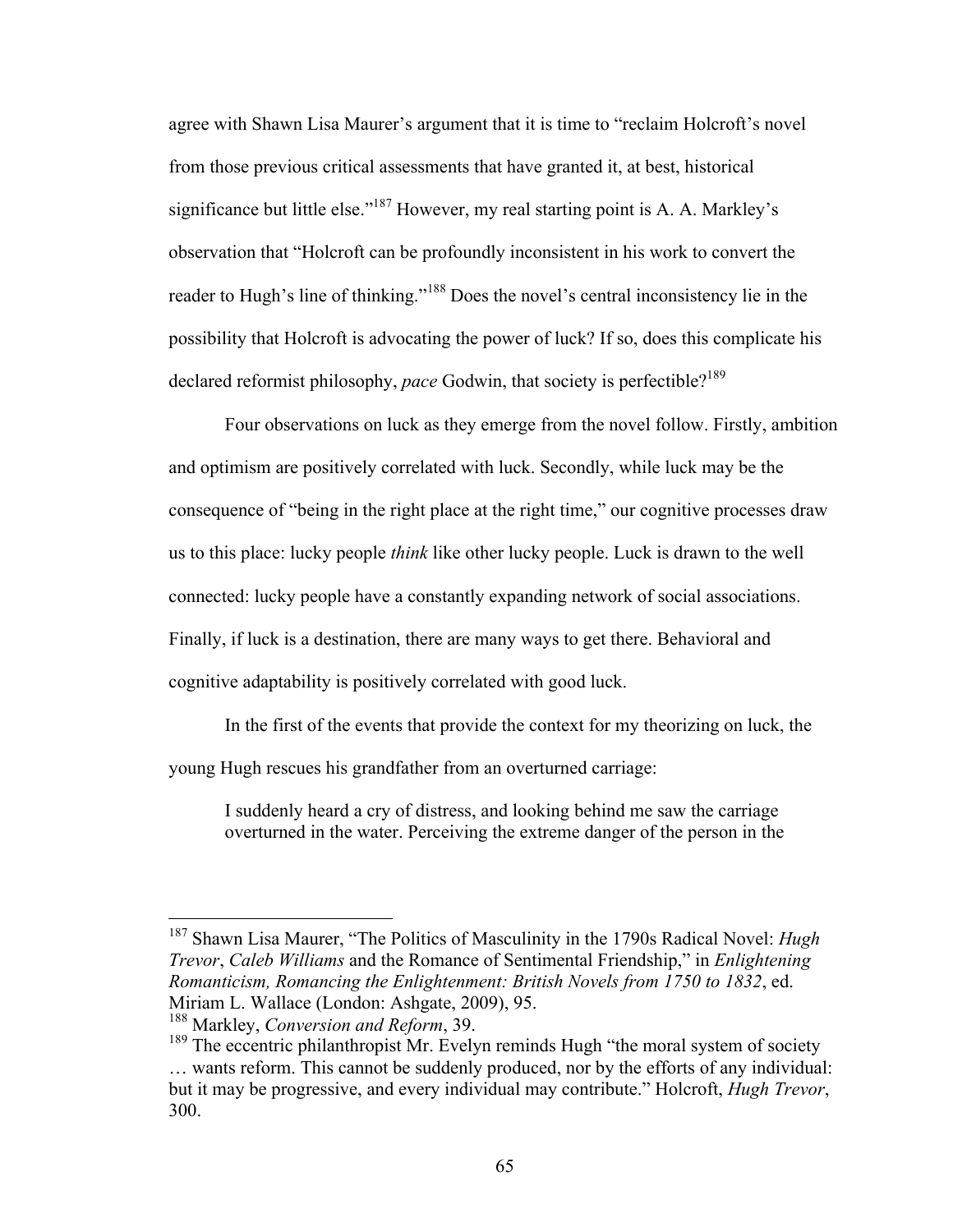carriage, I … opened and relieved him…. [H]e exclaimed with prodigious eagerness, "God for ever bless you, my good boy; you have saved my life!<sup>190</sup> But while this initial meeting is entirely due to accident, has Hugh drawn such fortuitousness to himself? Bandura defines a chance encounter as "an unintended meeting of persons unfamiliar to each other."191 Let us go back and review events that led to this chance encounter. Firstly, Hugh learns the art of speculation ("bold in his projects, lucky in his bargains"192) but also its whimsy from his father, who ends up bankrupt and dead on an East India Company ship. Then, through a chance encounter, he is apprenticed to a farmer who turns out to be a "passionate madman."<sup>193</sup> To escape life-threatening abuse, Hugh plans the first strategy that will bring him luck: "[C]ommitting myself to chance and the wide world,  $[I]$  made the best of my way."<sup>194</sup> So while his grandfather's rescue is characterized by pure chance, the decisive encounter may not have occurred had Hugh lacked the courage to leave his abusive master. I said earlier that "luck" and "chance," while often used interchangeably, are not the same: luck involves an element of personal agency, and this agency often springs from a cautious optimism. When outcomes are uncertain, optimistic people jump in without the risk-aversion of more pessimistic individuals.

The second event that sets the stage for my theory of luck is Wilmot's suicide and rescue. Wilmot, an usher Hugh meets during his sojourn at Oxford, has tried and failed to become a writer:

[T]o procure a patron … [I] wrote letters to three different persons, whose rank in society I imagined would insure a reception at the theater to the piece which they

 <sup>190</sup> Holcroft, *Hugh Trevor*, 44.

<sup>&</sup>lt;sup>191</sup> Bandura, "The Psychology of Chance Encounters and Life Paths," 748.

<sup>192</sup> Holcroft, *Hugh Trevor*, 8

<sup>193</sup> Ibid., 36.

<sup>194</sup> Ibid., 42.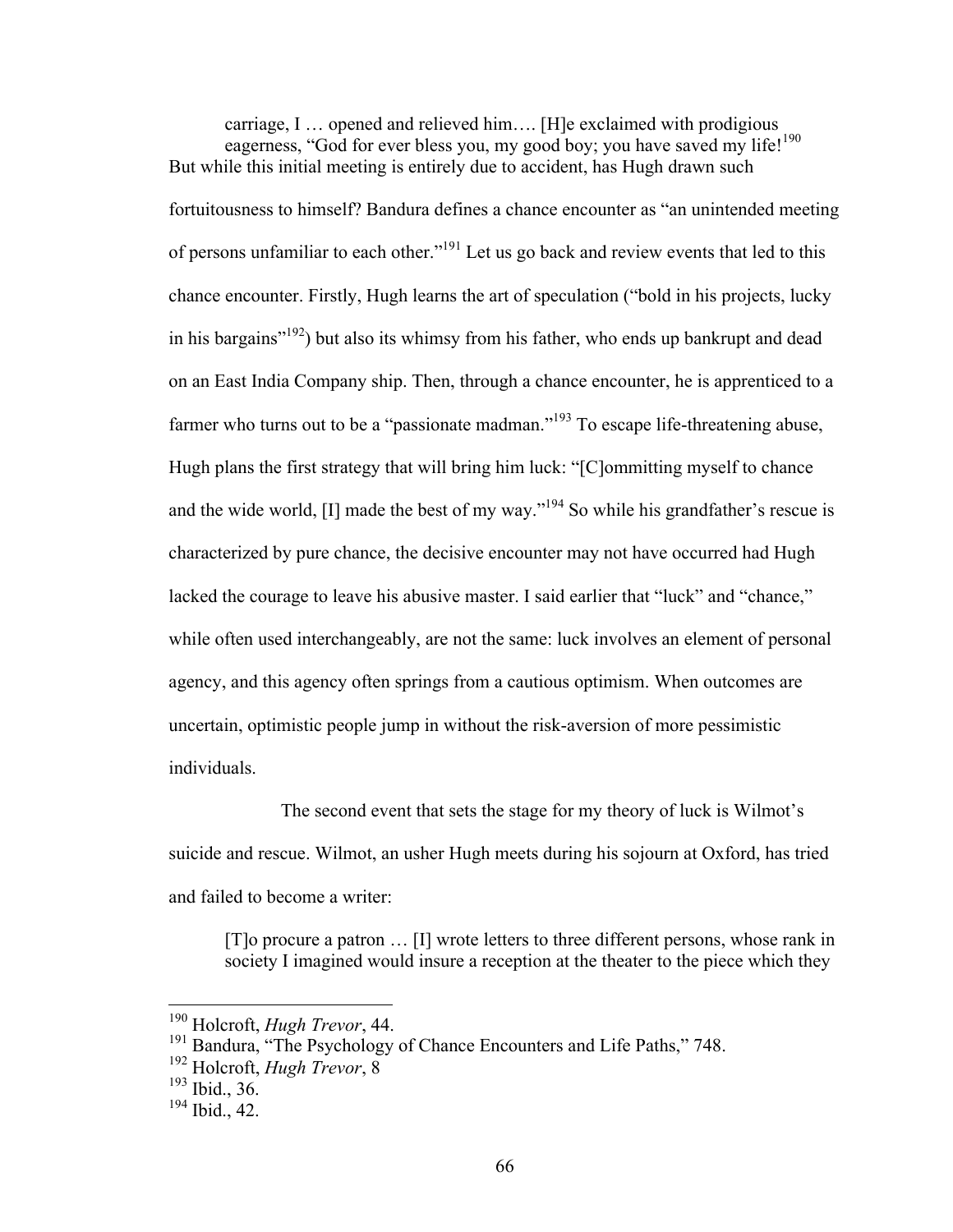should protect. … [Yet I] received no answer to any of them! Amazed at this, I went to the houses of the great people I had addressed; but my face was unknown! Not one of them was at home! I could gain no admission!<sup>195</sup>

Wilmot's experience obviously is meant to highlight the difficulties of the writer's profession, but if we read it only through this lens, we miss a small but important point: Hugh also starts out as an aspiring writer. But in contrast to Wilmot, Hugh is open and willing to learn and make appropriate behavioral changes:

The lesson [from Turl's critique of my writing] however did me infinite service. The film was in part removed from my eyes, in my own despite. … The result was, I immediately went to work; and, disgusted with my first performance, began another. … I now arranged my thoughts, omitted my quotations, discarded many of my metaphors, shortened my periods, simplified my style, reduced the letter to one fourth of its former length, and finished the whole by one o'clock.<sup>196</sup>

Where Wilmot is determined to persist in producing creative products no one cares

about—for example, to a theater manager who wants him to produce "comedy or opera," he insists each of these genres "was an ill proof of public taste"<sup>197</sup>—Hugh is quick to jump into the business of writing the polemical letters his patron, the Earl demands. When there is an ideological shift in the Earl's political affiliations, Hugh becomes more, not less, determined to use his writing for good. Significantly in contrast to Wilmot, he works on improving his writing. He seeks out Turl for his sharp editorial eye for spotting rhetorical infelicities; he is willing to set aside his ego in the face of Turl's often caustic mentoring style. Whereas Wilmot views patronage negatively and with tragic consequences—"I saw dancing-masters, buffoons, gamblers, beings of every species that could mislead the head and corrupt the heart, come and go without ceremony; but to a

 $195$  Ibid., 233-35.

<sup>196</sup> Ibid., 123.

 $197$  Ibid., 239.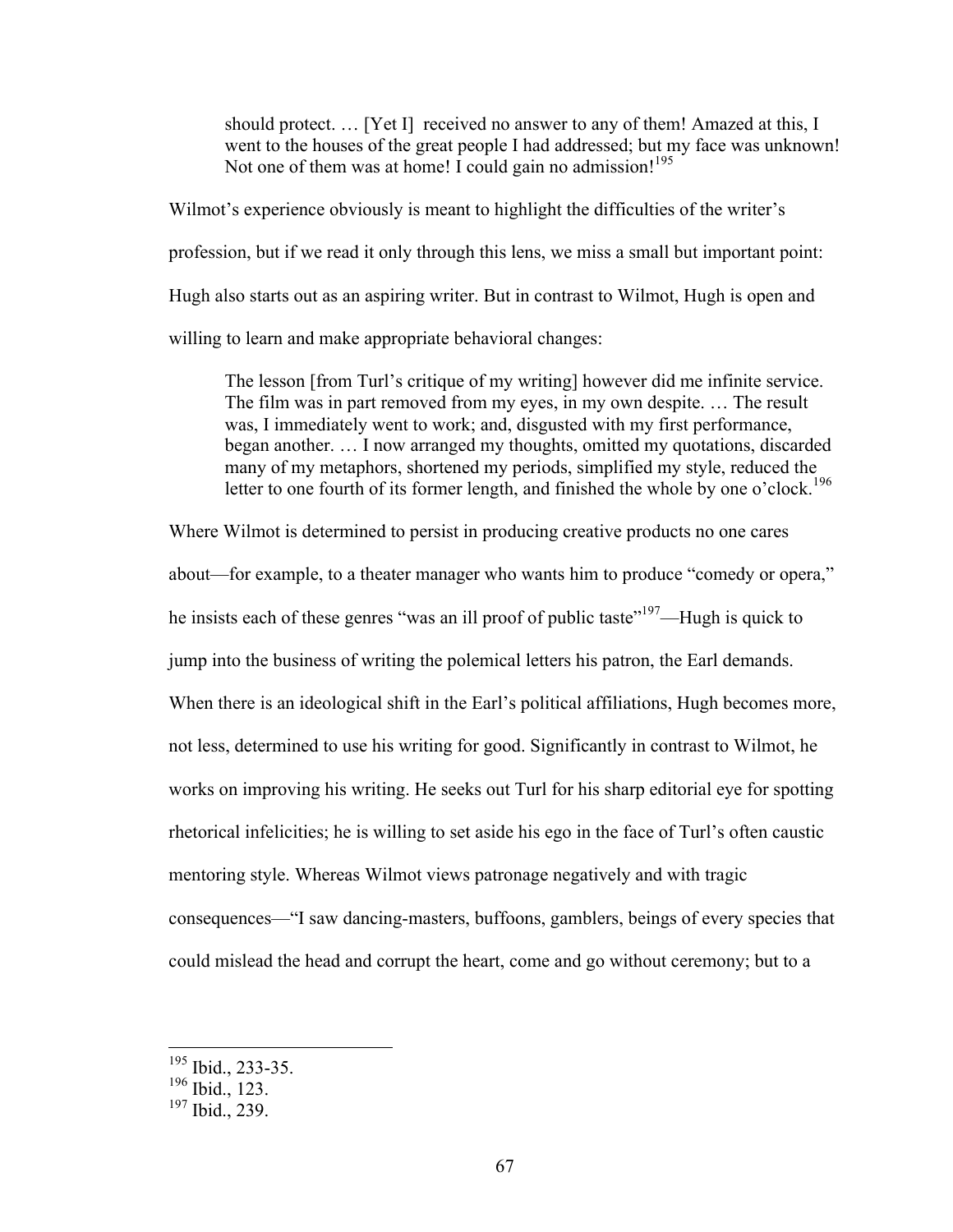poet all entrance was denied"<sup>198</sup>—Hugh is a sardonic and amused observer of the culture of nepotism: "[Enoch's] endeavors were very assiduous indeed, and to me very ridiculous; but his lordship [the Earl of Idford] seemed to receive his cringing and abject flattery as a thing rather of course, and expected, than displeasing or contemptible."<sup>199</sup> But perhaps most importantly, where Wilmot continues in persisting in a profession that rejects him, Hugh follows his ambition where it leads him.

Hugh's ambition would merit an essay entirely of its own. Upon his decision to go to London for the first time, even under the discouraging conditions of academic rustication, he says, "Possessed, as I was well persuaded of no common portion of merit, it was a cheering thought that I was now going to bring it immediately to market; at least into view."200 He studies ambition in others: "[N]o man pursued his own interest, as far as [Enoch] understood it, with greater avidity. Circumstances were unfavorable, or he would certainly have been a bishop himself."<sup>201</sup> His buoyant philosophy of life is straight from the mouths of Benjamin Franklin and Samuel Smiles: "People of a sanguine temper are subject to temporary doubt and gloom; but the sky soon clears, and though one bright star may shoot and fall, hope soon creates a whole constellation."<sup>202</sup> But perhaps he can persist on diverse career paths because he is helped along the way by a network of friends.

As a picaresque hero, Hugh has an eclectic, ragtag collection of social associations. Some are materially influential—such as the Earl of Idford and Mr.

 <sup>198</sup> Ibid., 235.

<sup>199</sup> Ibid., 110.

<sup>200</sup> Ibid., 98.

<sup>201</sup> Ibid., 136.

<sup>202</sup> Ibid., 178.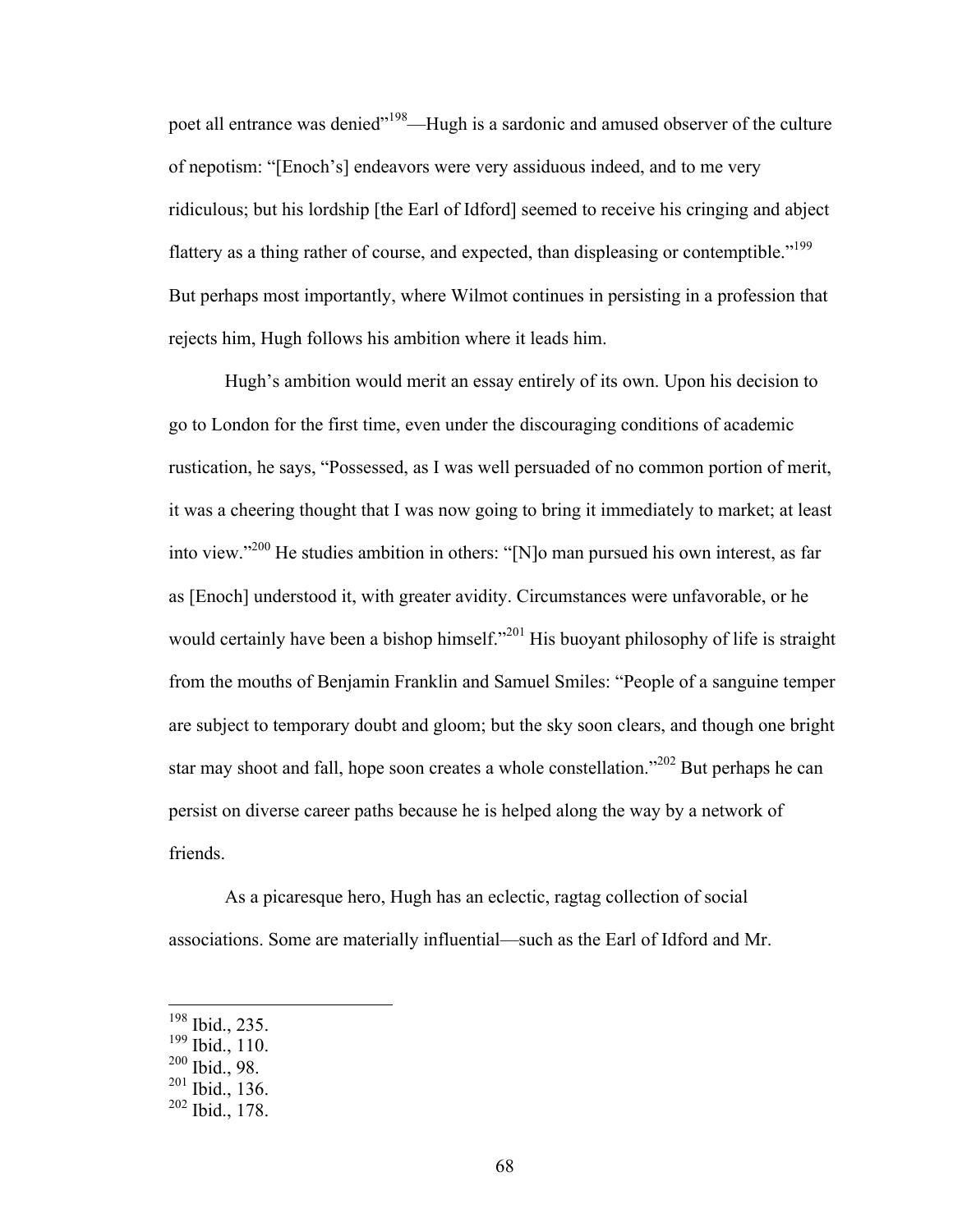Evelyn—and others more philosophically, like Turl, the part-time engraver and full-time sage. He has female friendships—Lydia Wilmot and Mary come to mind—and his association with Olivia is romantic but also financial: she sends him five hundred pounds when he is in debtor's prison. His network of acquaintances crosses career-lines in friends such as the imaginatively named Glibly, Mr. Hilary, Rudge, Stradling, and Trottman. Maurer notes that "Hugh's attachments to men … animate his soul: in a pronounced parallel to his own, more conventional, rescues of Olivia, he is himself rescued—physically, intellectually, morally, and financially—by other men.<sup>203</sup> Hugh's capacity for extroversion has a consequence greater than what Maurer calls 'rescue': luck is often attracted to extroverts. We enter a world of (lucky) probabilities when we know a lot of people from different walks of life—a phenomenon sociologist Mark Granovetter calls 'the strength of weak ties.'

In a celebrated essay, Granovetter discusses the importance of social 'embeddedness' and the 'strength of weak ties': namely, that a network of diverse social relationships, even when these contacts are casual and not intimate, has a greater impact on economic life as compared to stronger associations: "Such linkage generates paradoxes: weak ties … are here seen as indispensable to individuals' opportunities and to their integration into communities; strong ties, breeding local cohesion, lead to overall fragmentation."204 And, in a rhetorical move anticipating the counterintuitive nature of his findings, Granovetter adds: "Paradoxes are a welcome antidote to theories which

 <sup>203</sup> Maurer, "Politics of Masculinity," 95.

<sup>204</sup> Mark S. Granovetter, "The Strength of Weak Ties," *American Journal of Sociology* 78.6 (May 1973): 1378.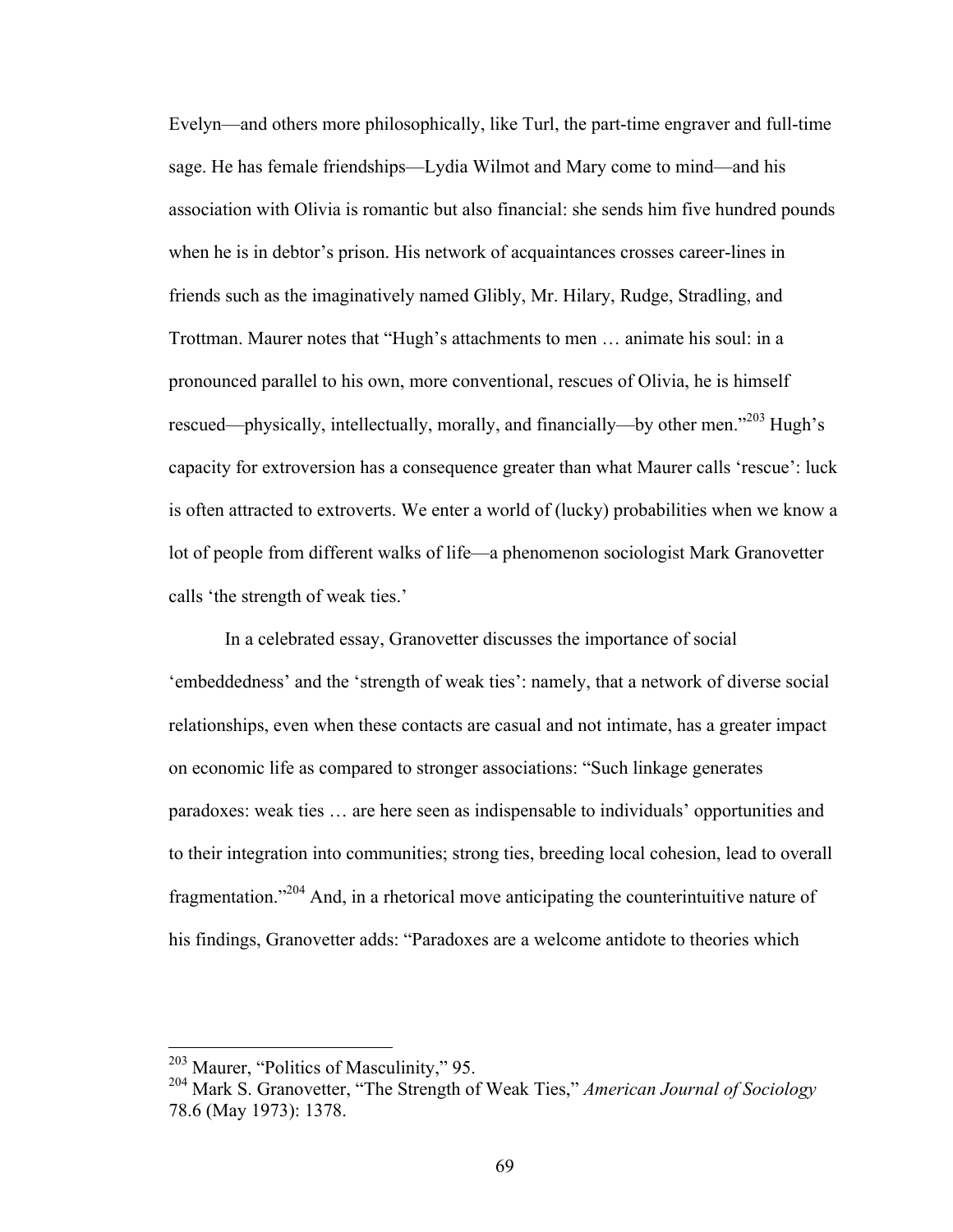explain everything all too neatly."<sup>205</sup> *Pace* Granovetter, we might observe that while not all of Hugh's social associations are characterized by emotional intensity (although most are), they all offer something reciprocal in terms of emotional, financial, or social capital. Indeed Hugh's friends lead him to lucky circumstances again and again. We might say, then, that in contrast to Wilmot who seems to have few acquaintances, but all of them intensely meaningful and characterized by mutual confidence, Hugh is the luckier based on the "strength of weak ties." 206

## **2. Luck is a Chain of Opportunities**

*Hugh Trevor*'s narrative stuns a first-time reader with its sheer volume of coincidence and serendipity, often stretching the limits of credulity. Hugh rescues a stranger from an overturned carriage—and meets his estranged grandfather. He rescues Olivia Mowbray from dangerous situations, not once but thrice.<sup>207</sup> Belmont/Wakefield enters and leaves the narrative at will, before he is revealed to be Hugh's stepfather. A long-lost uncle who left the story in the first volume returns in the seventh, endowing

 $205$  Ibid.

<sup>&</sup>lt;sup>206</sup> Granovetter qualifies the 'strength' of a social association in this manner: "Most intuitive notions of the 'strength' of an interpersonal tie should be satisfied by the following definition: the strength of a tie is a (probably linear) combination of the amount of time, the emotional intensity, the intimacy (mutual confiding), and the reciprocal services which characterize the tie." Ibid., 1361.

<sup>&</sup>lt;sup>207</sup> Markley tells us that "[a]n annoyed reviewer in the *Monthly Review* singled out this aspect of the novel for criticism, asking 'was it not possible for the author to afford Trevor other occasions of displaying his zeal in the service of his mistress, than by employing him *three times*, in the course of the novel, in rescuing her from personal danger?'" Review of *The Adventures of Hugh Trevor* by Thomas Holcroft, *Monthly Review* ns 23 (July 1797), 283. Quotation from Markley, *Conversion and Reform in the British Novel*, 193.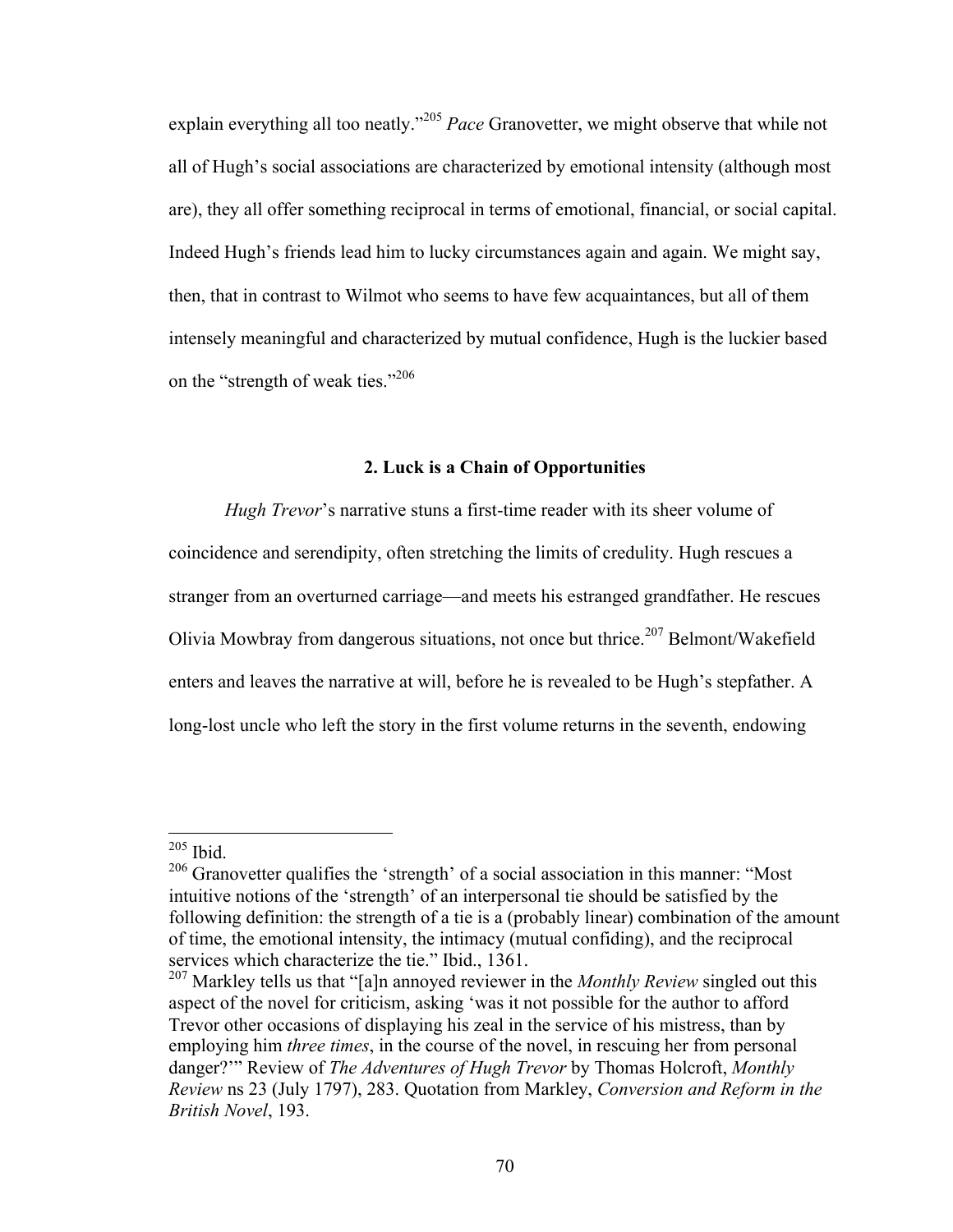Hugh with a large fortune. At the end, it is difficult to tell if the narrative would hold together without these impossible coincidences.

To investigate further the idea of luck being linked with personal agency, albeit of a determined and optimistic sort, we might turn to one of the key scenes in the novel. Here, Hugh ends up gambling compulsively in the gambling den where he has gone in search of Belmont:

So fixed was my cupidity on its object that I began with the caution of a blackleg; made a bet, and the moment the odds turned in my favor secured myself by taking them; hedged again, as the advantage changed; and thus made myself a certain winner. I exulted in my own clearness of perception! and wondered that so palpable a method of winning should escape even an idiot!<sup>208</sup>

Much like a possessed gambler who throws the dice repeatedly hoping for a more opportune result each time, Hugh is behaviorally inclined to chase wins and redeem losses. If one profession will not prove successful, he will try another; if one patron will turn against him, there are other patrons to be found. He is intuitively following what statisticians and probability theorists call the Law of Large Numbers.

The Law of Large Numbers, or LLN, is a statistical theorem attributed to seventeenth-century Swiss mathematician Jacob Bernoulli. Simply put, LLN states that the accuracy of a sample mean increases as the sample size increases. The sample mean and the population mean approach each other invariably, which is bad news for card players, gamblers, poker players—essentially anyone playing a game of chance. Thus, for example, in an experiment that involves throwing a six-sided dice several times, the result of a random throw will approach the average of six sides  $(1+2+3+4+5+6/6=3.5)$ , as the number of throws (N) increases ( $N \rightarrow \infty$ ). LLN reveals something important about

 <sup>208</sup> Holcroft, *Hugh Trevor*, 258.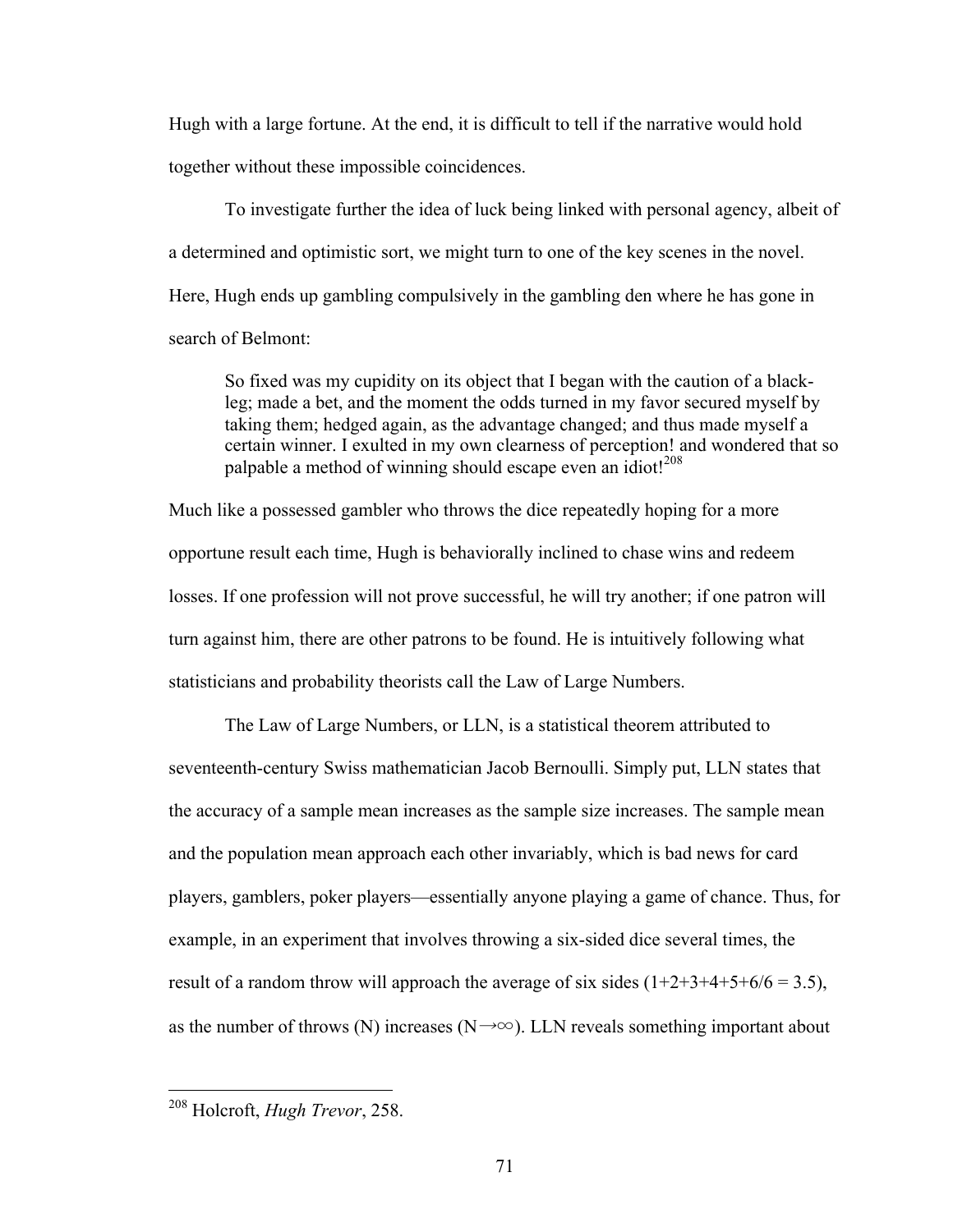luck: that it is a chain of opportunities. Over the long run, LLN ensures it is impossible to get lucky (because the outcome will inevitably draw closer and closer to the population mean). However, luck *will* come to the person who stays in the game long enough.

With this in mind, let us re-read Hugh's professional choices. He begins as a political writer; when this does not work out, he tries his hand at law, and finally, contests an election. Aside from the first profession, he lacks experience or education for any of these other choices. Despite this, like an inveterate gambler, Hugh stays in the 'game' ("What was there indeed that I persuaded myself I could not do?"); he believes he can prime himself for luck ("I was persuaded I could … make a fortune by gambling!"); he is aware of the correlation between luck and flexibility, both behavioral and cognitive ("I did not call it by the odious term gambling: it was calculation, foresight, acuteness of discernment").

Could it be that, after all, the secret to luck is actually quite simple? Make a lot of *potentially* lucky choices a lot of times, thereby setting LLN in motion. Each choice increases the odds of getting lucky; given a significant number of attempts, one is bound to get lucky at one time or another. Holcroft alludes directly, if unknowingly, to LLN in Hugh's admission he had "on former occasions remarked that players but rarely win game and game alternately … that success has a tide, with a kind of periodic ebb and flow."209 So while a lucky run cannot be maintained over the long haul—the LLN ensures that—if one does not play, one cannot win.

What is the connection between LLN, uncertainty, and luck? Games of luck share a common characteristic: an uncertain outcome. Behavioral economists and psychologists

209 Ibid.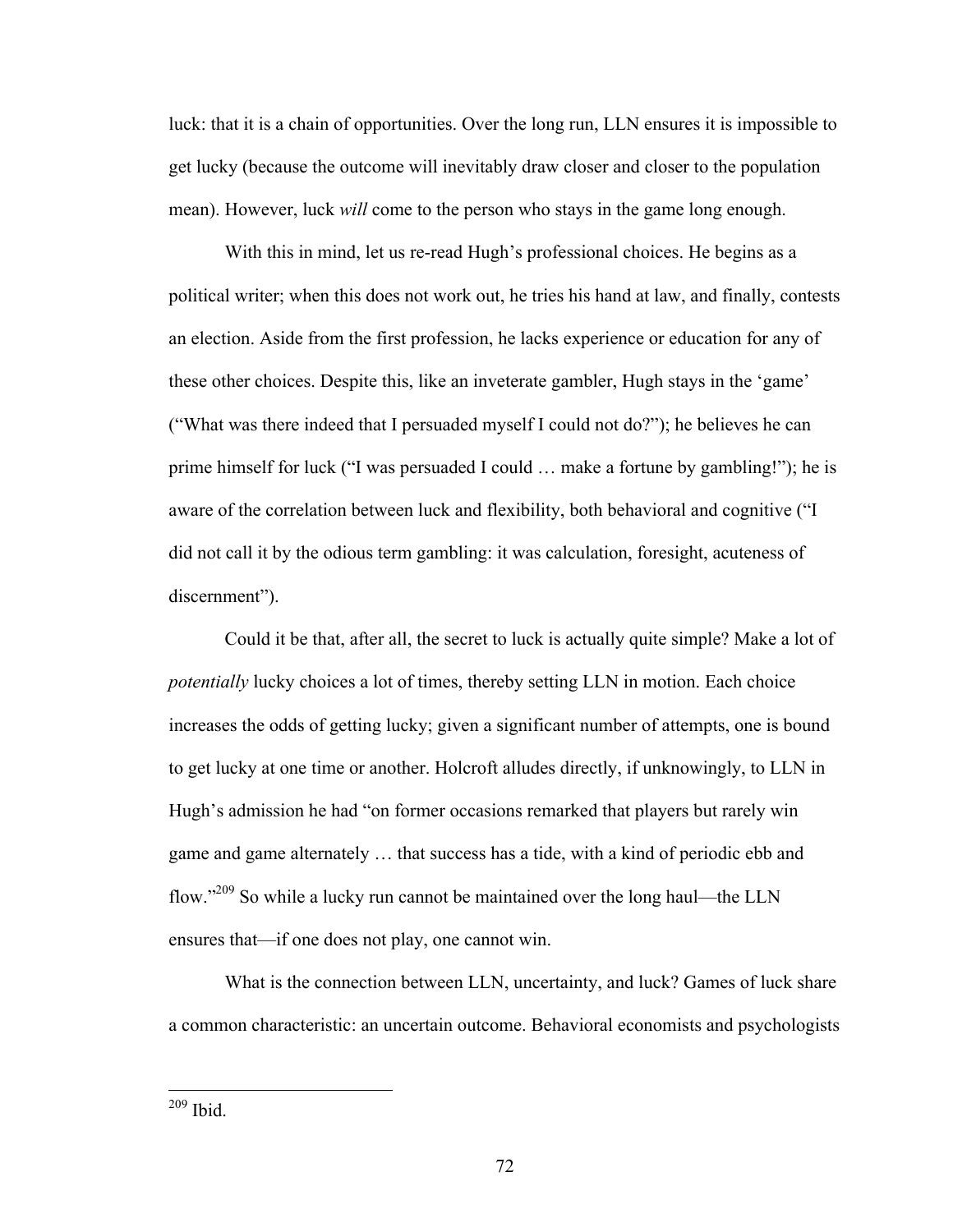aver uncertainty is best 'managed' by a mind that processes information in non-unitary ways—that is, the absence of black-or-white thinking. Daniel Kahneman and Amos Tversky point out the paradox of 'mental framing<sup>210</sup> a cognitive phenomenon wherein the way in which we 'frame' a problem influences the decisions we take about this problem:

The prevalence of framing effects and violations of invariance further complicates the relation between decision values and experience values. The framing of outcomes often induces decision values that have no counterpart in actual experience. For example, the framing of outcomes of therapies for lung cancer in terms of mortality or survival is unlikely to affect experience, although it can have a pronounced influence on choice. In other cases, however, the framing of decisions affects not only decision but experience as well. For example, the framing of an expenditure as an uncompensated loss or as the price of insurance can probably influence the experience of that outcome. $2^{11}$ 

Following Kahneman and Tversky, we might argue luck is a 'choice' made within a

'mental frame': when we interpret a situation in one way, the outcome changes to

disaster, something we attribute to Bad Luck or Saturnine malevolence. The same

problem framed differently might prompt us towards decisions that invite Good Luck, the

heavens opening up their bounty, and so on. Every culture, each civilization in human

history has anthropomorphized luck in some way, perhaps in a way to make uncertainty

more manageable. $212$ 

So if being lucky depends on how we 'frame' a problem, we may now understand

why Hugh and Wilmot's experiences start at roughly the same point (as professional

<sup>&</sup>lt;sup>210</sup> For more on this, see Daniel Kahneman and Amos Tversky, "Variants of Uncertainty," *Cognition* 11 (1982): 143–157.

<sup>211</sup> Kahneman and Tversky, "Choices, Values and Frames," *American Psychologist* 39.4 (1984), 350.

 $2^{212}$  The literature on decision-making under uncertainty is vast and there is no covering it in its entirety in this essay. See, for instance, Thomas Gilovich, Dale Griffin and Daniel Kahneman, eds., *Heuristics and Biases: The Psychology of Intuitive Judgment* (New York: Cambridge University Press, 2002).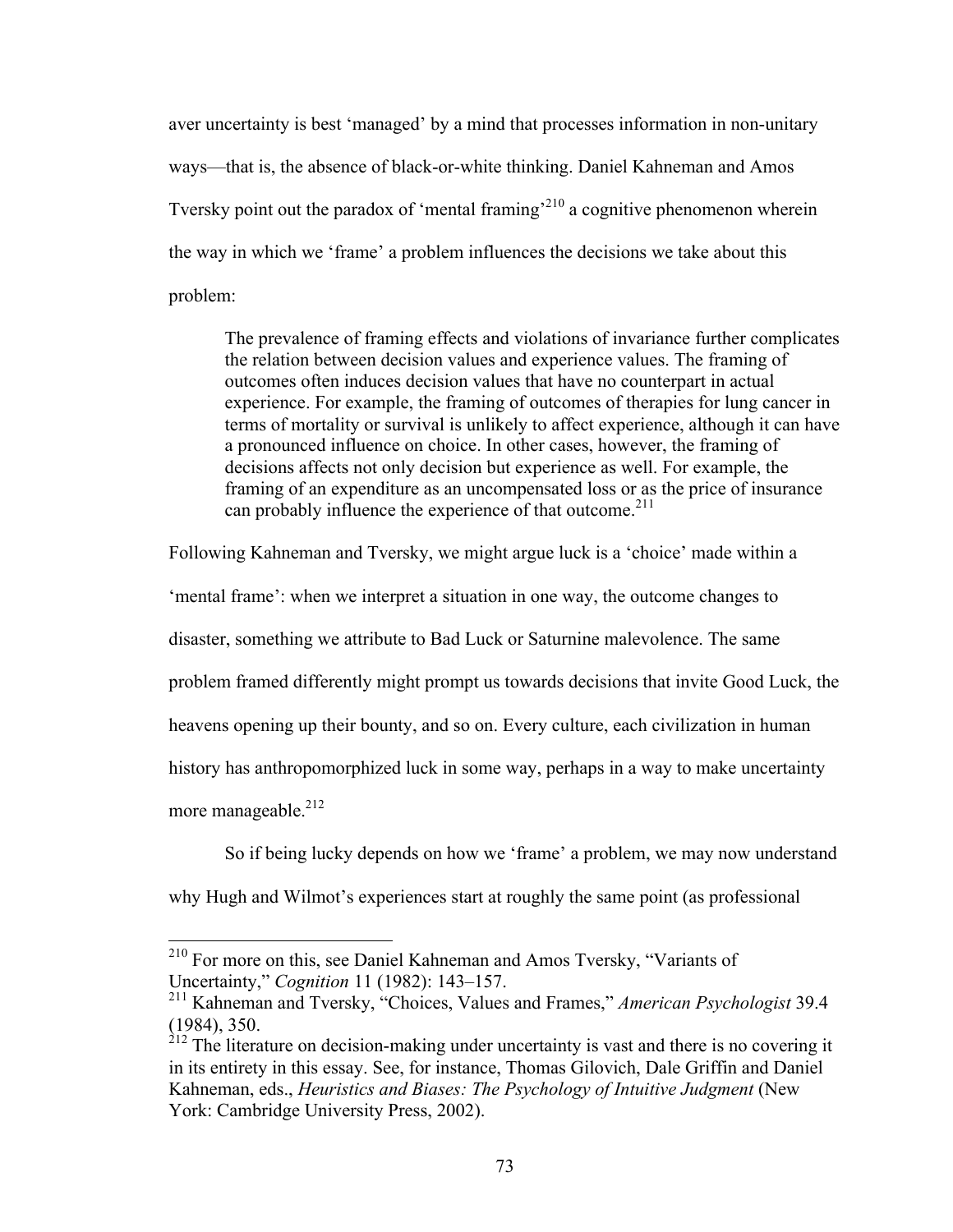writers), but diverge into entirely different trajectories. Where Wilmot sees success as elusive, something to be wrested from an uncaring world, —"I was educated in the belief that the world is blind to merit, continually suffers superior virtue to linger in indigence and neglect<sup> $213$ </sup>—Hugh sees every choice within a frame of positive expectation. For instance, about his decision to practice law, he cogitates:

I persuaded myself that, with respect to law, Turl's reasoning was much too severe and absolute. It was true I could not but own law was much too severe and absolute. It was true I could not but own that law was inclined to debase and corrupt the morals of its practitioners; but surely there were exceptions, and if I pursued the law why should I not be one of them. If therefore the happiness at which I aimed were attainable by this means, I asserted to myself that I had heard no reasons which ought to deter me from practicing the law.<sup>214</sup>

Let us follow, for a moment, Hugh's reasoning. This cognitive process mimics a lawyer's defense—"It was true [that] … but surely …"—but Hugh is his own client ("I persuaded myself"). I mentioned earlier that luck is attracted to a certain *kind* of cognitive and behavioral elasticity. Hugh is willing to reject choices that are inflexible (he says, for instance, "Turl's reasoning was much too severe and absolute") and to pursue what he wants from life ("the happiness which I aimed"). Also present is the incontrovertible optimism that is common to lucky people: "[S]urely there were exceptions … why should I not be one of them." He *knows* the logical objections to a legal career—"that law was inclined to debase and corrupt"—but will 'see' this career only in a context (or mental frame) of *his* choosing—"I asserted to myself that I had heard no reasons which ought to deter me from practicing the law."

 <sup>213</sup> Holcroft, *Hugh Trevor*, 231

<sup>214</sup> Ibid., 257.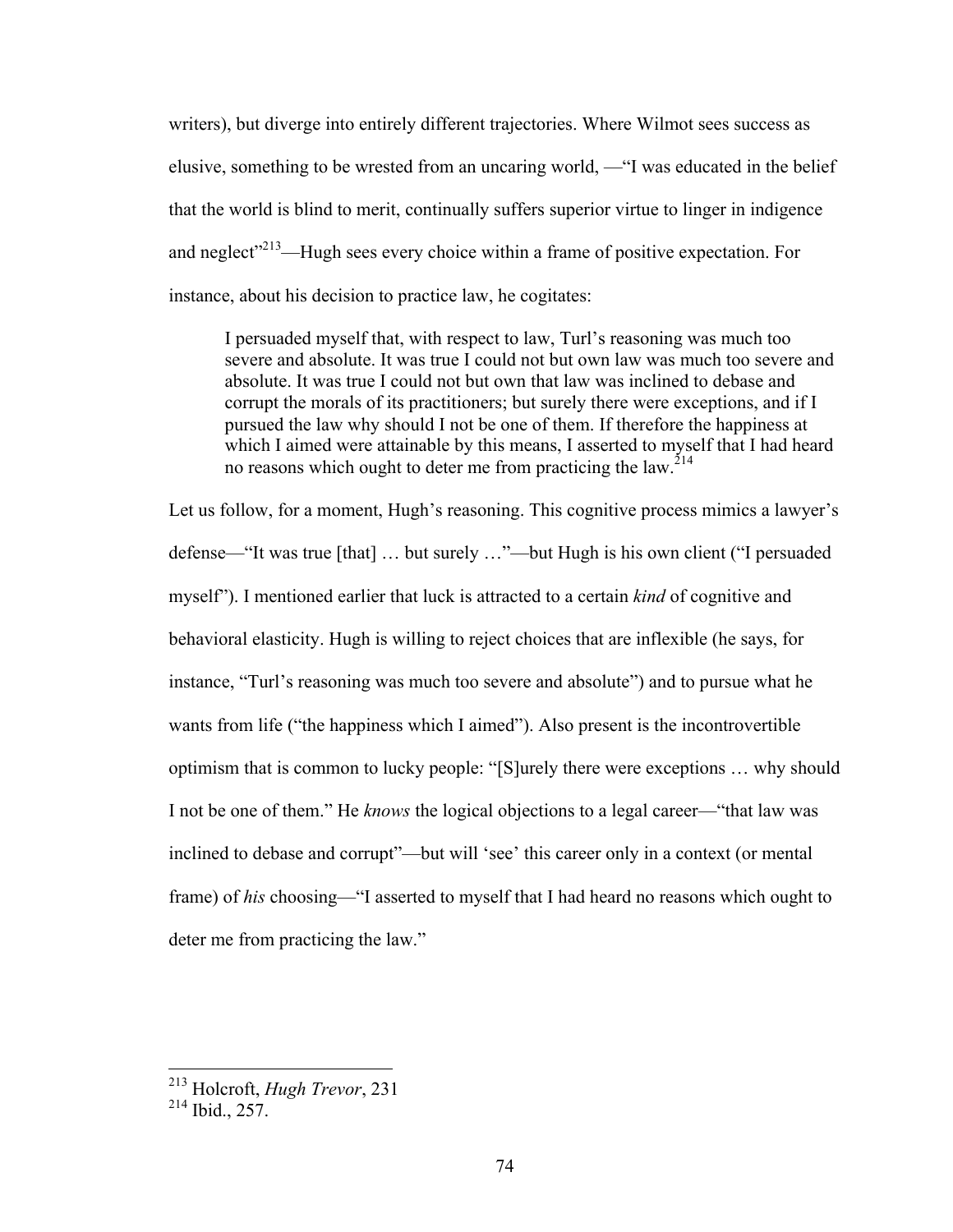# **3. Luck in the 1790s: Or, did we just see a Black Swan?**

The *Cygnus atratus*, or the Black Swan, lives in Australia and Tasmania. For thousands of years, it was believed not to exist simply because no one had seen it. Yet.

Today, a Black Swan means an event with high unpredictability and high impact.<sup>215</sup> No one believes there is any likelihood of its occurrence; yet once it transpires, it changes everything in the future, negatively or positively.216 Because a Black Swan is always associated with a crisis point that reconfigures and overhauls the system.<sup>217</sup> it works very well as a metaphor for the five transformative forces in late eighteenthcentury English society.

A stupendous *thirteen* financial crises<sup>218</sup> occurred between 1701 and 1797, five of them between 1770 and 1797 alone.<sup>219</sup> Revolutionary events in France precipitated

<sup>&</sup>lt;sup>215</sup> The term is attributed to Nassim Nicholas Taleb who writes on the paradox of improbable events in the financial world. He notes: "Our emotional apparatus is designed for linear causality … [even when] reality rarely gives us the privilege of a satisfying, linear, positive progression." Taleb, *The Black Swan: The Impact of the Highly Improbable* (New York: Random House, 2007), 88.

 $216$  Taleb observes, "One of the attributes of a Black Swan is an asymmetry in consequences—either positive or negative." Ibid., 94.

 $217$  This 'system' can be cultural and social, and not just financial.

<sup>218</sup> The term financial 'crisis' (along with 'mania' and 'panic'), alludes to a situation in the financial markets wherein investors try to move their investments from one type of financial asset to another, and frequently from one geographical market to another, *en masse*. This leads to a free fall in the prices of these assets and consequently, institutional and personal bankruptcies. For more on this, see Charles Kindleberger and Robert Z. Aliber, *Manias, Panics and Crashes: A History of Financial Crises* (Hoboken, NJ: Wiley, 2005), 7-32.

<sup>&</sup>lt;sup>219</sup> The classic text on financial instability in eighteenth-century England is T. S. Ashton, *Economic Fluctuations in England, 1700-1800* (Oxford: Clarendon Press, 1959). While financial crises remain phenomena rooted in both financial reality as well as investor perception, Ashton attempts a combination of a quantitative and a qualitative analysis. By charting movements in prices of Bank of England shares, East India Company stock and South Sea company shares, and changes in Bank of England bullion holdings, Ashton concludes that the crisis years were 1701, 1710, 1715, 1720, 1726, 1745, 1761, 1763, 1772, 1778, 1788, 1793, and 1797.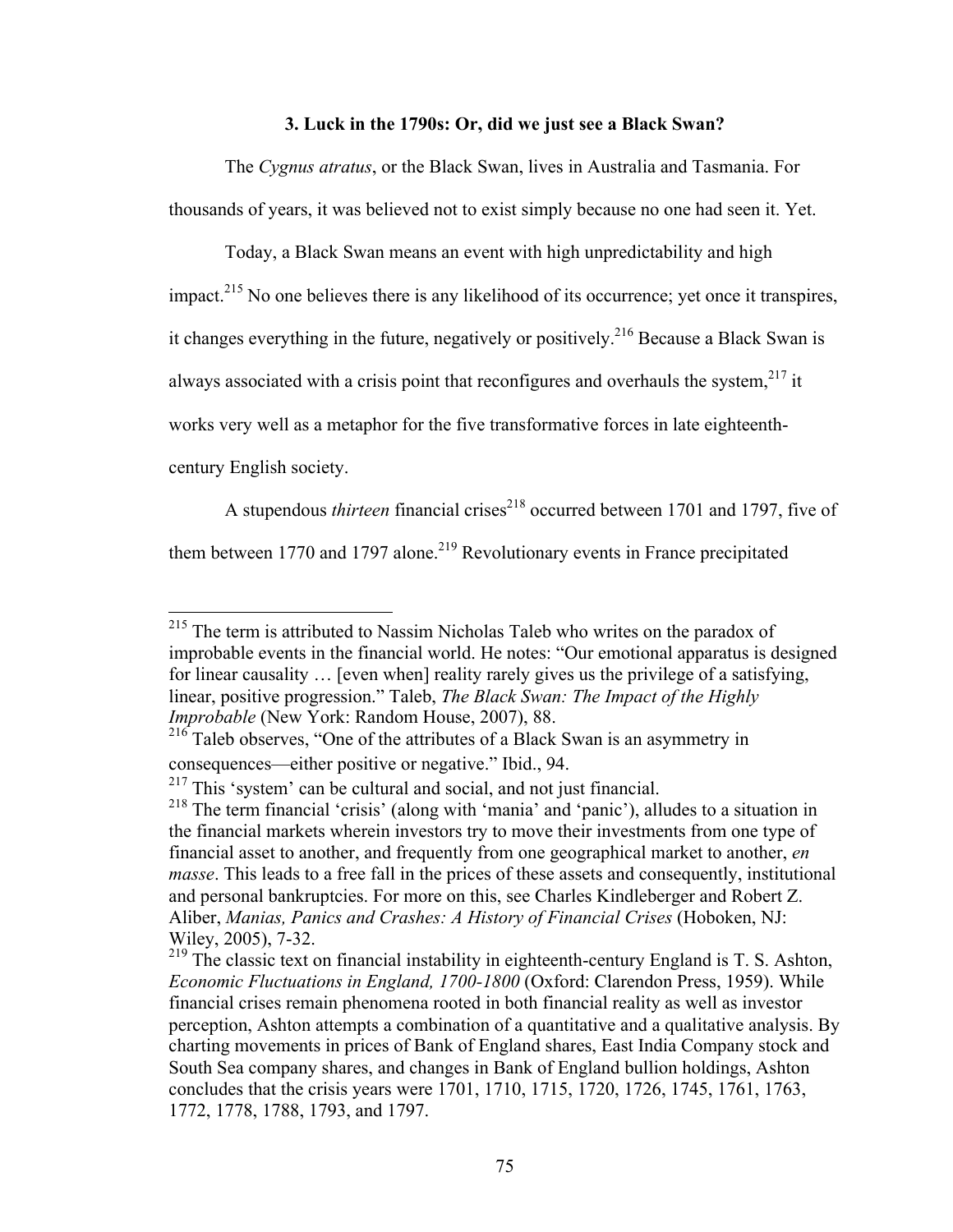apprehension about the scope of the state and led ultimately to the evolution of "a social vocabulary with political consequences."<sup>220</sup> Protracted wars with the American colonies and with France reinforced a sense of unease about the randomness of the future. Early industrialization jumpstarted large-scale urban migration: a demographic and cultural movement from the country to the city with concomitant challenges in navigating a new social ecology. And finally, Britain's colonial empire expanded overseas: the world was suddenly much bigger and even more unknowable for late-eighteenth-century men and women.

Taken together, the impact of these events lingered in the collective consciousness and the zeitgeist of the 1790s. Systemic turbulence is always mirrored in human behavior; we do not live our lives in siloes, hermetically sealed from the world around us. Behavioral economists have long affirmed that we tend to dismiss outliers—seemingly impossible events—and are blind to probability ('this could *never* happen to me') in our assumption of risky economic choices.<sup>221</sup> We believe the past will reliably predict the future, and are hence unprepared, even shocked, when hit by extreme events. Taleb describes this behavioral trait as "a problem with the way we construct samples and gather evidence in every domain. We shall call this distortion a bias, i.e., the difference between what you see and what is there."<sup>222</sup> Human beings are intuitive statisticians: we

 $220$  T.C.W. Blanning observes: "It was after 1789 that words such as 'bourgeois' and 'aristocrat' took on their modern meanings. The linguistic ammunition for the great debates of the nineteenth century was manufactured by the French Revolutionaries—and their opponents." Blanning, "Conclusion: The French Revolution and Beyond," in *The Eighteenth Century: Europe, 1688-1815*, ed. T.C.W. Blanning (New York: Oxford University Press, 2000), 249.

<sup>&</sup>lt;sup>221</sup> For more on how we evaluate risk, see Kahneman and Tversky, "Prospect Theory: An Analysis of Decision under Risk, " *Econometrica*, 47, no. 2 (March 1979): 263-92. <sup>222</sup> Taleb, *Black Swan*, 102.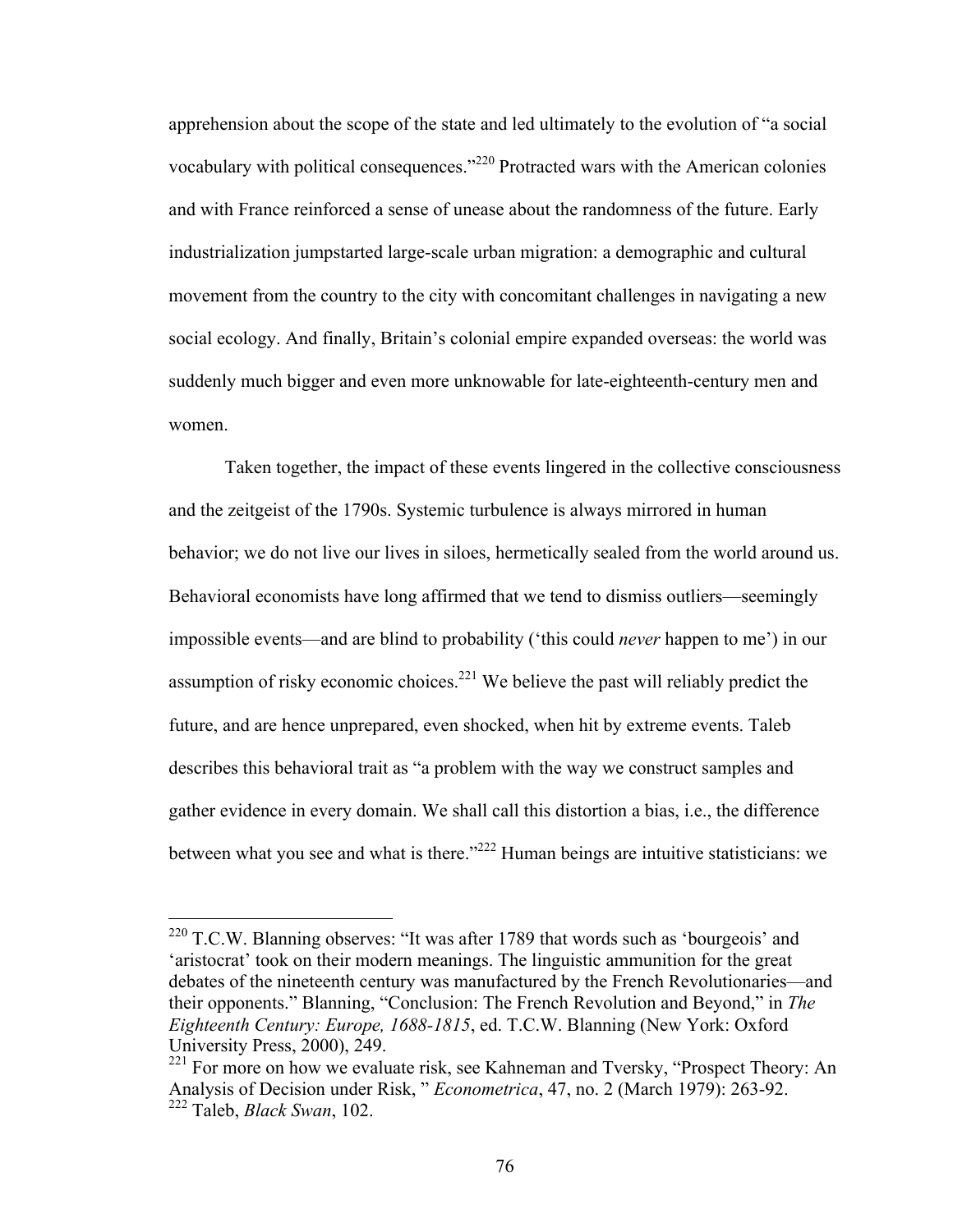share the tendency to collect a small sample, gather evidence, and then draw conclusions that apply to an entire domain of life—a cause-and-effect thinking along the lines of 'if this, then that'. But in the transitional world of the 1790s, there was no longer any way to view, or predict, events through the prism of past experience. The lens had changed. The past no longer matched up to the present.

This brings me back to the Black Swan: taken together, did the five phenomena I mention above constitute the Black Swan event of the 1790s? If so, is the resulting cultural dissonance—a Black Swan *always* leaves dissonance in its wake—correlated with luck? Or, if we ask this question differently, do some people become luckier than others during historical moments of volatility?

To answer this question, let us shift our attention to the ending of *Hugh Trevor.* In its slapdash attempt to tie up loose ends, this ending is ultimately disappointing. Deane laments that "[i]n bringing back [Hugh's uncle] Mr. Elford and setting Hugh comfortably into the society he had been castigating for six volumes, [Holcroft] reduced the conclusion to near-farce."<sup>223</sup> Markley observes that although "such [a happy] ending was typical for the picaresque mode Holcroft was employing, this conclusion obliterates the gravity of the social critique he had developed throughout the work by contradicting the fundamental Godwinian tenet that human affairs are ruled by necessity rather than by mere chance."224

Four Black Swan events occur making this a challenging conclusion for a study of luck. Hugh's morally ambiguous friend Belmont turns out to be the avaricious Wakefield,

<sup>&</sup>lt;sup>223</sup> Deane, "Introduction," xiii.

 $224$  Markley, 16.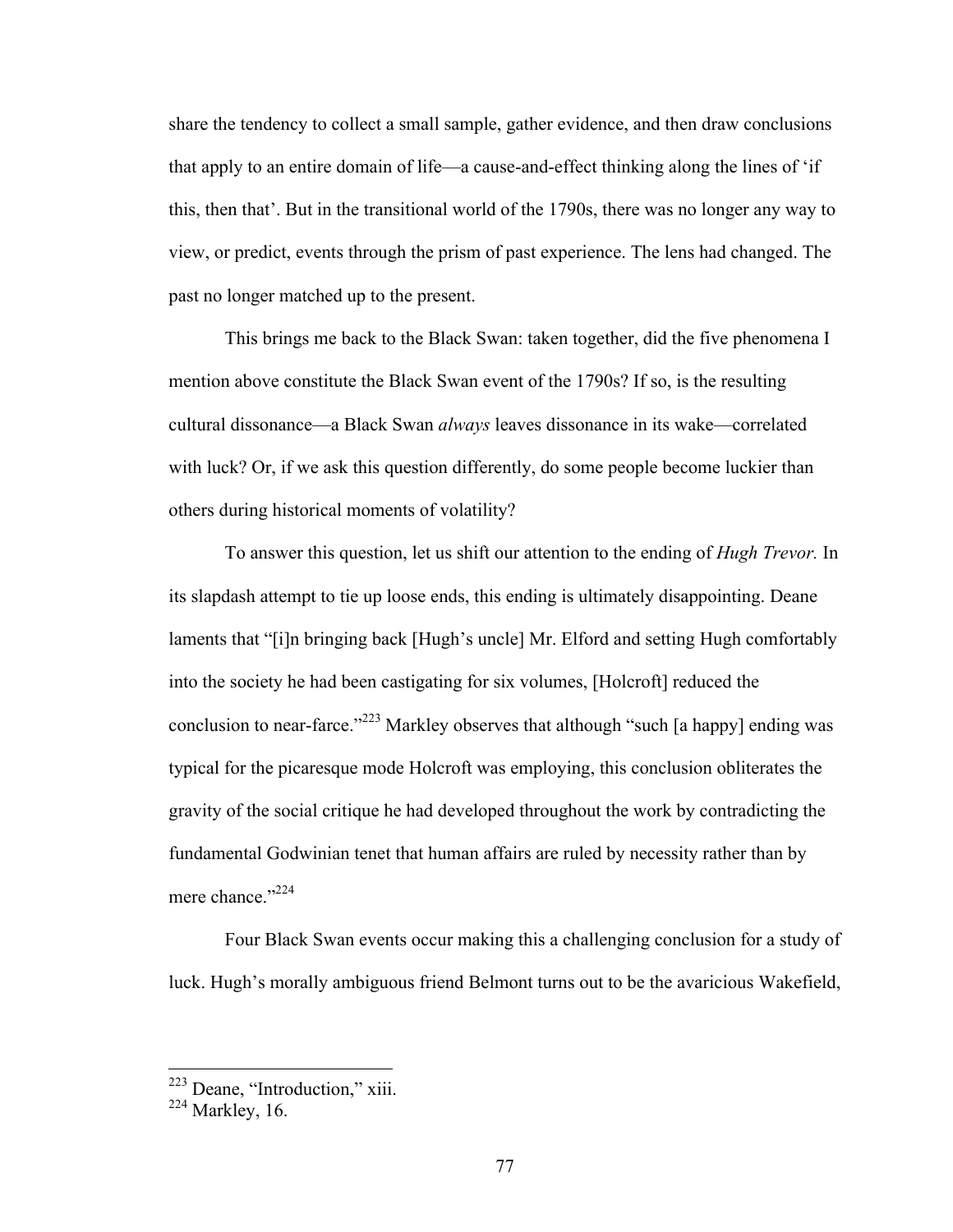Hugh's former stepfather. Secondly, he is an unusually repentant villain who is

unrealistically eager to make amends:

The door opened, and he appeared. "Belmont!" cried I, with surprise. "Why did you announce yourself by the name of Wakefield?"

He stretched out his hand to me, and turned his face aside: then recovering himself replied "The farce is over. ... I have done you various wrongs. My name is Wakefield."<sup>225</sup>

A few pages later, the stranger Hugh has rescued from near death turns out to be the very

uncle who made a "strange departure"<sup>226</sup> in the first volume:

At length [Hugh] exclaimed—'What I have heard, sir, has excited very strange ideas. They seem almost impossible: and yet I am persuaded they are true. Pardon a question which I cannot refrain to ask. Surely I cannot be mistaken! Your name is Elford?'

… 'Speak! Go on! What am I?' 'My uncle!'<sup>227</sup>

And in a final stroke of good fortune, this uncle bequeaths Hugh with a considerable

inheritance:

My difficulties now disappeared. I was the acknowledged heir of a man of great wealth: therefore, I myself am become a great man. … I have not yet forgotten that … the wealth entrusted to my distribution is the property of those whom most it can benefit … Neither have I yet shut my doors on one of my former friends. But I am comparatively young in prosperity. How long I shall be able to persevere in this eccentric conduct time must tell.<sup>228</sup>

This is a problematic ending, not least because Hugh makes seemingly out-of-character

observations: "I was the acknowledged heir of a man of great wealth: therefore, I myself

am become a great man"; and "the wealth entrusted to my distribution is the property of

those whom most it can benefit" followed immediately by "[h]ow long I shall be able to

persevere in this eccentric conduct time must tell." Because the ending features

 <sup>225</sup> Holcroft, *Hugh Trevor*, 488-89.

 $^{226}$  Ibid., 33.

<sup>227</sup> Ibid., 494.

 $228$  Ibid.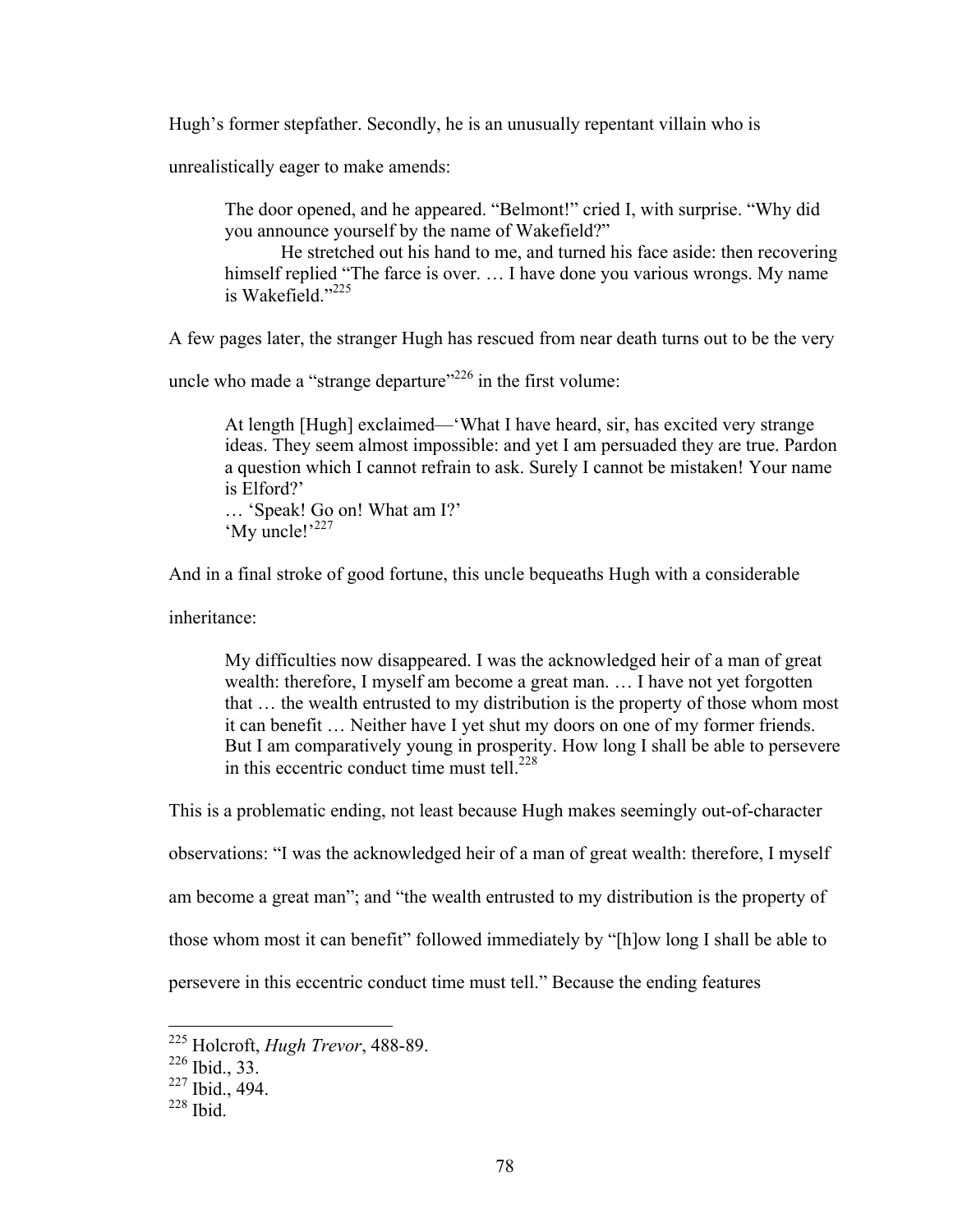contradictions so heavily, including one-too-many life-altering, Black Swan events, it is worth asking whether Holcroft is making a point here: we can never prepare for luck, but we can keep trying to become luckier.

Today, this advice makes complete sense: it is the subtext of every book in the 'Personal Finance' and 'Self-Help' sections of a Barnes & Noble. But is Holcroft giving us the same message, albeit veiled in an overtly political novel? Have we been missing the forest for the trees, hearing Holcroft's roar but not his whisper?

Lennard Davis believes that "all novels are inherently ideological and … have embedded in their structure political statements about the world and our organization of our perceptions about that world."<sup>229</sup> Ultimately, a novel featuring a protagonist who demonstrates ambition, energy and optimism, but attracts good luck *at the very end* of the narrative, carries a few implicit messages. Firstly, personal agency will eventually be rewarded. Secondly, for lasting reform in society, an extraordinary type of individual is needed, with specific personal characteristics.<sup>230</sup> And finally, a society faced with irrational occurrences appearing 'out of the blue'—the Black Swan events of the 1790s need not be brought to its knees by the randomness of it all if only men and women will

 229 Lennard J. Davis, *Resisting Novels: Ideology and Fiction* (London: Methuen, 1987), 224. I want to affirm here that this is *not* Davis's central argument in *Resisting Novels*; rather it is the claim that, as a genre, the novel is reactionary, "by and large preserv[ing] the status quo and defend[ing] against radical aspirations." But, as I see it, Davis complicates his own thesis by statements such as the one I cite in the essay. <sup>230</sup> Hugh clearly embodies these characteristics; consider, for example, his observation

that "[t]he earl and the prelate had both been unprincipled; but the failure was in them, not in me. … I need but mount the rostrum, I need but put pen to paper, and my adversaries would be brought to shame, and mankind taught to do me justice. Incontrovertible facts were in my favor; and to foster doubts and fears would be cowardice, self-desertion, and folly!" Holcroft, *Hugh Trevor*, 178.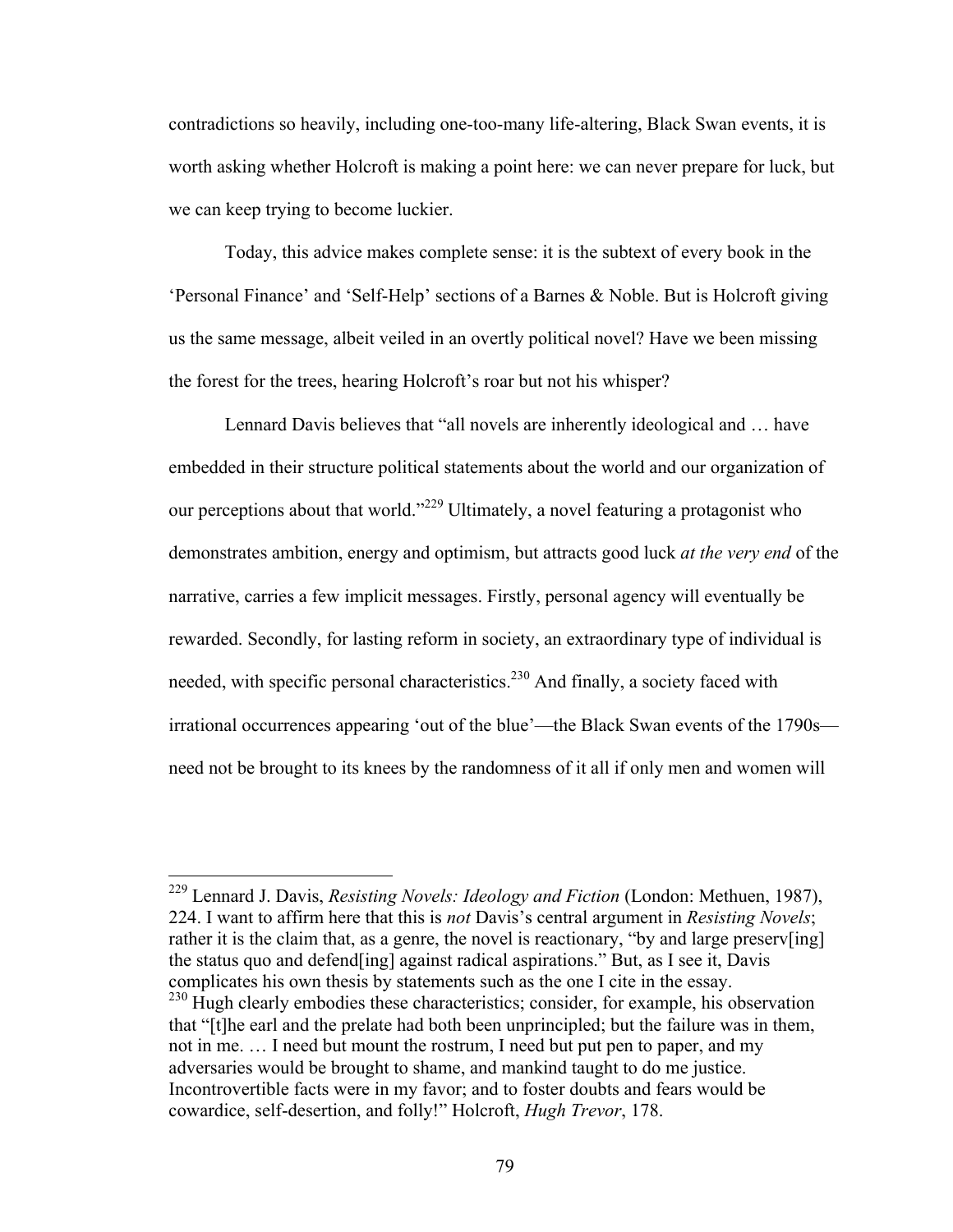work with, not against, uncertainty. Perhaps this is as close as we come to a 'secret formula' on luck for the ages.

Holcroft's self-proclaimed<sup>231</sup> political agenda conceals, like a fortune cookie, an endorsement for personal agency at times of systemic rupture. And were we living during the 1790s, this rupture was not to be scoffed at. Men and women of the late eighteenth century would have seen their lives restructured by the caprice of history. The French Revolution, the Anglo-American and Napoleonic Wars, the constant cessation and rekindling of Anglo-French conflict, domestic sedition and treason trials, a growing antislavery movement, the industrial revolution and rural displacement, a series of financial crises in the stock markets, all taken together would have caused something of an avalanche of turbulence.

Today with the fatigue and the hindsight of history, we see such events in neat linearity. But say you were Holcroft's contemporary reader. You would see, hurtling towards you, a furious snowball of danger, risk and uncertainty. You might ask yourself: is this a Black Swan I see?

Mathematician Joseph Mazur notes that "luck rarely comes without risking the possibility of loss, injury, trouble, vulnerability, ruin, or damage in a universe of opposing chances." Whether knowingly or unknowingly, Holcroft shows us how to play at the game of luck in this 'universe of opposing chances' that may well describe society

<sup>&</sup>lt;sup>231</sup> For example, in a letter dated February 1790, Holcroft writes: The great object I have in view, is not the obtaining of riches, but the power of employing my time according to the bent of my genius, in the performance of some works which shall remain when I am no more—works that will promote the general good. This is a purpose I have so strongly at heart, that I would with pleasure sacrifice ease, peace, health, and life for its accomplishment.

See Verhoeven, "General Introduction," xxi.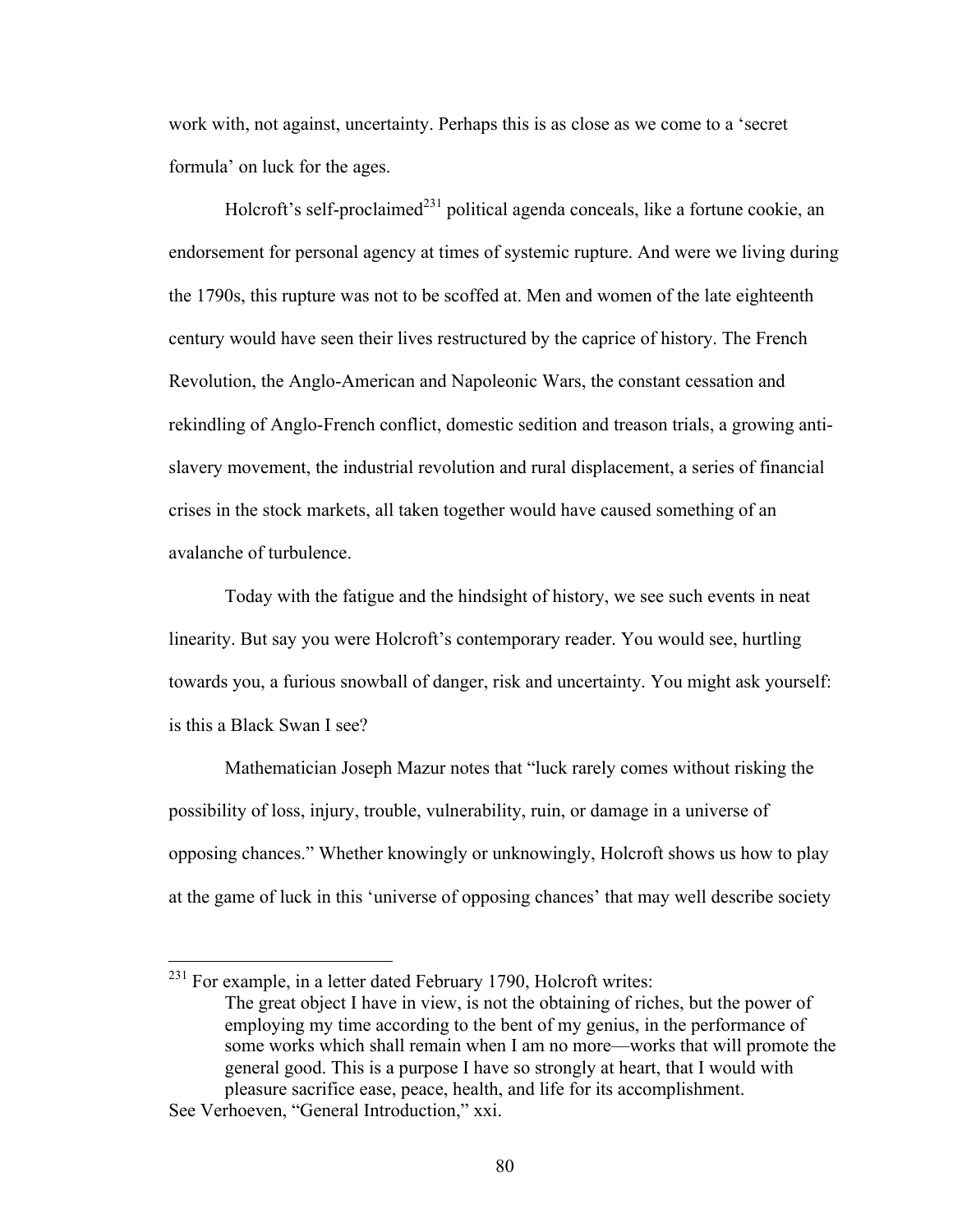in the 1790s. A world of probabilities, and of possibility, lies ahead for Hugh, as it did for Holcroft's readers.

Copyright © Devjani Roy 2013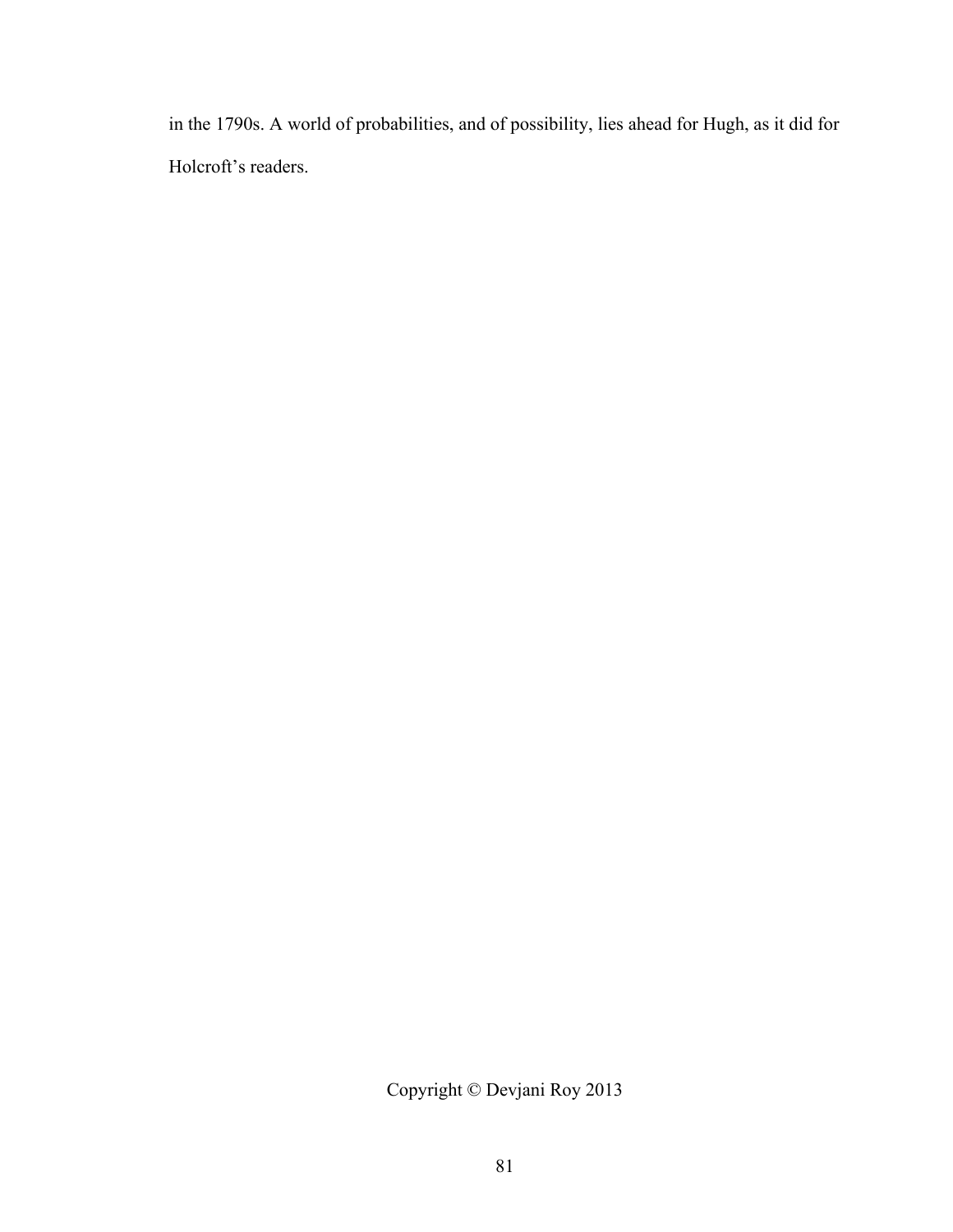### **Chapter 4**

### **Negotiating Money in** *The Wanderer*

Frances Burney's *The Wanderer; or, Female Difficulties* (1814) is a novel about negotiation. In the world of this novel, everyone negotiates. Juliet Granville, the heroine, negotiates economic and, ultimately, personal space for herself in a society which considers her an *arriviste*. In the aristocratic circles of Brighton and Lewes, the women bargain to pay with little or nothing for services they consume. Juliet's French husband, the commissary, negotiates the Bishop's life in exchange for Juliet's inheritance. Negotiation is a complex mix of psychology, strategy, and timing, and Burney's decision to veil her heroine's past for the greater length of the novel adds a layer of mystery and uncertainty to each negotiation.

In the past two decades, scholars have attempted to resuscitate *The Wanderer* from the cruelty of history—specifically, the hostility of its initial reception (this is something I discuss at length below). Claudia Johnson calls the novel "essential reading for feminist literary historians as well as for anyone interested in the culture of revolution and reaction."<sup>232</sup>. Emily Anderson examines Burney's playwriting techniques as transposed into the novel, studying the performance of insensibility by Elinor Joddrell.<sup>233</sup> Helen Thompson argues the novel "elaborates a feminized anteriority of practice unacknowledged by Bourdieu; … in its insistence upon [Juliet's] suspension of interior

 <sup>232</sup> Claudia Johnson, *Equivocal Beings: Politics, Gender, and Sentimentality in the 1790s, Wollstonecraft, Radcliffe, Burney, Austen* (Chicago: University of Chicago Press, 1995), 167.

<sup>233</sup> Emily Hodgson Anderson, "Staged Insensibility in Burney's *Cecilia*, *Camilla*, and *The Wanderer*: How a Playwright Writes Novels," *Eighteenth-Century Fiction* 17 (2005): 645-46.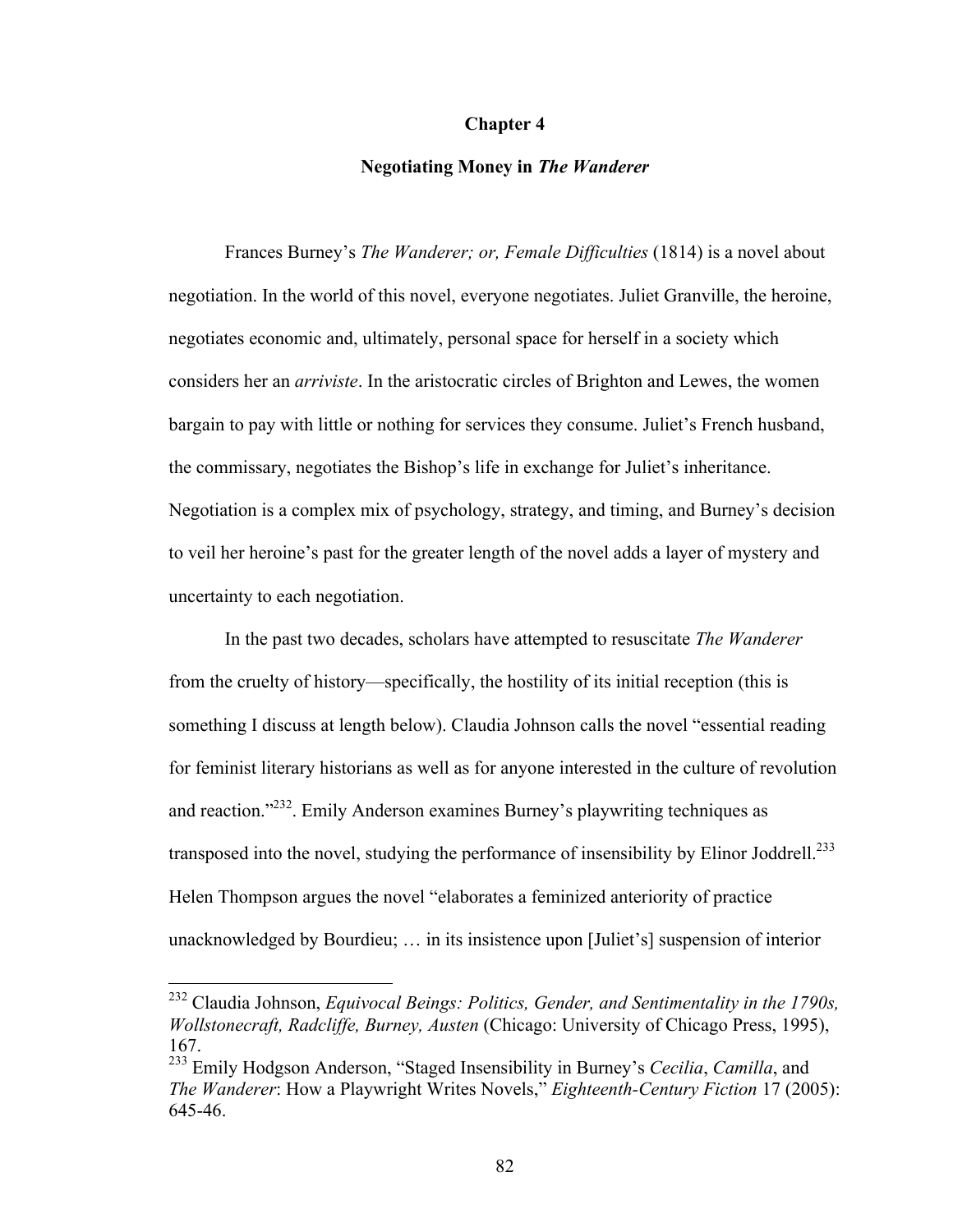and exterior in gesture, *The Wanderer* cannot be contained in a metaphysics of something and nothing."<sup>234</sup> Barbara Zonitch argues that "by attempting to climb the social ladder by her own talents, and thus achieve a respected and perhaps protective identity, Juliet challenges the notion of elevated birth as the only conduit of honor and integrity."<sup>235</sup> While each interpretation speaks for the variety of readings, particularly feminist, that the novel makes possible, the novel's core theme of financial negotiation has been largely unexplored. Reading *The Wanderer* through the lens of negotiation is not only relevant but also imperative to our understanding of what the text means. Juliet/Ellis negotiates consistently and deliberately with the reader as she does with the other characters—for respect, for security, but mostly, for money.<sup>236</sup> My argument is based on the hypothesis that Burney intends for her heroine to demonstrate the influence of human behavior on financial decisions, particularly when such behavior converges with social ascriptions such as status, reputation, and name. Hence, I suggest that *The Wanderer* is a study of negotiation in complex social contexts; negotiation, in my reading, is often messy, emotional, and mired in imperfect perceptions of ourselves and of others.

<sup>&</sup>lt;sup>234</sup> Helen Thompson, "How 'The Wanderer' Works: Reading Burney and Bourdieu," *ELH* 68.4 (2001): 967.

<sup>235</sup> Barbara Zonitch, *Familiar Violence: Gender and Social Upheaval in the Novels of Frances Burney* (Newark: University of Delaware Press, 1997), 115.

<sup>&</sup>lt;sup>236</sup> An associated claim may be that Burney negotiates with the reader too, particularly in her prefatory address "To Doctor Burney" in which she attempts to appropriate respect for the genre of the novel: "Divest, for a moment, the title of Novel from its stationary standard of insignificance … ! It is, or it ought to be, a picture of supposed, but natural and probable human existence. It holds, therefore, in its hands our best affections; it exercises our imaginations; it points out the path of honor; and gives to juvenile credulity knowledge of the world, without ruin, or repentance; and the lessons of experience, without its tears." Frances Burney, *The Wanderer; or, Female Difficulties*, ed. Margaret Anne Doody, Robert L. Mack, and Peter Sabor (Oxford, Eng.: Oxford University Press, 1991), 7. Subsequent references are to this edition.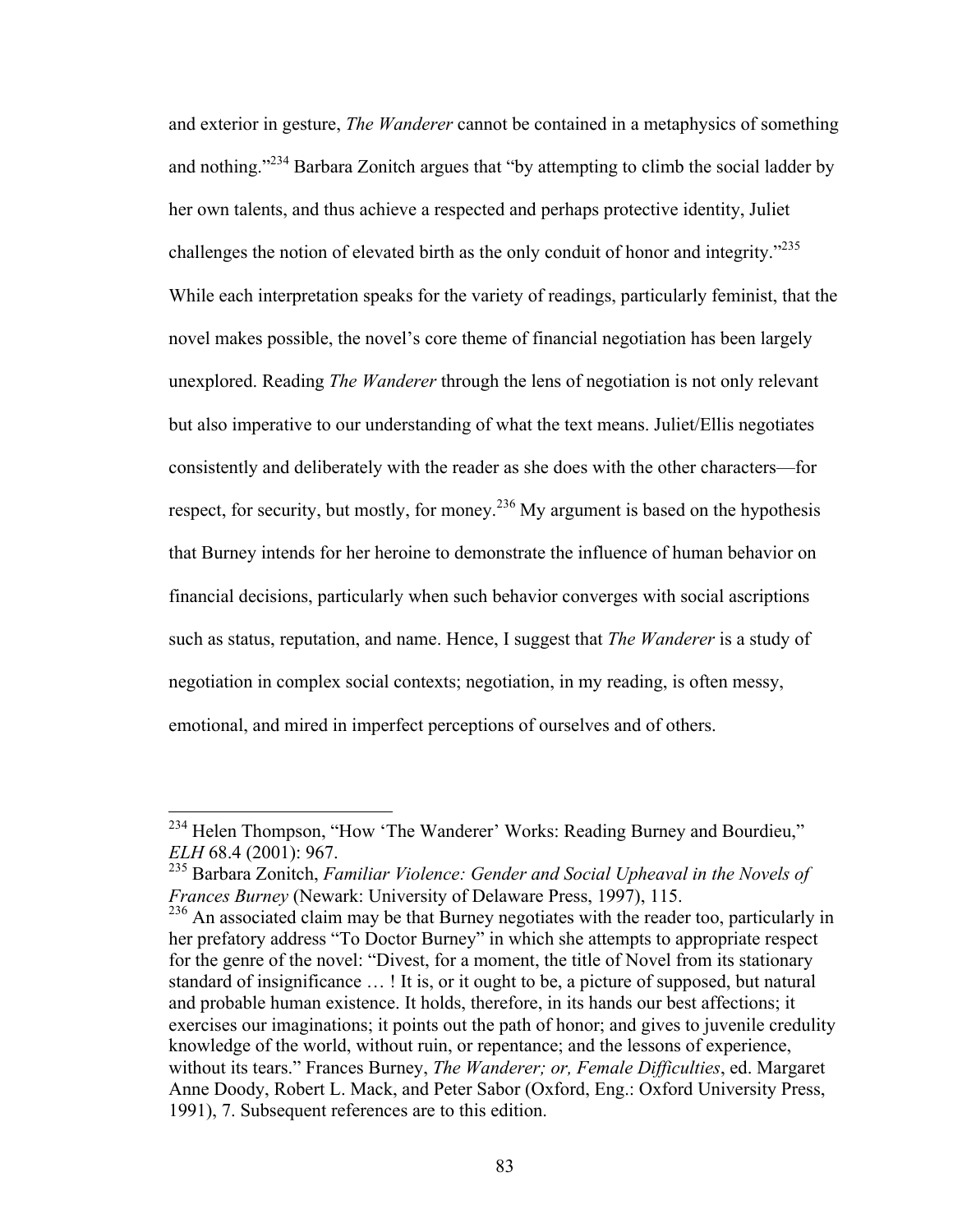Approaching *The Wanderer* as a narrative on financial negotiation, I ask two questions: how do human beings negotiate money in society? And how are such negotiations complicated when one has little or nothing to offer in the bargaining game?<sup>237</sup> I suggest that negotiating money successfully is a function of three variables: what one knows, or the strategic use of information; when one knows, or a tactical application of timing; and who one knows, or one's social connections. I use the term, negotiation, in its broadest sense, as an act of strategic thinking that expresses itself in economic behavior. I examine the theoretical choices underlying this framework in a section below.

While I examine many characters in the novel, I focus on Juliet and her negotiation strategies. I assert that successful negotiation, in any area of life but especially one's financial life, requires not only personal agency but also an understanding of human behavior, especially of the mental models that underlie negotiation. In *The Wanderer*, Juliet's strategy for negotiating money is a game of planned decision-making; the outcomes for her depend on the actions of others. Ultimately, the novel posits that negotiating money successfully incorporates thinking, often imperfectly, about the thinking of others who are our co-participants in social life.

This chapter is divided into five sections: the first explains the theoretical context of the essay; the second section, "What one knows," examines the significance of information in the novel; the third section, "When one knows," discusses the importance

<sup>&</sup>lt;sup>237</sup> I use the terms "negotiation," "bargaining," and "game" to imply situations with one or more participants (or "players," as they are called in classical game theory) wherein the strategy of one affects the strategy of all. Hence Juliet, as a player in the "game" of this novel, must adapt to and adjust her strategy and her thinking, to the choices of others. "Negotiating money" is thus an act of strategic thinking.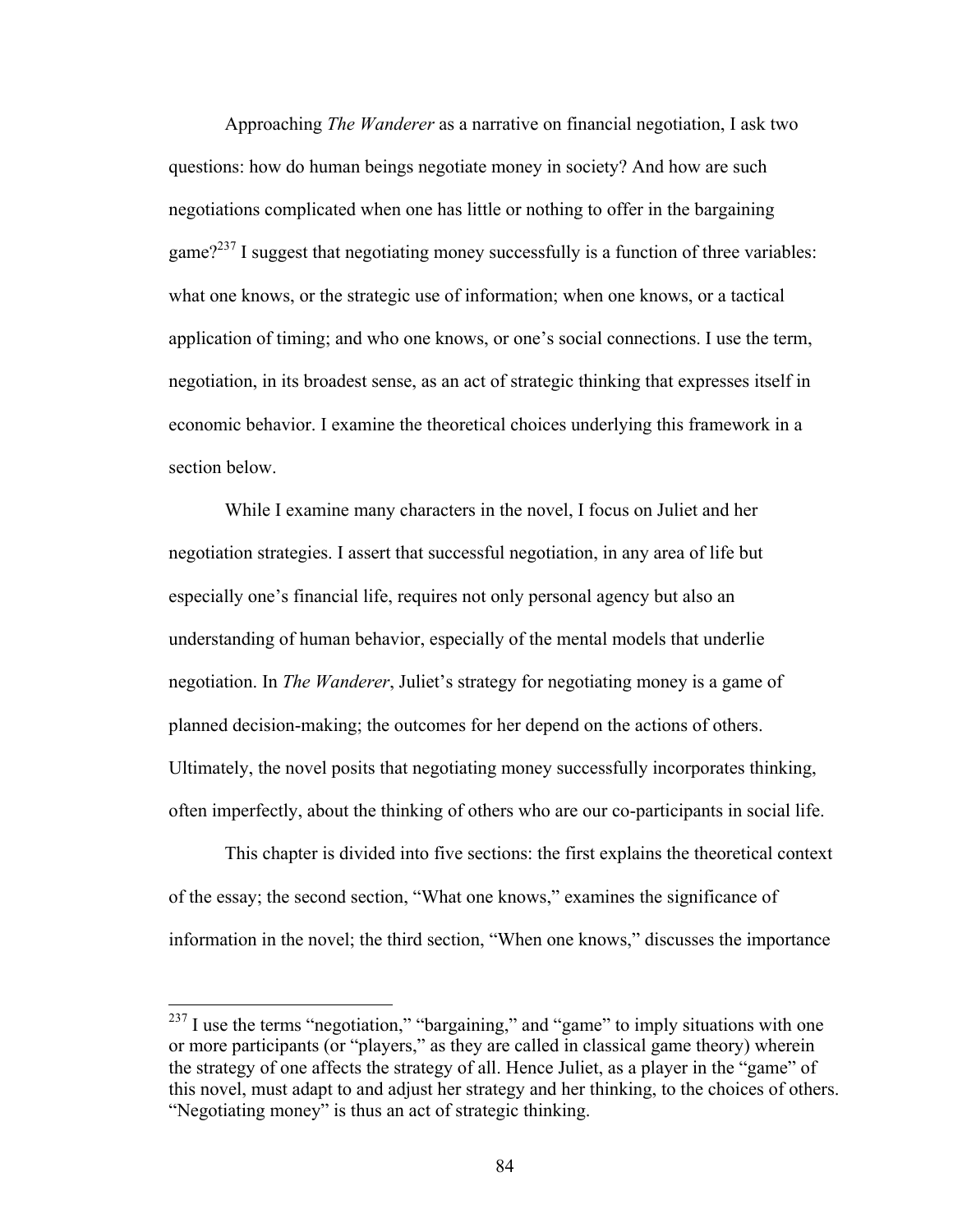of timing. In the fourth section, "Who one knows," I analyze the influence of social connections. A final section, "Trust and Information," ties together the various sections by showing the impact of trust (or its lack) on the power to negotiate. A definition of the term "negotiating money" is important here as is my use of the term "game," both of which I use throughout this chapter. In the section that follows, I examine both terms at length.

Classical economic theory is based on a single unifying claim: that the individual makes consistently rational decisions that serve always to maximize the attainment of economic resources. This normative perspective—it propounds a "norm" of human behavior that exists only in theory—opens up an interesting paradox. Since men and women are rarely consistent, either in rationality or in their economic choices, the pursuit of money—"negotiating money" is the term I use—becomes, literally, a negotiation of the boundaries of human rationality.<sup>238</sup> Hence, in my argument, money becomes a trope to examine the ways in which human behavior elides with economic reward, and the complexities that inhere in this elision. In other words, Juliet's determined pursuit of economic independence reveals a number of psychological insights into how men and women—irrational, unpredictable, and emotional—think *and feel* about money.

My use of the term "game" is drawn from economics, in particular, the sub-field of game theory. Economist Colin Camerer describes a "game" as a scenario consisting of strategic interactions in which "a person … must anticipate what others will do and what

 $^{238}$  I use this term in a purely economic sense, tracing it to mid twentieth-century economist Herbert Simon. He describes "bounded rationality" thus: "The capacity of the human mind for formulating and solving complex problems is very small compared with the size of the problems whose solution is required for objectively rational behavior in the real world—or even for a reasonable approximation to such objective rationality." Herbert Simon, *Models of Man* (New York: Wiley, 1957), 198.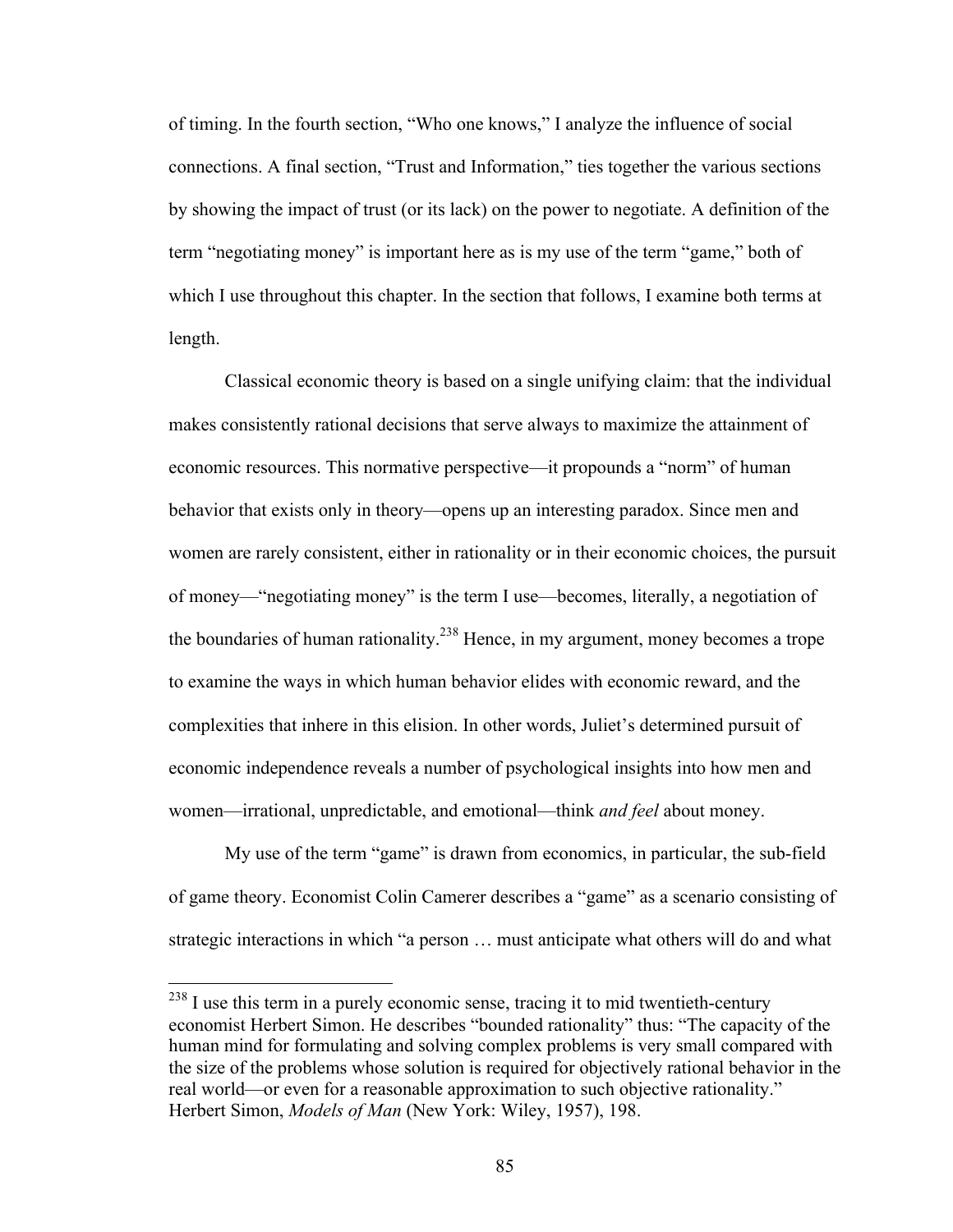others will infer from the person's own actions. A game is a mathematical x-ray of the crucial features of these situations. A game consists of the 'strategies' each of several 'players' have, with precise rules for the order in which players choose strategies, the information they have when they choose, and how they rate the desirability (or 'utility') of resulting outcomes."<sup>239</sup> Game theory thus provides a framework for strategic thinking about the thinking, and ultimately, the behavior of others.

*The Wanderer* narrates the story of a female French refugee who climbs on board a boat on which a group of English passengers are escaping from France to England by stealth. Among this microcosm of English society, she differentiates herself by her anonymity, an indeterminate racial history (although she is later revealed to be white), and "manners [that] are an incontrovertible guarantee of quality."<sup>240</sup> Once in England, she is determined to acquire economic independence and the modicum of dignity she hopes it will bring. For four of five volumes of this expansive work, she is called, first 'L.S.,' and then 'Ellis,' until revealed to be a rich aristocratic lady named Juliet Granville, who has been compelled to escape France during the Reign of Terror due to a forced marriage. The novel finds resolution in a somewhat awkward 'happy ending,' but not before Burney examines critical issues related to the complexities that inhere in financial uncertainty.

*The Wanderer* begins with a negotiation, as Juliet makes her first bargain, "imploring, in the French language, pity and admission" into the small boat in which a mixed group of English passengers are escaping "the dire reign of the terrific

 <sup>239</sup> Colin F. Camerer, *Behavioral Game Theory: Experiments in Strategic Interaction* (Princeton: Princeton University Press, 2003), 2.

<sup>&</sup>lt;sup>240</sup> Thompson, "How 'The Wanderer' Works," 971.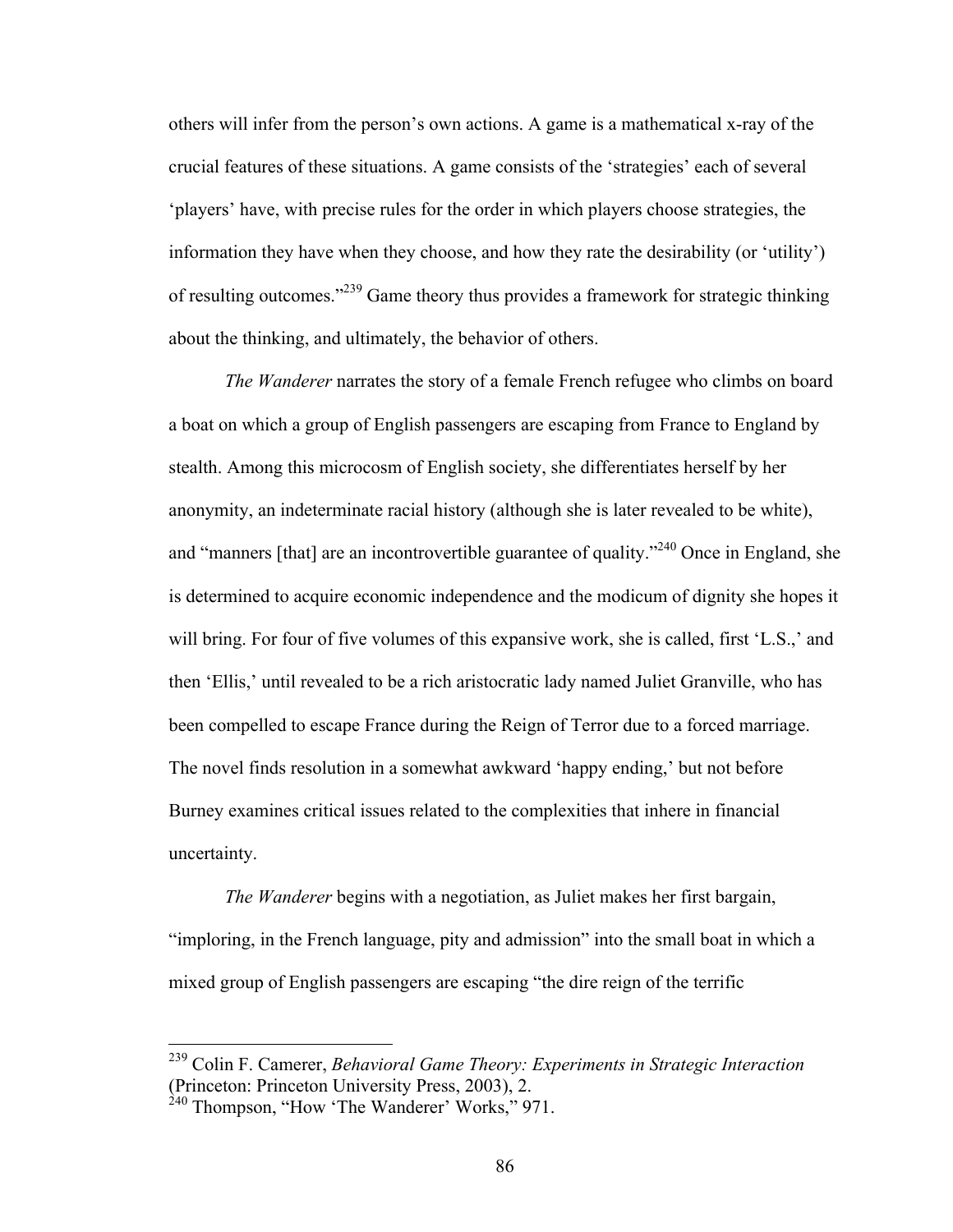Robespierre" to sail to England in the dead of the night.<sup>241</sup> Her initial promise to "pledge" myself for the cost and the consequence" carries undertones of the language of insurance and underwriting, except that it proves to be an empty promise.<sup>242</sup> In this new country, there is no insurance for an impoverished émigré who has lost her purse, her identity, and even her name. According to Johnson, Juliet "poses fundamental questions about a woman's place in society."<sup>243</sup> For the remainder of the novel, she is in constant movement: from house to house, from place to place, from profession to profession, always bargaining for economic space in a society that is barely willing to grant her physical space.<sup>244</sup> Burney's somewhat conventional ending of love, marriage, and wealth restored fails to satisfy the tedium of a novel "full of difficulties created out of nothing," and contemporary reviewers were quick to deride the novel. $245$ 

Published in 1814 at the tail end of the Napoleonic Wars, *The Wanderer's*

preoccupation with Robespierre's Reign of Terror makes for a work that often appears

dated, and creates the distinct impression its creator is out of touch with a changed

political ethos. Burney alludes to as much in her dedication to the novel, saying, "I had

 <sup>241</sup> Burney, *Wanderer*, 11.

 $242$  Ibid.

<sup>243</sup> Johnson, *Equivocal Beings*, 167.

<sup>&</sup>lt;sup>244</sup> Burney's life, during the period of the novel's composition, mirrors the life of her heroine: an exiled woman who is constantly on the move. Margaret Doody notes that General D'Arblay wanted his family with him in France, so "Frances and her son had to pack up and go … in a quick and chaotic removal in April 1802. … The proposed year abroad extended to ten years. The exile Burney had tried to avert had come upon her." Margaret Anne Doody, *Frances Burney: The Life in the Works* (New Brunswick, NJ: Rutgers University Press, 1988), 288, 289.

<sup>245</sup> The phrase is William Hazlitt's, and in his anonymous piece for the *Edinburgh Review*, he reviews Burney's work after examining that of Cervantes, LeSage, Fielding, Sterne, Smollett, and Richardson. He articulates frustration with the meandering plot of the novel, saying, "The reader is led every moment to expect a denouement, and is as constantly disappointed on some trifling pretext." [Hazlitt, William]. *Edinburgh Review*, 24 (Feb. 1815), 337.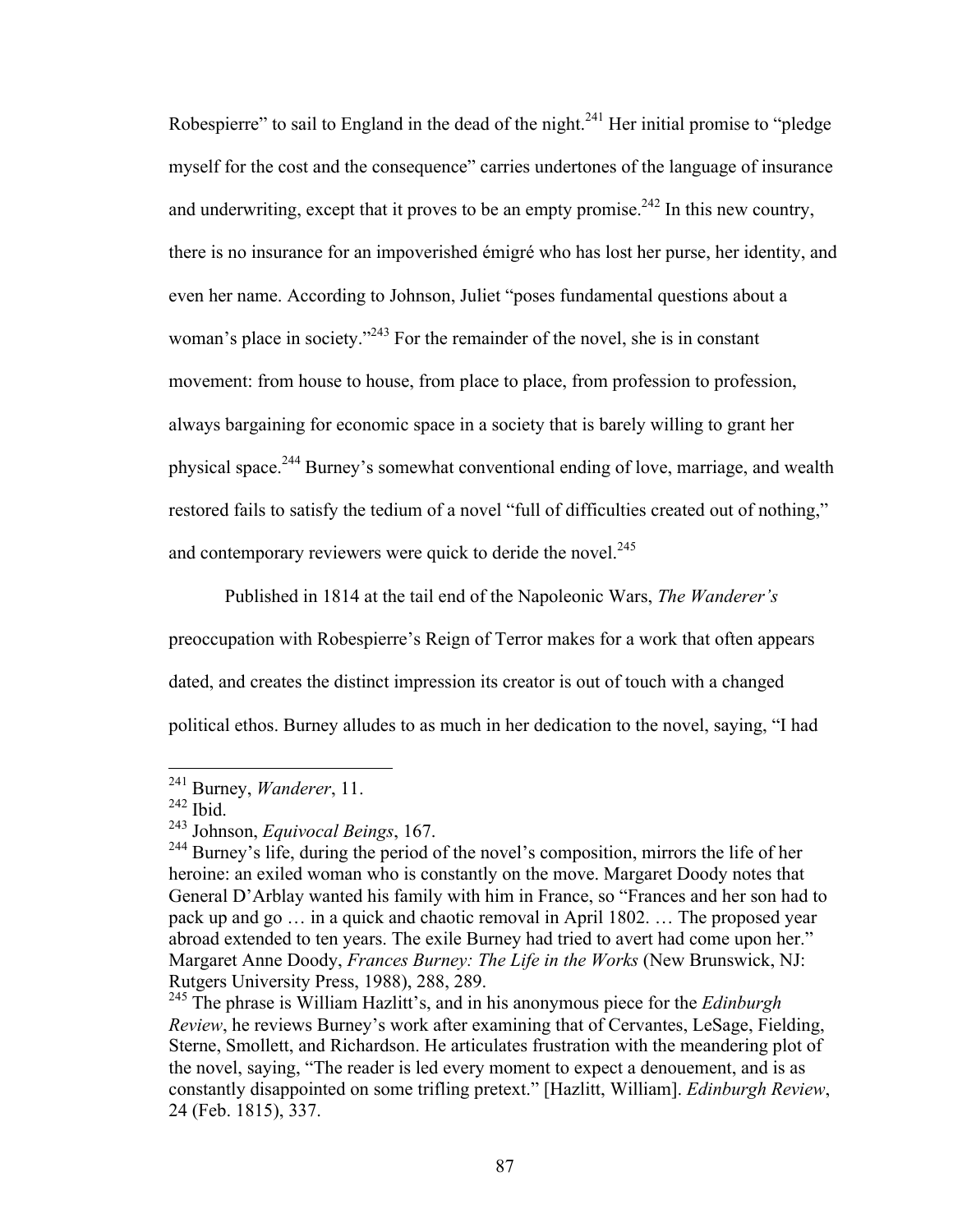planned and begun it before the end of the last century! but the bitter, and ever to be deplored affliction [of the death of her sister, Susan, in January 1800] … cast it from my thoughts, and even from my powers, for many years."<sup>246</sup> William Hazlitt, one of her gentler critics, acknowledges he is "sorry to be compelled to speak so disadvantageously of the work of an excellent and favorite writer; and the more so, as we perceive no decay of talent, but a perversion of it."<sup>247</sup> John Croker writing in the *Quarterly Review* notes caustically that *The Wanderer* "which might be expected to finish and crown her literary labors, is not only inferior to its sister-works, but cannot, in our judgment, claim any very decided superiority over the thousand-and-one volumes with which the Minerva Press inundates the shelves of circulating libraries, and increases, instead of diverting, the ennui of the loungers at watering places."<sup>248</sup> All through the nineteenth century and for most of the twentieth, the novel never recovered from the opprobrium of this initial attack.

#### **1. Theoretical Framework**

As in previous chapters, my inquiry into "negotiating money" emerges from my interest in behavioral economics and its disciplinary constituents. Whereas the preceding chapters use conceptual models from research on trust and probability theory, this chapter will draw upon research on negotiation. More specifically, it is influenced by two disciplines: the first is game theory and the other, negotiation theory. Both are also subfields within the larger discipline of economics. Each provides an independent framework for examining strategic decision-making and strategic thinking, behaviors practiced by

 <sup>246</sup> Burney, *Wanderer*, 4.

<sup>247</sup> Hazlitt, "Review of *The Wanderer*," 338.

<sup>248</sup> John Wilson Croker, "Review of *The Wanderer*, by Frances Burney," *Quarterly Review* 11.21 (1814): 124.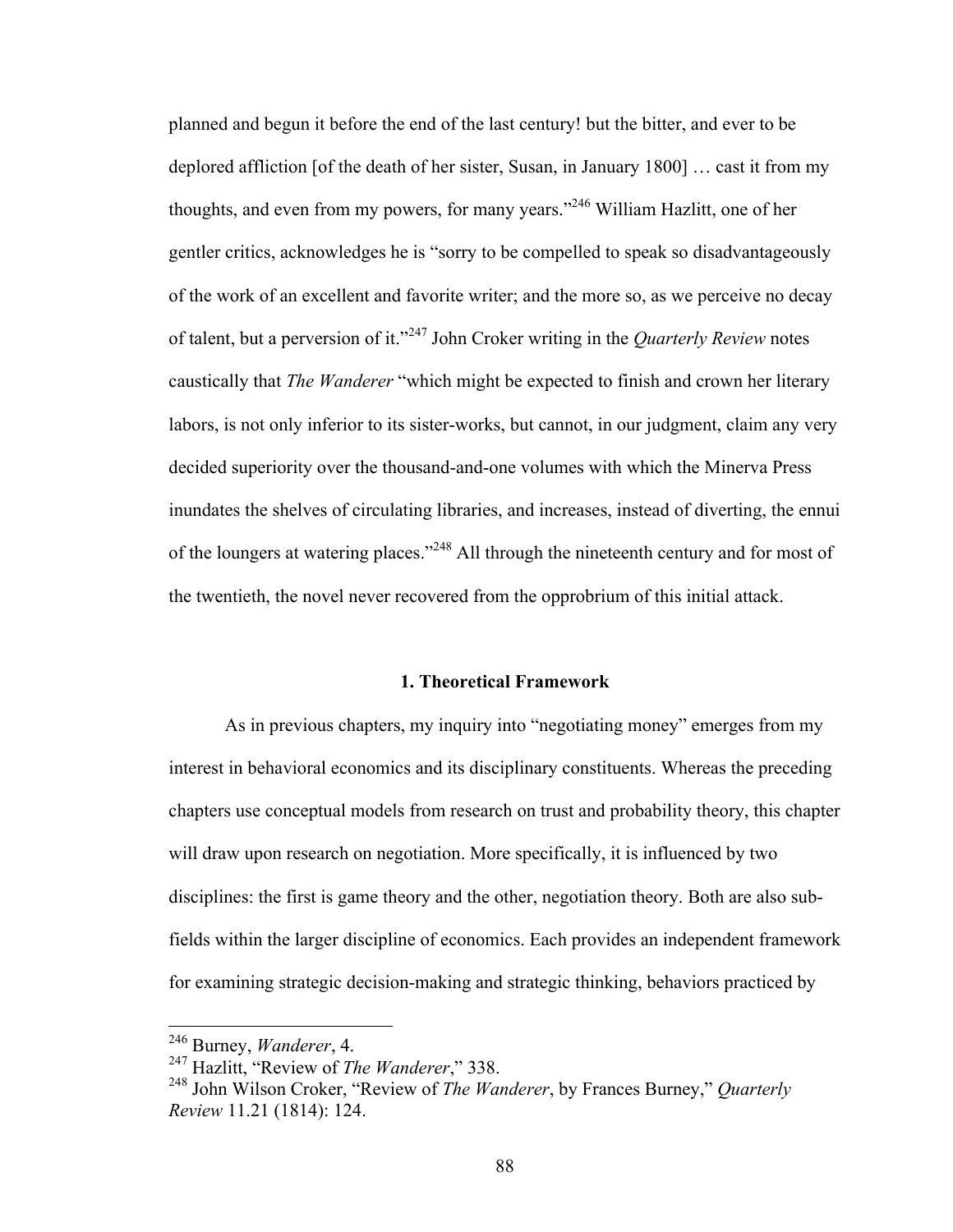Juliet throughout the novel. According to Ilhan Geçkil and Patrick Anderson: "Behavior that involves … interactive decision-making is called strategic, and the set of actions and moves by each player with respect to others, given the rules of the game is called strategy."<sup>249</sup> An inquiry into economic behavior through the lens of strategic interactions—situations in which an individual's action affects but is also dependent on the actions of others—is germane to my reading of *The Wanderer*, which I appraise as a text on decision-making under conditions of lack of information and depleted economic power. My larger argument, that *The Wanderer* is a text on financial negotiation, is based on my claim that the English society of *The Wanderer* is the perfect economic microcosm in which to explore game theoretic choices as they apply to money.

Classical economics is based on a normative model of human behavior, arguing that the individual is rational and acts only in a manner that maximizes self-interest; in practice, however, human beings often act in ways that are inconsistent with this theoretical position. Game theory attempts to forecast, and often to quantify, how individuals will act in situations in which they can compete, collaborate or do both, in the face of absent or inadequate information. A 'game' is a term to describe any strategic interaction between one or more parties (or 'players' as game theorists call them).

Although human beings have always used game theoretic principles in evaluating strategy in situations of interdependence—politics, war, contractual agreements—since the dawn of history, as an academic discipline, game theory's origins go back to the early twentieth century. In 1944, John von Neumann and Oskar Morgenstern published *Theory of Games and Economic Behavior*, wherein they examined 'zero-sum' games: strategic

 <sup>249</sup> Ilhan Kubilay Geçkil and Patrick L. Anderson, *Applied Game Theory and Strategic Behavior* (Boca Raton: CRC Press, 2010), 10.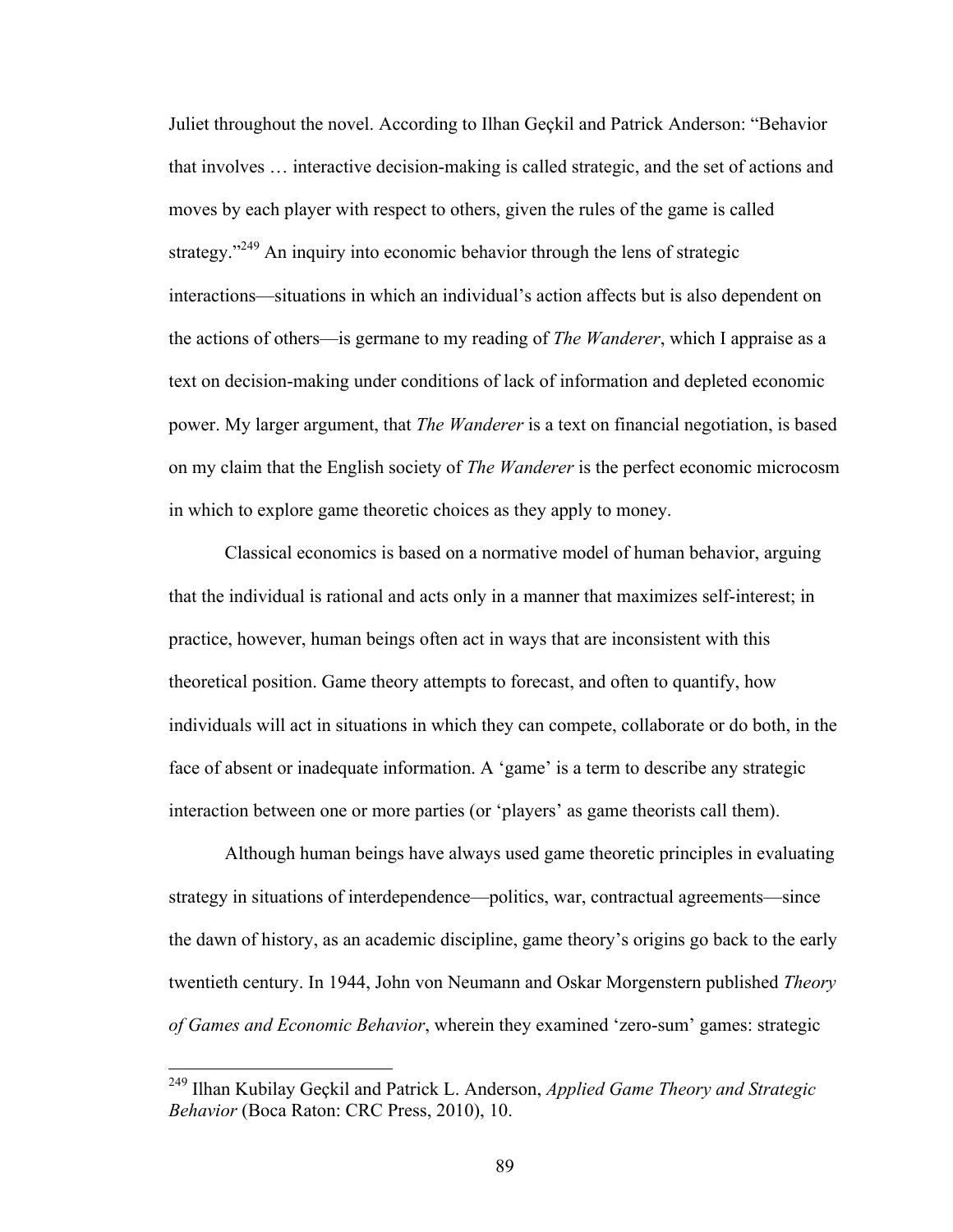interactions in which both parties (or 'players,' as game theory calls them) competed with one another with only one outcome—victory or loss. More realistic to human society, however, is an outcome that involves rivalry but also common interests and collaboration. Hence, beginning with the 1950s, economists John Nash, Reinhard Selten, and John Harsanyi, among others, proposed mathematical frameworks to forecast the outcomes (also called 'payoffs') and 'moves' (or actions) of complex multi-player games.

Game theory, in keeping with classical economics, does not concede a place to emotions—anxiety, loss, love—and yet, human existence is synonymous with these.<sup>250</sup> To explain how thinking *and* feeling human beings negotiate for economic resources, I draw from negotiation theory and research. Howard Raiffa's classic, *The Art and Science of Negotiation* (1982), posits that effective negotiation is the consequence of a realistic understanding of the behavior of the other party. Purely rational strategies of negotiation—game theory, for instance, is based on an assumption of complete rationality—rarely work since human beings do not simply *think* their way through strategic scenarios. In my essay, I follow the decision perspective of negotiation, based on a belief that human behavior, inseparable from its characteristics of bounded

<sup>&</sup>lt;sup>250</sup> The field of behavioral economics attempts to reconcile social and cognitive psychology with economic behavior; but we can trace this line to Adam Smith. In *The Theory of Moral Sentiments*, for instance, he argues: "[W]e suffer more … when we fall from a better to a worse situation, than we ever enjoy when we rise from worse to a better." Adam Smith, *The Theory of Moral Sentiments* (1759), ed. D.D. Raphael and A.L. Macfie (Oxford: Clarendon Press, 1976), 213. Colin Camerer and George Lowenstein note: "In the early part of the twentieth century, the writings of economists such as Irving Fisher and Vilfredo Pareto still included rich speculations about how people feel and think about economic choices. Later, John Maynard Keynes appealed frequently to psychological insights, but by the middle of the century discussions of psychology had largely disappeared." Colin F. Camerer and George Loewenstein, "Behavioral Economics: Past, Present, Future," in *Advances in Behavioral Economics*, ed. Colin F. Camerer, George Lowenstein, and Matthew Rabin (Princeton: Princeton University Press, 2004), 6.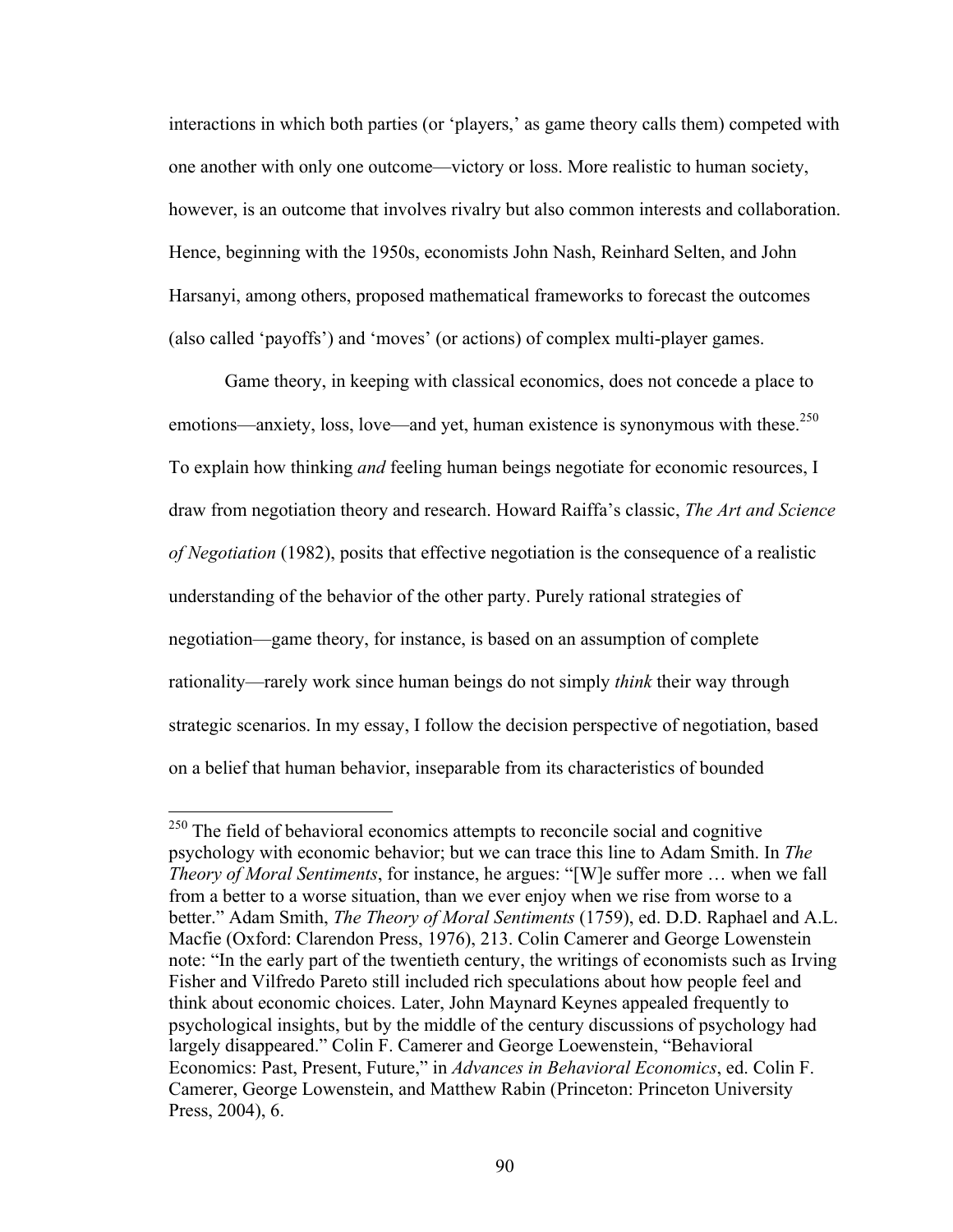awareness and bounded rationality, informs negotiation decisions. According to Max Bazerman and Dolly Chugh: "The decision perspective to negotiation seeks to understand how negotiators actually make decisions, with a specific focus on the systematic ways in which decision makers deviate from optimality or rationality. Behavioral decision researchers assume that people attempt to act rationally, but are bounded in their ability to achieve rationality."<sup>251</sup> The term "bounded awareness" alludes to "an individual's failure to 'see' and use accessible and perceivable information while 'seeing' and using other equally accessible and perceivable information."252 In other words, we are selective, and limited, in the manner we use information. "Bounded rationality" implies a similar limit to human rationality: the individual negotiates in ways that are often unpredictable, inconsistent, or depend on overly simplistic cognitive heuristics, thereby showing a gap between normative behavior and actual behavior.

My use of these two seemingly diverse fields—game theory and negotiation theory—has been motivated by the fact that both provide a theoretical framework to understanding the same human endeavor: strategic decision-making. *The Wanderer* is, in my reading, a study of precisely such strategic decision-making in action, exacerbated by conditions of uncertainty and risk. To evaluate Juliet's attempts to negotiate greater economic resources, we must also appraise the situations she encounters, with their sophisticated interplay of presumed rationality with human inconsistency, emotion, and preconceptions—all qualities of the human condition.

<sup>&</sup>lt;sup>251</sup> Max H. Bazerman and Dolly Chugh, "Bounded Awareness: Focusing Failures in Negotiation," in *Negotiation Theory and Research*, ed. Leigh L. Thompson (New York: Psychology Press, 2006), 7.

 $252$  Bazerman and Chugh, 6.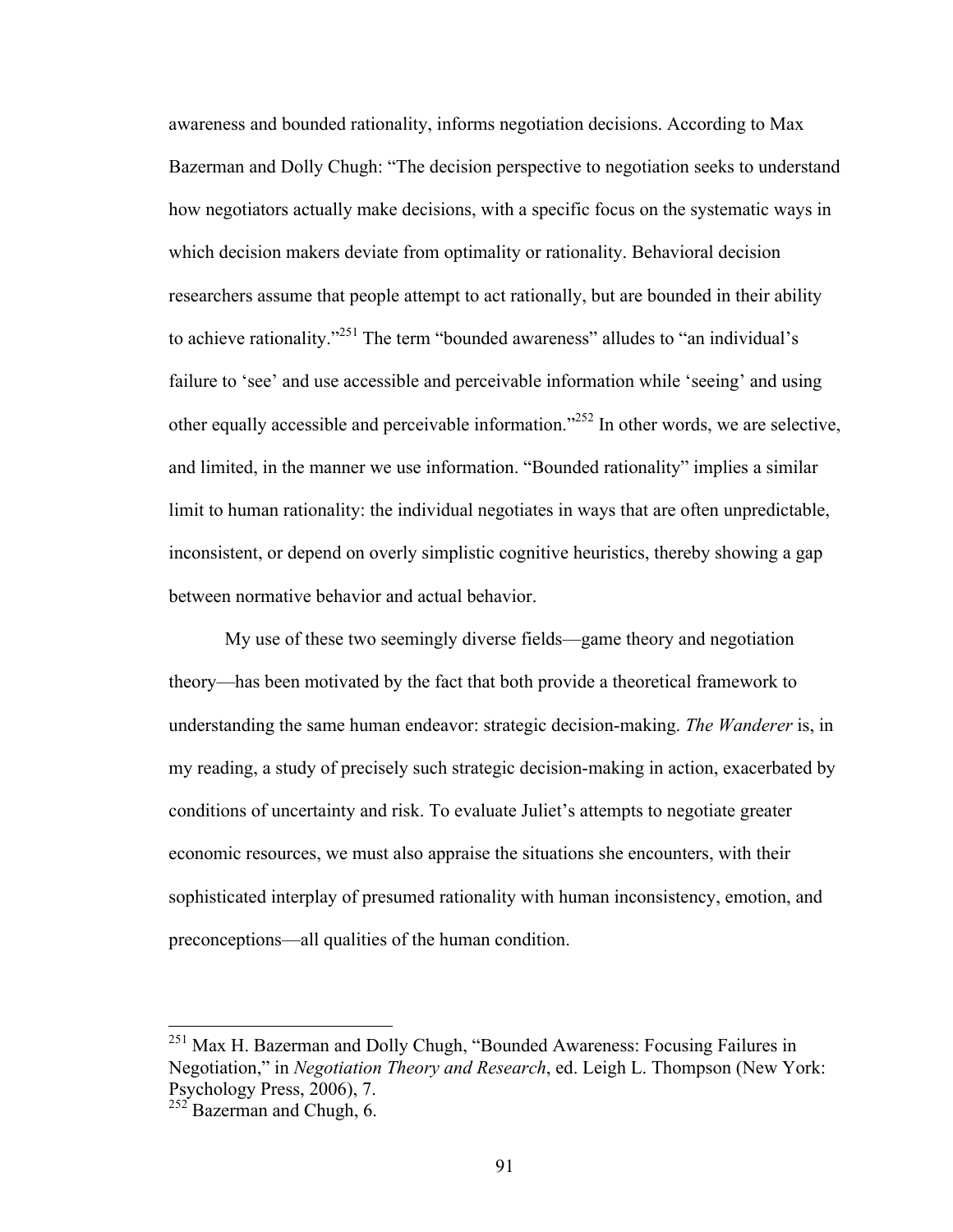## **2.** *What* **One Knows**

Information, namely, what one knows, constitutes the first component of a financial negotiation. In *The Wanderer*, Juliet negotiates on the basis of her own information and that of others about her, the latter giving rise to speculation, rumor and hearsay. Needless to say, this fluid quality of information tinges negotiations with both uncertainty and risk. Negotiating money is built on two illusions: the illusion of value (of the thing that is under negotiation), and the illusion of knowledge, or the belief that each party knows (and hence, controls) the decisions of the other. It is the interplay of these twin illusions that create bargaining games. Ultimately, each negotiation begins with defining the game, structurally and psychologically: how much am I worth and what can I do to influence the outcome of this negotiation?

In the novel, choices involving money are almost always based on mental illusion.<sup>253</sup> To survive and to matter, Juliet must work within the constraints of others' illusions about her—in Mrs. Maple's words, she is "an adventurer and an impostor; with her blacks, and her whites, and her double face!"<sup>254</sup>—while attempting to step outside such illusions. She is, quite literally, branded an illusion, a "chimera": "Oh, Harleigh! Harleigh!' Elinor cried, 'to what chimera you have given your heart! to an existence

 $^{253}$  Economist Richard Thaler acknowledges this in his landmark piece, "Toward a Positive Theory of Consumer Choice": "Research on judgment and decision making under uncertainty, especially by Daniel Kahneman and Amos Tversky, has shown that such mental illusions should be considered the rule rather than the exception. Systematic, predictable differences between normative models of behavior and actual behavior occur because of what Herbert Simon called 'bounded rationality'." Richard Thaler, "Toward a Positive Theory of Consumer Choice," *Journal of Economic Behavior and Organization* 1 (1980): 40.

<sup>254</sup> Burney, *Wanderer*, 251.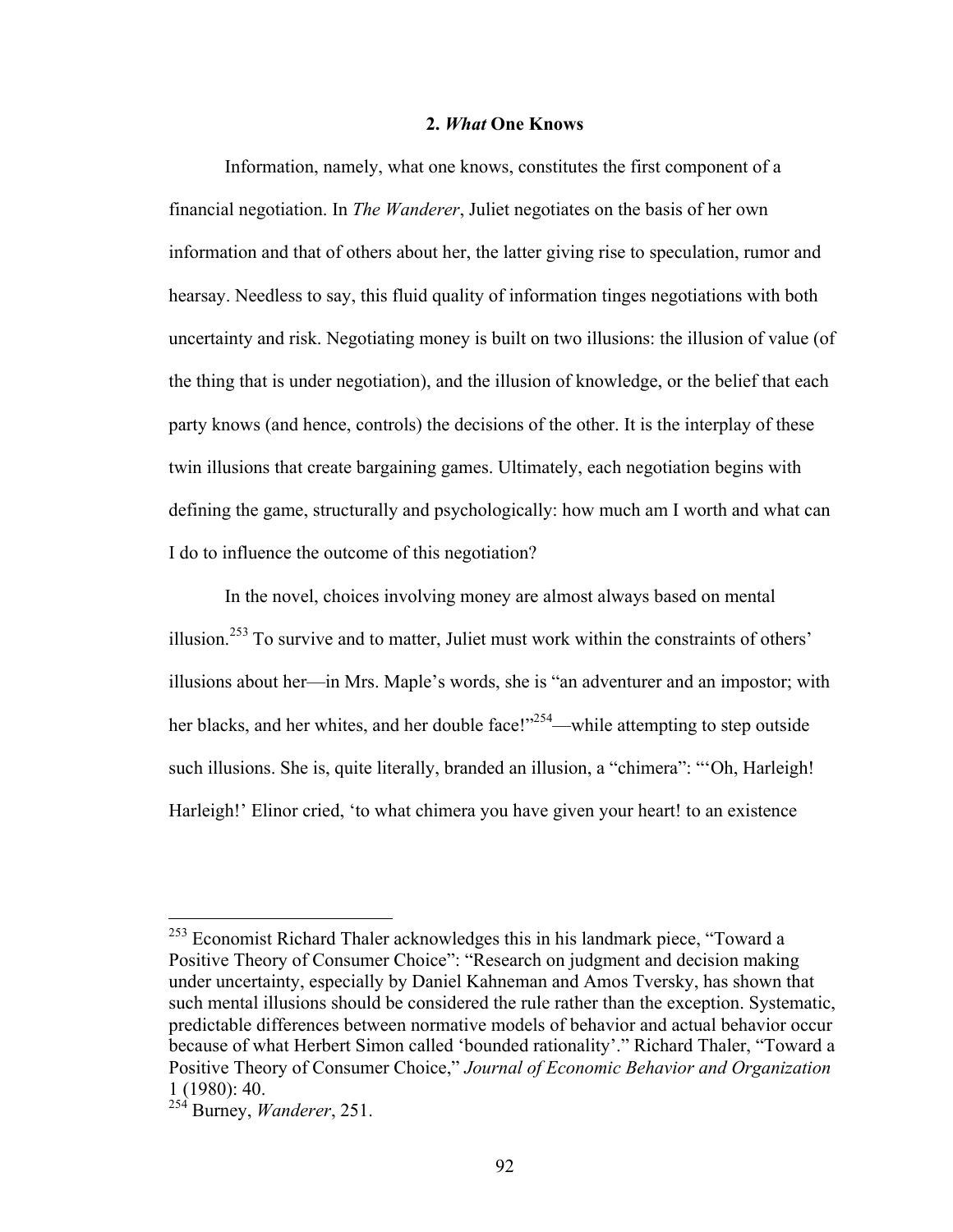unintelligible, a character unfathomable, a creature of imagination, though visible! $\mathbb{R}^{355}$ Her situation can be traced to her own illusory status—"though in [her] native country, like a helpless foreigner; unknown, unprotected, and depending solely upon the benevolence of [others]"— while she attempts to negotiate her way out of such "benevolence."<sup>256</sup>

The elision of money and illusion occurs almost everywhere in the novel; at key points, characters always resort to the manipulation of illusion using money. When Juliet's husband seeks to know her whereabouts, he bargains for information with money he does not possess: "[A]ll Salisbury was in an uproar; a rich outlandish Mounseer, in a post-chaise, having just come to the great inn, with the advertisement in his hand, pointing to the reward, and promising, in pretty good English, to double it, if the person should be found."<sup>257</sup> Mr. Tedman's daughter bargains for the illusory exaltation of a higher social status, with music-lessons and subscriptions at the book-shop, so "that our names, she says, may come out in print, with the rest of the gentry."<sup>258</sup> The men and women of *The Wanderer* seem to be constantly manipulating public perception about financial status through their economic choices.

Sir Jaspar Harrington summarizes this negotiation strategy: "The more I see, the less I understand; the more I surmise, the further I seem from the mark."<sup>259</sup> It is apropos, then, that money is itself illusion. Mary Poovey calls it "a form of representation" and

 <sup>255</sup> Ibid., 181.

 $256$  Ibid., 214.

<sup>257</sup> Ibid., 673.

<sup>258</sup> Ibid., 260.

 $259$  Ibid., 445.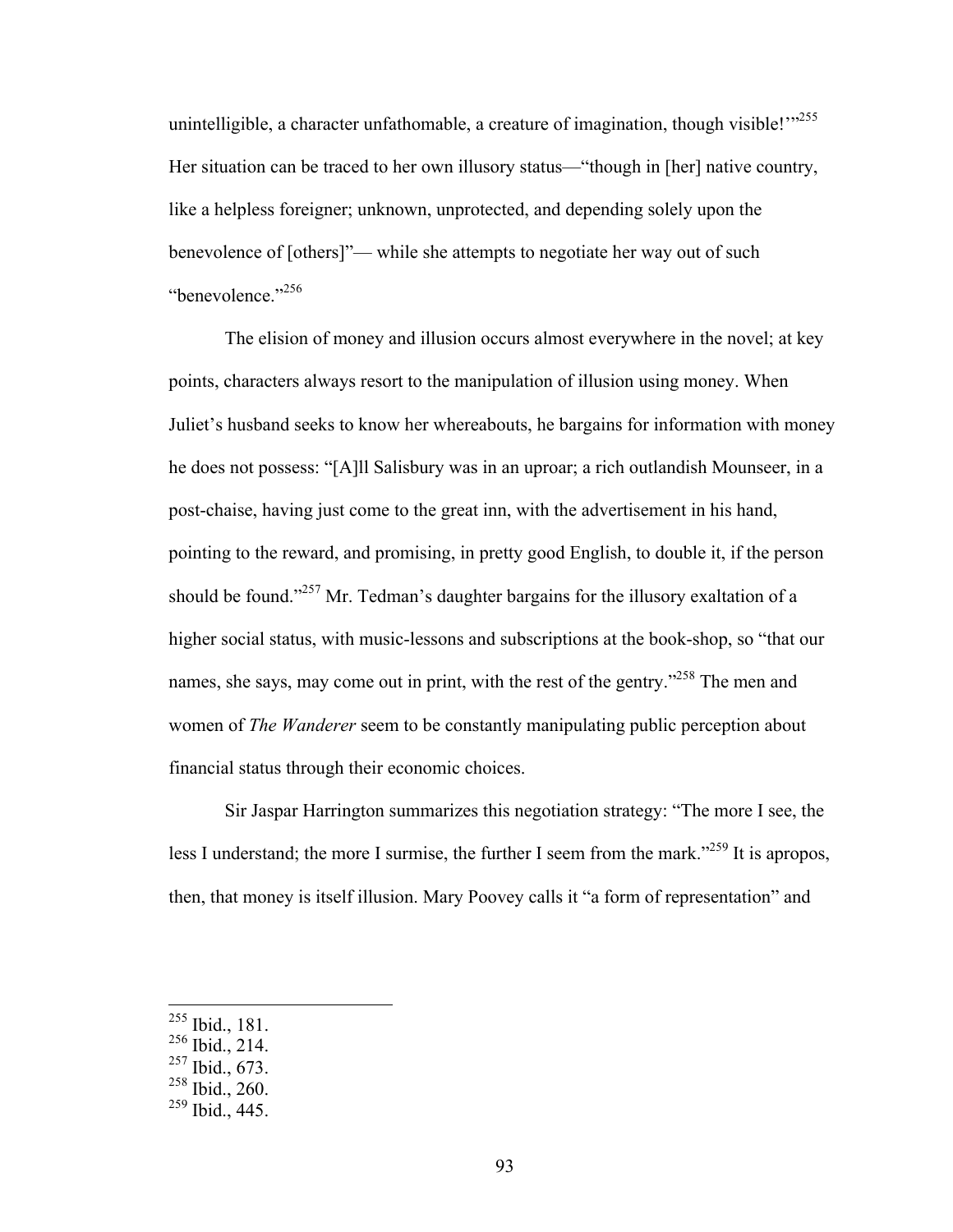hence, one that requires "a distinction between fact and fiction."<sup>260</sup> Making such a distinction is not easy, Juliet discovers, because English society tends, often, to pay through a combination of gift, favors, and credit, instead of money. Margot Finn terms this "the workings of a credit economy … in which exchanges effected through borrowing and lending, gifting and purchasing on account, were shaped by both dense networks of social relations and intrinsically unstable conceptualizations of the individual self."<sup>261</sup> Juliet's intrinsic challenge is to negotiate her way through this credit economy to assert financial independence.

What complicates this challenge is the negotiation strategy Juliet must follow,

seeking out collaboration in a society where she encounters distrust and self-interest. She faces, as is repeatedly demonstrated, ignorance and prejudice, something young Gooch expresses in his own distinctive style:

[F]or as to profit, there be none to come from foreign parts: for [the French] be all main poor thereabout; for, they do tell me, that there be not a man among un, as sets his eyes, above once in his life, or thereabout, upon a golden guinea! And as to roast beef and plum-pudding, I do hear that they do no[t] know the taste of such a thing. So that they be but a poor stinted race at best, for they can never come to their natural growth. $262$ 

The stereotypes articulated here, aside from their unconcealed Francophobia, encapsulate the challenge of the balancing act Juliet faces. Her bargaining strategy for economic selfsufficiency must take into account the generalized, if abstract, idea of French poverty counterpoised against her own allure as a Frenchwoman of accomplishment. She can bargain successfully only if she is aware that she attracts even while she repels.

 <sup>260</sup> Mary Poovey, *Genres of the Credit Economy: Mediating Value in Eighteenth- and Nineteenth-Century Britain* (Chicago: University of Chicago Press, 2008), 5.

<sup>261</sup> Margot C. Finn, *The Character of Credit: Personal Debt in English Culture, 1740- <sup>1914</sup>* (Cambridge: Cambridge University Press, 2003), 12. <sup>262</sup> Burney, *Wanderer*, 466.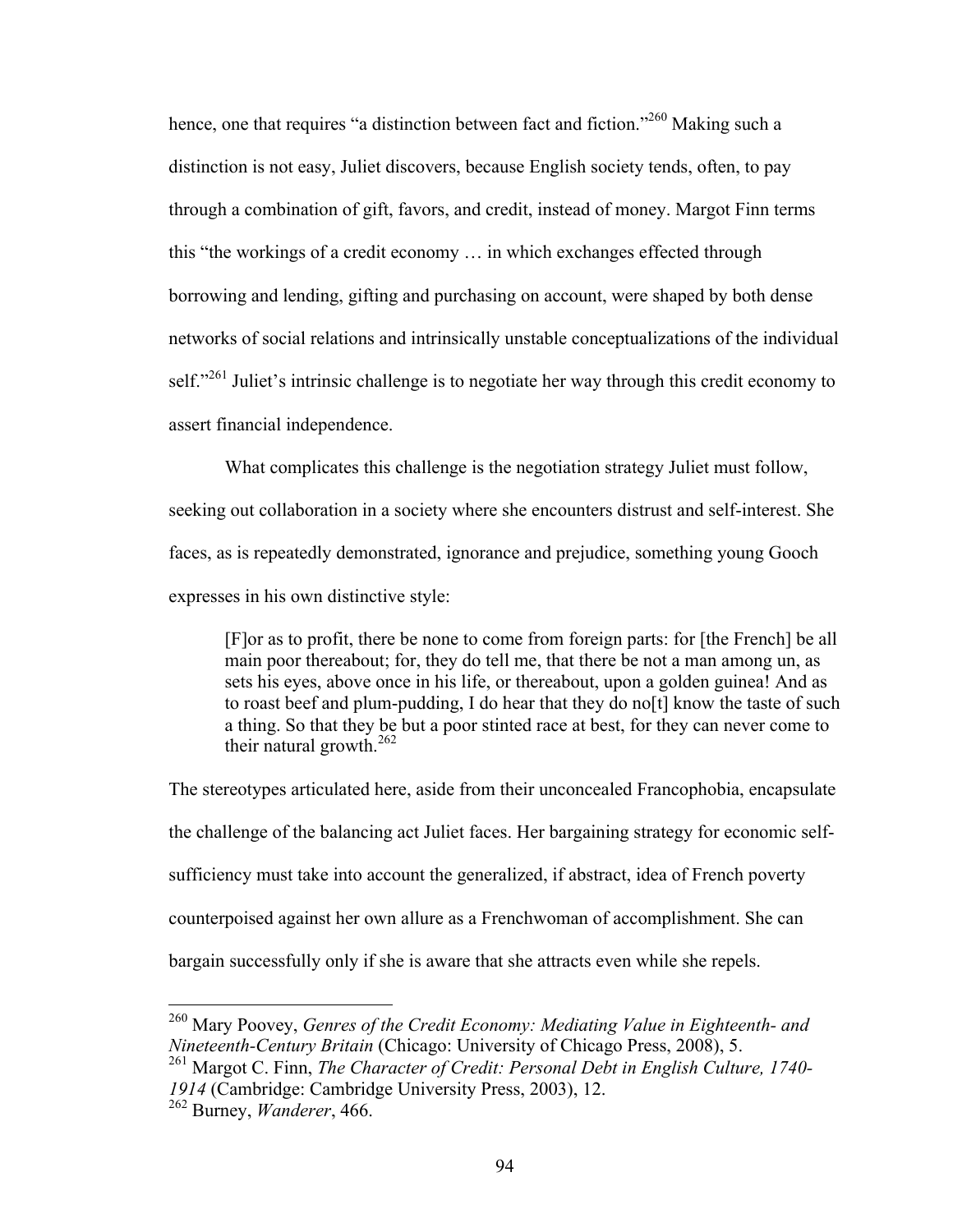What one knows or, specifically in my argument, the economic basis of information, dictates how one negotiates for money. This is especially true in a society in which social markers of class are breaking down, something Mrs. Ireton articulates in her mordant comment: "[Y]ou are a lady no doubt! Every body is a lady, now!"<sup>263</sup> Zonitch argues: "Like the other means of self-protection that Burney has experimented with—i.e., manners—economic independence depends on a rationale foreign to aristocratic ideology."<sup>264</sup> With her own aristocratic background, Juliet is thus in a situation that is alien to her: she has never lacked or sought money. Her negotiation strategy is based on the "self-protection" of her manners—their seemingly aristocratic origin becomes an invisible boundary protecting her—while she seeks economic independence, a quest that is "foreign" to this social class. Clearly, this sets up a paradox: she is both insider and outsider. She becomes, in the words of Marilyn Button, "the figure of the exotic foreign woman as a vehicle for examining [and throwing into sharp contrast]—often polemically—political, social, and aesthetic issues."<sup>265</sup> It is, hence, not surprising, that Juliet faces manipulation, persuasion, but most often, outright threats from a society she discomfits by her presence. Lord Denmeath cautions: "Suffer me, nevertheless, to intimate to you, that you will do well to return, quietly and expeditiously, to the spot whence you came. You may else make the voyage less pleasantly."<sup>266</sup> Implicit in each verbal threat—and she encounters many—is the anxiety of what she represents in the parochial, self-referential English community.

 <sup>263</sup> Ibid., 535.

<sup>264</sup> Zonitch, *Familiar Violence*, 115.

<sup>265</sup> Marilyn Demarest Button, Introduction to *The Foreign Woman in British Literature: Exotics, Aliens, and* Outsiders, ed. Marilyn Demarest Button and Toni Reed (Westport, CT: Greenwood Press, 1999), xv.  $266$  Ibid., 616.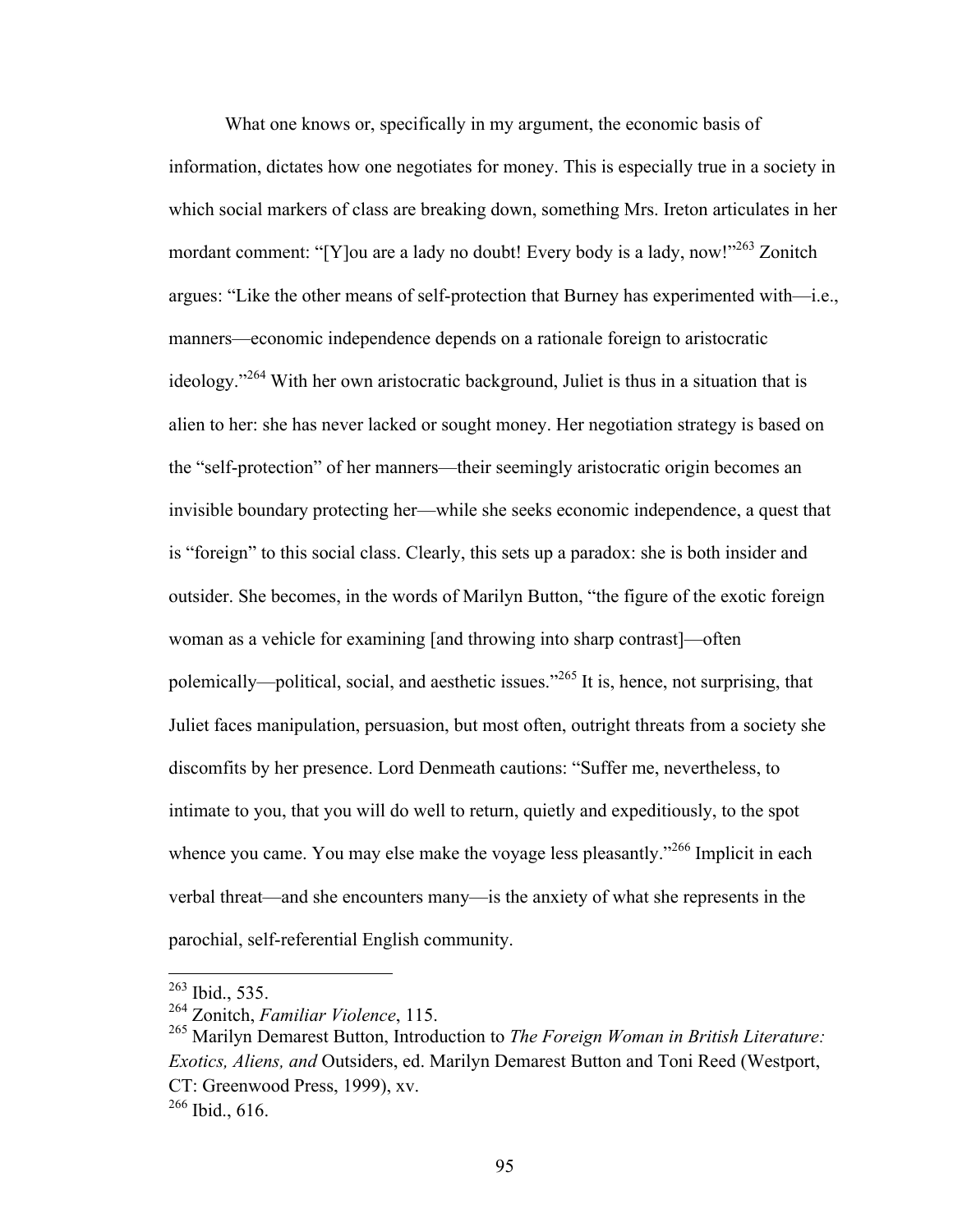# **3.** *When* **One Knows, or The Significance of Timing**

The second component to negotiating money is good timing, and *The Wanderer* is writ large with the importance of time. In a letter to Gabriella, Juliet laments: "How long must I thus waste my time and my existence, separated from all that can render them valuable  $\lceil ... \rceil$ <sup>267</sup> The allusions to 'value' and 'wasting time' are significant to my argument that the novel can be read as an examination of the complex relationship between time and economic destiny.<sup>268</sup> If negotiation is a complex dance, time influences the delicate patterns of this dance in one way or another.

Time and its correlate, information, are entities endowed with power and mystery. Because of the news embargo from France, Juliet and the English characters resort to hypothesis, intuition, and instinct in response to temporality.<sup>269</sup> Time alone can rectify Juliet's "strange—indefinable situation;"270 until then, others relate to her on the basis of speculation or fabricated history—"of [her] being a young lady of a good family, who

 $^{267}$  Ibid., 527.

<sup>&</sup>lt;sup>268</sup> Ironically, this comment could apply equally well to the novel's publication history. Burney took too long—a period of nearly two decades—to write *The Wanderer*, with the result that its publication in 1814 marked it as a work that was already redundant and prompting reviewer John Croker to declare, acerbically, that "during the thirty years which have elapsed since the publication of *Cecilia*, [Burney] has been gradually descending from the elevation which the vigor of her youth had attained" (124).<br><sup>269</sup> Uncertainty—itself a function of time—underlies all negotiation games. In the first volume of the novel, Juliet appears disoriented by the overwhelming uncertainty she faces. Burney had experienced a similar sense of disorientation upon arrival in England in 1812, after almost a decade's absence. "[S]he saw a plate decorated with a likeness of Lord Nelson's head and the word 'Trafalgar' written underneath and had to ask her hosts what 'Trafalgar' meant. Nothing could better illustrate the effects of the news blackout in France" (Harman 297). This mental state of 'not knowing' is conferred to her heroine who strives on, in the face of uncertainty, bargaining for a better life. <sup>270</sup> Burney, *Wanderer*, 113.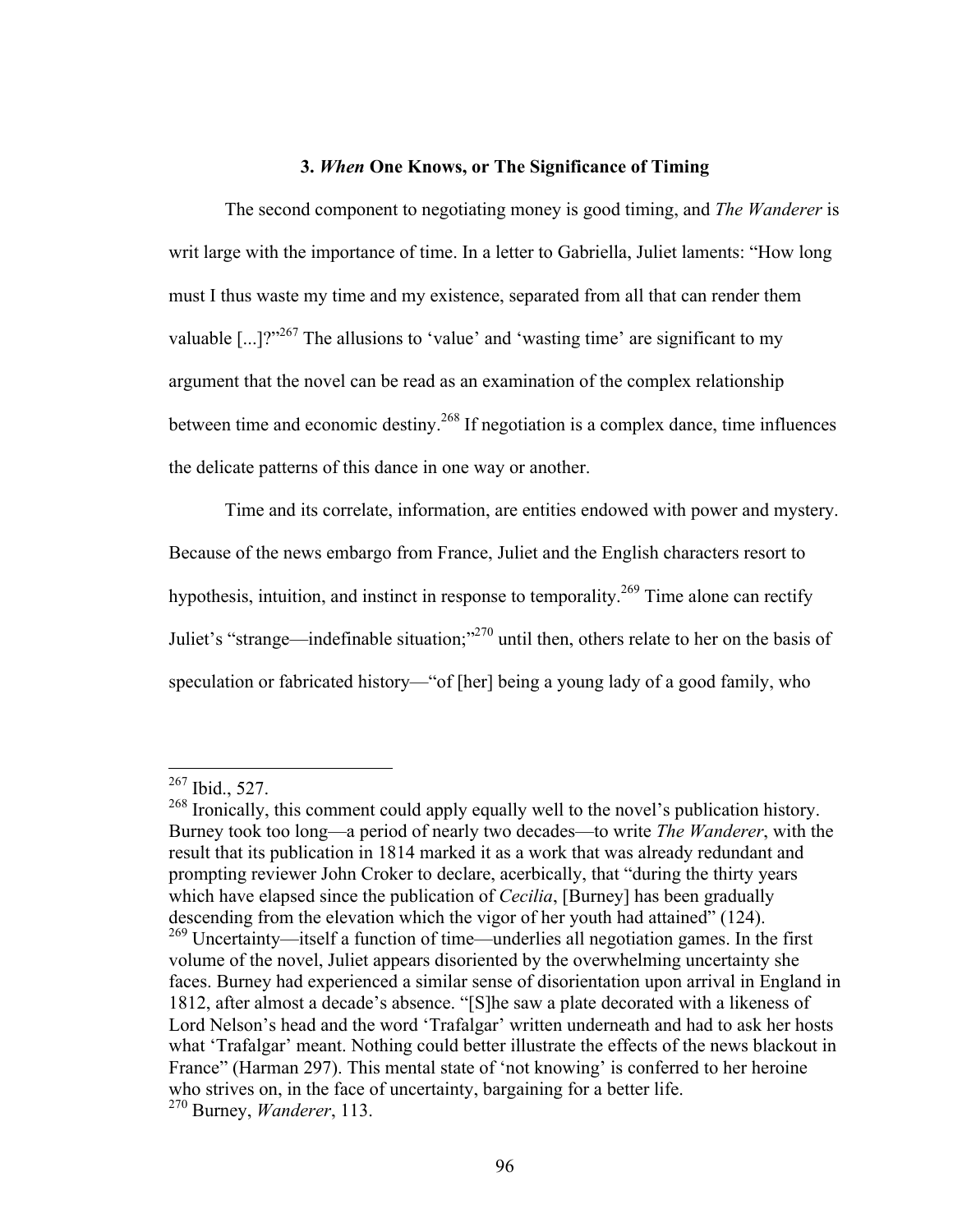came over … from France."271 Timing constructs skewed perceptions of economic reality.

Good timing in *The Wanderer* is correlated with having more money. Inopportune timing makes life difficult; the French Revolution, for instance, obstructs Juliet's timetable for receiving her inheritance:

All representation proving fruitless, the Bishop was preparing to attend Miss Granville to England, when the French Revolution broke out. The general confusion stopped his voyage, and next destroyed even the materials of his agency. The family-chateau was burnt by the populace; and all the papers of Juliet, which had been carefully hoarded up with the records of the house, were consumed! The promissory-note alone, accidentally, had been saved; the Bishop chancing to have it in his pocket-book, for the purpose of consulting upon it with some lawyer. $272$ 

To save the Bishop's life, Juliet makes her first negotiation: forced marriage with "a native of France, resident in that country."<sup>273</sup> Later, even after her escape to England, the news embargo from France means Juliet does not know whether or not the Bishop is dead and whether she is going to be apprehended by her French husband. Time and information affect her financial destiny adversely.

Lacking information on the past she has left behind, Juliet must resort to decisionmaking under conditions of extreme uncertainty and considerable risk. As an impoverished refugee, she is "wholly without friends, without money, without protection, without succor; and [faced with] the horror of a licentious pursuit, and the mischiefs menaced by calumniating ill wishers."<sup>274</sup> Decision-making under such conditions becomes a process of selection between different prospects, each one a financial gamble

 <sup>271</sup> Ibid., 112.

<sup>272</sup> Ibid., 646.

 $273$  Ibid.

 $274$  Ibid., 488.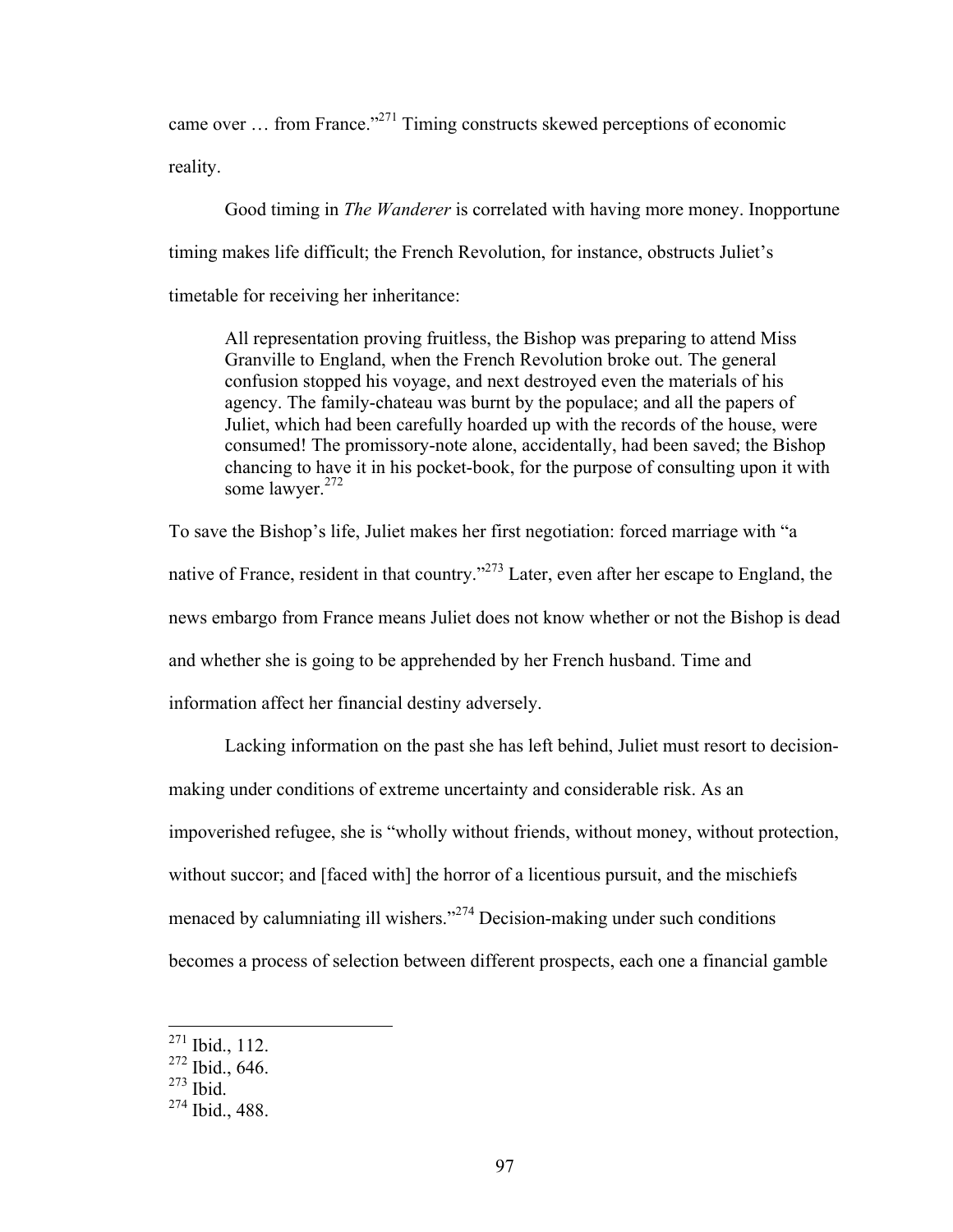in itself. The variety of professions she chooses—music teacher, mantua-maker's assistant, milliner, lady's companion, shop owner—may each be read as an attempt to manipulate and negotiate with time. Each professional option will have two outcomes: it will buy her some degree of financial independence, and will permit her to wait for better timing.

Juliet's negotiation strategy for more money is underwritten by an exquisite understanding of timing. It also supports her capacity for prolonged self-concealment. But this very quality proves often to be the source of frustration, both for the novel's other characters and for its readers. Elinor taunts her:

You, Ellis, … always act by rule, who never utter a word of which you have not weighed the consequence; never indulge a wish of which you have not canvassed the effects; who listen to no generous feeling; who shrink from every liberal impulse; who know nothing of nature, and care for nothing but opinion—you, and such as you, tame animals of custom, wearing and wearying plodders on of [*sic*] beaten tracks, may conclude me a mere vaporing impostor, and believe it as safe to brave as to despise me! $275$ 

Several key qualities in Juliet's negotiation strategy emerge here: mystery, diplomacy, and a suitable level of passive resignation. Zonitch is right in calling *The Wanderer* "one of Burney's most distinctly political novels," one that "envisions the incipient possibilities for women's freedom in this pivotal historical moment [of the French Revolution]."<sup>276</sup> In deciding to make a determined effort towards financial independence, Juliet makes a strong political statement for a woman's power to prevail against inopportune timing.

Paradoxically, her reticence, a quality which Elinor describes as "never utter[ing] a word of which you have not weighed the consequence," gives Juliet an advantage when

<sup>&</sup>lt;sup>275</sup> Ibid., 585-86.

<sup>276</sup> Zonitch, *Familiar Violence*, 113-14.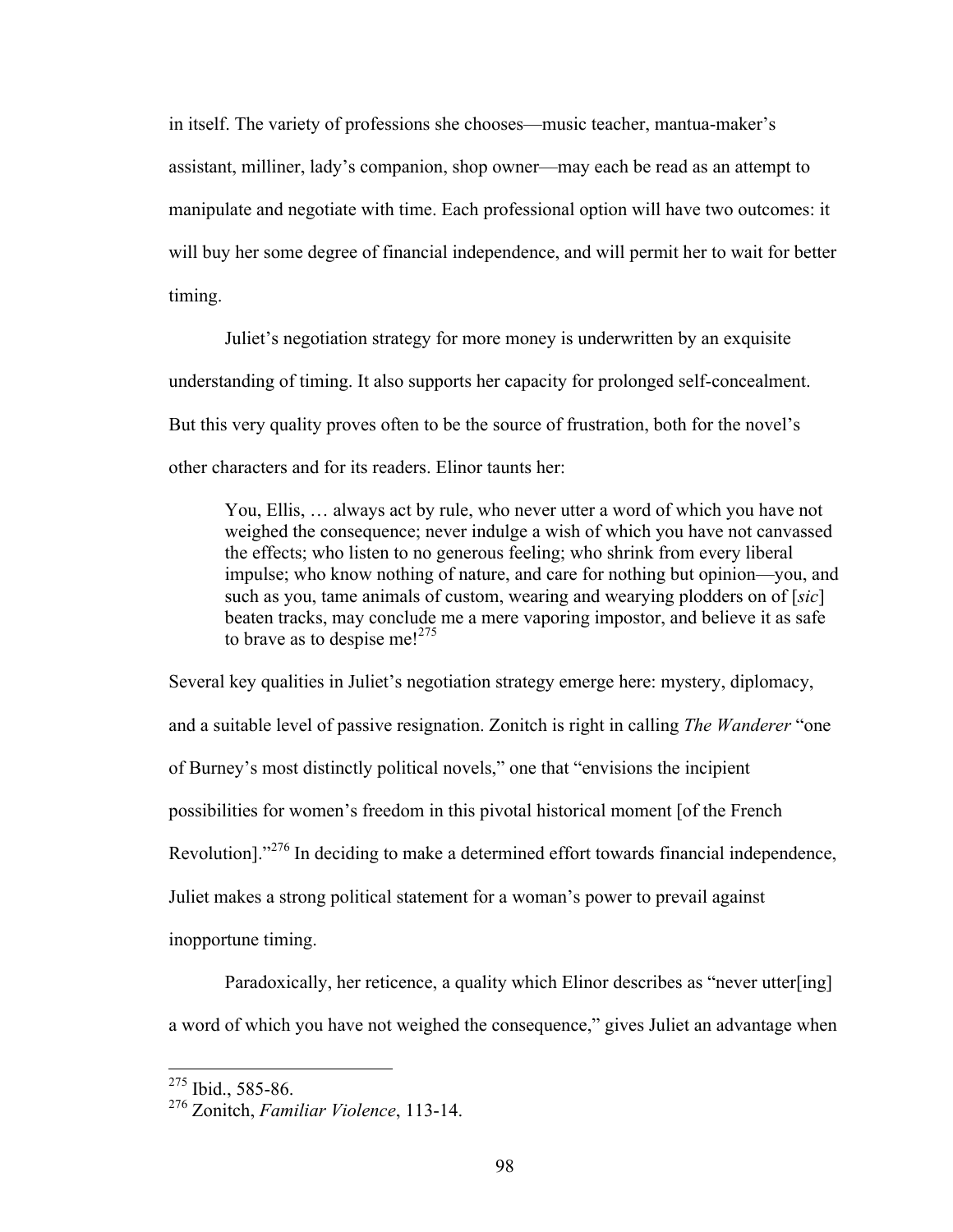negotiating for money. Her status as a woman of unknown provenance gives her the freedom to try out any number of professions, even those at the margins of respectability. Put differently, she has no history to live up to. She is, as Sir Jaspar Herrington describes her lyrically, "a rose planted in the snow. ... The more I see, the less I understand; the more I surmise, the further I seem from the mark.<sup>3277</sup> While the more masculine qualities of aggression and bluster may be construed as valuable in negotiations, Burney posits, repeatedly, that sensitivity to timing is more useful. Thus, Elinor, with her forthrightness and simmering rage, would probably, in Juliet's situation, not last a day.

Throughout *The Wanderer*, Burney emphasizes the importance of using time strategically. Those who do not are destined to suffer from the consequences of poor timing, such as Riley's ill-timed "curiosity" about the French Revolution, as to "whether there were any Revolution really going forward amongst them, or not. For I used to think they invented tales here in England, basking by their own fire-sides, that had not an atom of truth in them."278 He pays dearly for his "skepticism," finding himself imprisoned due to the influence of "Master Robertspierre, a demon of an attorney."<sup>279</sup> Time and money are forever intertwined—a relationship that is often precarious in times of social and political insecurity. In her study of speculation in Victorian fiction, Tamara Wagner reminds us: "Economic uncertainty, the loss of a stable home or fixed community, and the emotional fragility of the socially and geographically mobile protagonist created new motif-structures [in] literary representation."280 *The Wanderer*, with its "emotionally

 <sup>277</sup> Ibid., 445.

<sup>278</sup> Ibid., 257.

 $279$  Ibid.

<sup>280</sup> Tamara Wagner, *Financial Speculation in Victorian Fiction: Plotting Money and the Novel Genre, 1815-1901* (Columbus, OH: Ohio State University Press, 2010), 4.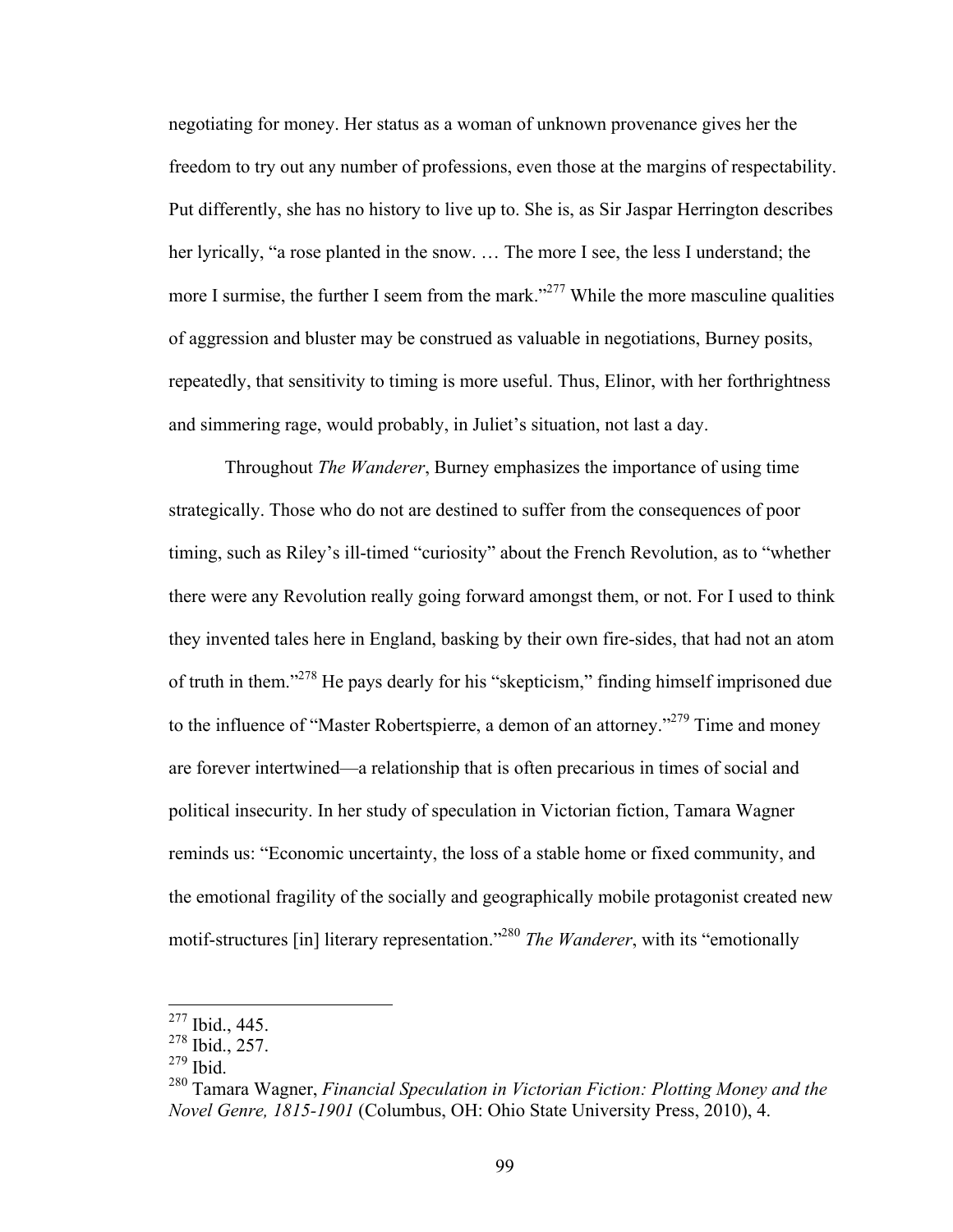fragile<sup>[1]</sup> and "socially and geographically mobile protagonist" makes the case that the time-money correlation can be disregarded only at one's peril.

## **4.** *Who* **One Knows**

The final component to negotiating money is dependent upon who one knows, or the span of one's social connections. Juliet does not negotiate money within neutral scenarios; her earnings are often the result of interdependent decision-making, her financial destiny always responds to or assimilates the strategies of others. *The Wanderer* may thus be read as Juliet's sustained effort to anticipate and overcome resistance to her agenda for financial independence.

From the start, Juliet finds herself positioned between two discrete camps: collaborators (Lady Aurora, Sir Jaspar, among others) and hostile opponents (Mrs. Ireton, Mrs. Howel, Mrs. Maple, Riley). Thus, she makes her economic choices, not in a vacuum, but with the collusion of other parties within the economic system of Brighton and Lewes. Hence, the strength of Juliet's social connections, and her interactions with intelligent supporters, improves her power to negotiate. The more widely spread her connections, the more she is likely to meet cooperation and overcome conflict. In turn, *The Wanderer's* characters seem to form a grid of interlocking social connections; everyone seems to know everyone else.<sup>281</sup> Juliet's challenge is to situate herself within

 $^{281}$  An aberration within this well-imbricated social grid is Elinor Joddrell; Burney, having created such a powerful character, seems not quite sure what to do with her. The result is that we see her as do others in *The Wanderer*, as someone who takes "extraordinary liberties," is "entirely independent," "did things … strange, and saw … people singular," and as an individual who "continually distressed" others. Elinor, I wish to argue, is beyond the rules of regular social connections partly because she is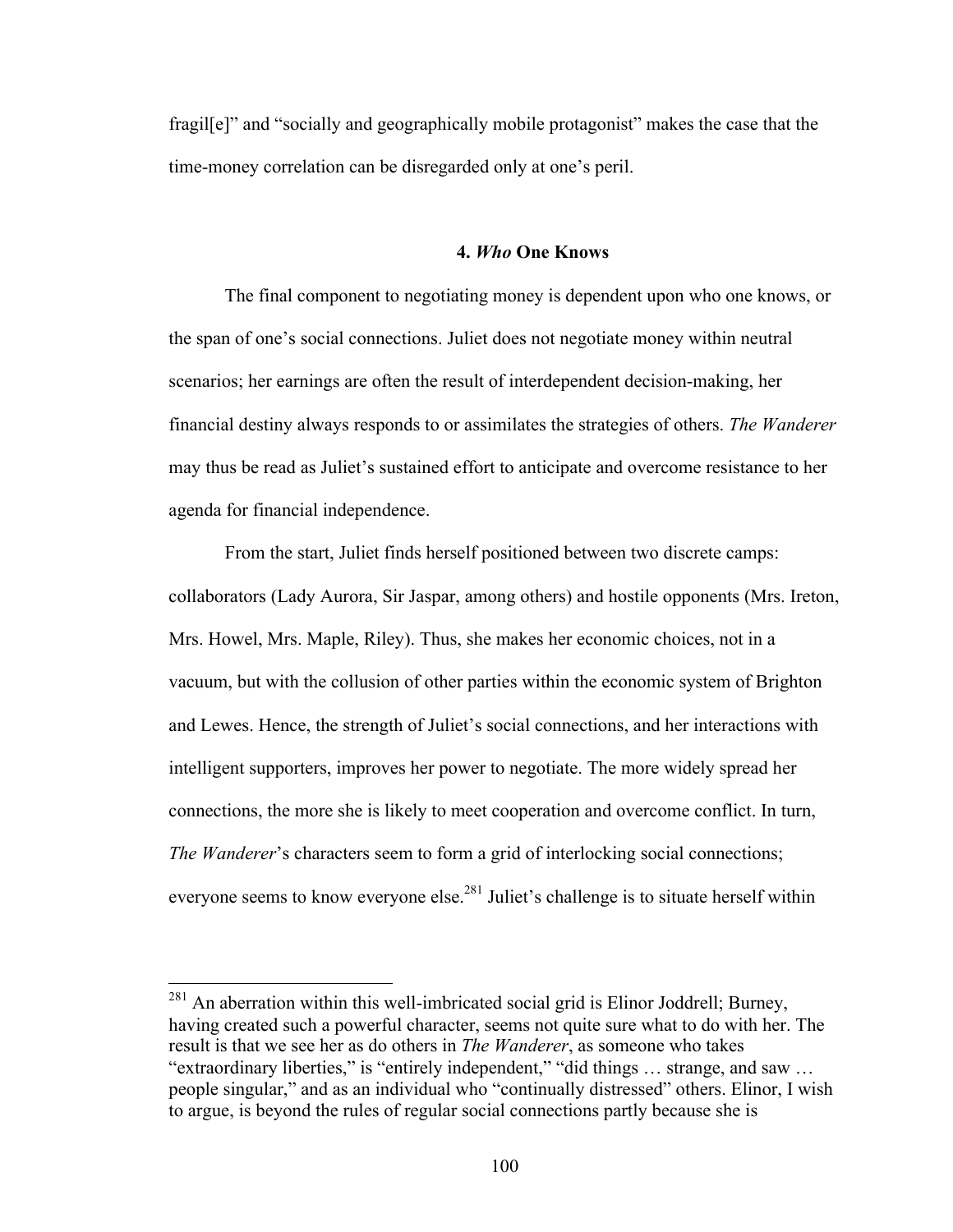this grid. For her, negotiating money ultimately involves strategic interactions with others.

Juliet starts these interactions the moment she climbs aboard the "small vessel … preparing to glide silently from the coast of France" to England, thereby creating a network of alliances and enemies.<sup>282</sup> At each point, she will negotiate with one or more of them; each relationship brings, in its wake, a series of other causal relationships. In fact, Juliet's financial negotiations begin even before she emigrates. The process begins with the Bishop's imminent sacrifice at the guillotine unless Juliet panders to the French commissary's greed. She resolves this unilateral bargain—it is a one-sided negotiation in which she has no choice—by agreeing to exchange her dowry for a travesty of a marriage. In turn, this forced negotiation leads to her escape to England, and a life of stress and trauma in which she will live "bewildered with varying visions of hope, of despair, of bliss, of horror."283 All her negotiations, thereafter, and nearly all her 'Female Difficulties' will involve money—the expectation of money, its lack, and its theft.

Katharina Rennhak claims that Burney's emigrants "are frequently shown to suffer under the anti-French prejudices that hold sway in England and are grateful for every encounter with a sympathetic Englishman or woman to whom they then feel closer than to the revolutionary monsters who are devastating their own country."<sup>284</sup> Rennhak's observation also captures Juliet's own experiences, something she describes as "the evils of defenseless female youth": "[E]ven where actual danger is escaped, must slander lie in

 $\overline{a}$ 

independently wealthy; the only punitive consequences to her headstrong nature are personal, not economic. For more, see Burney, *Wanderer*, 119.

<sup>282</sup> Burney, *Wanderer*, 11.

<sup>&</sup>lt;sup>283</sup> Ibid., 773.

<sup>&</sup>lt;sup>284</sup> Katharina Rennhak, "Tropes of Exile in the 1790s: English Women Writers and French Emigrants." *European Romantic Review* 17, no. 5 (2006): 577.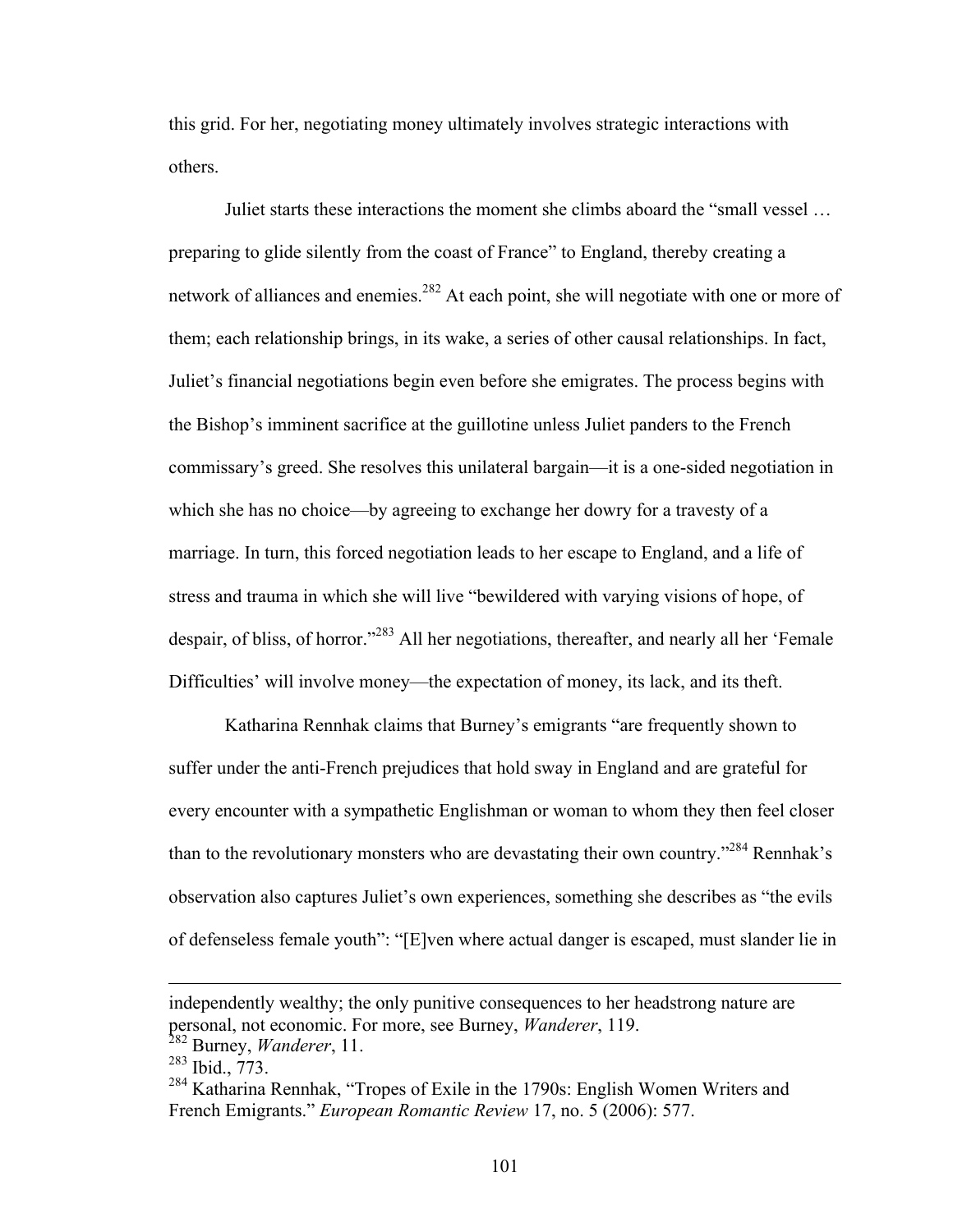wait, to misconstrue the most simple actions, by surmising the most culpable designs?"<sup>285</sup> Much of this danger, as Juliet correctly surmises, is psychological, consisting of the prejudices and predispositions of others. Her negotiation strategy must take into account how people *feel* towards her. These, in turn, determine how much she will *have*.

A successful negotiation is one in which both parties find their needs met; a victory on one side is not won in exchange for a loss on the other.<sup>286</sup> But Juliet's predicament as an outsider means such cooperation is difficult to come by. Since she lacks a traceable history—a network of social connections to which she can be traced the men and women she meets are unable to distinguish fact from fiction. For them, she constitutes a set of signs—first of race, then of nationality, and finally of gender and female accomplishment—making her essentially powerless, a cipher.

In every negotiation, individuals tend to incorporate learning from and knowledge of the past into the way they think and act. But in the novel, Juliet is a woman without a past; subsequently, this affects the negotiation strategies of others. An instance of such powerlessness can be discovered in Miss Arbe's harp-recital organized to raise money for Juliet/Ellis. In the absence of social connections, Juliet has little opportunity to negotiate an economic advantage for herself:

 <sup>285</sup> Burney, *Wanderer*, 470.

<sup>&</sup>lt;sup>286</sup> Sociologists and economists call this as the cognitive distinction between 'fixed-pie' and 'integrative' negotiations. "Negotiators' mental models lie along a continuum ranging from purely fixed-pie to purely integrative mental models. Fixed-pie mental models represent negotiation as a resource-claiming task in which gains for one party necessitate losses for the other party. Integrative mental models represent negotiation as a resource-creating task in which negotiators may 'create value' by working with one another to exchange information and maximize joint gains." For more, see Leaf Van Boven and Leigh Thompson, "A Look into the Mind of the Negotiator: Mental Models in Negotiation," *Group Processes & Intergroup Relations,* 6, no. 4 (2003): 388.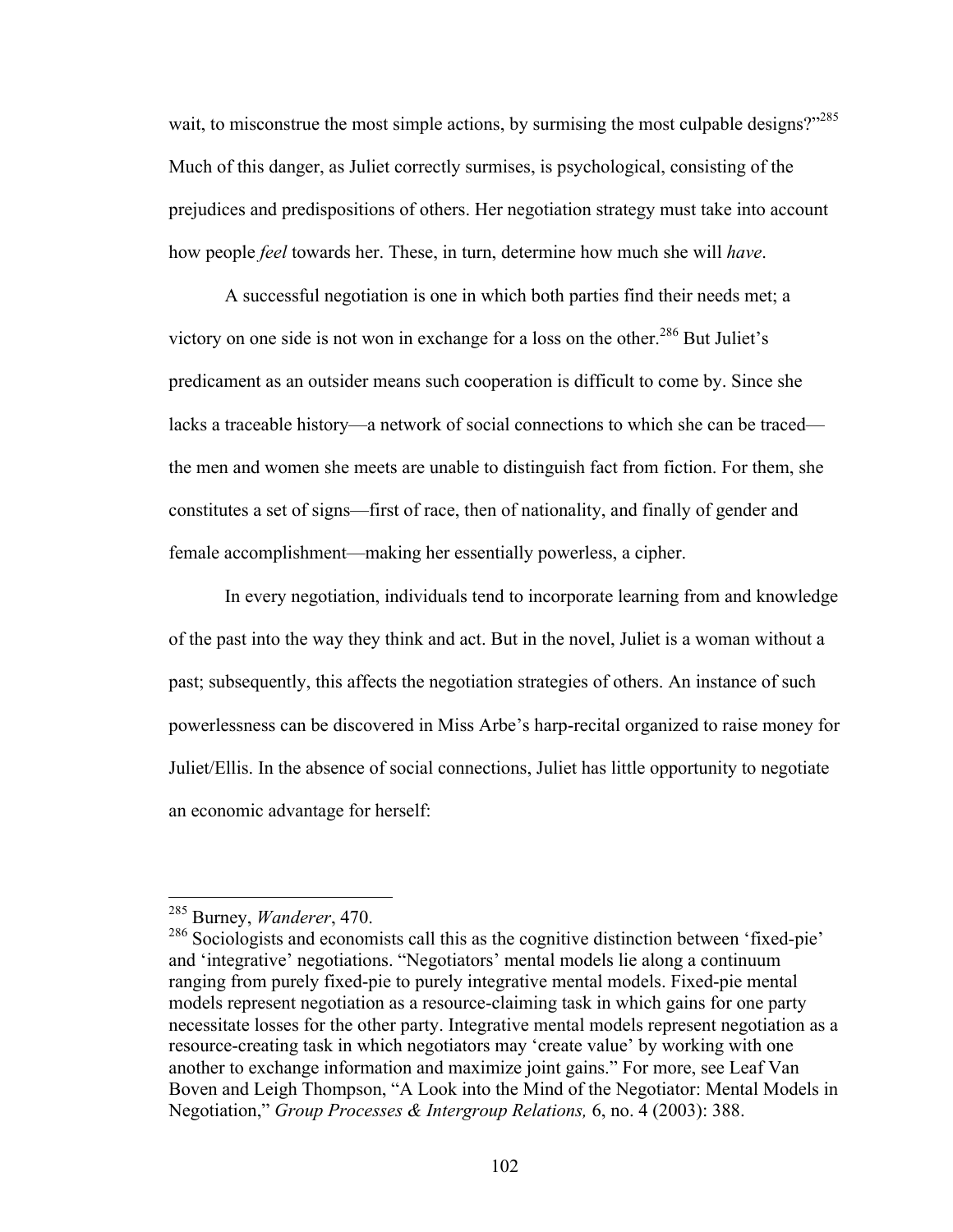Ellis was called upon with the rest [of the performers]; for in the name of Miss Ellis, and for the sake and benefit of Miss Ellis, all the orders were given, all the measures were taken, and all the money was to be raised; yet in no one point had Ellis been consulted  $[...]^{287}$ 

Juliet/Ellis's powerlessness described here offers a view into the significance of social connections when negotiating money. Without these connections, she must learn about the power relations by being an observer: watching the behavior of others and inferring the, often unspoken, rules of economic exchange.

## **5. Trust and Information**

The three variables of a successful negotiation—what one knows (information), when one knows (timing), and who one knows (social connections)—are all dependent on trustworthiness; it is the invisible glue that binds. Trust is the crux of a successful negotiation: its presence influences positively how much money one can negotiate. Although an abstract concept, trust enhances one's financial destiny. In *The Wanderer*, many of Juliet's struggles are an attempt to gain the characters' trust. "Your situation I know not," Harleigh writes Juliet, "but where information is withheld, conjecture is active."<sup>288</sup> And he is right; conjecture, wild and uncontrolled, is Juliet's strongest obstacle to gaining trustworthiness. She is, Burney tells us, "unprotected, unsustained, unknown. Her situation was mysterious, and seemed open, at times, to the most alarming suspicions."<sup>289</sup> Juliet's attempt to negotiate some degree of economic independence is even more impressive given that these "suspicions" shadow her movement throughout the novel.

 <sup>287</sup> Burney, *Wanderer*, 306.

<sup>288</sup> Ibid., 343.

 $289$  Ibid., 315.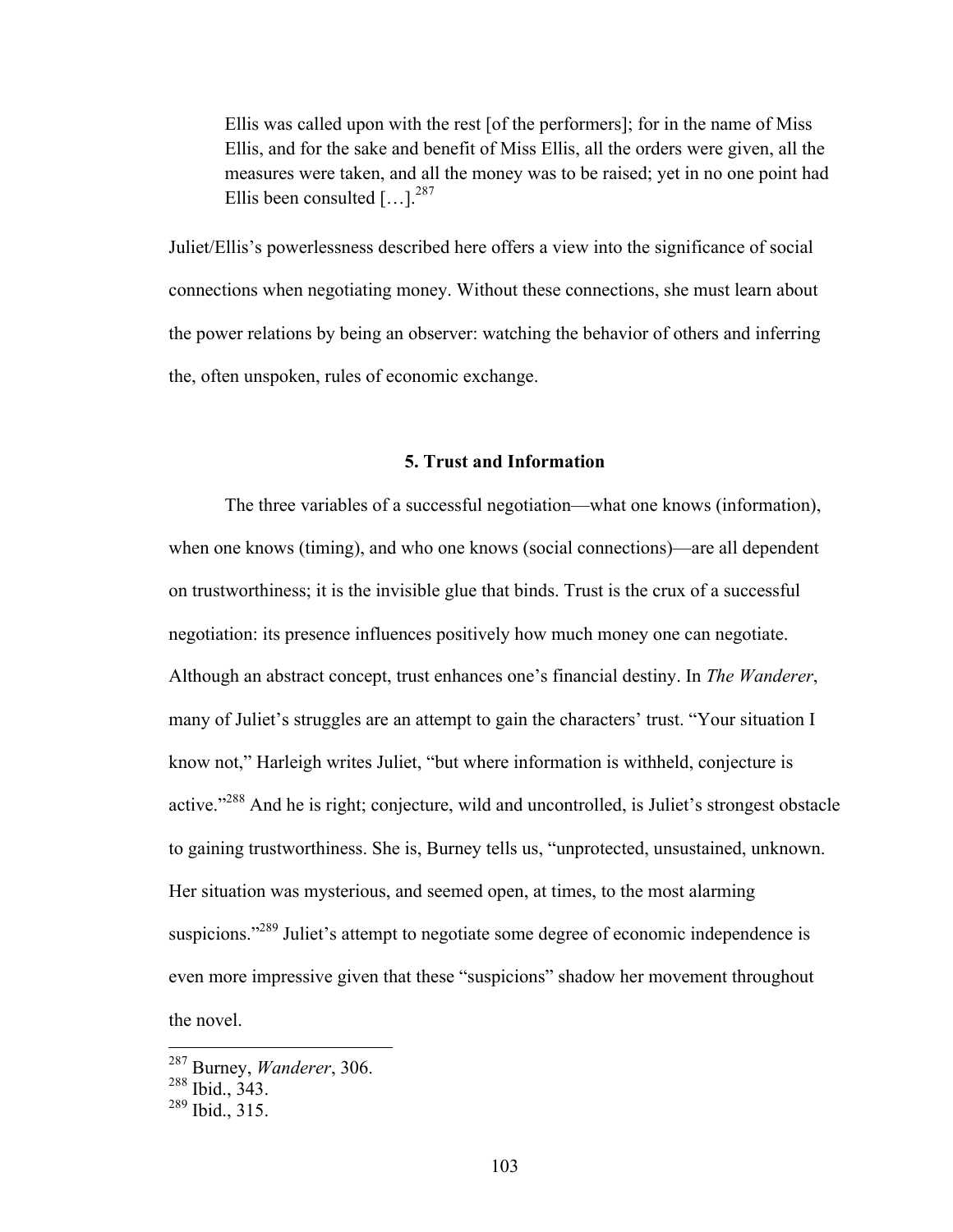Juliet discovers that in the absence of trust—intangible, yet powerful in influencing private and public agreements—people negotiate based on gender or physical appearance. To the members of a parochial English society, her entrance into their world as a black woman threatens on both counts: femininity and race. Her initial racial disguise in "patches, and black skin, and ragged dress" taints, figuratively speaking, her perceived trustworthiness for the remainder of the novel.<sup>290</sup> A few dates are important here. Burney sets *The Wanderer* in 1793-4, at a time when "[t]he new developments in France in late 1792 were frightening to a number of English people, and encouraged slave-owners and slave-traders to associate abolition with sinister revolutionary designs against property."<sup>291</sup> Blackness, poverty, and mystery converge almost perfectly in the figure of Juliet, making her a figure who is forever "conclude[d] as open to corruption,"<sup>292</sup> "always seeking some subterfuge, always belonging to art."<sup>293</sup> She spends a majority of the novel trying to earn, not only a living but also trustworthiness.

But where many of Juliet's female creditors refuse to pay their debts, the men, old and young, are amenable to negotiating on the basis of her beauty alone. Johnson corroborates this line of argument:

Ellis/Juliet finds her projects menaced by the compromising sexual predations of men, even the best of whose offers of money have strings attached …. Thus, all of her dazzling advantages … avail her nothing in a world which regards her namelessness and lack of relation as grounds for suspicion rather than compassion.<sup>294</sup>

Accordingly, Juliet discovers Sir Jaspar, with his patronizing and benign flirting, is a

constant presence in her life; Sir Lyell Sycamore admits he is "ready to be her Alexander

 <sup>290</sup> Ibid., 127.

<sup>291</sup> Ibid., 884.

<sup>292</sup> Ibid., 140.

<sup>293</sup> Ibid., 153.

 $294$  Ibid., 167.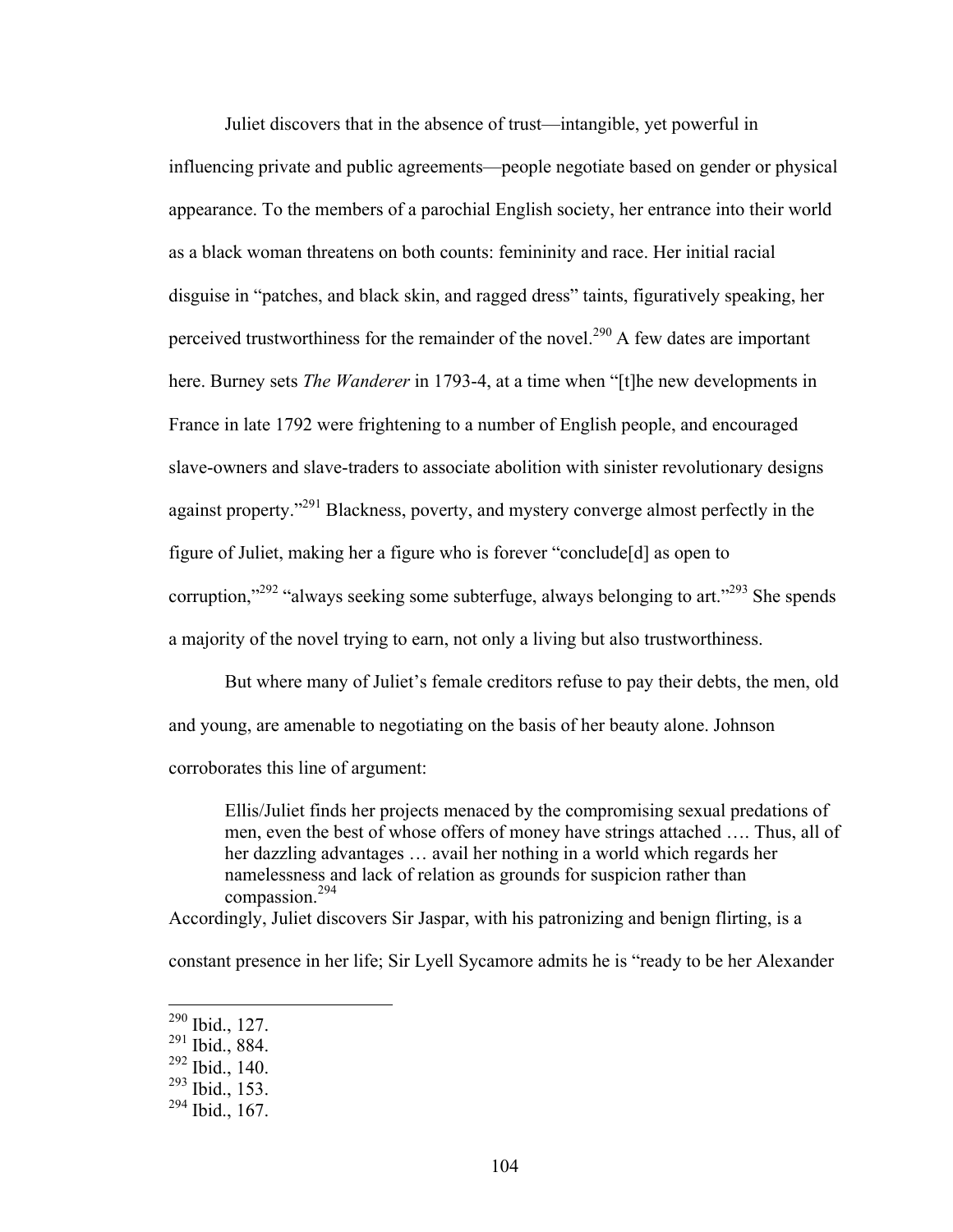when she will,"<sup>295</sup> while Young Gooch "coming behind her, said, in a half whisper, 'If you'll tell me how much it is you owe, Ma'am, I'll help you out in a trice; for I can have what credit I will in my father's name; and he'll never know but what 'twas for some frolic of my own."296 In other words, since nobody has enough information about Juliet to trust her on her own merit, they must look at another visible marker of social trustworthiness: physical appearance.<sup>297</sup> In turn, their responses reveal that trust is a behavioral response to the personal qualities and the personal history an individual embodies.

In Juliet's case, how much people trust her is a response to her social and personal history, another intricate concept in itself. Since there is very little information she divulges, her trustworthiness is not correlated with fairness, but becomes a response to what people believe she represents. Hence, her imagined improprieties are magnified and connote her lack of trustworthiness; her attempt to conduct business ethically leaves her with only the prospect of uncompensated "solitary toil."<sup>298</sup>

Trust, as I discuss in chapter 1, is also a behavioral response based on reciprocity and risk. It is inherently risky because nobody knows how the other party will respond.

 <sup>295</sup> Ibid., 445.

 $^{296}$  Ibid., 419.

<sup>297</sup> Beauty and age constitute their own negotiation strategies in *The Wanderer.* The male characters often remark upon women's beauty and age with impunity. Mr. Ireton confesses: "I did not think it worth while telling you so, while you appeared so confounded ugly. But now that I see you are such a pretty creature, I feel quite an interest for you" (510). Mrs. Ireton's is a cautionary "story," Sir Jaspar narrates, of "the memoirs of a Beauty, in her four stages of existence" from youth to old age (543). Miss Brinville, Juliet's rival for the attentions of Mr. Tedman, is described by Giles Arbe as a beauty past her prime, one of "those pretty ladies ... going a little down hill" (279). The implication throughout is that women have more power to negotiate when they are young and beautiful.

<sup>298</sup> Burney, *Wanderer*, 406.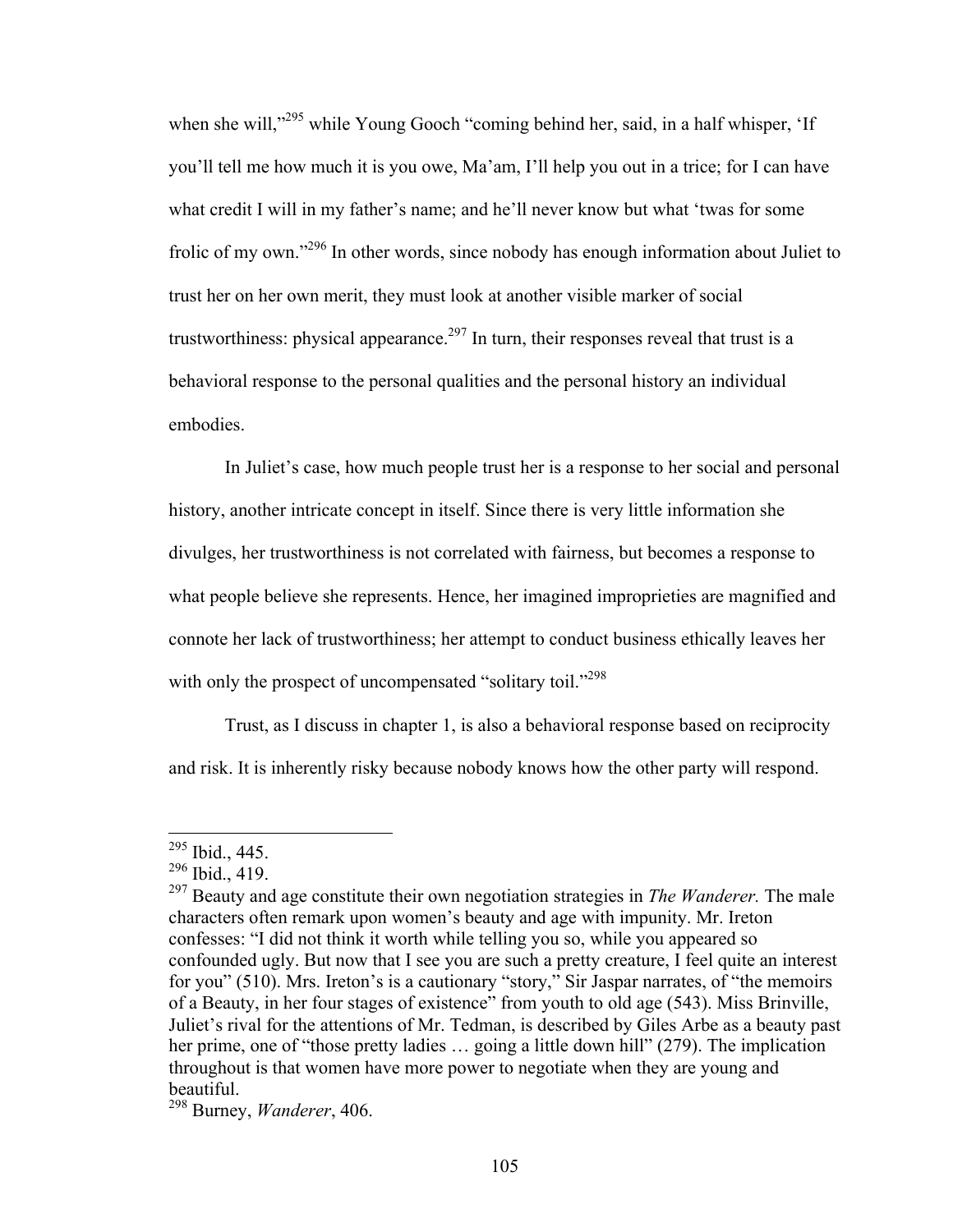Juliet discovers she must trust that her female clients will pay her fairly for musical lessons, a risky move that proves unreciprocated; the novel's characters—like Lady Aurora, Giles Arbe, and Harleigh—decide to trust her at a personal cost to their reputation. The ability to trust depends, therefore, on the willingness to look beyond selfinterest. In *The Wanderer*, few people show such willingness: after all, the moral obligation to help an impoverished émigré is neither risk-free nor lucrative. Trust and information are also correlated. Juliet's trustworthiness is decided by networks of personal relationships, social sanctions—or what people collectively decide to grant her—and information people have about her. Juliet, of course, complicates her own trustworthiness by choosing to control the latter.

While scholars have commented on Juliet's wanderings as a reflection of "women's dispossession in English society," little has been written about the relationship between trust, information, and economic destiny.<sup>299</sup> In *The Wanderer*, all three are connected: the more Juliet is trusted, the more information she has access to; this means she has more ways of earning a living. An instance is Juliet's attempt to provide music and harp lessons. Her students are arranged through an unspoken and complicated network of favors attributed to Miss Arbe. The students constitute a consumer class unto themselves—minor aristocrats or gentrified 'new money'—obsessed with obtaining the visible signs of social accomplishment, namely music lessons from a Frenchwoman. As Miss Arbe tellingly confesses, notoriety can only work in Juliet's favor:

"And now, Miss Ellis," said Miss Arbe, "you will very soon have more scholars than you can teach. If once you get a fame and a name, your embarrassments will be at an end; for all enquiries about who people are, and what they are, and those

 <sup>299</sup> Karen R. Lawrence, *Penelope Voyages: Women and Travel in the British Literary Tradition* (Ithaca: Cornell University Press, 1994), 73.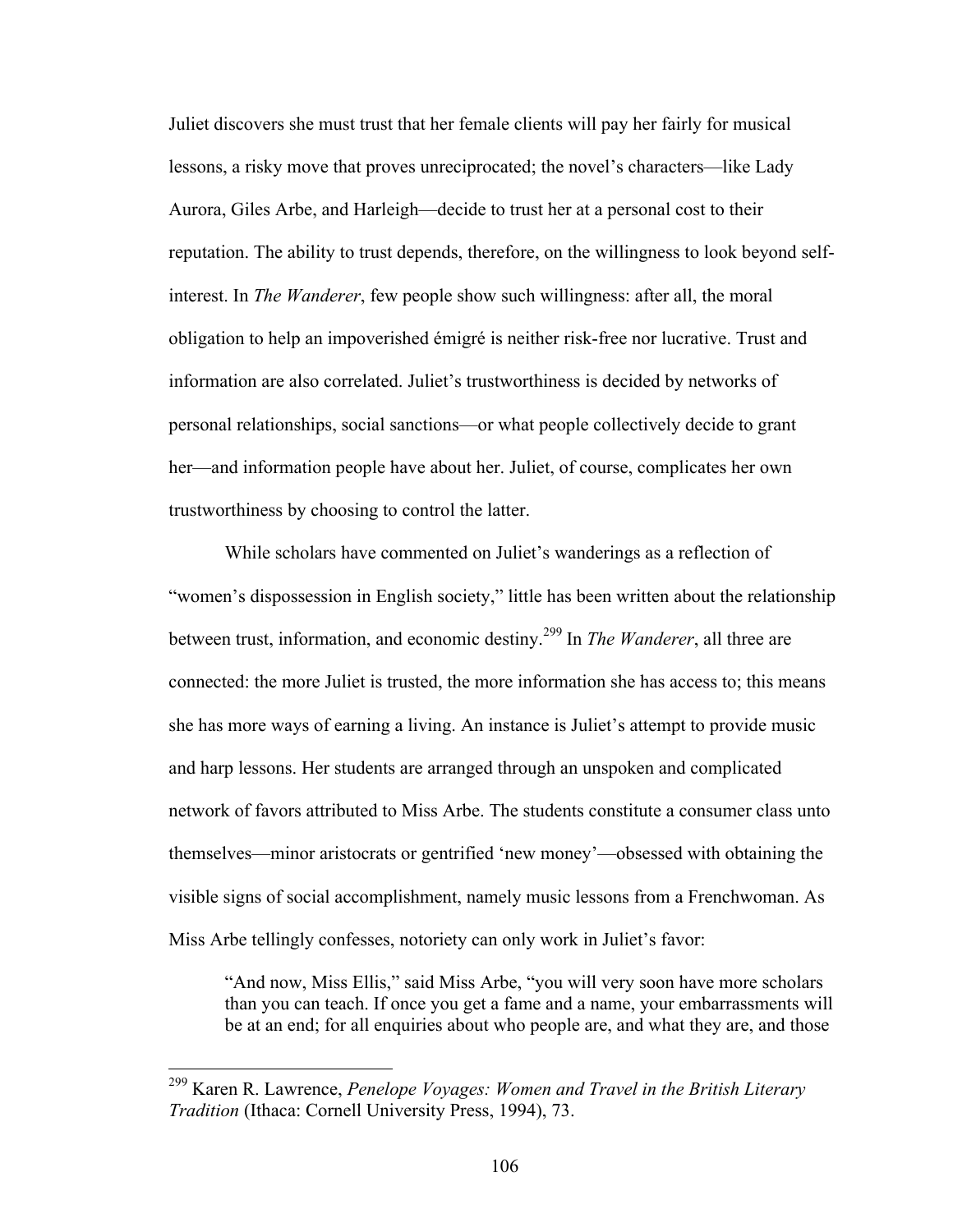sort of niceties, will be over. We all learn of the celebrated, be they what they will. Nobody asks how they live, and those sort of things. What signifies? as Miss Sycamore says. We don't visit them, to be sure, if there is any thing awkward about them. But that's not the least in the way against their making whole oceans of riches<sup>"300</sup>

Thus, the misinformation about Juliet can help her, paradoxically, to increase her income. But she still requires the patronage of insiders—such as Mrs. Arbe, Elinor, Giles Arbe who have the access into this clientele. She may have refinement, the cultural taste, and the "fame and a name" to sell, but to enter into business with this class of demanding consumers, she will require the information of insiders. In turn, these non-paying music students exemplify the power of "extended credit relations [that] fundamentally shaped social and cultural life."<sup>301</sup> Juliet must negotiate money within this network of credit relations if she is to have any earning power at all.

Juliet finds that her wanderings are really an extended negotiation: of her authenticity and ultimately, her value. In the absence of social and familial ties, trust and access to information work together to confer legitimacy. In her work on empire in the early eighteenth century, Laura Brown reminds us that "the understanding of race in this period, despite the increasing visibility of non-European racial groups in England, remain[ed] mainly extrinsic, geographically foreign, a category of difference defined as an external object." $302$  So while Juliet may have regained her 'whiteness' on the boat trip to England, she is still defined in terms of difference—"an object to excite pity," as Mrs. Maple describes her.<sup>303</sup> To overcome such a distinction—one that functions as an

 <sup>300</sup> Burney, *Wanderer*, 334.

<sup>301</sup> Finn, *The Character of Credit*, 2.

<sup>302</sup> Laura Brown, *Ends of Empire: Women and Ideology in Early Eighteenth-Century English Literature* (Ithaca: Cornell University Press, 1993), 136-7. <sup>303</sup> Burney, *Wanderer*, 112.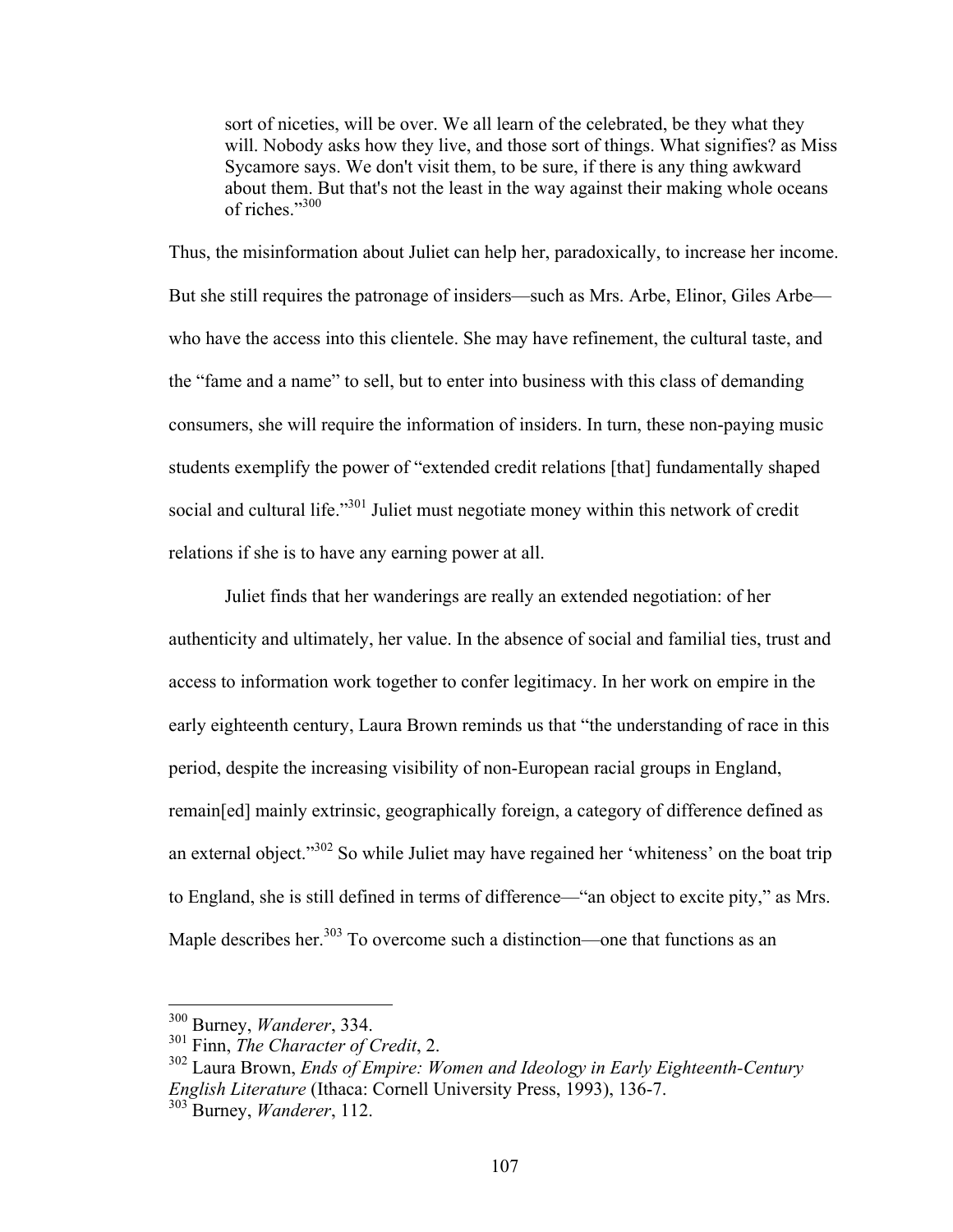impediment to negotiating money—she must earn the trust of those who will pay her. In turn, the stories she will tell about herself, primarily the narrative of "being a young lady of a good family, who came over … from France" are calculated to precisely such an end.<sup>304</sup>

## **6. Conclusion**

Long before she is revealed to be an aristocratic heiress, Juliet is described as a "young lady … in such prodigious want of cash … that she'd jump at any price [so] she could but get paid."305 In short, this description articulates her need to negotiate money at each point in the novel. Her journey begins in uncertainty and ends with the knowledge of a certain outcome, and this arc may well describe any successful negotiation. Because her real identity is a mystery even to her, her negotiation strategies are characterized by an underlying authenticity: she must negotiate because she is truly poor; she must find a home because she is actually homeless.

*The Wanderer* when read as text on financial negotiation reveals important truths about the altered world of the 1790s: this is a society in which power is nearly always assigned to the wealthy, occupying an economic space is the only way to gain power, and in the process of gaining economic space, the limits of the self expand concomitantly. Negotiation is, thus, tantamount to self-expansion: the more one has, the more one can *become*.

 <sup>304</sup> Ibid.

<sup>305</sup> Ibid., 260.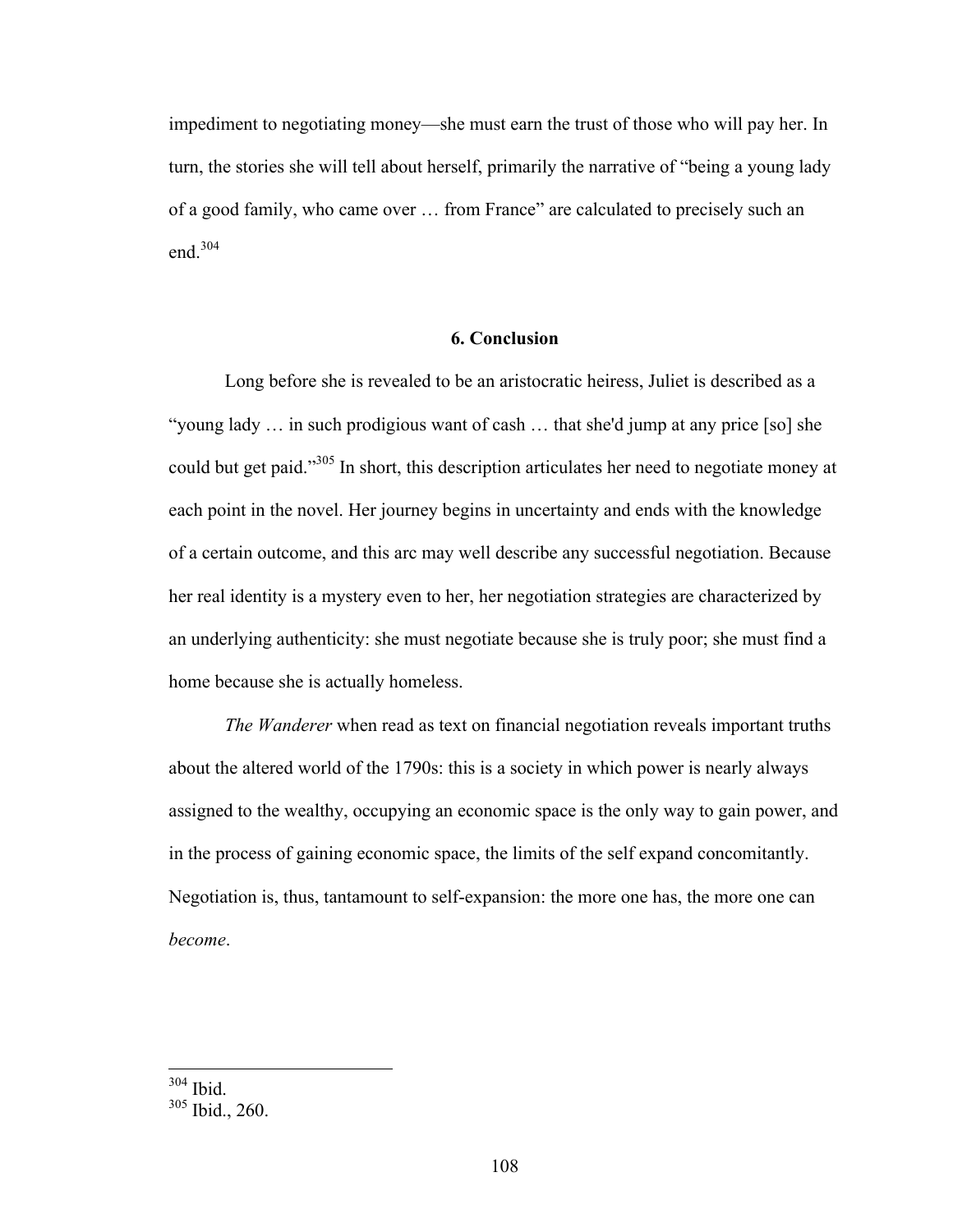As an outsider, Juliet's survival depends on the behavior and decisions of others<sup>306</sup> with little personal power of her own, economic outcomes are decided for her. In an early encounter with Mrs. Howel, we learn exactly how she is perceived by "the stuffy middle-class" English society that represents, according to Doody, "the stagnation of English life":

"Innocent?" repeated Mrs. Howel, with an air of inexorable ire; "without a name, without a home, without a friend?—Innocent? presenting yourself under false appearances under one family, and under false pretences to another? No, I am not such a dupe. And if your bold resistance make it necessary, for the safety of my young friends, that I should lodge an information against you, you will find, that people who enter houses by names not their own, and who have no ostensible means of existence, will be considered only as swindlers; and as swindlers will be disposed of as they deserve."307

To play any role in her own destiny, to make the journey from "swindler" to "the selfdependence at which she so earnestly languished to arrive," Juliet must learn to study and predict how others will act.<sup>308</sup> "She is interesting by her solitary situation," remarks Harleigh at the start of the novel, as a camouflaged Juliet embarks by stealth to England.<sup>309</sup> As a rhetorical strategy, the heroine's "solitary situation" permits Burney to examine the ways in which individuals may survive and create a space for themselves in the uncertain world of the 1790s.

The novel's many negotiation situations may serve also as an indicator of the cultural, political, and social change of the 1790s. A negotiation, in my reading, becomes

<sup>&</sup>lt;sup>306</sup> Juliet's situation, hence, is perfect for a game theoretic examination. Game theory, especially in its concept of the 'Nash equilibrium,' tries to reconcile the complexity of the cognitive choices individuals make in response to the choices of others, apropos of economic competition.

 $307$  Ibid., 133.

<sup>308</sup> Ibid., 225.

 $309$  Ibid., 17.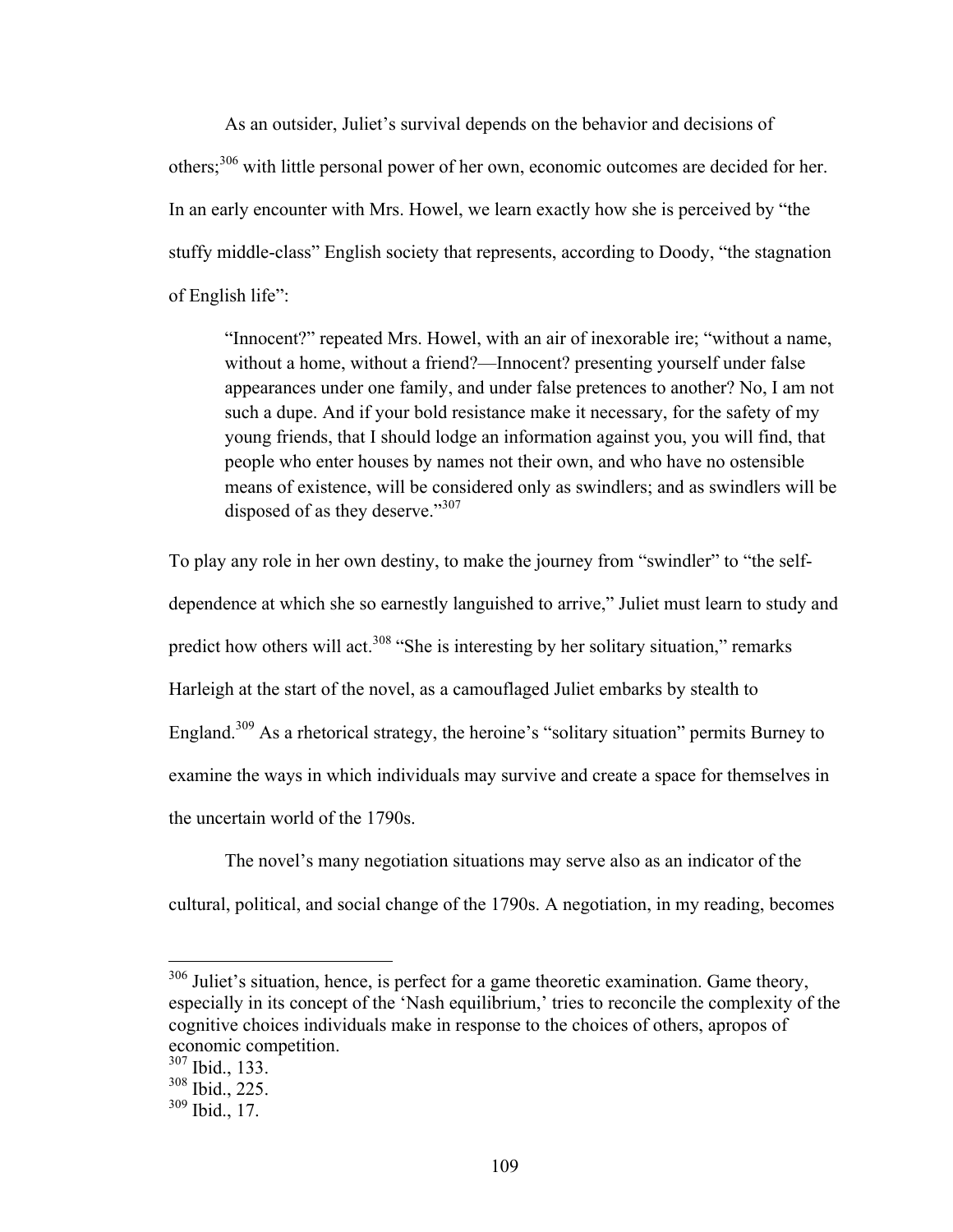a metaphor for the slow but inevitable movement towards a transformed society. The novel's subtitle tells us this is a novel about "Female Difficulties," but Burney appears to remind us that economic dependence is the real source of all "Difficulties" for all human beings, male or female. The heroine finds herself participating constantly in negotiations involving money, and it is through these situations that the character of men and women are revealed. Juliet's female creditors, contemptuously labeled "scholars," show themselves to be "fair young creatures" with "no thought" and "sad little empty heads, except for their own pleasures."<sup>310</sup> The one-sided bargains they attempt to strike with Juliet—who has little to bargain with except her musical gift—show up for scrutiny the financial lives of the rich. The men she encounters will interpret her in two ways only, considering her either an easy amorous target or subjecting her—like Lord Denmeath, Riley, and the Gooch men—to Francophobic prejudice. In each negotiation, the people who negotiate with her reveal how they feel and think about economic choices; it is this psychological insight into money that makes the novel an exemplary study of negotiation.

Reading *The Wanderer* as a narrative on financial negotiation enables us to understand the implications of conducting economic activity during a time of radical social and political uncertainty. That Juliet is an outsider and a woman complicates her situation; but despite the severity of her predicament, she is representative of every emigrant and 'wanderer' forced to make her way in a new and strange society. Through Juliet's 'wanderings' in economic life, Burney articulates the practical side of trade, finance and credit. The novel is thus a study in political economy and free labor markets, popular topics in the late eighteenth century, from the perspective of the underprivileged.

 <sup>310</sup> Ibid., 297.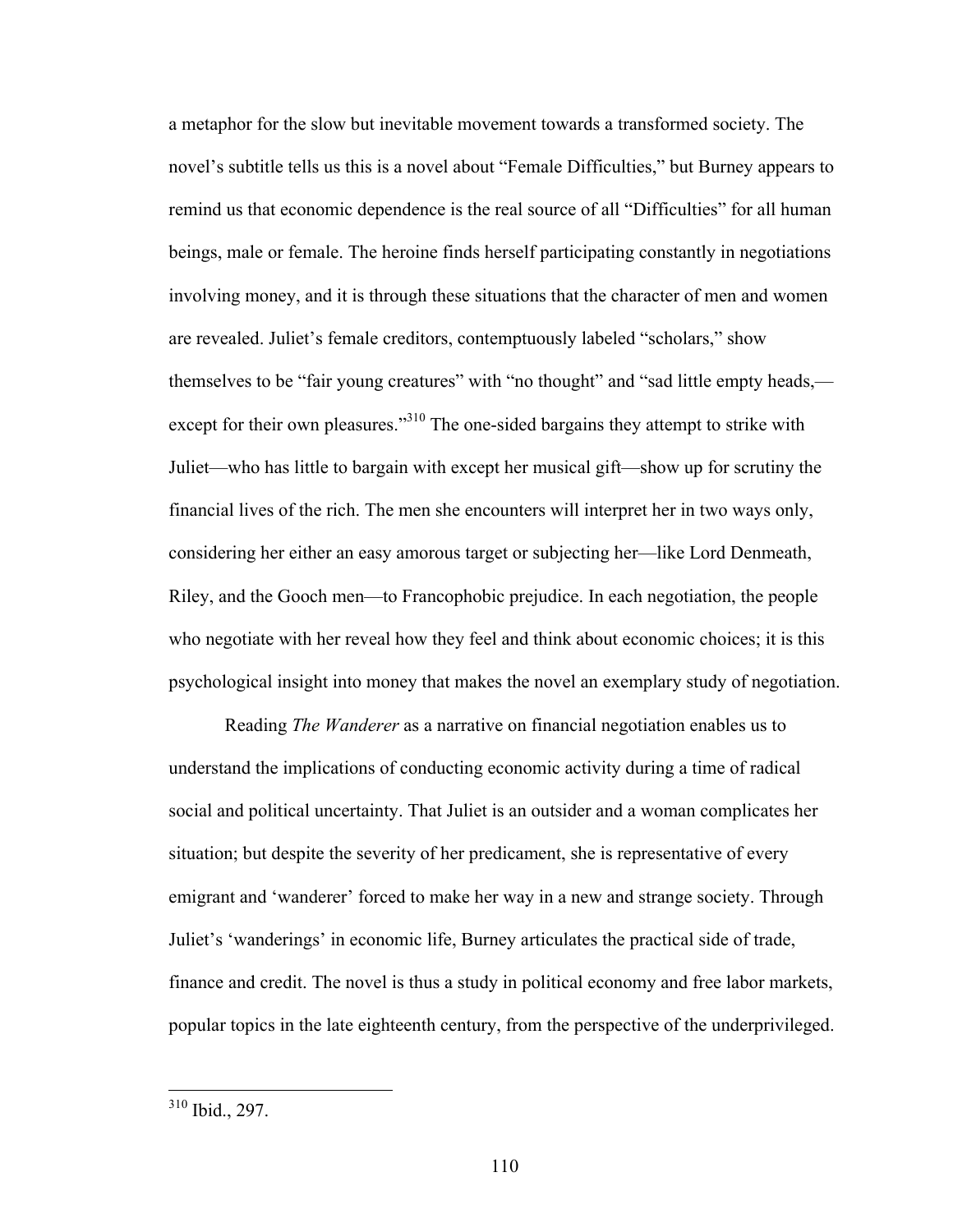Ultimately, *The Wanderer* is a novel about surmounting "difficulties" by negotiating with life itself. We are left with the sense that even without the economic plenitude that is opened up to her at the novel's conclusion, Juliet would still be a survivor. This makes her a heroine for post-Revolutionary world, one that is trying to overcome "the most violently contested issues of the 1790s." With her ceaseless attempts to work towards economic independence, Juliet proves she has the negotiation skills needed to survive in a society that is losing all its old affiliations.

Copyright © Devjani Roy 2013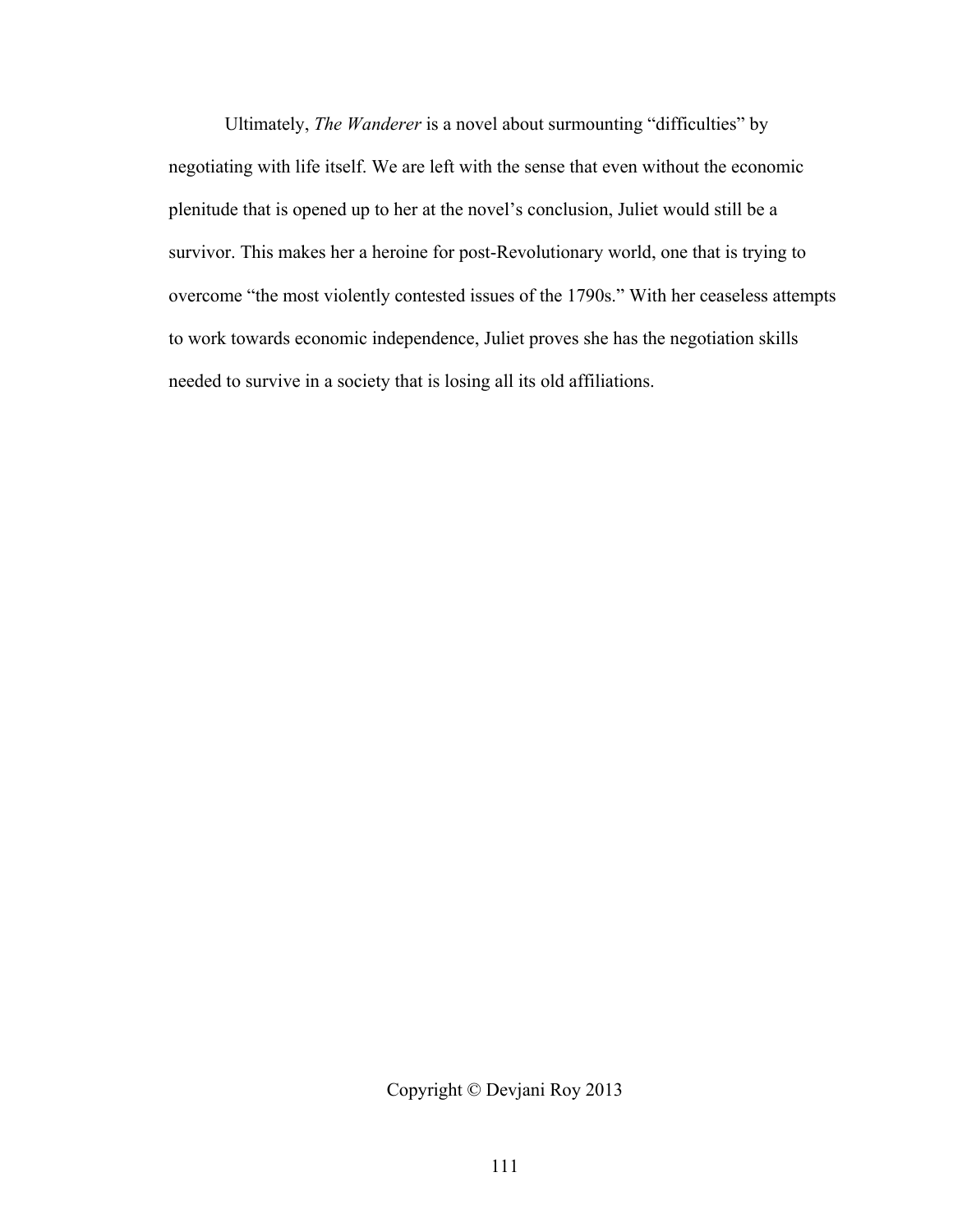#### **Chapter 5**

# **"Thou Proteus!": The Performance of Forgery in Georgiana Cavendish's** *The Sylph*

We end this dissertation in 1779 with an epistolary novel that provides the coda to this project and perhaps the strongest illustration of what I earlier called "behavioral historicism": a mode of interpretation with a focus on the diachronic aspect of literary texts cross-pollinated with the behavioral choices of literary characters. I investigate whether forgery is a decision made not only at the coordinates of incomplete, contradictory, and ambiguous information but also within certain cultural contexts—in this case that of late eighteenth-century London—in which individuals find themselves dissembling in their private lives. Finally, I ask if there are new destinations to which we arrive at the crossroads of literary interpretation and history.

In *The Sylph*, author Georgiana Cavendish, more famously known as the Duchess of Devonshire, $311$  seems inclined to integrate scripture into her argument repeatedly specifically, one phrase from the *Book of Jeremiah*: "The heart of man is full of deceit."<sup>312</sup> And lest we forget this is a story of deceit, variations of this phrase are also uttered by different characters, many of who become mired in various forms of forgery.

<sup>&</sup>lt;sup>311</sup> Lady Georgiana Spencer married the fifth Duke of Devonshire, William Cavendish, in 1774, making *The Sylph* a novel written during the very early years of her long and unhappy marriage. It is only too easy to read the novel as an *exposé* of the *ennui* and the disillusionment Cavendish felt as a young bride to the indifferent and adulterous, if tremendously powerful, Duke.

<sup>312</sup> The original verse reads: "The heart *is* deceitful above all *things*, and desperately wicked: who can know it?" (*King James Bible*, Jer. 17.9). *The Sylph's* heroine, Julia Stanley often quotes this verse in her letters, and the most recent contemporary source for its popularity is likely to have been John Wesley's "A Sermon on Jeremiah XVIII.9."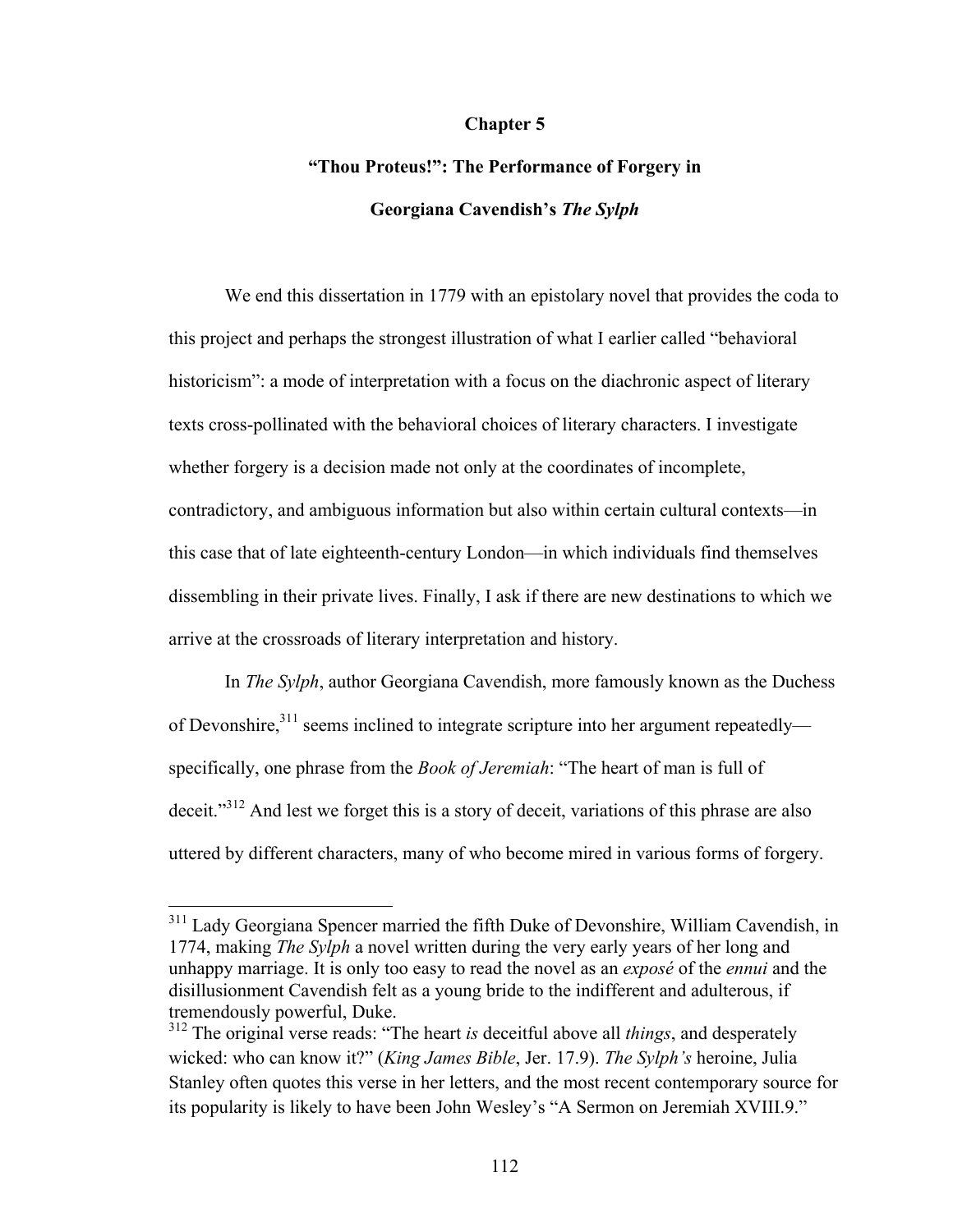Cavendish wrote only two novels in her life: *Emma; or, The Unfortunate Attachment* (1773) and *The Sylph* (1779). While she went on to live a life as one of late eighteenthcentury London's most fashionable celebrities, her writing has received little scholarly attention. Indeed she is remembered, variously, for her turbulent marriage to the powerful fifth Duke of Devonshire, for her support of other writers and artists, for her adulterous relationship with future Prime Minister Charles Grey, and for her political campaigning on behalf of the Whig party.<sup>313</sup> She was also a style maven, credited with single-handedly increasing the sales of London newspapers with reports of her eccentric dress and hairstyles.<sup>314</sup> Under the glare of this notoriety, her literary works have gone virtually unremembered.

This chapter uses forgery as a trope to examine identity in *The Sylph*. <sup>315</sup> It incorporates evidence from two famous forgery trials of the 1770s to argue that financial forgery, character forgery, and relationship forgery (all present in the novel and condemned repeatedly through the use of scriptural rhetoric) are not three discrete categories, but constitute a unified performance of personal identity.316 To read *The Sylph*

 <sup>313</sup> Two excellent biographies of Cavendish are Brian Masters, *Georgiana* (London: Hamish Hamilton, 1981) and Amanda Foreman, *Georgiana* (New York: Random House, 2001).

<sup>&</sup>lt;sup>314</sup> Foreman reports: "Whatever she wore became instantly fashionable. Women's hair was already arranged high above the head, but Georgiana took the fashion a step further by creating the three-foot hair tower. … Another of Georgiana's innovations was the drooping ostrich feather … [that] [o]vernight … became the most important accessory in a lady's wardrobe." Foreman, *Georgiana*, 36, 37.

<sup>315</sup> Georgiana Cavendish, Duchess of Devonshire, *The Sylph: A Novel* (1779), ed. Jonathan Gross (Evanston: Northwestern University Press, 2007). References are to this edition.

<sup>&</sup>lt;sup>316</sup> I focus on the 1770s and its two most infamous forgery trials: the Perreau Brothers and Mrs. Rudd (1775) and Doctor William Dodd (1777). The *Newgate Calendar* lists an increase in forgery cases in the late-eighteenth century: the decade of the 1750s has three cases, the 1760s has four, while the 1770s has six.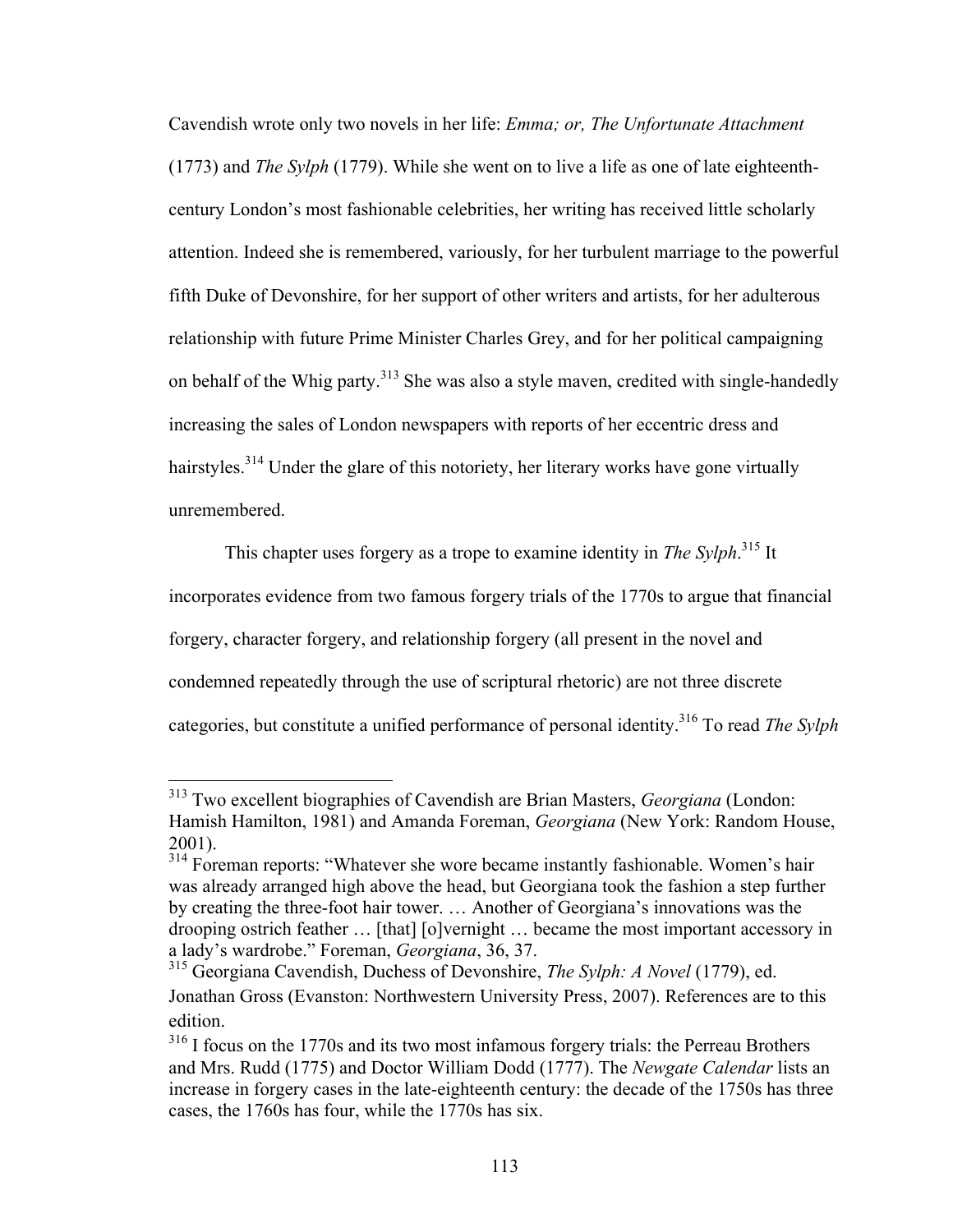in this way is to explore its depiction of forgery not only as a financial crime but also as an examination of authenticity. In Cavendish's novel, forgery dislocates the very origins of being, or the individual's ability to say: "*This* is who I am." The forger connects the skeins of each experience to a different identity, saying, thereby: "This is who I *could* be." Amidst late eighteenth-century society's climate of social and national redefinition, the opportunities to dissemble were plentiful.<sup>317</sup> The novel becomes a miniature depiction of this society, illustrating how the individual can reinvent herself as pure representation. Cavendish appears to argue that individuals can assume different identities without the lines between these identities being blurred. $318$ 

This idea—of the blurry periphery between authentic self and performed self—is central to my argument. I claim the novel's characters negotiate constantly with the dependability and, hence, the real value, not only of the men and women they encounter, but also within themselves. Forgery thus becomes a useful trope for examining identity in *The Sylph*: like the counterfeit bank drafts that pass reliably for their authentic

 <sup>317</sup> In her introduction to *Cecilia* (1782), Margaret Anne Doody posits: "Burney caught her society slightly off balance, in a historical lurch. There is no reference within the novel to the American War of Independence, yet independence is everywhere a theme. … old traditions and allegiances are breaking down." Cavendish's novel, written in the previous decade, captures late eighteenth-century society at nearly the same moment. With its overarching thesis of the idea of opportunism through identity transformation, *The Sylph* presents all the paradoxes and dichotomies of this society. Doody, introduction to *Cecilia* (New York: Oxford University Press, 1988), xxxvi.

<sup>&</sup>lt;sup>318</sup> Georgiana's ability to keep secrets ran deep and may well have influenced her portrayal of *The Sylph's* characters. In 1776, in the early years of her marriage (also the time she was writing *The Sylph*), her gambling debts "amounted to at least £3,000 (\$297,000 in today's money) when her pin money, the allowance granted to her by the Duke, came to £4,000 a year. … In July [1776] Georgiana's creditors threatened to apply directly to the Duke, which frightened her into confessing the truth to her parents." Foreman, *Georgiana*, 41.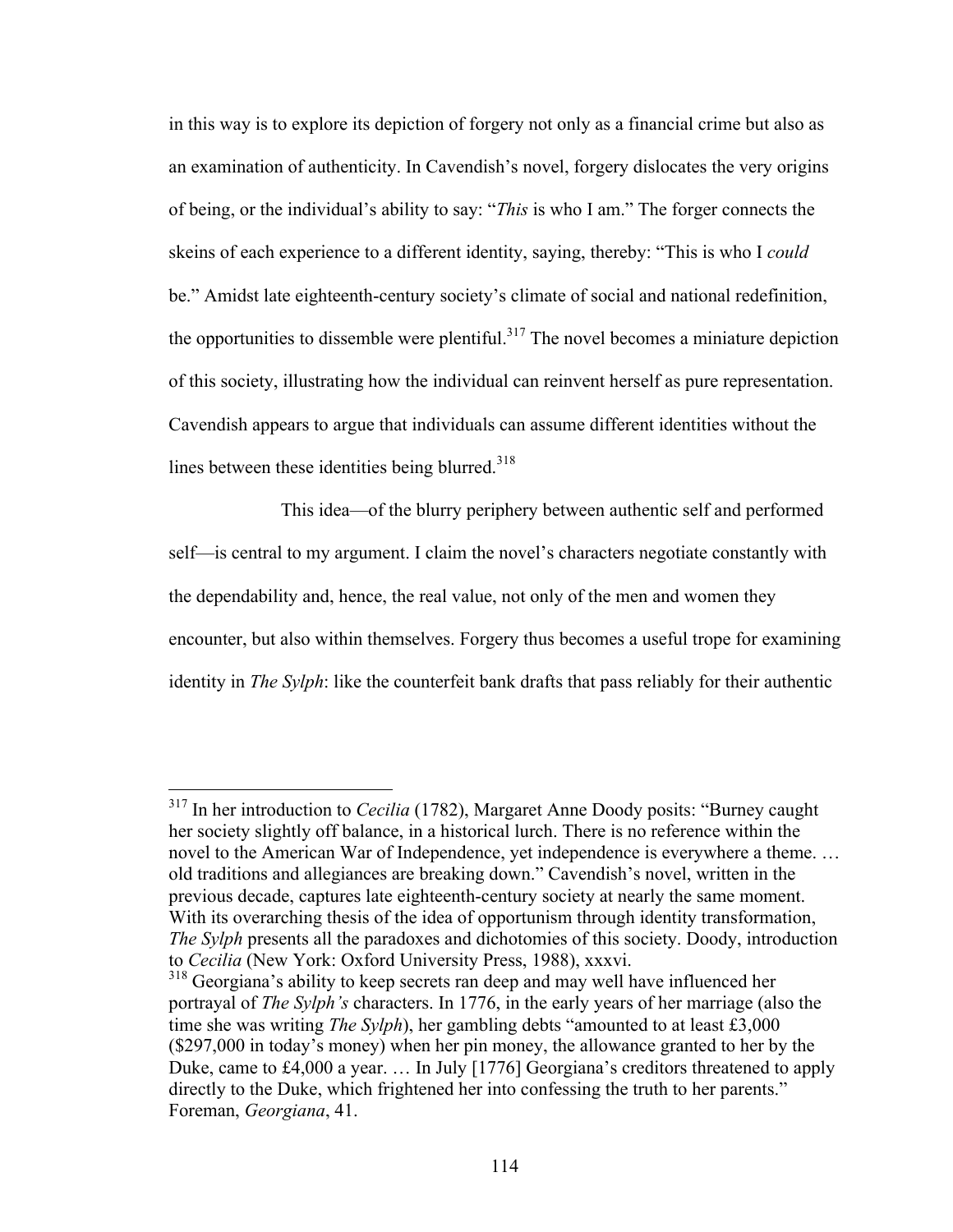counterparts, human beings too can perform iterations of identity that are each inherently unstable.

My investigation of forgery builds on the theoretical edifice of behavioral economics, which predicates there is a gap between our belief that we will act rationally and our actual behavior that can often be unpredictably irrational. As I uncover in the chapter below, such a systematic violation of rationality occurs in *The Sylph's* three interrelated categories of forgery—financial forgery, character forgery, and relationship forgery—wherein all three categories work in tandem, making forgery an act that involves both economic and behavioral decision-making.

The present use of the term "performance" draws on Annette Kuhn's definition of it as "an activity that connotes pretense, dissimulation, 'putting on an act,' assuming a role. … Performance, in other words, poses the possibility of a mutable self, of a fluid subjectivity."319 In examining forgery as a performance, I incorporate but also go beyond this definition. I describe and study a phenomenon wherein, in the act of forgery, the boundaries between the "performed" self and "real" self are blurred to the extent that it is impossible to detect a single, unitary identity.

The current critical conversation on forgery has usually centered on questions of identity and authenticity that lie at the heart of the eighteenth century's tenuous relationship with credit. The crime has been connected with the rise of paper credit, or the extension of unsecured personal loans based on reputation or perceived financial worth. J.G.A. Pocock argues that in the seventeenth century, the removal of the monarchy followed by its reinstatement, led to the overhaul of the established framework in every

 <sup>319</sup> Annette Kuhn, "The Body and Cinema: Some Problems for Feminism," in *Feminisms*, ed. Sandra Kemp and Judith Squires (New York: Oxford University Press, 1997), 404.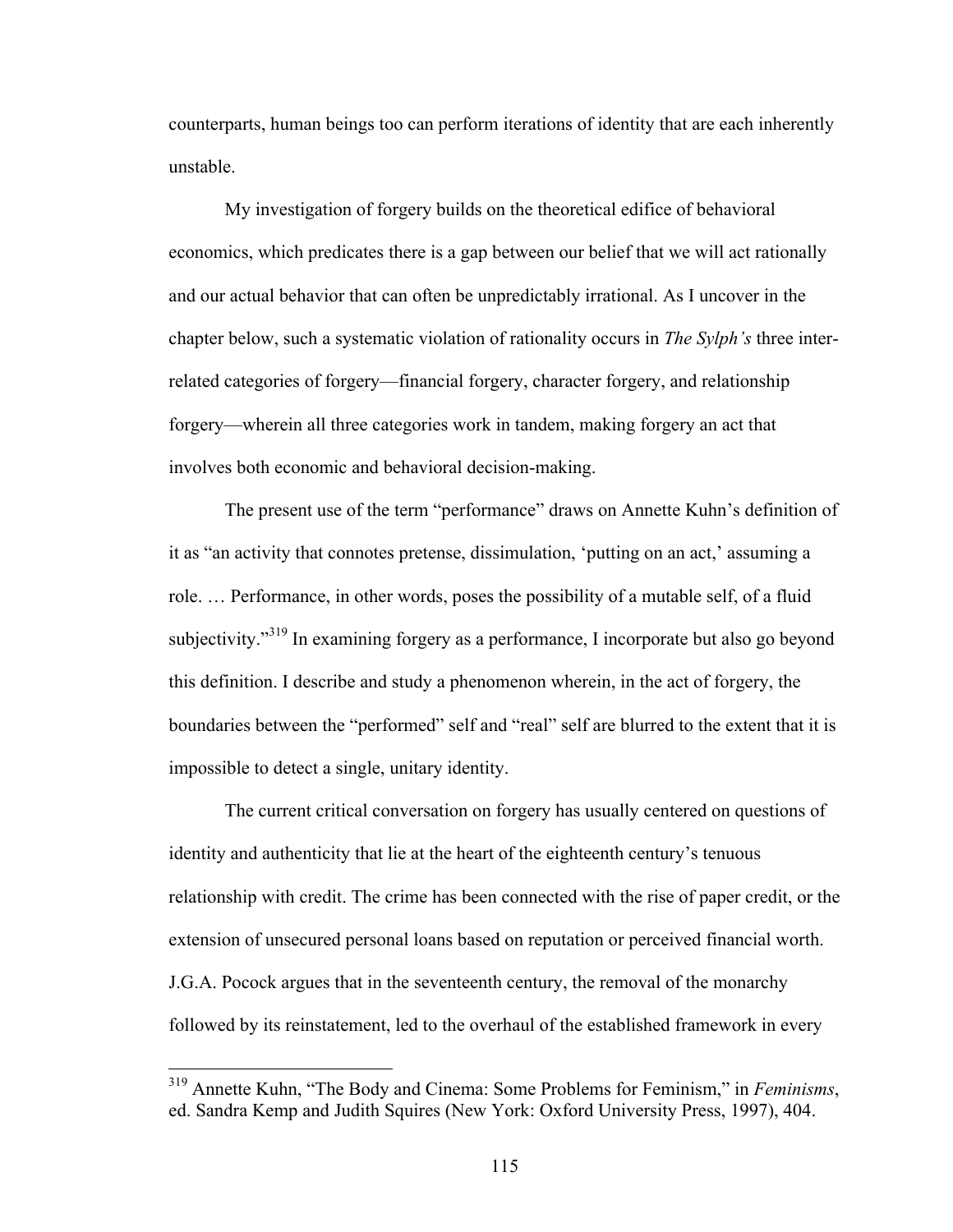area of life; this breakdown of the status quo—in land, in political authority, and in monetary valuation—changed how the worth of an individual was perceived, both by himself and others.<sup>320</sup> Forgery can also be located within the context of the eighteenth century's "financial revolution,"321 an economic development based on public borrowing and lending that, in turn, reconfigured the relationship between the citizen and the state through monetary policy. Colin Nicholson describes the consequent phenomenon wherein "the human personality radically revises its sense of identity and possibility"; $3^{22}$ later in the chapter, I argue that such revision lies at the heart of forgery. In considering forgery useful for understanding the late eighteenth century, I follow Dror Wahrman's argument that there is a "sea change in the last two decades of the eighteenth century" apropos of "the meaning, significance, and limits of identity" that distinguishes its cultural beliefs from those held in the previous eight decades.<sup>323</sup>

Among scholars who argue that in the eighteenth century social and economic instability obfuscated the boundaries of individual identity, Tom Jones speaks of "the

 <sup>320</sup> J.G.A. Pocock, *Virtue, Commerce, and History: Essays on Political Thought and History, Chiefly in the Eighteenth Century* (Cambridge: Cambridge University Press, 1985), 106.

<sup>321</sup> See P. G. M. Dickson, *The Financial Revolution in England* (London: Macmillan, 1967), especially chapter 2. Also, J. G. A. Pocock, *The Machiavellian Moment* (Princeton: Princeton UP, 1975), particularly chapters XIII ("Neo-Machiavellian Political Economy" and XIV ("The Eighteenth-Century Debate"); and Pocock, *Virtue, Commerce and History*. See also Eric Kerridge, *Trade and Banking in Early Modern England*  (Manchester: Manchester UP, 1991).

<sup>&</sup>lt;sup>322</sup> Colin Nicholson, *Writing and the Rise of Finance: Capital Satires of the Early Eighteenth Century* (Cambridge: Cambridge University Press, 1994), 5.

<sup>323</sup> Dror Wahrman, *The Making of the Modern Self: Identity and Culture in Eighteenth-Century England* (New Haven: Yale University Press, 2004), xiii. Wahrman divides the eighteenth century into two distinct "identity regimes"—the first eight decades (he labels these as the "*ancien régime*") and the final two—observing that "the surprising rapidity of the transformation from one identity regime to another" made "turn-of-the-century observers [look] back at the eighteenth century with expressions of distance, incomprehension and disbelief." Wahrman, *Making of the Modern Self*, xiv.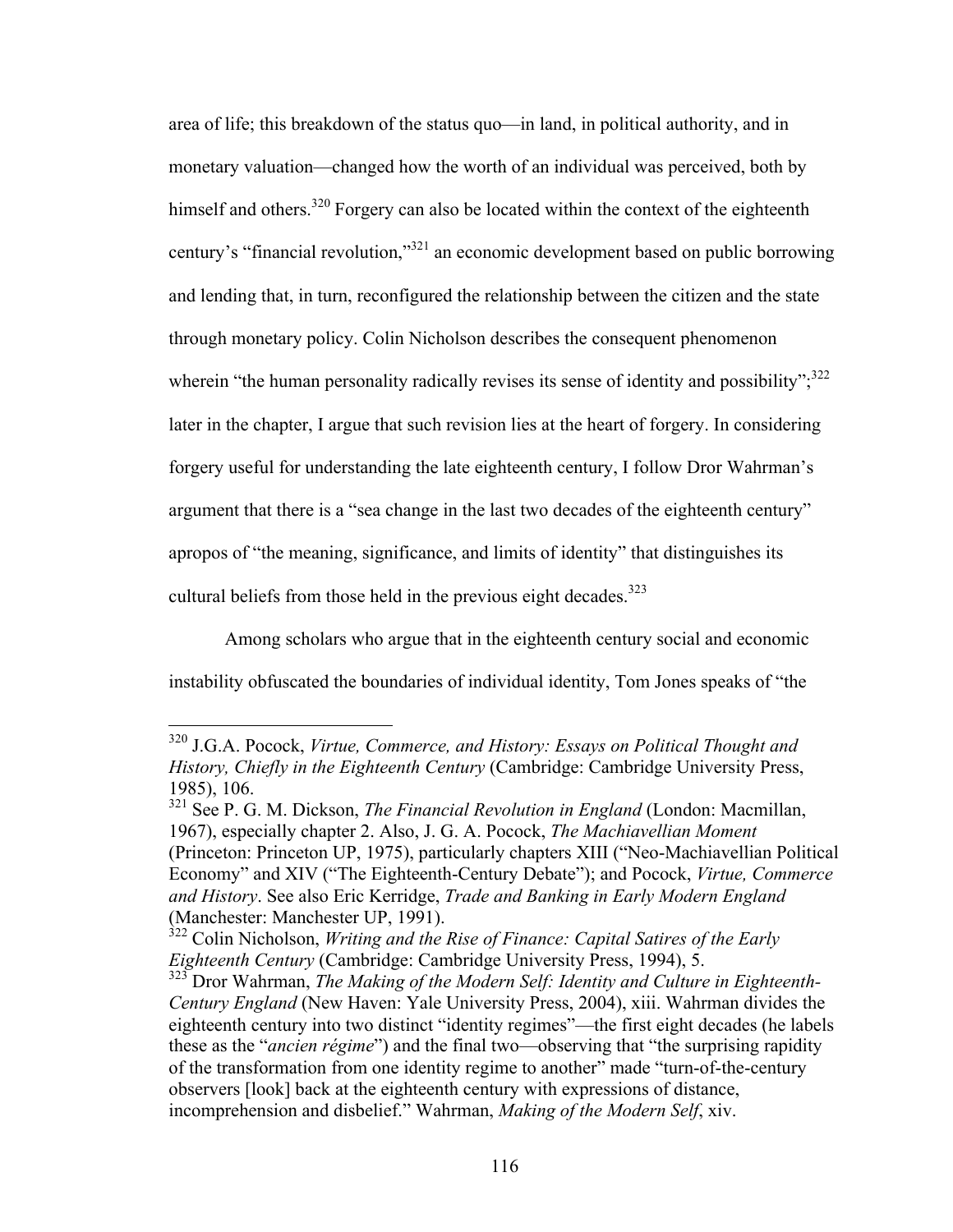shift from fixed value in land to unstable and fluctuating value in paper money, stocks, and government bonds," all representations of borrowing and lending.<sup>324</sup> The spread of paper credit, originating in the late seventeenth century through the creation of the National Debt, created what Margot Finn calls "the inevitable interpenetration of social relations and economic exchange."<sup>325</sup>

About forgery, in particular, current scholarship contends that handwriting concretizes but also problematizes the character of exchange in a credit-based economy: handwriting is a marker of identity yet one that can be manipulated by a forger because paper currency can be duplicated at will. Hence Paul Baines denotes forgery as "a theft of some internal notion of a private self,"<sup>326</sup> while Donna Andrew and Randall McGowen focus on the *causes célèbres* of eighteenth-century England's forgery trials—that of the Perreau Brothers and Margaret Rudd—observing, like Baines, that handwriting and credit-based transactions are directly linked with forgery since "the signature on a piece of paper was the feeble and exposed link" in the chain of financial transactions that connected various social strata.<sup>327</sup> Hence Tamara Wagner argues that "paper currencies" … opened up a range of metaphorical and metonymical constructions for their exploration in an emergent narrative discourse of finance."<sup>328</sup>

 <sup>324</sup> Tom Jones, "Pope's *Epistle to Bathurst* and the Meaning of Finance," *Studies in English Literature, 1500-1900*, 44.3 (2004): 487.

<sup>325</sup> Finn, *The Character of Credit*, 64.

<sup>326</sup> Paul Baines, *The House of Forgery in Eighteenth-Century Britain* (Aldershot, Eng.: Ashgate, 1999), 14.

<sup>327</sup> Donna T. Andrew and Randall McGowen, *The Perreaus and Mrs. Rudd: Forgery and Betrayal in Eighteenth-Century London* (Berkeley: University of California Press, 2001), 23.

<sup>328</sup> Tamara S. Wagner, *Financial Speculation in Victorian Fiction: Plotting Money and the Novel Genre, 1815-1901* (Columbus, OH: Ohio State University Press, 2010), 11.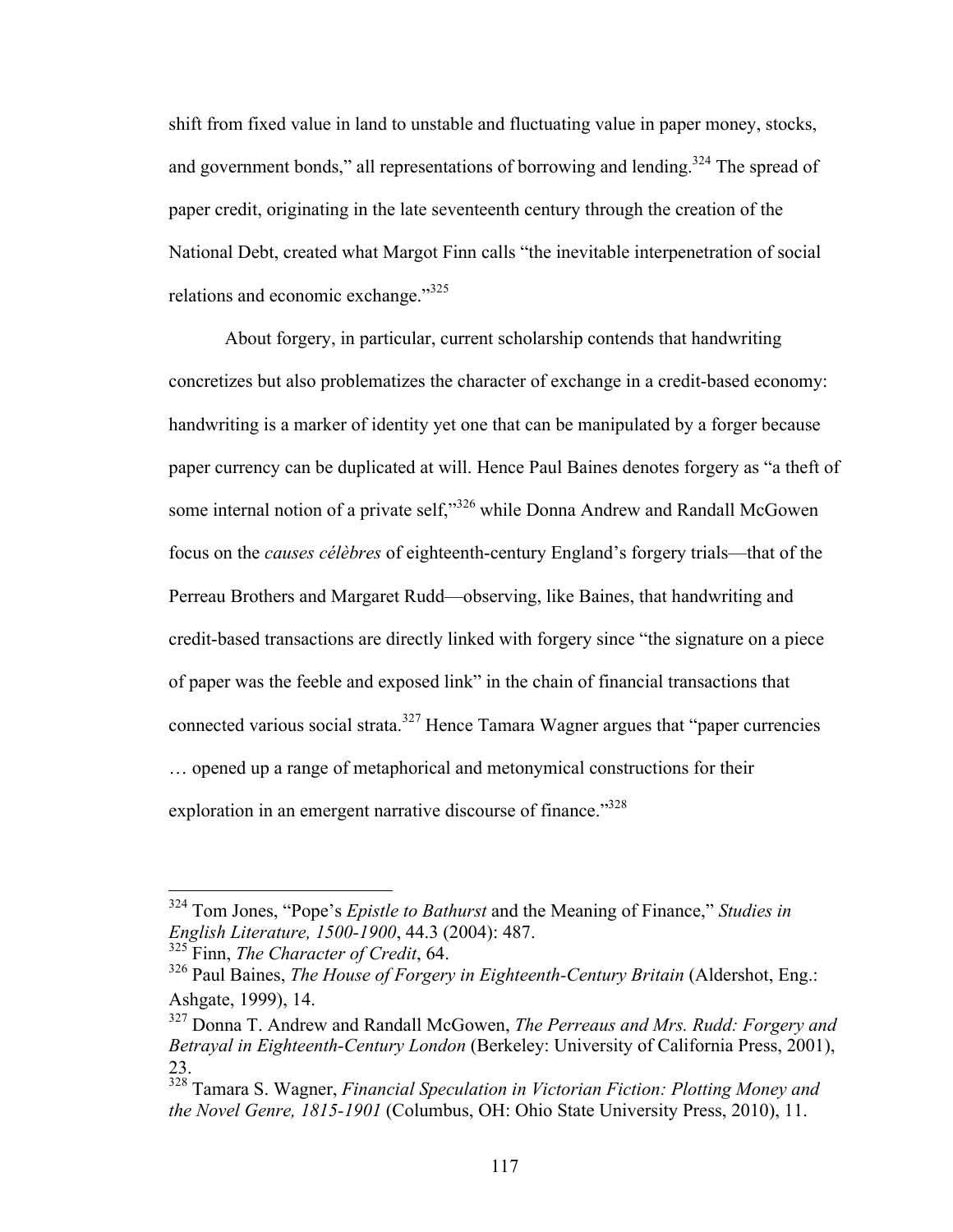Ultimately, the breakdown of established structures—in land, in political authority, and in monetary valuation—changed how the worth of an individual was perceived, both by himself and others. Sara Malton notes that forgery "forms part of an ongoing response to the movement from an economy based on fixed wealth, on the ownership of land, to one centered on intangible capital and an expanding financial network of banking, credit, and forms of exchange that forgers could readily exploit."<sup>329</sup> Cavendish incorporates the significance of this transition, demonstrating through the novel that, when nothing around them is certain anymore, men and women incorporate forgery into their lives by acting out human relationships and fiscal transactions in fraudulent ways. She writes at a time when an increase in high-profile forgery cases made eighteenth-century London sensitive to questions of authenticity and financial identity.<sup>330</sup> Consequently, *The Sylph* expresses her society's dread as well as fascination with the crime. For the novel's characters, forgery is a threat, an opportunity, and a necessity; it is a behavior that may begin in response to a pressing financial need but then goes beyond it.

### **1. Financial Forgery**

*The Sylph* tells the story of Julia Grenville. Having been raised in the mountains of Wales, she finds herself wooed and married to a dandified London aristocrat, William Stanley. Her married life in London is unpleasant and difficult. Stanley is a critical

 <sup>329</sup> Sara Malton, *Forgery in Nineteenth-Century Literature and Culture: Fictions of Finance from Dickens to Wilde* (London: Palgrave, 2009), 2.

<sup>330</sup> For more on eighteenth-century conceptions of identity, see Charles Taylor, *Sources of the Self: The Making of the Modern Identity* (Cambridge, Mass.: Harvard University Press, 1992) and also Michael Mascuch, *Origins of the Individualist Self: Autobiography and Self-Identity in England, 1591-1791* (Stanford: Stanford University Press, 1997).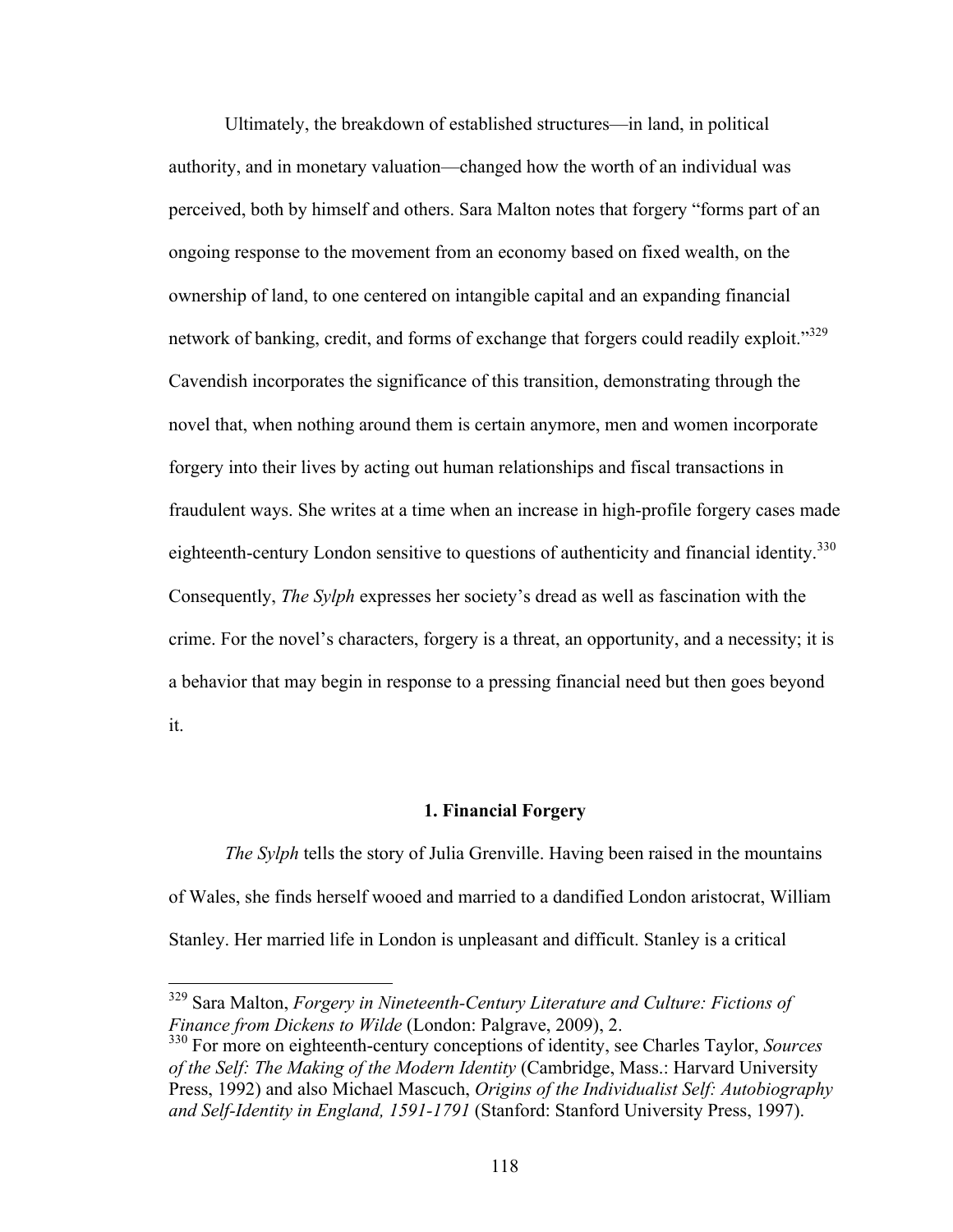husband, his cast-off mistresses are her only friends, her moral compass is skewed because of the strange ways of life inside London's *haut ton*, and her husband's purported friend, Lord Biddulph is plotting to seduce her. She conveys these experiences in a series of letters to her sister, Louisa. Amidst this, a mysterious German nobleman, Baron Tonhausen, appears in London; Julia finds they share physical attraction and emotional compatibility. In the meantime, she begins to receive letters from a mysterious writer, who calls himself the "Sylph," and appoints himself as her moral and spiritual guide. Towards the end of the plot, Stanley, about to be arrested for financial forgery, commits suicide. Now a widow, Julia lives off the generous financial settlement Stanley's uncle has made on her and is wooed by her childhood friend, Harry Woodley. Woodley, who has always loved Julia from afar, was unable to marry her owing to his own straitened financial circumstances. The novel ends with Julia's discovery that Woodley, the Sylph, and Baron Ton-hausen are all the same person.

Masks and disguises have long been staples of eighteenth-century literature, particularly in amatory fiction.<sup>331</sup> In *The Sylph*, however, such formulaic explorations of identity are invigorated by all-too-realistic financial concerns. Keeping in step with the novel's major characters (Julia, her husband, and the Sylph), the minor characters forge fake identities of their own, mixing hijinks from formulaic romances with financial calculation. In a sub-plot involving a large inheritance, for instance, Julia's mother, Maria Maynard, decides to court her future husband by following him to the battlefield as a cross-dresser accompanied by her maid, Hannah: "[T]hey agreed to put on men's clothes; and Maria, to ensure her safety, dressed herself like an English officer charged with the

 <sup>331</sup> See, for instance, Eliza Haywood's *Love in Excess; or, The Fatal Enquiry*.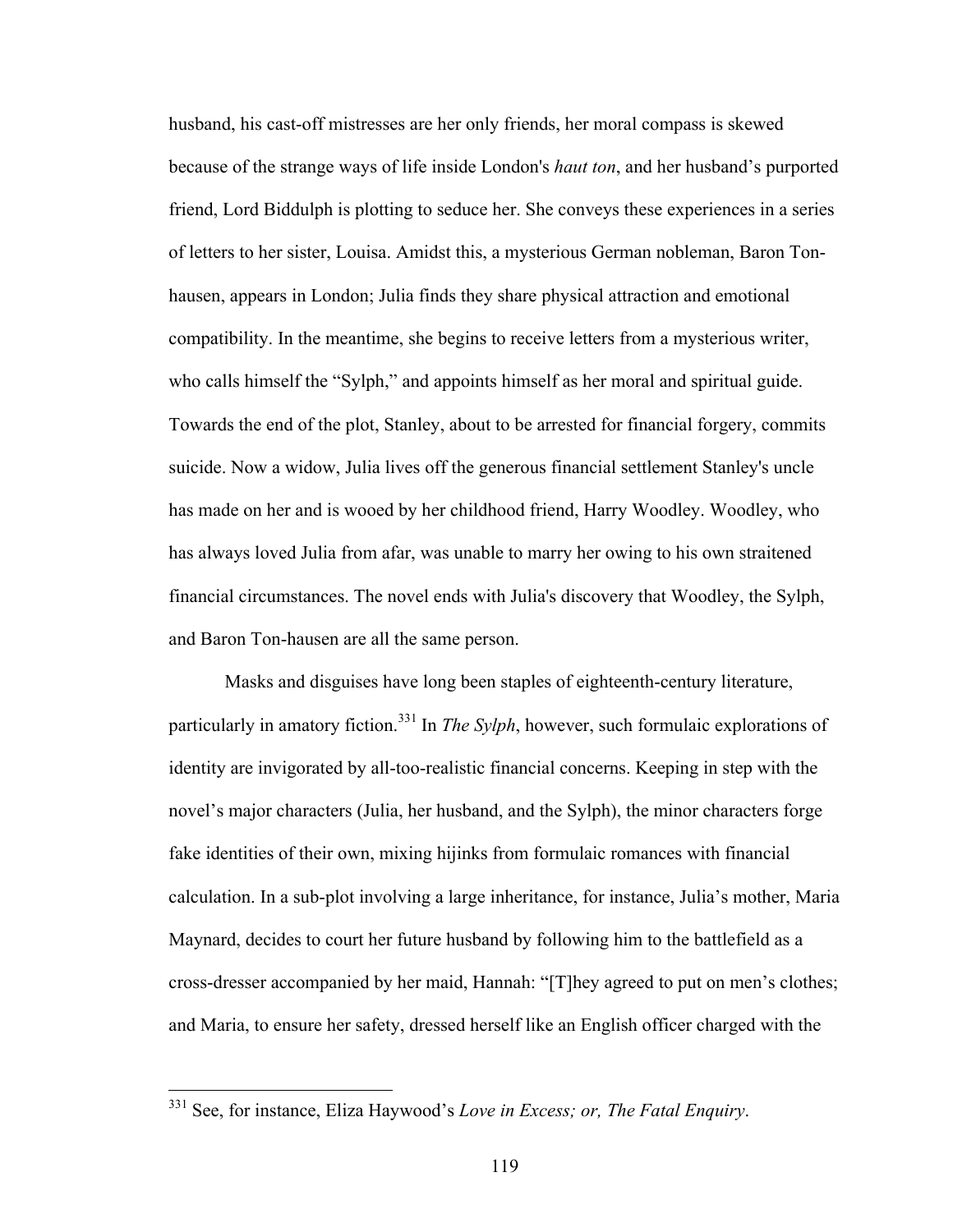dispatches to the British army."<sup>332</sup> This dramatic, if fantastical gesture, is one of many in the novel that link transformations of identity to underlying financial game plans, making it a veritable panorama of financial forgery.

*The Sylph* reaches its narrative crescendo when Stanley does the unthinkable: he sells his wife to fulfill his gambling debts before he commits suicide. In Julia's absence, he hands her over to Biddulph through a legal document: "I resign right and title to my wife, Julia Stanley, to Lord Biddulph, on condition that he pays into my hands the sum of fourteen thousand six hundred pounds, which he enters into an engagement to perform. Witness my hand, William Stanley."<sup>333</sup> Stanley's document mimics the counterfeit bank drafts and bonds at the heart of the two most notorious forgery trials of the 1770s, and it is through them that we can reach a better understanding of the representation of financial forgery in *The Sylph*. Forgery, which has been described as "the emblematic crime of the period," occupied a central part of the public consciousness in the 1770s.<sup>334</sup> The decade was characterized by two of the century's greatest forgery trials: the trials of the Perreau brothers, Daniel and Robert (1775) and the case of Doctor William Dodd (1777). The Perreau Brothers were indicted and ultimately executed for "falsely making, forging, and counterfeiting a Bond in the penal sum of fifteen thousand pounds, condition for the payment of seven thousand five hundred pounds, in the name of William Adair," a wealthy army agent, in collusion with Margaret Rudd, Daniel Perreau's mistress.<sup>335</sup> Doctor William Dodd was "a divine, a popular preacher and an elegant scholar" who was

 <sup>332</sup> Cavendish, *Sylph*, 51.

<sup>333</sup> Ibid., 168.

<sup>334</sup> Andrew and McGowen, *The Perreaus and Mrs. Rudd*, 180.

<sup>335</sup> *Old Bailey Proceedings Online* (www.oldbaileyonline.org, 20 July 2008), May 1775, trial of Robert Perreau (t17750531-1).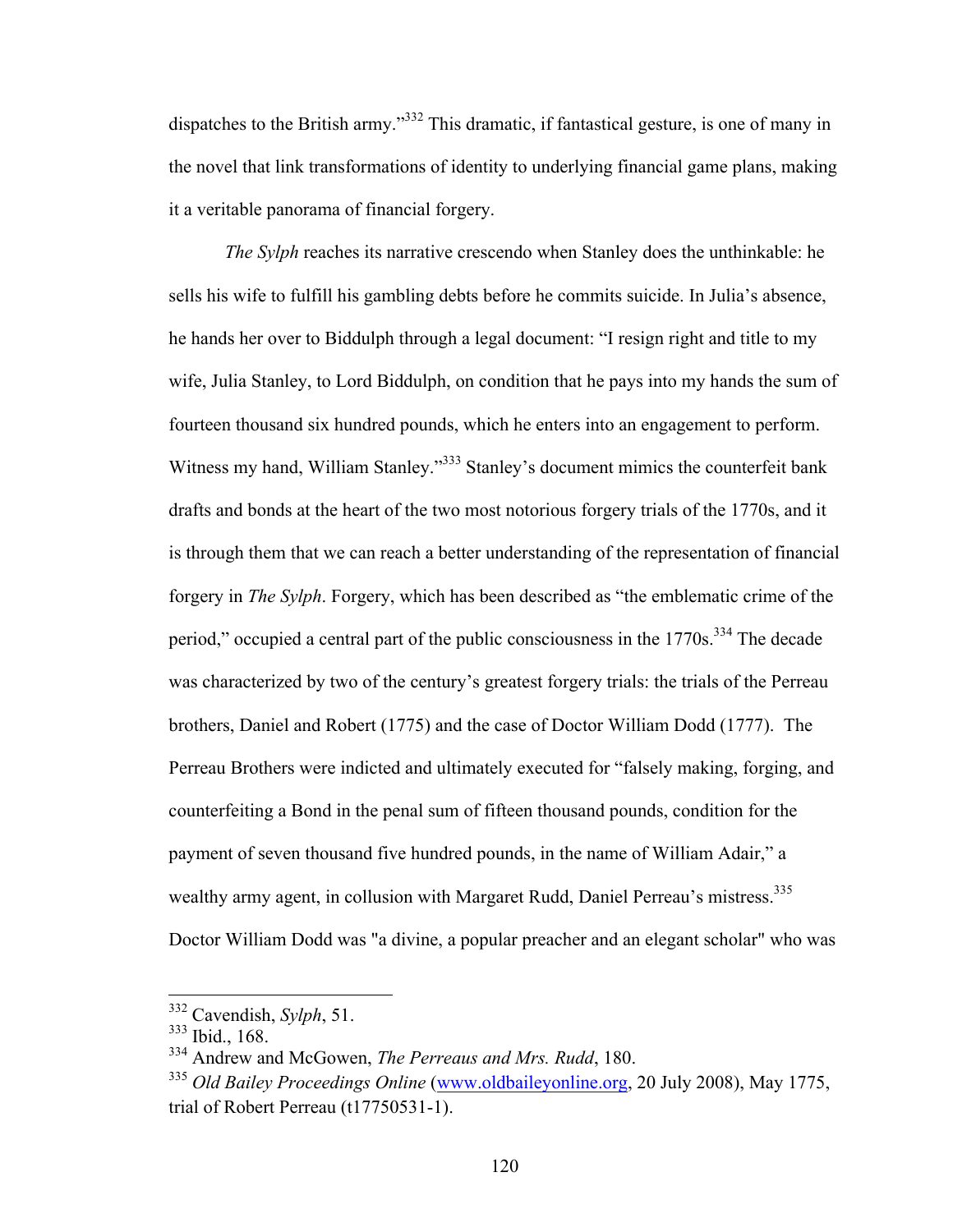executed for forging a bond for four thousand pounds in the name of his former student,

the fifth Earl of Chesterfield. According to the *Malefactor's Register*:

Dr. Dodd being in want of cash to pay his Tradesmen's bills, and having been preceptor to the earl of Chesterfield, he pretended that his lordship had an urgent occasion to borrow £4,000, but did not choose to be his own agent, and begged that the matter might be secretly and expeditiously conducted. The doctor employed Mr. Robertson, a broker, to whom he presented a bond, not filled up or signed, that he might find a person who would advance the requisite sum to a young nobleman who had lately come of age. … When [the attorney] Mr. Manley produced the bond in question, lord Chesterfield was surprised, and immediately  $\frac{1}{10}$  disowned it.  $\frac{336}{10}$ 

Lord Chesterfield was not the only one "surprised." The seamlessness with which avarice and performance merged to create an instance of an identity (albeit fragmented by contradictions) made Dodd's forgery trials a source of fascination for all of British society in the  $1770s^{337}$ 

As a society leader of 1770s London, Cavendish was herself adept at

manipulating the boundaries between image and authentic identity, something that the

most successful forgers did so effectively. In *The Sylph*, she explores a central theme that

emerges from forgery trials: financial identity, indeed identity itself, is often a composite

of many signs, and that this composite could be a complete work of fiction. For instance,

Julia's father admits he is an aristocrat purely by nomenclature: "I inherited the blood but

 <sup>336</sup> *The malefactor's register; or, the Newgate and Tyburn calendar*, vol. 5 (London: Alexander Hogg, 1779), 207-09.

<sup>&</sup>lt;sup>337</sup> There is evidence to suggest Cavendish was aware of the trial of Doctor Dodd. In a letter of May 1788 she writes her aunt, Mrs. Poyntz, about a social engagement: "You will meet many of your friends tomorrow, the  $D^{ss}$  of Manchester and her daughter,  $L^d$ Chesterfield &c." The Lord Chesterfield mentioned here is Philip Stanhope, the fifth Earl of Chesterfield; he is also the very same former student in whose name Doctor Dodd had earlier forged a bond for four thousand pounds. See Georgiana, *Extracts from the Correspondence of Georgiana, Duchess of Devonshire*, ed. Earl of Bessborough (London: John Murray, 1955), 129.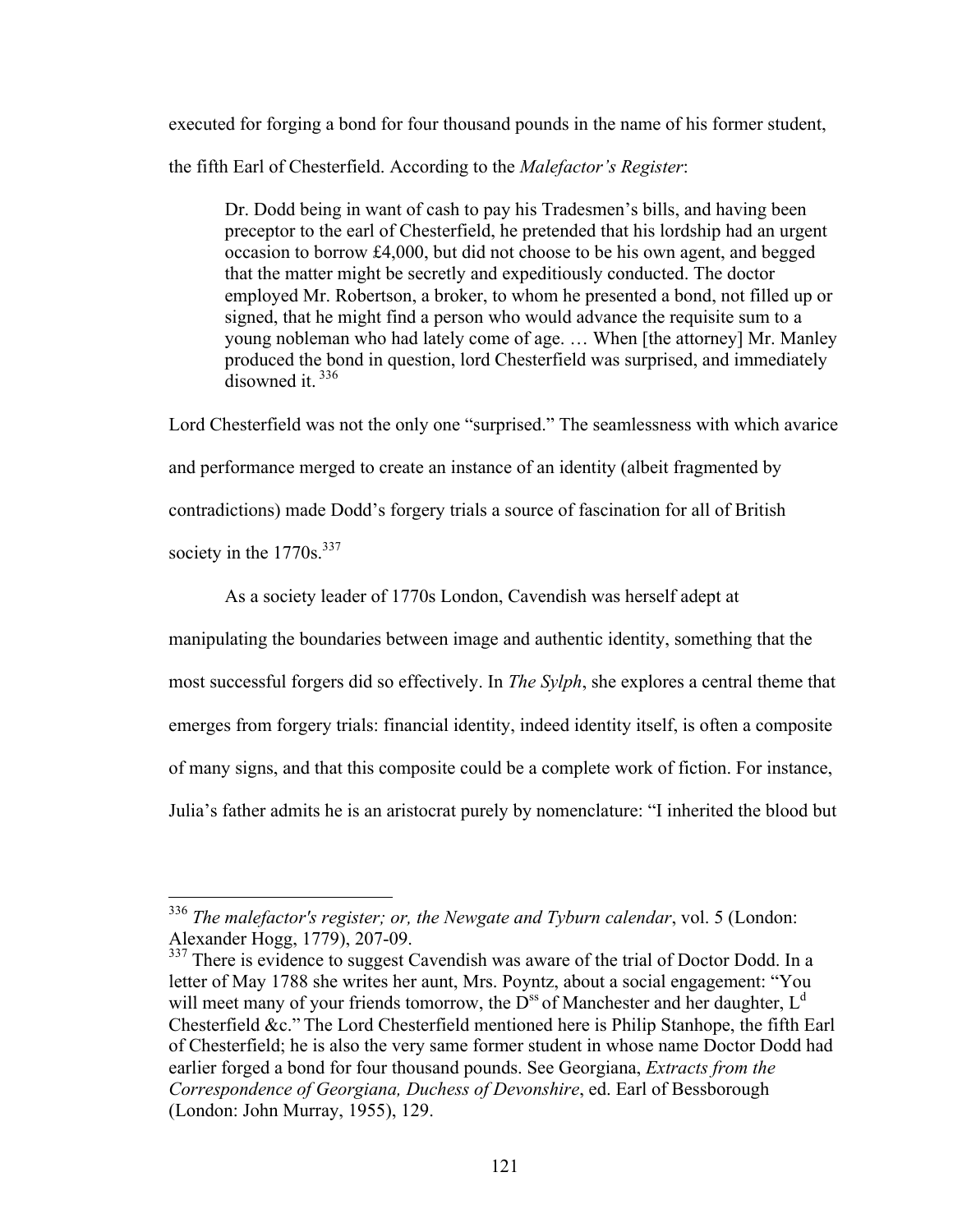very little more of my ancestors"338; like the forgers at the center of the Perreau and Dodd trials, his financial troubles begin with his inability to live within his means: "[A] taste for pleasure, and an indulgence of some of the then fashionable follies in which all ages and all times are too prevalent, conspired to make my little fortune still more contracted."<sup>339</sup> The parallel between this off-the-cuff comment and the case of the forger, Doctor Dodd is impossible to ignore. *The Newgate Calendar* reminds us that Dodd's "expenses outran his income, and for a supply of cash he committed a forgery on his late pupil, the Earl of Chesterfield" by composing a personal bond in Chesterfield's name.<sup>340</sup>

In both actual forgery trials and in the novel, handwriting blurs the edges between authentic and fictional identity. The contradiction emerges, for instances, in the trials of the Perreau brothers, Daniel and Robert, in 1775: "When apprehended, Daniel kept an elegant house in Harley Street … wherein Mrs Rudd passed as his wife; and Robert was a surgeon of eminence in Golden Square." Despite this veneer of genteel respectability, they were executed for having "forged a bond … to raise money," in which they copied the handwriting and the signature of William Adair. It is not hyperbole that *The Newgate Calendar* describes the bond as "the fatal instrument."<sup>341</sup> Forgery, as Malton reminds us, "frequently connotes … an act of writing or (in the case of mass-printing of forged notes) a textual artifact."<sup>342</sup> It is through such a textual artifact—the newspaper announcement that Julia's grandfather announces his daughter's "sham funeral," adding, bizarrely: "By

 <sup>338</sup> Cavendish, *Sylph*, 36.

<sup>339</sup> Ibid.

<sup>340</sup> *The Complete Newgate Calendar*, vol. 4 (London: Navarre, 1926), 114.

<sup>341</sup> Ibid., 105.

<sup>342</sup> Malton, 150. For more on literary forgery and handwriting see Susan Stewart, *Crimes of Writing: Problems in the Containment of Representation* (Durham, NC: Duke University Press, 1994).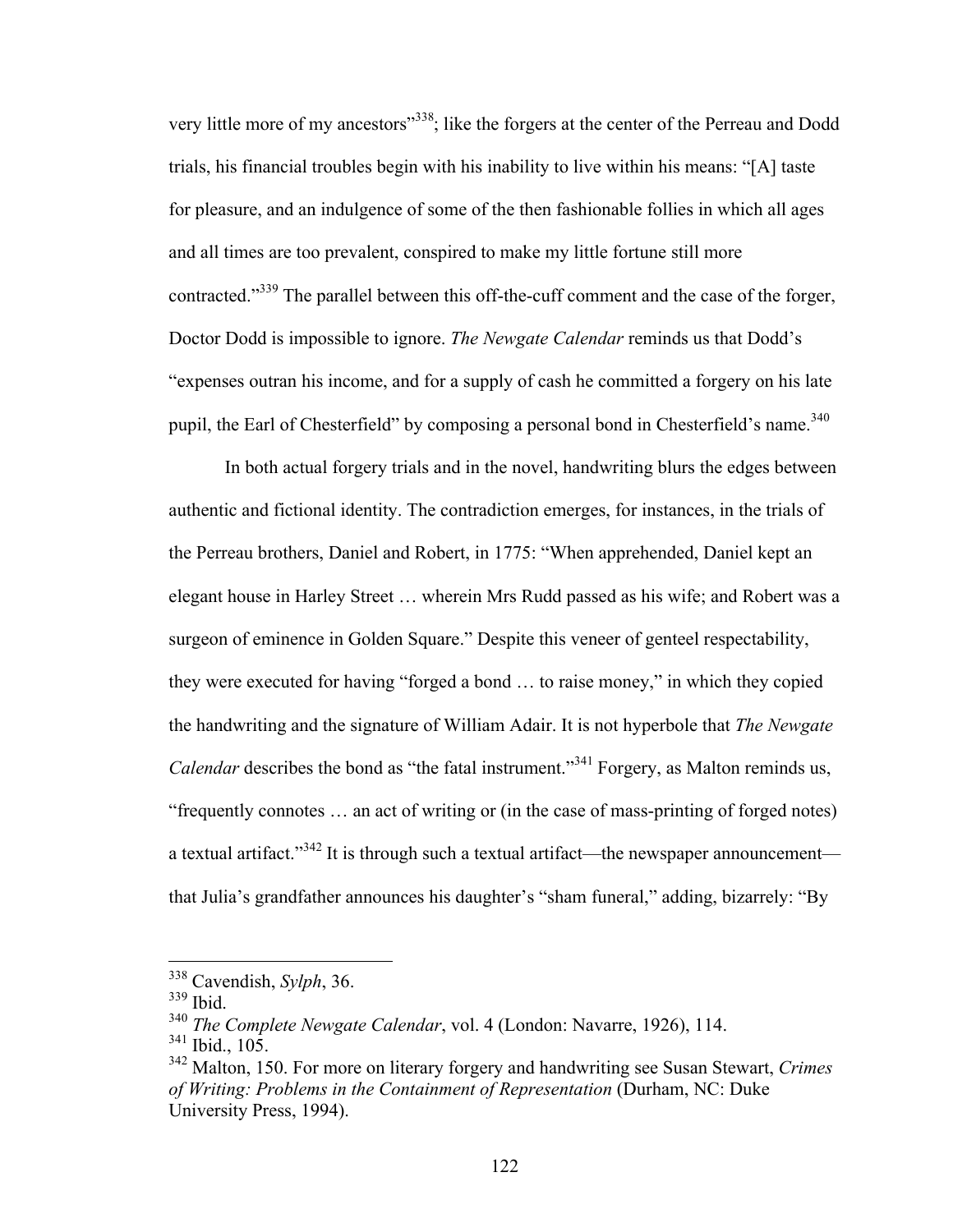a whimsical and remarkable desire of the deceased, a large quantity of quicklime was put into the coffin." <sup>343</sup> Of course, as Julia's father narrates, "the property of quicklime is to destroy the features in a very short space"; this corrosiveness will make it impossible for him, the son-in-law, to prove his dead wife's identity or to recover her large fortune without being accused of forgery. The obituary—a textual record—thus acts as a forgery and yet attempts to prevent one.

Handwriting, as Baines describes it, "constituted evidence in both economic and criminal transactions, and this reflexivity indicated the paradoxical reinforcement that forgery lent to the category of authenticity."<sup>344</sup> In the case of the Perreau Brothers' trials, the writing and the signature of the wealthy William Adair had been appropriated in the counterfeit bond at the center of the forgery. Adair's forged signature, in a sense, was a sign that conveyed crime through handwriting; in turn, the reproduction of this sign destabilized existing models of personal identity and reputation in eighteenth-century London's commercial society.<sup>345</sup> After all, if one's handwriting could not be trusted, what else could be questioned?

As in the case of the Perreau brothers' trials, orthographical inconsistencies led to Dodd's undoing. The judge in the case comments: "I observed in the condition of the bond a very remarkable blot in the letter *e* in the word seven, before seven hundred pounds; it was a blot of a remarkable nature; it did not appear to me to be the effect of chance, but the act of a pen, dotted in hair-strokes in a particular manner, as if done by

 <sup>343</sup> Cavendish, *Sylph*, 55.

<sup>344</sup>Baines, *The House of Forgery in Eighteenth-Century Britain*, 126.

<sup>&</sup>lt;sup>345</sup> What made the Perreau brothers' forgery even more problematic was the goodwill and social standing they enjoyed. After their death by hanging, "thousands of people gave credit to their assertions [of innocence], and a great majority of the public thought Robert wholly innocent." *The Complete Newgate Calendar*, IV, 106.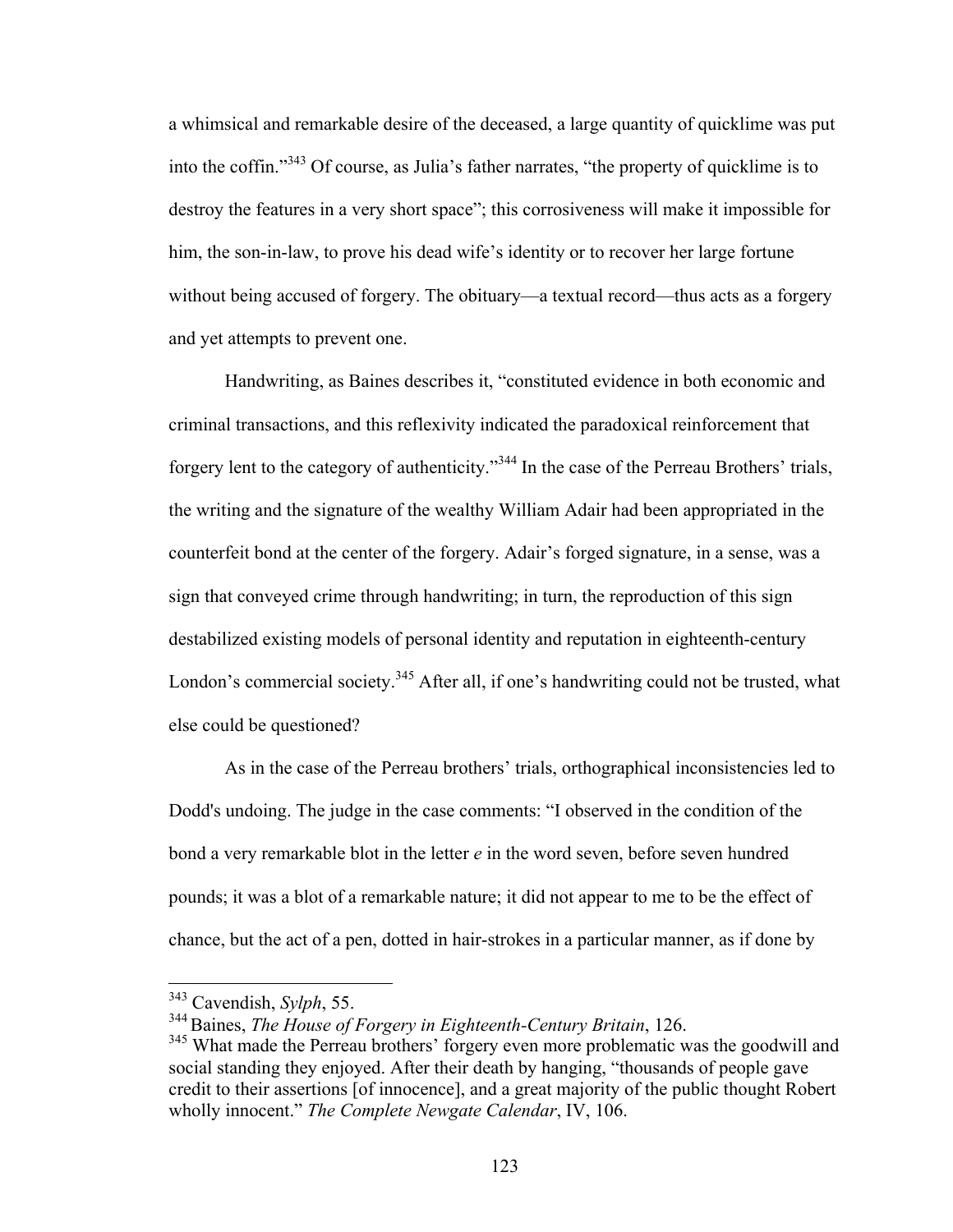design." <sup>346</sup> William Blackstone, in the *Commentaries*, explicitly links writing and forgery, describing the latter as "the fraudulent making or alteration of a writing to the prejudice of another man's right" for which the offender may suffer fine, imprisonment or pillory."347 The Ordinary of Newgate's Account for the forger, John Ayliffe describes handwriting as "the key of all [a person] possesses or enjoys" and asks: "Can this black crime be marked out in stronger or more horrid characters than to have been made the direful weapon of Robbery and Murder  $[...]$  ?"<sup>348</sup>. Nearly all of the eighteenth century's anxieties about forgery come across in this violent account, but perhaps the most significant is the connection between writing and purity of identity.

Accounts on the interior lives of forgers have share a common narrative; they attempt to create an emotional bond with readers, members of a newly literate class who were encouraged to see in the crime the opportunity to distinguish themselves morally. Seen against the backdrop of the eighteenth century's newly commercialized social relations, posthumous accounts of forgers are what Deirdre Lynch terms "artifacts of the era's typographical culture": "Adapted in function to particular relations of reception, those artifacts observe rhetorical protocols and exploit social analyses that were products of a culture-market irrevocably altered by the recent boom in the publishing of printed texts and images."<sup>349</sup>

The importance of handwriting in forgery trials cannot be overstated. Handwriting was linked, very directly, with the financial revolution of the eighteenth century. Clive

 <sup>346</sup> *Proceedings of the Old Bailey*, 19 February 1777, 112.

<sup>347</sup> William Blackstone, *Commentaries on the Laws of England*, Book IV, 526.

<sup>348</sup> *Ordinary's Account*, 19 Nov 1759.

<sup>349</sup> Deirdre Shauna Lynch, *The Economy of Character: Novels, Market Culture, and the Business of Inner Meaning* (Chicago: University of Chicago Press, 1998), 28.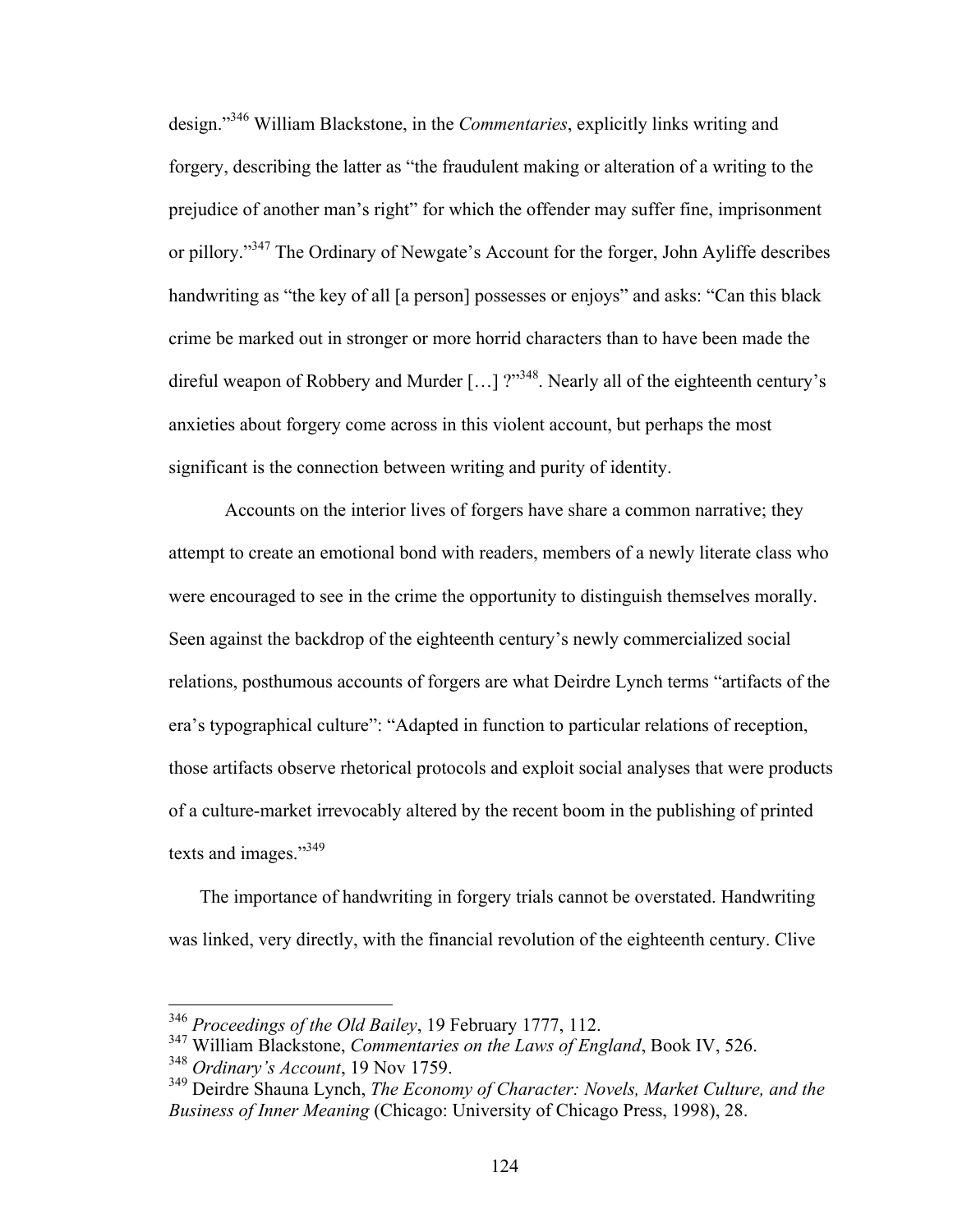Emsley observes: "Adam Smith, and others, stressed the dangers to economic life if frauds attacking the circulation of promissory notes were allowed to increase and go unpunished, especially since paper was becoming more and more important in commerce and the production of wealth."<sup>350</sup> As financial worth began to be documented and transmitted through paper documents, posturing through handwriting, usually that of a wealthier individual, became relatively easy. In a financial system that transferred wealth, not through specie or land, but through economic agency (paper bonds) conveyed through writing, the use of writing for nefarious purposes undermined, and threatened to destabilize, the system itself.

In *The Sylph*, handwriting transmits not only information, but also identity. In his first letter to Julia, the Sylph writes: "I cannot help anticipating the surprise your ladyship will be under from receiving a letter from an unknown hand; nor will the signature contribute to develop the cloud behind which I choose to conceal myself."<sup>351</sup> Handwriting conveyed through an "unknown hand" self-consciously and deliberately "cloud[s]" the Sylph's true identity, in the same manner that the forged bank drafts at the heart of forgery trials concealed imposture and fraud. Handwriting gestures toward a confirmation of identity, even while it shows the unreliability of such confirmation.<sup>352</sup>

 <sup>350</sup> Clive Emsley, *Crime and Society in England, 1750-1900* (London: Longman, 1987), 255.

<sup>351</sup> Cavendish, *Sylph*, 85.

<sup>&</sup>lt;sup>352</sup> Evidence of this paradox abounds in the trial transcripts of both Dodd and the Perreau brothers. Each cross-examination of witnesses includes one of these questions: Have you seen the accused write? Can you recognize the accused's handwriting? See *Old Bailey Proceedings Online* (www.oldbaileyonline.org, version 6.0, 07 July 2011), February 1777, trial of WILLIAM DODD (t17770219-1), and *Old Bailey Proceedings Online* (www.oldbaileyonline.org, version 6.0, 07 July 2011), May 1775, trial of ROBERT PERREAU (t17750531-1).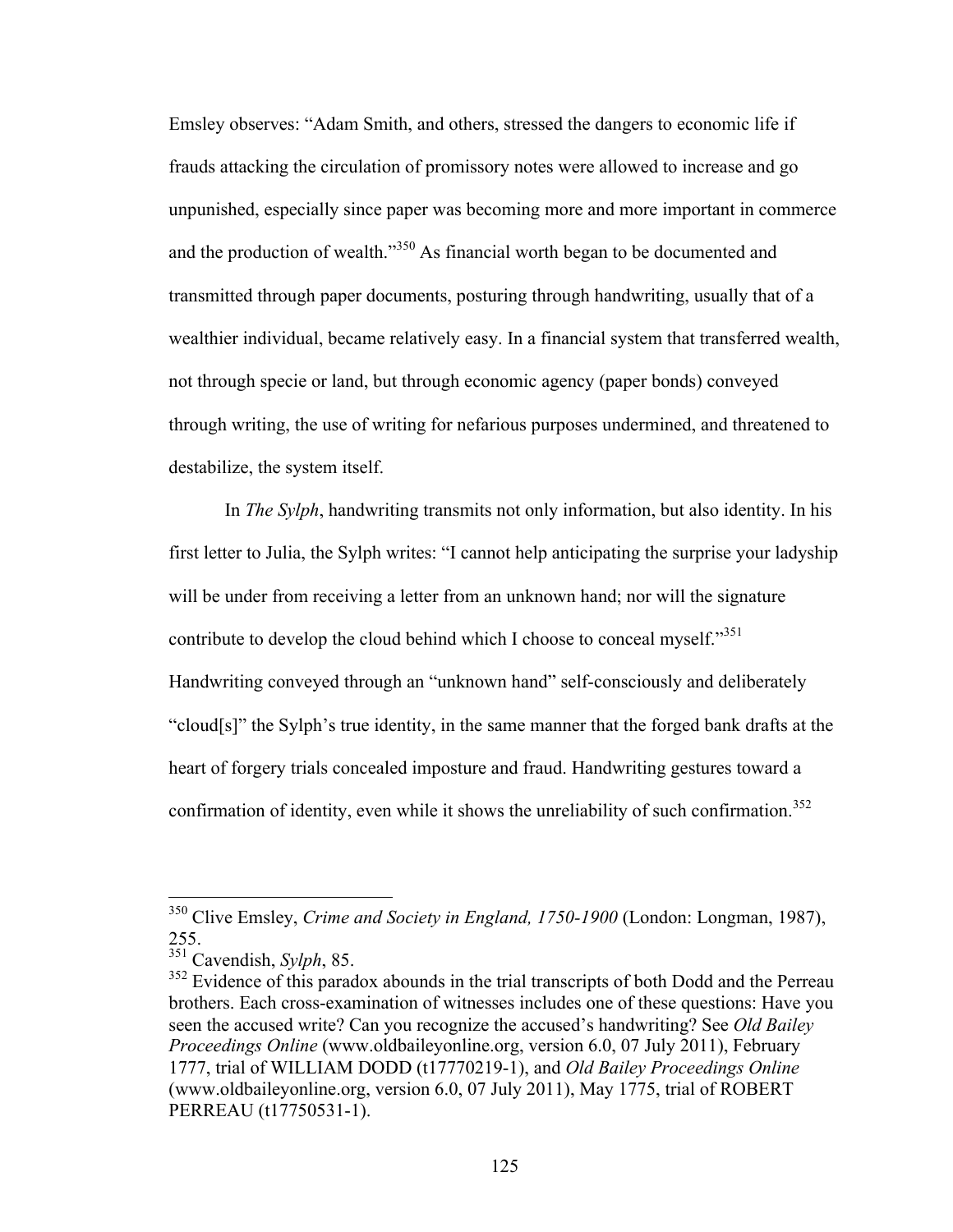Forgery trials reveal that identity is often an amalgamation of perception and reputation. In the case of William Dodd, the *Newgate Calendar* enumerates his many social achievements:

He stood high in estimation as a divine, a popular preacher and an elegant scholar. He was the promoter of many public charities, and of some others he may be said to have been the institutor. The Magdalen for reclaiming Young Women who had swerved from the Path of Virtue, the Society for the Relief of Poor Debtors, and that of the Humane Society for the Recovery of Persons apparently Drowned, owed their institution to Dr Dodd. He was patronised by the King, and more immediately by Lord Chesterfield; and his Church preferments were lucrative. <sup>353</sup>

In other words, Dodd's case demonstrated that social reputation is a fundamentally unstable construct based on insubstantiality. Men and women following the case took away the message that it was impossible to predict who could be a forger because social identity was capable of multiple iterations. Malton terms such iterations as "less a source of vast anxiety and more a means of possibility," but one result of such unpredictability was that eighteenth-century society found itself grasping for new tokens of personal transparency, stability, and trustworthiness.

What does this craving for reliability mean within the context of the novel? To the comfort of the reader, in fiction, the act of forgery highlights the contradiction between appearance and reality, as various glaring inconsistencies often give the forger away. For instance, Stanley is a self-indulgent aristocrat—"wedded … to the pleasures of this bewitching place," as Julia describes him—but conceals his gambling addiction and debts.354 His inconsistency reveals him to be a forger, in both his personal and financial lives. This is in direct contrast to real-life forgery trials, in which inconsistency could in fact be evidence of authenticity. Handwriting, for instance, points to the paradox; too

 <sup>353</sup> *The Complete Newgate Calendar*, vol. 4, 114.

<sup>354</sup> Cavendish, *Sylph*, 89.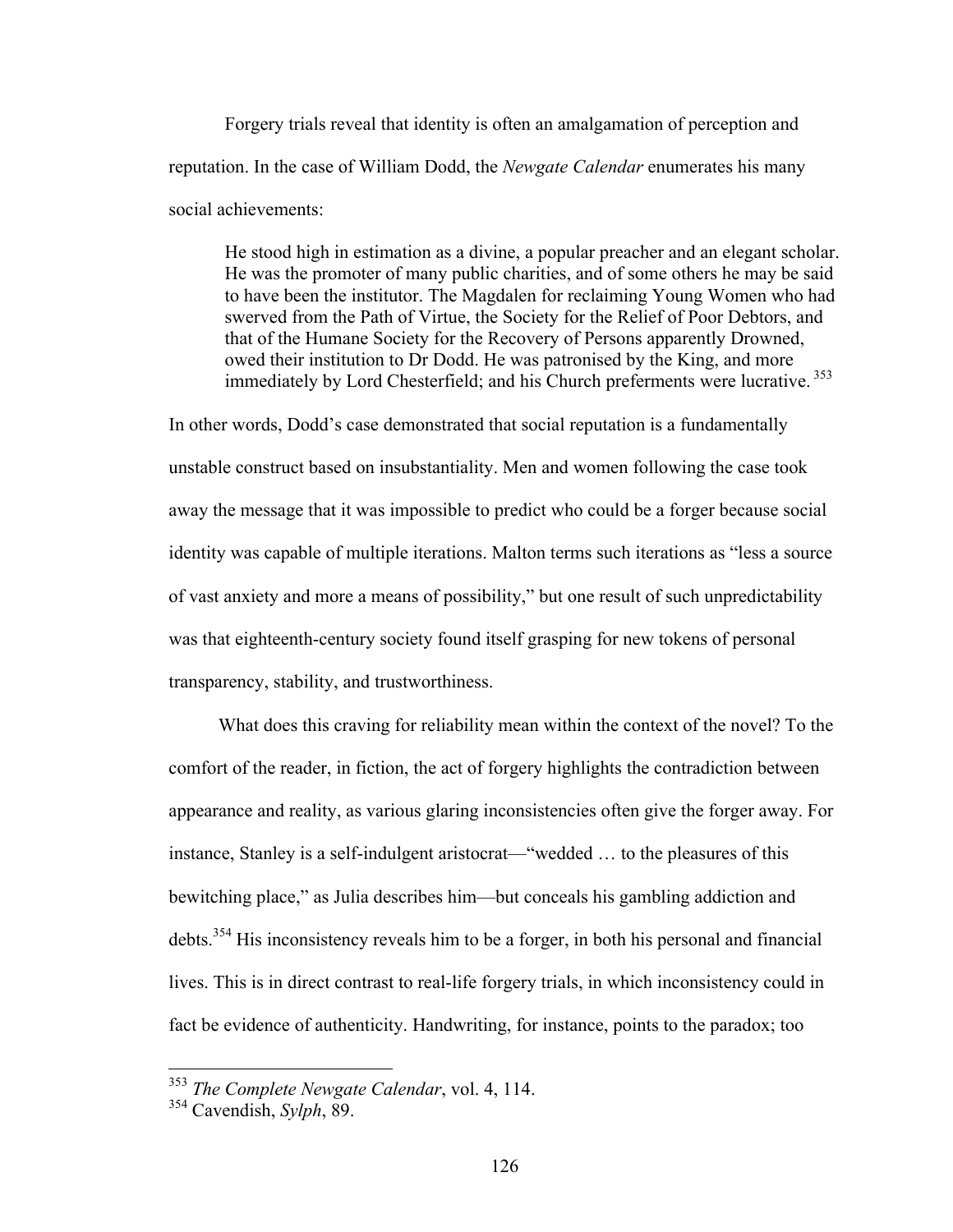close a match between handwriting on a forged and on a real bank draft may indicate fraud. Jack Lynch notes:

The high degree of consistency associated with currency, moreover, cannot be expected in every situation and, even when it exists, it is not always evidence of authenticity. In handwriting, for instance, perfect consistency between two specimens, far from being evidence of authenticity, is evidence of fraud—a fact first systematically discussed in the late seventeenth century.<sup>355</sup>

In other words, consistency may have different implications in the context of forgery:

there is no tried-and-tested litmus test. And, in any case, Cavendish's novel appears to develop its own argument about consistency: individuals who forge financial documents generally have deception written deep into their character; they perform forgery in other areas of life also.

## **2. Character Forgery**

Biddulph, in his attempt to coax Julia into marital infidelity, catalogs her

husband's vices:

Think what a villain your husband is; think into what accumulated distress he has plunged you. Behold, in me, one who will extricate you from all your difficulties; who will raise you to rank, title, and honor; one whom you may make a convert. … No vile passion would have interfered to sever my heart from my beauteous wife; in her soft arms I should have found a balm for the disquietudes of the world, and learnt to despise all its empty delusive joys in the solid bliss of being good and happy!356

This would be a typical seduction scene from much of eighteenth-century fiction except

for one singular fact: in his assessment of his best friend's character, Biddulph is correct

 <sup>355</sup> Jack Lynch, *Detection and Deception in Eighteenth-Century Britain* (Burlington: Ashgate, 2008), 100.

<sup>356</sup> Cavendish, *Sylph*, 169.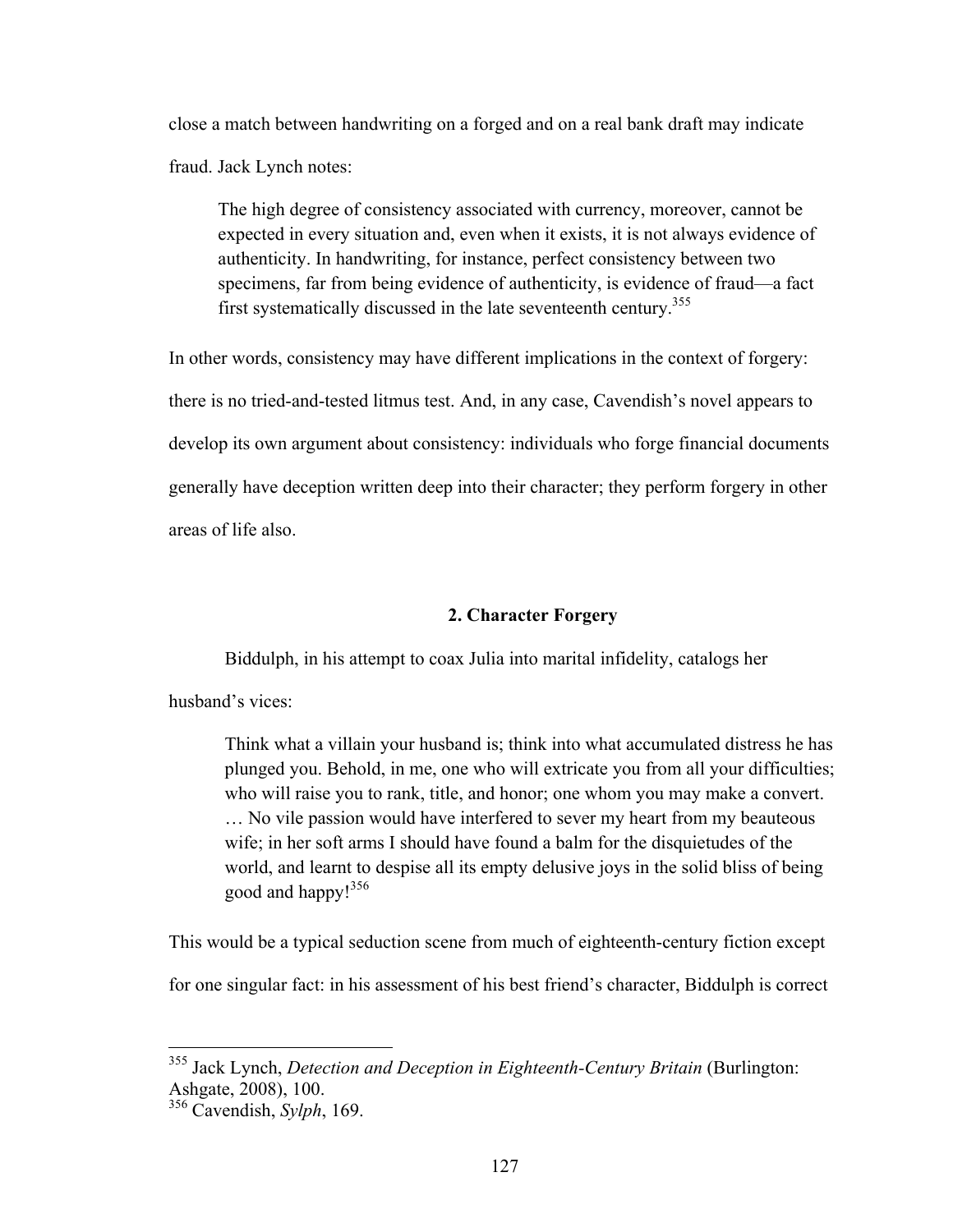on every account. Nor is Julia's husband the only character in the novel engaged in continuous deception. Quite simply, no one in *The Sylph* is who he or she claims to be.

Had the eighteenth century come to see an authentic self as merely an illusion? Terry Castle considers this question as "locate[d] at the heart of eighteenth-century culture"; here I invoke her claim that "the true self remained elusive and inaccessible illegible—within its fantastical encasements … [resulting in] a material devaluation of unitary notions of the self."<sup>357</sup> In Cavendish's novel, at any rate, what passes for genuine character is simply an enactment of authenticity. Julia realizes she has married a man who performs such authenticity occasionally, but that nothing in his character suggests a continuous sense of self. She observes: "I have studied the temper of Sir William … but how can I form a system from one so variable as he is? Would to heaven he was more uniform!"<sup>358</sup> If nothing in Stanley's character suggests consistency or continuity, he is, in effect, a character-forger: one who posits a different character to different people.

Broadly speaking, what I here call character forgery still belongs on the continuum that comprises ongoing daily performance and reinvention of identity.<sup>359</sup> And *The Sylph* does seem to conceive of identity as a social construct rather than an embodiment of essential qualities. Some of the novel's characters confess to such inconsistency with candor; Biddulph, for instance, declares to his friend, Colonel

 <sup>357</sup> Castle, *Masquerade and Civilization,* 4.

<sup>358</sup> Cavendish, *Sylph*, 84.

<sup>&</sup>lt;sup>359</sup> Character forgery may be a conundrum central to identity itself: Is the person over there now identical to the person who was there yesterday? Locke famously, if paradoxically, argued: "*Personal Identity* consists, not in the Identity of Substance, but … in the Identity of *consciousness*, wherein, if *Socrates* and the present Mayor of *Quinborough* agree, they are the same Person; if the same *Socrates* waking and sleeping do not partake of the same *consciousness, Socrates* waking and sleeping is not the same Person." John Locke, *An Essay concerning Human Understanding*, ed. Peter H. Nidditch (Oxford: Clarendon Press, 1975), 341 (2.27.19).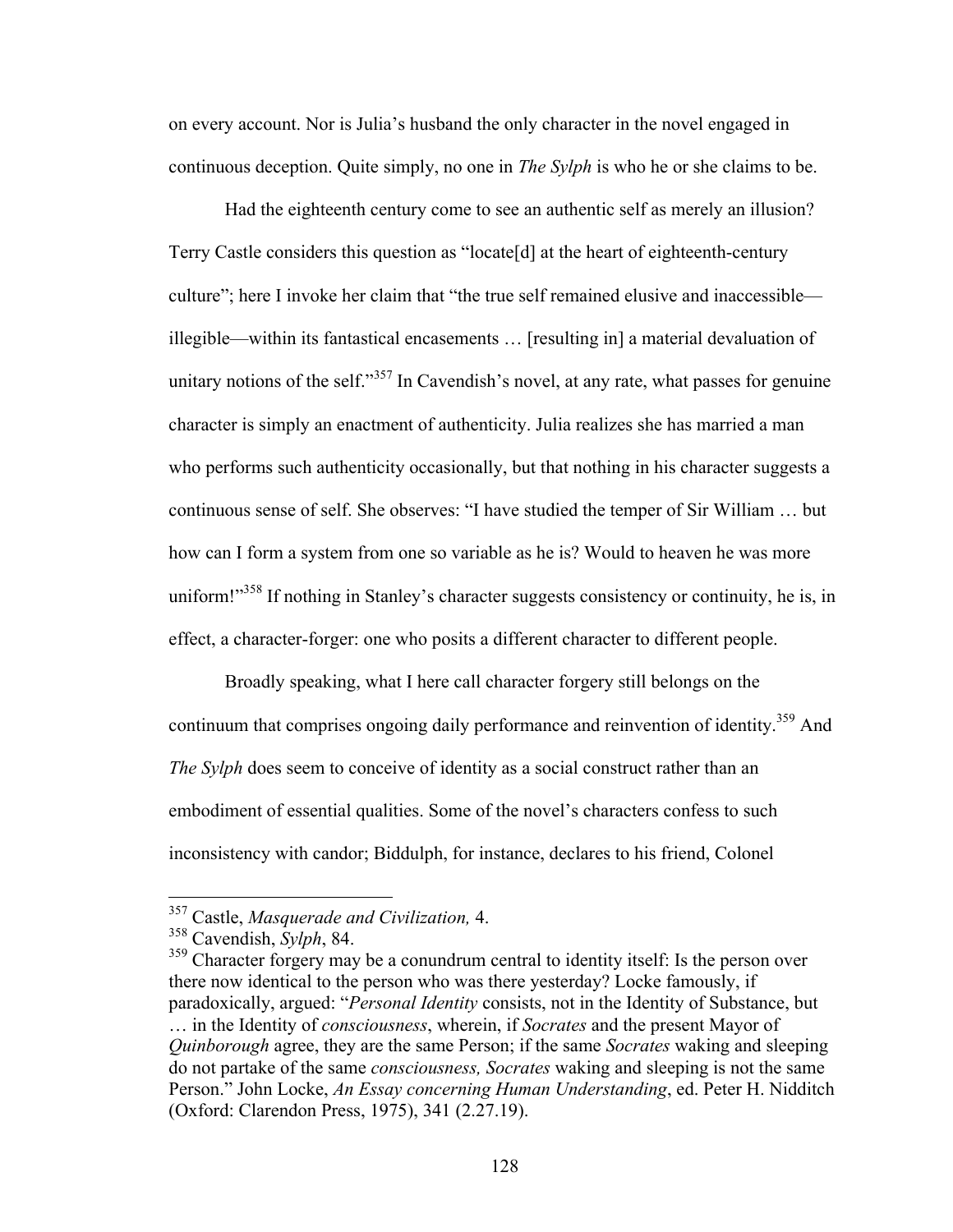Montague, that they are complicit in Stanley's downfall: "The undone self-destroyed wretch is gone to answer for his crimes; and you and I are left to deplore the part we have had in corrupting his morals and leading him on, step by step, to destruction."<sup>360</sup> Stanley sells his dutiful wife to pay his debts yet claims he fell in love with her on first sight ("I was mad for her"). Julia writes that she has been "abandoned and forsaken by [Stanley,] him to whom alone I ought to look up for protection," but she also seeks advice and protection from other men: the Baron and the Sylph.<sup>361</sup> Is it possible that these characters are simply performing a parody of the roles of authentic husband, wife, and friend? But is there such a thing as an authentic husband, spouse, or friend? I am inclined to agree with famed sociologist Erving Goffman's view that essentialist relationship constructs do not exist at all, that social life is a performance in which "the activity of a given participant on a given occasion … serves to influence … the other participants."362 We might, *pace* Goffman, posit that Stanley, Julia, Biddulph, and the Sylph perform, variously, the roles of "audience, observers, or co-participants."<sup>363</sup>

The Sylph may claim that his role in Julia's life is to play a paternal mentor, but like a thespian in a well-scripted performance, he takes on different roles depending on the moment. His designs are clearly erotic: "My task shall be … to have myself the ineffable delight of partaking [endless joys] with you, where no rival shall interrupt my felicity."<sup>364</sup> In a case of an identity split into multiple personalities, he is, as Baron Ton-Hausen and Harry Woodley, his own "rival"; each of these iterations—of the same

 <sup>360</sup> Cavendish, *Sylph*, 173.

<sup>361</sup> Ibid., 171.

<sup>362</sup> Erving Goffman, *The Presentation of Self in Everyday Life* (London: Penguin, 1959), 26.

<sup>363</sup> Goffman, *Presentation of Self*, 27.

<sup>364</sup> Cavendish, *Sylph*, 86.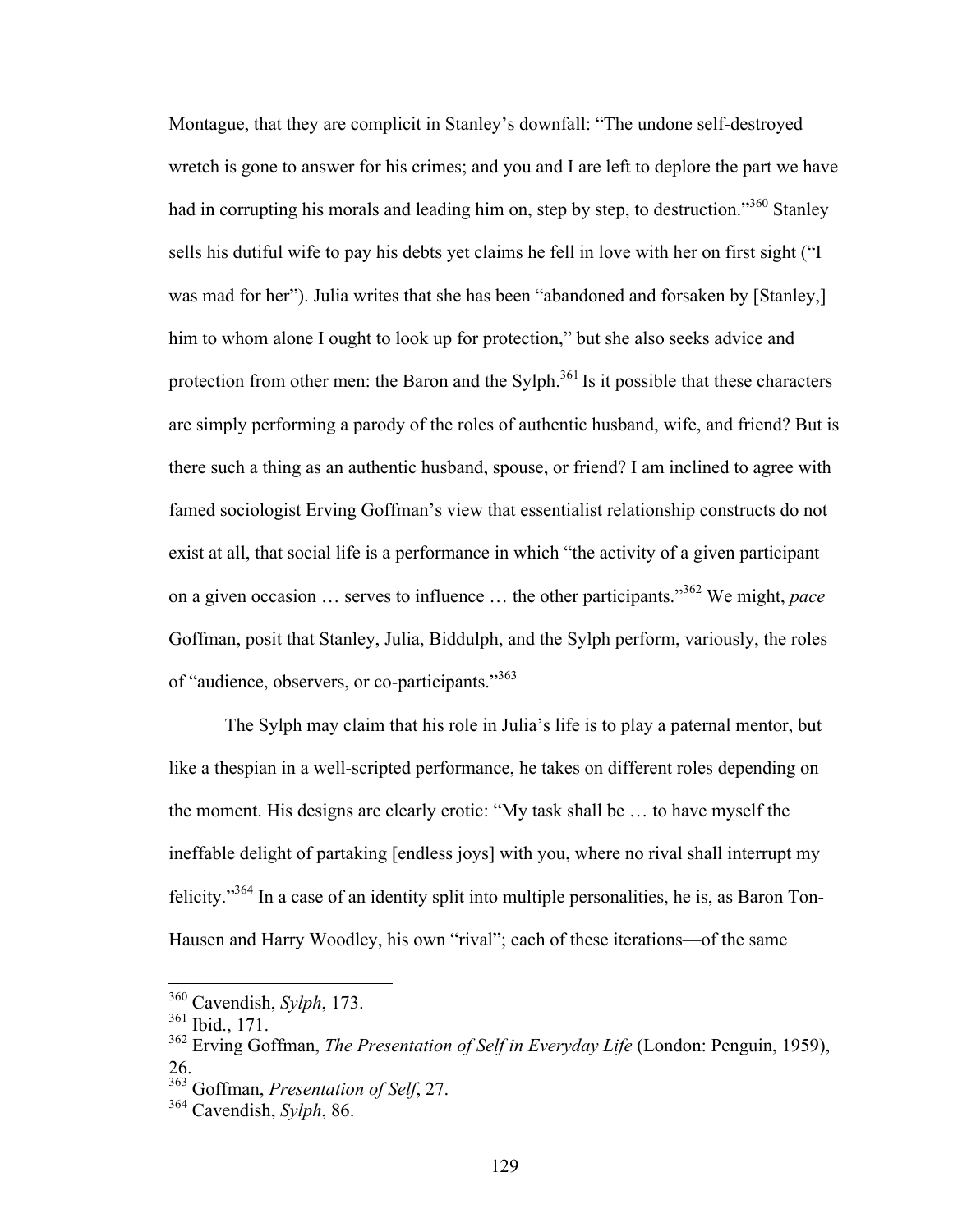man—are competing, independently, for the love of the same woman, Julia. As such, it is an odd, if obvious, case of character forgery.

Cavendish's novel posits the argument that the idea of an authentic self may be one that lends itself to infinite change. *The Sylph* is replete with instances of cautionary advice about duplicity or character forgery. For instance, the Sylph's very first letter cautions Julia against attributing to others symmetry of character. He warns: "And how are you to distinguish the insidious betrayer from the open violator? … Ask your own heart—the criterion by which I would have you judge … Examine yourself, and I conjure you examine your acquaintances; but be cautious whom you trust."<sup>365</sup> The authorial warning may be that there is an impostor within us all.

Julia learns that she is Stanley's 'project': to fit into his role as "a man of fashion," he requires a wife who will complement his performance. When Stanley tells Biddulph that "money well applied … silence[s] the world," he could well be describing his strategy to remake his rustic wife.<sup>366</sup> Accordingly, Julia finds herself "surrounded with mantua makers, milliners, and hairdressers": being fashionable constitutes its own category of character forgery.<sup>367</sup> Cavendish, who dictated the sartorial styles in London during the last quarter of the eighteenth century as the notorious Duchess of Devonshire, knew much about the power of fashion to create (or "forge") identity.<sup>368</sup> Not surprisingly, she makes

 <sup>365</sup> Ibid., 87.

 $366$  Ibid., 11.

<sup>367</sup> Ibid., 29.

<sup>&</sup>lt;sup>368</sup> Kimberley Chrisman-Campbell observes: "From the time of her marriage on June 5, 1774, Georgiana was one of England's primary tastemakers. She not only invented fashions; she also inspired them. Newspapers dubbed her the 'Empress of Fashion.' According to the *London Morning Herald and Daily Advertiser* [of October 21, 1782], 'Whenever the Duchess of Devonshire visits the capital, a Standard may be expected to be given to the Fashion. This does not arise from the Town being destitute of Women of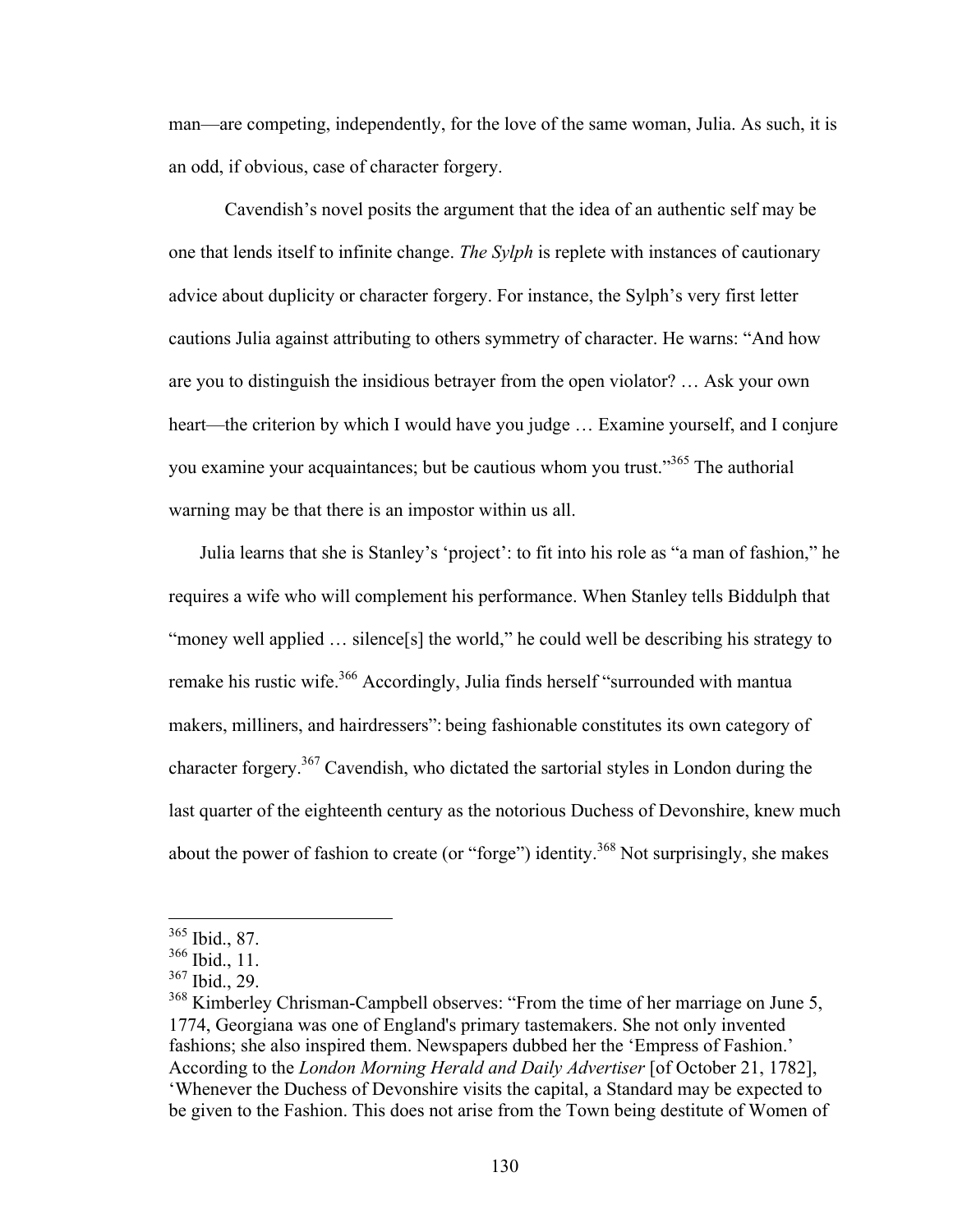her heroine undergo a radical process of self-making through a change in apparel. It is surely a tongue-in-cheek self-satire that Julia loathes the privileges of being tended to by an assortment of French helpers—a milliner, a hairdresser, a dancing-master, and a dressmaker—given that her author was famous for her appreciation of all things French. Kimberley Chrisman-Campbell notes:

But the true secret of [Cavendish's] sartorial success was her privileged access to French fashions. A frequent visitor to Paris and an intimate of Marie-Antoinette, she was a key link between French and English fashion at a time in history when each country depended upon the other for inspiration and innovation. Like Marie-Antoinette, Georgiana patronized Rose Bertin, the celebrated *marchande de modes* who was nicknamed France's "Minister of Fashion."<sup>369</sup>

Cavendish was astutely cognizant of the social approval bestowed upon cultural norms derived from France. Like credit, often conferred on those financially undeserving but with the appearance of credit-worthiness, fashion of French provenance conferred upon the wearer the social cachet that Stanley seeks for Julia.

Using fashion for personal reinvention is also a function of life in London, a city that, in the eighteenth century, developed its own currency of social valuation based on appearance.370 The lapse of the Sumptuary Laws in the late sixteenth century divested clothing from its former registers of financial wealth. Now the urban middle class, no

 $\overline{a}$ 

elegance … but rather proceeds from the dread each feels that the Taste she may endeavour to take the lead in may be rejected.' Georgiana had no such scruples. As a celebrity with connections in the highest social and political circles, Georgiana was well placed to influence other women, both of her own class and of the middle and lower ranks." Chrisman-Campbell, "French Connections: Georgiana, Duchess of Devonshire, and the Anglo-French Fashion Exchange," *Dress* 31 (2004), 3.

<sup>369</sup> Chrisman-Campbell, 4.

<sup>&</sup>lt;sup>370</sup> The connection between fashion and the city is addressed directly in a letter from Spencer to Woodley: "Sir William Stanley is a quite a man of fashion.—Do you know enough of the world to understand all that title comprehends? … To what mischiefs is a young creature exposed in this town, circumstanced as Lady Stanley is […]" (28).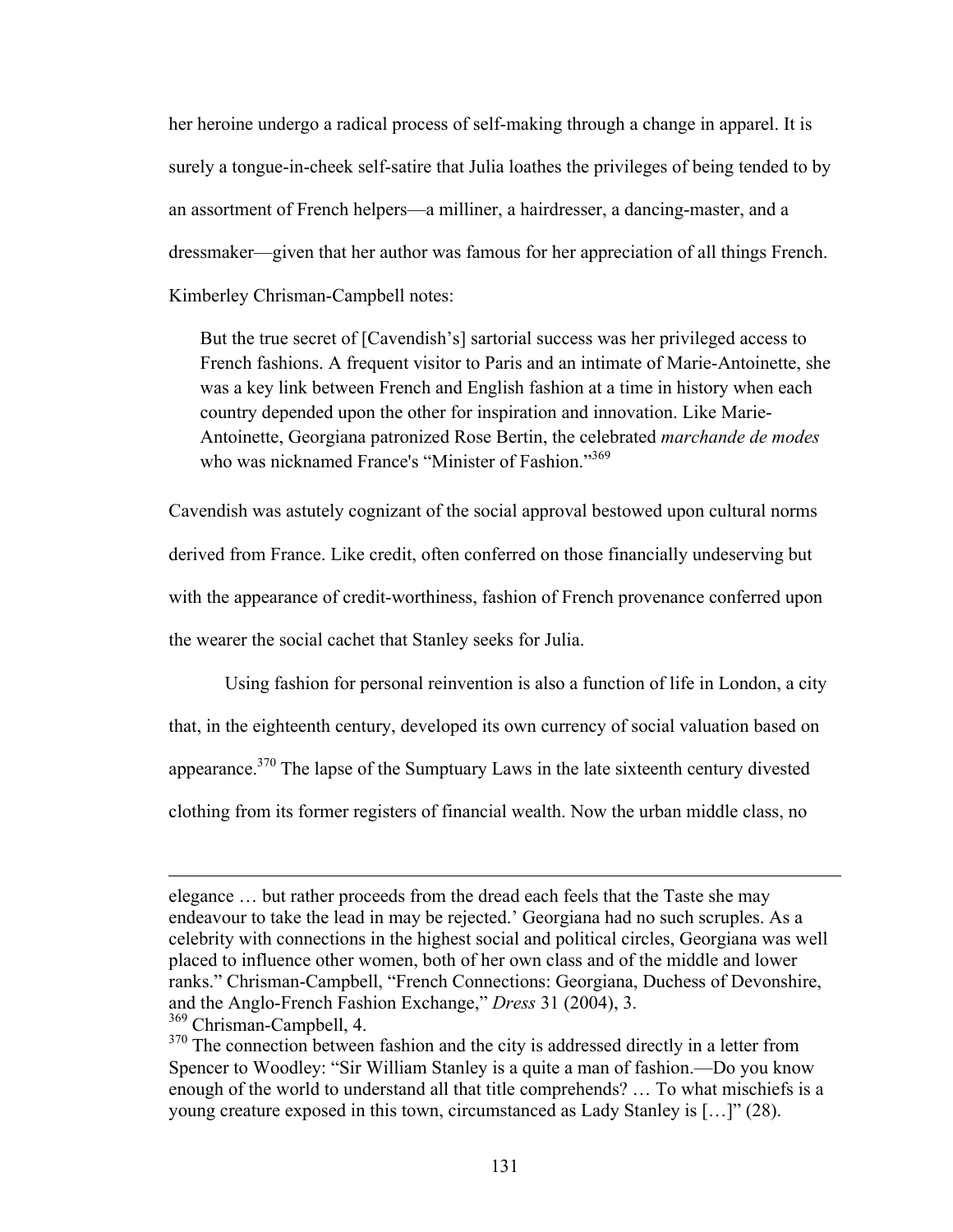longer held back from dressing 'above their station,' engaged in ostentatious sartorial displays with the native confidence of those who had inherited their wealth. The newly rich sought to emulate the fashion displays of the aristocracy through their purchasing power. Penelope Corfield notes:

In particular, the growing visibility and confidence of the urban middle class bridged the extremes. "The different Stations of Life so run into and mix with each other," complained the Dean of Gloucester in the 1770s, "that it is hard to say where one ends and the other begins." Wealth and poverty had not disappeared, but minute gradations of rank and degree were blurring.<sup>371</sup>

The novel reflects such "blurring"; indeed, none of its characters (except the Baron) is defined by aristocratic title or rank.

Against such a changing rubric of valuation, dress becomes a medium of financial and social exchange: a means for gaining legitimacy and acceptance within a more rarefied social circle. Julia claims she is "morally convinced my father would have been looking for his Julia, had he seen me, and would have spent much time before he discovered me in the midst of feathers, flowers, and a thousand gee-gaws beside, too many to enumerate."<sup>372</sup> Reduced to a role as fashion plate, she is literally lost. Indeed, with "its potential to provide fantasy, escape or self-realization," $373$  one might say fashion is its own category of forgery: clothing (and the purchasing power it represents) becomes a means of parodying financial worth.

<sup>&</sup>lt;sup>371</sup> Penelope J. Corfield, "Walking the City Streets: The Urban Odyssey of Eighteenth-Century England," *Journal of Urban History* 16.2 (1990): 158. <sup>372</sup> Cavendish, *Sylph*, 31-32.

<sup>373</sup> Fiona Anderson, "Fashion: Style, Identity, and Meaning," in *Exploring Visual Culture: Definitions, Concepts, Contexts*, ed. Matthew Rampley (Edinburgh: Edinburgh University Press, 2005), 78.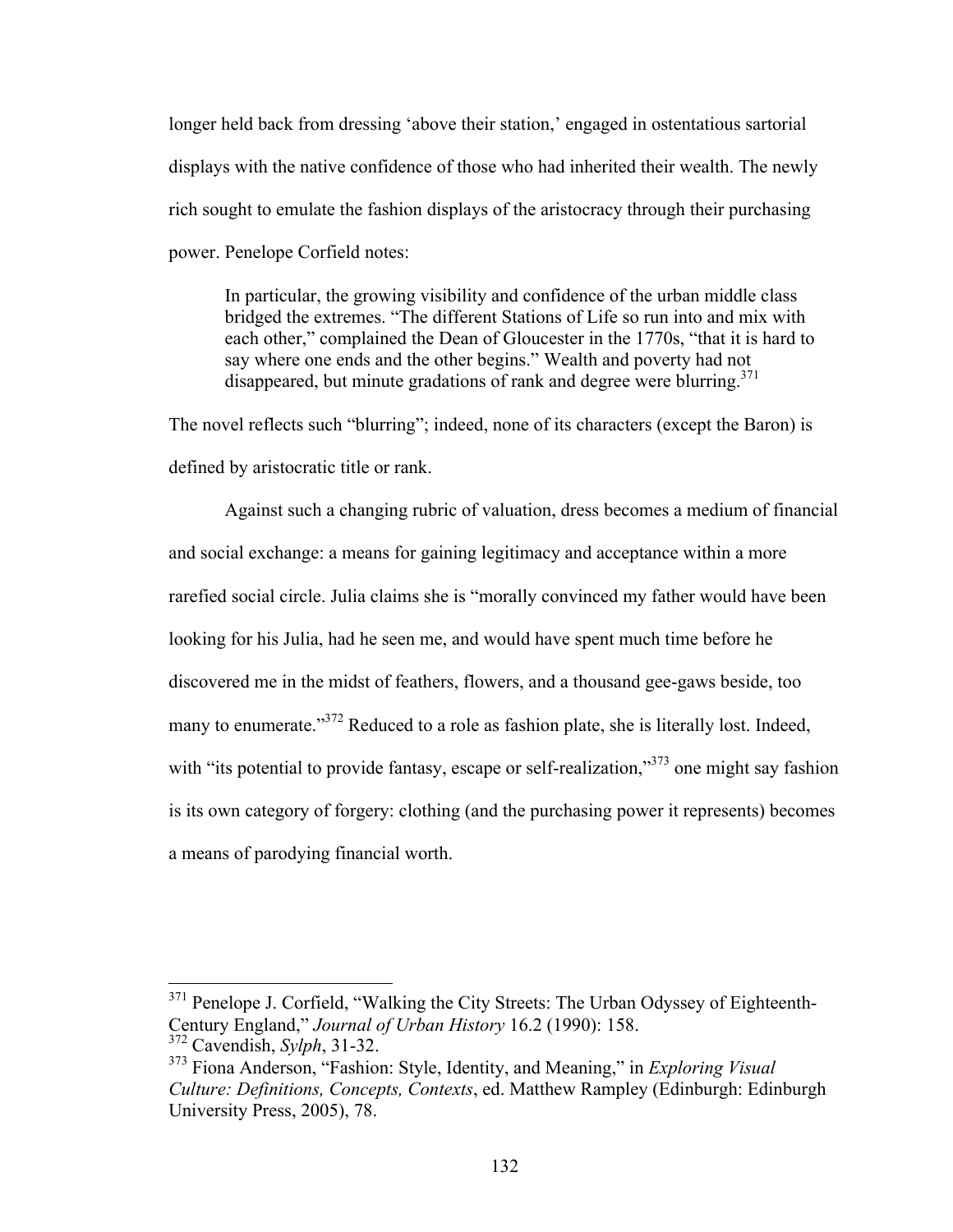#### **3. Relationship Forgery**

Relationship charlatanry is all over *The Sylph*. Indeed, the novel is, first and foremost, a treatise on the relationship of marriage and how this is beset by deception on both sides. There is little doubt that Cavendish writes many of her own marital experiences, especially those of emotional distance and frustrated love, into those of her characters' travails in the wedded state. Stanley and Julia marry in haste and spend the rest of the novel repenting at leisure. "Reflection never agreed with me: I hate it confoundedly—it brings with it a consumed long string of past transactions that *bore* me to death," informs Stanley in his very first letter after marriage, declaring himself as the very opposite of the introspective Julia.<sup>374</sup> Neither do we understand what could persuade Julia to marry this man, who appears as callous as she is sensitive. Not surprisingly, marital infidelity—perhaps the cruelest form of relationship forgery—delineates this marriage from beginning to end.

Reading their relationship as a forgery finds an echo in a surprising source: William Blackstone's *Commentaries*. Blackstone describes the "offence of *clandestine* marriages" thus: "To make a false entry in a marriage register; to alter it when made; to forge, counterfeit, such entry, or a marriage license; to cause or procure, or act or assist in such forgery … all these offences, knowingly and willfully committed, subject the party to the guilt of felony, without benefit of clergy."<sup>375</sup> While Stanley may not have made "a false entry in a marriage register," it is safe to say that a man who subjects his wife to consistent verbal abuse has relatively little to offer in terms of a marriage based on companionship and love. Julia, who has entered the relationship with the flimsiest

 <sup>374</sup> Cavendish, *Sylph*, 12.

<sup>375</sup> Blackstone, *Commentary on the Laws of England*, Book IV, 485.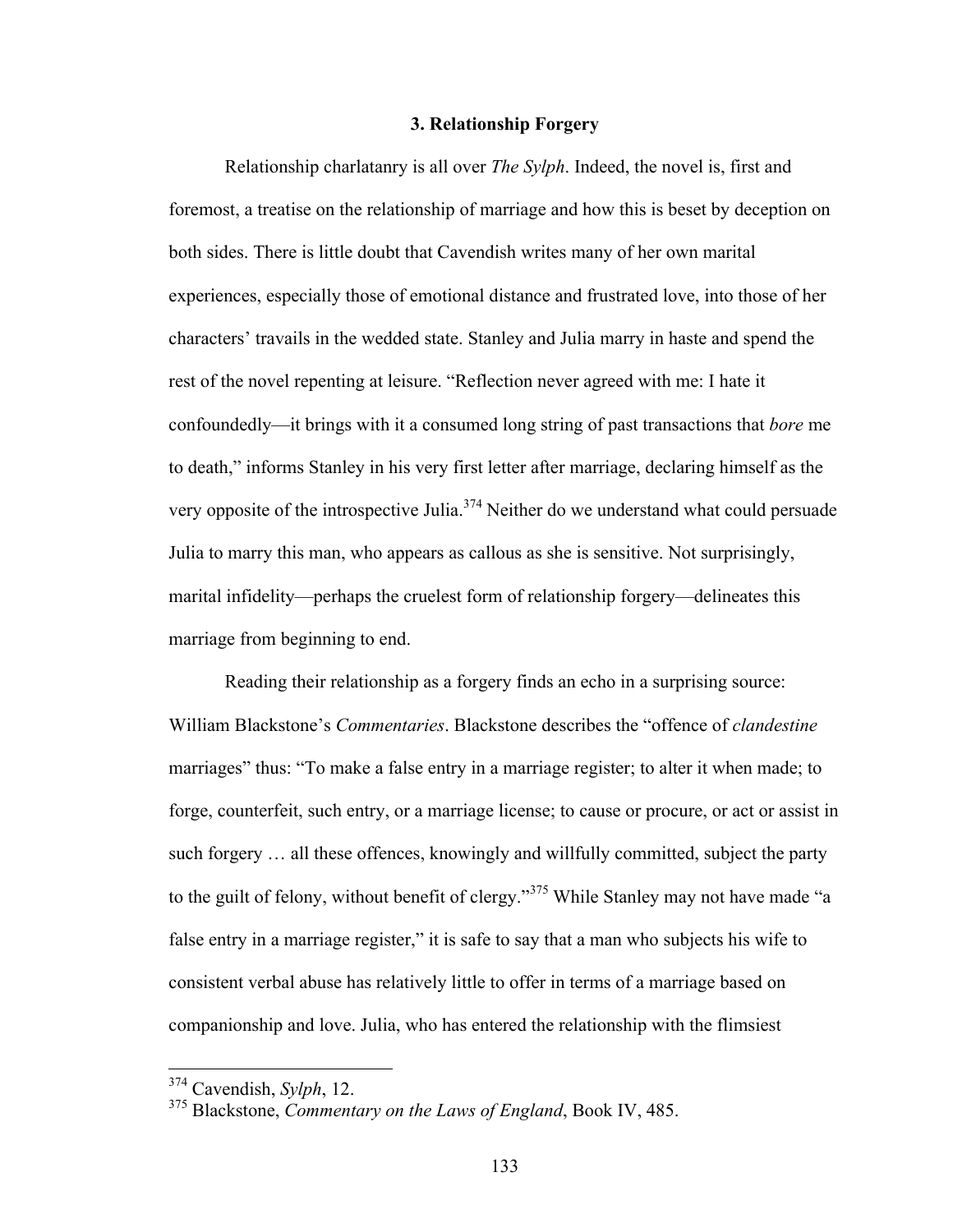knowledge of her husband—we never really are told how their courtship or engagement progressed—loses her illusions and her affections rapidly.

But does relationship forgery have a connection with forgery itself? Does money—whether its absence or possession—allow the individual to simulate falsehood in relationships?<sup>376</sup> Pocock notes that "we should be aware of the possibility that different modes of property may be seen as generating or encouraging different modes of personality."<sup>377</sup> Indeed, the Henry Woodley who returns to Woodley Vale, propertied and wealthy, seems to have the advantage of a new, masculine personality as well, as Julia writes:

He is arrived (Mr. Woodley, I mean); we are all charmed with him. I knew him instantly, tho' the beautiful boy is now flushed with manliness. It is five years since we saw him last – he did not meet us without the utmost emotion, which we attributed to the recollection that we now owned those lands which ought in right to have been his. He has, however, by Mr. Spencer's account, been very successful in life and is master of a plentiful fortune. He seems to merit the favor of all the world  $378$ 

It would appear that Woodley's relationship forgery, or, the ability to manufacture false relationships through different identities, rests firmly on his financial value. Put simply, the richer he is, the more he can simulate, substitute, and clone.

But if Woodley is the overt relationship-forger, there are few within London's

*haut ton* who would escape this description. Woodley's friend, Spencer alludes to "the

disorder of this great town" with "its extravagances and follies" and adds: "I tremble for

<sup>&</sup>lt;sup>376</sup> The forgery trials of the Perreau Brothers (1775) point to the paradox implicit in character and reputation. The Drummonds, who uncovered the forgery of the Perreau brothers, were discomfited at first by this discovery because "[Robert Perreau] had an unblemished reputation and highly respectable connections. The Drummonds seemed to feel their predicament more acutely than Perreau did his own." See Andrew and McGowen, *The Perreaus and Mrs. Rudd,* 19.

<sup>377</sup> Pocock, *Virtue, Commerce and History*, 104

<sup>378</sup> Cavendish, *Sylph*, 182.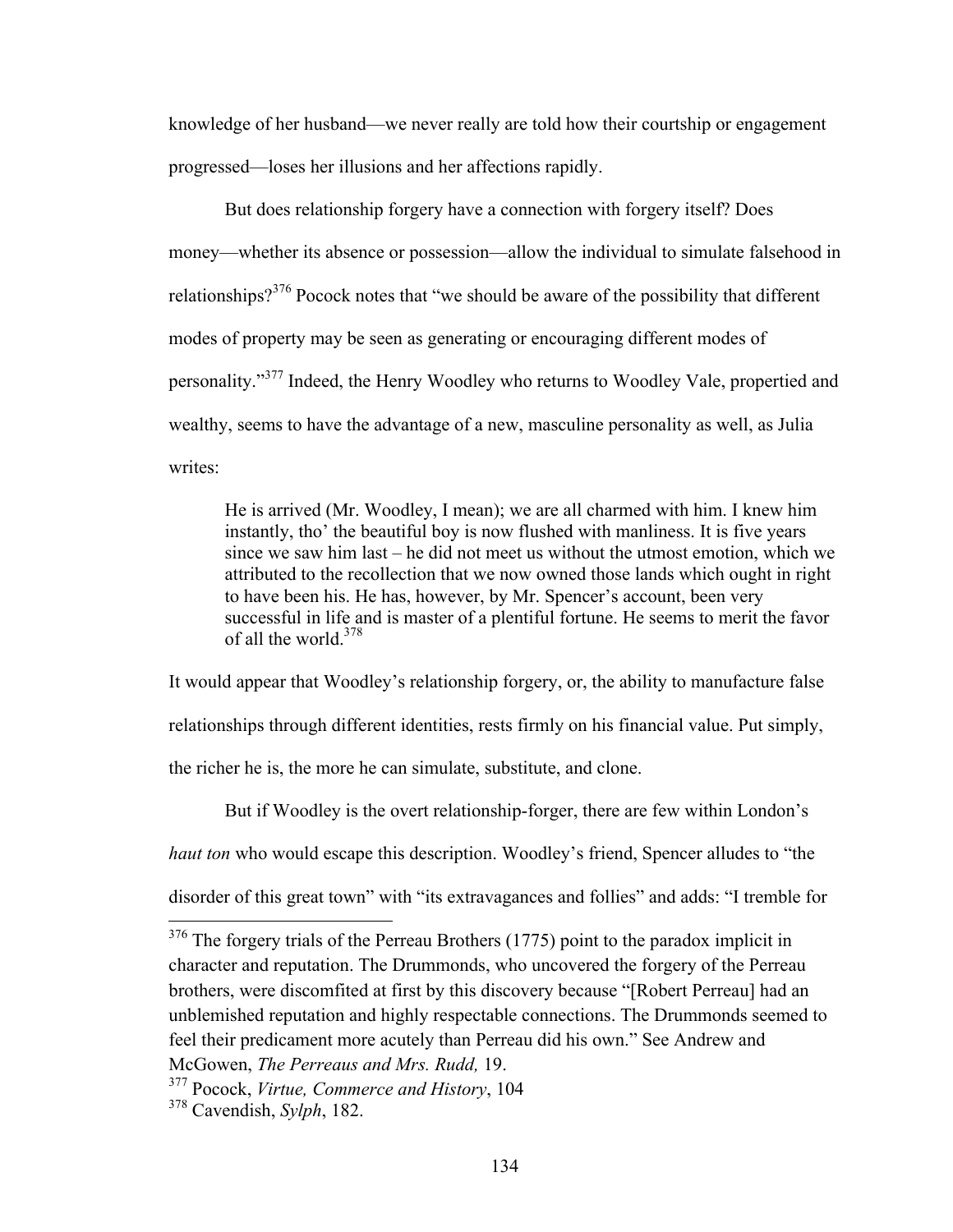your Julia.—Her beauty … will induce some of those wretches, who are ever upon the watch to ensnare the innocent, to practise their diabolical artifices to poison her mind."<sup>379</sup> Here, in portraying Julia's condition as a woman out of her depth in an aristocratic marriage, Cavendish is drawing upon her own experience. Like her heroine, Julia, "Georgiana had little acquaintance with her husband or with his world; training was all she could rely upon to take her through the first few months."380 Cavendish depended upon her mother's training and guidance to help navigate through the *haut ton*. Foreman notes:

Whenever they were apart, Lady Spencer criticized Georgiana's behavior in long letters filled with "hints to form your own conduct … when you are so near entering into a world abounding with dissipation, vice and folly." In one [letter], she included a list of rules governing a married woman's behavior on Sundays.<sup>3</sup>

Here, the etiquette-heavy nature of the Cavendish's marriage and that of her heroine's reveals a great deal about the gender inequalities and isolation faced by women within the aristocracy. Julia, despite her social rank, has little access to money and almost no control over what little she possesses, given that Stanley has funneled it into his gambling addiction. Condemned to a marriage that only gestures at authenticity, she too becomes a relationship-forger: nurturing an extra-marital romance, complaining about her fiscally irresponsible husband to everyone who will listen, while maintaining a surface-level adherence to the role of a dutiful wife.

Cavendish puts forward the argument that human relationships, even our most intimate ones, are formed out of a fundamental dissembling. Given the ubiquity of imposture, how can we protect ourselves from becoming "a prey [to those] well versed in

 $379$  Ibid., 29.

<sup>380</sup> Foreman, *Georgiana*, 25.

<sup>381</sup> Ibid., 19.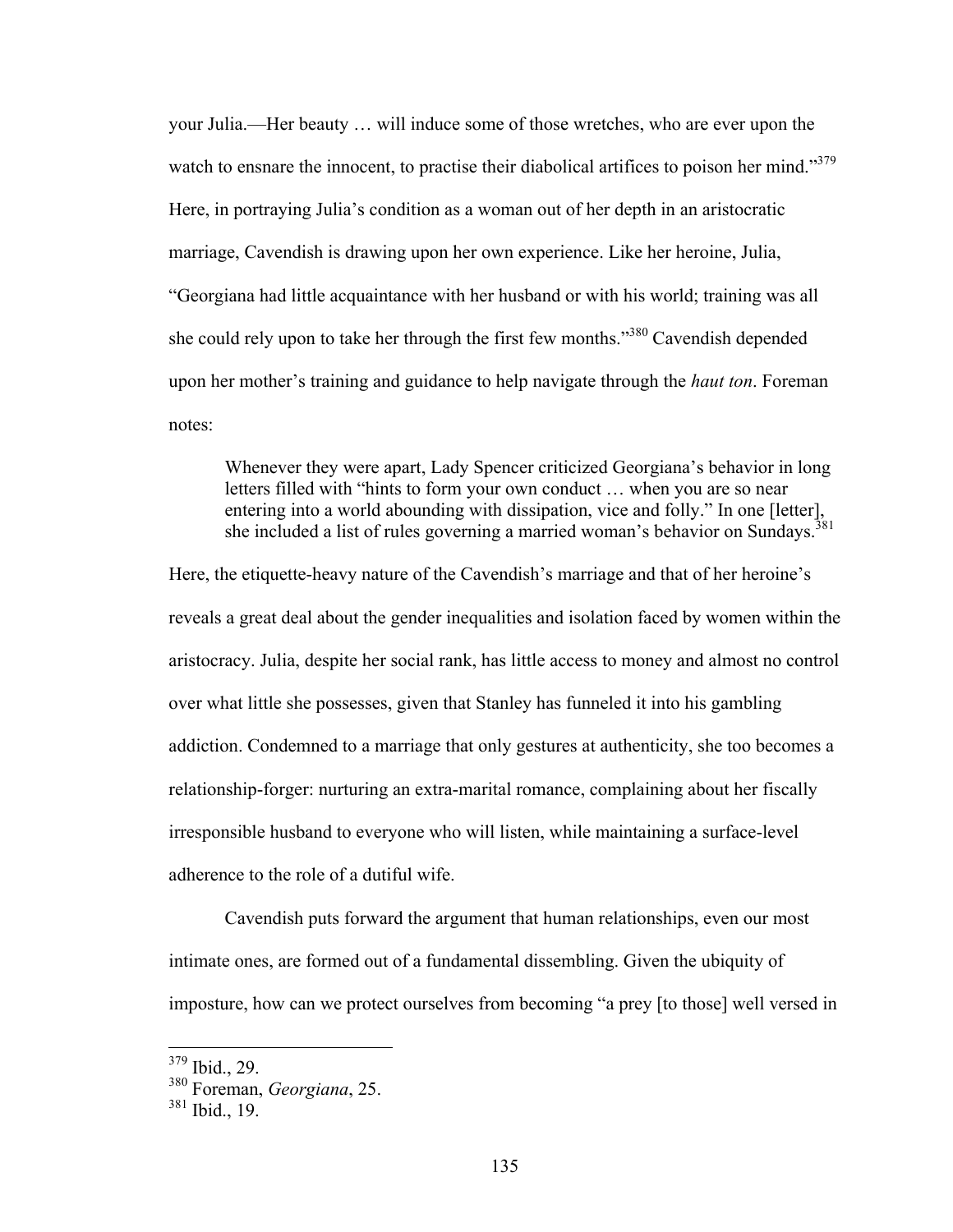the science of deceit" $2^{382}$  The author's claim may be that, in times of uncertainty, we all need a Sylph. In fact, the novel's eponymous character may be read as expressing her own incipient need for such a guide, mentor, and watchful spirit in the early years of her marriage.<sup>383</sup>

In the end, the novel does not answer with any degree of assurance the central question in relationship forgery: are we all swindlers in our relationships? Yet hope exists, provided, paradoxically, by the novel's 'villains': Stanley, in the act of selling his wife, expresses genuine contrition and Biddulph, while determined to possess Julia, ultimately respects her refusals. Even the worst relationship-forger, it would appear, possesses a kernel of authentic feeling.

#### **4. Conclusion**

Cavendish concludes with an argument as old as time: that love alone will defeat deceit—that of the heart or of the wallet. All of the novel's female characters end up marrying for love, and this love becomes a catalyst for change. As Julia remarks to her sister: "How is the style of your letters altered! Is this change (not improvement) owing to your attachment to Mr. Spencer? Can *love* have wrought this difference?"<sup>384</sup> This sense

 <sup>382</sup> Cavendish, *Sylph*, 16.

 $383$  It is interesting, if a bit strange, that Georgiana makes the Sylph male, since the mentorship she had most benefited from, as a newly married duchess, was that of her mother, Lady Spencer. And indeed, Georgiana was in need of such mentorship. In a letter of Apr 22, 1775, Lady Spencer urges circumspection to her young daughter, observing "when others draw you out of your own character, and make you assume one that is quite a stranger to you, it is difficult to distinguish you under the disguise." Amanda Foreman, *Georgiana*, 35.

<sup>384</sup> Cavendish, *Sylph*, 187.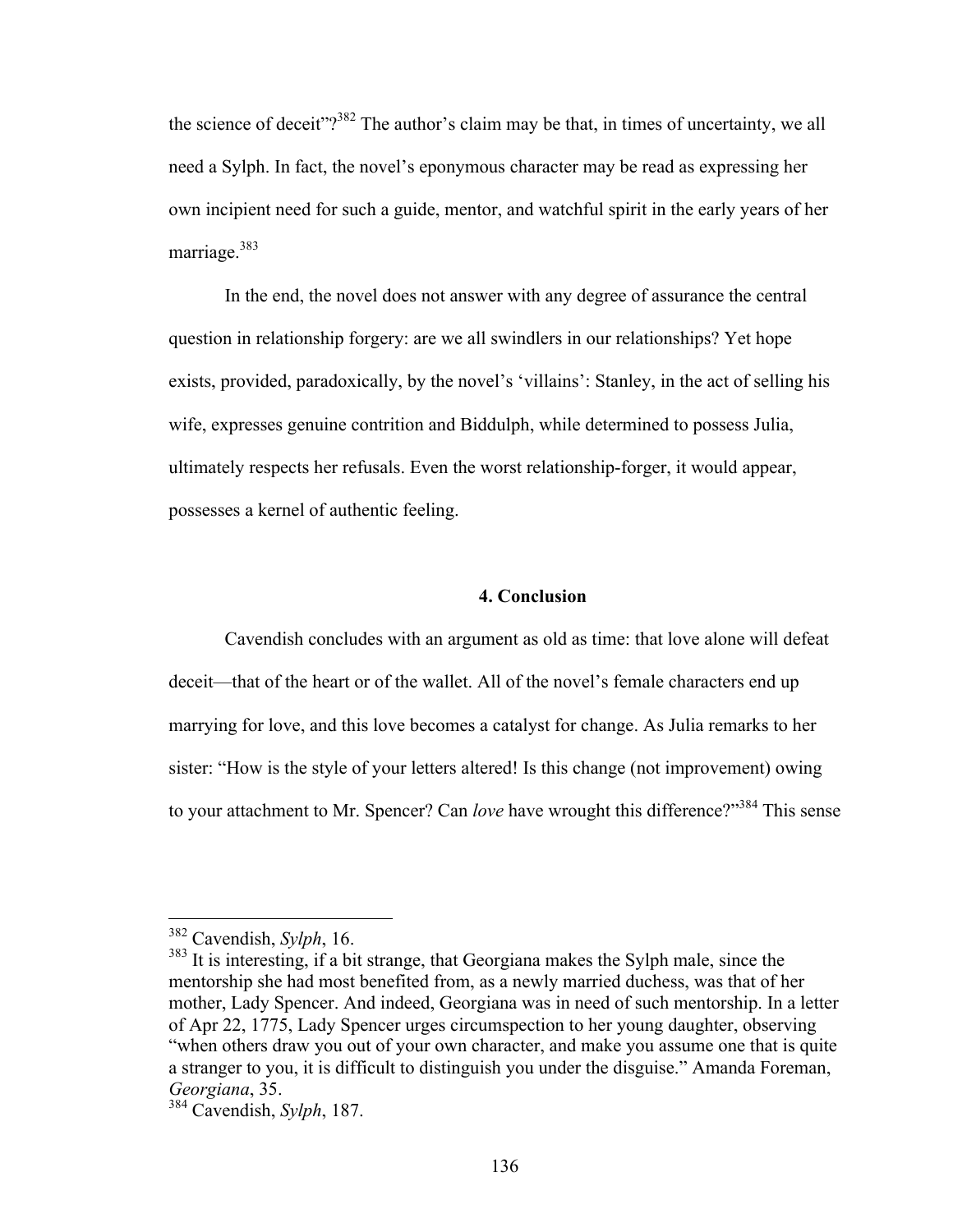of delight, we may equally read, as undisguised yearning from the writer who, loved though she was by nearly every man, was bereft of her husband's esteem.<sup>385</sup>

In other words, forgery in the world of *The Sylph* wields a threat that goes far beyond its financial impact. Set in the society of late-eighteenth-century England, in which the measure of an individual's financial worth changed from inherited income to earned income, the novel suggests that the markers of financial valuation and the signs that denote the moral worth of an individual can be manipulated and falsified. Pocock refers to "the rise of forms of property seeming to rest on fantasy and false consciousness"; as a behavioral framework, forgery emerges from the impetus to create stories based precisely upon "fantasy and false consciousness."<sup>386</sup> We can re-situate the *Sylph's* forgery narrative within a theoretical mode I like to call "behavioral historicism," a historicist framework that examines the behavioral processes of literary characters, especially as they manifest in economic choices and decision-making.

This chapter began by arguing that financial forgery, character forgery and relationship forgery are all connected and work in tandem. All three are born out of the need (or the necessity) to create fact out of fiction, the tangible out of the intangible. Cheated upon brazenly and financially exploited by her husband, Julia asks: "What shall I

<sup>&</sup>lt;sup>385</sup> Beginning in the 1780s, Georgiana, her husband the Duke of Devonshire, and their common friend, Elizabeth 'Bess' Foster engaged in one of the eighteenth-century's longest and most scandalous *ménage à trois*, one that lasted until Georgiana's death. But when *The Sylph* was written, Georgiana was only a few months into her marriage and had already experienced the painful awareness that the Duke cared little for her. Biographer Foreman notes: "[T]hree months into her marriage, Georgiana could not help suspect the true nature of the Duke's feelings towards her. He was kind in a distant sort of way, but he was naturally reticent and she soon realized they had little in common. Her innocence bored him and Georgiana was too acute not to notice his lack of interest in her." Foreman, *Georgiana*, 29.

<sup>386</sup> Pocock, *Machiavellian Moment*, 464.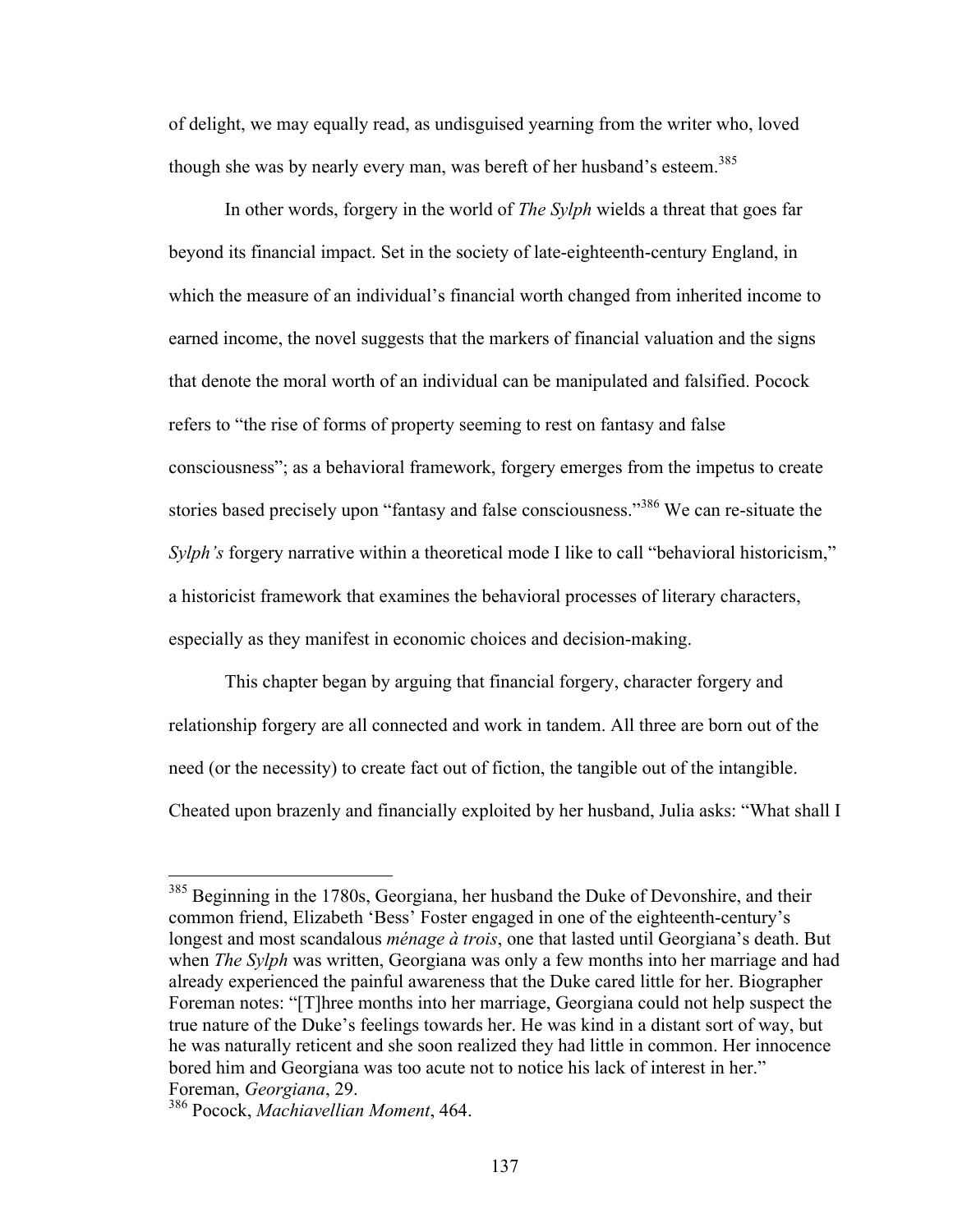call him?—the man, my Louisa, who tore me from the fostering bosom of my beloved father to abandon me to the miseries and infamy of the world!"<sup>387</sup> In her anguish, we may read Cavendish's assertion—and her experience—that in this "world" with its "miseries and infamy," no one can be relied on; intimate relationships are now counterfeit versions of the real thing, and it is no longer clear what would constitute the 'real thing' instead. Cavendish's treatment of forgery brings out its multi-dimensional nature; in a novel in which almost every character is a forger, the performance of such forgery insinuates what James Loxley alludes to as "the fundamental performativity … of our lives" and "the relation of everyday to theatrical performance."388 Thus it is hardly surprising that the woman who assists Julia with her dress is also "the *dresser of the actresses*." 389

As financial volatility became a reality of eighteenth-century urban life, financial identity as a function of one's monetary worth shifted constantly; quite simply, how much money one possessed changed from week to week depending on how markets performed.<sup>390</sup> Malton gestures to this phenomenon when she notes that "the dilution of the authentic or pure reveals the tenuous status of conventional notions of 'originality' and 'authenticity' in an expanding system of monetary exchange that uses signs to represent value."<sup>391</sup> Woodley's Sylph symbolizes the need, not vocalized but necessary, for an all-seeing guide through an urban landscape peopled by individuals with

 <sup>387</sup> Cavendish, *Sylph*, 171.

<sup>388</sup> James Loxley, *Performativity* (London: Routledge, 2007), 151.

<sup>389</sup> Cavendish, *Sylph*, 33.

<sup>&</sup>lt;sup>390</sup> A related question may be: why is there an increase in forgery cases and in financial crises in late-eighteenth-century England; and are the two phenomena connected? I suggest that the same paradox lies at the heart of both: they emerge from a distortion in perception and in attribution. See also Julian Hoppit, "Financial Crises in Eighteenth-Century England" *The Economic History Review* 39 (February 1986): 41-50.

<sup>391</sup> Malton, *Forgery in Nineteenth-Century Literature and Culture*, 14.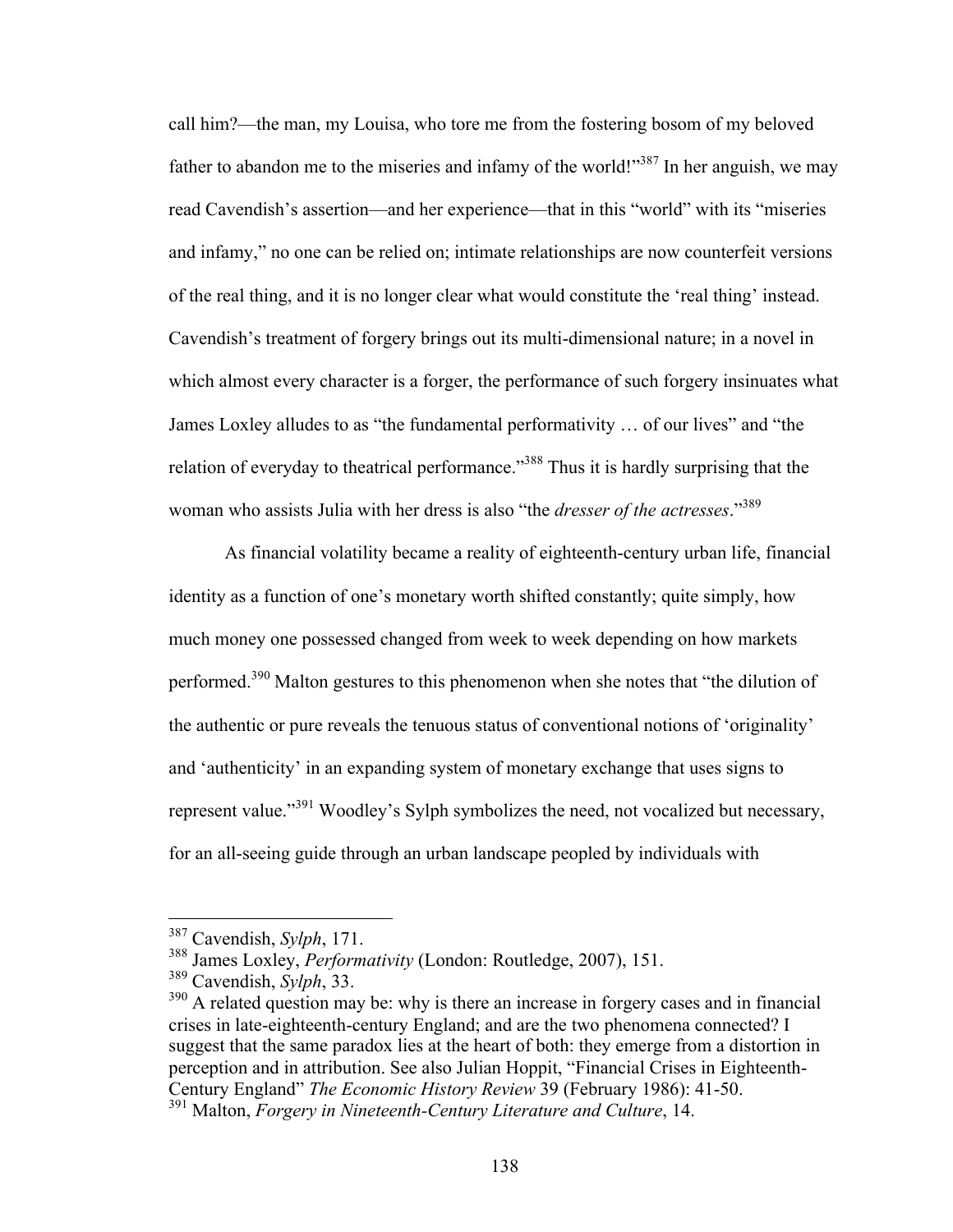fluctuating value. Julia describes such a need: "Yes! Thou friendly monitor, I will be directed by thee! I shall now act with more confidence, as my Sylph tells me he will watch over and apprise me of every danger."<sup>392</sup> The Sylph becomes a constant and dependable presence amidst the corruption and unpredictability of late eighteenth-century society and Cavendish's position may be that such a guide is necessary to navigate society successfully.

However, the fact that the Sylph warns Julia against deceit while he practices it himself complicates a straightforward reading. Are we to take him as the voice of reason and sanity in a chaotic society? Or does he symbolize Julia's need to sort through the chaos inside her mind, one that split into different directions, affiliations, and affections? If identity is unstable and ultimately unknowable, then individual thoughts, too, can attach to different subjectivities or identities, seamlessly. Not surprisingly, then, the central characters—Julia, Stanley, Harry Woodley in his three roles, Biddulph—are all "shifting characters  $\ldots$  capable of great artifice."<sup>393</sup> Each of these characters is a forger who sees the world through a different cognitive lens in the act of performing identity; each such identity may be considered a performance of the real thing or, as this chapter has argued, the real thing in itself. Thus, as the Sylph sees it, there is no single essential self underneath each disguise, but many. Each such iteration of an identity constitutes a forgery; but, to the forger, each iteration is not a matter of differentiation, but authentic in itself.

Thus, the use of forgery as a trope to examine authenticity is not so far away from the idea of the forged bank draft or the counterfeit coin: both sides of the coin are, in

 <sup>392</sup> Cavendish, *Sylph*, 88.

<sup>393</sup> Ibid., 192.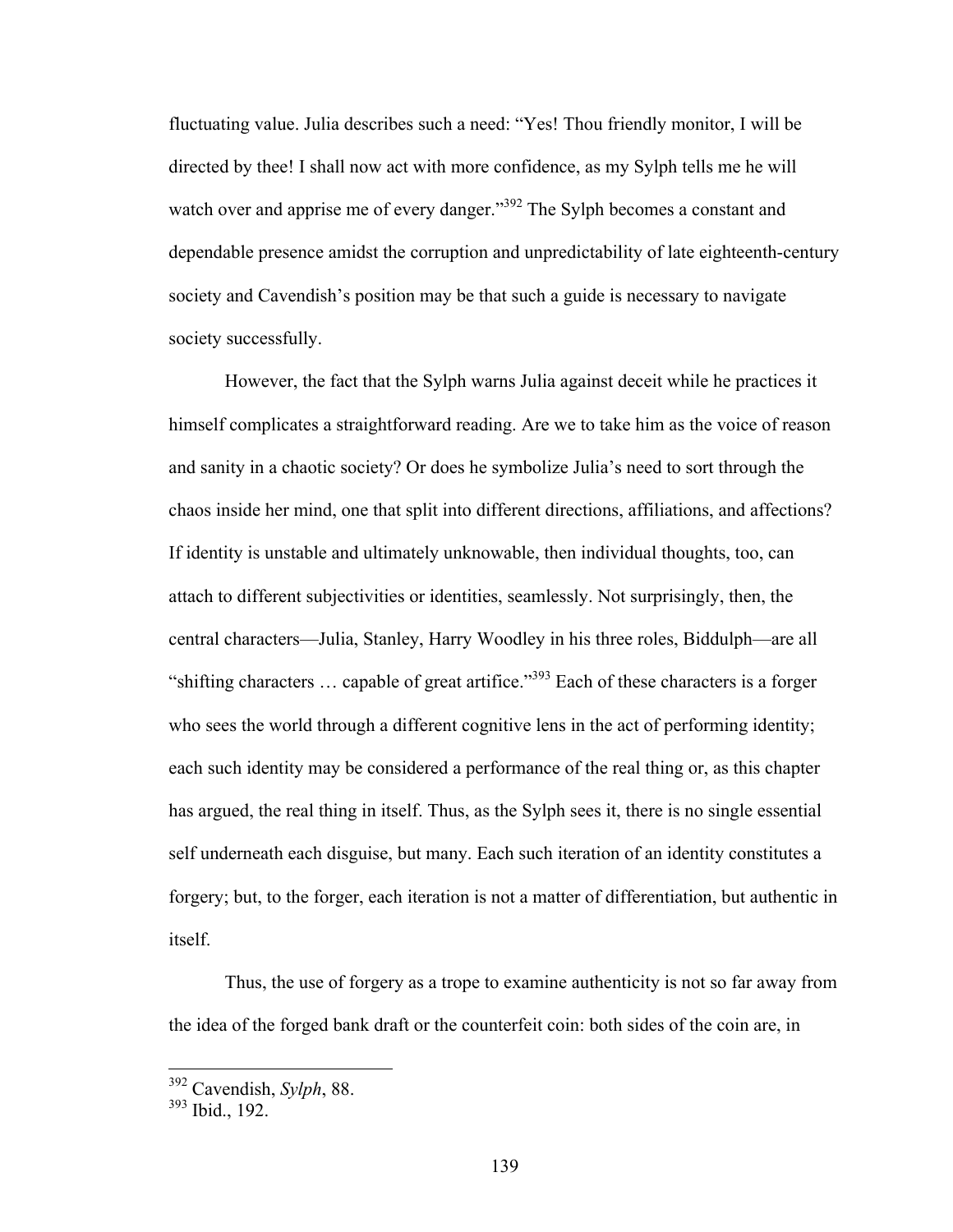essence, still the same coin. Cavendish posits this line of argument throughout her novel; as I read it, the polyvalence of the term 'forgery' may ultimately describe the limits of authenticity in late eighteenth-century society. In other words, the epistemology of value that the forger plays with—real currency versus fake, real self versus fabricated—is inseparable from the ways in which the men and women of *The Sylph* experiment with the boundaries of self. Each character in the novel reshapes identity—either physically or behaviorally—thereby making essential value a purely symbolic idea. Julia articulates her changed beliefs in a letter: "I believe in this life … we must not search too deeply—to be happy, we must take both persons and things as we in general find them, without scrutinizing too closely. The researches are not attended with that pleasure we would wish to find." Cavendish leaves her readers not with an answer, but with a question: if we can duplicate, rehearse and perform many versions of our identity, who are we really? Despite her attempt to create a happy ending in *The Sylph*, this question of authenticity lingers and remains a complex issue for Cavendish to resolve.

Copyright © Devjani Roy 2013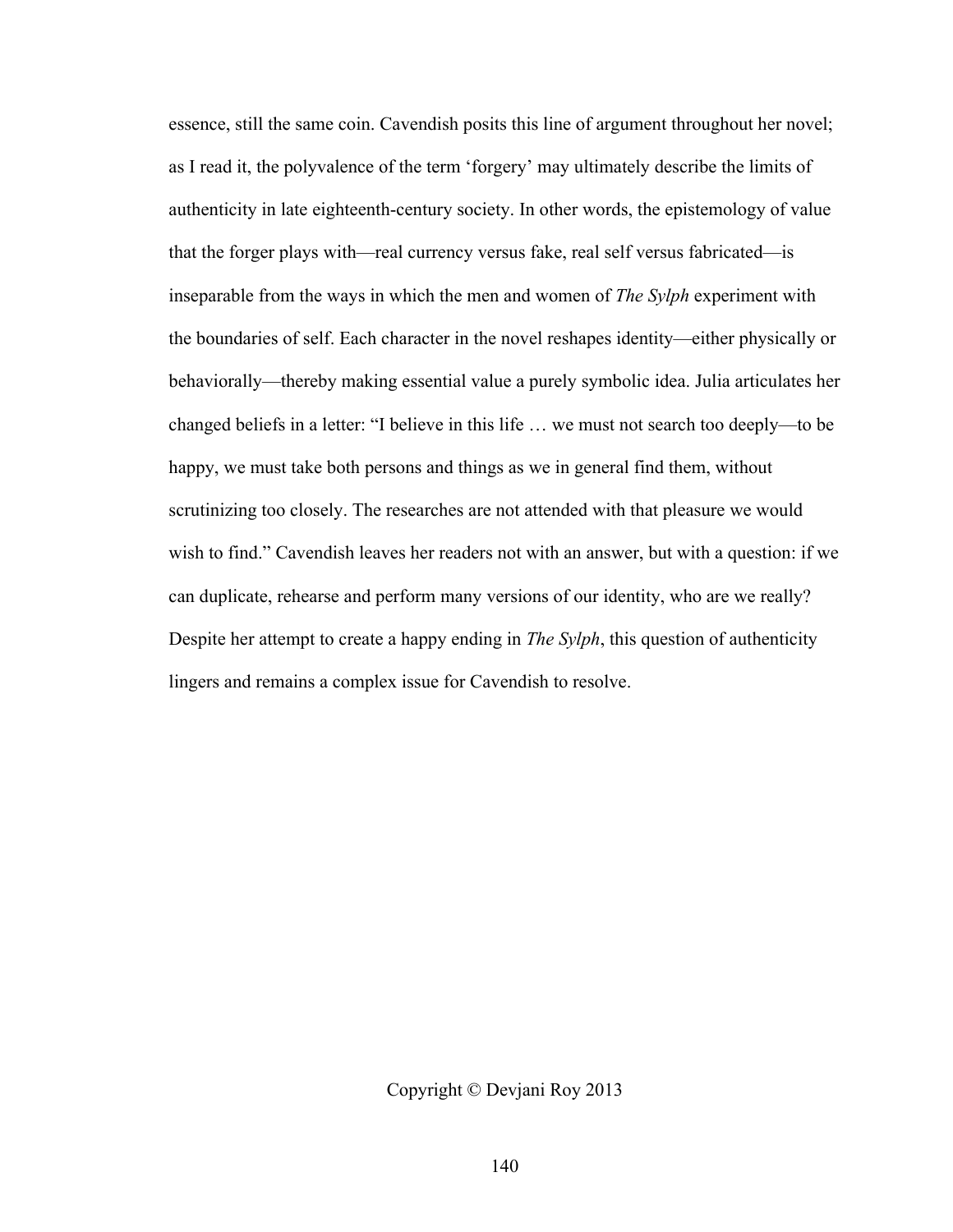#### **Chapter 6: Conclusion**

I wish to conclude by asserting that this dissertation has taken the first steps towards a model I call "behavioral historicism" (for a description, see Chapter 1: Introduction) that recognizes the importance of behavioral characteristics, gradations, and nuances in investigating literary endeavor within its cultural contexts. Behavioral research, in particular behavioral economics, with its panoptic view of such characteristics provides a robust interdisciplinary paradigm for reading fiction. The behavioral-historicist approach to literature does not contradict or replace other established literary-critical approaches; as I discuss at length here, it complicates, expands, and lends unusual sources of support to our central humanistic inquiry: what does it all *mean*?

To return to our own home discipline of eighteenth-century literature and culture, existing economic scholarship that includes such groundbreaking works as Mary Poovey's *Genres of the Credit Economy* and James Thompson's *Models of Value* explains the economic life of the period by staying faithful to the conceptual framework supplied by eighteenth-century credit theory. Why then do we need to borrow from another discipline when our own discipline has been doing a perfectly good job so far? Surely to analyze eighteenth-century literary texts through the insights of a late twentiethcentury social sciences' field is an anachronistic exercise? One way to answer this question is to say that a behavioral approach to fiction complements a literary-critical one and, as I explore below, serves as an unexpected entry point for a discussion on questions of genre, character development, and narrative. Another possible answer lies in the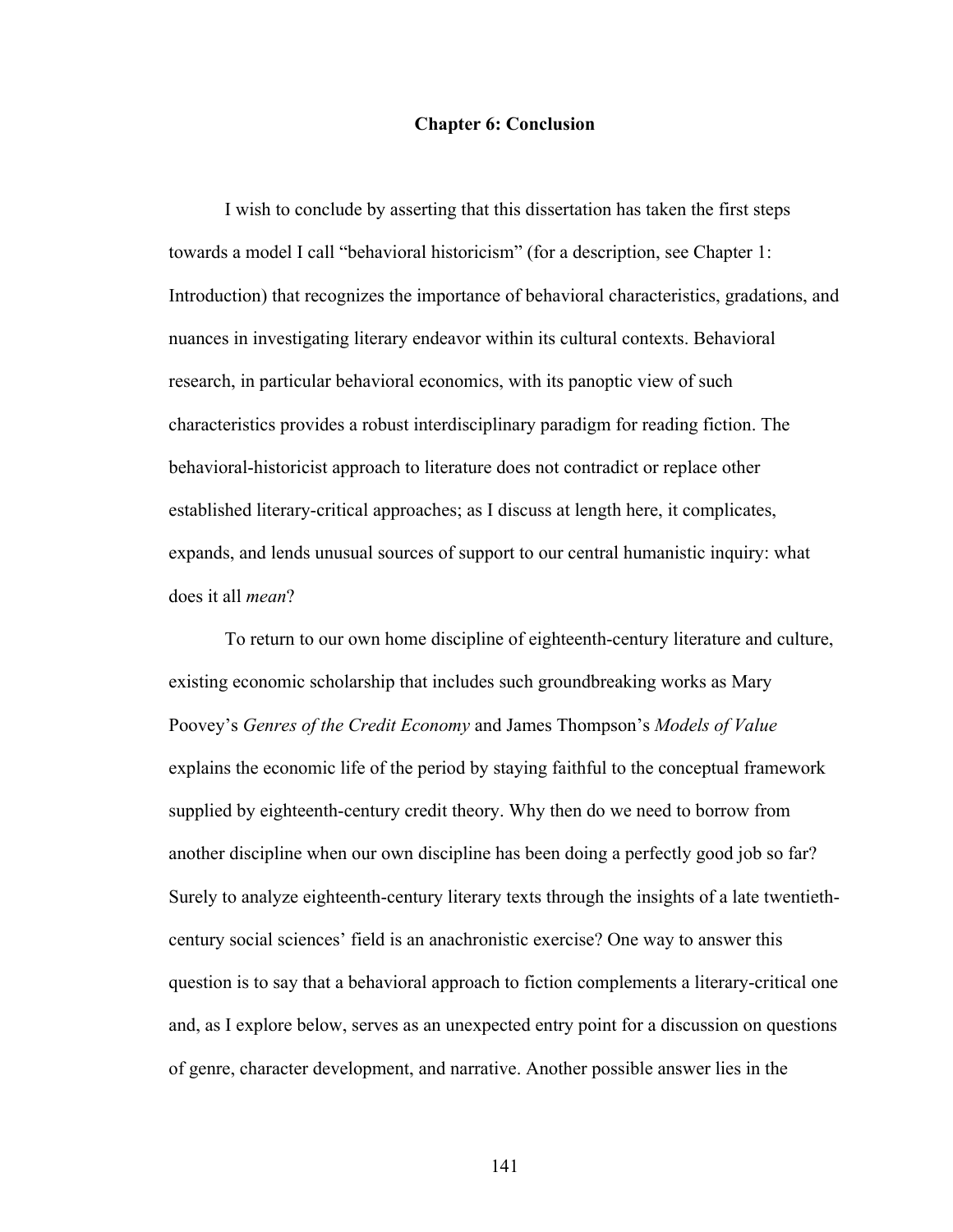particular role played by fiction in this period, a role that we can better appreciate today since other discourses within popular culture have appropriated it: financial guidance. The process of financial institutionalization that began in the  $1690s<sup>394</sup>$  came to full boil a century later and, along the way, "progressively dismantled and then restructured the ways in which individuals saw themselves and their society."<sup>395</sup> So while exogenous (or external) factors—examples include the eighteenth-century's credit economy with its high levels of speculative and risky enterprises—explain the workings of the macroeconomic system, they fail to explain how endogenous (internally derived) factors work. In other words, *why* do we make the economic choices that we do? Behavioral economics and behavioral research opens up new venues for answering this question.

Here I wish to introduce the implications of behavioral research when intertwined with genre conventions. Fictional characters make decisions because their writers make them do so, and writers work with or against particular genre expectations. Thus the imperatives of genres are at least as important in answering the "why" question of economic choices. The behavioral-historicist model I articulate is receptive to the fact that, as literary scholars, we are examining specific works of literature—i.e., they are subject to specifically "narrative" needs of their respective genres—and also that they play a historically specific role of "guiding" their readers at times of financial uncertainty (for a extended examination, see Chapter 3, "How to be Lucky," and Chapter 4, "Negotiating Money in *The Wanderer*").

<sup>&</sup>lt;sup>394</sup> For a discussion on early eighteenth-century financial institutions and markets, see Colin Nicholson, *Writing and the Rise of Finance: Capital Satires of the Early Eighteenth Century*. <sup>395</sup> Nicholson, "'Illusion on the Town'," 184.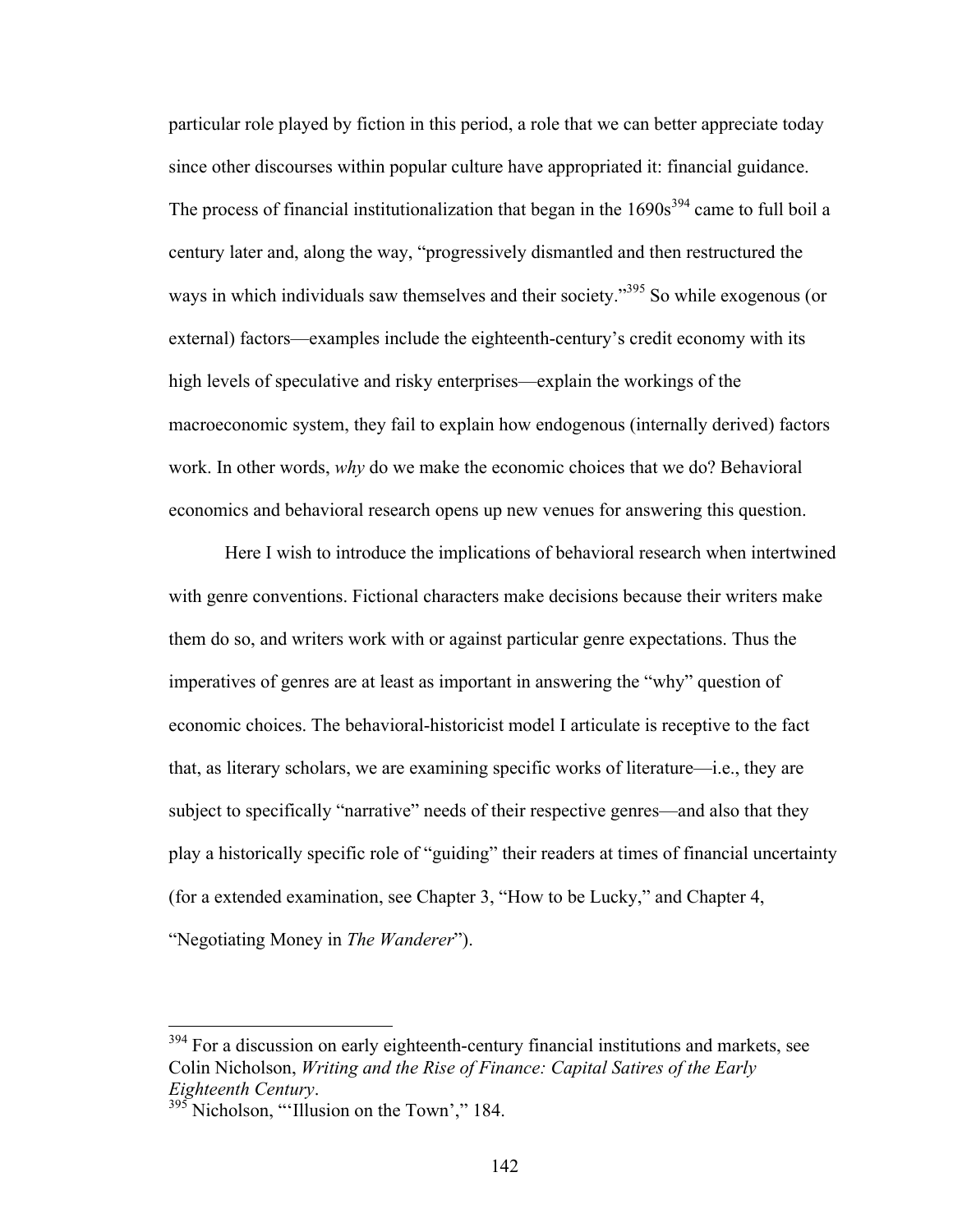What adds a layer of complexity is that the eighteenth-century *already had* a genre dedicated to offering financial advice, namely the didactic financial narrative, and authors also draw upon and integrate features of this genre. To connect this didactic genre with the "behavioral historicist" framework, I argue that this genre of the didactic financial narrative was already a part of the cultural conversation of late eighteenthcentury England. For instance, in an open letter to the House of Peers in 1795, titled "John Bull Starving to Pay the Debts of the Royal Prodigal," the writer, an anonymously titled "Hanoverian," negotiates and speaks on behalf of the British public itself. "Hanoverian" protests against "the injustice of loading frugal men with the debts of a spendthrift; of punishing millions for the fault of one" and warns the peerage of the impending danger of public unrest.<sup>396</sup> The Reverend John Trusler's pamphlet "The Way to be Rich and Respectable" promotes its self-declared aim in its sub-title: that of "showing that a Gentleman with Economy, residing in the Country, may, with a few Acres of Land, live as well, and make an Appearance in Life, equal to those who spend double the Sum without those Advantages."397 William Green, in *Plans of Economy* (1800), includes rich speculations on how different social classes think about economic choices. The genre of the didactic financial narrative urges readers to choose their economic behavior wisely in their personal, social, and political lives.

The authors I study don't invent this genre, but they draw freely upon it and incorporate its many generic conventions. Today, we recognize the features of this genre instantly: advice that combines personal stories that transmit financial wisdom in the

<sup>&</sup>lt;sup>396</sup> 'Hanoverian,' "John Bull Starving to Pay the Debts of the Royal Prodigal: A Letter to the House of Peers" ([London]: Citizen R. Lee, 1795), 23.<br><sup>397</sup> John Trusler, *The Way to be Rich and Respectable. Addressed to Men of Small* 

*Fortune*.  $7<sup>th</sup>$  ed. (London: Louis Legoux, 1796), 9.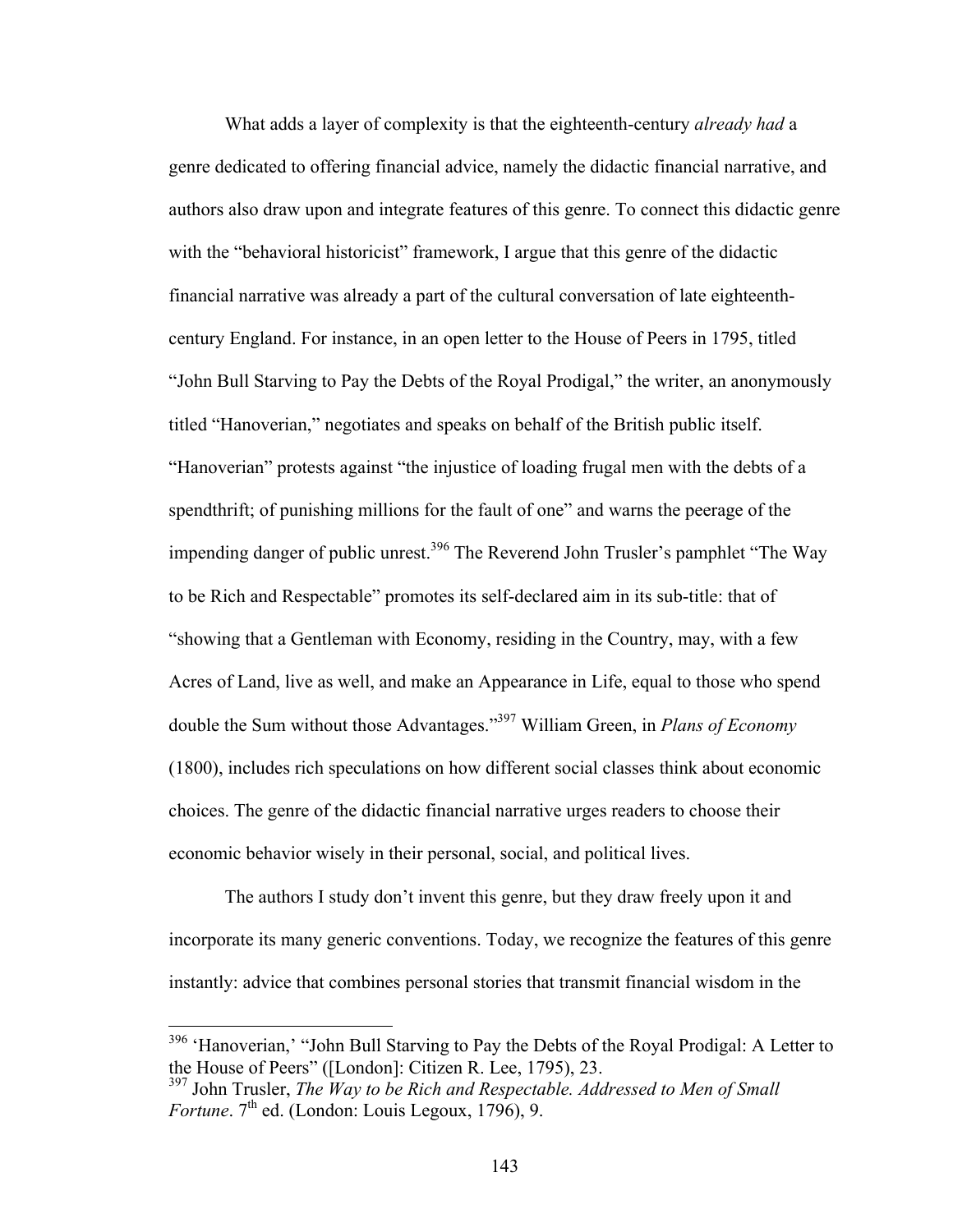form of columns titled, say, "How to manage money in troubling times," "Saving for a rainy day: How to invest wisely and rise above the madness," "Advice for working women: How to change professions, win friends, and influence potential investors." My larger hypothesis is that that other literary texts from the late eighteenth century would yield equally to such postulation: we would find financial instruction disguised within plots and subplots. The genre of the didactic financial narrative fulfilled a specific cultural role: at moments of transition or instability (such as characterized the financially and politically turbulent society of late eighteenth-century England), we turn to other voices of wisdom to guide our behavioral choices.

The complexity in this is that the intermingling of these two genres and the roles they perform—i.e., a fictional narrative that is also a guide—are sometimes compatible and sometimes at odds, and so we have all kinds of interesting tensions in the case of each text, resulting now from incompatibility, and now from a particularly tempting compatibility. Below, I examine specific payoffs and tensions for literary scholarship. Thus, while behavioral research can explain why people make decisions in real life, it cannot explain, *alone*, why characters make decisions in fiction. Instead, the model I posit in this dissertation is that of behavioral research that incorporates historical forces and cultural artifacts but is also intertwined with the conventions of interpretation that are relevant for our work as literary scholars. This dissertation builds towards such a model through specific case studies.

Consider, for instance, the case studies I offer in Chapter 4 ("Negotiating Money in *The Wanderer*") wherein I discuss Burney's critique of reckless instant gratification, her emphasis on the relationship between emotions and spending, or the case studies I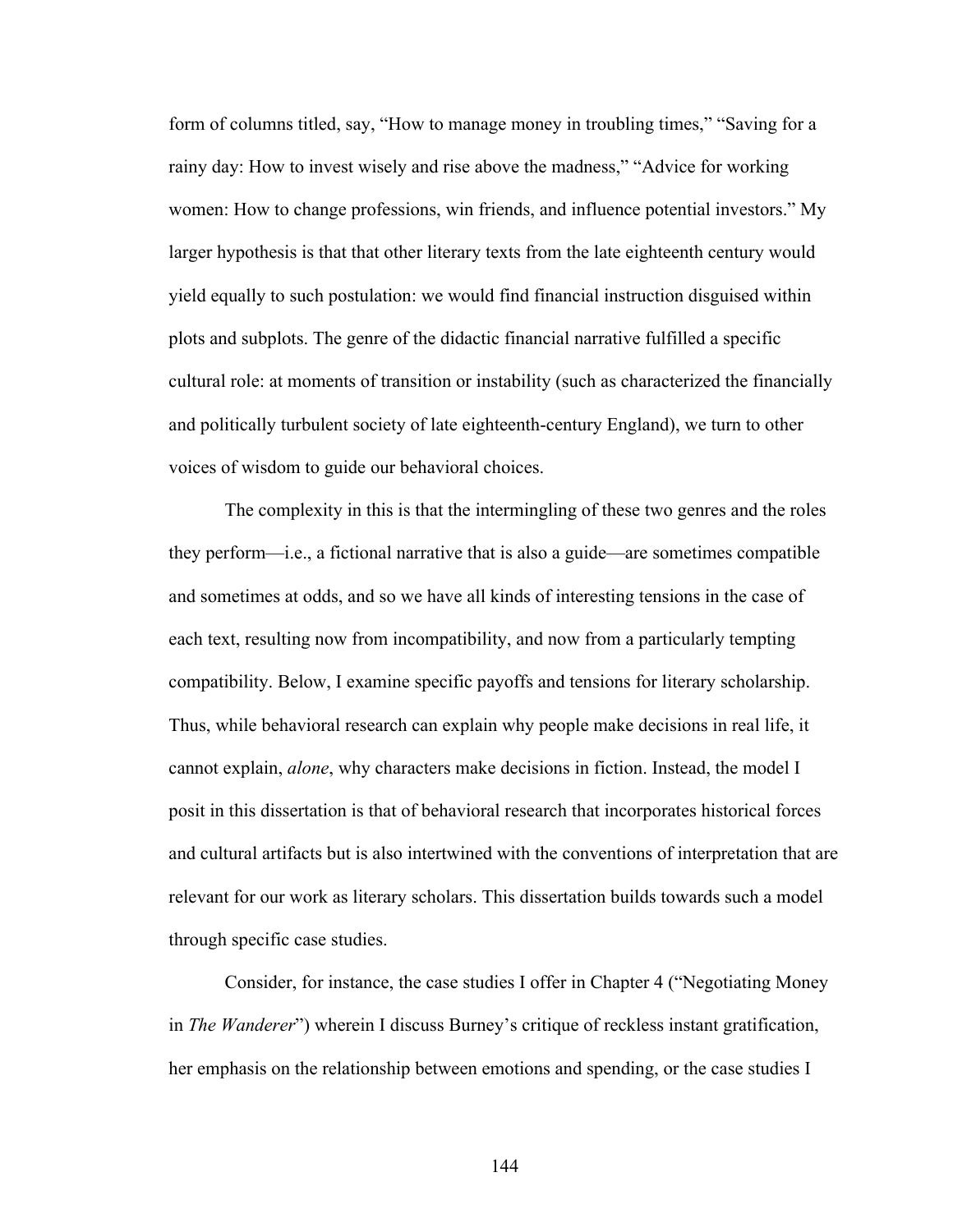propose in Chapter 3 ("How to be Lucky") with its portrayal of financial risk and return. These and related issues such as emotional biases in decision-making, human motivation, and irrational thinking, are also concerns for behavioral economists. So without allegations of pilfering or discipline-envy, I can borrow quite safely a vocabulary that allows me to articulate what I would otherwise be unable to. I am going to go a step further and make another claim, perhaps a controversial one: as long as literary scholars continue to study fictional characters and narratives, we are examining exactly the same thing as economists: human behavior. Let me make clear what I am *not* saying here. I am not attributing to authors the knowledge of economic theory, but I am crediting them with an intuitive sense of the relationship between human behavior and money.

For the purposes of this dissertation, I am especially interested in the economic and political issues that defined late eighteenth-century English society—overseas wars, bad harvests, social unrest, financial turbulence in the stock markets—and these were unpredictable to the population at large. Thus I am theorizing that authors use such unpredictability to construct and depict models of economic behavior that are appropriate for their time. In a world in which wealth is the only unchanged point of reference, authors incorporate the awareness that money is the only thing that can be managed because other assurances like birth, nationality, and class are now gone. Thus, the literary texts I have drawn upon for this dissertation all incorporate prescriptions, in some form or another, on understanding human motivations in guiding economic decisions. In fact, I am going to hypothesize that the use of uncertainty to construct new models about the strategic handling of money is something we encounter, again and again, in many late eighteenth-century texts.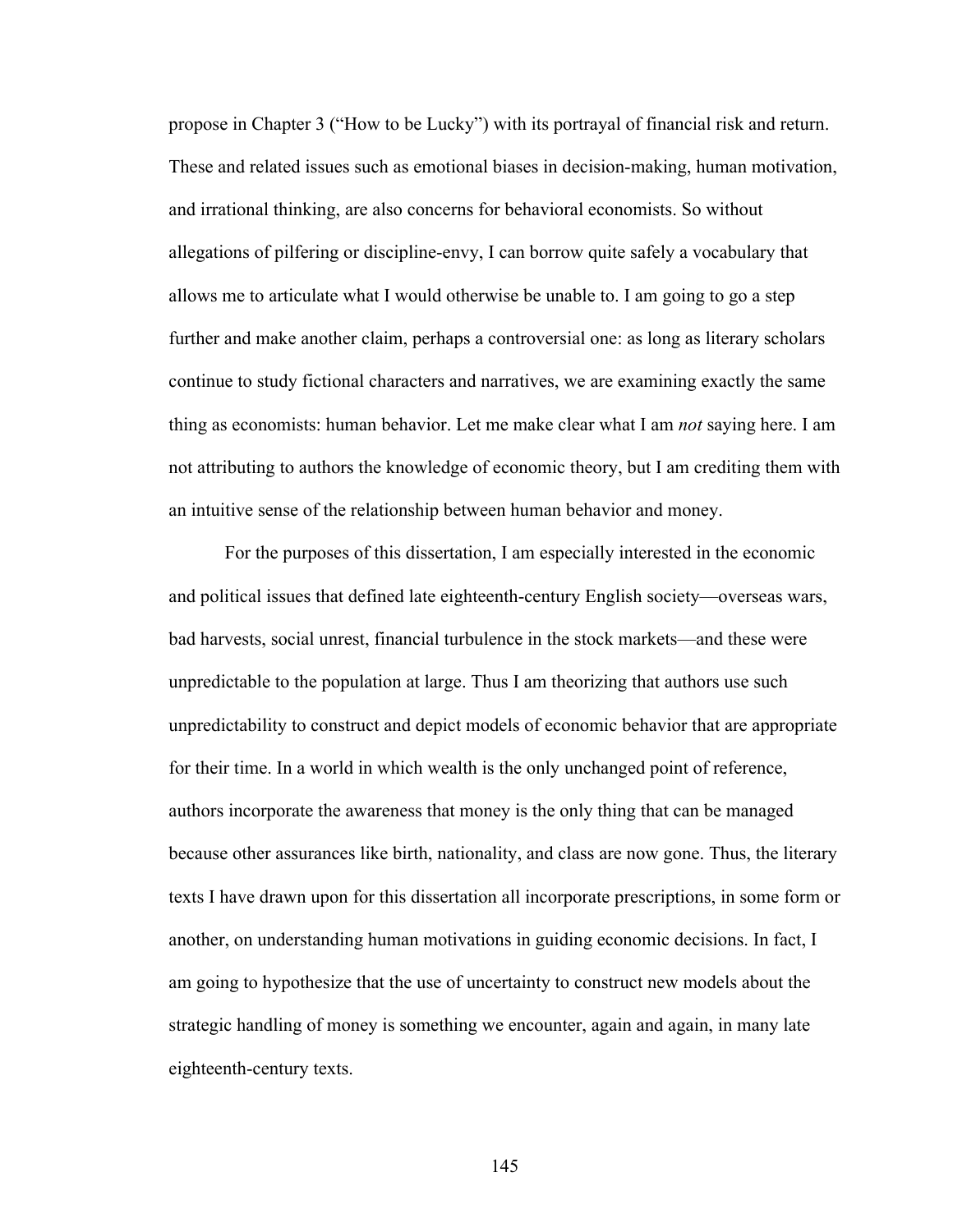The design for the sequence of chapters was inspired by my interest in the four key behavioral "contexts" that fictional characters, and by extension, human beings face in social life. Each chapter in the dissertation has argued that the behavioral choices of fictional characters corresponds to the decisions of real people because authors are writing either from real-life experience or creatively imagined experience about men and women they know within the context of social life. While I am not comparing characters in a book to people in real life, I *am* saying authors write about economic choices from observing social life and social situations—which have real people in them. The dissertation's chapters are ordered in this manner: Chapter 2 is a study of trust; Chapter 3 examines what it takes to be lucky; Chapter 4 analyzes how men and women negotiate; and Chapter 5 investigates how we rehearse and perform identity within social life.

This particular sequence of chapters follows deliberation and design. Trust, the subject of the first chapter, is one of the principal behavioral choices fictional characters make in social life; authors build on the idea that relying on other people's words, holding others to what they promise they will do, saves us time and money, both economic resources. By adding behavioral research on trust to a literary-critical reading, we are able to highlight the volatile, unpredictable nature of the social games that fictional characters play, and the ways in which these games affect the fictional narrative.

Let us consider one specific example that occurs in *The Wanderer*; in my reading, I use the behavioral game theory's framework of the Prisoner's Dilemma (for more, see Chapter 4) for illuminating the central problem in Juliet's negotiations: the problem of trust. The literature on trust is vast and has been studied at length by behavioral economists (for an extended discussion, see Chapter 2). While there is no covering the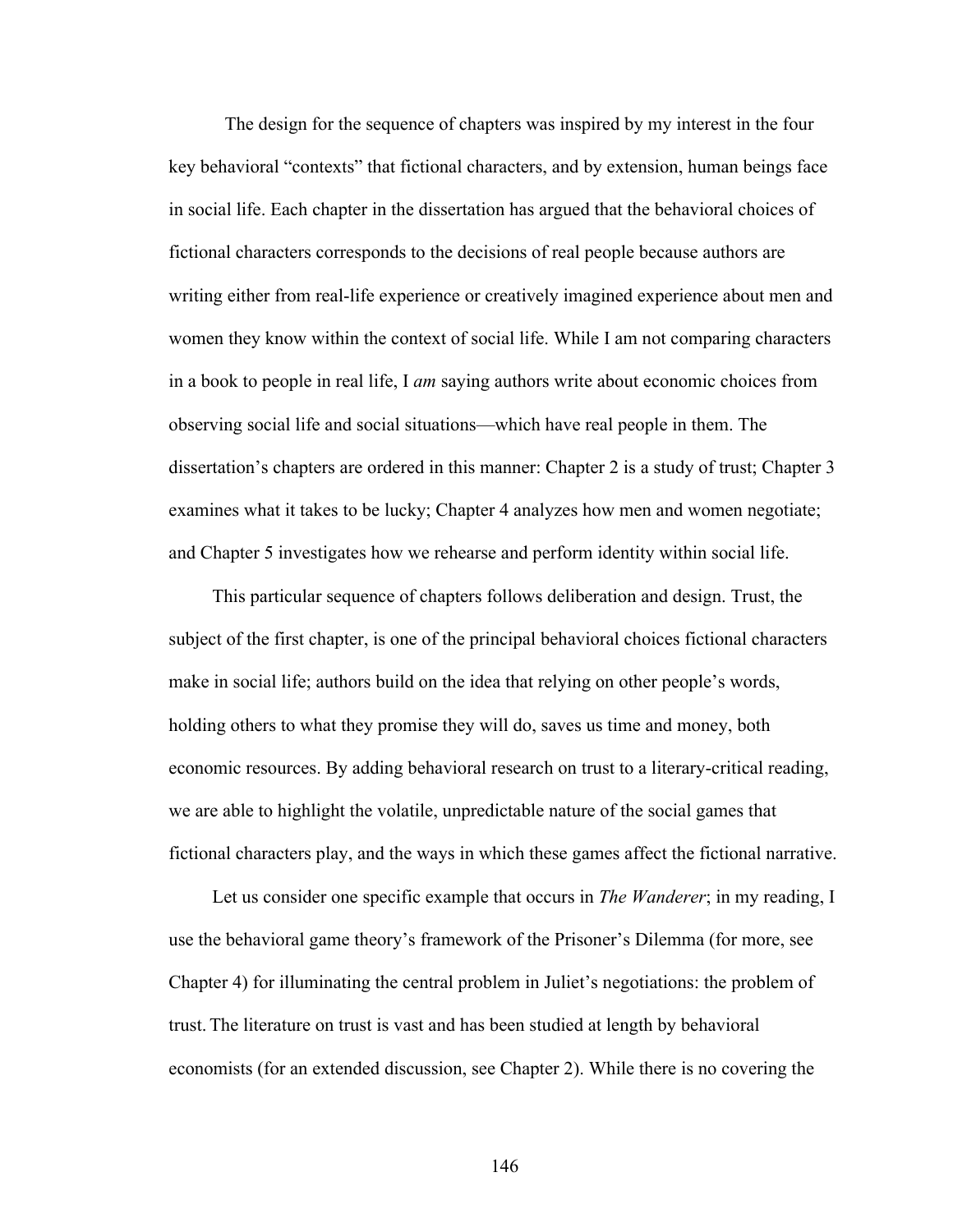literature in its entirety in this chapter, I hope to make some relevant connections to *The Wanderer*. The Prisoner's Dilemma's hypothetical prisoners, A and B, reach their decisions on whether to 'defect' (or turn informant) or deny (thereby *unknowingly*  cooperating), independent of one another. Cooperating turns out to be the ultimately better strategy, but is based entirely on blind trust. I am going to make a cognitive leap here, and apply this idea to money. Trustworthiness ('cooperation' in the Prisoner's Dilemma) and creditworthiness ('payoff' in the Prisoner's Dilemma) are synonymous abstractions. The act of conferring financial backing (or credit) signals trust; lack of trust might indicate one has a reputation unworthy of credit. Such a deeply embedded connection between trust and reputation, something that behavioral economists are very interested in, is something Burney is very aware of, at an intuitive level. Consider for example, this scene in which Juliet is trying unsuccessfully to recoup money from her debtors:

Mrs. Ireton, again beckoning to Ellis, said, "Pray, Mrs. Thing-a-mi, have you done me so much honor as to make out your bill?" And, ostentatiously, she produced her purse. "What is the amount, Ma'am, of my debt?"

Juliet paused a moment, and then answered, "'Tis an amount, Madam, much too difficult and complicate for me, just now, to calculate!"

Mr. Giles, alertly rising, cried, "Let me help you, then, my pretty lady, to cast it up. What have you given her upon account, Mrs. Ireton?"

"I am not her book-keeper, Sir!" returned Mrs. Ireton, extremely nettled. "I don't pretend the honor of acting as her steward! But I trust she will be good enough to take what is her due. 'Tis very much beneath her, I own; extremely beneath her, I confess; yet, I hope, this once, she will let herself down so far." And, ten guineas, which she had held in her hand, were augmented to twenty, which she paradingly flung upon the table.

Mrs. Maple and Miss Bydel poured forth the warmest exclamations of admiration at this magnificence; but Juliet, quietly saying, "Let me hope, Madam, that my successor may merit your generosity," again curtsied, and was going: when Mr. Giles, eagerly picking up the money, and following her with it, spread upon his open hand, said, "What do you go without your cash for, my pretty lady?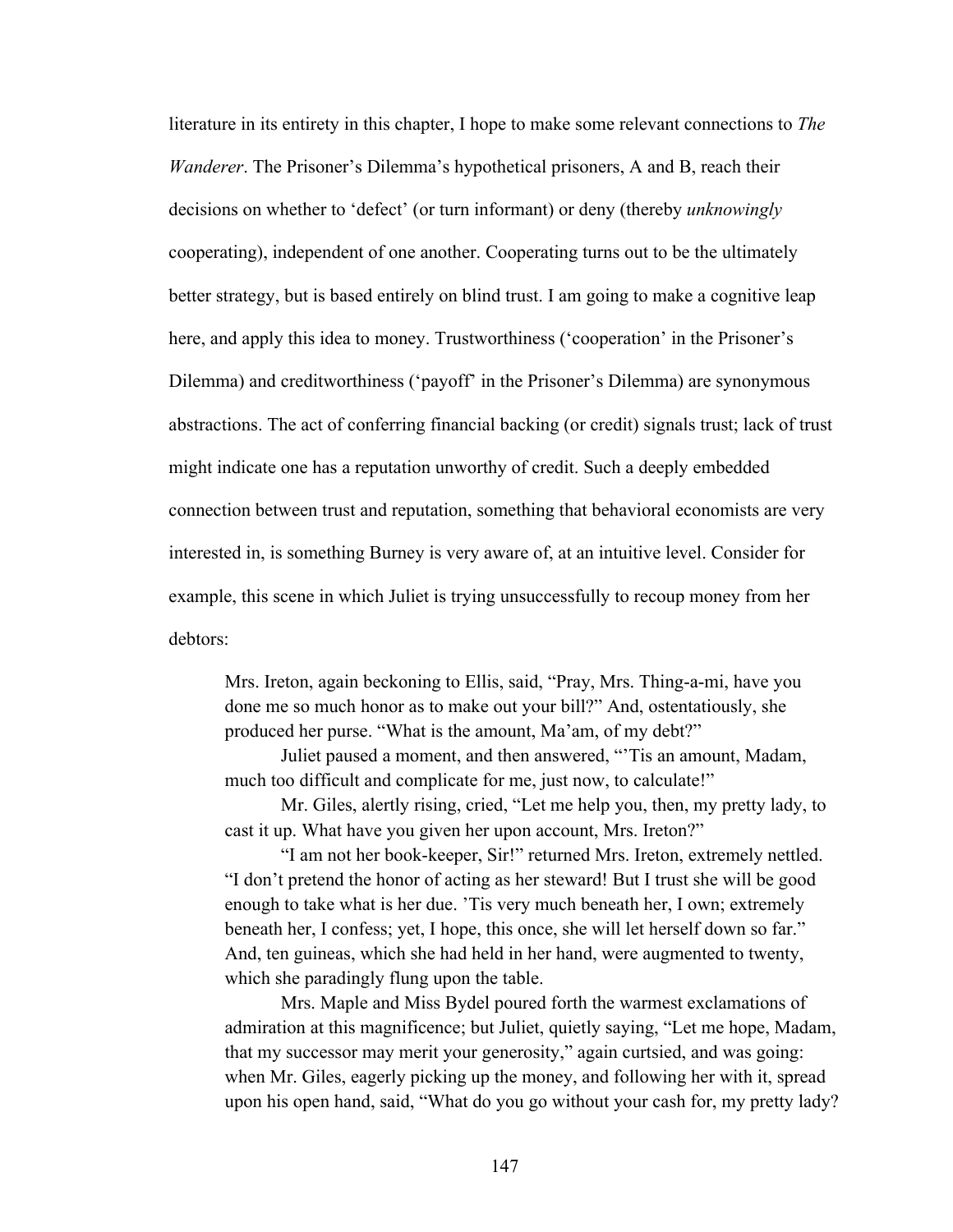Why don't you take your guineas?" ... "Are they not your own? What have you been singing for, and playing, and reading, and walking? And humoring the little naughty boy? And coddling the cross little dog? Take your guineas, I say! Would you be so proud as to leave the obligation all on the side of Mrs. Ireton?"<sup>398</sup>

There is a curious circuitous logic at work in Juliet's inability to receive payment from her debtors: they will not pay her because they do not trust her. Mrs. Ireton's caustic term for Juliet, "Mrs. Thing-a-mi," and Juliet's nervous response, ("'Tis an amount … much too difficult and complicate[d] for me … to calculate"), show the connection between reputation, trust, and power: she lacks the social power to earn such trust organically, and this in turn affects her economic behavior—she is willing to leave the room without her money, a desperate measure to escape the "extremely nettled" Mrs. Ireton and her equally censorious associates, the applauding Mrs. Maple and Miss Bydel, even if it will leave her impoverished. It is less the matter of pride that Mr. Giles thinks it is ("Would you be so proud as to leave the obligation all on the side of Mrs. Ireton?") than a realization that she is not trusted.

To use behavioral economic terminology, we might say trust is "social capital." Economists Leonardo Beccheti and Giacomo Degli Antoni term "social capital" as a complex, if abstract, concept that includes at least five dimensions: trust, trustworthiness, willingness to pay for public goods, civic sense, and trust in institutions. My point here is that Juliet needs to earn trustworthiness before she earns a livelihood; where the first is social capital, the second is financial capital. To return to our the specific payoff from using the framework of behavioral game theory, in particular the Prisoner's Dilemma, it allows us to integrate an additional—and very compatible—perspective into a literary-

 <sup>398</sup> Burney, *Wanderer*, 610.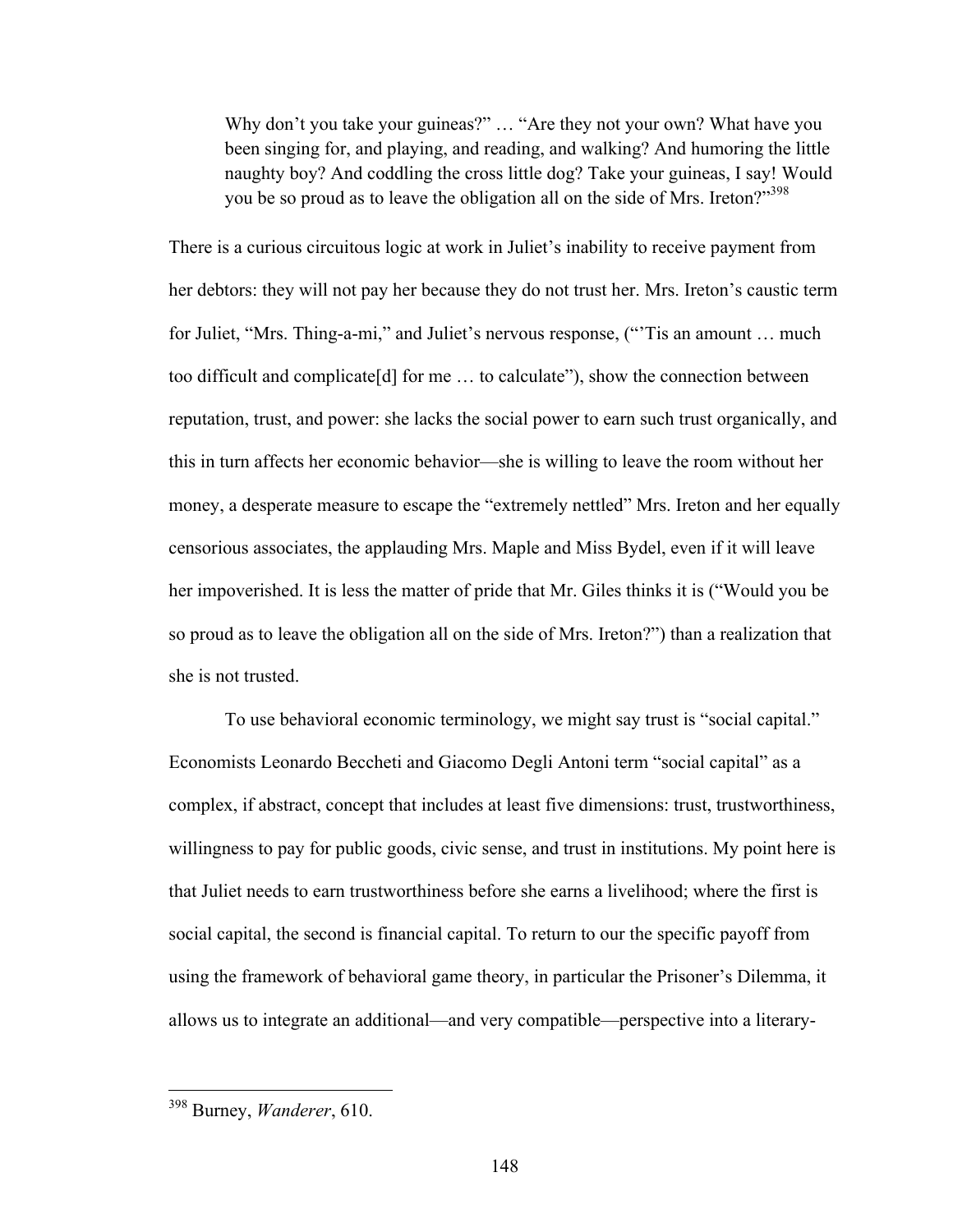critical reading of trust in *The Wanderer*: namely, that trust is intangible, powerful in influencing public and private contracts, yet ultimately fickle.

The subject of the second chapter, luck, is connected to trust as a kindred behavioral choice and a comparably important element of social life. In works of fiction, choosing what turn out to be lucky pursuits (as Holcroft's hero decides to do) helps a fictional character plan for conditions in which trust may be unreliable, a state of the world in which every possible future contingency may not be identifiable. If we study luck from a purely narrative angle, luck as portrayed in fiction has interesting tensions with fiction's laws of verisimilitude. If the plot is too improbable, there is an insufficient narrative 'payoff.' If it is too believable, we don't get our desired 'happy' ending. So the depiction of luck in fictional narratives allows the author to create exciting stories in which lucky incidents can create a suitably exhilarating narrative arc. However, such an author also faces the challenge of maintaining a very fine balance between a credible, lifelike narrative and an exciting, but improbable, storyline. We see this tension in the conclusion of *Hugh Trevor* in which a series of improbable events makes the hero a very lucky man:

I know not if it will give [the reader] pleasure to be told that, could I have delighted in revenge [on Hugh's enemy, the politically corrupt Earl of Idford], I might have satiated myself with that unworthy and destructive passion. … Must I repeat more names? … That [by unexpectedly inheriting my uncle's large fortune] I have amply provided for the generous-minded Clarke? … That Mary and her son are equally objects of my attention? And that I do not mean to boast of these things as acts of munificence: but as the performance of duties?<sup>399</sup>

In strictly narrative terms, *Hugh Trevor's* conclusion proves the challenge that I describe above: that authors find themselves walking a tightrope between serendipity and

 <sup>399</sup> Holcroft, *Hugh Trevor*, 496.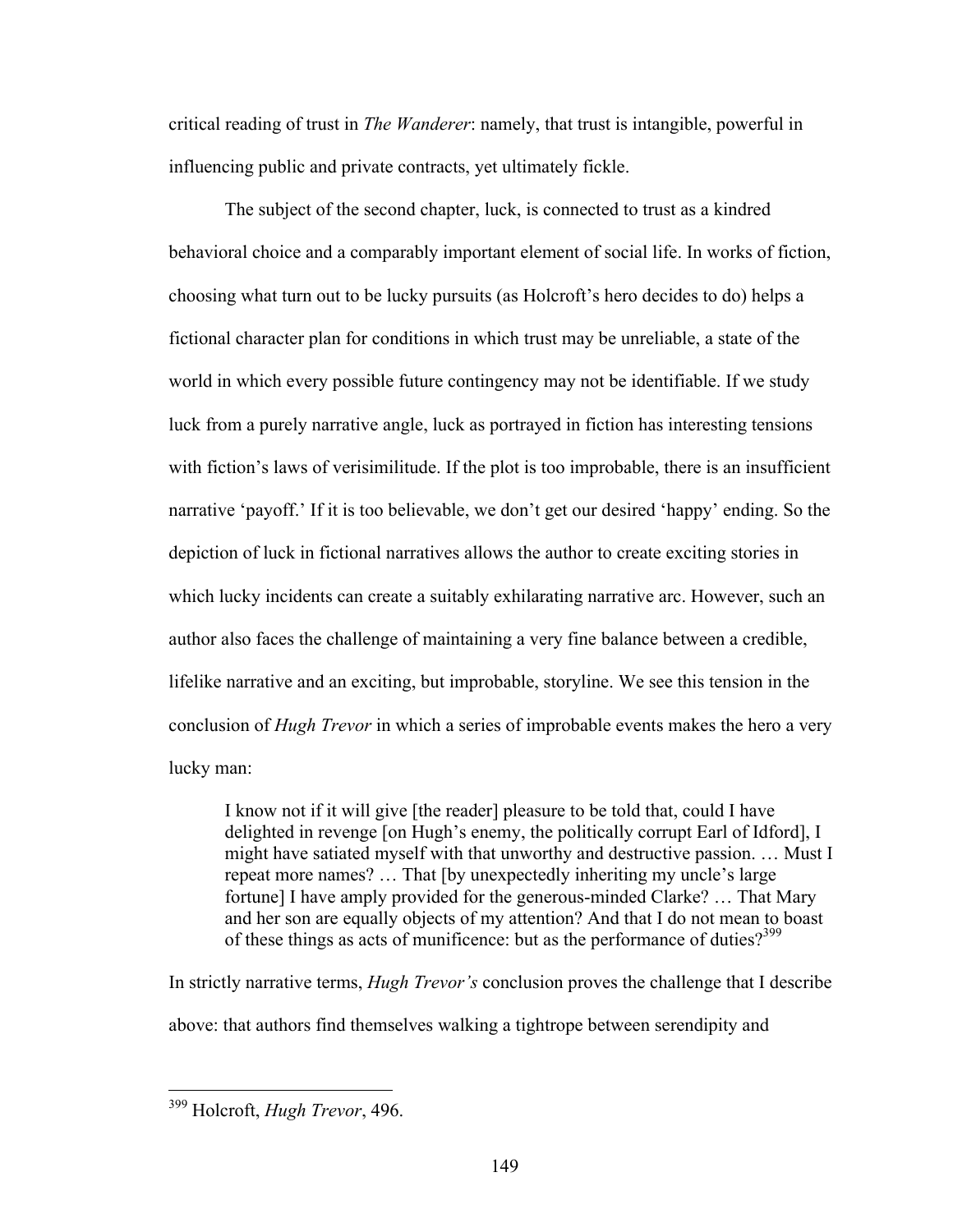credibility when they depict luck in fiction. When we add a behavioral reading to this claim, note the payoff it provides: a framework like the 'Black Swan' I use in Chapter 3 (a behavioral term used to describe life-altering events in financial markets that appear in the manner of an unpredictable 'thunderclap') permits literary critics another angle from which to study agency and causality, something which authors are *already doing* when write about luck. Thus, the behavioral perspective strengthens the interpretation that, say, a celebrated Holcroft scholar such as Arnold Markley is already attempting when he says that in *Hugh Trevor* "the balance between the demand for a happy ending and the political efficacy of the work [is] easily tipped" and that the ending makes us question whether "human affairs ... are ruled by mere chance."<sup>400</sup>

Negotiation, the subject of the third chapter, fits into the sequence of trust followed by luck. We negotiate our place in the world within the context of how trustworthy we are perceived to be; trust is a behavioral response to the personal qualities and the personal history we are seen to embody. Similarly, negotiation is connected to luck, since both, in my argument, are cognitive-behavioral gestures that demonstrate the successful ways in which fictional characters incorporate unpredictability in the form of new information and new insights that emerge in the narrative. The subject of negotiation also allows us to question the limits of genre. Should genres be treated as rigid categories or well-demarcated 'species' of literary works, or can we explore the possibility that authors frequently negotiate for the intermingling of genres? In chapters 3 and 4, I consider the possibility that authors seek to play with the reliance on fixed genre categories by negotiating with the boundaries, or 'laws,' of these categories. Specifically,

 <sup>400</sup> Markley, *Conversion and Reform*, 16.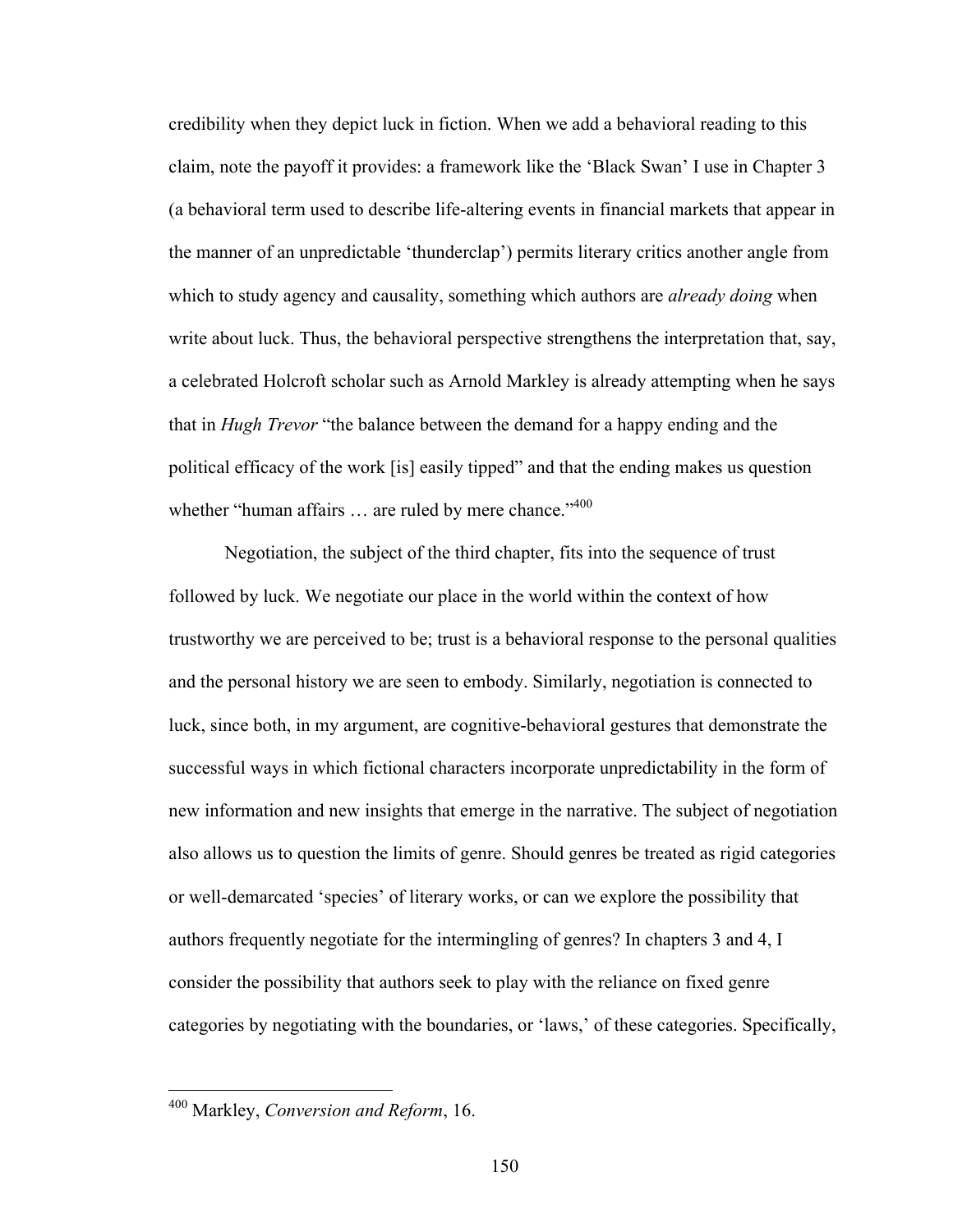I argue that against the financial uncertainty of the late eighteenth century, authors negotiate towards the emergence of a new literary category—or genre—that we are today intimately familiar with: financial didacticism conveyed through personal narratives involving money.

Hence, the choice of the final chapter ("Performing Forgery in *The Sylph*") fits into this sequence since it studies such unpredictability and randomness in the broad sweep of social life: do fictional characters see the world through a different cognitive lens (or, say, multiple lenses) in the act of performing identity? Trust, luck, and negotiation all coalesce in this final chapter; the characters in Cavendish's epistolary novel interact with trustworthy and untrustworthy situations, cross and diverge from the paths of fortune (or luck), to ultimately negotiate a different subjectivity for each social encounter. Instead of fixing upon the genre of the epistolary novel (which would be the most immediately obvious genre to which *The Sylph* adheres), Cavendish also draws upon the genre conventions of didactic financial narrative that I describe earlier in this chapter. This authorial gesture, of drawing upon features from two genres, lends support to my view of reading literature behaviorally—namely that it allows authors to engage, in a capacious manner, with the repertoire of 'behavioral' codes associated with different genres.

One specific payoff in using behavioral research is that it yields the vocabulary for interpreting Cavendish's particular interest in the psychological insights of her characters within the context of specific social occasions, especially since behavioral researchers are particularly interested in things we *don't* say to each other. For literary scholars, such unspoken behavioral impulses underpin our own process of interpretation: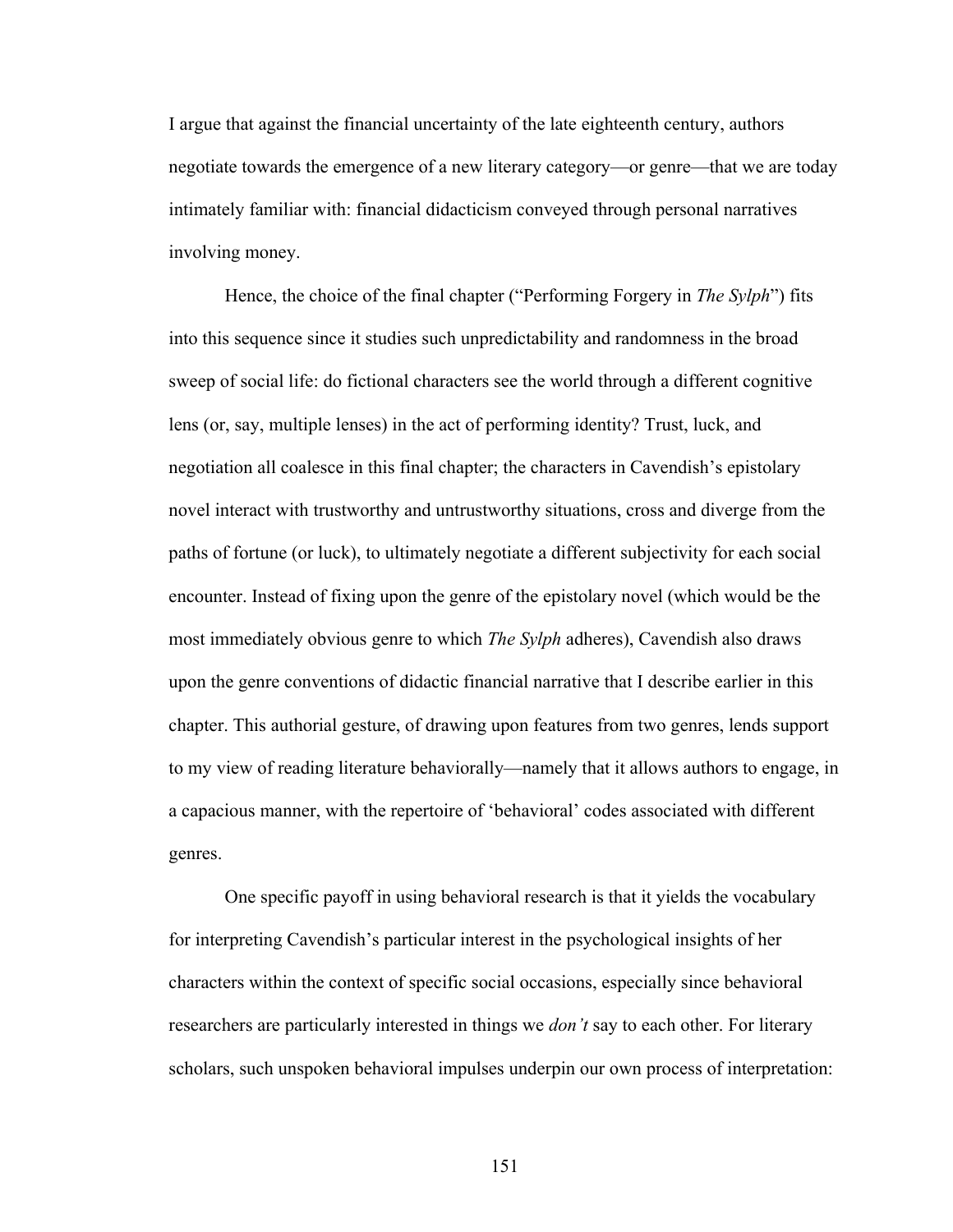as participants in literary criticism, we agree or disagree about characters' behavior and its significance to the narrative. Thus, the Sylph's words of wisdom to Julia, "Ask your own heart—the criterion by which I would have you judge. … Examine yourself, and I conjure you examine your acquaintance," may well be addressed to literary scholars  $\text{too.}^{401}$ 

Another payoff of the behavioral perspective is that it gives us definite frameworks that permit us to investigate how the novel's characters are emotional, irrational, and unpredictable in thinking not only about each other but *also* when thinking about money, a concern central to the plot of *The Sylph* (and to that of all the texts I investigate in this dissertation). This is something Cavendish does particular well in her depiction of conspicuous consumption (a habit that, as I discuss at length in Chapter 5, was strongly ingrained in the author herself). Let us consider this scene in which Julia writes to her sister Louisa about the excesses of dress and jewelry, particularly important when we later find out these have been purchased by her husband's income from gambling and forgery:

I must tell you what my dress was … . Indeed it was very beautiful, and so it ought, for it came to a most enormous sum. My jewels are *magnifique*, and in immense quantities. Do you know I could not find out half their purposes, or what I should do with them; for such things I never saw. … [Our father would have] discovered me in the midst of feathers, flowers, and a thousand gew-gaws beside, too many to numerate. … When I recovered the power of utterance, I told [the French hairdresser] … he should have informed me … before he ran me to so much expense. … My manner made [my husband Stanley] ashamed; [he] added, "My dear creature, I want you to be admired by the whole world; and, in compliance with the taste of the world, we must submit to some things which, from their novelty, we may think absurd; but use will reconcile them to you."<sup>402</sup>

 <sup>401</sup> Cavendish, *Sylph*, 87.

<sup>402</sup> Cavendish, *Sylph*, 31-34.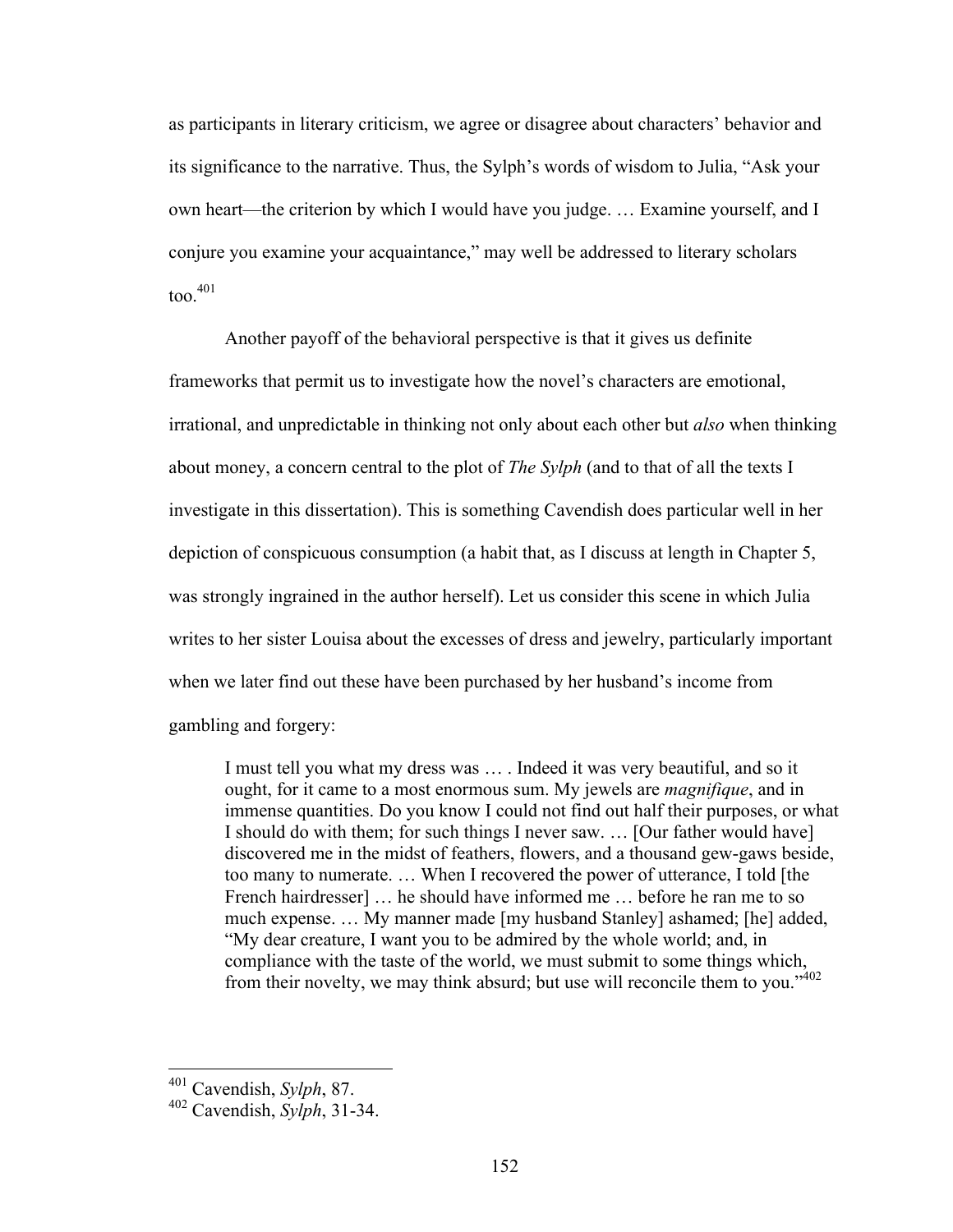Why, we might ask, is Stanley so keen to drive himself into debt to make sure his wife is "admired"?

Applying the behavioral-historicist framework to literary interpretation, we can examine this scene—and Stanley's motivations—through the 'window' of intertemporal choice.<sup>403</sup> Intertemporal choice can be reduced to this question: how do we mentally 'weigh' the future against the present? For Stanley, the appearance of affluence clearly matters a great deal even when it conceals a threadbare existence. The phenomenon of credit culture is well researched within eighteenth-century scholarship.<sup>404</sup> However, in our work of literary interpretation, we are helped along the way, by new, *connected* strategies. Thus, the conceptual framework of intertemporal choice studies *why* people buy things they do not need—or why Julia needs "jewels [that] are *magnifique*," a financial profligacy fueled by Stanley's gambling and spending habits. Cavendish is also depicting, at work, a 'mental accounting' process through which characters choose between immediate and delayed gratification. The term "mental accounting" was introduced in behavioral economist Richard Thaler's landmark article, "Mental Accounting and Consumer Choice." In this, he draws parallels between the accounting process used by firms and the mental accounting process used by individuals, defining mental accounting as the set of cognitive operations we use to code, categorize, and evaluate our financial choices. Thus, Stanley's 'mental balance sheet' declares that his wife "will be an eternal disgrace to [him]" if she does not "submit to some things" in

 <sup>403</sup> Behavioral economists George Loewenstein and Drazen Prelec have written prolifically on our mental accounting of buying and selling. See, in particular, Loewenstein's *Choice over Time*.<br><sup>404</sup> For an extended discussion, see works by Mary Poovey, Catherine Ingrassia, and

Margot Finn.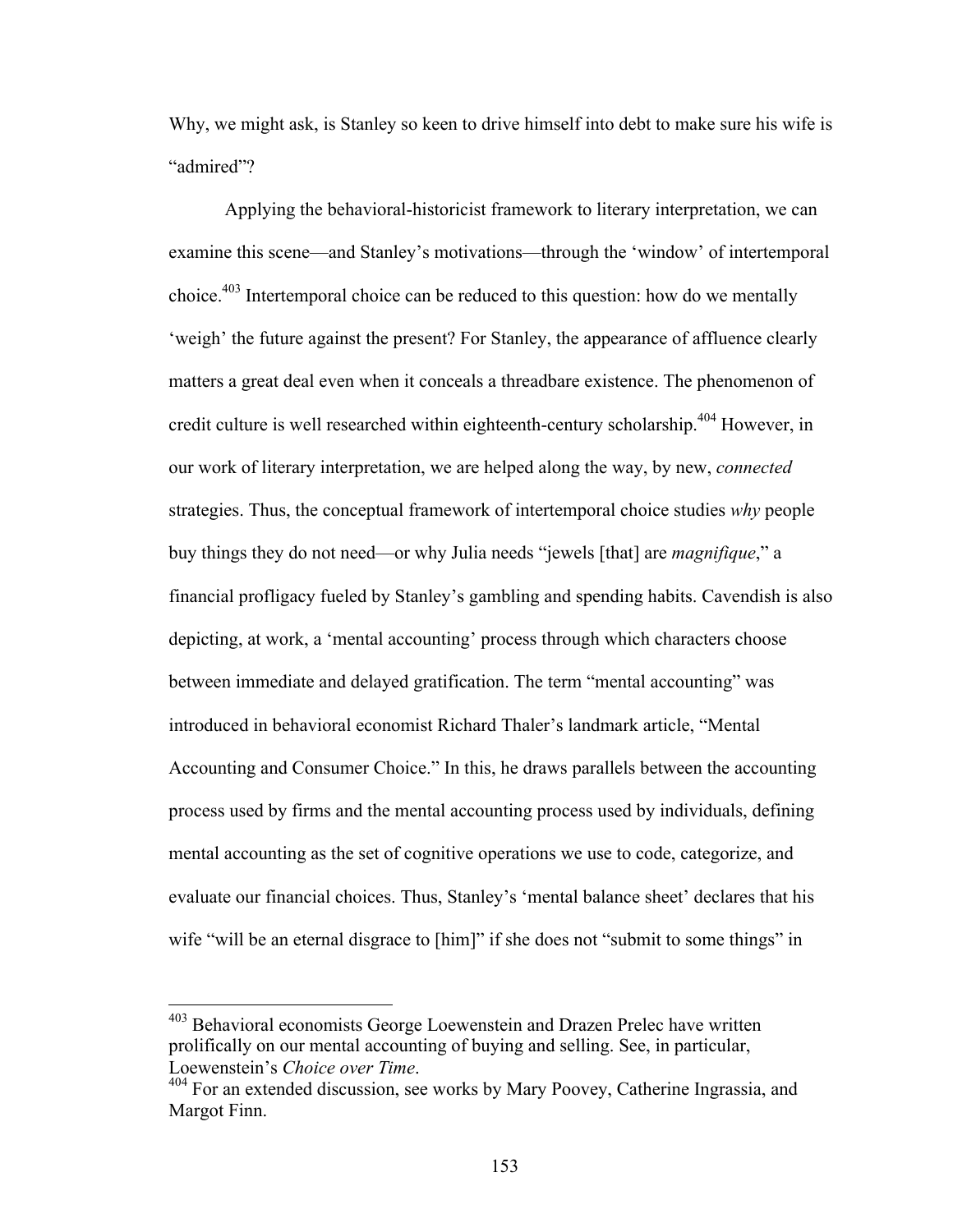terms of extravagant purchases that, while "absurd," are made "in compliance with the taste of the world."405 The cognitive complexity of such mundane decisions is interesting but also furthers our understanding of eighteenth-century financial life: intertemporal choice, or our preferences within the context of time, communicates much about what men and women value at a certain point in history. In other words, it allows us to read literature behaviorally.

Each chapter offers multiple case studies, through a combination of close-reading and expansive literary analysis, situated within the specific context of behavioral research. For each case study, I note that these conceptual models offer payoffs and thought-provoking tensions (more on this below) that allow certain literary interpretations to become possible. (To mention just three examples, the behavioral concepts of discounted utility, intertemporal choice, and mental accounting applied in chapters 2 and 4 help us understand *why* fictional characters make choices involving conspicuous spending or excessive financial sacrifice, and the 'cognitive price' exacted by such spending.) More interestingly for literary scholarship, behavioral research meshes with and complicates various fictional genres and their conventions. I explain this above in the description of Cavendish's use of multiple genre conventions in *The Sylph* and also at length below in the analysis of Holcroft's use of the picaresque.

Consider, for example, four representative tensions that can also be interpreted as literary payoffs. The first involves my behavioral reading of Cowley's *Stratagem* (Chapter 2). Misty Anderson discusses Letitia's 'stratagem' within the context of "craft[ing] a positive … identity for herself as a British woman with both English sense

 <sup>405</sup> Cavendish, *Sylph*, 34.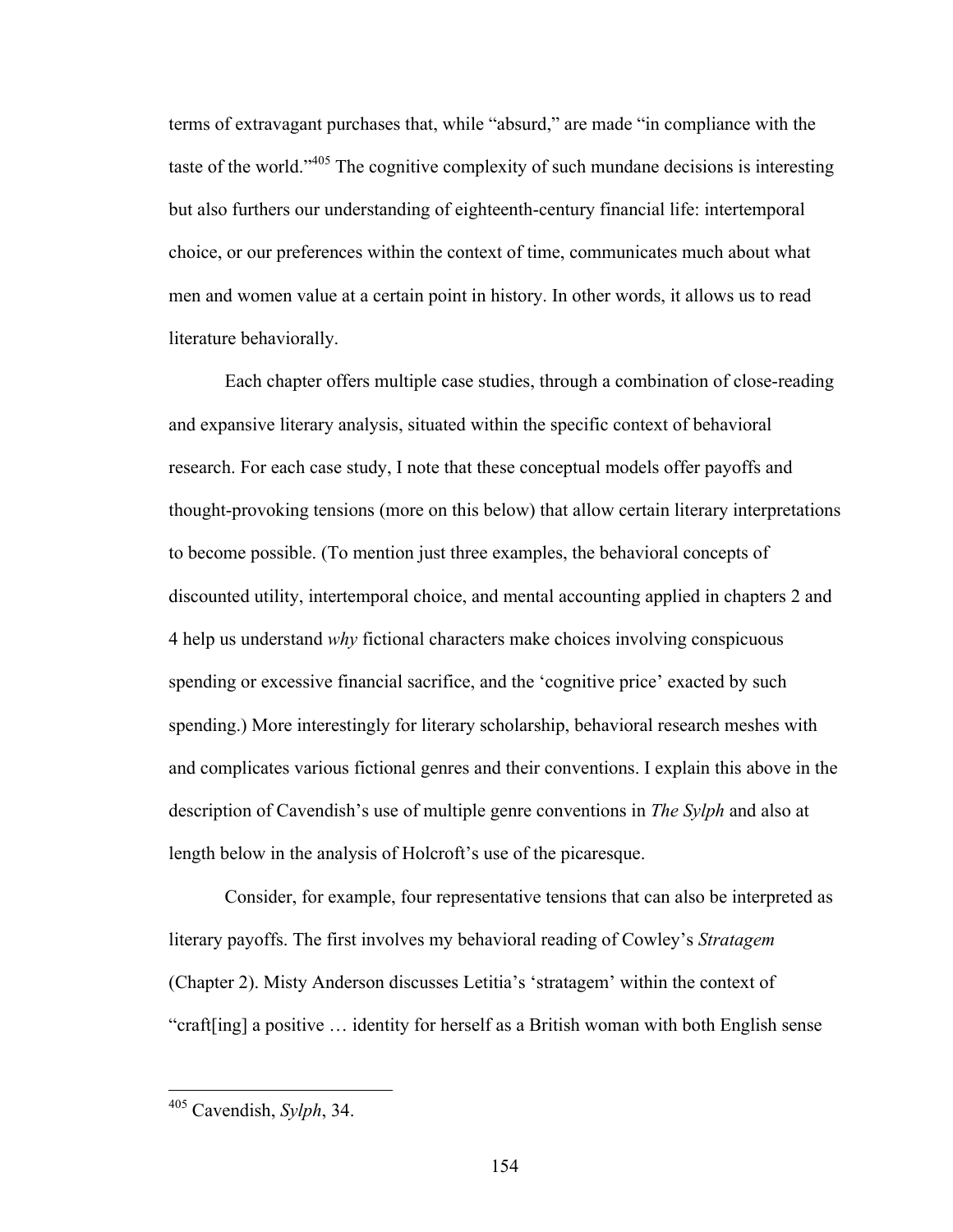and foreign allure. Letitia has inherited her father's prescience in trade, and she uses it to bolster her ... value."<sup>406</sup> Anderson's observation here falls under the larger question of the payoffs of studying negotiation behaviorally: or, to put it differently, what is Letitia ultimately trying to negotiate through her 'stratagem'? Behavioral game theory and negotiation research offer insights into the ways in which fictional characters involve the thinking of others into their own thinking in weighing economic outcomes, such as Letitia does in this play. We can extend this hypothesis, this metaphor involving 'thinking' and 'weighing outcomes' to our study of genre in works of fiction: authors incorporate thinking about the features of entirely different genres to conceptualize a fictional work that is completely organic while drawing from multiple genre conventions. Thus, Stratagem falls under the genre of drama but also involves the complementary genre conventions of the didactic financial narrative, the latter already familiar within eighteenth-century cultural life.

Consider the tensions in the third chapter ("How to be Lucky"), in which we enter the world of the picaresque novel: "a world of sharp-witted servants and dull masters, of confidence tricks, of hunger and the constant threat of poverty, of the road and the unforeseen adventure, of upward and downward mobility," all characteristics of the picaresque genre.<sup>407</sup> While the picaresque is one way to classify *Hugh Trevor* in terms of genre, such a taxonomy is in tension with what literary critics such as Arnold Markley see as a fundamental divergence in the way Holcroft interprets the picaresque. In Markley's reading Holcroft is playing at the boundaries of the picaresque, whereby the

 <sup>406</sup> Misty G. Anderson, *Female Playwrights and Eighteenth-Century Comedy: Negotiating Marriage on the London Stage* (Houndsmill, Basingstoke: Palgrave, 2002), 157.

<sup>407</sup> John Frow, *Genre* (London: Routledge, 2006), 86.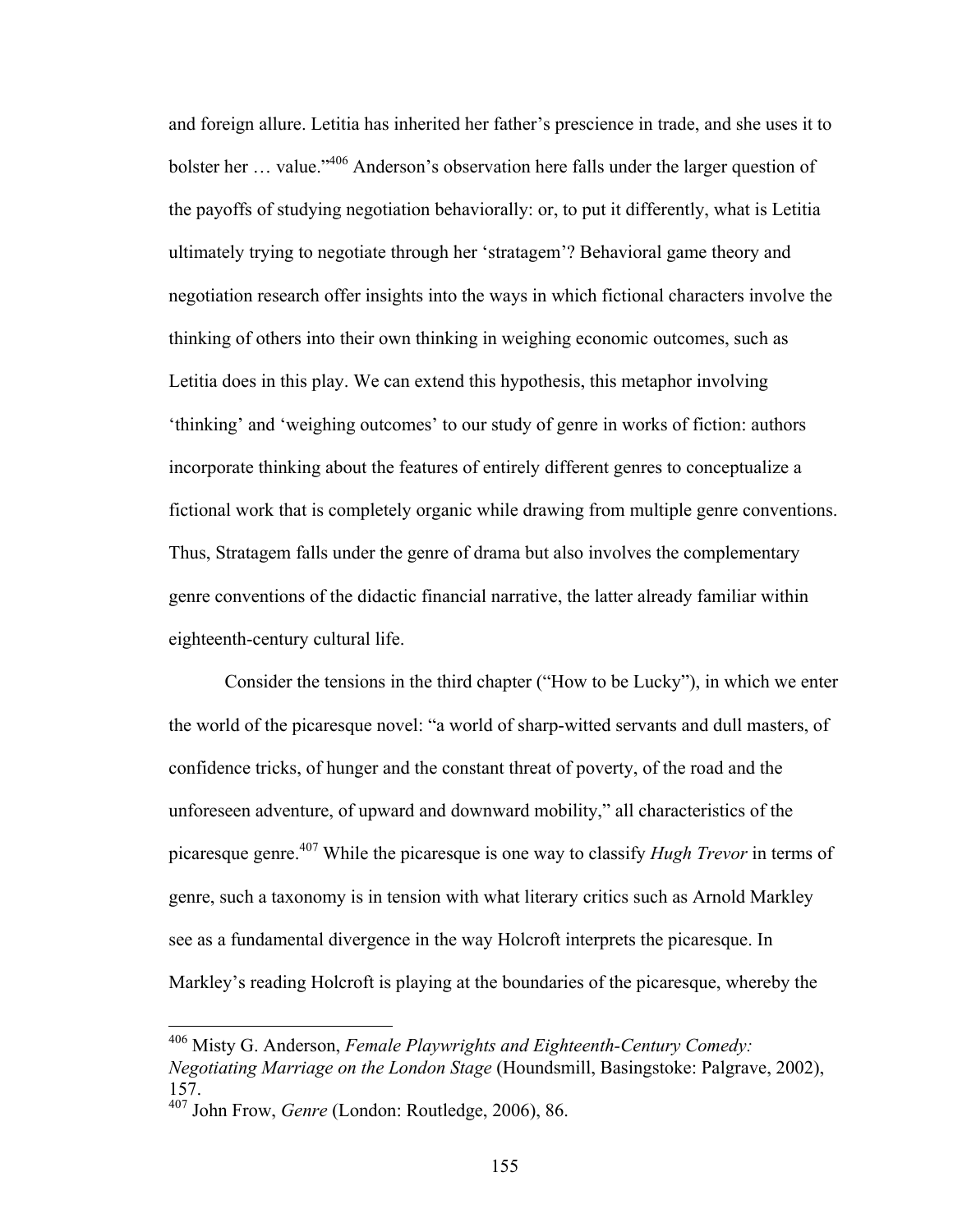importance the author assigns to "mere chance" (or luck, in my reading) that rules "human affairs" is seen to "obliterate the gravity of the social critique" that commonly delineates this genre.<sup>408</sup> What is interesting about combining Markley's perspective, i.e., that of a literary scholar, with a reading that integrates behavioral research on luck, is that it gives us the vocabulary (were a literary critic so inclined) to embed an additional layer of complexity into our study of plot as agency; or, to put it differently, to Patricia Meyer Spacks' observation that "[a]ll plots in their nature raise questions about agency and causality: what, or who, makes things happen?"<sup>409</sup> Behavioral research on social network theory, some of which I also apply in this chapter, similarly gives us the lexicon to 'measure' and reflect upon the relationships between Hugh Trevor and his network of associations—who lead him to surprisingly lucky outcomes in the form of an unforeseen inheritance and a privileged social position, thereby subverting the genre expectations of the picaresque, as literary scholars have noted—in an economic light, both quantitatively and qualitatively.

Another interesting convergence (or tension, depending on where we stand in the interdisciplinary continuum) between literary analyses and behavioral interpretations is the idea of negotiation. The literary works I examine in this dissertation are all drawn from the late eighteenth-century, consonant with my belief that the period's literature "announce[s] change and embod[ies] ways that fiction can constitute an agent of change in modes of understanding the world."410 Such re-definition can also be termed as 'negotiation,' something I study under the umbrella of behavioral game theory and

 <sup>408</sup> Markley, *Conversion and Reform*, 16.

<sup>409</sup> Patricia Meyer Spacks, "Energies of Mind: Plot's Possibilities in the 1790s," *Eighteenth-Century Fiction* 1, no. 1 (1988): 39.  $^{410}$  Ibid., 39.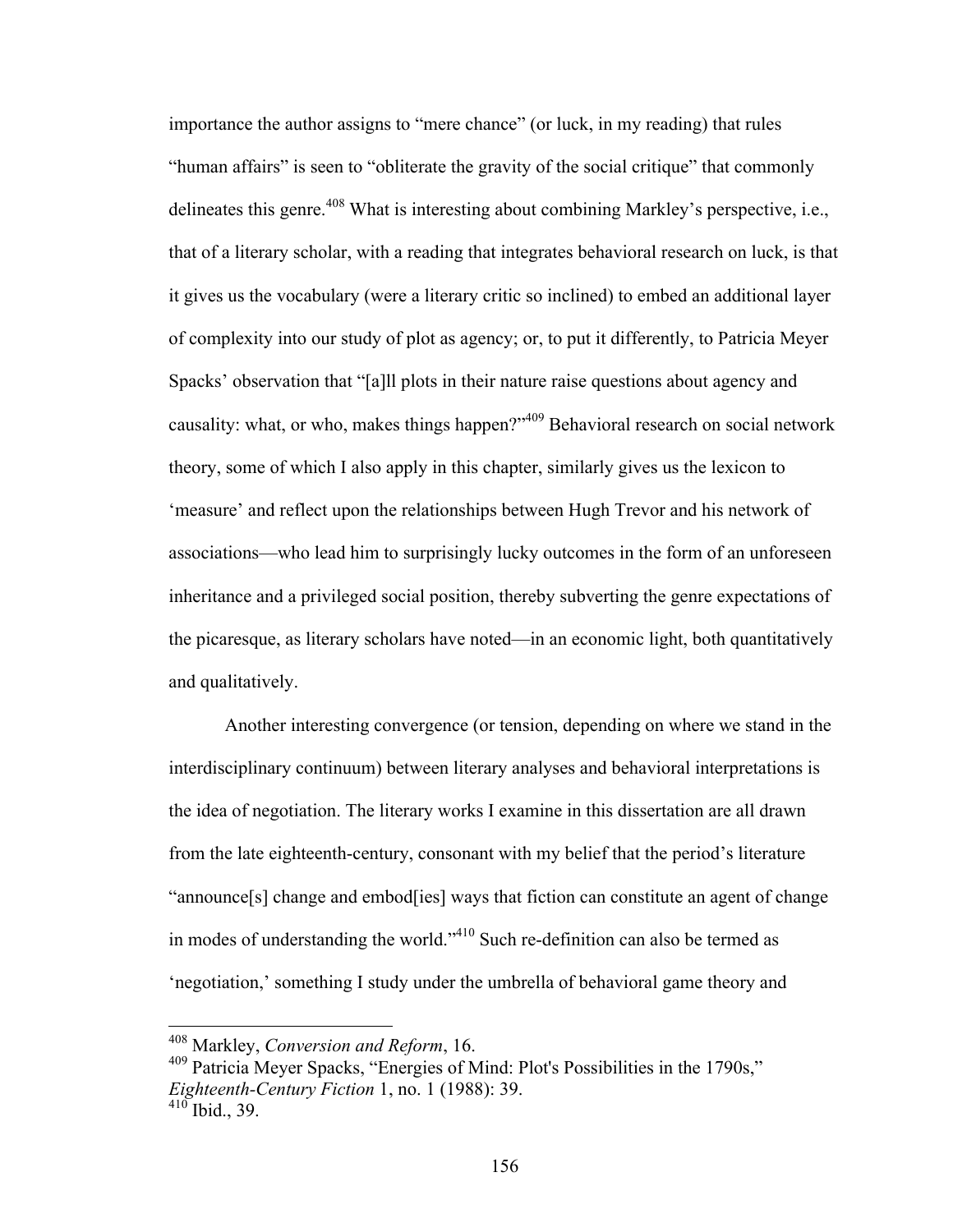negotiation theory. Even if readers do not think about late eighteenth-century texts in this fashion ("is this a story about negotiation?"), authors such as Burney (see chapter 4), with her decision to cast her heroine as Everywoman who seeks to carve out a welldemarcated economic and social space for herself, is vocalizing an issue that is very much on the minds of authors of the 1790s and, it appears, also on that of the literary scholars who are writing about them. $411$ 

And finally, consider the interpretive model of behavioral historicism as applied to the final chapter of this dissertation, "Performing Forgery in *The Sylph*." Specifically, I argued that the ways in which the fictional characters in this epistolary novel code and decode behavioral choices is imbricated within, perhaps even inseparable from, the historical forces of late eighteenth century London. This historicist interpretation finds echoes in literary critics who note that in the late eighteenth century, "a time of intense class consciousness, when appearing wealthy was almost as good as possessing wealth, England was likely to [both] produce such characters as [infamous forgers] Perreau and Rudd and novels such as *The Sylph*."412 Tracing such a frame of reference through the economics of information (for instance, the dissertation's application of concepts such as asymmetric information, moral hazard, adverse selection, and signaling) provides us with an interpretive 'strategy' with a somewhat unusual payoff; it cross-pollinates effectively with plot situations that involve fictional characters engaged in exchanging information with a desire to control how they present this information, a narrative tension that also

 <sup>411</sup> For more, see Gary Kelly, *The English Jacobin Novel: 1780-1805* (Oxford: Clarendon Press, 1976) and Mona Scheuermann, *Social Protest in the Eighteenth-Century English Novel* (Columbus: Ohio State University Press, 1985).

<sup>&</sup>lt;sup>412</sup> Jonathan Gross, introduction to *The Sylph*, by Georgiana, Duchess of Devonshire. (Evanston, IL: Northwestern University Press, 2007), li.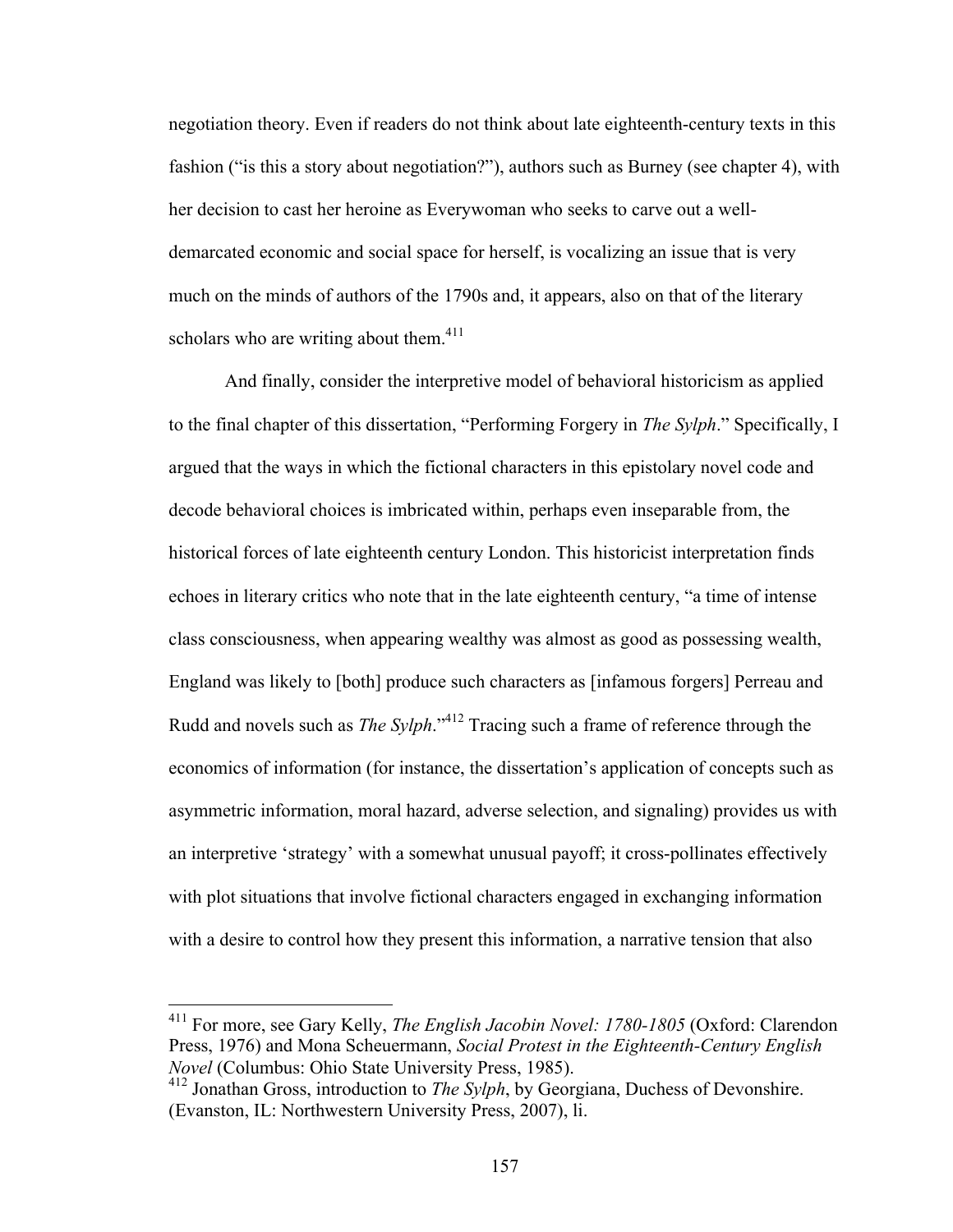interests literary scholars. One specific payoff is that we can use frameworks such as intertemporal choice (see the extended analysis above) to examine Cavendish's caution about falsehood and the contradictions between financial appearance and reality; as Julia confesses poignantly about her spendthrift husband: "Could two men be more opposite than what Sir William appeared at Woodley Vale and what he now is? – For too surely *that* was appearance – *this* reality.<sup> $2413$ </sup>

I am going to make three immediate observations about the specific texts I chose for this project and then shift my focus to a wider angle, and see what these observations tell us about fiction between 1770 and 1820. Firstly, human beings have always preferred instant gratification to future gratification. We 'discount' the future to pay for the present, a phenomenon behavioral economists study under the umbrella of 'intertemporal choice.' Secondly, people are not rational all of the time (as many mainstream economists  $\text{in}$ sist)<sup>414</sup> and our choices about money often reflect irrational behavior. Such irrationality gets even worse during unpredictable historical moments. And finally, our relationship with money is based on appearance and perception far more than we would admit easily; we incorporate information about intangibles (trustworthiness, social connections, propitious timing) when we buy (or sell). But lest we are moving too fast into the territory of economic theory, let me say that I am more excited about what these observations tell us about the territory of fiction itself.

 <sup>413</sup> Cavendish, *Sylph*, 109.

<sup>&</sup>lt;sup>414</sup> Mainstream economists draw from some central tenets of neoclassical economics, in particular, rational choice theory and the theory of the rational actor, both of which claim that clear-headed rationality, or wanting more rather than less of something, underlies our economic decisions; in doing so, human beings are 'rational actors' who choose (or 'act') objectively. See, for example, the work of economists Gary Becker and Kenneth Arrow.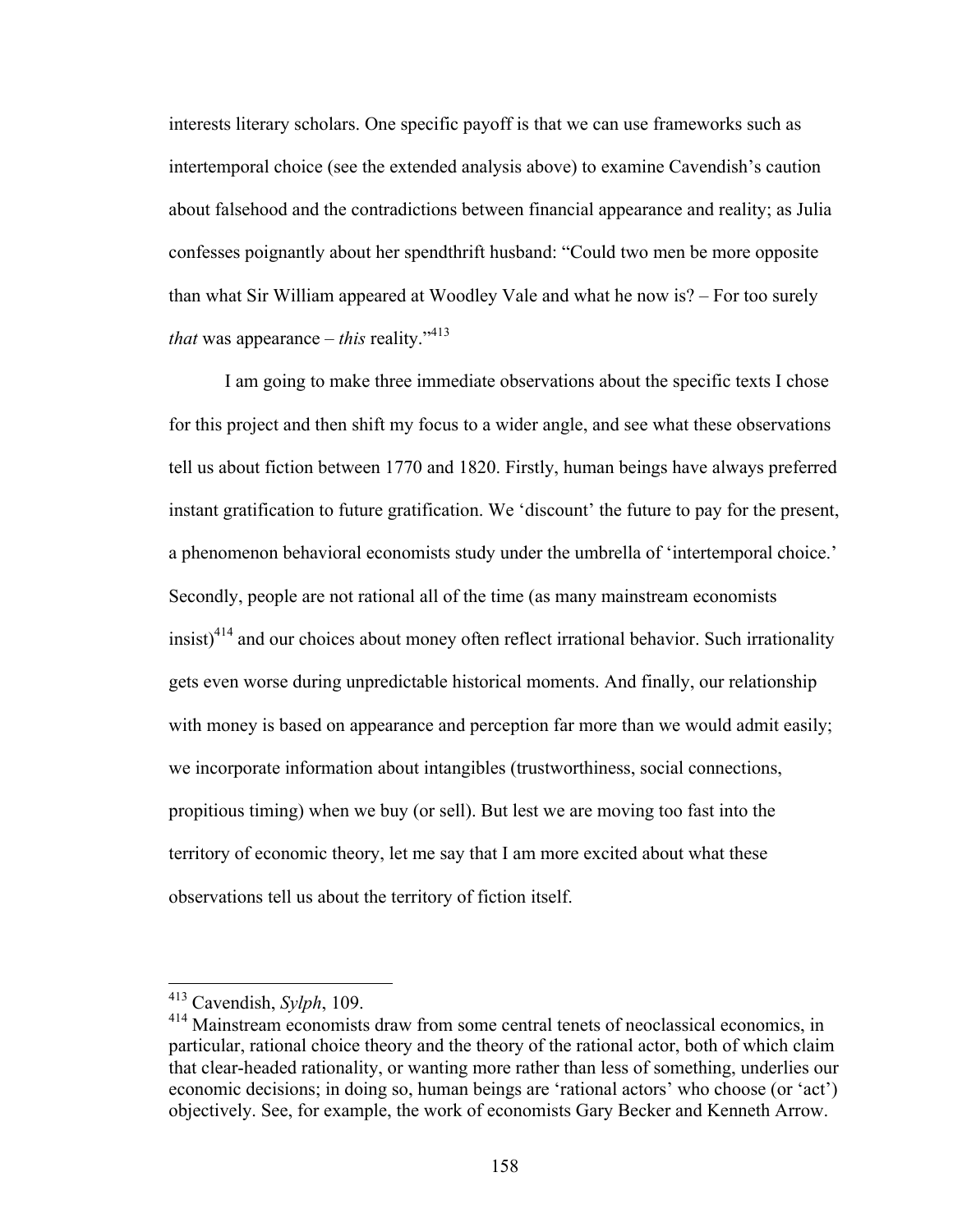In particular, I am interested in the behavioral approach to fiction and its implications for our study of narrative. As it turns out, there is an intriguing parallel we can draw to the behavioral concept of "mental framing,"<sup>415</sup> a cognitive phenomenon wherein the way we "frame" a situation that has many options and probable outcomes influences the decisions we take. I would also like to draw a connection here between this line of argument and David Herman's description of the "spatiotemporal configuration of narrative worlds."<sup>416</sup> We might ask here: how does framing influence the "vantage point" on situations, objects, and events in the narrated world [that] shapes the presentation of that world at a given moment" [in the narrative]?<sup>417</sup> As I discussed in chapter 2 ("Trust") and Reciprocity"), we might read Letitia's entire 'stratagem' as an attempt to change the "vantage point … in the narrated world" through which Doricourt sees her. Similarly, the heuristics (or mental 'rules-of-thumb') and cognitive biases that behavioral economists study (for more on this, see "Introduction") also creates differences in *perspective* through which situations and events are presented to the reader, with immediate implications for the study of narrative. Thus, chapter 3 ("How to be Lucky") proposes that we read Hugh Trevor's picaresque exploits as an attempt to 'see' each situation he encounters through the 'perspective' of different 'interpretive frames,' something that also complicates our expectations of the genre of the picaresque hero's narrative, as I discuss elsewhere. This genre expectation involves the reader participating in the world

 <sup>415</sup> Amos Tversky and Daniel Kahneman, "The Framing of Decisions and the Psychology of Choice," *Science* 211, no. 4481 (1981): 453.

<sup>416</sup> David Herman, "Narrative Worlds: Space, Setting, Perspective," in *Narrative Theory: Core Concepts and Critical Debates*, eds. David Herman, James Phelan, Peter J. Rabinowitz, Brian Richardson, and Robin Warhol, 98 (Columbus, OH: Ohio State University Press, 2012).

 $417$  Ibid., 98.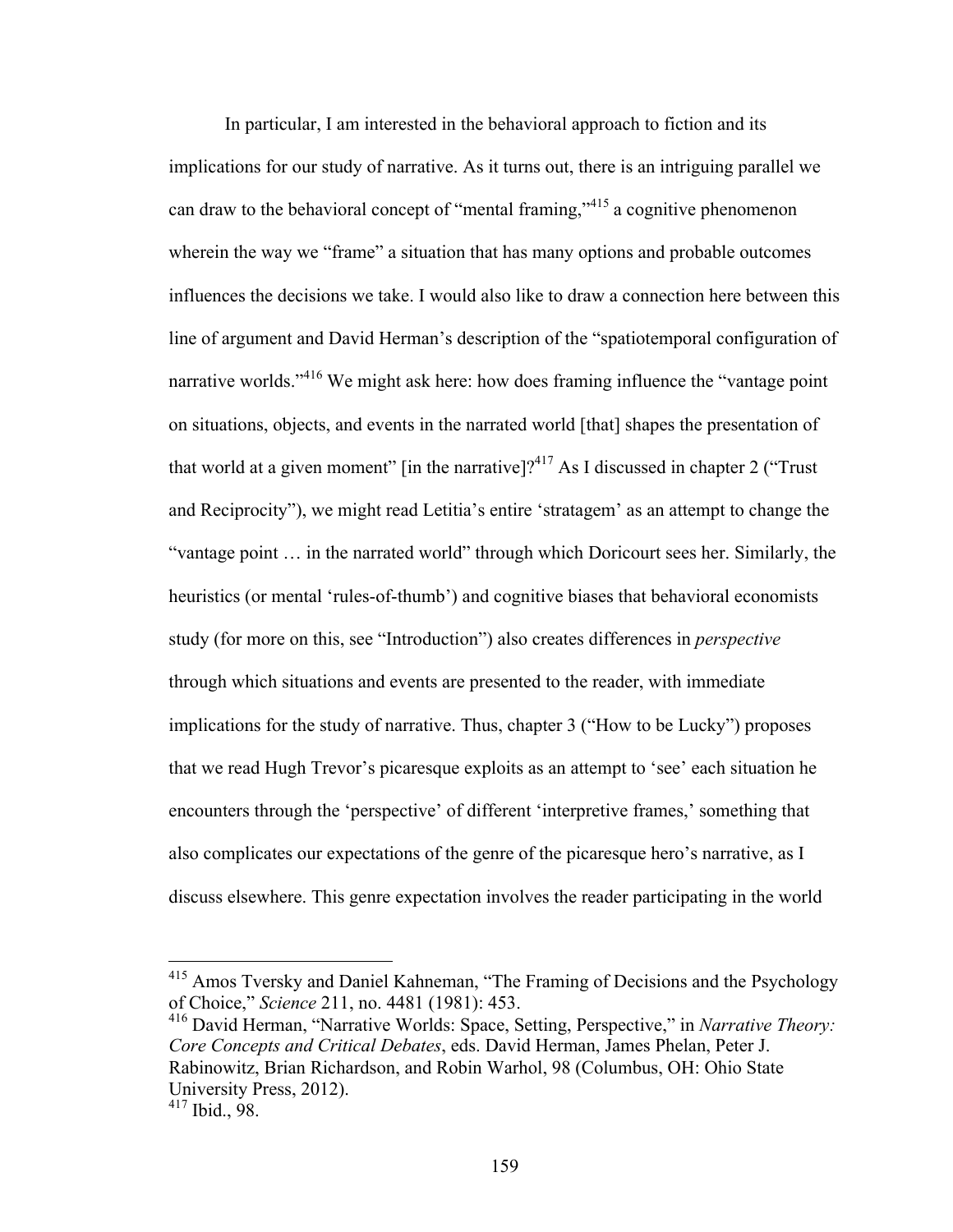of the hero, sharing his perspective into society's corruption and ills from the position of an underprivileged outsider. *Hugh Trevor* confounds these genre expectations, changes the 'frame' through which we read about his experiences.

Behavioral-literary research on gender, i.e., studying fictional characters based on gender, could be another interesting payoff. Many of the female characters in the previous chapters suggest that the late eighteenth century England had started "to accept that gender categories could ultimately prove inadequate; and therefore that individuals or actions were not necessarily always defined or fixed by the boundaries that these categories delineated."418 Studying gender through the interplay of the historical and the behavioral might lead us to pull the cultural rug from our own gendered assumptions. What were the determinants of an eighteenth-century woman's economic destiny? What were the cultural practices enmeshed within economic practices that influenced whether or not women could negotiate self-sufficiency for themselves? Let us consider one specific example from *The Wanderer*. Here Juliet and fellow French émigré, Gabriella, have become shopkeepers in London and are managing, nervously and inefficiently, a haberdasher's store:

Again a new scene of life opened up to Juliet. The petty frauds, the overreaching tricks, the plausible address, of the crafty shop-keeper in retail, she had already witnessed; but the difficulties of honest trade she had neither seen nor imagined. The utter inexperience of Gabriella, joined to the delicacy of her probity, made her not more frequently the dupe of the artifices of those with whom she had to deal, than the victim of her own scruples. New to the mighty difference between buying and selling; to the necessity of having at hand more stores than may probably be wanted, for avoiding the risk of losing customers from having fewer; and to the usage of rating at an imaginary value whatever is in vogue, in order to repair the losses incurred from the failure of obtaining the intrinsic worth of what is old-fashioned or faulty;—new to all this, the wary shop-

 <sup>418</sup> Wahrman, *The Making of the Modern Self*, 21.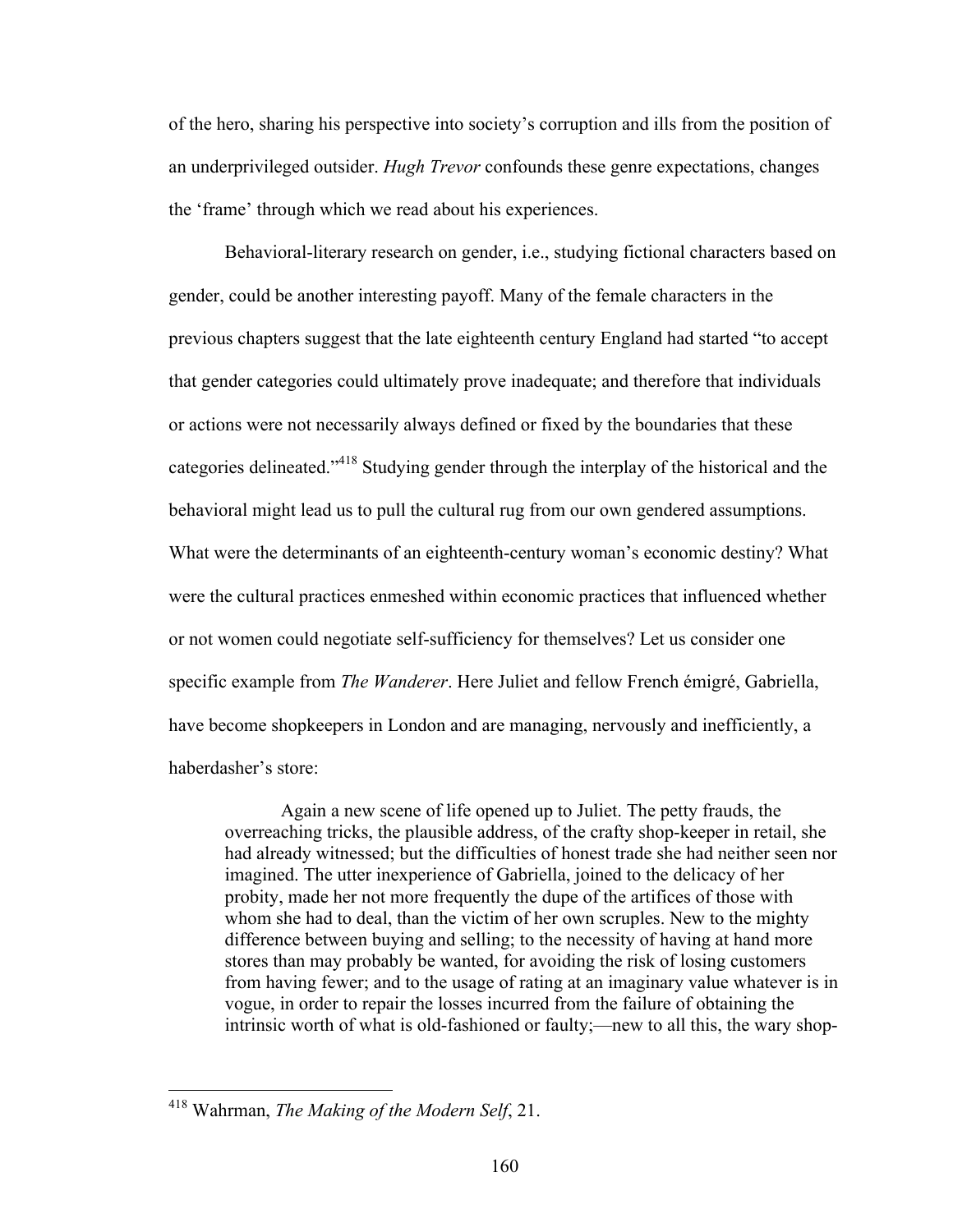keeper's code, she was perpetually mistaken, or duped, through ignorance of ignorance, which leads to hazards, unsuspected to be hazards.

Repairs for the little shop were continually wanted, yet always unforeseen; taxes were claimed when she was least prepared to discharge them; and stores of merchandize accidentally injured, were obliged to be sold under prime cost, if not to be utterly thrown away.

Unpracticed in every species of business, she had no criterion whence to calculate its chances, or be aware of its changes, either from varying seasons or varying modes; and to all her other intricacies, there was added a perpetual horror of bankruptcy, from the difficulty of accelerating payment for what she sold, or of procrastinating it for what she bought. $419$ 

One specific payoff of investigating the underlying behavioral dynamics of Juliet's life as a shopkeeper is that it allows us to study if, and how, women negotiated in eighteenthcentury economic life, one of the themes of *The Wanderer*, and whether this has implications for eighteenth-century gender studies.<sup> $420$ </sup> As literary scholars, we can integrate an examination of eighteenth-century gender with a framework that interests behavioral scholars: what is the interplay of mental models—our self- perception in an ongoing interchange with the perceptions of others—that impacts women's selfsufficiency in the eighteenth century. Thus while Juliet has prepared herself mentally by personally experiencing the "the petty frauds, the over-reaching tricks ... of the crafty shop-keeper in retail," she has not assimilated into this mental model her own "inexperience" and "delicacy," which end up making her "frequently the dupe of the artifices of those with whom she had to deal." The specific payoff for gender scholars, and the strategic complexity we can add to a literary interpretation, is that eighteenthcentury women, when negotiating with others, found that their mental models and their roles in the negotiation are not fixed but changed constantly especially in response to

 <sup>419</sup> Burney, *Wanderer*, 622-23.

<sup>420</sup> See also Felicity Nussbaum, *The Autobiographical Subject: Gender and Ideology in Eighteenth-Century England* and Paula Backscheider, *Revising Women: Eighteenth-Century "Women's Fiction" and Social Engagement*.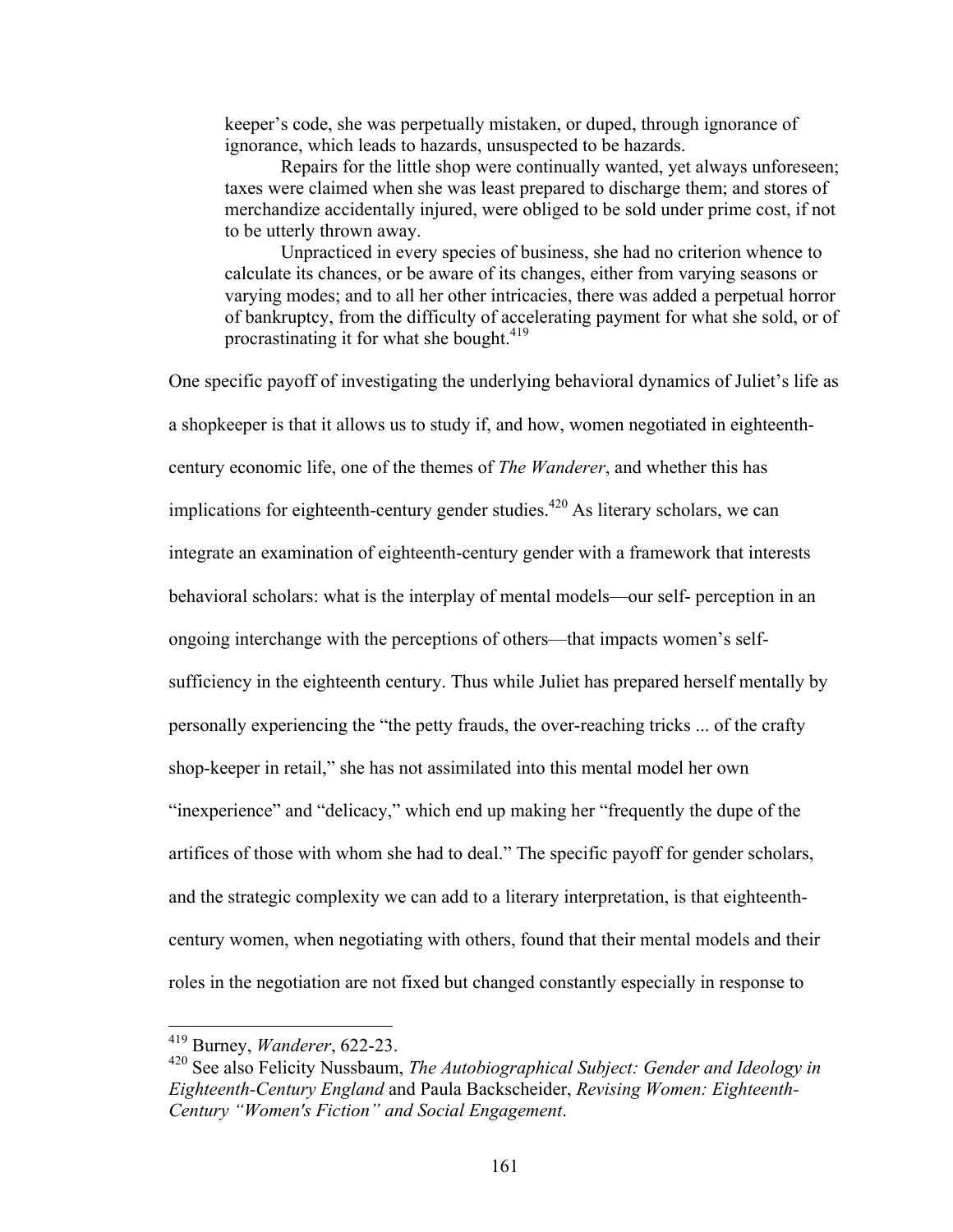unforeseen events. Thus, one payoff of studying gender through the lens of behavioral historicism would be some new directions for literary scholarship for the study of gender identity and subjectivity, especially when a woman's economic destiny depending on her malleability in economic exchange. Juliet initially lacks such mutability because she is "unpracticed in every species of business"; she has, in her own words, "no criterion" by which to "calculate" the variability of chance. This means she is financially independent in name only, consumed mentally by the "perpetual horror of bankruptcy." Thus, to add to our interest in gender we can integrate the behavioral perspectives on negotiation: how did eighteenth-century woman here manage information ("the difficulties ... she had neither seen nor imagined"), mental perceptions ("perpetually mistaken, or duped, through ignorance of ignorance"), and uncertainty ("repairs were ... always unforeseen," "stores of merchandise accidentally injured.") in her quest for economic self-sufficiency. And was such self-sufficiency even possible? In ending, the main payoff of studying fiction behaviorally and historically may be found in Alan Richardson's use of the French term *bricolage,* or something new and vital constructed from a diversity of material, not an invitation to interdisciplinary anarchy but a unifying intellectual gesture. I see a mutually accessible colloquy (accessibility is the fundamental term) that, in Richardson's words, "bring[s] additional objects of inquiry, different questions, and a certain healthy skepticism (our well-known "hermeneutics of suspicion") into the conversation."

Copyright © Devjani Roy 2013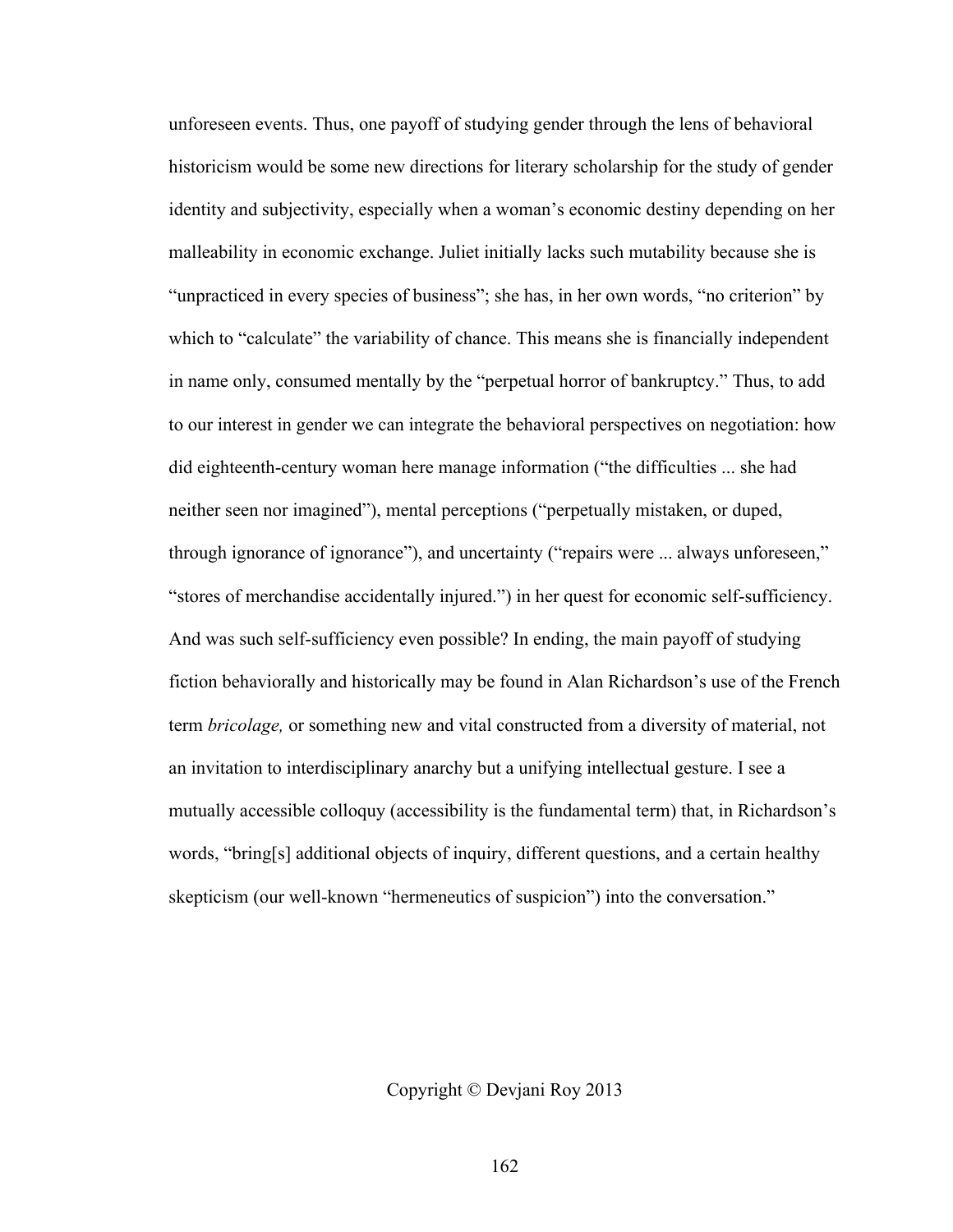## **BIBLIOGRAPHY**

## **Primary Sources**

Burney, Frances. *The Wanderer; or, Female Difficulties*. Edited by Margaret Anne Doody, Robert L. Mack, and Peter Sabor. Oxford: Oxford University Press, 1991. Blackstone, William. *Commentaries on the Laws of England.* 4 vols. Dublin: L. White, W. Jones, and J. Rice, 1794. Cavendish, Georgiana, Duchess of Devonshire. *The Sylph: A Novel*. Edited by Jonathan Gross. Evanston: Northwestern University Press, 2007. ---. *Extracts from the Correspondence of Georgiana, Duchess of Devonshire*. Edited by the Earl of Bessborough. London: John Murray, 1955. *The Complete Newgate Calendar*. 5 vols. London: Navarre, 1926. Cowley, Hannah, *The Belle's Stratagem*. In *Eighteenth-Century Women Dramatists*, edited by Melinda C. Finberg. New York: Oxford University Press, 2001. Defoe, Daniel. *An Essay upon Publick Credit*. London: n.p., 1710. Green, William. *Plans of Economy; or, A Guide to Riches and Independence*. London: J. Dillon, 1800. "Hanoverian." "John Bull Starving to Pay the Debts of the Royal Prodigal: A Letter to the House of Peers." [London]: Citizen R. Lee, 1795. Haywood, Eliza. *Love in Excess; or, The Fatal Enquiry*. Edited by David Oakleaf. Peterborough, Ont.: Broadview, 1994. Holcroft, Thomas. *The Adventures of Hugh Trevor*. Edited by Seamus Deane. London: Oxford University Press, 1973. Locke, John. *An Essay concerning Human Understanding*. Edited by Peter H. Nidditch. Oxford: Clarendon Press, 1975. *The Malefactor's Register; or, the Newgate and Tyburn Calendar*, vol. 5. London: Alexander Hogg, 1779. *Old Bailey Proceedings (*www.oldbaileyonline.org, 30 Sept 2008), *Ordinary of Newgate's Account,* 19 Nov 1759 (OA17591119). *Old Bailey Proceedings Online* (www.oldbaileyonline.org, 20 July 2008), May 1775, trial of Robert Perreau (t17750531-1). *Old Bailey Proceedings Online* (www.oldbaileyonline.org, 25 August 2008), December 1775, trial of Margaret Caroline Rudd (t17751206-1). *Old Bailey Proceedings Online* (www.oldbaileyonline.org, 17 June 2008), February 1777, trial of William Dodd (t17770219-1). Pope, Alexander. *Of the Use of Riches, An Epistle to the Right Honorable Allen Lord Bathurst.* London: J. Wright, 1732. Smith, Adam. *The Theory of Moral Sentiments*. Edited by D.D. Raphael and A.L. Macfie. Oxford: Clarendon Press, 1976. Trusler, John. *The Way to be Rich and Respectable. Addressed to Men of Small Fortune*. 7th ed. London: Louis Legoux, 1796.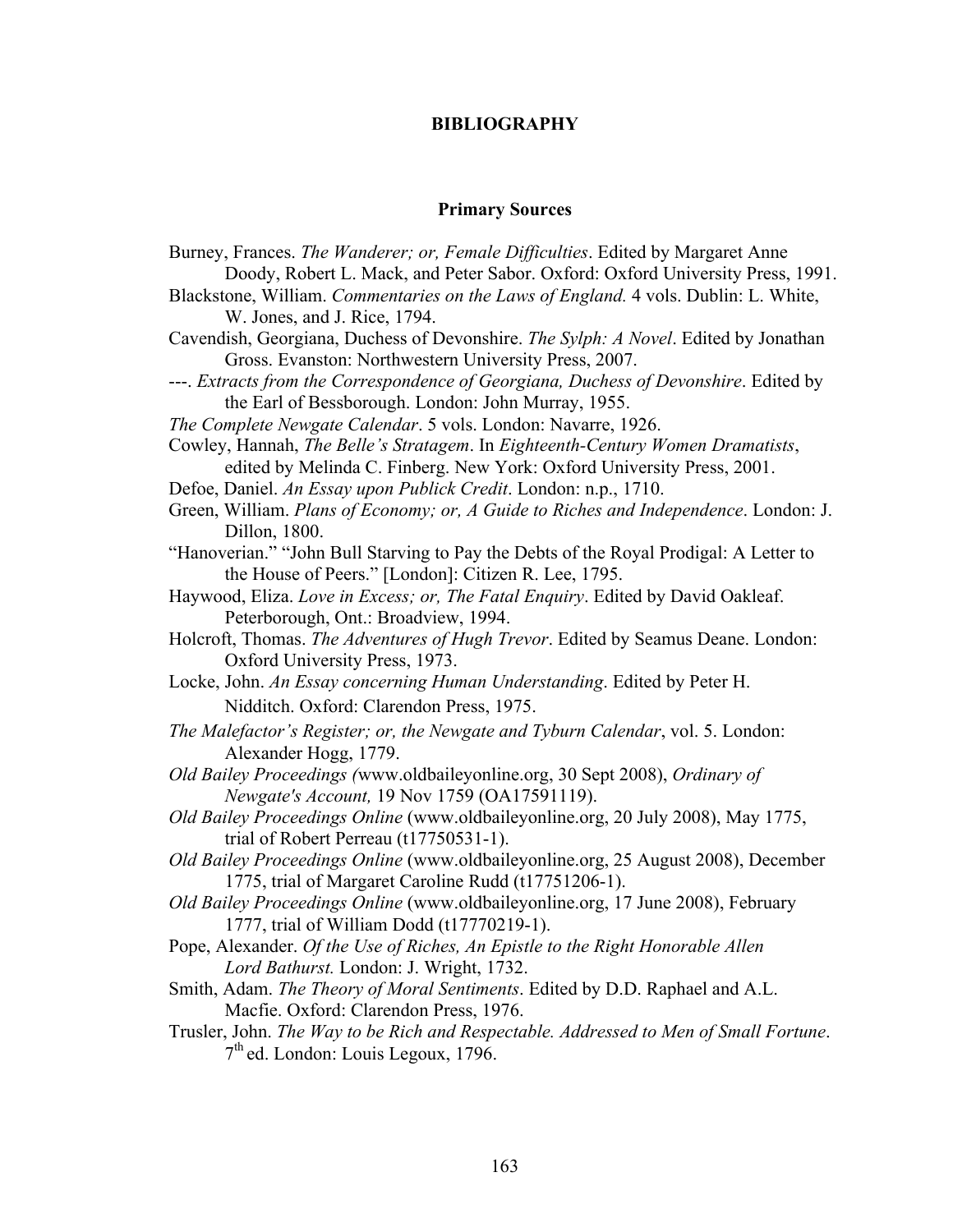### **Secondary Sources**

- Alesina, Alberto, and Eliana La Ferrara. "The Determinants of Trust." NBER Working Paper No. 7621, 2000.
- Anderson, Emily Hodgson. "Staged Insensibility in Burney's *Cecilia*, *Camilla*, and *The Wanderer*: How a Playwright Writes Novels." *Eighteenth-Century Fiction* 17, no. 4 (2005): 645-46.
- Anderson, Fiona. "Fashion: Style, Identity, and Meaning." In *Exploring Visual Culture: Definitions, Concepts, Contexts*, edited by Matthew Rampley, 67-84. Edinburgh: Edinburgh University Press, 2005.
- Anderson, Misty G. *Female Playwrights and Eighteenth-Century Comedy: Negotiating Marriage on the London Stage*. Houndsmill, Basingstoke: Palgrave, 2002.
- Andrew, Donna T., and Randall McGowen. *The Perreaus and Mrs. Rudd: Forgery and Betrayal in Eighteenth-Century London*. Berkeley: University of California Press, 2001.
- Arrow, Kenneth J. *The Limits of Organization*. New York: Norton, 1974.
- ---. "Uncertainty and the Welfare Economics of Medical Care." *American Economic Review* 53 (1963): 941-73.
- Ashton, T. S. *Economic Fluctuations in England, 1700-1800*. Oxford: Clarendon Press, 1959.
- Backscheider, Paula. *Revising Women: Eighteenth-Century "Women's Fiction" and Social Engagement*. Baltimore: Johns Hopkins University Press, 2002.
- Baines, Paul. *The House of Forgery in Eighteenth-Century Britain*. Aldershot: Ashgate, 1999.
- Bandura, Albert. "The Psychology of Chance Encounters and Life Paths." *American Psychologist* 37, no. 7 (1982): 747-55.
- Bazerman, Max H., and Dolly Chugh. "Bounded Awareness: Focusing Failures in Negotiation." In *Negotiation Theory and Research*, edited by Leigh L. Thompson, 5-21. New York: Psychology Press, 2006.
- Becchetti, Leonardo, and Giacomo Degli Antoni. "The Sources of Happiness: Evidence from the Investment Game." *Journal of Economic Psychology* 31, no. 4 (2010): 498-509.
- Berg, Joyce, John Dickhaut, and Kevin McCabe. "Trust, Reciprocity, and Social History." *Games and Economic Behavior* 10 (1995): 122-42.
- Bernstein, Peter L. *Against the Gods: The Remarkable Story of Risk*. New York: Wiley, 1996.
- Blanning, T.C.W. "Conclusion: The French Revolution and Beyond." In *The Eighteenth Century: Europe, 1688-1815*, edited by T.C.W. Blanning, 247-54. New York: Oxford University Press, 2000.
- Bolton, Betsy. "Hannah Cowley, Gender Identity, and *A Bold Stroke for a Husband*." In *Teaching British Women Playwrights of the Restoration and the Eighteenth Century*, edited by Bonnie Nelson and Catherine Burroughs, 161-73. New York: MLA, 2010.
- Brantlinger, Patrick. *Fictions of State: Culture and Credit in Britain, 1694-1994*. Ithaca: Cornell University Press, 1996.
- Brown, Laura. *Ends of Empire: Women and Ideology in Early Eighteenth-Century*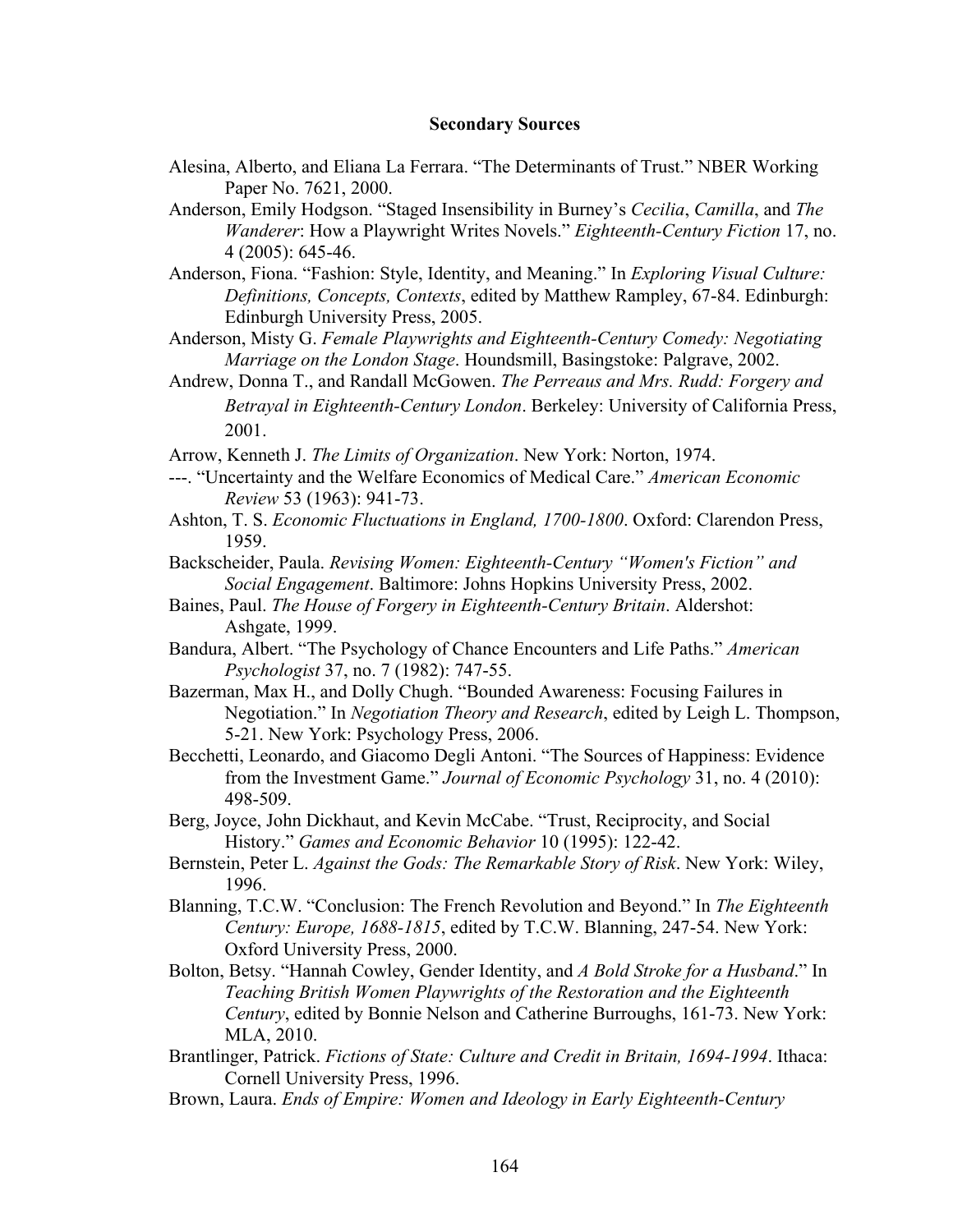*English Literature*. Ithaca: Cornell University Press, 1993.

- Button, Marilyn Demarest. Introduction to *The Foreign Woman in British Literature: Exotics, Aliens, and Outsiders*, edited by Marilyn Demarest Button and Toni Reed, xiii-xix. Westport: Greenwood Press, 1999.
- Camerer, Colin F. *Behavioral Game Theory: Experiments in Strategic Interaction*. Princeton: Princeton University Press, 2003.
- Camerer, Colin F., and George Loewenstein. "Behavioral Economics: Past, Present, Future." In *Advances in Behavioral Economics*, edited by Colin F. Camerer, George Lowenstein, and Matthew Rabin, 3-51. Princeton: Princeton University Press, 2004.
- Castle, Terry. *Masquerade and Civilization: The Carnivalesque in Eighteenth-Century Fiction*. Stanford: Stanford University Press, 1986.
- Chrisman-Campbell, Kimberly. "French Connections: Georgiana, Duchess of Devonshire, and the Anglo-French Fashion Exchange." *Dress* 31 (2004): 3-14.
- Corfield, Penelope J. "Walking the City Streets: The Urban Odyssey of Eighteenth-Century England." *Journal of Urban History* 16, no. 2 (1990): 132-74.
- Croker, John Wilson. Review of *The Wanderer*, by Frances Burney." *Quarterly Review*  11, no. 21 (1814): 123–30.
- Davis, Lennard J. *Resisting Novels: Ideology and Fiction*. London: Methuen, 1987.
- Deane, Seamus. Introduction to *The Adventures of Hugh Trevor*, by Thomas Holcroft, vii-xiii. London: Oxford University Press, 1973.
- Doody, Margaret Anne. *Frances Burney: The Life in the Works*. New Brunswick, NJ: Rutgers University Press, 1988.
- ---. Introduction to *Cecilia*, by Frances Burney, xi-xxxix. New York: Oxford University Press, 1988.
- Emsley, Clive. *Crime and Society in England, 1750-1900*. London: Longman, 1987.
- Escott, Angela. *'The Celebrated Hannah Cowley': Experiments in Dramatic Genre, 1776-1794*. London: Pickering & Chatto, 2012.
- Finberg, Melinda C. Introduction to *Eighteenth-Century Women Dramatists*, edited by Melinda Finberg, ix-xlvii. New York: Oxford University Press, 2001.
- Finn, Margot C. *The Character of Credit: Personal Debt in English Culture, 1740-1914.* Cambridge: Cambridge University Press, 2003.
- Flesch, William. "Decision Theory, Behavioral Economics, and Intertemporal Bargaining in Literary Experience." In *The Oxford Handbook of Cognitive Literary Studies*, edited by Lisa Zunshine. New York: Oxford University Press, forthcoming.
- Foreman, Amanda. *Georgiana*. New York: Random House, 2001.
- Frederick, Shane, George Loewenstein, and Ted Donoghue. "Time Discounting and Time Preference: A Critical Review." *Journal of Economic Literature* XL (2002): 351- 401.
- Frow, John. *Genre*. London: Routledge, 2006.
- Geçkil, Ilhan Kubilay, and Patrick L. Anderson. *Applied Game Theory and Strategic Behavior*. Boca Raton: CRC Press, 2010.
- Gelles, Edith B. "Gossip: An Eighteenth-Century Case." *Journal of Social History* 22, no. 4 (1989): 667-83.
- Gilovich, Thomas, Dale Griffin, and Daniel Kahneman, eds. *Heuristics and Biases: The Psychology of Intuitive Judgment*. New York: Cambridge University Press, 2002.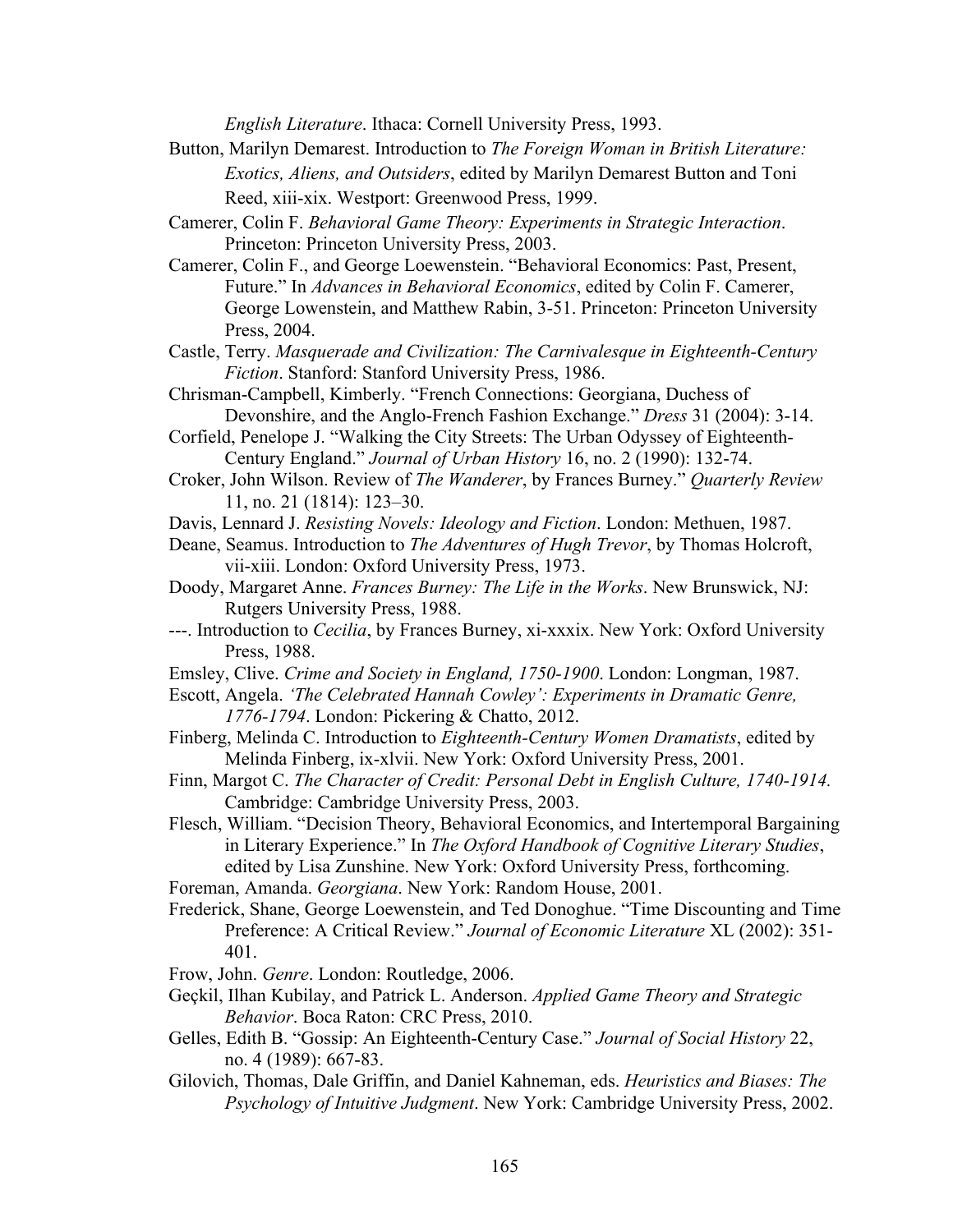Goffman, Erving. *The Presentation of Self in Everyday Life*. London: Penguin, 1959.

- Granovetter, Mark S. "The Strength of Weak Ties." *American Journal of Sociology* 78.6 (1973): 1360-80.
- Gross, Jonathan. Introduction to *The Sylph*, by Georgiana, Duchess of Devonshire, xilvii. Evanston, IL: Northwestern University Press, 2007.
- Güth, Werner, and Menahem Yaari. "Explaining Reciprocal Behavior in Simple Strategic Games: An Evolutionary Approach." In *Explaining Process and Change: Approaches to Evolutionary Economics*, edited by Ulrich Witt, 23-34. Ann Arbor: University of Michigan Press, 1992.
- Gwilliam, Tassie. "Disguise, Fantasy, and Misrecognition in *The Belle's Stratagem* and *Fantomina.*" In *Teaching British Women Playwrights of the Restoration and the Eighteenth Century*, edited by Bonnie Nelson and Catherine Burroughs, 275-84. New York: MLA, 2010.
- Harman, Claire. *Fanny Burney: A Biography*. New York: Knopf, 2001.
- Hay, Douglas, and Nicholas Rogers. *Eighteenth-Century English Society: Shuttles and Swords*. London: Oxford University Press, 1997.
- Hazlitt, William. Review of *The Wanderer: or, Female Difficulties. A Novel,* by Madame D'Arblay. *Edinburgh Review* 24 (1815): 320–38.
- Herman, David. "Narrative Worlds: Space, Setting, Perspective." In *Narrative Theory: Core Concepts and Critical Debates*, edited by David Herman, James Phelan, Peter J. Rabinowitz, Brian Richardson, and Robin Warhol, 84-110. Columbus, OH: Ohio State University Press, 2012.
- Hirshleifer, Jack. "Economics from a Biological Viewpoint." *Journal of Law and Economics* 20, no. 1 (1977): 1-52.
- Hoppit, Julian. "Financial Crises in Eighteenth-Century England." *Economic History Review* 39, no. 1 (1986): 39-58.
- Ingrassia, Catherine. *Authorship, Commerce, and Gender in Early Eighteenth-Century England: A Culture of Paper Credit*. Cambridge: Cambridge University Press, 1998.
- Johnson, Claudia. *Equivocal Beings: Politics, Gender, and Sentimentality in the 1790s, Wollstonecraft, Radcliffe, Burney, Austen*. Chicago: University of Chicago Press, 1995.
- Johnson-George, Cynthia, and Walter C. Swap. "Measurement of Specific Interpersonal Trust: Construction and Validation of a Scale to Assess Trust in a Specific Other." *Journal of Personality and Social Psychology* 43 (1982): 1306-17.
- Jones, Tom. "Pope's *Epistle to Bathurst* and the Meaning of Finance." *Studies in English Literature, 1500-1900* 44, no. 3 (2004): 487-504.
- Kadushin, Charles. *Understanding Social Networks: Theories, Concepts, and Findings*. New York: Oxford University Press, 2012.
- Kahneman, Daniel. "A Psychological Perspective on Economics" *American Economic Review* 93, no. 2 (2003): 162-68.
- Kahneman, Daniel, Jack L. Knetsch, and Richard H. Thaler. "Anomalies: The Endowment Effect, Loss Aversion, and Status Quo Bias." *Journal of Economic Perspectives* 5, no. 1(1991): 197-99.
- Kahneman, Daniel, Paul Slovic, and Amos Tversky, eds. *Judgment Under Uncertainty: Heuristics and Biases*. New York: Cambridge University Press, 1982.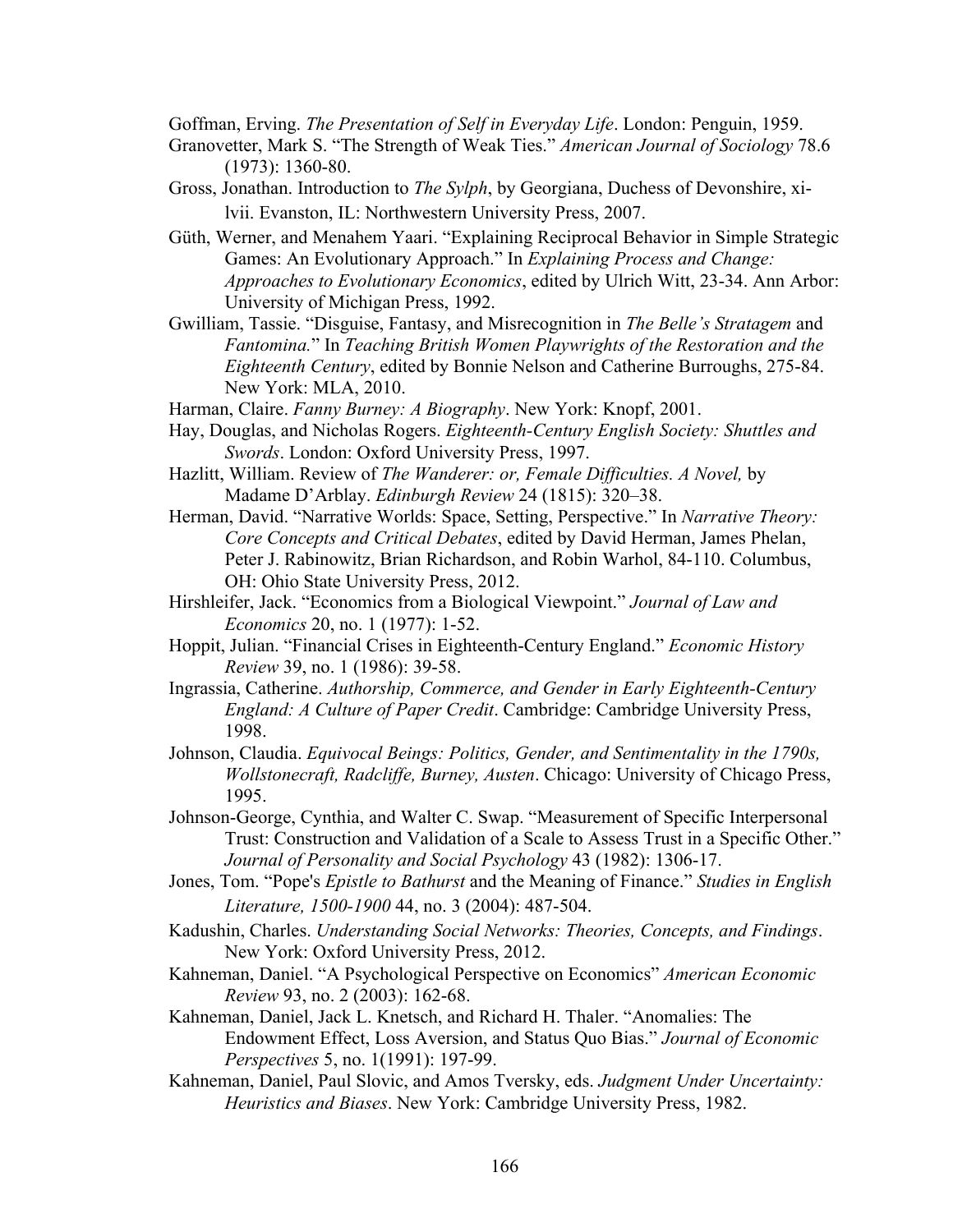- Kahneman, Daniel, and Amos Tversky. "Choices, Values and Frames." *American Psychologist* 39, no. 4 (1984): 341-50.
- ---. "Prospect Theory: An Analysis of Decision under Risk." *Econometrica* 47, no. 2 (1979): 263-92.
- ---. "Variants of Uncertainty." *Cognition* 11 (1982): 143-57.
- ---. "The Framing of Decisions and the Psychology of Choice." *Science* 211, no. 4481 (1981): 453-58.
- Kelly, Gary. *The English Jacobin Novel, 1780-1805*. London: Oxford University Press, 1976.
- Kerridge, Eric. *Trade and Banking in Early Modern England*. Manchester: Manchester University Press, 1991.
- Kindleberger, Charles P. and Robert Z. Aliber. *Manias, Panics and Crashes: A History of Financial Crises.* 5<sup>th</sup> ed. Hoboken, NJ: Wiley, 2005.
- Knoke, David, and Song Yang. *Social Network Analysis*. 2nd ed. Thousand Oaks, CA: Sage, 2008.
- Korte, Charles, and Stanley Milgram. "Acquaintance Networks between Racial Groups: Application of the Small World Method." *Journal of Personality and Social Psychology* 15 (1970): 101-08.
- Kowaleski Wallace, Elizabeth. "Theatricality and Cosmopolitanism in Hannah Cowley's *The Belle's Stratagem*" *Comparative Drama* 35 (2001): 415-33.
- Kuhn, Annette. "The Body and Cinema: Some Problems for Feminism." In *Feminisms*, edited by Sandra Kemp and Judith Squires, 403-09. New York: Oxford University Press, 1997.
- Laibson, David, and Richard J. Zeckhauser. "Amos Tversky and the Ascent of Behavioral Economics." *Journal of Risk and Uncertainty* 16 (1998): 7-47.
- Latour, Bruno. *Reassembling the Social: An Introduction to Actor-Network-Theory*. New York: Oxford University Press, 2007.
- ---. *Science in Action: How to Follow Scientists and Engineers Through Society* Cambridge: Harvard University Press, 1988.
- Lawrence, Karen R. *Penelope Voyages: Women and Travel in the British Literary Tradition*. Ithaca: Cornell University Press, 1994.
- Link, Frederick, M. Introduction to *The Plays of Hannah Cowley*, vol. 1, by Hannah Cowley, xix- xlviii. Garland: London, 1979.
- Loewenstein, George, and Jon Elster, eds. *Choice over Time*. New York: Russell Sage, 1992.
- Lynch, Deirdre Shauna. *The Economy of Character: Novels, Market Culture, and the Business of Inner Meaning*. Chicago: University of Chicago Press, 1998.
- Lynch, Jack. *Detection and Deception in Eighteenth-Century Britain*. Burlington: Ashgate, 2008.
- Malton, Sara. *Forgery in Nineteenth-Century Literature and Culture: Fictions of Finance from Dickens to Wilde*. London: Palgrave, 2009.
- Markley, A. A. *Conversion and Reform in the British Novel in the 1790s: A Revolution of Opinions*. London: Palgrave, 2009.
- Mascuch, Michael. *Origins of the Individualist Self: Autobiography and Self-Identity in England, 1591-1791*. Stanford: Stanford University Press, 1997.
- Masters, Brian. *Georgiana*. London: Hamish Hamilton, 1981.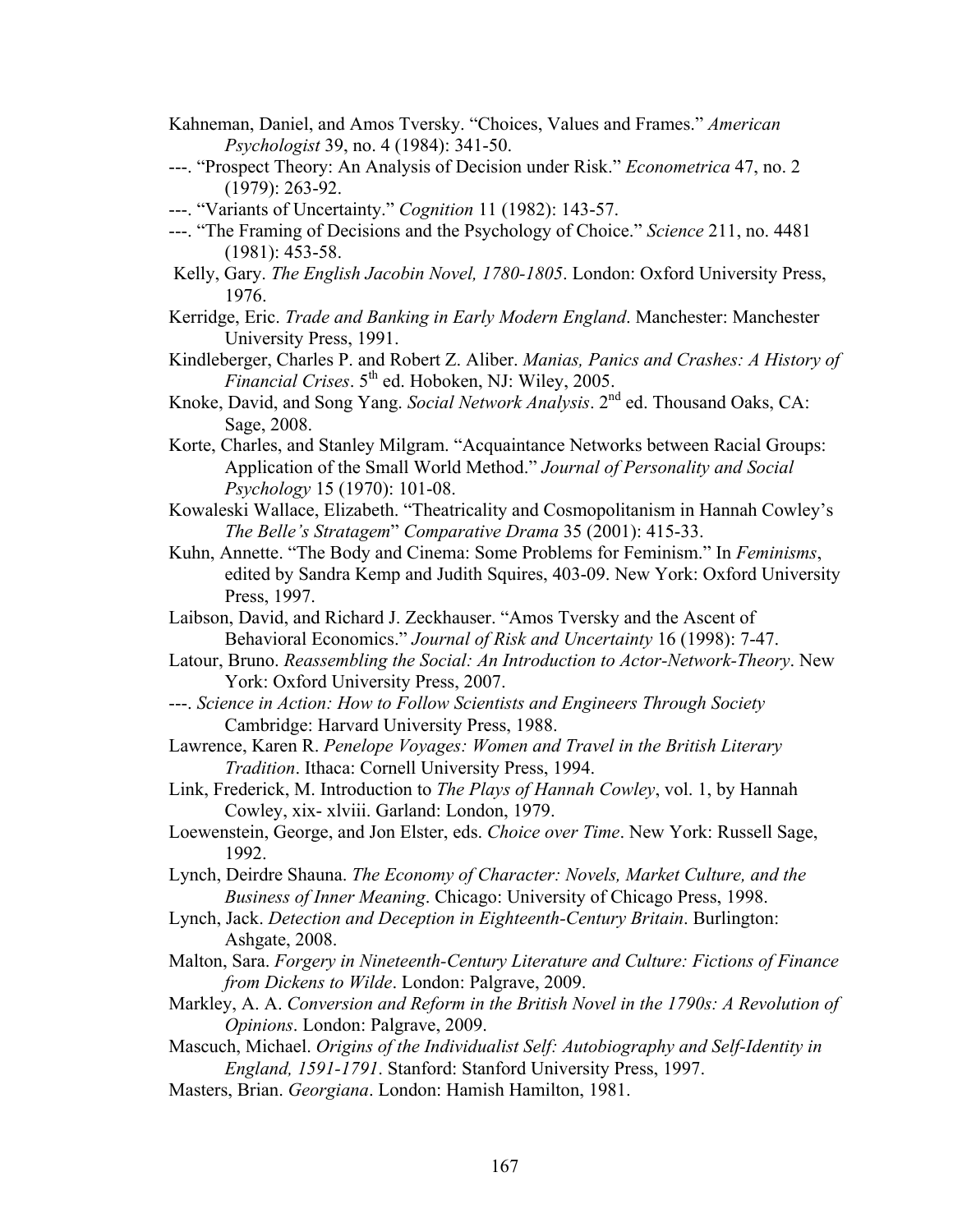- Maurer, Shawn Lisa. "The Politics of Masculinity in the 1790s Radical Novel: *Hugh Trevor*, *Caleb Williams* and the Romance of Sentimental Friendship." In *Enlightening Romanticism, Romancing the Enlightenment: British Novels from 1750 to 1832*, edited by Miriam L. Wallace, 87-110. London: Ashgate, 2009.
- Mayer, Roger C., James H. Davis, and F. David Schoorman. "An Integrative Model of Organizational Trust." *Academy of Management Review* 29, no. 3 (1995): 709-34.
- Mazur, Joseph. *What's Luck got to do with it?: The History, Mathematics, and Psychology behind the Gambler's Illusion*. Princeton: Princeton University Press, 2010.
- Mirrlees, James A. "The Theory of Moral Hazard and Unobservable Behavior: Part I," *Review of Economic Studies* 6, no. 1 (1999): 3–21.
- Nelson, Jonathan K., and Richard J. Zeckhauser. *The Patron's Payoff: Conspicuous Commissions in Italian Renaissance Art*. Princeton: Princeton University Press, 2008.
- Nicholson, Colin. "'Illusion on the Town': Figuring out Credit in *The Dunciad*." *Literature and History* 12, no. 2 (1986): 181–94.
- ---. *Writing and the Rise of Finance: Capital Satires of the Early Eighteenth Century*. Cambridge: Cambridge University Press, 1994.
- Nussbaum, Felicity A. *The Autobiographical Subject: Gender and Ideology in Eighteenth-Century England*. Baltimore: Johns Hopkins University Press, 1995.
- Olsen, Robert A. "Trust as Risk and the Foundation of Investment Value." *Journal of Socio-Economics* 37 (2008): 2189-200.
- Pauly, Mark V. "The Economics of Moral Hazard." *American Economic Review* 58 (1968): 531-37.
- Pescosolido, Bernice. "Sociology of Social Networks." In *21st Century Sociology: A Reference Handbook*, edited by Clifton D. Bryant and Dennis L. Peck, 208-17. Thousand Oaks, CA: Sage, 2007.
- Pocock, J.G.A. *The Machiavellian Moment*. Princeton: Princeton UP, 1975.
- ---. *Virtue, Commerce, and History: Essays on Political Thought and History, Chiefly in the Eighteenth Century*. Cambridge: Cambridge University Press, 1985.
- Poovey, Mary. *Genres of the Credit Economy: Mediating Value in Eighteenth- and Nineteenth-Century Britain*. Chicago: University of Chicago Press, 2008.
- Porter, Roy. *English Society in the Eighteenth Century*. London: Penguin, 1990.
- Prelec, Drazen, and George Loewenstein. "Beyond Time Discounting." *Marketing Letters* 8, no. 1 (1997): 97-108.
- Rennhak, Katharina. "Tropes of Exile in the 1790s: English Women Writers and French Emigrants." *European Romantic Review* 17, no. 5 (2006): 575-92.
- Richardson, Alan. *The Neural Sublime: Cognitive Theories and Romantic Texts*. Baltimore: Johns Hopkins University Press, 2010.
- Samuelson, William, and Richard J. Zeckhauser. "Status Quo Bias in Decision Making." *Journal of Risk and Uncertainty* 1 (1988): 7-59.
- Schauer, Frederick, and Richard J. Zeckhauser. "Paltering." KSG Faculty Research Working Paper No. RWP07-006, 2007.
- Scheuermann, Mona. *Social Protest in the Eighteenth-Century English Novel.* Columbus: Ohio State University Press, 1985.
- Schul, Yaacov, Eugene Burnstein, and Anat Bardi. "Dealing with Deceptions that are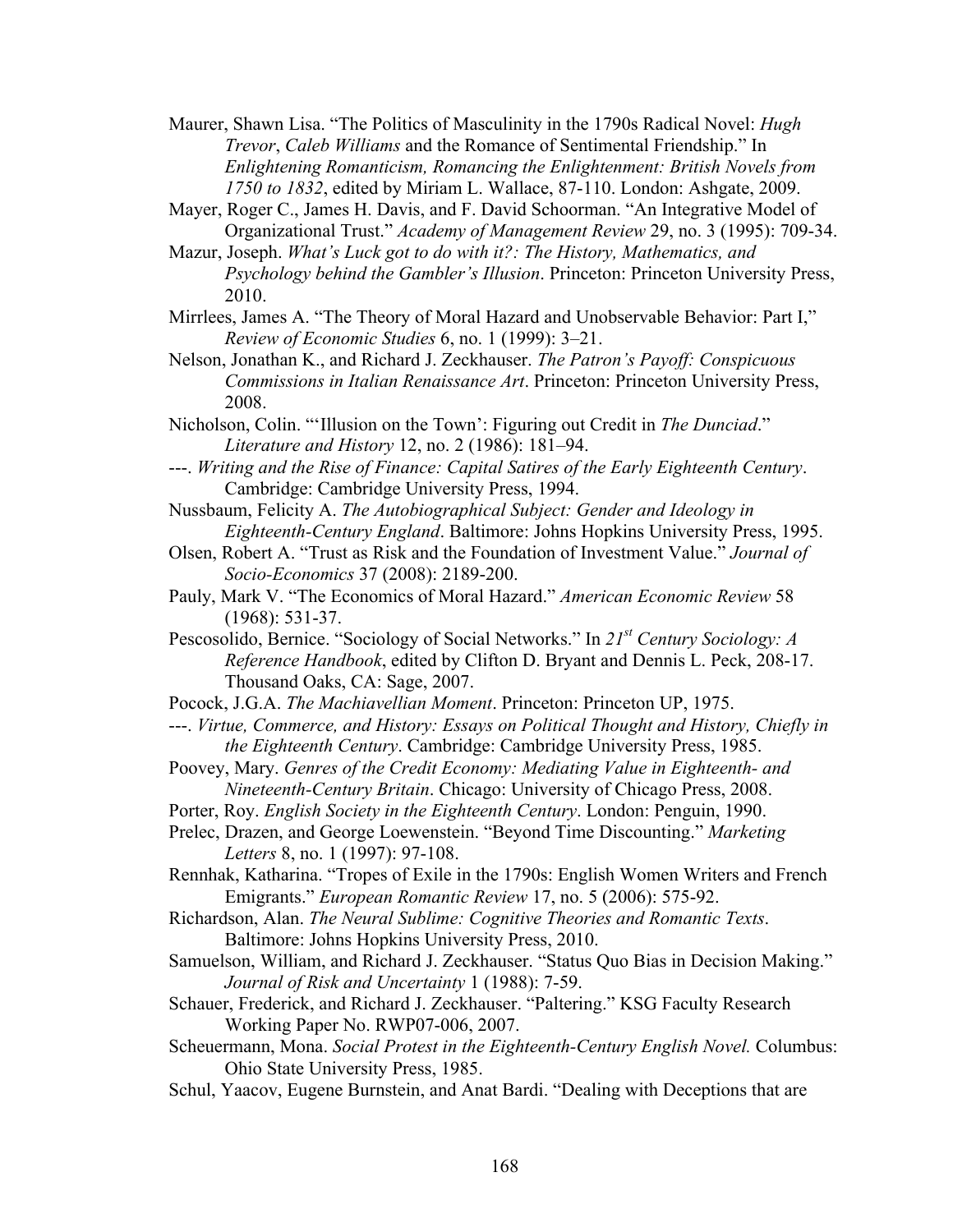Difficult to Detect: Encoding and Judgment as a Function of Preparing to Receive Invalid Information." *Journal of Experimental Social Psychology* 32, no. 3 (1996): 228-53.

- Simon, Herbert. *Models of Man*. New York: Wiley, 1957.
- Spacks, Patricia Meyer. "Energies of Mind: Plot's Possibilities in the 1790s." *Eighteenth-Century Fiction* 1, no. 1 (1988): 37-51.
- ---. *Gossip*. New York: Knopf, 1985.
- Spence, Michael. "Job Market Signaling." *Quarterly Journal of Economics* 87, no. 3 (1973): 355-74.
- Taleb, Nassim Nicholas. *The Black Swan: The Impact of the Highly Improbable*. New York: Random House, 2007.
- Taylor, Charles. *Sources of the Self: The Making of the Modern Identity*. Cambridge: Harvard University Press, 1992.
- Thaler, Richard H. "Mental Accounting and Consumer Choice." *Marketing Science* 4, no. 3 (1985): 199-214.
- ---."Toward a Positive Theory of Consumer Choice." *Journal of Economic Behavior and Organization* 1 (1980): 39-60.
- Thompson, Helen. "How 'The Wanderer' Works: Reading Burney and Bourdieu." *ELH*  68.4 (2001): 965-89.
- Thompson, James. *Models of Value: Eighteenth-Century Political Economy and the Novel*. Durham, NC: Duke University Press, 1996.
- Van Boven, Leaf, and Leigh Thompson. "A Look into the Mind of the Negotiator: Mental Models in Negotiation." *Group Processes & Intergroup Relations* 6, no. 4 (2003): 387–404.

Verhoeven, W. M. General Introduction to *The Novels and Selected Plays of Thomas Holcroft*, vol. 1, by Thomas Holcroft, ix-xxiv. London: Pickering & Chatto, 2007.

- Vermuele, Blakey. "Gossip and Literary Narrative." *Philosophy and Literature* 30, no. 1 (2006): 102-17.
- ---. "The New Unconscious and the Scene of Literature." In *The Oxford Handbook of Cognitive Literary Studies*, edited by Lisa Zunshine. New York: Oxford University Press, forthcoming.
- Vickery, Amanda. *Behind Closed Doors: At Home in Georgian England*. New Haven: Yale University Press, 2009.
- Wagner, Tamara. *Financial Speculation in Victorian Fiction: Plotting Money and the Novel Genre, 1815-1901*. Columbus, OH: Ohio State University Press, 2010.
- Wahrman, Dror. *The Making of the Modern Self: Identity and Culture in Eighteenth-Century England*. New Haven: Yale University Press, 2004.
- Wasserman, Stanley, and Katherine Faust. *Social Network Analysis: Methods and Applications*. Cambridge: Cambridge University Press, 1994.
- Wicks, Andrew C., Shawn L. Berman, and Thomas M. Jones. "The Structure of Optimal Trust: Moral and Strategic Implications." *Academy of Management Review* 24, no. 1 (1999): 99-116.
- Williamson, Oliver E. "Calculativeness, Trust, and Economic Organization." *Journal of Law and Economics* 36 (1993): 453-86.
- Zeckhauser, Richard J. "Medical Insurance: A Case Study of the Tradeoff between Risk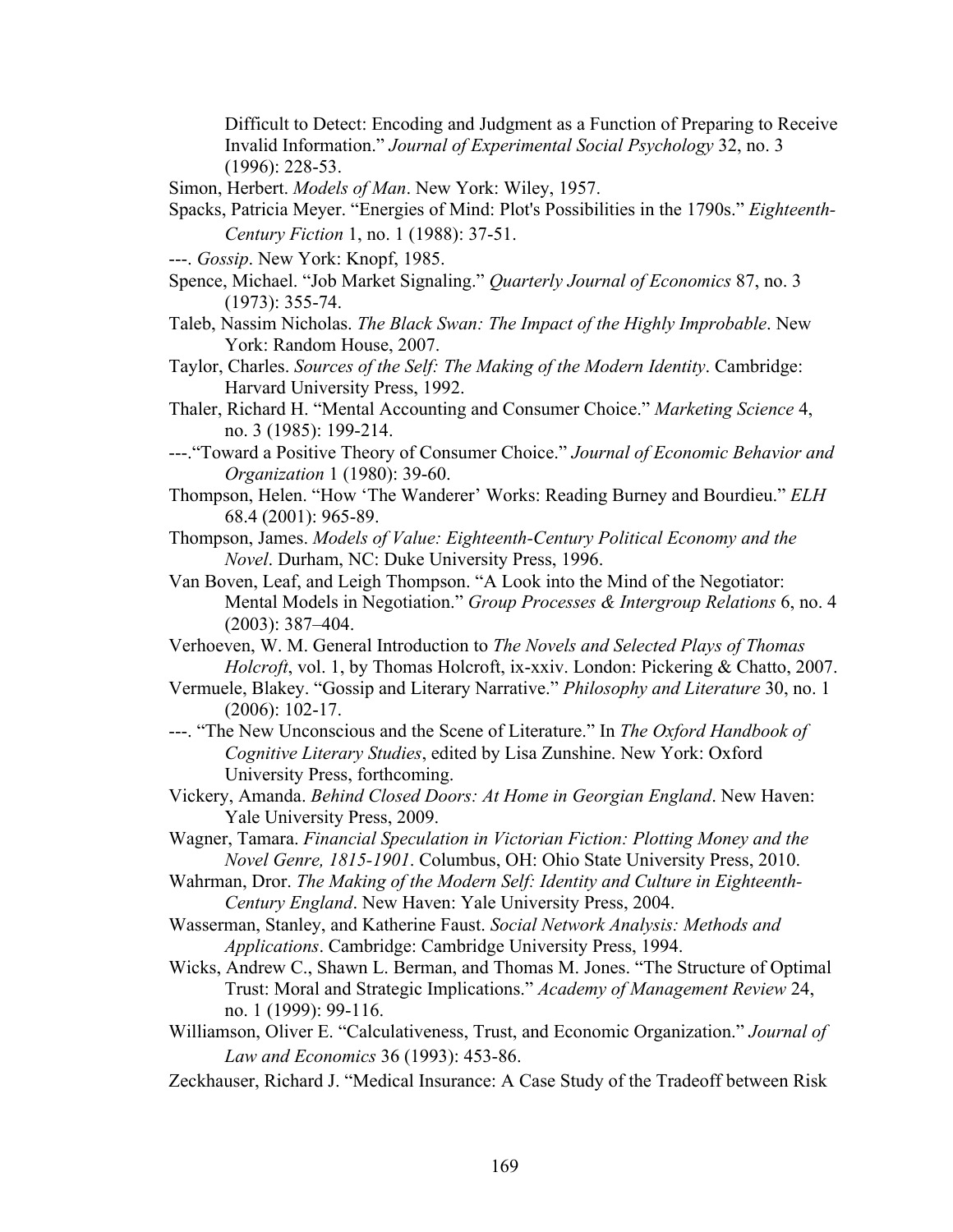Spreading and Appropriate Incentives." *Journal of Economic Theory* 2 (1970): 10-26.

- Zeckhauser, Richard J., and David V.P. Marks. "Sign Posting: The Selective Revelation of Product Information." In *Wise Choices: Decisions, Games, and Negotiations*, edited by Richard J. Zeckhauser, Ralph L. Keeney, and James K. Sebenius, 22-41. Boston: Harvard Business School Press, 1994.
- Zonitch, Barbara. *Familiar Violence: Gender and Social Upheaval in the Novels of Frances Burney*. Newark: University of Delaware Press, 1997.